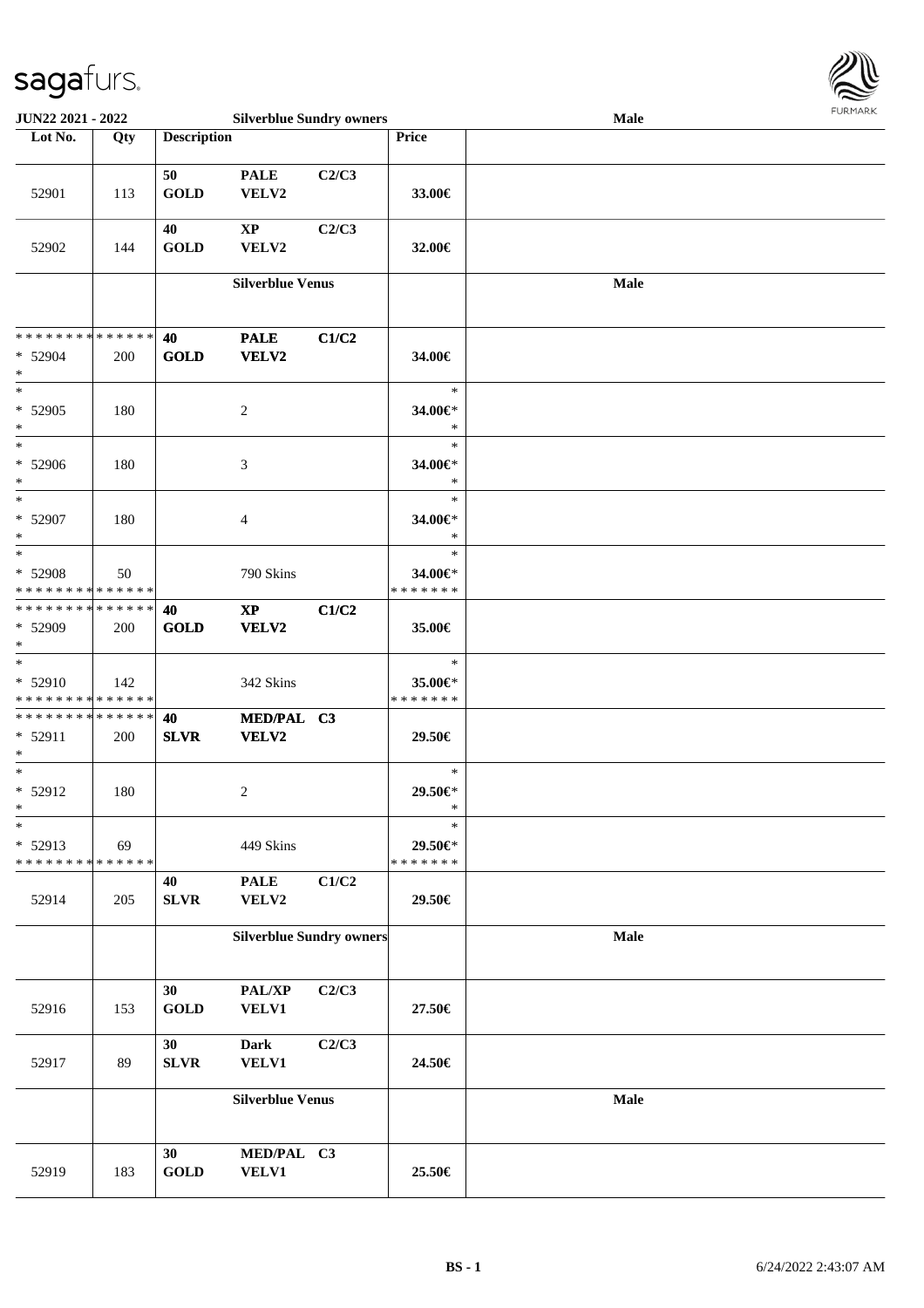

| JUN22 2021 - 2022           |       |                    | <b>Silverblue Sundry owners</b> |            |               | Male |  |
|-----------------------------|-------|--------------------|---------------------------------|------------|---------------|------|--|
| Lot No.                     | Qty   | <b>Description</b> |                                 |            | Price         |      |  |
|                             |       |                    |                                 |            |               |      |  |
| **************              |       | 30                 | <b>Dark</b>                     | C2/C3      |               |      |  |
| * 52921                     | 200   | <b>GOLD</b>        | VELV2                           |            | 24.00€        |      |  |
| $\ast$                      |       |                    |                                 |            |               |      |  |
| $\ast$                      |       |                    |                                 |            | $\ast$        |      |  |
| * 52922                     | 128   |                    | 328 Skins                       |            | 24.00€*       |      |  |
| * * * * * * * * * * * * * * |       |                    |                                 |            | * * * * * * * |      |  |
|                             |       | 30                 | PAL/XP                          | C2/C3      |               |      |  |
| 52923                       | 206   | <b>GOLD</b>        | VELV2                           |            | 27.50€        |      |  |
|                             |       |                    |                                 |            |               |      |  |
|                             |       | 30                 | <b>PALE</b>                     | C2/C3      |               |      |  |
| 52924                       | 138   | <b>SLVR</b>        | VELV2                           |            | 26.50€        |      |  |
|                             |       |                    |                                 |            |               |      |  |
|                             |       |                    | <b>Silverblue Venus</b>         |            |               | Male |  |
|                             |       |                    |                                 |            |               |      |  |
|                             |       |                    |                                 |            |               |      |  |
|                             |       | 30                 | <b>Dark</b>                     | C1/C2      |               |      |  |
| 52926                       | 200   | <b>GOLD</b>        | VELV2                           |            | 25.00€        |      |  |
|                             |       |                    |                                 |            |               |      |  |
| * * * * * * * * * * * * * * |       | 30                 | <b>MED</b>                      | C1/C2      |               |      |  |
| * 52927                     | 200   | GOLD               | VELV2                           |            | 28.00€        |      |  |
| $\ast$                      |       |                    |                                 |            |               |      |  |
| $\ast$                      |       |                    |                                 |            | $\ast$        |      |  |
| * 52928                     | 180   |                    | $\overline{2}$                  |            | 28.00€*       |      |  |
| $\ast$                      |       |                    |                                 |            | $\ast$        |      |  |
| $\ast$                      |       |                    |                                 |            | $\ast$        |      |  |
| * 52929                     | 180   |                    | 3                               |            | 28.00€*       |      |  |
| $\ast$                      |       |                    |                                 |            | $\ast$        |      |  |
| $\ast$                      |       |                    |                                 |            | $\ast$        |      |  |
| * 52930                     | 180   |                    | 4                               |            | 28.00€*       |      |  |
| $\ast$                      |       |                    |                                 |            | $\ast$        |      |  |
| $\ast$                      |       |                    |                                 |            | $\ast$        |      |  |
| * 52931                     | 140   |                    | 880 Skins                       |            | 28.00€*       |      |  |
| * * * * * * * * * * * * * * |       |                    |                                 |            | * * * * * * * |      |  |
| **************              |       | 30                 | MED/PAL C3                      |            |               |      |  |
| * 52932                     | 200   | <b>GOLD</b>        | VELV2                           |            | 26.50€        |      |  |
| $\ast$                      |       |                    |                                 |            |               |      |  |
| $\ast$                      |       |                    |                                 |            | ∗             |      |  |
| * 52933                     | 180   |                    | 2                               |            | 26.50€*       |      |  |
| $\ast$                      |       |                    |                                 |            | $\ast$        |      |  |
| $\ast$                      |       |                    |                                 |            | $\ast$        |      |  |
| * 52934                     | 158   |                    | 538 Skins                       |            | 26.50€*       |      |  |
| * * * * * * * * * * * * * * |       |                    |                                 |            | * * * * * * * |      |  |
|                             |       |                    | <b>Silverblue Larsen</b>        |            |               | Male |  |
|                             |       |                    |                                 |            |               |      |  |
| * * * * * * * * * * * * * * |       | 40                 | MED/PAL C2/C3                   |            |               |      |  |
| $* 52936$                   | 210   | <b>GOLD</b>        | VELV2                           | <b>EBD</b> | 29.50€        |      |  |
| $\ast$                      |       |                    |                                 |            |               |      |  |
| $\ast$                      |       |                    |                                 |            | $\ast$        |      |  |
| * 52937                     | 54    |                    | 264 Skins                       |            | 29.50€*       |      |  |
| * * * * * * * * * * * * * * |       |                    |                                 |            | * * * * * * * |      |  |
|                             |       | 40                 | $\mathbf{X}\mathbf{P}$          | C2/C3      |               |      |  |
| 52938                       | 85    | <b>GOLD</b>        | VELV2                           | <b>EBD</b> | 32.00€        |      |  |
|                             |       |                    |                                 |            |               |      |  |
| * * * * * * * * * * * * * * |       | 40                 | <b>MED/PAL</b>                  | C2/C3      |               |      |  |
| * 52939                     | 200   | <b>SLVR</b>        | <b>VELV2</b>                    | <b>EBD</b> | 29.50€        |      |  |
| $\ast$                      |       |                    |                                 |            |               |      |  |
| $\ast$                      |       |                    |                                 |            | $\ast$        |      |  |
| * 52940                     | - 161 |                    | 361 Skins                       |            | 29.50€*       |      |  |
| * * * * * * * * * * * * * * |       |                    |                                 |            | * * * * * * * |      |  |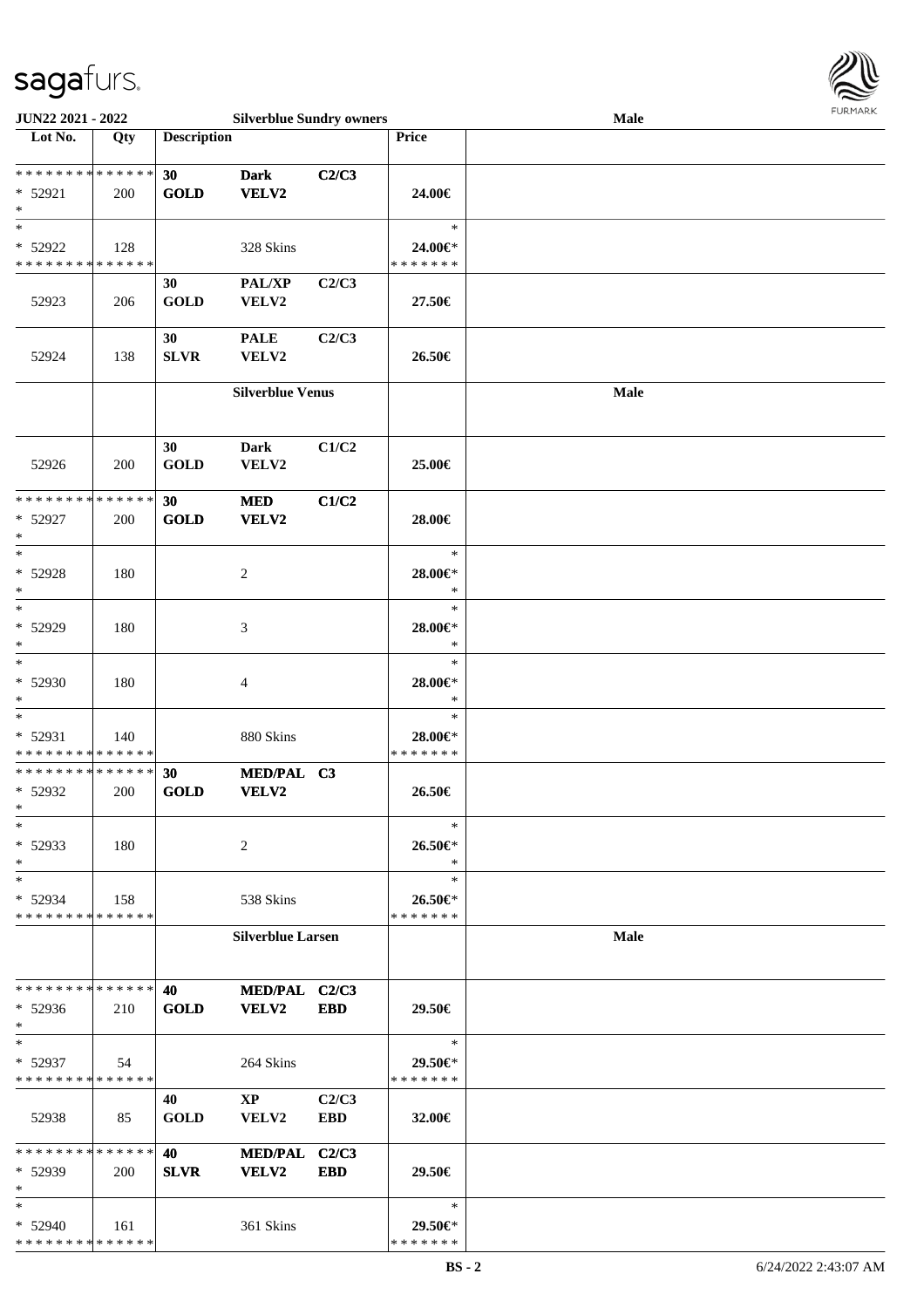

| JUN22 2021 - 2022 |     |                    | <b>Silverblue Larsen</b> |            |              | Male | <b>FURMARK</b> |
|-------------------|-----|--------------------|--------------------------|------------|--------------|------|----------------|
| Lot No.           | Qty | <b>Description</b> |                          |            | <b>Price</b> |      |                |
| **************    |     | 30                 | MED/PAL C2/C3            |            |              |      |                |
| $* 52941$         | 200 | <b>GOLD</b>        | <b>VELV2</b>             | <b>EBD</b> | 26.00€       |      |                |
| $\ast$            |     |                    |                          |            |              |      |                |
| $\ast$            |     |                    |                          |            | $\ast$       |      |                |
| * 52942           | 180 |                    | 2                        |            | 26.00€*      |      |                |
| $*$               |     |                    |                          |            | $\ast$       |      |                |
| $*$               |     |                    |                          |            | $\ast$       |      |                |
| $* 52943$         | 180 |                    | 3                        |            | 25.50€*      |      |                |
| $\ast$            |     |                    |                          |            | $\ast$       |      |                |
| $\ast$            |     |                    |                          |            | $\ast$       |      |                |
| $* 52944$         | 191 |                    | 751 Skins                |            | 26.00€*      |      |                |
| **************    |     |                    |                          |            | *******      |      |                |
|                   |     | 30                 | <b>XP</b>                | C2/C3      |              |      |                |
| 52945             | 114 | <b>GOLD</b>        | <b>VELV2</b>             | <b>EBD</b> | 28.00€       |      |                |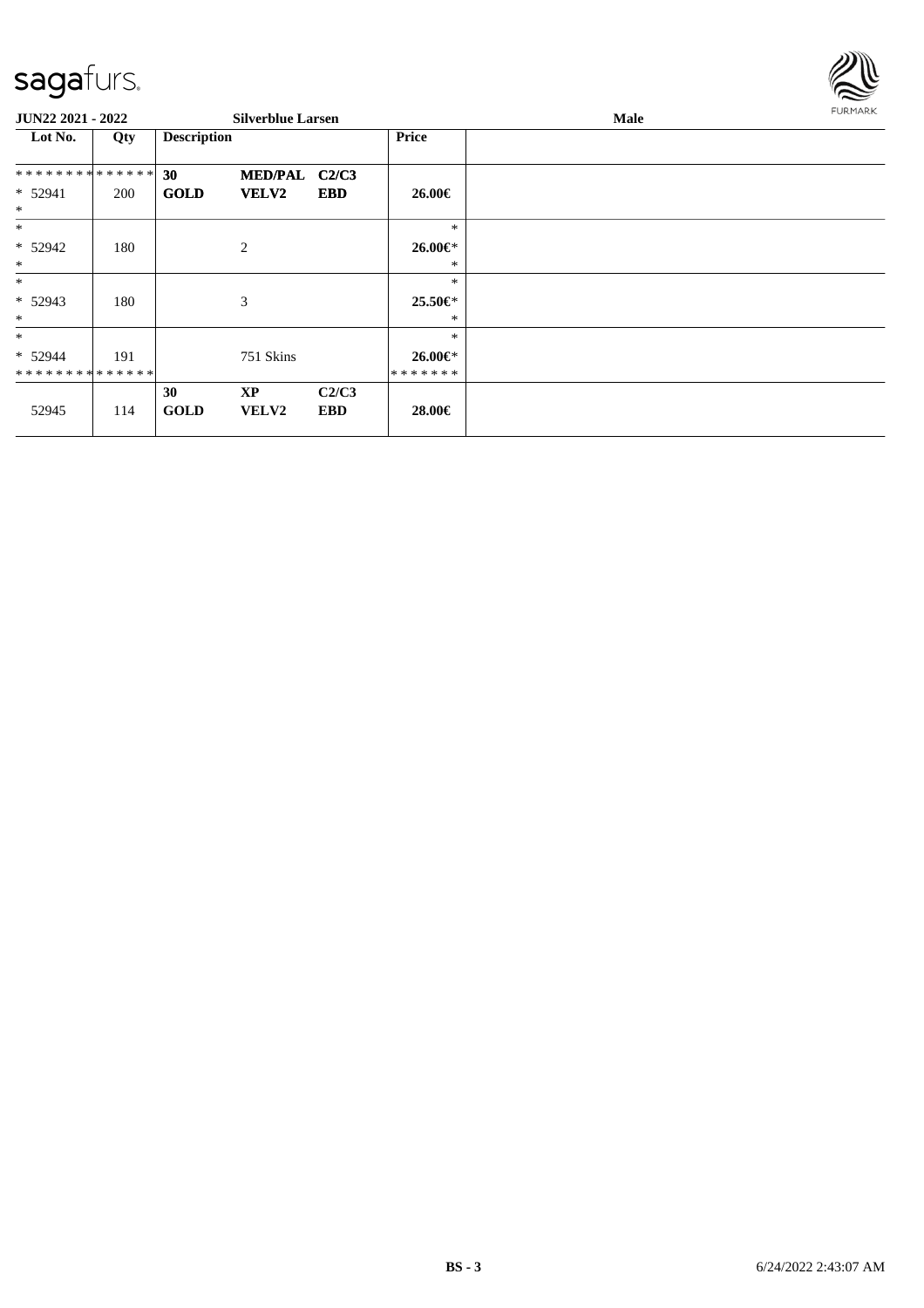

| <b>JUN22 2021 - 2022</b>                  |     |                    | Silverblue             |                |                   | Male |  |
|-------------------------------------------|-----|--------------------|------------------------|----------------|-------------------|------|--|
| Lot No.                                   | Qty | <b>Description</b> |                        |                | Price             |      |  |
|                                           |     |                    |                        |                |                   |      |  |
| ******** <mark>******</mark>              |     | 60                 | <b>PALE</b>            | C1/C2          |                   |      |  |
| * 331001                                  | 165 | SI                 |                        |                | 36.00€            |      |  |
| $*$                                       |     |                    |                        |                |                   |      |  |
| $*$                                       | 34  |                    |                        |                | $\ast$            |      |  |
| * 331002                                  |     |                    | 199 Skins              |                | 36.00€*           |      |  |
| * * * * * * * * * * * * * *               |     |                    |                        |                | * * * * * * *     |      |  |
|                                           |     | 60                 | <b>PALE</b>            | C3             |                   |      |  |
| 331003                                    | 103 | ${\bf SI}$         |                        |                | 35.00€            |      |  |
|                                           |     |                    |                        |                |                   |      |  |
|                                           |     | 60                 | $\mathbf{XP}$          | C1/C2          |                   |      |  |
| 331004                                    | 207 | SI                 |                        |                | 37.00€            |      |  |
|                                           |     |                    |                        |                |                   |      |  |
|                                           |     | 60                 | $\mathbf{XP}$          | C <sub>3</sub> |                   |      |  |
| 331005                                    | 99  | SI                 |                        |                | 35.00€            |      |  |
|                                           |     |                    |                        |                |                   |      |  |
|                                           |     | 60                 | 2XP                    | C1/C2          |                   |      |  |
| 331006                                    | 87  | SI                 |                        |                | 37.00€            |      |  |
|                                           |     |                    |                        |                |                   |      |  |
| * * * * * * * * * * * * * *               |     | 60                 | $\bf MED$              | C1/C2          |                   |      |  |
| $* 331007$                                | 165 | <b>SAGA</b>        |                        |                | 37.00€            |      |  |
| $*$                                       |     |                    |                        |                |                   |      |  |
| $*$                                       | 68  |                    |                        |                | $\ast$            |      |  |
| * 331008                                  |     |                    | 233 Skins              |                | 37.00€*           |      |  |
| * * * * * * * * * * * * * *               |     |                    |                        |                | * * * * * * *     |      |  |
|                                           |     | 60                 | <b>PALE</b>            | C1             |                   |      |  |
| 331009                                    | 168 | <b>SAGA</b>        |                        |                | 40.00€            |      |  |
|                                           |     |                    |                        |                |                   |      |  |
| * * * * * * * * * * * * * *               |     | 60                 | <b>PALE</b>            | C <sub>2</sub> |                   |      |  |
| * 331010                                  | 165 | <b>SAGA</b>        |                        |                | 38.00€            |      |  |
| $*$                                       |     |                    |                        |                |                   |      |  |
| $*$                                       |     |                    |                        |                | $\ast$            |      |  |
| * 331011                                  | 140 |                    |                        |                | 38.00€*           |      |  |
| $*$                                       |     |                    | $\overline{c}$         |                | $\ast$            |      |  |
| $*$                                       |     |                    |                        |                | $\ast$            |      |  |
| * 331012                                  |     |                    |                        |                |                   |      |  |
| $*$                                       | 140 |                    | 3                      |                | 38.00€*<br>$\ast$ |      |  |
| $*$                                       |     |                    |                        |                | $\ast$            |      |  |
|                                           |     |                    |                        |                |                   |      |  |
| * 331013                                  | 140 |                    | 4                      |                | 38.00€*           |      |  |
| $*$                                       |     |                    |                        |                | $\ast$<br>$\ast$  |      |  |
| $*$                                       | 52  |                    |                        |                |                   |      |  |
| * 331014<br>* * * * * * * * * * * * * * * |     |                    | 637 Skins              |                | 38.00€*           |      |  |
|                                           |     |                    |                        |                | * * * * * * *     |      |  |
| * * * * * * * * * * * * * * *             |     | 60                 | <b>PALE</b>            | C3             |                   |      |  |
| * 331015                                  | 145 | <b>SAGA</b>        |                        |                | 37.00€            |      |  |
| $*$<br>$*$                                |     |                    |                        |                |                   |      |  |
|                                           | 82  |                    |                        |                | $\ast$            |      |  |
| * 331016                                  |     |                    | 227 Skins              |                | 37.00€*           |      |  |
| * * * * * * * * * * * * * *               |     |                    |                        |                | * * * * * * *     |      |  |
|                                           |     | 60                 | $\mathbf{X}\mathbf{P}$ | C1             |                   |      |  |
| 331017                                    | 164 | <b>SAGA</b>        |                        |                | 40.00€            |      |  |
|                                           |     |                    |                        |                |                   |      |  |
| * * * * * * * * * * * * * * *             |     | <b>60</b>          | $\mathbf{X}\mathbf{P}$ | C2             |                   |      |  |
| * 331018                                  | 165 | <b>SAGA</b>        |                        |                | 40.00€            |      |  |
| $*$                                       |     |                    |                        |                |                   |      |  |
| $*$                                       |     |                    |                        |                | $\ast$            |      |  |
| * 331019                                  | 140 |                    | 2                      |                | 40.00€*           |      |  |
| $*$                                       |     |                    |                        |                | $\ast$            |      |  |
| $*$                                       |     |                    |                        |                | $\ast$            |      |  |
| * 331020                                  | 140 |                    | 3                      |                | 39.00€*           |      |  |
| $*$                                       |     |                    |                        |                | $\ast$            |      |  |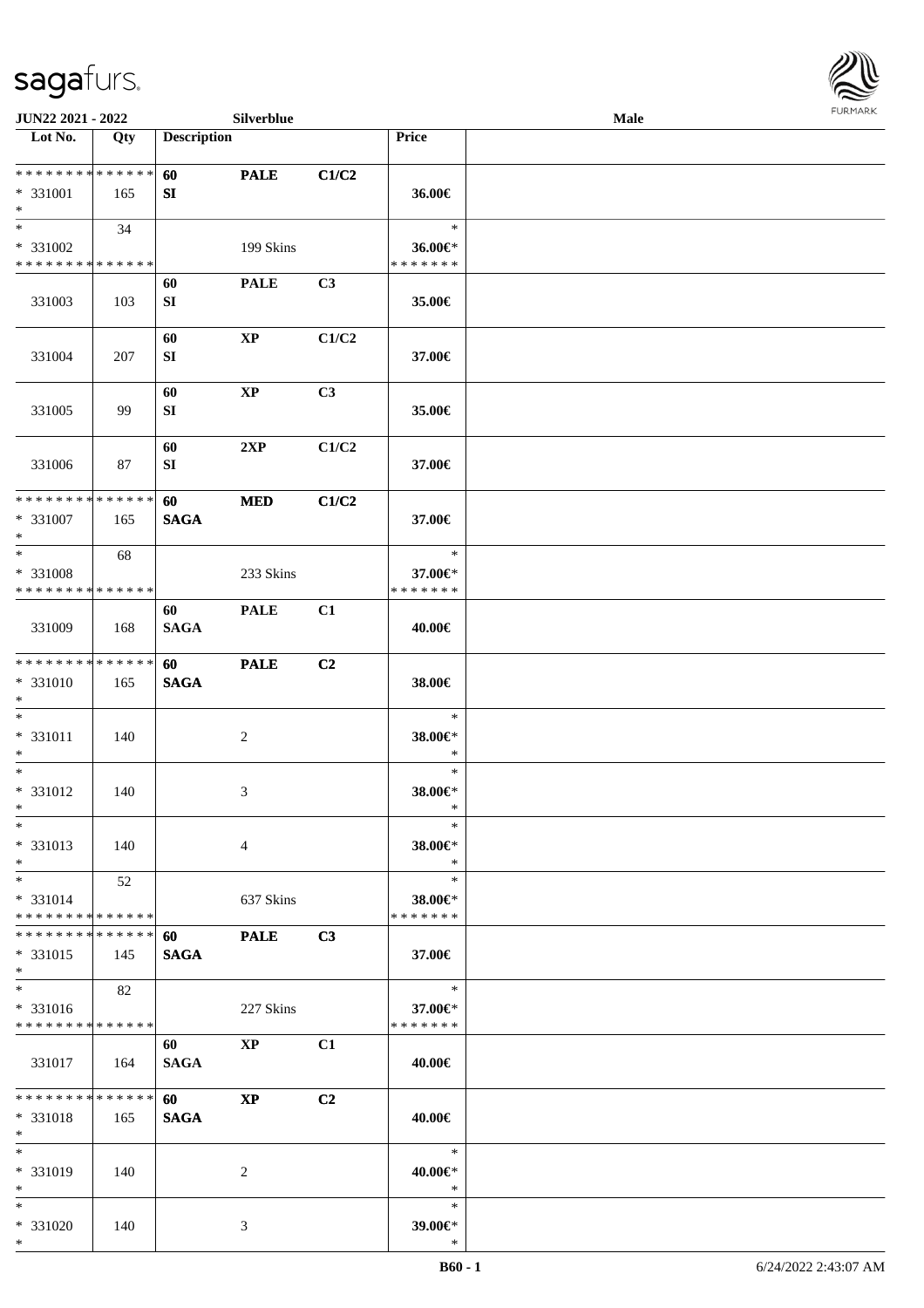

| JUN22 2021 - 2022                                                   |     |                    | Silverblue                |                |                                    | Male | <b>FURMARK</b> |
|---------------------------------------------------------------------|-----|--------------------|---------------------------|----------------|------------------------------------|------|----------------|
| $\overline{\phantom{1}}$ Lot No.                                    | Qty | <b>Description</b> |                           |                | Price                              |      |                |
| $*$<br>* 331021<br>$\ast$                                           | 140 | 60<br><b>SAGA</b>  | $\mathbf{X}\mathbf{P}$    | C2             | $\ast$<br>39.00€*<br>$\ast$        |      |                |
| $\ast$<br>* 331022<br>* * * * * * * * * * * * * *                   | 60  |                    | 645 Skins                 |                | $\ast$<br>39.00€*<br>* * * * * * * |      |                |
| * * * * * * * * * * * * * *<br>* 331023<br>$*$                      | 165 | 60<br><b>SAGA</b>  | $\mathbf{XP}$             | C3             | 38.00€                             |      |                |
| $*$<br>* 331024<br>* * * * * * * * * * * * * *                      | 133 |                    | 298 Skins                 |                | $\ast$<br>38.00€*<br>* * * * * * * |      |                |
| **************<br>* 331025<br>$*$                                   | 165 | 60<br><b>SAGA</b>  | 2XP                       | C1/C2          | 40.00€                             |      |                |
| $\overline{\phantom{0}}$<br>* 331026<br>* * * * * * * * * * * * * * | 103 |                    | 268 Skins                 |                | $\ast$<br>40.00€*<br>* * * * * * * |      |                |
| 331027                                                              | 104 | 60<br><b>SAGA</b>  | 2XP                       | C3             | 37.00€                             |      |                |
| * * * * * * * * * * * * * *<br>* 331028<br>$\ast$                   | 165 | 60<br>IA           | MED/PAL C2<br><b>CHIP</b> |                | 37.00€                             |      |                |
| $\overline{\phantom{a}^*}$<br>* 331029<br>$\ast$                    | 140 |                    | 2                         |                | $\ast$<br>37.00€*<br>$\ast$        |      |                |
| $\ast$<br>* 331030<br>$\ast$                                        | 140 |                    | 3                         |                | $\ast$<br>37.00€*<br>$\ast$        |      |                |
| $*$<br>* 331031<br>* * * * * * * * * * * * * *                      | 44  |                    | 489 Skins                 |                | $\ast$<br>37.00€*<br>* * * * * * * |      |                |
| **************<br>* 331032<br>$\ast$                                | 165 | 60<br>IA           | XP/2XP<br><b>CHIP</b>     | C <sub>2</sub> | 37.00€                             |      |                |
| $\ast$<br>* 331033<br>$\ast$                                        | 140 |                    | $\overline{c}$            |                | $\ast$<br>37.00€*<br>$\ast$        |      |                |
| $\ast$<br>* 331034<br>$\ast$                                        | 140 |                    | 3                         |                | $\ast$<br>37.00€*<br>$\ast$        |      |                |
| $\overline{\phantom{a}^*}$<br>$* 331035$<br>$\ast$                  | 140 |                    | $\overline{4}$            |                | $\ast$<br>37.00€*<br>$\ast$        |      |                |
| $\ast$<br>* 331036<br>$\ast$                                        | 140 |                    | $5\,$                     |                | $\ast$<br>37.00€*<br>$\ast$        |      |                |
| $\ast$<br>* 331037<br>* * * * * * * * * * * * * *                   | 122 |                    | 847 Skins                 |                | $\ast$<br>37.00€*<br>* * * * * * * |      |                |
| 331038                                                              | 90  | 60<br><b>SROY</b>  | <b>MED</b>                | C1/C2          | 41.00€                             |      |                |
| * * * * * * * * * * * * * *<br>* 331039<br>$\ast$                   | 165 | 60<br><b>SROY</b>  | <b>PALE</b>               | C1/C2          | 41.00€                             |      |                |
| $*$<br>* 331040<br>******** <mark>******</mark>                     | 122 |                    | 287 Skins                 |                | $\ast$<br>41.00€*<br>* * * * * * * |      |                |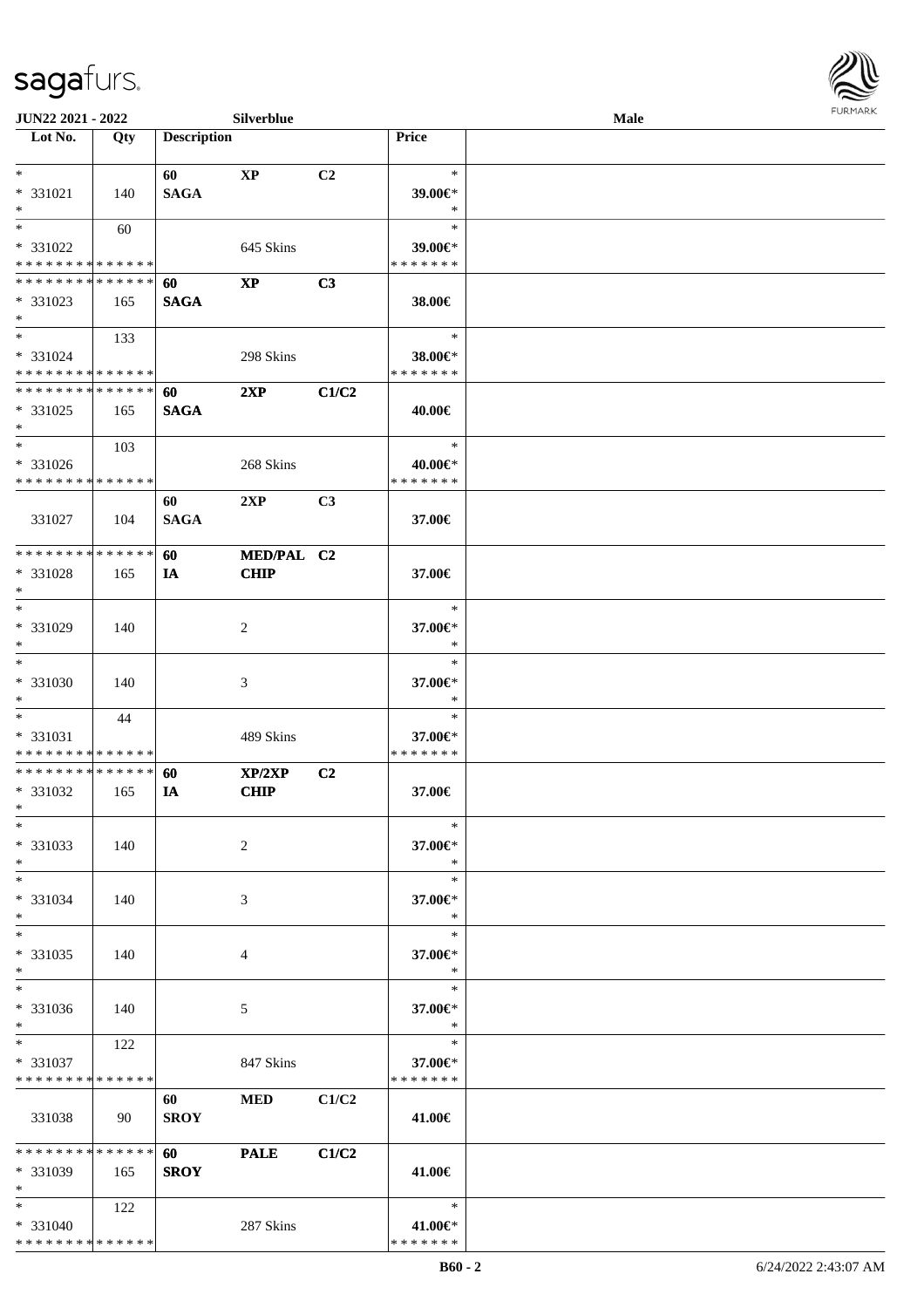

| JUN22 2021 - 2022                                |     |                    | Silverblue  |                |                              | Male | <b>FURMARK</b> |
|--------------------------------------------------|-----|--------------------|-------------|----------------|------------------------------|------|----------------|
| Lot No.                                          | Qty | <b>Description</b> |             |                | <b>Price</b>                 |      |                |
| 331041                                           | 97  | 60<br><b>SROY</b>  | <b>PALE</b> | C3             | 40.00€                       |      |                |
| 331042                                           | 95  | 60<br><b>SROY</b>  | <b>XP</b>   | C1             | 43.00€                       |      |                |
| * * * * * * * * * * * * * * *<br>* 331043<br>$*$ | 165 | 60<br><b>SROY</b>  | <b>XP</b>   | C <sub>2</sub> | 40.00€                       |      |                |
| $*$<br>* 331044<br>* * * * * * * * * * * * * *   | 127 |                    | 292 Skins   |                | $\ast$<br>40.00€*<br>******* |      |                |
| 331045                                           | 109 | 60<br><b>SROY</b>  | $\bold{XP}$ | C3             | 41.00€                       |      |                |
| 331046                                           | 136 | 60<br><b>SROY</b>  | 2XP         | C1/C2          | 41.00€                       |      |                |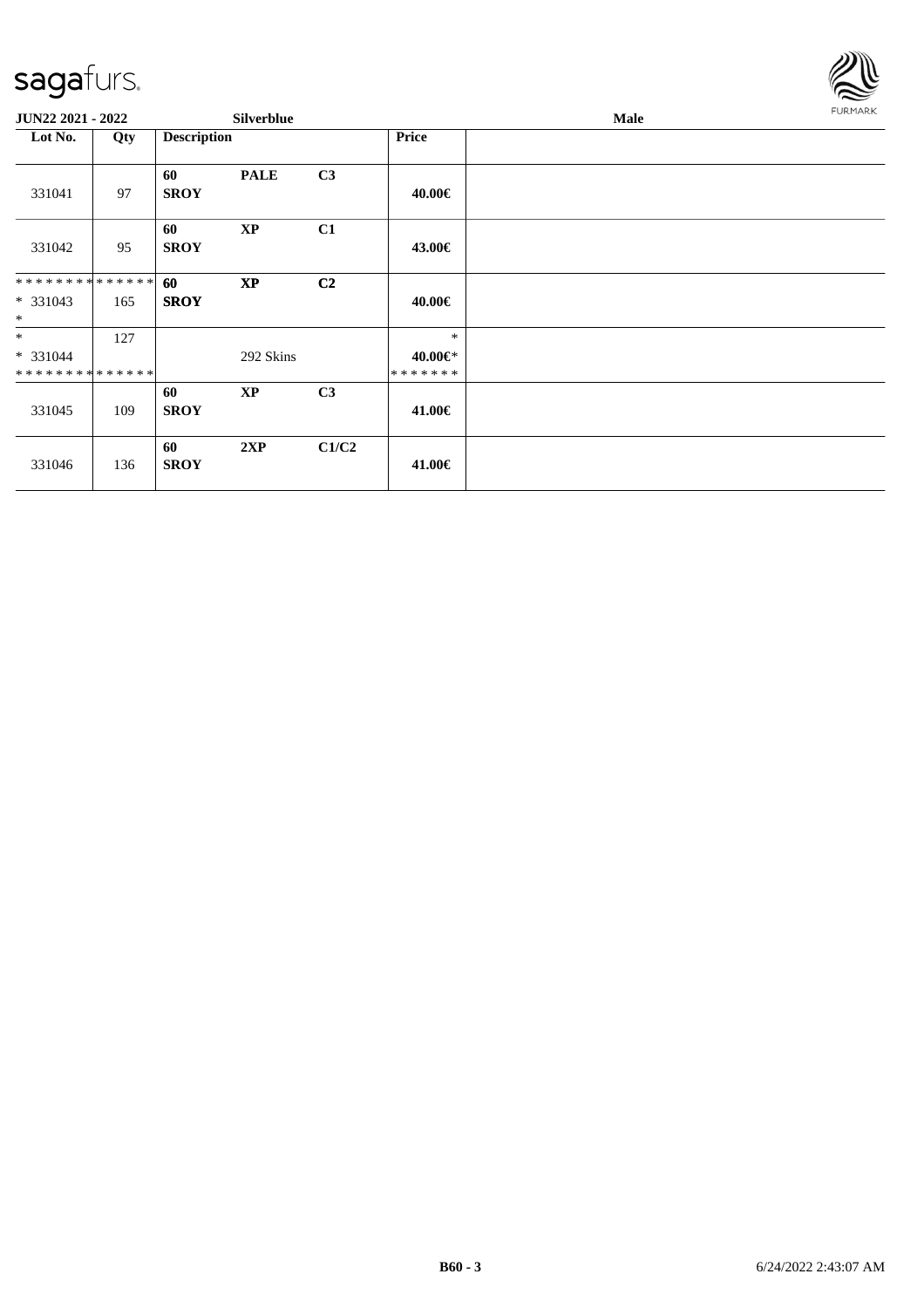

| JUN22 2021 - 2022                                                   |                    |                           | Silverblue                |                |                                                | Male |  |
|---------------------------------------------------------------------|--------------------|---------------------------|---------------------------|----------------|------------------------------------------------|------|--|
| Lot No.                                                             | Qty                | <b>Description</b>        |                           |                | Price                                          |      |  |
| 331101                                                              | 118                | 60/50<br>${\bf S}{\bf I}$ | <b>Dark</b>               | C1/C2          | 34.00€                                         |      |  |
| ********<br>* 331102<br>$\ast$                                      | * * * * * *<br>205 | 60/50<br>SI               | <b>MED</b>                | C1/C2          | 34.00€                                         |      |  |
| $\overline{\phantom{a}}$<br>* 331103<br>* * * * * * * * * * * * * * | 110                |                           | 315 Skins                 |                | $\ast$<br>34.00€*<br>* * * * * * *             |      |  |
| 331104                                                              | 139                | 50<br>${\bf S}{\bf I}$    | <b>MED</b>                | C1/C2          | 33.00€                                         |      |  |
| 331105                                                              | 129                | 60/50<br>SI               | <b>MED</b>                | C3             | 33.00€                                         |      |  |
| 331106                                                              | 90                 | 50<br>${\bf SI}$          | <b>PALE</b>               | C1             | $(35.00\epsilon)$                              |      |  |
| * * * * * * * * * * * * * *<br>* 331107<br>$\ast$                   | 205                | 50<br>SI                  | <b>PALE</b>               | C2             | $(35.00\epsilon)$                              |      |  |
| $\ast$<br>* 331108<br>$\ast$                                        | 190                |                           | $\sqrt{2}$                |                | $\ast$<br>$(35.00\epsilon)$ *<br>$\ast$        |      |  |
| $\ast$<br>* 331109<br>* * * * * * * * * * * * * *                   | 35                 |                           | 430 Skins                 |                | $\ast$<br>$(35.00\epsilon)$ *<br>* * * * * * * |      |  |
| * * * * * * * * * * * * * *<br>$* 331110$<br>$\ast$                 | 175                | 50<br>SI                  | <b>PALE</b>               | C3             | $(33.00\epsilon)$                              |      |  |
| $\ast$<br>* 331111<br>* * * * * * * * * * * * * *                   | 145                |                           | 320 Skins                 |                | $\ast$<br>$(33.00\epsilon)$ *<br>* * * * * * * |      |  |
| 331112                                                              | 97                 | 50<br>${\bf SI}$          | $\mathbf{XP}$             | C1             | $(36.00\epsilon)$                              |      |  |
| 331113                                                              | 225                | 50<br>${\bf SI}$          | $\bold{XP}$               | C1/C2          | $(35.00\epsilon)$                              |      |  |
| * * * * * * * * * * * * * *<br>$* 331114$<br>$*$                    | 205                | 50<br>SI                  | $\mathbf{XP}$             | C <sub>2</sub> | $(35.00\epsilon)$                              |      |  |
| $\ast$<br>$* 331115$<br>* * * * * * * * * * * * * *                 | 166                |                           | 371 Skins                 |                | $\ast$<br>$(35.00\epsilon)$ *<br>* * * * * * * |      |  |
| * * * * * * * * * * * * * *<br>$* 331116$<br>$*$                    | 205                | 50<br>SI                  | $\mathbf{XP}$             | C3             | $(34.00\epsilon)$                              |      |  |
| $\ast$<br>$* 331117$<br>* * * * * * * * * * * * * *                 | 61                 |                           | 266 Skins                 |                | $\ast$<br>$(34.00\epsilon)$ *<br>* * * * * * * |      |  |
| 331118                                                              | 231                | 50<br>${\bf SI}$          | 2XP                       | C1/C2          | 34.00€                                         |      |  |
| 331119                                                              | 109                | 50<br>SI                  | 2XP                       | C3             | 32.00€                                         |      |  |
| 331120                                                              | 107                | 50<br>SI                  | <b>MED</b><br><b>LNAP</b> | C1/C2          | 31.00€                                         |      |  |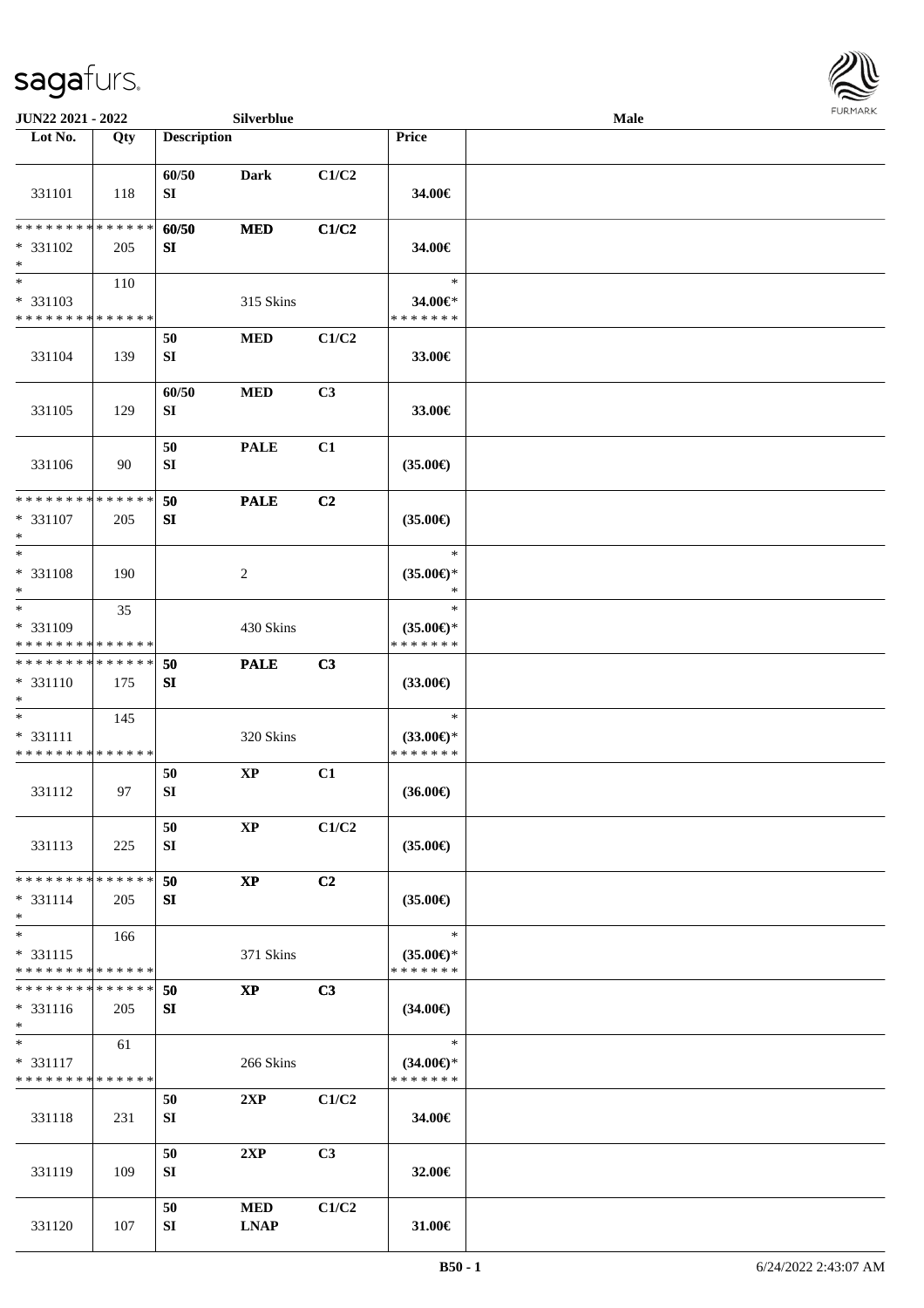

| JUN22 2021 - 2022             |             |                              | Silverblue              |                |                     | Male |  |
|-------------------------------|-------------|------------------------------|-------------------------|----------------|---------------------|------|--|
| Lot No.                       | Qty         | <b>Description</b>           |                         |                | Price               |      |  |
|                               |             |                              |                         |                |                     |      |  |
|                               |             | 50                           | $\bf MED$               | C3             |                     |      |  |
| 331121                        | 70          | ${\bf S}{\bf I}$             | <b>LNAP</b>             |                | 30.00€              |      |  |
|                               |             |                              |                         |                |                     |      |  |
|                               |             | 50                           | <b>PALE</b>             | C1/C2          |                     |      |  |
| 331122                        | 164         | SI                           | <b>LNAP</b>             |                | $(32.00\epsilon)$   |      |  |
|                               |             |                              |                         |                |                     |      |  |
|                               |             | 50                           | <b>PALE</b>             | C3             |                     |      |  |
| 331123                        | 147         | ${\bf S}{\bf I}$             | <b>LNAP</b>             |                | 30.00€              |      |  |
|                               |             |                              |                         |                |                     |      |  |
|                               |             | 50                           | $\bold{XP}$             | C1/C2          |                     |      |  |
| 331124                        | 141         | ${\bf S}{\bf I}$             | <b>LNAP</b>             |                | 32.00€              |      |  |
|                               |             |                              |                         |                |                     |      |  |
|                               |             | 50                           | $\mathbf{XP}$           | C3             |                     |      |  |
| 331125                        | 96          | SI                           | <b>LNAP</b>             |                | 31.00€              |      |  |
|                               |             |                              |                         |                |                     |      |  |
|                               |             | 50                           | XP/2XP                  | C2             |                     |      |  |
| 331126                        | 166         | SI                           | <b>LNAP</b>             |                | $(32.00\epsilon)$   |      |  |
|                               |             | 60/50                        | MED/PAL C2              |                |                     |      |  |
| 331127                        | 123         | $\bf{IB}$                    | <b>SPAR</b>             |                | $(31.00\epsilon)$   |      |  |
|                               |             |                              |                         |                |                     |      |  |
| * * * * * * * *               | * * * * * * | 60/50                        | XP/2XP                  | C <sub>2</sub> |                     |      |  |
| * 331128                      | 205         | $\mathbf{I}$                 | <b>SPAR</b>             |                | 32.00€              |      |  |
| $\ast$                        |             |                              |                         |                |                     |      |  |
| $*$                           |             |                              |                         |                | $\ast$              |      |  |
| * 331129                      | 180         |                              | $\boldsymbol{2}$        |                | $(32.00\epsilon)$ * |      |  |
| $*$                           |             |                              |                         |                | $\ast$              |      |  |
| $\overline{\phantom{1}}$      | 52          |                              |                         |                | $\ast$              |      |  |
| * 331130                      |             |                              | 437 Skins               |                | $(32.00\epsilon)$ * |      |  |
| * * * * * * * * * * * * * *   |             |                              |                         |                | * * * * * * *       |      |  |
|                               |             | 60/50                        | $\mathbf{ALL}$          | C <sub>2</sub> |                     |      |  |
| 331131                        | 196         | $\mathbf{I}\mathbf{B}$       | $\mathbf{W}\mathbf{B2}$ |                | 27.00€              |      |  |
|                               |             |                              |                         |                |                     |      |  |
| 331132                        | 39          | 50<br>$\mathbf{I}\mathbf{B}$ | XD/DK<br><b>CHIP</b>    | C2             | 25.00€              |      |  |
|                               |             |                              |                         |                |                     |      |  |
| * * * * * * * * * * * * * * * |             | 50                           | MED/PAL C2              |                |                     |      |  |
| $* 331133$                    | 205         | $\mathbf{I}$                 | <b>CHIP</b>             |                | 29.00€              |      |  |
| $*$                           |             |                              |                         |                |                     |      |  |
| $*$                           | 157         |                              |                         |                | $\ast$              |      |  |
| * 331134                      |             |                              | 362 Skins               |                | 29.00€*             |      |  |
| * * * * * * * * * * * * * * * |             |                              |                         |                | * * * * * * *       |      |  |
| * * * * * * * * * * * * * * * |             | 50                           | MED/PAL C2              |                |                     |      |  |
| $* 331135$                    | 205         | IB                           | <b>CHIP</b>             |                | 30.00€              |      |  |
| $*$                           |             |                              |                         |                |                     |      |  |
| $*$                           | 65          |                              |                         |                | $\ast$              |      |  |
| $* 331136$                    |             |                              | 270 Skins               |                | $30.00 \in$         |      |  |
| * * * * * * * * * * * * * *   |             |                              |                         |                | * * * * * * *       |      |  |
| * * * * * * * * * * * * * *   |             | 50                           | XP/2XP                  | C <sub>2</sub> |                     |      |  |
| $* 331137$<br>$*$             | 205         | $\mathbf{I}$                 | <b>CHIP</b>             |                | 32.00€              |      |  |
| $*$                           | 181         |                              |                         |                | $\ast$              |      |  |
| * 331138                      |             |                              | 386 Skins               |                | 29.50€*             |      |  |
| * * * * * * * * * * * * * *   |             |                              |                         |                | * * * * * * *       |      |  |
|                               |             | 50                           | XP/2XP                  | C <sub>2</sub> |                     |      |  |
| 331139                        | 185         | $\mathbf{I}$ <b>B</b>        | <b>CHIP</b>             |                | 29.50€              |      |  |
|                               |             |                              |                         |                |                     |      |  |
|                               |             | 50                           | XD/DK                   | C <sub>2</sub> |                     |      |  |
| 331140                        | 42          | $\mathbf{I}\mathbf{B}$       | <b>CHIP</b>             | <b>LNAP</b>    | 23.00€              |      |  |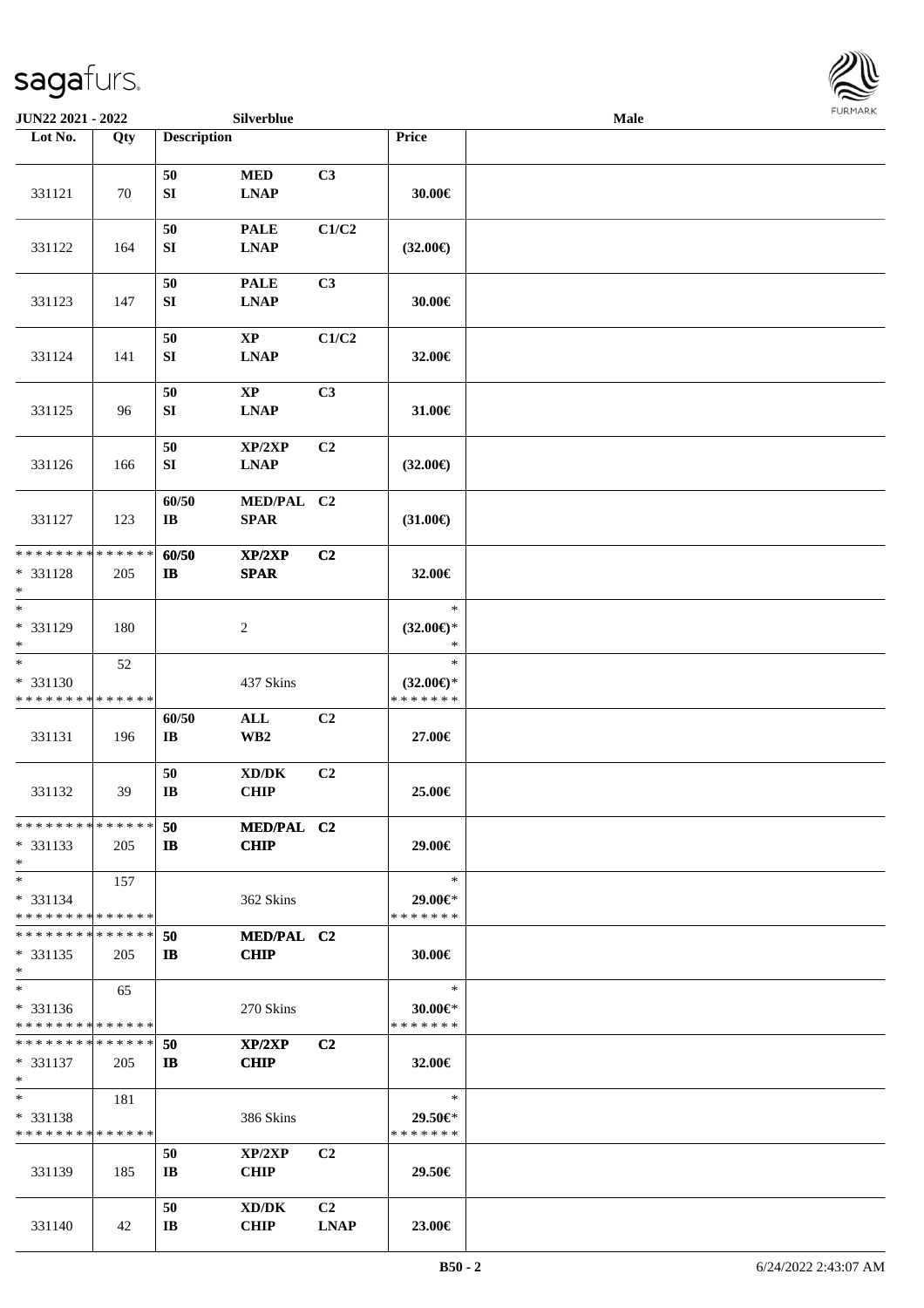| JUN22 2021 - 2022                                               |                   |                                | Silverblue                |                               |                                                | Male |  |
|-----------------------------------------------------------------|-------------------|--------------------------------|---------------------------|-------------------------------|------------------------------------------------|------|--|
| Lot No.                                                         | Qty               | <b>Description</b>             |                           |                               | Price                                          |      |  |
| 331141                                                          | 174               | 50<br>$\mathbf{I}\mathbf{B}$   | MED/PAL C2<br><b>CHIP</b> | <b>LNAP</b>                   | 25.50€                                         |      |  |
| 331142                                                          | 91                | 50<br>$\mathbf{I}\mathbf{B}$   | XP/2XP<br><b>CHIP</b>     | C <sub>2</sub><br><b>LNAP</b> | 26.50€                                         |      |  |
| 331143                                                          | 150               | 50<br>$\mathbf{I}\mathbf{B}$   | XP/2XP<br><b>CHIP</b>     | C <sub>2</sub><br><b>LNAP</b> | 26.50€                                         |      |  |
| * * * * * * * * <mark>* * * * * * *</mark><br>$* 331144$<br>$*$ | 205               | 60/50<br>$\mathbf{I}$          | <b>ALL</b>                | C <sub>2</sub>                | 27.50€                                         |      |  |
| $*$<br>$* 331145$<br>* * * * * * * * * * * * * *                | 181               |                                | 386 Skins                 |                               | $\ast$<br>27.50€*<br>* * * * * * *             |      |  |
| 331146                                                          | 180               | 50<br>$\mathbf I$              | $\mathbf{ALL}$            | C <sub>2</sub>                | 26.50€                                         |      |  |
| 331147                                                          | 45                | 50<br>$\mathbf{SR}/\mathbf{S}$ | $\mathbf{X}\mathbf{D}$    | C1/C2                         | 29.50€                                         |      |  |
| * * * * * * * * * * * * * *<br>* 331148<br>$*$                  | 185               | 50<br><b>SAGA</b>              | <b>Dark</b>               | C1/C2                         | 32.00€                                         |      |  |
| $*$<br>* 331149<br>* * * * * * * *                              | 56<br>* * * * * * |                                | 241 Skins                 |                               | $\ast$<br>34.00€*<br>* * * * * * *             |      |  |
| 331150                                                          | 98                | 60/50<br><b>SAGA</b>           | <b>Dark</b>               | C3                            | 35.00€                                         |      |  |
| 331151                                                          | 182               | 50<br><b>SAGA</b>              | <b>MED</b>                | C1                            | $(36.00\epsilon)$                              |      |  |
| 331152                                                          | 130               | 50<br><b>SAGA</b>              | <b>MED</b>                | C1                            | $(36.00\epsilon)$                              |      |  |
| * * * * * * * * * * * * * *<br>* 331153<br>$*$                  | 185               | 50<br><b>SAGA</b>              | <b>MED</b>                | C <sub>2</sub>                | 35.00€                                         |      |  |
| $*$<br>* 331154<br>$*$                                          | 160               |                                | 2                         |                               | $\ast$<br>35.00€*<br>$\ast$                    |      |  |
| $*$<br>$* 331155$<br>* * * * * * * * * * * * * *                | 145               |                                | 490 Skins                 |                               | $\ast$<br>35.00€*<br>* * * * * * *             |      |  |
| * * * * * * * * * * * * * *<br>$* 331156$<br>$*$                | 185               | 50<br><b>SAGA</b>              | <b>MED</b>                | C <sub>2</sub>                | 35.00€                                         |      |  |
| $*$<br>$* 331157$<br>$*$                                        | 180               |                                | 2                         |                               | $\ast$<br>35.00€*<br>$\ast$                    |      |  |
| $*$<br>* 331158<br>* * * * * * * * * * * * * *                  | 86                |                                | 451 Skins                 |                               | $\ast$<br>35.00€*<br>* * * * * * *             |      |  |
| * * * * * * * * * * * * * *<br>$* 331159$<br>$*$                | 175               | 60/50<br><b>SAGA</b>           | <b>MED</b>                | C3                            | $(35.00\epsilon)$                              |      |  |
| $*$<br>$* 331160$<br>* * * * * * * * * * * * * *                | 140               |                                | 315 Skins                 |                               | $\ast$<br>$(35.00\epsilon)$ *<br>* * * * * * * |      |  |

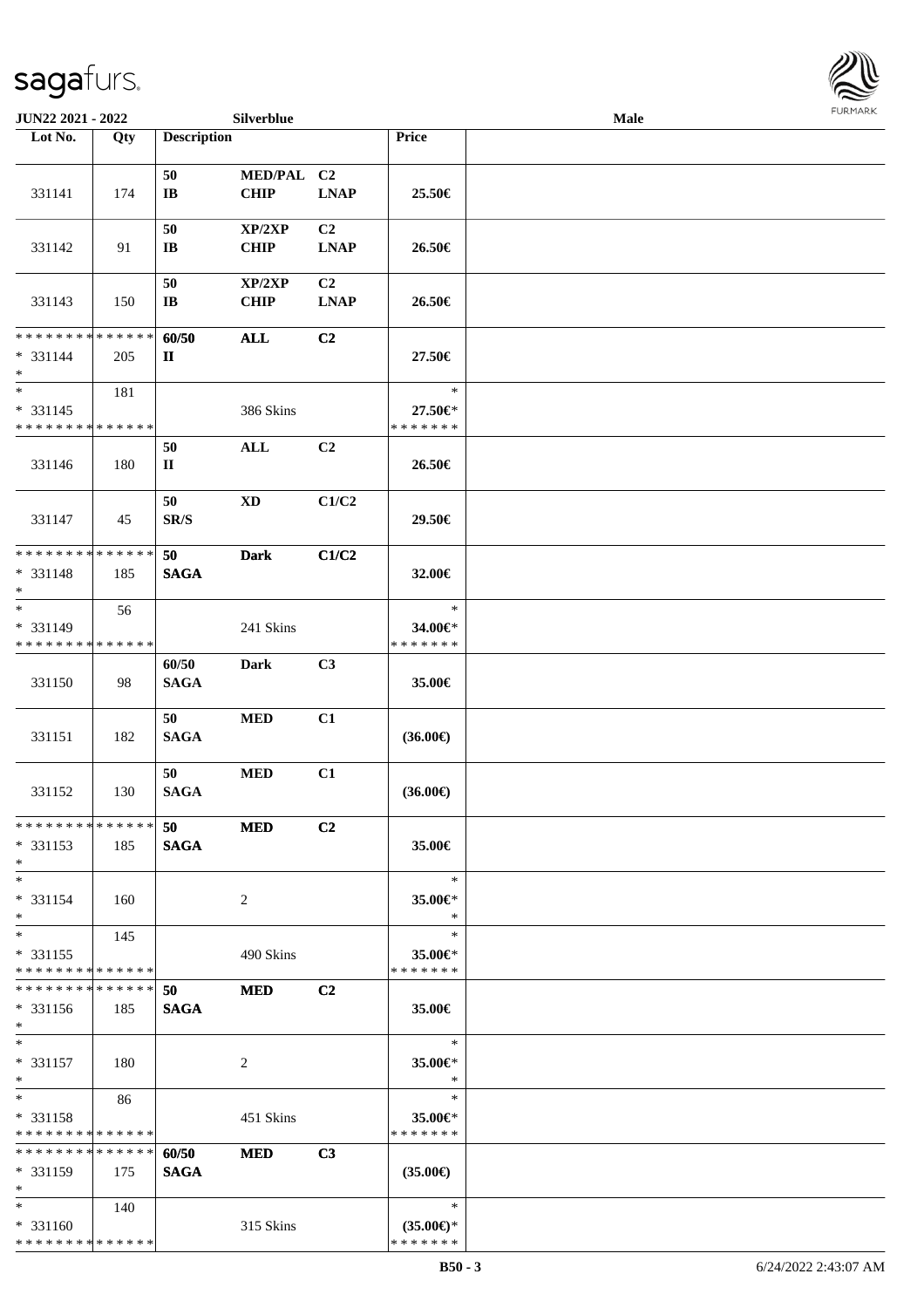\*



| <b>JUN22 2021 - 2022</b>                   |     |                    | Silverblue    |                |                               | Male |  |
|--------------------------------------------|-----|--------------------|---------------|----------------|-------------------------------|------|--|
| Lot No.                                    | Qty | <b>Description</b> |               |                | Price                         |      |  |
|                                            |     |                    |               |                |                               |      |  |
| ******** <mark>******</mark>               |     | 50                 | <b>PALE</b>   | C1             |                               |      |  |
| * 331161<br>$\ast$                         | 185 | <b>SAGA</b>        |               |                | 38.00€                        |      |  |
|                                            | 164 |                    |               |                | $\ast$                        |      |  |
| * 331162                                   |     |                    | 349 Skins     |                | $(38.00\epsilon)$ *           |      |  |
| * * * * * * * * * * * * * *                |     |                    |               |                | * * * * * * *                 |      |  |
| ******** <mark>******</mark>               |     | 50                 | <b>PALE</b>   | C1             |                               |      |  |
| * 331163                                   | 185 | <b>SAGA</b>        |               |                | $(38.00\epsilon)$             |      |  |
| $*$                                        |     |                    |               |                |                               |      |  |
| $*$                                        |     |                    |               |                | $\ast$                        |      |  |
| * 331164                                   | 160 |                    | 2             |                | $(38.00\epsilon)$ *           |      |  |
| $*$<br>$\overline{\ast}$                   |     |                    |               |                | $\ast$                        |      |  |
|                                            |     |                    |               |                | $\ast$                        |      |  |
| $* 331165$<br>$*$                          | 150 |                    | 3             |                | $(38.00\epsilon)$ *<br>$\ast$ |      |  |
|                                            | 36  |                    |               |                | $\ast$                        |      |  |
| * 331166                                   |     |                    | 531 Skins     |                | $(38.00\epsilon)$ *           |      |  |
| * * * * * * * * <mark>* * * * * * *</mark> |     |                    |               |                | * * * * * * *                 |      |  |
| * * * * * * * * * * * * * *                |     | 50                 | <b>PALE</b>   | C <sub>2</sub> |                               |      |  |
| * 331167                                   | 185 | <b>SAGA</b>        |               |                | $(37.00\epsilon)$             |      |  |
| $*$                                        |     |                    |               |                |                               |      |  |
| $*$                                        |     |                    |               |                | $\ast$                        |      |  |
| * 331168                                   | 160 |                    | 2             |                | $(37.00\epsilon)$ *           |      |  |
| $*$<br>$*$                                 |     |                    |               |                | $\ast$                        |      |  |
|                                            |     |                    |               |                | $\ast$                        |      |  |
| * 331169<br>$*$                            | 160 |                    | 3             |                | $(37.00\epsilon)$ *<br>$\ast$ |      |  |
| $*$                                        |     |                    |               |                | $\ast$                        |      |  |
| * 331170                                   | 160 |                    | 4             |                | $(37.00\epsilon)$ *           |      |  |
| $*$                                        |     |                    |               |                | $\ast$                        |      |  |
| $*$                                        |     |                    |               |                | $\ast$                        |      |  |
| * 331171                                   | 160 |                    | 5             |                | $(37.00\epsilon)$ *           |      |  |
| $*$                                        |     |                    |               |                | $\ast$                        |      |  |
| $*$                                        |     |                    |               |                | $\ast$                        |      |  |
| * 331172                                   | 160 |                    | 6             |                | $(37.00\epsilon)$ *           |      |  |
| $*$<br>$*$                                 |     |                    |               |                | $\ast$<br>$\ast$              |      |  |
| * 331173                                   | 160 |                    | $\tau$        |                | $(37.00\epsilon)$ *           |      |  |
| $*$                                        |     |                    |               |                | $\ast$                        |      |  |
| $*$                                        | 135 |                    |               |                | $\ast$                        |      |  |
| * 331174                                   |     |                    | 1280 Skins    |                | $(37.00\epsilon)$ *           |      |  |
| * * * * * * * * * * * * * * *              |     |                    |               |                | * * * * * * *                 |      |  |
| * * * * * * * * * * * * * * *              |     | 50                 | <b>PALE</b>   | C3             |                               |      |  |
| * 331175                                   | 185 | <b>SAGA</b>        |               |                | $(35.00\epsilon)$             |      |  |
| $*$                                        |     |                    |               |                |                               |      |  |
| $*$                                        |     |                    |               |                | $\ast$                        |      |  |
| * 331176                                   | 160 |                    | 2             |                | $(35.00\epsilon)$ *<br>$\ast$ |      |  |
| $*$<br>$*$                                 |     |                    |               |                | $\ast$                        |      |  |
| * 331177                                   | 140 |                    | 3             |                | $(35.00\epsilon)$ *           |      |  |
| $*$                                        |     |                    |               |                | $\ast$                        |      |  |
| $*$                                        | 55  |                    |               |                | $\ast$                        |      |  |
| * 331178                                   |     |                    | 540 Skins     |                | 35.00€*                       |      |  |
| * * * * * * * * * * * * * *                |     |                    |               |                | * * * * * * *                 |      |  |
| ******** <mark>******</mark>               |     | 50                 | $\mathbf{XP}$ | C1             |                               |      |  |
| * 331179                                   | 185 | <b>SAGA</b>        |               |                | 38.00€                        |      |  |
| $*$                                        |     |                    |               |                |                               |      |  |
| $*$                                        |     |                    |               |                | $\ast$                        |      |  |
| * 331180                                   | 160 |                    | 2             |                | 38.00€*                       |      |  |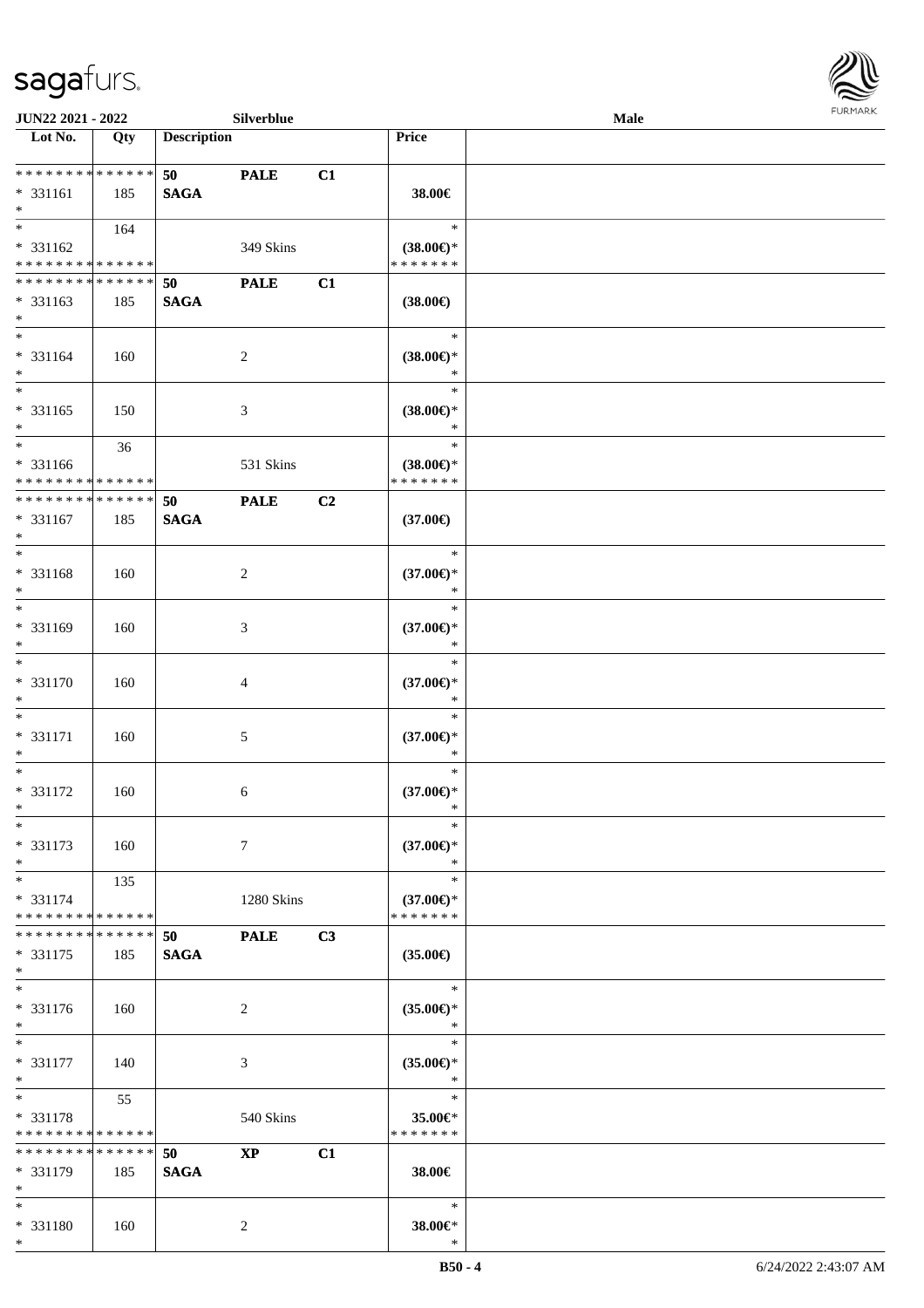

| <b>JUN22 2021 - 2022</b>                   |     |                    | Silverblue             |    |                               | <b>Male</b> |  |
|--------------------------------------------|-----|--------------------|------------------------|----|-------------------------------|-------------|--|
| Lot No.                                    | Qty | <b>Description</b> |                        |    | Price                         |             |  |
|                                            |     |                    |                        |    |                               |             |  |
| $*$                                        | 46  | 50                 | $\mathbf{X}\mathbf{P}$ | C1 | $\ast$                        |             |  |
| * 331181                                   |     | <b>SAGA</b>        |                        |    | $(38.00\epsilon)$ *           |             |  |
| * * * * * * * * * * * * * *                |     |                    |                        |    | * * * * * * *                 |             |  |
| * * * * * * * * * * * * * * *              |     | 50                 | $\mathbf{X}\mathbf{P}$ | C1 |                               |             |  |
|                                            |     |                    |                        |    |                               |             |  |
| * 331182                                   | 185 | <b>SAGA</b>        |                        |    | $(38.00\epsilon)$             |             |  |
| $*$                                        |     |                    |                        |    |                               |             |  |
|                                            |     |                    |                        |    | $\ast$                        |             |  |
| * 331183                                   | 160 |                    | 2                      |    | $(38.00\epsilon)$ *           |             |  |
| $*$                                        |     |                    |                        |    | *                             |             |  |
| $*$                                        | 134 |                    |                        |    | $\ast$                        |             |  |
| * 331184                                   |     |                    | 479 Skins              |    | $(38.00\epsilon)$ *           |             |  |
| * * * * * * * * * * * * * *                |     |                    |                        |    | * * * * * * *                 |             |  |
| * * * * * * * * * * * * * *                |     |                    |                        |    |                               |             |  |
|                                            |     | 50                 | $\mathbf{X}\mathbf{P}$ | C2 |                               |             |  |
| * 331185                                   | 185 | <b>SAGA</b>        |                        |    | $(38.00\epsilon)$             |             |  |
| $*$                                        |     |                    |                        |    |                               |             |  |
| $*$                                        |     |                    |                        |    | $\ast$                        |             |  |
| * 331186                                   | 160 |                    | 2                      |    | $(38.00\epsilon)$ *           |             |  |
| $*$                                        |     |                    |                        |    | $\ast$                        |             |  |
| $*$                                        |     |                    |                        |    | $\ast$                        |             |  |
| * 331187                                   | 160 |                    |                        |    | $(38.00\epsilon)$ *           |             |  |
| $*$                                        |     |                    | 3                      |    | $\ast$                        |             |  |
|                                            |     |                    |                        |    |                               |             |  |
|                                            |     |                    |                        |    | $\ast$                        |             |  |
| * 331188                                   | 160 |                    | 4                      |    | $(38.00\epsilon)$ *           |             |  |
| $\ast$                                     |     |                    |                        |    | $\ast$                        |             |  |
| $*$                                        |     |                    |                        |    | $\ast$                        |             |  |
| * 331189                                   | 160 |                    | 5                      |    | $(38.00\epsilon)$ *           |             |  |
| $*$                                        |     |                    |                        |    | *                             |             |  |
| $*$                                        |     |                    |                        |    | $\ast$                        |             |  |
| * 331190                                   |     |                    |                        |    |                               |             |  |
|                                            | 160 |                    | 6                      |    | $(38.00\epsilon)$ *<br>$\ast$ |             |  |
| $*$                                        |     |                    |                        |    |                               |             |  |
| $*$                                        | 69  |                    |                        |    | $\ast$                        |             |  |
| * 331191                                   |     |                    | 1054 Skins             |    | $(38.00\epsilon)$ *           |             |  |
| * * * * * * * * <mark>* * * * * * *</mark> |     |                    |                        |    | * * * * * * *                 |             |  |
| * * * * * * * * * * * * * * *              |     | 50                 | $\mathbf{X}\mathbf{P}$ | C2 |                               |             |  |
| * 331192                                   | 185 | <b>SAGA</b>        |                        |    | $(38.00\epsilon)$             |             |  |
| $*$                                        |     |                    |                        |    |                               |             |  |
| $\ast$                                     |     |                    |                        |    | $\ast$                        |             |  |
| * 331193                                   | 160 |                    | $\overline{c}$         |    | $(38.00\epsilon)$ *           |             |  |
| $*$                                        |     |                    |                        |    | $\ast$                        |             |  |
| $*$                                        |     |                    |                        |    | $\ast$                        |             |  |
|                                            |     |                    |                        |    |                               |             |  |
| * 331194                                   | 160 |                    | 3                      |    | $(38.00\epsilon)$ *           |             |  |
| $*$                                        |     |                    |                        |    | $\ast$                        |             |  |
| $*$                                        |     |                    |                        |    | $\ast$                        |             |  |
| * 331195                                   | 160 |                    | 4                      |    | $(38.00\in)\!\!^*$            |             |  |
| $*$                                        |     |                    |                        |    | $\ast$                        |             |  |
| $\overline{\ }$                            |     |                    |                        |    | $\ast$                        |             |  |
| * 331196                                   | 160 |                    | 5                      |    | $(38.00\epsilon)$ *           |             |  |
| $*$                                        |     |                    |                        |    | $\ast$                        |             |  |
| $*$                                        |     |                    |                        |    | $\ast$                        |             |  |
|                                            |     |                    |                        |    |                               |             |  |
| * 331197                                   | 160 |                    | 6                      |    | $(38.00\epsilon)$ *           |             |  |
| $*$                                        |     |                    |                        |    | $\ast$                        |             |  |
| $*$                                        |     |                    |                        |    | $\ast$                        |             |  |
| * 331198                                   | 160 |                    | $\tau$                 |    | $(38.00\epsilon)$ *           |             |  |
| $\ast$                                     |     |                    |                        |    | $\ast$                        |             |  |
| $*$                                        |     |                    |                        |    | $\ast$                        |             |  |
| * 331199                                   | 160 |                    | 8                      |    | $(38.00\epsilon)$ *           |             |  |
| $*$                                        |     |                    |                        |    | $\ast$                        |             |  |
|                                            |     |                    |                        |    |                               |             |  |
| $*$                                        |     |                    |                        |    | $\ast$                        |             |  |
| * 331200                                   | 160 |                    | 9                      |    | $(38.00\epsilon)$ *           |             |  |
| $*$                                        |     |                    |                        |    | $\ast$                        |             |  |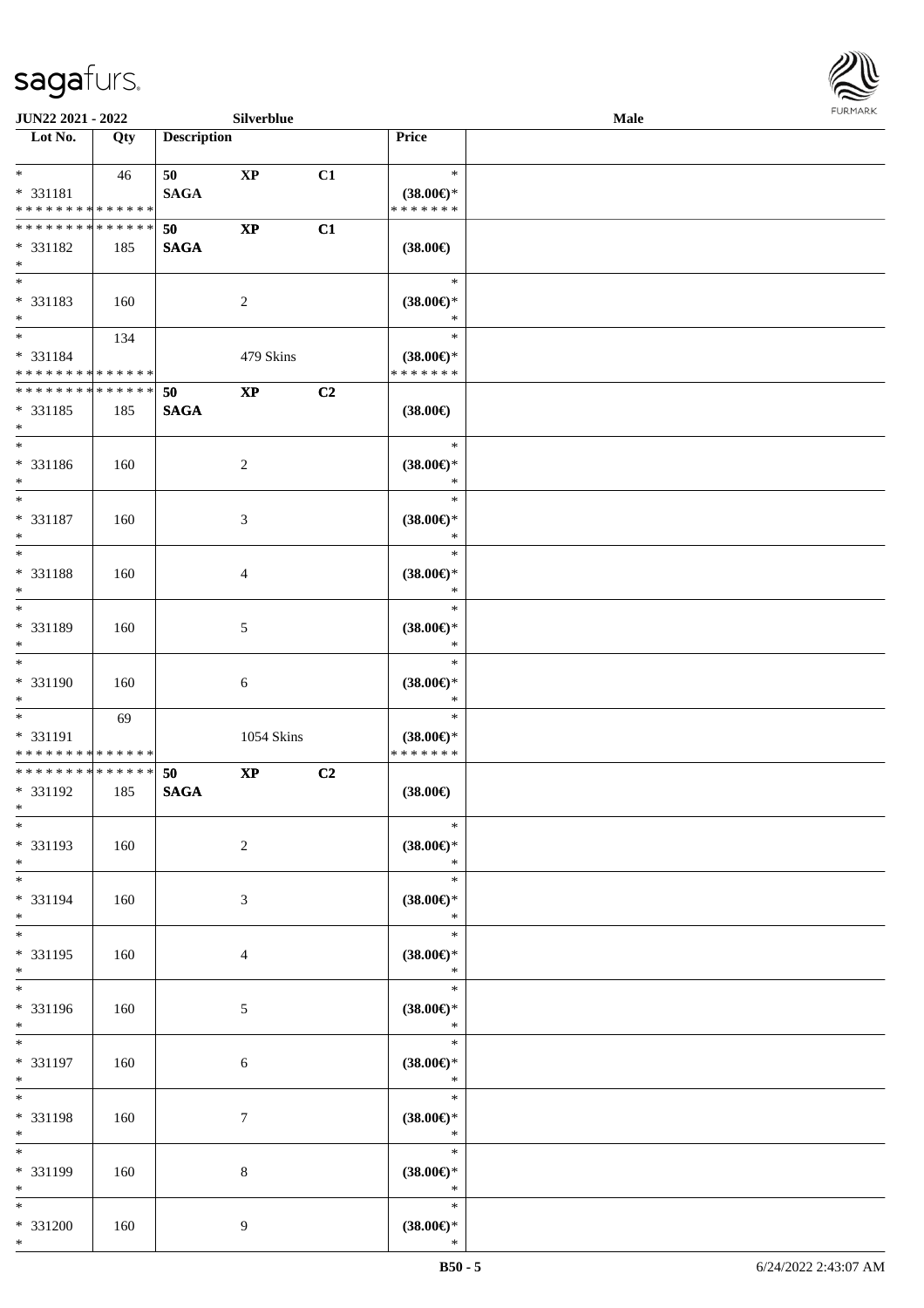

| JUN22 2021 - 2022                                                                  |     |                    | Silverblue             |                |                                                | Male | <b>FURMARK</b> |
|------------------------------------------------------------------------------------|-----|--------------------|------------------------|----------------|------------------------------------------------|------|----------------|
| $\overline{\phantom{1}}$ Lot No.                                                   | Qty | <b>Description</b> |                        |                | Price                                          |      |                |
| $*$<br>* 331201<br>$\ast$                                                          | 160 | 50<br><b>SAGA</b>  | $\mathbf{X}\mathbf{P}$ | C2             | $\ast$<br>$(38.00\epsilon)$ *<br>$\ast$        |      |                |
| $\ast$<br>* 331202<br>* * * * * * * * * * * * * *                                  | 53  |                    | 1678 Skins             |                | $\ast$<br>$(38.00\epsilon)$ *<br>* * * * * * * |      |                |
| * * * * * * * * * * * * * *<br>* 331203<br>$*$                                     | 185 | 50<br><b>SAGA</b>  | $\mathbf{XP}$          | C3             | $(36.00\epsilon)$                              |      |                |
| $\ast$<br>* 331204<br>$\ast$                                                       | 160 |                    | $\sqrt{2}$             |                | $\ast$<br>$(36.00\epsilon)$ *<br>$\ast$        |      |                |
| $\ast$<br>* 331205<br>$\ast$                                                       | 150 |                    | 3                      |                | $\ast$<br>$(36.00\epsilon)$ *<br>$\ast$        |      |                |
| $\overline{\phantom{0}}$<br>* 331206<br>* * * * * * * * * * * * * *                | 37  |                    | 532 Skins              |                | $\ast$<br>$(36.00\epsilon)$ *<br>* * * * * * * |      |                |
| * * * * * * * * * * * * * *<br>* 331207<br>$\ast$                                  | 185 | 50<br><b>SAGA</b>  | $\bold{XP}$            | C3             | $(36.00\epsilon)$                              |      |                |
| $\ast$<br>* 331208<br>$\ast$                                                       | 160 |                    | $\overline{c}$         |                | $\ast$<br>$(36.00\epsilon)$ *<br>*             |      |                |
| $\overline{\phantom{0}}$<br>* 331209<br>* * * * * * * * <mark>* * * * * * *</mark> | 154 |                    | 499 Skins              |                | $\ast$<br>$(36.00\epsilon)$ *<br>* * * * * * * |      |                |
| 331210                                                                             | 166 | 50<br><b>SAGA</b>  | 2XP                    | C1             | 37.00€                                         |      |                |
| **************<br>$* 331211$<br>$\ast$<br>$\overline{\phantom{a}^*}$               | 185 | 50<br><b>SAGA</b>  | 2XP                    | C1/C2          | 36.00€                                         |      |                |
| $* 331212$<br>$\ast$                                                               | 160 |                    | $\overline{c}$         |                | $\ast$<br>36.00€*<br>$\ast$                    |      |                |
| $\ast$<br>* 331213<br>* * * * * * * * * * * * * *                                  | 52  |                    | 397 Skins              |                | $\ast$<br>35.00€*<br>* * * * * * *             |      |                |
| * * * * * * * * * * * * * *<br>$* 331214$<br>$\ast$                                | 185 | 50<br><b>SAGA</b>  | 2XP                    | C <sub>2</sub> | 36.00€                                         |      |                |
| $\ast$<br>* 331215<br>$\ast$                                                       | 160 |                    | 2                      |                | $\ast$<br>36.00€*<br>$\ast$                    |      |                |
| $\ast$<br>* 331216<br>$\ast$                                                       | 160 |                    | 3                      |                | $\ast$<br>36.00€*<br>$\ast$                    |      |                |
| $\ast$<br>* 331217<br>* * * * * * * * * * * * * *                                  | 37  |                    | 542 Skins              |                | $\ast$<br>$36.00 \in$<br>* * * * * * *         |      |                |
| 331218                                                                             | 194 | 50<br><b>SAGA</b>  | 2XP                    | C3             | $(35.00\epsilon)$                              |      |                |
| * * * * * * * * * * * * * *<br>* 331219<br>$\ast$                                  | 165 | 50<br><b>SAGA</b>  | 2XP                    | C3             | $(35.00\epsilon)$                              |      |                |
| $*$<br>* 331220<br>* * * * * * * * * * * * * *                                     | 46  |                    | 211 Skins              |                | $\ast$<br>$(35.00\epsilon)$ *<br>* * * * * * * |      |                |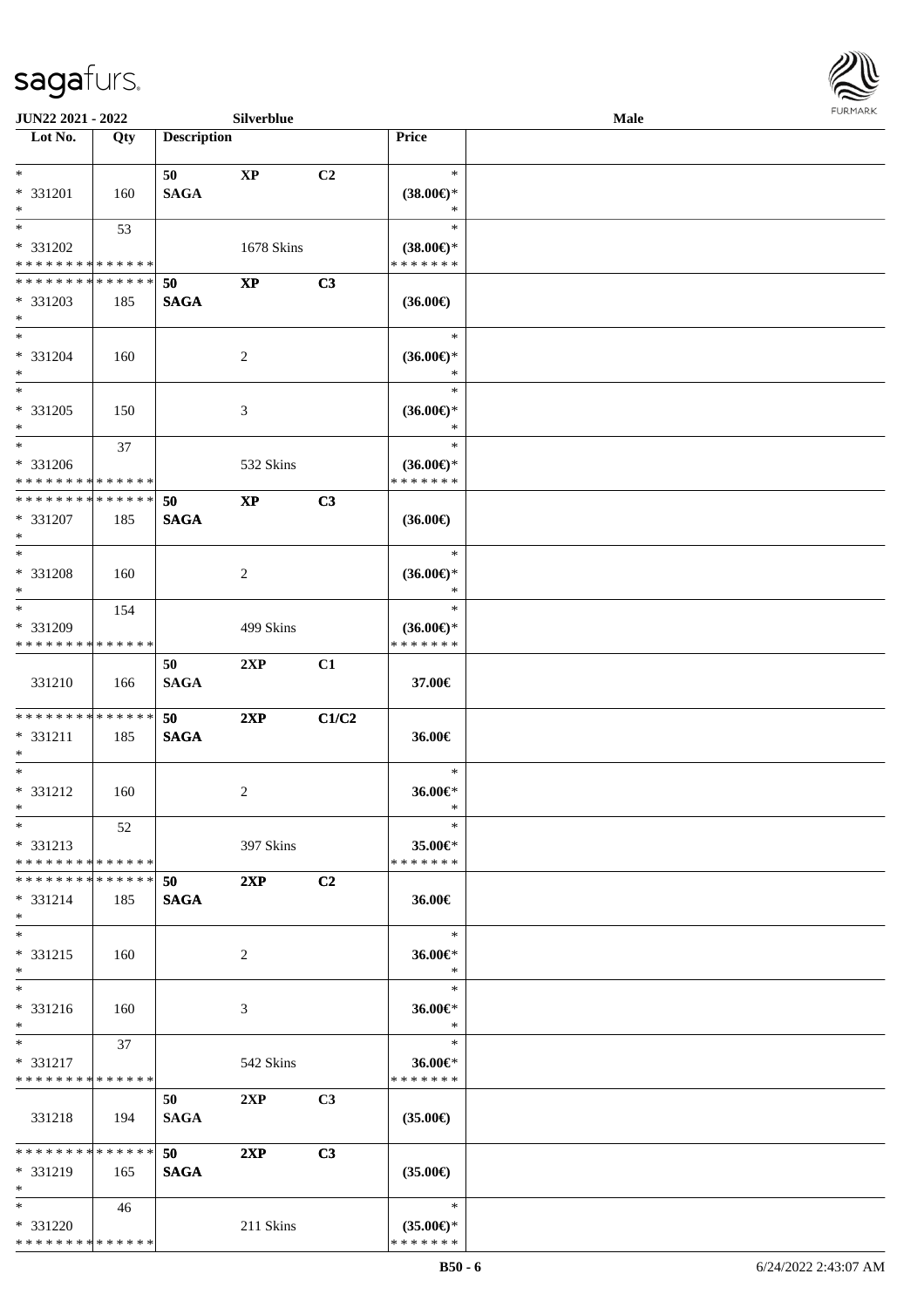| JUN22 2021 - 2022                                  |     |                    | Silverblue                            |                |                                    | Male |  |
|----------------------------------------------------|-----|--------------------|---------------------------------------|----------------|------------------------------------|------|--|
| Lot No.                                            | Qty | <b>Description</b> |                                       |                | Price                              |      |  |
|                                                    |     |                    |                                       |                |                                    |      |  |
| 331221                                             | 146 | 50<br><b>SAGA</b>  | $\bf MED$<br><b>LNAP</b>              | C1/C2          | 33.00€                             |      |  |
| 331222                                             | 154 | 50<br><b>SAGA</b>  | $\bf MED$<br><b>LNAP</b>              | C1/C2          | 33.00€                             |      |  |
| * * * * * * * * * * * * * *                        |     |                    |                                       |                |                                    |      |  |
| * 331223<br>$*$                                    | 185 | 50<br><b>SAGA</b>  | <b>PALE</b><br><b>LNAP</b>            | C1/C2          | 34.00€                             |      |  |
| $*$<br>* 331224<br>* * * * * * * * * * * * * *     | 80  |                    | 265 Skins                             |                | $\ast$<br>34.00€*<br>* * * * * * * |      |  |
| 331225                                             | 182 | 50<br><b>SAGA</b>  | <b>PALE</b><br><b>LNAP</b>            | C3             | 32.00€                             |      |  |
| 331226                                             | 199 | 50<br><b>SAGA</b>  | $\mathbf{XP}$<br><b>LNAP</b>          | C1/C2          | 35.00€                             |      |  |
| 331227                                             | 164 | 50<br><b>SAGA</b>  | $\mathbf{X}\mathbf{P}$<br><b>LNAP</b> | C1/C2          | 35.00€                             |      |  |
| 331228                                             | 126 | 50<br><b>SAGA</b>  | $\mathbf{X}\mathbf{P}$<br><b>LNAP</b> | C3             | 33.00€                             |      |  |
| 331229                                             | 130 | 50<br>IA           | MED/PAL C2<br><b>SPAR</b>             |                | 32.00€                             |      |  |
| * * * * * * * * * * * * * *<br>* 331230<br>$*$     | 185 | 60/50<br>IA        | XP/2XP<br><b>SPAR</b>                 | C <sub>2</sub> | 34.00€                             |      |  |
| $*$<br>$* 331231$<br>$*$                           | 160 |                    | $\sqrt{2}$                            |                | $\ast$<br>35.00€*<br>$\ast$        |      |  |
| $*$<br>$* 331232$<br>$*$                           | 160 |                    | 3                                     |                | $\ast$<br>34.00€*<br>$\ast$        |      |  |
| $*$<br>* 331233<br>* * * * * * * * * * * * * *     | 161 |                    | 666 Skins                             |                | $\ast$<br>34.00€*<br>* * * * * * * |      |  |
| * * * * * * * * * * * * * * *<br>$* 331234$<br>$*$ | 185 | 50<br>IA           | XP/2XP<br><b>SPAR</b>                 | C <sub>2</sub> | 33.00€                             |      |  |
| $*$<br>* 331235<br>$*$                             | 160 |                    | 2                                     |                | $\ast$<br>33.00€*<br>$\ast$        |      |  |
| $*$<br>* 331236<br>$*$                             | 160 |                    | 3                                     |                | $\ast$<br>33.00€*<br>$\ast$        |      |  |
| $*$<br>* 331237<br>$*$                             | 160 |                    | 4                                     |                | $\ast$<br>33.00€*<br>$\ast$        |      |  |
| $*$<br>* 331238<br>* * * * * * * * * * * * * *     | 167 |                    | 832 Skins                             |                | $\ast$<br>33.00€*<br>* * * * * * * |      |  |
| * * * * * * * * * * * * * *<br>* 331239<br>$*$     | 185 | 50<br>IA           | MED/PAL C2<br>WB1                     |                | 33.00€                             |      |  |
| $*$<br>* 331240<br>* * * * * * * * * * * * * *     | 41  |                    | 226 Skins                             |                | $\ast$<br>32.00€*<br>* * * * * * * |      |  |

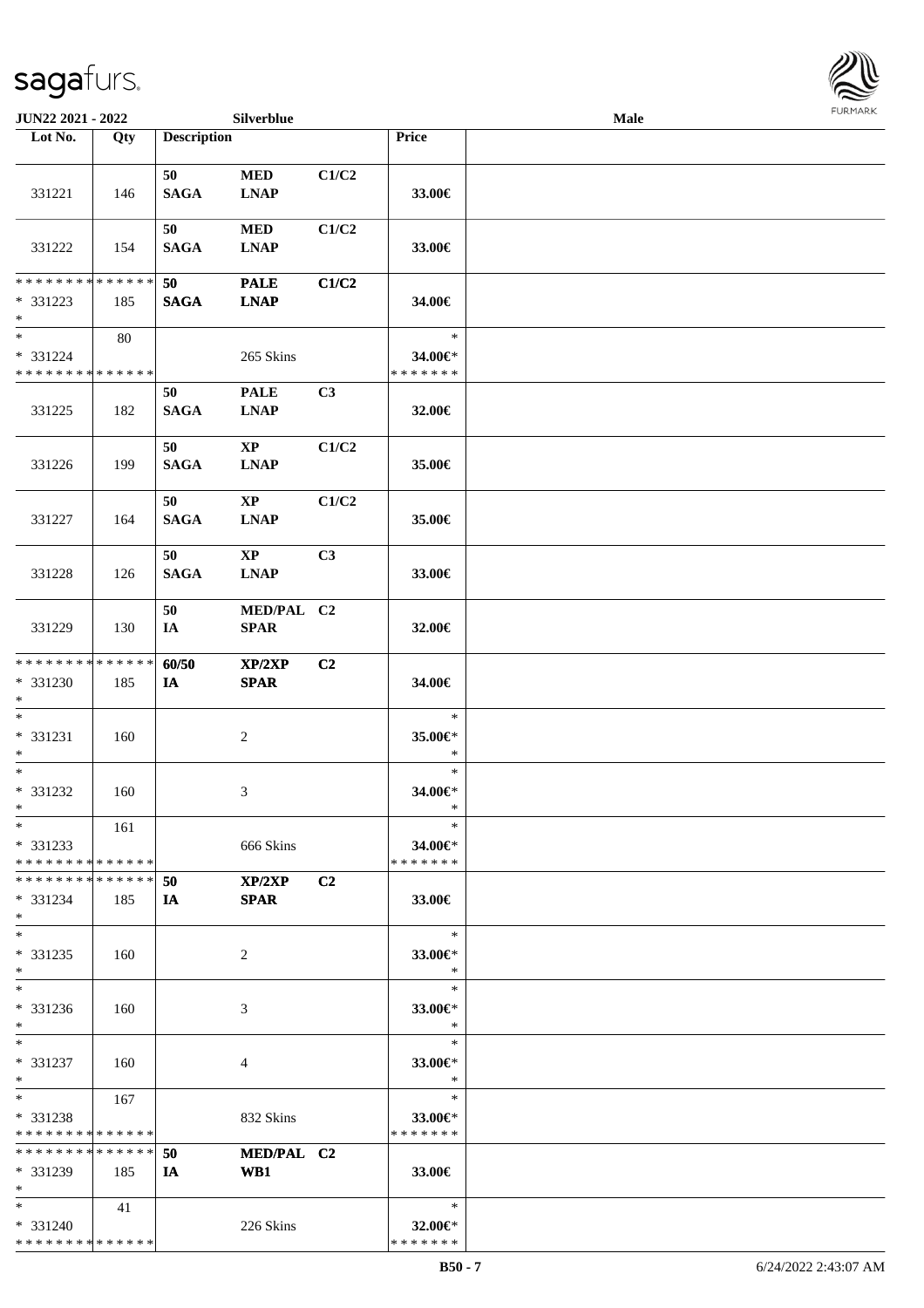

| JUN22 2021 - 2022                                              |     |                    | Silverblue                                         |    |                                    | Male |  |
|----------------------------------------------------------------|-----|--------------------|----------------------------------------------------|----|------------------------------------|------|--|
| Lot No.                                                        | Qty | <b>Description</b> |                                                    |    | Price                              |      |  |
| * * * * * * * * * * * * * * *<br>* 331241<br>$*$               | 185 | 60/50<br>IA        | MED/PAL C2<br>WB <sub>2</sub>                      |    | 32.00€                             |      |  |
| $\overline{\ast}$<br>* 331242<br>* * * * * * * * * * * * * *   | 104 |                    | 289 Skins                                          |    | $\ast$<br>32.00€*<br>* * * * * * * |      |  |
| * * * * * * * * * * * * * *<br>$* 331243$<br>$*$               | 185 | 60/50<br>IA        | XP/2XP<br>WB2                                      | C2 | 33.00€                             |      |  |
| $\overline{\ast}$<br>* 331244<br>* * * * * * * * * * * * * * * | 81  |                    | 266 Skins                                          |    | $\ast$<br>33.00€*<br>* * * * * * * |      |  |
| 331245                                                         | 149 | 50<br>IA           | $\bold{X}\bold{D}/\bold{D}\bold{K}$<br><b>CHIP</b> | C2 | 28.50€                             |      |  |
| **************<br>* 331246<br>$\ast$                           | 185 | 50<br>IA           | MED/PAL C2<br><b>CHIP</b>                          |    | 33.00€                             |      |  |
| $\ast$<br>* 331247<br>$\ast$                                   | 160 |                    | 2                                                  |    | $\ast$<br>32.00€*<br>$\ast$        |      |  |
| $\ast$<br>* 331248<br>$\ast$                                   | 160 |                    | 3                                                  |    | $\ast$<br>32.00€*<br>$\ast$        |      |  |
| $\overline{\ast}$<br>* 331249<br>$\ast$                        | 160 |                    | 4                                                  |    | $\ast$<br>31.00€*<br>$\ast$        |      |  |
| $\ast$<br>* 331250<br>$\ast$                                   | 160 |                    | $\sqrt{5}$                                         |    | $\ast$<br>$31.00 \in$ *<br>$\ast$  |      |  |
| $\ast$<br>* 331251<br>$\ast$                                   | 160 |                    | $6\phantom{.}6$                                    |    | $\ast$<br>32.00€*<br>$\ast$        |      |  |
| $\ast$<br>* 331252<br>$*$                                      | 160 |                    | $\tau$                                             |    | $\ast$<br>32.00€*<br>$\ast$        |      |  |
| $*$<br>* 331253<br>$*$                                         | 160 |                    | 8                                                  |    | $\ast$<br>32.00€*<br>$\ast$        |      |  |
| $*$<br>* 331254<br>* * * * * * * * * * * * * *                 | 82  |                    | 1387 Skins                                         |    | $\ast$<br>32.00€*<br>* * * * * * * |      |  |
| * * * * * * * * * * * * * * *<br>* 331255<br>$*$               | 185 | 50<br>IA           | MED/PAL C2<br><b>CHIP</b>                          |    | 32.00€                             |      |  |
| $\overline{\phantom{0}}$<br>$* 331256$<br>$*$                  | 160 |                    | 2                                                  |    | $\ast$<br>32.00€*<br>$\ast$        |      |  |
| $*$<br>* 331257<br>$*$                                         | 160 |                    | 3                                                  |    | $\ast$<br>32.00€*<br>$\ast$        |      |  |
| $\ast$<br>* 331258<br>$*$                                      | 160 |                    | 4                                                  |    | $\ast$<br>32.00€*<br>$\ast$        |      |  |
| $\ast$<br>* 331259<br>$*$                                      | 160 |                    | 5                                                  |    | $\ast$<br>32.00€*<br>$\ast$        |      |  |
| $*$<br>* 331260<br>$*$                                         | 160 |                    | 6                                                  |    | $\ast$<br>32.00€*<br>$\ast$        |      |  |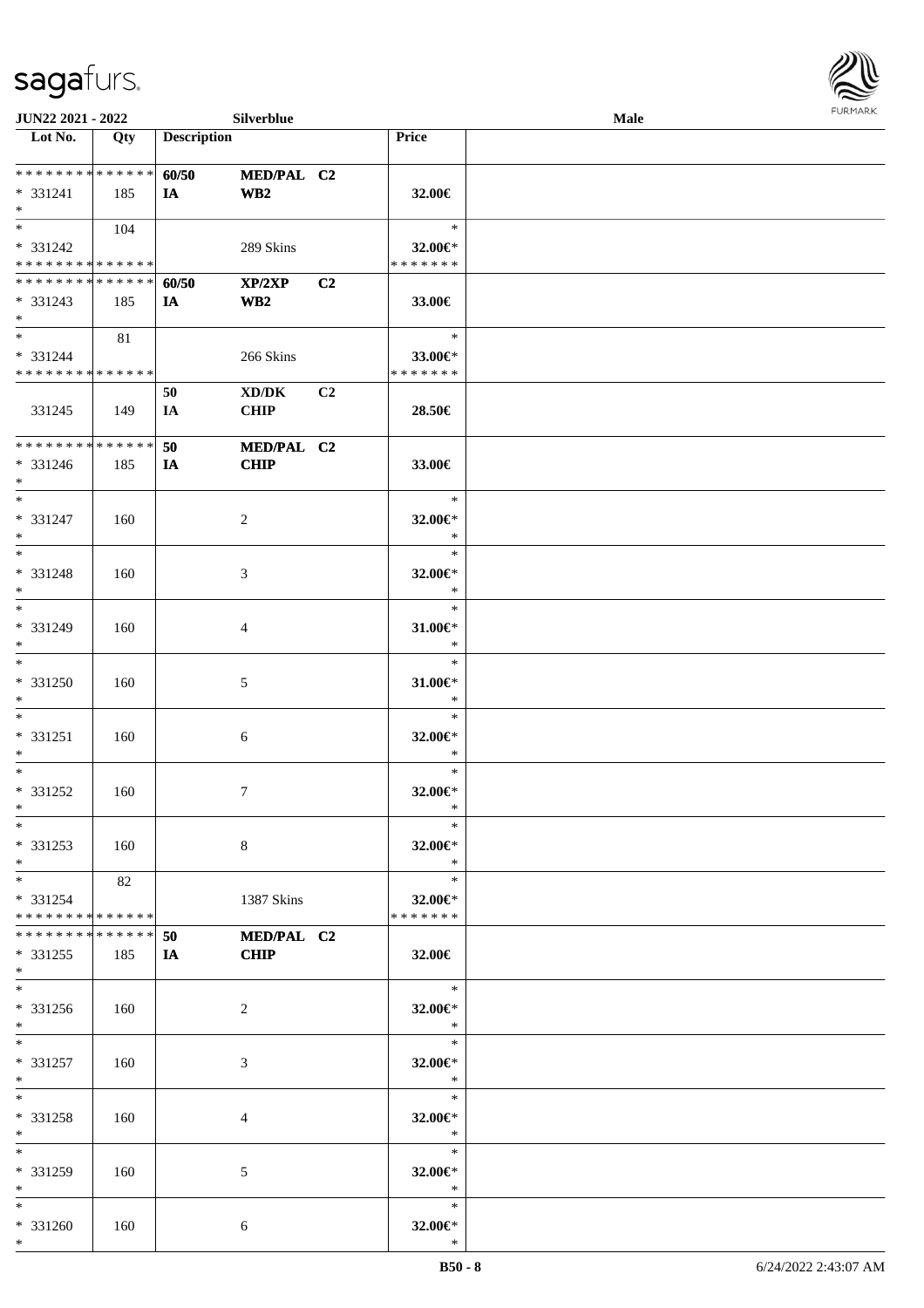\*

\* 331280 | 160 | 6

| $*$                             |       | 50 | MED/PAL C2                   |    | $\ast$                              |  |
|---------------------------------|-------|----|------------------------------|----|-------------------------------------|--|
| * 331261                        | 160   | IA | <b>CHIP</b>                  |    | 32.00€*                             |  |
| $*$<br>$*$                      |       |    |                              |    | $\ast$<br>$*$                       |  |
| * 331262                        | 160   |    | $8\,$                        |    | 32.00 $\in$ *                       |  |
| $*$                             |       |    |                              |    | $\ast$                              |  |
| $\overline{\phantom{0}}$        |       |    |                              |    | $\ast$                              |  |
| $* 331263$                      | 160   |    | 9                            |    | 32.00€*                             |  |
| $*$ $-$<br>$*$                  |       |    |                              |    | $\ast$<br>$\ast$                    |  |
| * 331264                        | - 160 |    | 10                           |    | 32.00 $\in$ *                       |  |
| $*$                             |       |    |                              |    | $\ast$                              |  |
| $*$ $*$                         | 40    |    |                              |    | $\ast$                              |  |
| $* 331265$                      |       |    | 1665 Skins                   |    | 32.00€*                             |  |
| ******** <mark>******</mark>    |       |    |                              |    | * * * * * * *                       |  |
| **************                  |       | 50 | $XP/2XP$ $C2$<br><b>CHIP</b> |    |                                     |  |
| $* 331266$<br>$*$ $*$           | 185   | IA |                              |    | 34.00€                              |  |
| $*$                             |       |    |                              |    | $\ddot{x}$                          |  |
| $* 331267$                      | 160   |    | $\overline{2}$               |    | 33.00 $\epsilon$ *                  |  |
| $*$ $-$                         |       |    |                              |    | $\ast$                              |  |
| $*$                             |       |    |                              |    |                                     |  |
| $* 331268$<br>$*$ $-$           | 160   |    | $\mathfrak{Z}$               |    | 33.00€*<br>$\overline{\phantom{a}}$ |  |
| $*$                             |       |    |                              |    | $\overline{\phantom{a}}$            |  |
| * 331269                        | 160   |    | 4                            |    | 33.00 $\in$ *                       |  |
| $*$                             |       |    |                              |    | $\ast$                              |  |
| $*$                             |       |    |                              |    | $\ast$                              |  |
| * 331270                        | 160   |    | 5                            |    | 33.00 $\in$ *                       |  |
| $*$<br>$*$                      |       |    |                              |    | $\mathbb{R}^n$<br>$\ast$            |  |
| * 331271                        | 160   |    | $6\phantom{.}6$              |    | 33.00€*                             |  |
| $*$                             |       |    |                              |    | $\ast$                              |  |
| $*$                             |       |    |                              |    | $\ast$                              |  |
| * 331272                        | 160   |    | $\tau$                       |    | 34.00€*                             |  |
| $*$<br>$\overline{\phantom{0}}$ |       |    |                              |    | $\ast$<br>$\ast$                    |  |
| * 331273                        | 160   |    | 8                            |    | 34.00€*                             |  |
| $\ast$                          |       |    |                              |    | $\ast$                              |  |
| $*$                             | 99    |    |                              |    | $\ast$                              |  |
| * 331274                        |       |    | 1404 Skins                   |    | 33.00€*                             |  |
| * * * * * * * * * * * * * *     |       |    |                              |    | * * * * * * *                       |  |
| * * * * * * * * * * * * * *     |       | 50 | XP/2XP                       | C2 |                                     |  |
| $* 331275$<br>$*$               | 185   | IA | <b>CHIP</b>                  |    | 33.00€                              |  |
| $\ast$                          |       |    |                              |    | $\ast$                              |  |
| * 331276                        | 160   |    | $\overline{c}$               |    | 34.00€*                             |  |
| $*$                             |       |    |                              |    | $\ast$                              |  |
| $*$                             |       |    |                              |    | $\ast$                              |  |
| * 331277<br>$\ast$              | 160   |    | 3                            |    | 34.00€*<br>$\ast$                   |  |
| $*$                             |       |    |                              |    | $\ast$                              |  |
| * 331278                        | 160   |    | 4                            |    | 34.00€*                             |  |
| $\ast$                          |       |    |                              |    | $\ast$                              |  |
| $\overline{\ast}$               |       |    |                              |    | $\ast$                              |  |
| * 331279                        | 160   |    | 5                            |    | 33.00€*                             |  |
| $\ast$<br>$\ast$                |       |    |                              |    | $\ast$<br>$\ast$                    |  |
|                                 |       |    |                              |    |                                     |  |

**JUN22 2021 - 2022 Silverblue Male**

**Lot No. Qty Description Price**

\* **33.00€**

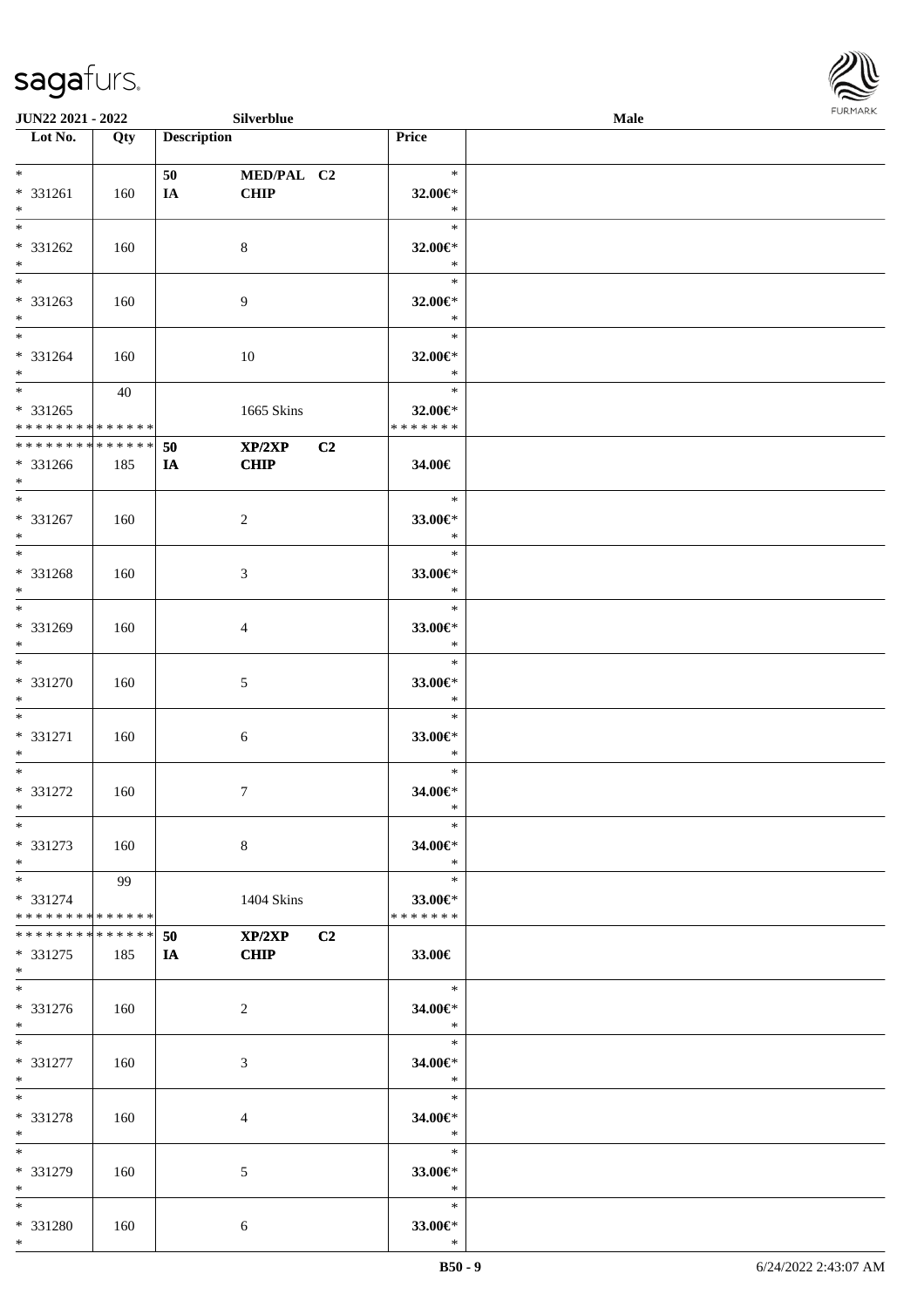

| <b>JUN22 2021 - 2022</b>      |     |                    | Silverblue             |                |                   | <b>Male</b> |  |
|-------------------------------|-----|--------------------|------------------------|----------------|-------------------|-------------|--|
| Lot No.                       | Qty | <b>Description</b> |                        |                | Price             |             |  |
|                               |     |                    |                        |                |                   |             |  |
| $*$                           |     | 50                 | XP/2XP                 | C <sub>2</sub> | $\ast$            |             |  |
| * 331281                      | 160 | IA                 | <b>CHIP</b>            |                | 33.00€*           |             |  |
| $*$<br>$*$                    |     |                    |                        |                | $\ast$<br>$\ast$  |             |  |
|                               |     |                    |                        |                |                   |             |  |
| * 331282<br>$*$               | 160 |                    | 8                      |                | 33.00€*<br>$\ast$ |             |  |
|                               |     |                    |                        |                | $\ast$            |             |  |
| * 331283                      | 160 |                    | 9                      |                | 33.00€*           |             |  |
| $*$                           |     |                    |                        |                | $\ast$            |             |  |
| $*$                           |     |                    |                        |                | $\ast$            |             |  |
| * 331284                      | 160 |                    | 10                     |                | 33.00€*           |             |  |
| $*$                           |     |                    |                        |                | $\ast$            |             |  |
| $\overline{\ast}$             |     |                    |                        |                | $\ast$            |             |  |
| * 331285                      | 160 |                    | 11                     |                | 33.00€*           |             |  |
| $*$                           |     |                    |                        |                | $\ast$            |             |  |
| $\ast$                        | 142 |                    |                        |                | $\ast$            |             |  |
| * 331286                      |     |                    | 1927 Skins             |                | 33.00€*           |             |  |
| * * * * * * * * * * * * * *   |     |                    |                        |                | * * * * * * *     |             |  |
|                               |     | 50                 | MED/PAL C2             |                |                   |             |  |
| 331287                        | 200 | IA                 | <b>CHIP</b>            | <b>LNAP</b>    | 30.00€            |             |  |
|                               |     |                    |                        |                |                   |             |  |
|                               |     | 50                 | XP/2XP                 | C2             |                   |             |  |
| 331288                        | 132 | IA                 | <b>CHIP</b>            | <b>LNAP</b>    | 29.50€            |             |  |
|                               |     |                    |                        |                |                   |             |  |
|                               |     | 60/50              | <b>Dark</b>            | C1/C2          |                   |             |  |
| 331289                        | 72  | <b>SROY</b>        |                        |                | 33.00€            |             |  |
| * * * * * * * * * * * * * * * |     | 50                 |                        | C1/C2          |                   |             |  |
| * 331290                      | 185 | <b>SROY</b>        | <b>MED</b>             |                | 36.00€            |             |  |
| $*$                           |     |                    |                        |                |                   |             |  |
| $*$                           |     |                    |                        |                | $\ast$            |             |  |
| * 331291                      | 150 |                    | $\sqrt{2}$             |                | 36.00€*           |             |  |
| $*$                           |     |                    |                        |                | $\ast$            |             |  |
| $*$                           | 39  |                    |                        |                | $\ast$            |             |  |
| * 331292                      |     |                    | 374 Skins              |                | 36.00€*           |             |  |
| * * * * * * * * * * * * * * * |     |                    |                        |                | *******           |             |  |
|                               |     | 50                 | <b>MED</b>             | C1/C2          |                   |             |  |
| 331293                        | 201 | <b>SROY</b>        |                        |                | 36.00€            |             |  |
|                               |     |                    |                        |                |                   |             |  |
|                               |     | 60/50              | <b>MED</b>             | C3             |                   |             |  |
| 331294                        | 85  | <b>SROY</b>        |                        |                | 35.00€            |             |  |
|                               |     |                    |                        |                |                   |             |  |
|                               |     | 50                 | <b>PALE</b>            | C1             |                   |             |  |
| 331295                        | 120 | <b>SROY</b>        |                        |                | 38.00€            |             |  |
| * * * * * * * * * * * * * * * |     |                    |                        |                |                   |             |  |
| * 331296                      |     | 50<br><b>SROY</b>  | <b>PALE</b>            | C2             |                   |             |  |
| $*$                           | 185 |                    |                        |                | 38.00€            |             |  |
| $*$                           |     |                    |                        |                | $\ast$            |             |  |
| * 331297                      | 160 |                    | $\overline{2}$         |                | 38.00€*           |             |  |
| $*$                           |     |                    |                        |                | $\ast$            |             |  |
| $*$ and $*$                   | 34  |                    |                        |                | $\ast$            |             |  |
| * 331298                      |     |                    | 379 Skins              |                | 38.00€*           |             |  |
| * * * * * * * * * * * * * *   |     |                    |                        |                | * * * * * * *     |             |  |
|                               |     | 50                 | <b>PALE</b>            | C3             |                   |             |  |
| 331299                        | 156 | <b>SROY</b>        |                        |                | 36.00€            |             |  |
|                               |     |                    |                        |                |                   |             |  |
|                               |     | 50                 | $\mathbf{X}\mathbf{P}$ | C1             |                   |             |  |
| 331300                        | 120 | <b>SROY</b>        |                        |                | 39.00€            |             |  |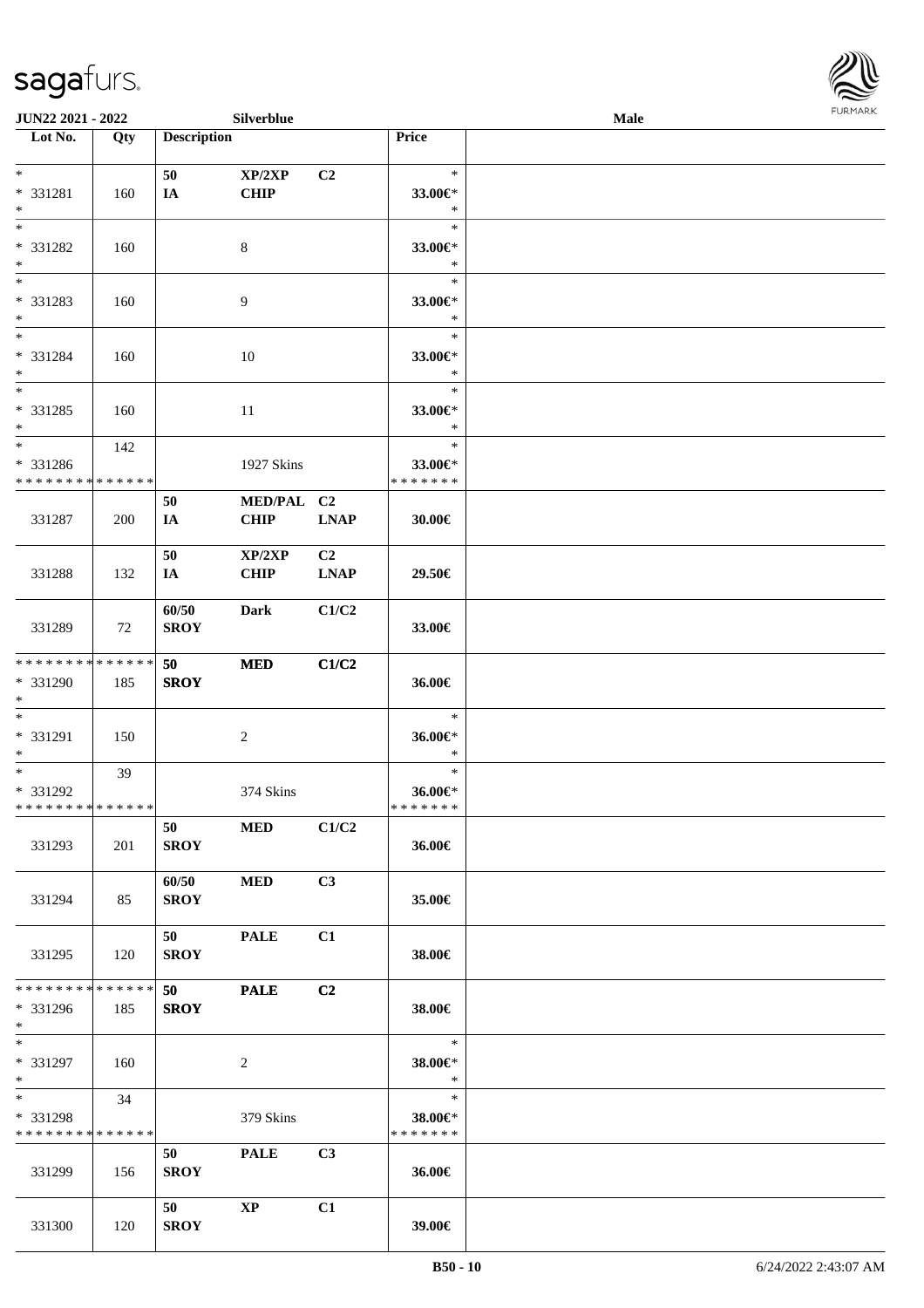

| JUN22 2021 - 2022                                  |     |                          | Silverblue    |                |                                    | Male | 1.91111111 |
|----------------------------------------------------|-----|--------------------------|---------------|----------------|------------------------------------|------|------------|
| $\overline{\phantom{1}}$ Lot No.                   | Qty | <b>Description</b>       |               |                | Price                              |      |            |
| * * * * * * * * * * * * * *<br>* 331301<br>$*$     | 200 | <b>50</b><br><b>SROY</b> | <b>XP</b>     | C1             | 39.00€                             |      |            |
| * 331302<br>* * * * * * * * * * * * * *            | 73  |                          | 273 Skins     |                | $\ast$<br>40.00€*<br>* * * * * * * |      |            |
| * * * * * * * * * * * * * *<br>* 331303<br>$*$     | 185 | 50<br><b>SROY</b>        | <b>XP</b>     | C <sub>2</sub> | 38.00€                             |      |            |
| $*$<br>* 331304<br>* * * * * * * * * * * * * *     | 153 |                          | 338 Skins     |                | $\ast$<br>38.00€*<br>* * * * * * * |      |            |
| * * * * * * * * * * * * * *<br>* 331305<br>$*$     | 185 | 50<br><b>SROY</b>        | $\bold{XP}$   | C2             | 38.00€                             |      |            |
| $*$<br>* 331306<br>$*$                             | 160 |                          | 2             |                | $\ast$<br>38.00€*<br>$\ast$        |      |            |
| $*$<br>* 331307<br>$*$                             | 160 |                          | 3             |                | $\ast$<br>38.00€*<br>$\ast$        |      |            |
| $\overline{\phantom{0}}$<br>* 331308<br>$*$        | 160 |                          | 4             |                | $\ast$<br>38.00€*<br>$\ast$        |      |            |
| $*$<br>* 331309<br>$*$                             | 160 |                          | 5             |                | $\ast$<br>38.00€*<br>$\ast$        |      |            |
| $*$<br>* 331310<br>* * * * * * * * * * * * * *     | 119 |                          | 944 Skins     |                | $\ast$<br>38.00€*<br>* * * * * * * |      |            |
| 331311                                             | 153 | 50<br><b>SROY</b>        | $\mathbf{XP}$ | C3             | 37.00€                             |      |            |
| * * * * * * * * * * * * * *<br>* 331312<br>$*$ $-$ | 175 | 50<br><b>SROY</b>        | $\bold{XP}$   | C3             | 37.00€                             |      |            |
| $*$<br>* 331313<br>******** <mark>******</mark>    | 45  |                          | 220 Skins     |                | $\ast$<br>37.00€*<br>* * * * * * * |      |            |
| 331314                                             | 114 | 50<br><b>SROY</b>        | 2XP           | C1/C2          | 37.00€                             |      |            |
| 331315                                             | 90  | 60/50<br><b>SROY</b>     | 2XP           | C3             | 36.00€                             |      |            |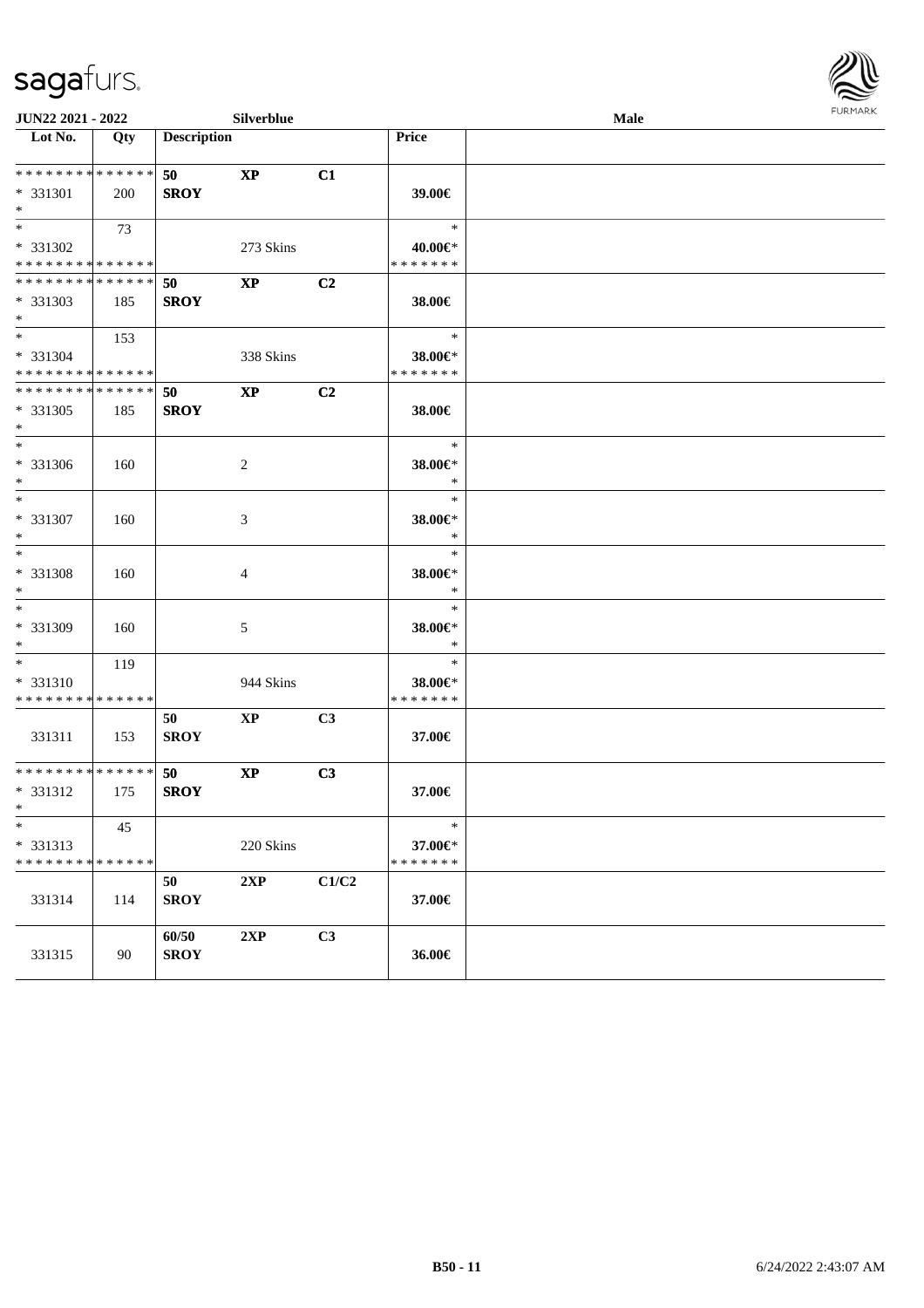

| JUN22 2021 - 2022                                                   |            |                           | Silverblue             |                |                                                | Male |  |
|---------------------------------------------------------------------|------------|---------------------------|------------------------|----------------|------------------------------------------------|------|--|
| Lot No.                                                             | Qty        | <b>Description</b>        |                        |                | Price                                          |      |  |
| 331361                                                              | 129        | 50/40<br>SI               | $\mathbf{X}\mathbf{D}$ | C1/C2          | 28.50€                                         |      |  |
| * * * * * * * * * * * * * *<br>* 331362<br>$\ast$                   | 225        | 40<br>SI                  | <b>Dark</b>            | C1/C2          | 29.00€                                         |      |  |
| $\overline{\phantom{0}}$<br>* 331363<br>* * * * * * * * * * * * * * | 197        |                           | 422 Skins              |                | $\ast$<br>29.00€*<br>* * * * * * *             |      |  |
| 331364                                                              | 173        | 50/40<br>${\bf S}{\bf I}$ | <b>Dark</b>            | C3             | 29.00€                                         |      |  |
| 331365                                                              | 179        | 40<br>SI                  | <b>Dark</b>            | C <sub>3</sub> | 26.50€                                         |      |  |
| 331366                                                              | 228        | 40<br>SI                  | <b>MED</b>             | C1             | 32.00€                                         |      |  |
| * * * * * * * * * * * * * *<br>* 331367<br>$\ast$                   | 225        | 40<br>SI                  | $\bf MED$              | C2             | $(32.00\epsilon)$                              |      |  |
| $\ast$<br>* 331368<br>$\ast$                                        | 200        |                           | $\overline{c}$         |                | $\ast$<br>$(32.00\epsilon)$ *<br>$\ast$        |      |  |
| $\ast$<br>* 331369<br>$\ast$<br>$\overline{\phantom{1}}$            | 200        |                           | $\mathfrak{Z}$         |                | $\ast$<br>$(32.00\epsilon)$ *<br>$\ast$        |      |  |
| * 331370<br>* * * * * * * * * * * * * *                             | 71         |                           | 696 Skins              |                | $\ast$<br>$(32.00\epsilon)$ *<br>* * * * * * * |      |  |
| * * * * * * * * * * * * * *<br>* 331371<br>$\ast$                   | 225        | 40<br>SI                  | <b>MED</b>             | C3             | $(30.00\epsilon)$                              |      |  |
| $\ast$<br>* 331372<br>**************                                | 72         |                           | 297 Skins              |                | $\ast$<br>$(30.00\epsilon)$ *<br>*******       |      |  |
| * * * * * * * * * * * * * * *<br>$* 331373$<br>$*$                  | 225        | 40<br>SI                  | <b>PALE</b>            | C1             | $(34.00\epsilon)$                              |      |  |
| $*$<br>* 331374<br>* * * * * * * * * * * * * *                      | 163        |                           | 388 Skins              |                | $\ast$<br>$(34.00\epsilon)$ *<br>* * * * * * * |      |  |
| **************<br>$* 331375$<br>$*$                                 | 225        | 40<br>SI                  | <b>PALE</b>            | C2             | $(33.00\epsilon)$                              |      |  |
| $\ast$<br>* 331376<br>$*$                                           | <b>200</b> |                           | $\overline{c}$         |                | $\ast$<br>$(33.00\epsilon)$ *<br>$\ast$        |      |  |
| $\ast$<br>* 331377<br>$*$                                           | 200        |                           | $\mathfrak{Z}$         |                | $\ast$<br>$(33.00\epsilon)$ *<br>$\ast$        |      |  |
| $\ast$<br>* 331378<br>$*$                                           | <b>200</b> |                           | $\overline{4}$         |                | $\ast$<br>$(33.00\epsilon)$ *<br>$\ast$        |      |  |
| $\ast$<br>* 331379<br>$*$                                           | 200        |                           | 5                      |                | $\ast$<br>$(33.00\epsilon)$ *<br>$\ast$        |      |  |
| $*$<br>* 331380<br>* * * * * * * * * * * * * *                      | 220        |                           | 1245 Skins             |                | $\ast$<br>$(33.00\epsilon)$ *<br>* * * * * * * |      |  |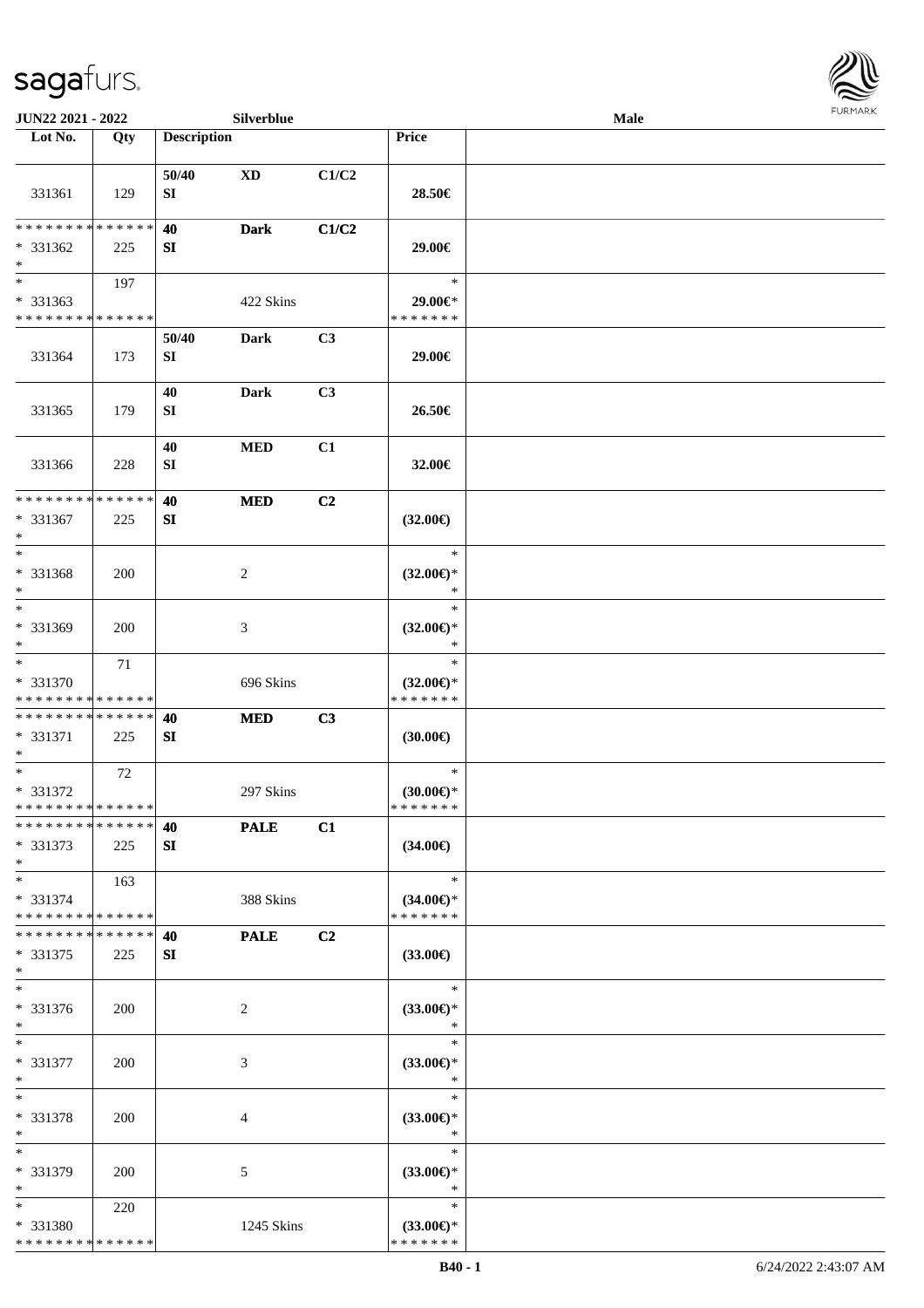

| JUN22 2021 - 2022            |            |                    | Silverblue       |    |                     | Male |  |
|------------------------------|------------|--------------------|------------------|----|---------------------|------|--|
| Lot No.                      | Qty        | <b>Description</b> |                  |    | <b>Price</b>        |      |  |
|                              |            |                    |                  |    |                     |      |  |
| ******** <mark>******</mark> |            | 40                 | <b>PALE</b>      | C3 |                     |      |  |
| * 331381                     | 225        | SI                 |                  |    | $(32.00\epsilon)$   |      |  |
| $\ast$                       |            |                    |                  |    |                     |      |  |
| $\overline{\phantom{0}}$     |            |                    |                  |    | $\ast$              |      |  |
| * 331382                     | 200        |                    | 2                |    | $(32.00\epsilon)$ * |      |  |
| $\ast$                       |            |                    |                  |    | $\ast$              |      |  |
| $\overline{\phantom{a}^*}$   | 72         |                    |                  |    | $\ast$              |      |  |
| * 331383                     |            |                    | 497 Skins        |    | $(32.00\epsilon)$ * |      |  |
| * * * * * * * * * * * * * *  |            |                    |                  |    | * * * * * * *       |      |  |
| **************               |            |                    |                  |    |                     |      |  |
|                              |            | 40                 | $\bold{XP}$      | C1 |                     |      |  |
| * 331384                     | 225        | SI                 |                  |    | $(35.00\epsilon)$   |      |  |
| $*$<br>$*$                   |            |                    |                  |    |                     |      |  |
|                              | 160        |                    |                  |    | $\ast$              |      |  |
| * 331385                     |            |                    | 385 Skins        |    | $(35.00\epsilon)$ * |      |  |
| * * * * * * * * * * * * * *  |            |                    |                  |    | * * * * * * *       |      |  |
| * * * * * * * * * * * * * *  |            | 40                 | $\mathbf{XP}$    | C2 |                     |      |  |
| * 331386                     | 225        | SI                 |                  |    | $(34.00\epsilon)$   |      |  |
| $\ast$                       |            |                    |                  |    |                     |      |  |
| $\ast$                       |            |                    |                  |    | $\ast$              |      |  |
| * 331387                     | 200        |                    | $\boldsymbol{2}$ |    | $(34.00\epsilon)$ * |      |  |
| $\ast$                       |            |                    |                  |    | $\ast$              |      |  |
| $\ast$                       |            |                    |                  |    | $\ast$              |      |  |
| * 331388                     | 200        |                    | $\mathfrak{Z}$   |    | $(34.00\epsilon)$ * |      |  |
| $\ast$                       |            |                    |                  |    | $\ast$              |      |  |
| $\ast$                       |            |                    |                  |    | $\ast$              |      |  |
| * 331389                     | 200        |                    | 4                |    | $(34.00\epsilon)$ * |      |  |
| $\ast$                       |            |                    |                  |    | $\ast$              |      |  |
| $\overline{\phantom{1}}$     |            |                    |                  |    | $\ast$              |      |  |
|                              |            |                    |                  |    |                     |      |  |
| * 331390                     | 200        |                    | $5\,$            |    | $(34.00\epsilon)$ * |      |  |
| $\ast$<br>$\ast$             |            |                    |                  |    | $\ast$              |      |  |
|                              |            |                    |                  |    | $\ast$              |      |  |
| * 331391                     | 200        |                    | $\sqrt{6}$       |    | $(34.00\epsilon)$ * |      |  |
| $\ast$                       |            |                    |                  |    | $\ast$              |      |  |
| $\ast$                       |            |                    |                  |    | $\ast$              |      |  |
| * 331392                     | 200        |                    | $7\phantom{.0}$  |    | $(34.00\epsilon)$ * |      |  |
| $*$                          |            |                    |                  |    | $\ast$              |      |  |
| $\ast$                       |            |                    |                  |    | $\ast$              |      |  |
| * 331393                     | 200        |                    | $8\,$            |    | $(34.00\epsilon)$ * |      |  |
| $\ast$                       |            |                    |                  |    | $\ast$              |      |  |
| $*$                          | 131        |                    |                  |    | $\ast$              |      |  |
| * 331394                     |            |                    | 1756 Skins       |    | $(34.00\epsilon)$ * |      |  |
| * * * * * * * * * * * * * *  |            |                    |                  |    | * * * * * * *       |      |  |
| * * * * * * * * * * * * * *  |            | 40                 | <b>XP</b>        | C3 |                     |      |  |
| * 331395                     | 225        | SI                 |                  |    | $(32.00\epsilon)$   |      |  |
| $*$                          |            |                    |                  |    |                     |      |  |
| $\overline{\phantom{1}}$     |            |                    |                  |    | $\ast$              |      |  |
| * 331396                     | 200        |                    | $\overline{c}$   |    | $(32.00\epsilon)$ * |      |  |
| $*$                          |            |                    |                  |    | $\ast$              |      |  |
| $*$                          |            |                    |                  |    | $\ast$              |      |  |
|                              |            |                    |                  |    |                     |      |  |
| * 331397                     | 200        |                    | 3                |    | $(32.00\epsilon)$ * |      |  |
| $*$                          |            |                    |                  |    | $\ast$              |      |  |
| $\ast$                       |            |                    |                  |    | $\ast$              |      |  |
| * 331398                     | <b>200</b> |                    | 4                |    | $(32.00\epsilon)$ * |      |  |
| $\ast$                       |            |                    |                  |    | $\ast$              |      |  |
| $\ast$                       | 106        |                    |                  |    | $\ast$              |      |  |
| * 331399                     |            |                    | 931 Skins        |    | $(32.00\epsilon)$ * |      |  |
| * * * * * * * * * * * * * *  |            |                    |                  |    | * * * * * * *       |      |  |
|                              |            | 40                 | 2XP              | C1 |                     |      |  |
| 331400                       | 162        | <b>SI</b>          |                  |    | $(33.00\epsilon)$   |      |  |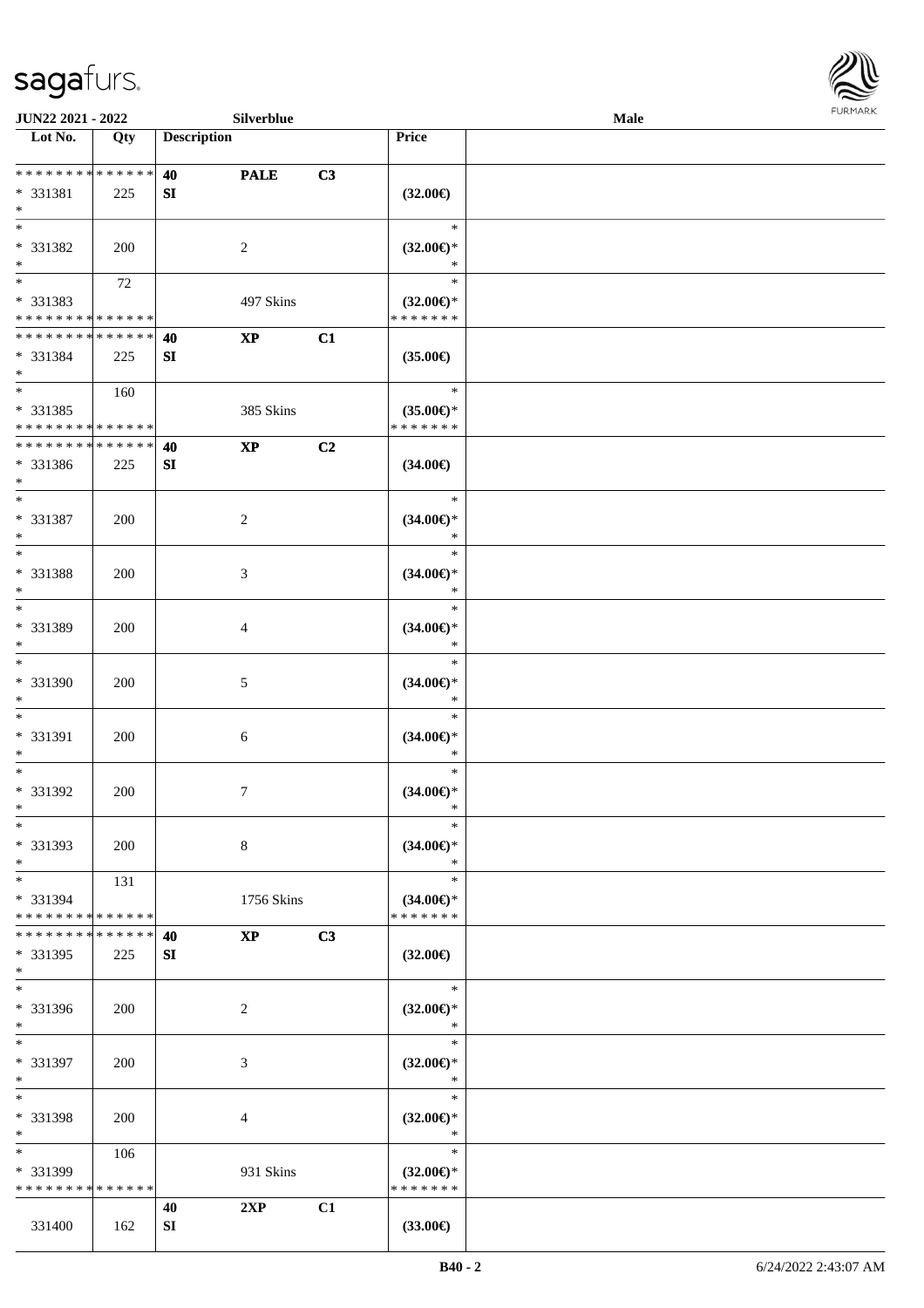\*



| JUN22 2021 - 2022             |     |                    | Silverblue             |                |                     | Male |  |
|-------------------------------|-----|--------------------|------------------------|----------------|---------------------|------|--|
| Lot No.                       | Qty | <b>Description</b> |                        |                | Price               |      |  |
| ******** <mark>******</mark>  |     | 40                 | 2XP                    | C2             |                     |      |  |
|                               |     |                    |                        |                |                     |      |  |
| * 331401                      | 225 | SI                 |                        |                | 32.00€              |      |  |
| $\ast$                        |     |                    |                        |                |                     |      |  |
| $*$                           |     |                    |                        |                | $\ast$              |      |  |
| * 331402                      | 200 |                    | 2                      |                | 32.00€*             |      |  |
| $\ast$                        |     |                    |                        |                | $\ast$              |      |  |
| $\overline{\phantom{0}}$      | 68  |                    |                        |                | $\ast$              |      |  |
| * 331403                      |     |                    | 493 Skins              |                | 32.00€*             |      |  |
| * * * * * * * * * * * * * *   |     |                    |                        |                | * * * * * * *       |      |  |
|                               |     | 40                 | 2XP                    | C3             |                     |      |  |
|                               |     |                    |                        |                |                     |      |  |
| 331404                        | 226 | SI                 |                        |                | $(31.00\epsilon)$   |      |  |
|                               |     |                    |                        |                |                     |      |  |
|                               |     | 50/40              | <b>XD</b>              | C2             |                     |      |  |
| 331405                        | 70  | SI                 | <b>LNAP</b>            |                | 27.00€              |      |  |
|                               |     |                    |                        |                |                     |      |  |
|                               |     | 50/40              | <b>Dark</b>            | C1/C2          |                     |      |  |
| 331406                        | 111 | SI                 | <b>LNAP</b>            |                | 28.00€              |      |  |
|                               |     |                    |                        |                |                     |      |  |
|                               |     | 40                 | <b>Dark</b>            | C1/C2          |                     |      |  |
| 331407                        | 174 | SI                 | <b>LNAP</b>            |                | 27.50€              |      |  |
|                               |     |                    |                        |                |                     |      |  |
|                               |     |                    |                        |                |                     |      |  |
|                               |     | 50/40              | <b>Dark</b>            | C3             |                     |      |  |
| 331408                        | 82  | SI                 | <b>LNAP</b>            |                | 29.00€              |      |  |
|                               |     |                    |                        |                |                     |      |  |
|                               |     | 40                 | <b>MED</b>             | C1/C2          |                     |      |  |
| 331409                        | 205 | ${\bf SI}$         | <b>LNAP</b>            |                | $(28.50\epsilon)$   |      |  |
|                               |     |                    |                        |                |                     |      |  |
|                               |     | 40                 | $\bf MED$              | C3             |                     |      |  |
| 331410                        | 111 | SI                 | <b>LNAP</b>            |                | $(27.00\epsilon)$   |      |  |
|                               |     |                    |                        |                |                     |      |  |
| * * * * * * * * * * * * * * * |     | 40                 | <b>PALE</b>            | C1/C2          |                     |      |  |
|                               |     |                    |                        |                |                     |      |  |
| $* 331411$<br>$*$             | 215 | SI                 | <b>LNAP</b>            |                | (30.00)             |      |  |
| $\ast$                        |     |                    |                        |                | $\ast$              |      |  |
|                               | 43  |                    |                        |                |                     |      |  |
| $* 331412$                    |     |                    | 258 Skins              |                | $(30.00\epsilon)$ * |      |  |
| **************                |     |                    |                        |                | * * * * * * *       |      |  |
|                               |     | 40                 | <b>PALE</b>            | C3             |                     |      |  |
| 331413                        | 217 | SI                 | <b>LNAP</b>            |                | $(28.50\epsilon)$   |      |  |
|                               |     |                    |                        |                |                     |      |  |
| * * * * * * * * * * * * * * * |     | 40                 | $\mathbf{X}\mathbf{P}$ | C1/C2          |                     |      |  |
| $* 331414$                    | 240 | SI                 | <b>LNAP</b>            |                | $(31.00\epsilon)$   |      |  |
| $*$                           |     |                    |                        |                |                     |      |  |
| $*$                           | 82  |                    |                        |                | $\ast$              |      |  |
| $* 331415$                    |     |                    | 322 Skins              |                | $(31.00\epsilon)$ * |      |  |
| * * * * * * * * * * * * * *   |     |                    |                        |                | * * * * * * *       |      |  |
|                               |     |                    |                        |                |                     |      |  |
|                               |     | 40                 | $\mathbf{X}\mathbf{P}$ | C <sub>3</sub> |                     |      |  |
| 331416                        | 182 | SI                 | <b>LNAP</b>            |                | 29.50€              |      |  |
|                               |     |                    |                        |                |                     |      |  |
| * * * * * * * * * * * * * * * |     | 40                 | XP/2XP                 | C1/C2          |                     |      |  |
| $* 331417$                    | 225 | SI                 | <b>LNAP</b>            |                | $(30.00\epsilon)$   |      |  |
| $*$                           |     |                    |                        |                |                     |      |  |
| $*$                           | 158 |                    |                        |                | $\ast$              |      |  |
| $* 331418$                    |     |                    | 383 Skins              |                | $(30.00\epsilon)$ * |      |  |
| * * * * * * * * * * * * * *   |     |                    |                        |                | * * * * * * *       |      |  |
|                               |     | 50/40              | 2XP                    | C <sub>2</sub> |                     |      |  |
|                               | 106 | SI                 |                        |                | 29.50€              |      |  |
| 331419                        |     |                    | <b>LNAP</b>            |                |                     |      |  |
| * * * * * * * * * * * * * * * |     |                    |                        |                |                     |      |  |
|                               |     | 40                 | MED/PAL C2             |                |                     |      |  |
| * 331420                      | 239 | IB                 | <b>SPAR</b>            |                | $(28.50\epsilon)$   |      |  |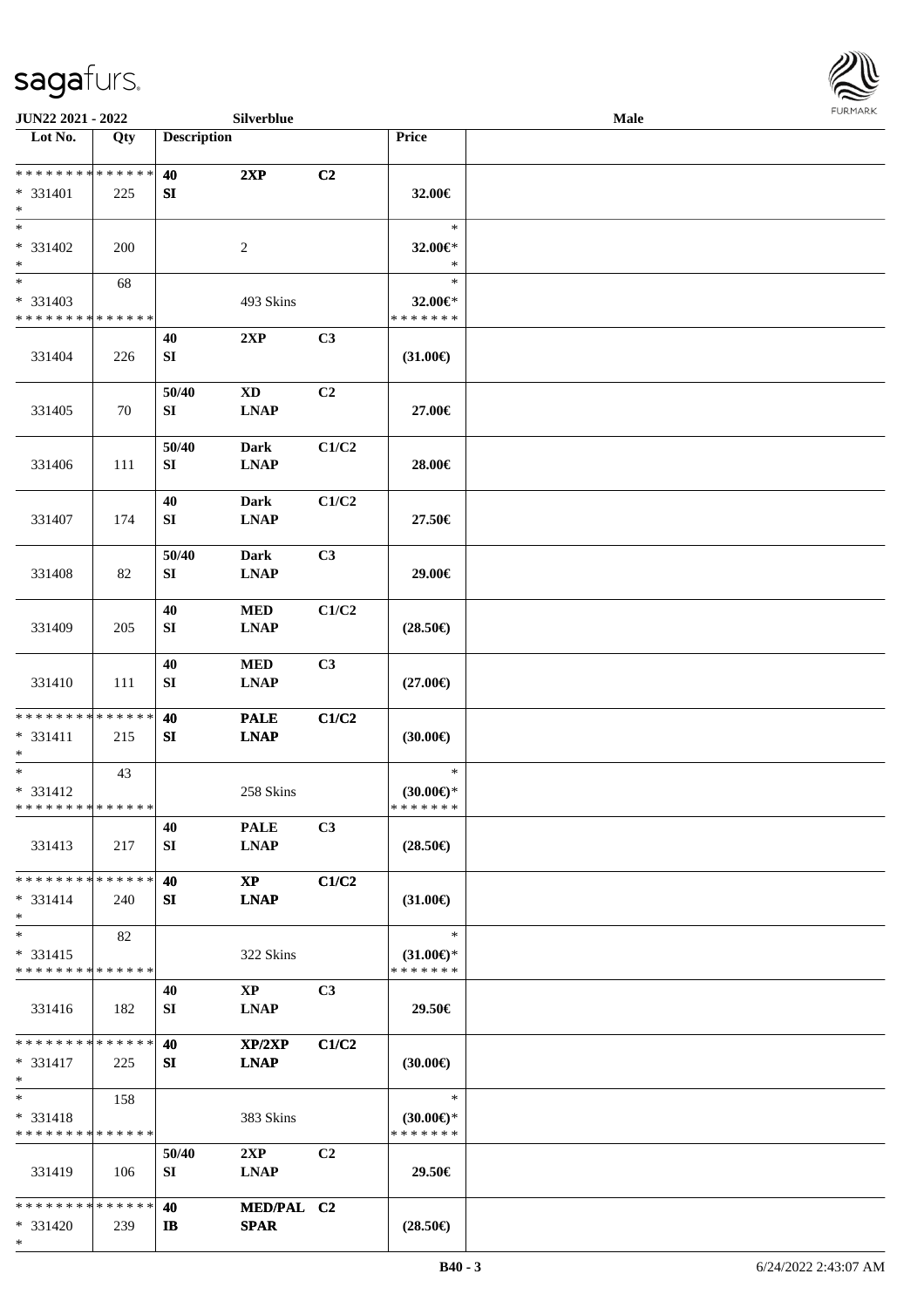

| JUN22 2021 - 2022             |     |                       | <b>Silverblue</b> |                |                               | <b>Male</b> |  |
|-------------------------------|-----|-----------------------|-------------------|----------------|-------------------------------|-------------|--|
| Lot No.                       | Qty | <b>Description</b>    |                   |                | Price                         |             |  |
|                               |     |                       |                   |                |                               |             |  |
| $*$ and $*$                   | 212 | 40                    | MED/PAL C2        |                | $\ast$                        |             |  |
| * 331421                      |     | $\mathbf{I}$ <b>B</b> | <b>SPAR</b>       |                | $(28.50\epsilon)$ *           |             |  |
| * * * * * * * * * * * * * *   |     |                       |                   |                | * * * * * * *                 |             |  |
| * * * * * * * * * * * * * *   |     | 40                    | XP/2XP            | C <sub>2</sub> |                               |             |  |
| * 331422<br>$*$               | 225 | $\mathbf{I}$          | <b>SPAR</b>       |                | $(29.50\epsilon)$             |             |  |
|                               |     |                       |                   |                | $\ast$                        |             |  |
| * 331423                      | 200 |                       | $\overline{2}$    |                | $(29.50\epsilon)$ *           |             |  |
| $*$                           |     |                       |                   |                | $\ast$                        |             |  |
| $\overline{\phantom{0}}$      |     |                       |                   |                | $\ast$                        |             |  |
| $* 331424$                    | 200 |                       | $\mathfrak{Z}$    |                | $(29.50\epsilon)$ *           |             |  |
| $*$                           |     |                       |                   |                | $\ast$                        |             |  |
| $*$                           |     |                       |                   |                | $\ast$                        |             |  |
| $* 331425$                    | 200 |                       | 4                 |                | $(29.50\epsilon)$ *           |             |  |
| $*$                           |     |                       |                   |                | $\ast$                        |             |  |
| $\ast$                        |     |                       |                   |                | $\ast$                        |             |  |
| $* 331426$                    | 200 |                       | $\mathfrak{S}$    |                | $(29.50\epsilon)$ *           |             |  |
| $*$                           |     |                       |                   |                | $\ast$                        |             |  |
| $*$                           |     |                       |                   |                | $\ast$                        |             |  |
| $* 331427$                    | 200 |                       | 6                 |                | $(29.50\epsilon)$ *           |             |  |
| $*$<br>$*$                    |     |                       |                   |                | $\ast$                        |             |  |
|                               |     |                       |                   |                | $\ast$                        |             |  |
| * 331428<br>$*$               | 200 |                       | $\tau$            |                | $(29.50\epsilon)$ *<br>$\ast$ |             |  |
| $*$                           |     |                       |                   |                | $\ast$                        |             |  |
| * 331429                      | 200 |                       | 8                 |                | $(29.50\epsilon)$ *           |             |  |
| $*$                           |     |                       |                   |                | $\ast$                        |             |  |
| $\overline{\ast}$             |     |                       |                   |                | $\ast$                        |             |  |
| $* 331430$                    | 200 |                       | $\overline{9}$    |                | $(29.50\epsilon)$ *           |             |  |
| $*$                           |     |                       |                   |                | $\ast$                        |             |  |
| $*$                           |     |                       |                   |                | $\ast$                        |             |  |
| $* 331431$                    | 200 |                       | $10\,$            |                | $(29.50\epsilon)$ *           |             |  |
| $*$                           |     |                       |                   |                | $\ast$                        |             |  |
| $*$                           |     |                       |                   |                | $\ast$                        |             |  |
| $* 331432$                    | 200 |                       | 11                |                | $(29.50\epsilon)$ *           |             |  |
| $*$ $-$                       |     |                       |                   |                | $\ast$                        |             |  |
| $*$                           | 39  |                       |                   |                | $\ast$                        |             |  |
| $* 331433$                    |     |                       | 2264 Skins        |                | $(29.50\epsilon)$ *           |             |  |
| * * * * * * * * * * * * * *   |     |                       |                   |                | * * * * * * *                 |             |  |
|                               |     | 40                    | MED/PAL C2        |                | $(28.00\epsilon)$             |             |  |
| 331434                        | 162 | IB                    | WB1               |                |                               |             |  |
| * * * * * * * * * * * * * *   |     | 40                    | XP/2XP            | C <sub>2</sub> |                               |             |  |
| $* 331435$                    | 205 | $\mathbf{I}$          | WB1               |                | $(28.50\in)$                  |             |  |
| $*$                           |     |                       |                   |                |                               |             |  |
| $\ast$                        | 183 |                       |                   |                | $\ast$                        |             |  |
| * 331436                      |     |                       | 388 Skins         |                | $(28.50\epsilon)$ *           |             |  |
| * * * * * * * * * * * * * *   |     |                       |                   |                | * * * * * * *                 |             |  |
| * * * * * * * * * * * * * * * |     | 40                    | MED/PAL C2        |                |                               |             |  |
| * 331437                      | 225 | IB                    | WB2               |                | $(25.00\epsilon)$             |             |  |
| $*$                           |     |                       |                   |                |                               |             |  |
| $*$                           | 97  |                       |                   |                | $\ast$                        |             |  |
| $* 331438$                    |     |                       | 322 Skins         |                | $(25.00\epsilon)$ *           |             |  |
| * * * * * * * * * * * * * *   |     |                       |                   |                | * * * * * * *                 |             |  |
|                               |     | 40                    | XP/2XP            | C <sub>2</sub> |                               |             |  |
| 331439                        | 232 | IB                    | WB <sub>2</sub>   |                | 25.50€                        |             |  |
|                               |     | 40                    | ALL               | C <sub>2</sub> |                               |             |  |
| 331440                        | 141 | IB                    | WB <sub>2</sub>   | <b>LNAP</b>    | 23.50€                        |             |  |
|                               |     |                       |                   |                |                               |             |  |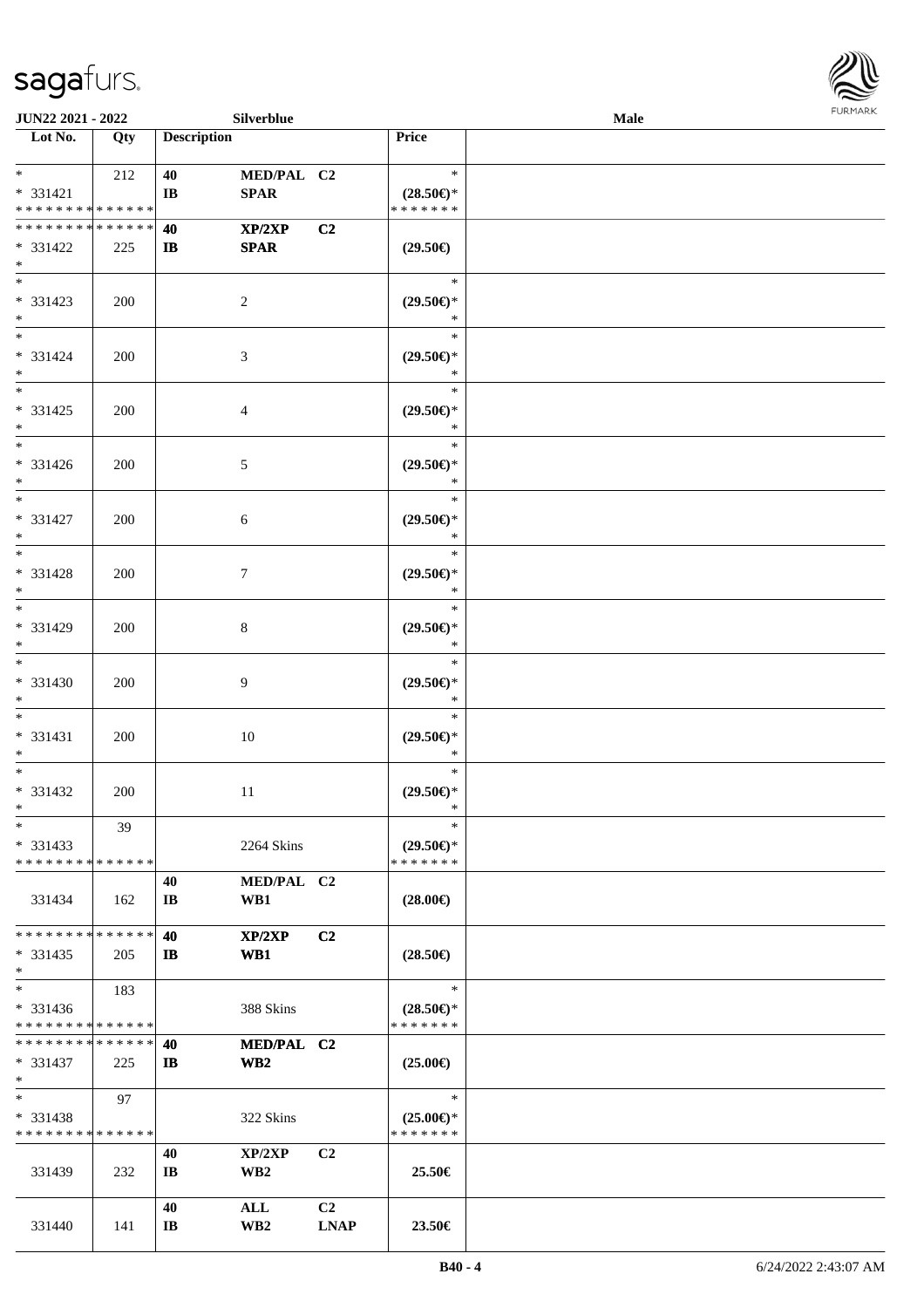

| JUN22 2021 - 2022                                    |     |                              | Silverblue                                         |                               |                                                | <b>Male</b> |  |
|------------------------------------------------------|-----|------------------------------|----------------------------------------------------|-------------------------------|------------------------------------------------|-------------|--|
| Lot No.                                              | Qty | <b>Description</b>           |                                                    |                               | Price                                          |             |  |
| 331441                                               | 96  | 40<br>$\mathbf{I}$ <b>B</b>  | $\bold{X}\bold{D}/\bold{D}\bold{K}$<br><b>CHIP</b> | C2                            | 24.00€                                         |             |  |
| * * * * * * * * * * * * * *<br>$* 331442$<br>$*$     | 225 | 40<br>$\mathbf{I}$           | MED/PAL C2<br><b>CHIP</b>                          |                               | $(28.00\epsilon)$                              |             |  |
| $\overline{\ast}$<br>$* 331443$<br>$*$               | 200 |                              | 2                                                  |                               | $\ast$<br>$(28.00\epsilon)$ *<br>*             |             |  |
| $*$<br>$* 331444$<br>* * * * * * * * * * * * * *     | 213 |                              | 638 Skins                                          |                               | $\ast$<br>$(28.00\epsilon)$ *<br>* * * * * * * |             |  |
| * * * * * * * * * * * * * *<br>$* 331445$<br>$*$     | 225 | 40<br>$\mathbf{I}$           | XP/2XP<br><b>CHIP</b>                              | C2                            | $(28.50\epsilon)$                              |             |  |
| $\ast$<br>$* 331446$<br>* * * * * * * * * * * * * *  | 149 |                              | 374 Skins                                          |                               | $\ast$<br>$(28.50\epsilon)$ *<br>* * * * * * * |             |  |
| 331447                                               | 134 | 40<br>$\mathbf{I}\mathbf{B}$ | XP/2XP<br><b>CHIP</b>                              | C <sub>2</sub><br><b>LNAP</b> | $(25.00\epsilon)$                              |             |  |
| 331448                                               | 149 | 40<br>IB                     | ALL<br><b>CHIP</b>                                 | C <sub>2</sub><br><b>LNAP</b> | $(25.50\epsilon)$                              |             |  |
| * * * * * * * * * * * * * *<br>* 331449<br>$*$       | 225 | 40<br>$\mathbf{I}$           | <b>ALL</b>                                         | C2                            | 26.50€                                         |             |  |
| $\ast$<br>$* 331450$<br>$*$                          | 200 |                              | $\sqrt{2}$                                         |                               | $\ast$<br>27.00€*<br>$\ast$                    |             |  |
| $*$<br>$* 331451$<br>$*$                             | 200 |                              | $\mathfrak{Z}$                                     |                               | $\ast$<br>27.00€*<br>$\ast$                    |             |  |
| $*$<br>$* 331452$<br>* * * * * * * * * * * * * *     | 227 |                              | 852 Skins                                          |                               | $\ast$<br>26.50€*<br>* * * * * * *             |             |  |
| 331453                                               | 45  | 40 — 20<br><b>SAGA</b>       | 2XD                                                | C1/C2                         | 26.00€                                         |             |  |
| 331454                                               | 213 | 40<br><b>SAGA</b>            | <b>XD</b>                                          | C1/C2                         | 28.50€                                         |             |  |
| 331455                                               | 94  | 40<br><b>SAGA</b>            | <b>XD</b>                                          | C3                            | 28.50€                                         |             |  |
| 331456                                               | 207 | 40<br><b>SAGA</b>            | <b>Dark</b>                                        | C1                            | 31.00€                                         |             |  |
| * * * * * * * * * * * * * * *<br>* 331457<br>$*$ $*$ | 205 | 40<br><b>SAGA</b>            | <b>Dark</b>                                        | C2                            | 30.00€                                         |             |  |
| $*$<br>* 331458<br>$*$                               | 180 |                              | 2                                                  |                               | $\ast$<br>$(30.00\epsilon)$ *<br>$\ast$        |             |  |
| * 331459<br>* * * * * * * * * * * * * *              | 168 |                              | 553 Skins                                          |                               | $\ast$<br>$30.00 \in$ *<br>* * * * * * *       |             |  |
| * * * * * * * * * * * * * * *<br>* 331460<br>$*$     | 205 | 40<br><b>SAGA</b>            | Dark                                               | C3                            | 28.50€                                         |             |  |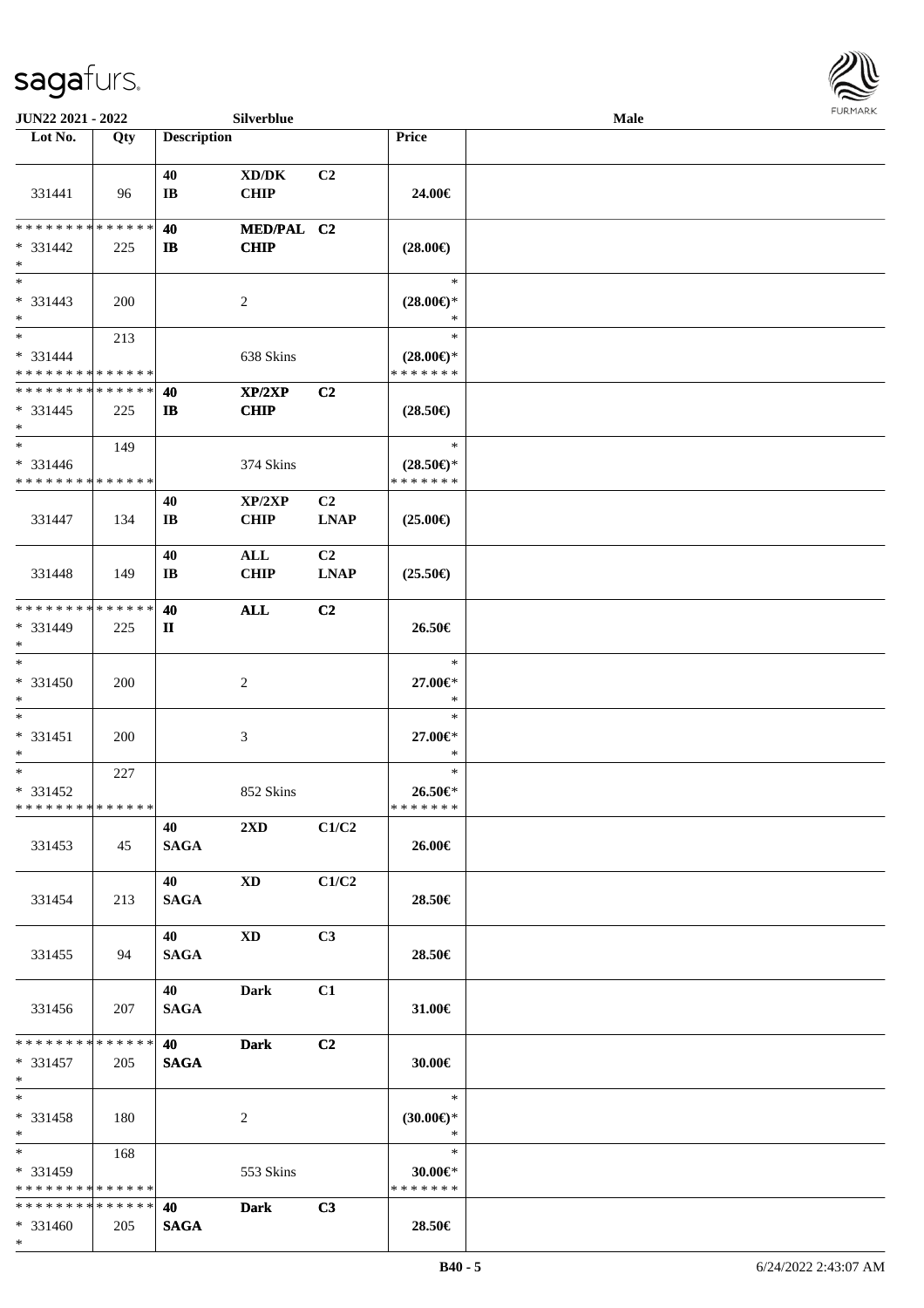

| <b>JUN22 2021 - 2022</b>                             |                    |                    | Silverblue     |    |                                                | Male |  |
|------------------------------------------------------|--------------------|--------------------|----------------|----|------------------------------------------------|------|--|
| Lot No.                                              | Qty                | <b>Description</b> |                |    | Price                                          |      |  |
| $*$<br>* 331461<br>* * * * * * * * * * * * * *       | 67                 | 40<br><b>SAGA</b>  | <b>Dark</b>    | C3 | $\ast$<br>$(28.50\epsilon)$ *<br>* * * * * * * |      |  |
| * * * * * * * * * * * * * *<br>* 331462<br>$*$       | 205                | 40<br><b>SAGA</b>  | <b>MED</b>     | C1 | $(35.00\epsilon)$                              |      |  |
| * 331463<br>$*$                                      | 180                |                    | 2              |    | $\ast$<br>$(35.00ε)$ *<br>*                    |      |  |
| $*$<br>$* 331464$<br>* * * * * * * * * * * * * *     | 191                |                    | 576 Skins      |    | $\ast$<br>$(35.00\epsilon)$ *<br>* * * * * * * |      |  |
| * * * * * * * * * * * * * *<br>* 331465<br>$*$       | 205                | 40<br><b>SAGA</b>  | <b>MED</b>     | C2 | 34.00€                                         |      |  |
| $*$<br>* 331466<br>$*$                               | 180                |                    | 2              |    | $\ast$<br>$(34.00\epsilon)$ *<br>$\ast$        |      |  |
| $*$<br>$* 331467$<br>$*$                             | 180                |                    | 3              |    | $\ast$<br>$(34.00\epsilon)$ *<br>$\ast$        |      |  |
| $\overline{\ast}$<br>* 331468<br>$*$                 | 180                |                    | $\overline{4}$ |    | $\ast$<br>$(34.00\epsilon)$ *<br>$\ast$        |      |  |
| $*$<br>* 331469<br>$*$                               | 180                |                    | $\mathfrak{S}$ |    | $\ast$<br>$(34.00\epsilon)$ *<br>$\ast$        |      |  |
| $*$<br>$* 331470$<br>$*$                             | 180                |                    | 6              |    | $\ast$<br>$(34.00\epsilon)$ *<br>$\ast$        |      |  |
| $*$<br>* 331471<br>$*$                               | 180                |                    | $\tau$         |    | $\ast$<br>$(34.00\epsilon)$ *<br>$\ast$        |      |  |
| $*$<br>$* 331472$<br>$*$                             | 180                |                    | $\,8\,$        |    | $\ast$<br>$(34.00\epsilon)$ *<br>$\ast$        |      |  |
| $\ast$<br>* 331473<br>$*$                            | 180                |                    | 9              |    | $\ast$<br>$(34.00\epsilon)$ *<br>$\ast$        |      |  |
| $*$<br>* 331474<br>* * * * * * * * * * * * * *       | 34                 |                    | 1679 Skins     |    | $\ast$<br>$(34.00\epsilon)$ *<br>* * * * * * * |      |  |
| * * * * * * * *<br>* 331475<br>$*$                   | * * * * * *<br>205 | 40<br><b>SAGA</b>  | <b>MED</b>     | C3 | $(32.00\epsilon)$                              |      |  |
| $\ast$<br>* 331476<br>$*$                            | 180                |                    | 2              |    | $\ast$<br>$(32.00\epsilon)$ *<br>$\ast$        |      |  |
| $*$ $*$<br>$* 331477$<br>* * * * * * * * * * * * * * | 149                |                    | 534 Skins      |    | $\ast$<br>$(32.00\epsilon)$ *<br>* * * * * * * |      |  |
| * * * * * * * *<br>$* 331478$<br>$*$                 | * * * * * *<br>205 | 40<br><b>SAGA</b>  | <b>PALE</b>    | C1 | $(36.00\epsilon)$                              |      |  |
| $*$<br>* 331479<br>$*$                               | 180                |                    | 2              |    | $\ast$<br>$(36.00\epsilon)$ *<br>$\ast$        |      |  |
| $*$<br>* 331480<br>$*$                               | 180                |                    | 3              |    | $\ast$<br>$(36.00\epsilon)$ *<br>$\ast$        |      |  |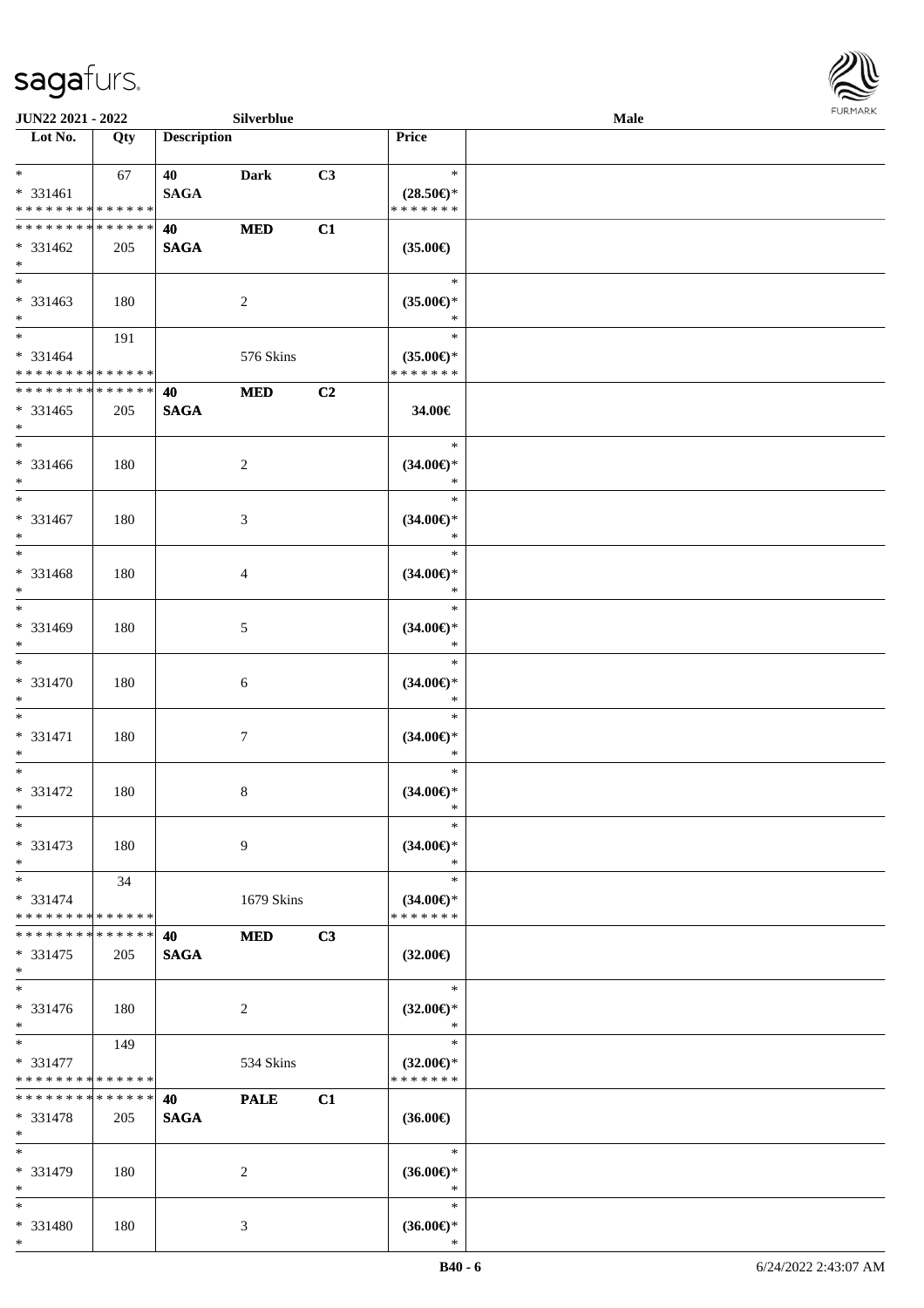\*



| <b>JUN22 2021 - 2022</b>                   |     |                    | Silverblue     |    |                                | <b>Male</b> |  |
|--------------------------------------------|-----|--------------------|----------------|----|--------------------------------|-------------|--|
| Lot No.                                    | Qty | <b>Description</b> |                |    | Price                          |             |  |
|                                            |     |                    |                |    |                                |             |  |
| $*$                                        |     | 40                 | <b>PALE</b>    | C1 | $\ast$                         |             |  |
| * 331481                                   | 180 | <b>SAGA</b>        |                |    | $(36.00\epsilon)$ *            |             |  |
| $*$                                        |     |                    |                |    | $\ast$                         |             |  |
|                                            | 162 |                    |                |    | $\ast$                         |             |  |
| * 331482                                   |     |                    | 907 Skins      |    | $(36.00\epsilon)$ *            |             |  |
| * * * * * * * * <mark>* * * * * * *</mark> |     |                    |                |    | * * * * * * *                  |             |  |
| * * * * * * * * * * * * * * *              |     | 40                 | <b>PALE</b>    | C2 |                                |             |  |
| * 331483                                   | 205 | <b>SAGA</b>        |                |    | $(35.00\epsilon)$              |             |  |
| $*$                                        |     |                    |                |    |                                |             |  |
| $*$                                        |     |                    |                |    | $\ast$                         |             |  |
| * 331484                                   | 180 |                    | $\overline{c}$ |    | $(35.00\epsilon)$ *            |             |  |
| $*$                                        |     |                    |                |    | $\ast$                         |             |  |
| $*$                                        |     |                    |                |    | $\ast$                         |             |  |
| * 331485                                   | 180 |                    | 3              |    | $(35.00\mathnormal{\infty})^*$ |             |  |
| $*$                                        |     |                    |                |    | $\ast$                         |             |  |
| $*$                                        |     |                    |                |    | $\ast$                         |             |  |
| * 331486                                   | 180 |                    | 4              |    | $(35.00\epsilon)$ *            |             |  |
| $*$                                        |     |                    |                |    | $\ast$                         |             |  |
| $*$                                        |     |                    |                |    | $\ast$                         |             |  |
| $* 331487$                                 | 180 |                    | 5              |    | $(35.00\epsilon)$ *            |             |  |
| $*$                                        |     |                    |                |    | $\ast$<br>$\ast$               |             |  |
|                                            |     |                    |                |    |                                |             |  |
| * 331488<br>$*$                            | 180 |                    | 6              |    | $(35.00\epsilon)$ *<br>$\ast$  |             |  |
|                                            |     |                    |                |    | $\ast$                         |             |  |
| * 331489                                   |     |                    |                |    |                                |             |  |
| $*$                                        | 180 |                    | $\tau$         |    | $(35.00\epsilon)$ *<br>$\ast$  |             |  |
| $*$                                        |     |                    |                |    | $\ast$                         |             |  |
| * 331490                                   | 180 |                    | 8              |    | $(35.00\epsilon)$ *            |             |  |
| $*$                                        |     |                    |                |    | $\ast$                         |             |  |
| $*$                                        |     |                    |                |    | $\ast$                         |             |  |
| * 331491                                   | 180 |                    | 9              |    | $(35.00\epsilon)$ *            |             |  |
| $*$                                        |     |                    |                |    | $\ast$                         |             |  |
| $*$                                        |     |                    |                |    | $\ast$                         |             |  |
| * 331492                                   | 180 |                    | $10\,$         |    | $(35.00\epsilon)$ *            |             |  |
| $*$                                        |     |                    |                |    | $\ast$                         |             |  |
| $*$                                        |     |                    |                |    | $\ast$                         |             |  |
| * 331493                                   | 180 |                    | 11             |    | $(35.00\epsilon)$ *            |             |  |
| $*$                                        |     |                    |                |    | $\ast$                         |             |  |
| $*$                                        |     |                    |                |    | $\ast$                         |             |  |
| * 331494                                   | 164 |                    | 12             |    | $(35.00\epsilon)$ *            |             |  |
| $*$                                        |     |                    |                |    | $\ast$                         |             |  |
| $*$                                        | 85  |                    |                |    | $\ast$                         |             |  |
| * 331495                                   |     |                    | 2254 Skins     |    | $(35.00\epsilon)$ *            |             |  |
| * * * * * * * * * * * * * *                |     |                    |                |    | * * * * * * *                  |             |  |
| * * * * * * * * * * * * * * *              |     | 40                 | <b>PALE</b>    | C3 |                                |             |  |
| * 331496                                   | 205 | <b>SAGA</b>        |                |    | $(34.00\epsilon)$              |             |  |
| $*$                                        |     |                    |                |    |                                |             |  |
| $*$                                        |     |                    |                |    | $\ast$                         |             |  |
| * 331497                                   | 180 |                    | 2              |    | $(34.00\epsilon)$ *            |             |  |
| $*$                                        |     |                    |                |    | $\ast$                         |             |  |
| $*$                                        |     |                    |                |    | $\ast$                         |             |  |
| * 331498                                   | 180 |                    | 3              |    | $(34.00\epsilon)$ *            |             |  |
| $*$                                        |     |                    |                |    | $\ast$                         |             |  |
| $*$                                        |     |                    |                |    | $\ast$                         |             |  |
| * 331499                                   | 180 |                    | 4              |    | $(34.00\epsilon)$ *            |             |  |
| $*$                                        |     |                    |                |    | $\ast$                         |             |  |
| $*$                                        |     |                    |                |    | $\ast$                         |             |  |
| * 331500                                   | 180 |                    | 5              |    | $(34.00\epsilon)$ *            |             |  |
| $*$                                        |     |                    |                |    | $\ast$                         |             |  |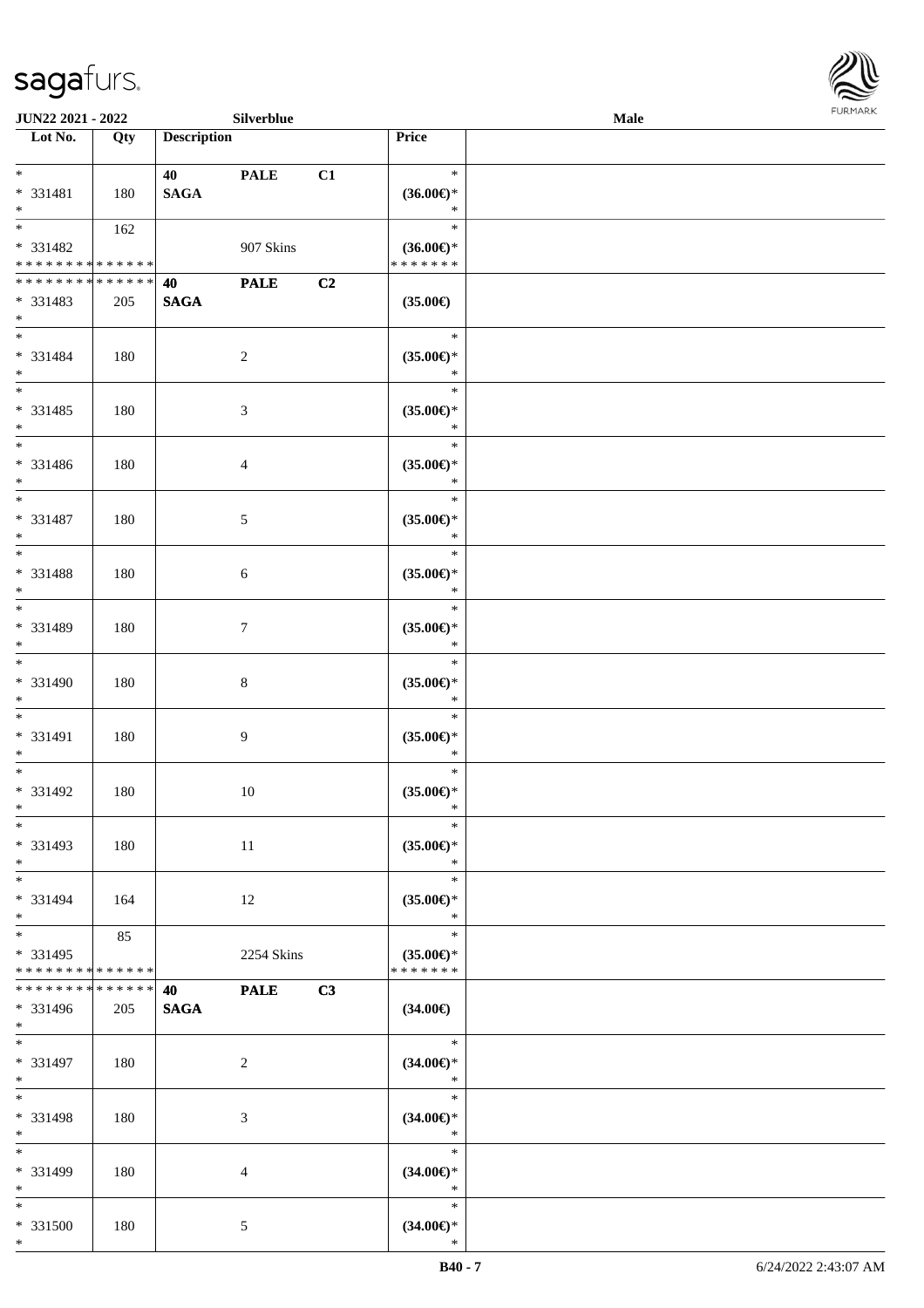

| <b>JUN22 2021 - 2022</b>        |     |                    | Silverblue      |    |                                      | Male |  |
|---------------------------------|-----|--------------------|-----------------|----|--------------------------------------|------|--|
| Lot No.                         | Qty | <b>Description</b> |                 |    | Price                                |      |  |
|                                 |     |                    |                 |    |                                      |      |  |
| $*$                             |     | 40                 | <b>PALE</b>     | C3 | $\ast$                               |      |  |
| * 331501                        | 180 | <b>SAGA</b>        |                 |    | $(34.00\epsilon)$ *                  |      |  |
| $\ast$                          |     |                    |                 |    | $\ast$                               |      |  |
|                                 |     |                    |                 |    | $\ast$                               |      |  |
| * 331502<br>$\ast$              | 180 |                    | 7               |    | $(34.00\epsilon)$ *<br>$\ast$        |      |  |
|                                 |     |                    |                 |    | $\ast$                               |      |  |
| * 331503                        | 61  |                    | 1346 Skins      |    |                                      |      |  |
| * * * * * * * * * * * * * *     |     |                    |                 |    | $(34.00\epsilon)$ *<br>* * * * * * * |      |  |
| ******** <mark>******</mark>    |     | 40                 | $\bold{XP}$     | C1 |                                      |      |  |
| * 331504                        | 205 | <b>SAGA</b>        |                 |    | $(37.00\epsilon)$                    |      |  |
| $*$                             |     |                    |                 |    |                                      |      |  |
| $\overline{\ast}$               |     |                    |                 |    | $\ast$                               |      |  |
| $* 331505$                      | 200 |                    | $\overline{c}$  |    | $(37.00\epsilon)$ *                  |      |  |
| $*$                             |     |                    |                 |    | $\ast$                               |      |  |
| $*$                             | 189 |                    |                 |    | $\ast$                               |      |  |
| * 331506                        |     |                    | 594 Skins       |    | $(37.00\epsilon)$ *                  |      |  |
| ******** <mark>******</mark>    |     |                    |                 |    | * * * * * * *                        |      |  |
| * * * * * * * * * * * * * *     |     | 40                 | $\bold{XP}$     | C2 |                                      |      |  |
| $* 331507$                      | 205 | <b>SAGA</b>        |                 |    | 36.00€                               |      |  |
| $*$<br>$\overline{\phantom{0}}$ |     |                    |                 |    | $\ast$                               |      |  |
|                                 |     |                    |                 |    |                                      |      |  |
| * 331508<br>$*$                 | 180 |                    | $\sqrt{2}$      |    | 36.00€*<br>$\ast$                    |      |  |
| $*$                             |     |                    |                 |    | $\ast$                               |      |  |
| * 331509                        | 180 |                    | 3               |    | $36.00 \text{E}$                     |      |  |
| $*$                             |     |                    |                 |    | $\ast$                               |      |  |
| $*$                             |     |                    |                 |    | $\ast$                               |      |  |
| $* 331510$                      | 180 |                    | 4               |    | $(36.00\epsilon)$ *                  |      |  |
| $*$                             |     |                    |                 |    | $\ast$                               |      |  |
| $*$                             |     |                    |                 |    | $\ast$                               |      |  |
| * 331511                        | 180 |                    | $\mathfrak{S}$  |    | $(36.00\epsilon)$ *                  |      |  |
| $*$                             |     |                    |                 |    | $\ast$                               |      |  |
| $*$                             |     |                    |                 |    | $\ast$                               |      |  |
| * 331512<br>$*$                 | 180 |                    | 6               |    | $(36.00\epsilon)$ *<br>$\ast$        |      |  |
| $*$                             |     |                    |                 |    | $\ast$                               |      |  |
| * 331513                        | 180 |                    | $7\phantom{.0}$ |    | (36.00)                              |      |  |
| $*$                             |     |                    |                 |    | $\ast$                               |      |  |
| $*$                             |     |                    |                 |    | $\ast$                               |      |  |
| * 331514                        | 180 |                    | 8               |    | $(36.00\epsilon)$ *                  |      |  |
| $*$                             |     |                    |                 |    | $\ast$                               |      |  |
| $*$                             |     |                    |                 |    | $\ast$                               |      |  |
| * 331515                        | 180 |                    | 9               |    | $(36.00\epsilon)$ *                  |      |  |
| $*$                             |     |                    |                 |    | $\ast$                               |      |  |
|                                 |     |                    |                 |    | $\ast$                               |      |  |
| * 331516                        | 180 |                    | 10              |    | $(36.00\epsilon)$ *                  |      |  |
| $*$ $-$<br>$*$                  |     |                    |                 |    | $\ast$<br>$\ast$                     |      |  |
|                                 |     |                    |                 |    |                                      |      |  |
| * 331517<br>$*$                 | 180 |                    | $11\,$          |    | $(36.00\epsilon)$ *<br>$\ast$        |      |  |
| $*$                             |     |                    |                 |    | $\ast$                               |      |  |
| * 331518                        | 180 |                    | 12              |    | $(36.00\epsilon)$ *                  |      |  |
| $*$                             |     |                    |                 |    | $\ast$                               |      |  |
| $\overline{\phantom{0}}$        |     |                    |                 |    | $\ast$                               |      |  |
| * 331519                        | 180 |                    | 13              |    | $(36.00\epsilon)$ *                  |      |  |
| $*$                             |     |                    |                 |    | $\ast$                               |      |  |
| $*$                             |     |                    |                 |    | $\ast$                               |      |  |
| * 331520                        | 180 |                    | 14              |    | $(36.00\epsilon)$ *                  |      |  |
| $*$                             |     |                    |                 |    | $\ast$                               |      |  |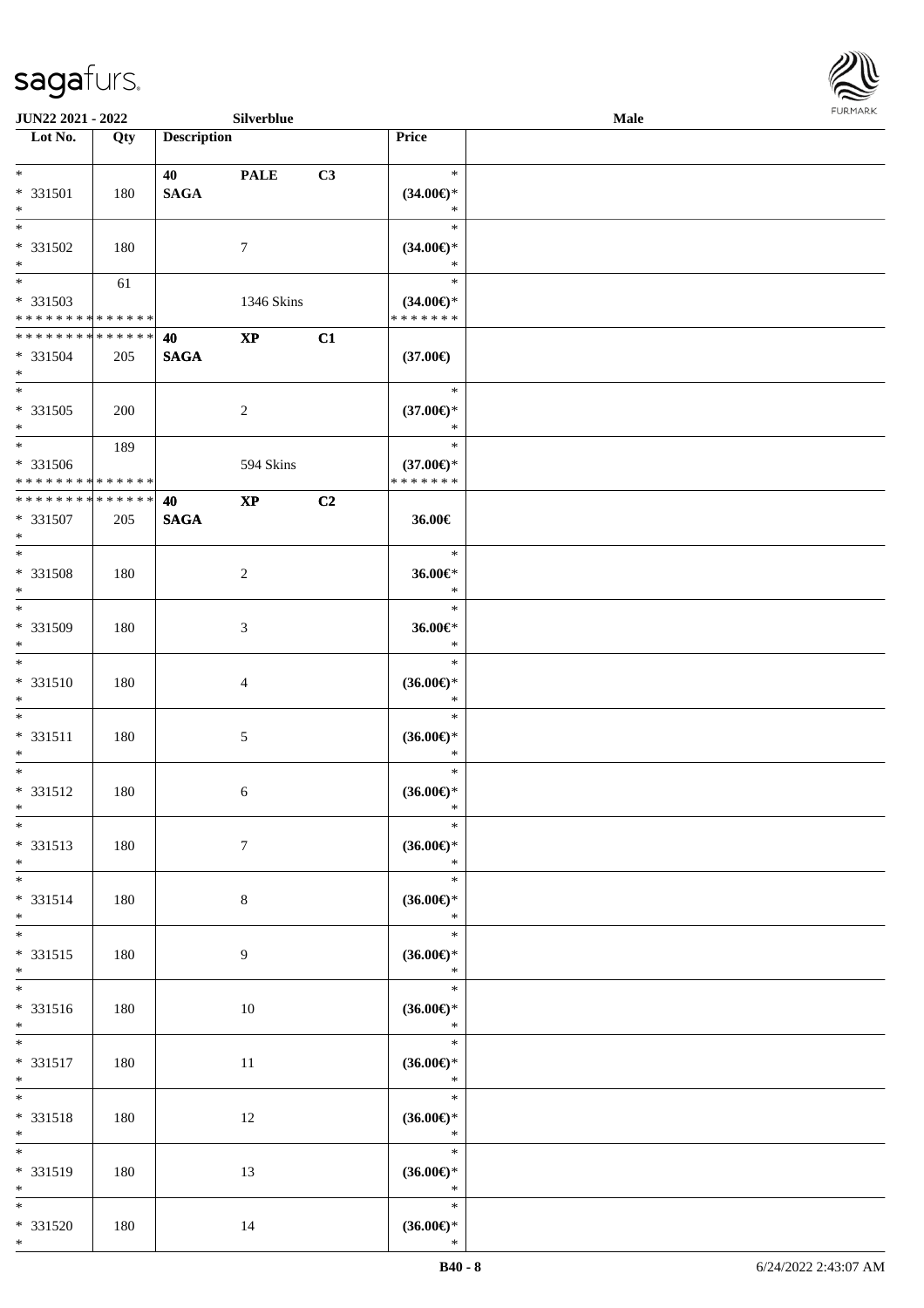

| JUN22 2021 - 2022                                                   |     |                      | Silverblue                            |                |                                                | Male | <b>FURMARK</b> |
|---------------------------------------------------------------------|-----|----------------------|---------------------------------------|----------------|------------------------------------------------|------|----------------|
| $\overline{\phantom{1}}$ Lot No.                                    | Qty | <b>Description</b>   |                                       |                | Price                                          |      |                |
| $*$<br>$* 331521$<br>$\ast$                                         | 180 | 40<br><b>SAGA</b>    | $\bold{XP}$                           | C2             | $\ast$<br>$(36.00\epsilon)$ *<br>$\ast$        |      |                |
| $*$<br>* 331522<br>$*$                                              | 180 |                      | 16                                    |                | $\ast$<br>36.00€*<br>$\ast$                    |      |                |
| $\overline{\phantom{0}}$<br>* 331523<br>$*$                         | 180 |                      | 17                                    |                | $\ast$<br>$(36.00\epsilon)$ *<br>$\ast$        |      |                |
| $*$<br>* 331524<br>* * * * * * * * * * * * * *                      | 92  |                      | 3177 Skins                            |                | $\ast$<br>$(36.00\epsilon)$ *<br>* * * * * * * |      |                |
| * * * * * * * * * * * * * *<br>* 331525<br>$*$                      | 205 | 40<br><b>SAGA</b>    | $\mathbf{X}\mathbf{P}$                | C3             | $(35.00\epsilon)$                              |      |                |
| $*$<br>* 331526<br>$*$                                              | 180 |                      | 2                                     |                | $\ast$<br>$(35.00\epsilon)$ *<br>$\ast$        |      |                |
| $*$<br>* 331527<br>$\ast$                                           | 180 |                      | 3                                     |                | $\ast$<br>$(35.00\epsilon)$ *<br>∗             |      |                |
| $*$<br>* 331528<br>$\ast$                                           | 180 |                      | 4                                     |                | $\ast$<br>$(35.00\epsilon)$ *<br>∗             |      |                |
| $\overline{\phantom{0}}$<br>* 331529<br>* * * * * * * * * * * * * * | 188 |                      | 933 Skins                             |                | $\ast$<br>$(35.00\epsilon)$ *<br>* * * * * * * |      |                |
| * * * * * * * * * * * * * *<br>* 331530<br>$*$                      | 205 | 40<br><b>SAGA</b>    | 2XP                                   | C1/C2          | $(35.00\epsilon)$                              |      |                |
| $*$<br>$* 331531$<br>$*$                                            | 180 |                      | $\overline{c}$                        |                | $\ast$<br>$(35.00\epsilon)$ *<br>$\ast$        |      |                |
| $\overline{\ast}$<br>* 331532<br>* * * * * * * * * * * * * *        | 123 |                      | 508 Skins                             |                | $\ast$<br>$(35.00\epsilon)$ *<br>* * * * * * * |      |                |
| * * * * * * * * * * * * * *<br>* 331533<br>$*$                      | 195 | 40<br>SR/S           | 2XP                                   | C3             | $(34.00\epsilon)$                              |      |                |
| $*$<br>* 331534<br>* * * * * * * * * * * * * *                      | 44  |                      | 239 Skins                             |                | $\ast$<br>$(34.00€)$ *<br>* * * * * * *        |      |                |
| * * * * * * * * * * * * * *<br>$*331535$<br>$*$                     | 205 | 40<br><b>SAGA</b>    | 2XP                                   | C3             | $(33.00\epsilon)$                              |      |                |
| $\ast$<br>* 331536<br>$*$                                           | 180 |                      | 2                                     |                | $\ast$<br>$(33.00\epsilon)$ *<br>$\ast$        |      |                |
| $*$<br>* 331537<br>* * * * * * * * * * * * * *                      | 71  |                      | 456 Skins                             |                | $\ast$<br>$(33.00\epsilon)$ *<br>* * * * * * * |      |                |
| 331538                                                              | 58  | 50/40<br><b>SAGA</b> | $\mathbf{X}\mathbf{D}$<br><b>LNAP</b> | C <sub>2</sub> | 29.00€                                         |      |                |
| 331539                                                              | 134 | 50/40<br><b>SAGA</b> | Dark<br><b>LNAP</b>                   | C1/C2          | 28.00€                                         |      |                |
| 331540                                                              | 232 | 40<br><b>SAGA</b>    | <b>Dark</b><br><b>LNAP</b>            | C1/C2          | 28.00€                                         |      |                |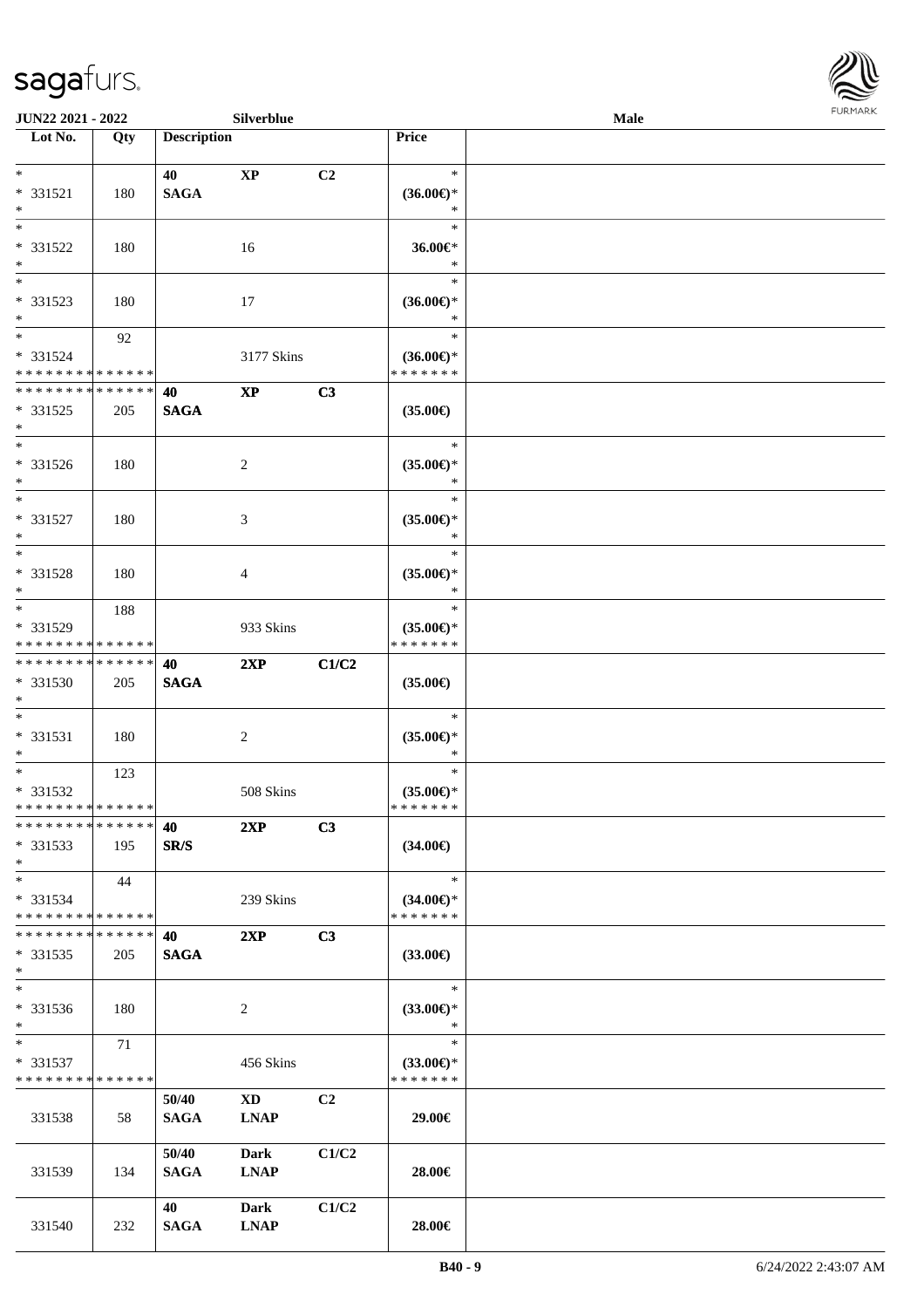

| JUN22 2021 - 2022            |     |                    | Silverblue             |                |                                      | Male |  |
|------------------------------|-----|--------------------|------------------------|----------------|--------------------------------------|------|--|
| Lot No.                      | Qty | <b>Description</b> |                        |                | Price                                |      |  |
|                              |     |                    |                        |                |                                      |      |  |
|                              |     | 50/40              | <b>Dark</b>            | C3             |                                      |      |  |
| 331541                       | 70  | <b>SAGA</b>        | <b>LNAP</b>            |                | 28.50€                               |      |  |
|                              |     |                    |                        |                |                                      |      |  |
|                              |     | 40                 | $\bf MED$              | C1/C2          |                                      |      |  |
| 331542                       | 166 | <b>SAGA</b>        | <b>LNAP</b>            |                | $(31.00\epsilon)$                    |      |  |
|                              |     |                    |                        |                |                                      |      |  |
|                              |     | 50/40              | <b>MED</b>             | C3             |                                      |      |  |
| 331543                       | 153 | <b>SAGA</b>        | <b>LNAP</b>            |                | 30.00€                               |      |  |
|                              |     |                    |                        |                |                                      |      |  |
| * * * * * * * * * * * * * *  |     | 40                 | <b>MED</b>             | C3             |                                      |      |  |
| * 331544                     | 185 | <b>SAGA</b>        | <b>LNAP</b>            |                | $(29.50\epsilon)$                    |      |  |
| $\ast$                       |     |                    |                        |                |                                      |      |  |
| $\ast$                       | 54  |                    |                        |                | $\ast$                               |      |  |
| * 331545                     |     |                    | 239 Skins              |                | $(29.50\epsilon)$ *                  |      |  |
| * * * * * * * * * * * * * *  |     |                    |                        |                | * * * * * * *                        |      |  |
| ******** <mark>******</mark> |     | 40                 | <b>PALE</b>            | C1/C2          |                                      |      |  |
| $* 331546$                   | 205 | <b>SAGA</b>        | <b>LNAP</b>            |                | $(32.00\epsilon)$                    |      |  |
| $*$                          |     |                    |                        |                |                                      |      |  |
| $\ast$                       | 121 |                    |                        |                | $\ast$                               |      |  |
| * 331547                     |     |                    | 326 Skins              |                | $(32.00\epsilon)$ *<br>* * * * * * * |      |  |
| * * * * * * * * * * * * * *  |     |                    |                        |                |                                      |      |  |
|                              |     | 40                 | <b>PALE</b>            | C3             |                                      |      |  |
| 331548                       | 173 | <b>SAGA</b>        | <b>LNAP</b>            |                | $(31.00\epsilon)$                    |      |  |
| * * * * * * * * * * * * * *  |     | 40                 | $\mathbf{X}\mathbf{P}$ | C1/C2          |                                      |      |  |
| * 331549                     | 205 | <b>SAGA</b>        | <b>LNAP</b>            |                | $(33.00\epsilon)$                    |      |  |
| $\ast$                       |     |                    |                        |                |                                      |      |  |
| $\ast$                       |     |                    |                        |                | $\ast$                               |      |  |
| * 331550                     | 180 |                    | $\boldsymbol{2}$       |                | $(33.00\epsilon)$ *                  |      |  |
| $\ast$                       |     |                    |                        |                | $\ast$                               |      |  |
| $\ast$                       |     |                    |                        |                | $\ast$                               |      |  |
| $* 331551$                   | 180 |                    | 3                      |                | $(33.00\epsilon)$ *                  |      |  |
| $\ast$                       |     |                    |                        |                | $\ast$                               |      |  |
| $\ast$                       | 129 |                    |                        |                | $\ast$                               |      |  |
| * 331552                     |     |                    | 694 Skins              |                | $(33.00\epsilon)$ *                  |      |  |
| * * * * * * * * * * * * * *  |     |                    |                        |                | * * * * * * *                        |      |  |
| * * * * * * * * * * * * * *  |     | 40                 | $\bold{XP}$            | C3             |                                      |      |  |
| $*331553$                    | 205 | <b>SAGA</b>        | <b>LNAP</b>            |                | $(32.00\epsilon)$                    |      |  |
| $*$                          |     |                    |                        |                |                                      |      |  |
| $*$                          | 112 |                    |                        |                | $\ast$                               |      |  |
| * 331554                     |     |                    | 317 Skins              |                | $(32.00\epsilon)$ *                  |      |  |
| * * * * * * * * * * * * * *  |     |                    |                        |                | * * * * * * *                        |      |  |
|                              |     | 50/40              | 2XP                    | C1/C2          |                                      |      |  |
| 331555                       | 88  | <b>SAGA</b>        | <b>LNAP</b>            |                | 32.00€                               |      |  |
|                              |     |                    |                        |                |                                      |      |  |
|                              |     | 50/40              | 2XP                    | C <sub>3</sub> |                                      |      |  |
| 331556                       | 47  | <b>SAGA</b>        | <b>LNAP</b>            |                | 32.00€                               |      |  |
|                              |     |                    |                        |                |                                      |      |  |
| * * * * * * * * * * * * * *  |     | 40                 | MED/PAL C2             |                |                                      |      |  |
| * 331557                     | 215 | IA                 | <b>SPAR</b>            |                | $(31.00\epsilon)$                    |      |  |
| $\ast$<br>$\ast$             |     |                    |                        |                | $\ast$                               |      |  |
| * 331558                     | 190 |                    | 2                      |                | $(31.00\epsilon)$ *                  |      |  |
| $*$                          |     |                    |                        |                | *                                    |      |  |
| $*$                          | 178 |                    |                        |                | $\ast$                               |      |  |
| * 331559                     |     |                    | 583 Skins              |                | $(31.00\epsilon)$ *                  |      |  |
| * * * * * * * * * * * * * *  |     |                    |                        |                | * * * * * * *                        |      |  |
| * * * * * * * * * * * * * *  |     | 40                 | XP/2XP                 | C <sub>2</sub> |                                      |      |  |
| * 331560                     | 205 | IA                 | <b>SPAR</b>            |                | $(32.00\epsilon)$                    |      |  |
| $*$                          |     |                    |                        |                |                                      |      |  |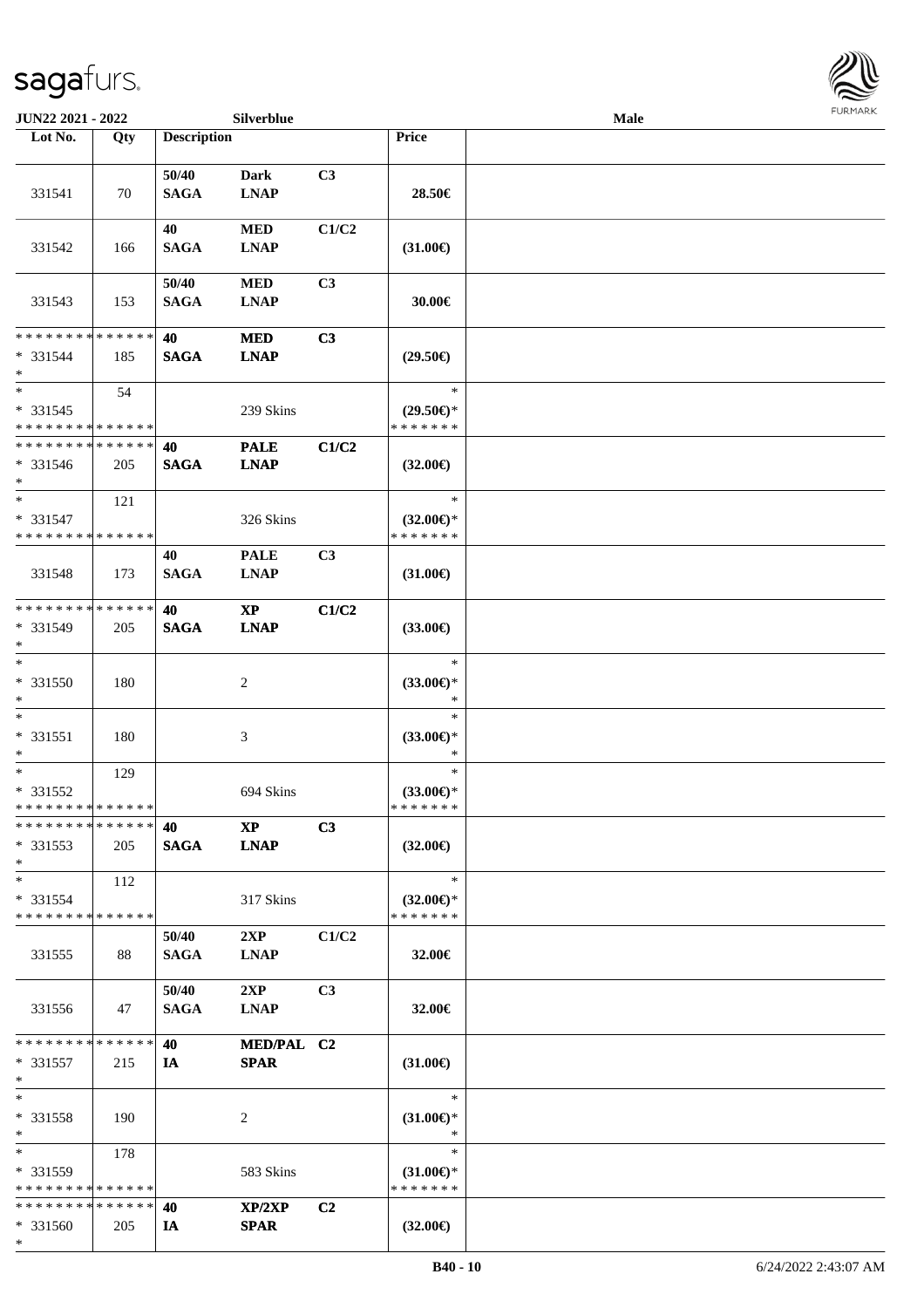

| JUN22 2021 - 2022                                        |     |                    | Silverblue                                      |                                                | <b>Male</b> | <b>FURMARK</b> |
|----------------------------------------------------------|-----|--------------------|-------------------------------------------------|------------------------------------------------|-------------|----------------|
| $\overline{\phantom{1}}$ Lot No.                         | Qty | <b>Description</b> |                                                 | Price                                          |             |                |
| $*$<br>$* 331561$<br>$\ast$                              | 180 | 40<br>IA           | XP/2XP<br>C2<br>$\pmb{\quad \text{SPAR} \quad}$ | $\ast$<br>32.00€*<br>$\ast$                    |             |                |
| $\overline{\phantom{1}}$<br>* 331562<br>$\ast$           | 180 |                    | $\mathfrak{Z}$                                  | $\ast$<br>$(32.00\epsilon)$ *<br>$\ast$        |             |                |
| $_{\ast}^{-}$<br>* 331563<br>$*$                         | 180 |                    | $\overline{4}$                                  | $\ast$<br>32.00€*<br>$\ast$                    |             |                |
| $\ast$<br>$* 331564$<br>$\ast$                           | 180 |                    | $5\,$                                           | $\ast$<br>$(32.00\in)^\ast$<br>$\ast$          |             |                |
| $\ast$<br>* 331565<br>$\ast$<br>$\overline{\phantom{0}}$ | 180 |                    | $\sqrt{6}$                                      | $\ast$<br>$(32.00\epsilon)$ *<br>$\ast$        |             |                |
| * 331566<br>$\ast$                                       | 180 |                    | $\tau$                                          | $\ast$<br>$(32.00\epsilon)$ *<br>$\ast$        |             |                |
| $\overline{\phantom{a}^*}$<br>* 331567<br>$\ast$         | 180 |                    | $\,8\,$                                         | $\ast$<br>$(32.00\epsilon)$ *<br>$\ast$        |             |                |
| $\overline{\phantom{a}^*}$<br>* 331568<br>$\ast$         | 180 |                    | $\overline{9}$                                  | $\ast$<br>$(32.00\epsilon)$ *<br>$\ast$        |             |                |
| $\overline{\phantom{0}}$<br>* 331569<br>$\ast$           | 180 |                    | 10                                              | $\ast$<br>$(32.00\epsilon)$ *<br>$\ast$        |             |                |
| $\overline{\phantom{0}}$<br>$* 331570$<br>$\ast$         | 180 |                    | 11                                              | $\ast$<br>$(32.00\epsilon)$ *<br>$\ast$        |             |                |
| $\ast$<br>$* 331571$<br>$\ast$                           | 180 |                    | 12                                              | $\ast$<br>$(32.00\epsilon)$ *<br>$\ast$        |             |                |
| $\overline{\phantom{0}}$<br>* 331572<br>$\ast$           | 180 |                    | 13                                              | $\ast$<br>$(32.00\epsilon)$ *<br>$\ast$        |             |                |
| $\overline{\ast}$<br>* 331573<br>$\ast$                  | 180 |                    | 14                                              | $\ast$<br>$(32.00\epsilon)$ *<br>$\ast$        |             |                |
| $\ast$<br>* 331574<br>$\ast$                             | 180 |                    | 15                                              | $\ast$<br>$(32.00\epsilon)$ *<br>$\ast$        |             |                |
| $_{\ast}^{-}$<br>$* 331575$<br>$\ast$                    | 180 |                    | 16                                              | $\ast$<br>$(32.00\epsilon)$ *<br>$\ast$        |             |                |
| $\overline{\ast}$<br>* 331576<br>$\ast$                  | 180 |                    | 17                                              | $\ast$<br>$(32.00\epsilon)$ *<br>$\ast$        |             |                |
| $\ast$<br>* 331577<br>$\ast$                             | 180 |                    | 18                                              | $\ast$<br>$(32.00\epsilon)$ *<br>$\ast$        |             |                |
| $\ast$<br>* 331578<br>* * * * * * * * * * * * * *        | 190 |                    | 3455 Skins                                      | $\ast$<br>$(32.00\epsilon)$ *<br>* * * * * * * |             |                |
| * * * * * * * * * * * * * *<br>* 331579<br>$\ast$        | 205 | 40<br>IA           | MED/PAL C2<br>WB1                               | 29.50€                                         |             |                |
| $*$<br>* 331580<br>******** <mark>******</mark>          | 157 |                    | 362 Skins                                       | $\ast$<br>29.50€*<br>* * * * * * *             |             |                |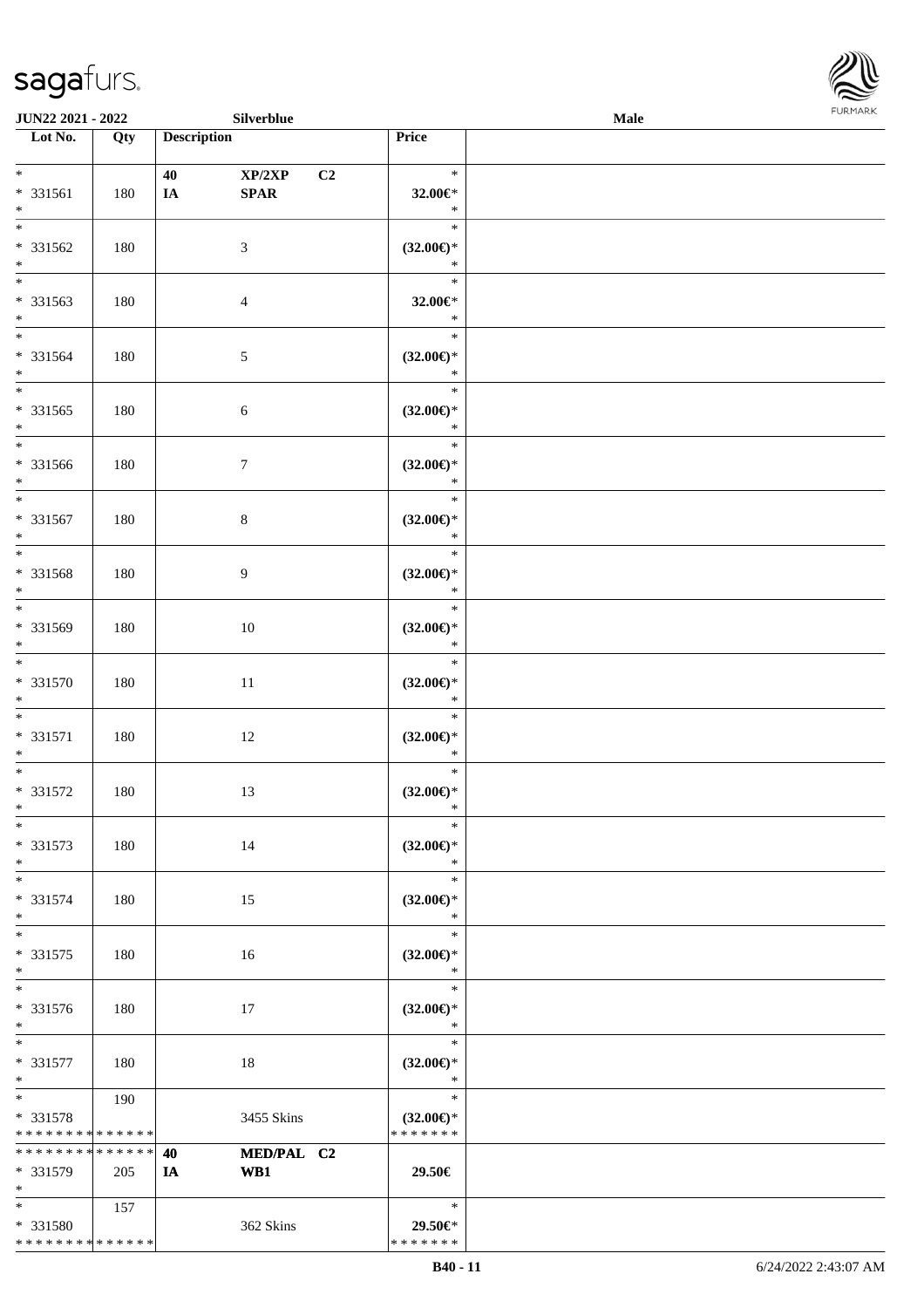

| JUN22 2021 - 2022           |     |                    | Silverblue                          |             |                       | Male |  |
|-----------------------------|-----|--------------------|-------------------------------------|-------------|-----------------------|------|--|
| Lot No.                     | Qty | <b>Description</b> |                                     |             | Price                 |      |  |
|                             |     |                    |                                     |             |                       |      |  |
|                             |     | 40                 | $\bold{X}\bold{D}/\bold{D}\bold{K}$ | C2          |                       |      |  |
| 331581                      | 60  | IA                 | WB <sub>2</sub>                     |             | 26.00€                |      |  |
|                             |     |                    |                                     |             |                       |      |  |
| * * * * * * * * * * * * * * |     | 40                 | MED/PAL C2                          |             |                       |      |  |
| * 331582                    | 205 | IA                 | WB <sub>2</sub>                     |             | 27.00€                |      |  |
| $\ast$                      |     |                    |                                     |             |                       |      |  |
| $\overline{\phantom{0}}$    |     |                    |                                     |             | $\ast$                |      |  |
| * 331583                    | 180 |                    | 2                                   |             | 26.50€*               |      |  |
| $\ast$                      |     |                    |                                     |             | $\ast$                |      |  |
| $\overline{\ }$             | 150 |                    |                                     |             | $\ast$                |      |  |
| * 331584                    |     |                    | 535 Skins                           |             | 26.50€*               |      |  |
| * * * * * * * * * * * * * * |     |                    |                                     |             | * * * * * * *         |      |  |
| **************              |     | 40                 | XP/2XP                              | C2          |                       |      |  |
| * 331585                    | 205 | IA                 | WB <sub>2</sub>                     |             | 28.50€                |      |  |
| $\ast$                      |     |                    |                                     |             |                       |      |  |
| $\ast$                      | 198 |                    |                                     |             | $\ast$                |      |  |
| * 331586                    |     |                    | 403 Skins                           |             | 28.50€*               |      |  |
| * * * * * * * * * * * * * * |     |                    |                                     |             | * * * * * * *         |      |  |
|                             |     | 40                 | ALL                                 | C2          |                       |      |  |
| 331587                      | 102 | IA                 | WB <sub>2</sub>                     |             | 25.50€                |      |  |
|                             |     |                    |                                     |             |                       |      |  |
| **************              |     | 40                 | <b>ALL</b>                          | C2          |                       |      |  |
| * 331588                    | 225 | IA                 | WB <sub>2</sub>                     | <b>LNAP</b> | 25.00€                |      |  |
| $\ast$                      |     |                    |                                     |             |                       |      |  |
| $\ast$                      | 67  |                    |                                     |             | $\ast$                |      |  |
| * 331589                    |     |                    | 292 Skins                           |             | 24.50€*               |      |  |
| * * * * * * * * * * * * * * |     |                    |                                     |             | * * * * * * *         |      |  |
|                             |     | 40                 | XD/DK                               | C2          |                       |      |  |
| 331590                      | 223 | IA                 | <b>CHIP</b>                         |             | 26.00€                |      |  |
|                             |     |                    |                                     |             |                       |      |  |
| **************              |     | 40                 | MED/PAL C2                          |             |                       |      |  |
| * 331591                    | 205 | IA                 | <b>CHIP</b>                         |             | 29.50€                |      |  |
| $\ast$                      |     |                    |                                     |             |                       |      |  |
| $\ast$                      |     |                    |                                     |             | $\ast$                |      |  |
| $* 331592$                  | 180 |                    | 2                                   |             | 29.50€*               |      |  |
| $*$                         |     |                    |                                     |             | $\ast$                |      |  |
| $*$                         |     |                    |                                     |             | $\ast$                |      |  |
| * 331593                    | 180 |                    | 3                                   |             | 29.50€*               |      |  |
| $\ast$<br>$*$               |     |                    |                                     |             | $\ast$                |      |  |
|                             |     |                    |                                     |             | $\ast$                |      |  |
| * 331594                    | 180 |                    | 4                                   |             | 29.50€*<br>$\ast$     |      |  |
| $*$<br>$*$                  |     |                    |                                     |             | $\ast$                |      |  |
|                             |     |                    |                                     |             |                       |      |  |
| * 331595<br>$*$             | 180 |                    | $5\overline{)}$                     |             | 29.50€*<br>$\ast$     |      |  |
| $\overline{\phantom{0}}$    |     |                    |                                     |             | $\ast$                |      |  |
| * 331596                    |     |                    |                                     |             |                       |      |  |
| $*$ $-$                     | 180 |                    | 6                                   |             | 29.50€*<br>$\ddot{x}$ |      |  |
| $*$                         |     |                    |                                     |             | $\ast$                |      |  |
| * 331597                    | 180 |                    | $\tau$                              |             | 29.50€*               |      |  |
| $*$                         |     |                    |                                     |             | $\ast$                |      |  |
| $\ast$                      |     |                    |                                     |             | $\ast$                |      |  |
| * 331598                    | 180 |                    |                                     |             | 29.50€*               |      |  |
| $*$                         |     |                    | 8                                   |             | $\ast$                |      |  |
| $*$                         |     |                    |                                     |             | $\ast$                |      |  |
| * 331599                    | 180 |                    | 9                                   |             | 29.50€*               |      |  |
| $*$                         |     |                    |                                     |             | $\ast$                |      |  |
| $*$                         |     |                    |                                     |             | $\ast$                |      |  |
| * 331600                    | 180 |                    | 10                                  |             | 29.50€*               |      |  |
| $*$                         |     |                    |                                     |             | $\ast$                |      |  |
|                             |     |                    |                                     |             |                       |      |  |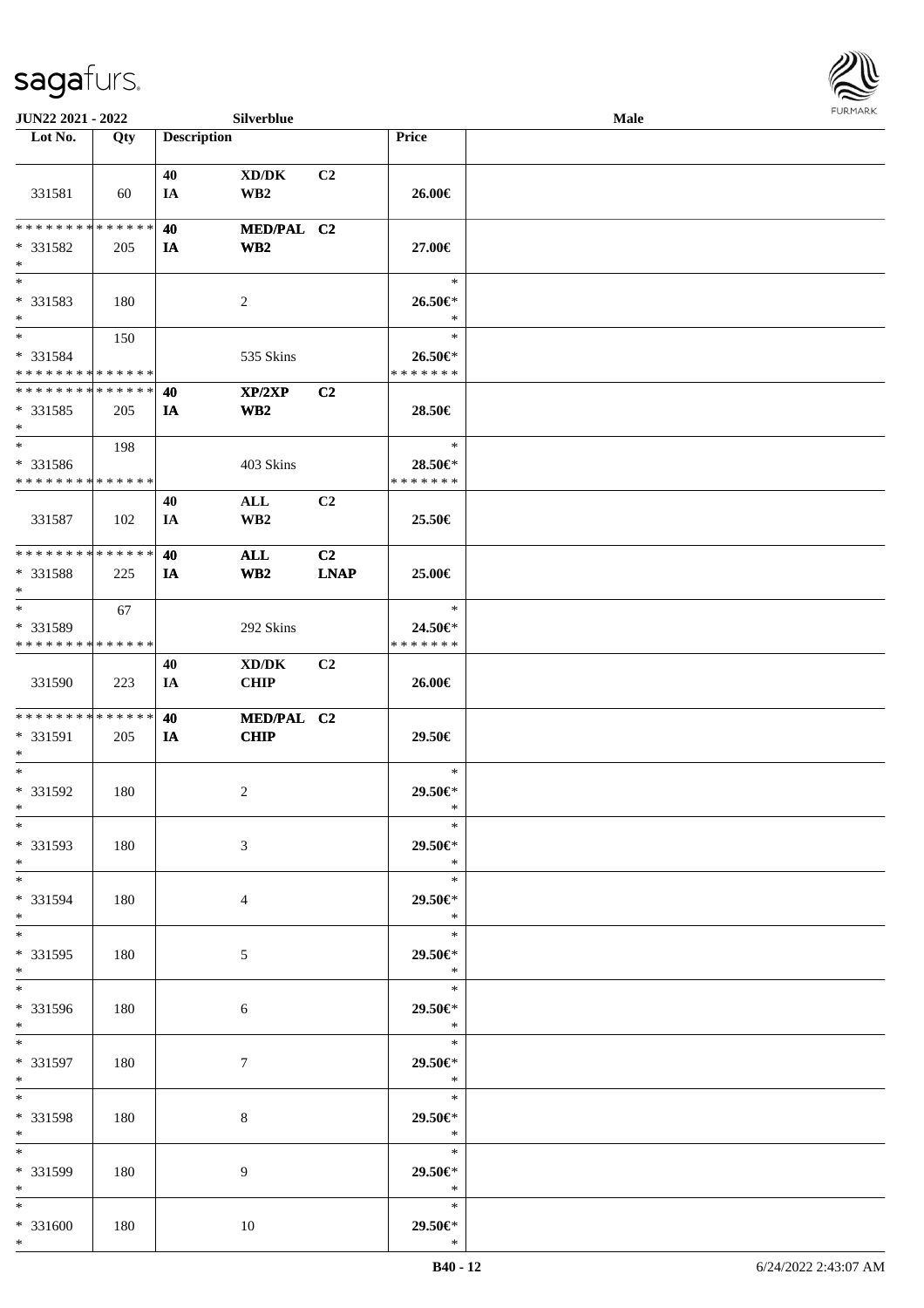

| JUN22 2021 - 2022                                                           |     |                    | Silverblue                |                |                                             | Male | <b>FURMARK</b> |
|-----------------------------------------------------------------------------|-----|--------------------|---------------------------|----------------|---------------------------------------------|------|----------------|
| $\overline{\phantom{1}}$ Lot No.                                            | Qty | <b>Description</b> |                           |                | Price                                       |      |                |
| $*$ and $*$<br>* 331601                                                     | 179 | 40<br>IA           | MED/PAL C2<br><b>CHIP</b> |                | $\ast$<br>29.50€*                           |      |                |
| ******** <mark>******</mark>                                                |     |                    |                           |                | * * * * * * *                               |      |                |
| * * * * * * * * * * * * * *                                                 |     | 40                 | XP/2XP                    | C2             |                                             |      |                |
| $* 331602$<br>$*$                                                           | 205 | IA                 | <b>CHIP</b>               |                | 31.00€                                      |      |                |
| $\overline{\phantom{a}^*}$<br>$* 331603$<br>$*$                             | 180 |                    | $\sqrt{2}$                |                | $\ast$<br>$31.00 \in$ *<br>$\ast$           |      |                |
| $\ast$<br>* 331604<br>$\ast$<br>$\ast$                                      | 180 |                    | $\mathfrak{Z}$            |                | $\ast$<br>$31.00 \in$ *<br>$\ast$<br>$\ast$ |      |                |
| $* 331605$<br>$\ast$                                                        | 180 |                    | $\overline{4}$            |                | $31.00 \in$ *<br>$\ast$                     |      |                |
| $\overline{\phantom{0}}$<br>* 331606<br>$*$                                 | 180 |                    | $\mathfrak{S}$            |                | $\ast$<br>$31.00 \in$ *<br>$\ast$           |      |                |
| $*$<br>* 331607<br>$\ast$                                                   | 180 |                    | $\sqrt{6}$                |                | $\ast$<br>31.00€*<br>$\ast$                 |      |                |
| $\overline{\ast}$<br>* 331608<br>* * * * * * * * <mark>* * * * * * *</mark> | 170 |                    | 1275 Skins                |                | $\ast$<br>31.00€*<br>* * * * * * *          |      |                |
| ******** <mark>******</mark><br>$* 331609$<br>$\ast$                        | 205 | 40<br>IA           | XP/2XP<br><b>CHIP</b>     | C <sub>2</sub> | 31.00€                                      |      |                |
| $\ast$<br>$* 331610$<br>$\ast$                                              | 195 |                    | $\sqrt{2}$                |                | $\ast$<br>$31.00 \in$ *<br>$\ast$           |      |                |
| $*$<br>$* 331611$<br>$\ast$<br>$\overline{\phantom{0}}$                     | 180 |                    | $\mathfrak{Z}$            |                | $\ast$<br>$31.00 \in$ *<br>$\ast$           |      |                |
| * 331612<br>$\ast$                                                          | 180 |                    | $\overline{4}$            |                | $\ast$<br>$31.00 \in$ *<br>∗                |      |                |
| $\ast$<br>* 331613<br>$\ast$                                                | 180 |                    | $\sqrt{5}$                |                | $\ast$<br>$31.00 \in$<br>$\ast$             |      |                |
| $*$<br>* 331614<br>$\ast$                                                   | 180 |                    | $\sqrt{6}$                |                | $\ast$<br>$31.00 \in$ *<br>$\ast$           |      |                |
| $\overline{\phantom{a}^*}$<br>$* 331615$<br>$\ast$                          | 180 |                    | $\tau$                    |                | $\ast$<br>$31.00 \in$<br>$\ast$             |      |                |
| $\overline{\phantom{a}^*}$<br>* 331616<br>$*$                               | 180 |                    | $\,8\,$                   |                | $\ast$<br>$31.00 \in$<br>$\ast$             |      |                |
| $\ast$<br>* 331617<br>$\ast$                                                | 180 |                    | $\overline{9}$            |                | $\ast$<br>$31.00 \in$<br>$\ast$             |      |                |
| $\ast$<br>* 331618<br>$\ast$                                                | 180 |                    | 10                        |                | $\ast$<br>$31.00 \in$ *<br>$\ast$           |      |                |
| $\overline{\phantom{1}}$<br>* 331619<br>$\ast$                              | 180 |                    | 11                        |                | $\ast$<br>$31.00 \in$ *<br>$\ast$           |      |                |
| $*$<br>$* 331620$<br>$\ast$                                                 | 180 |                    | 12                        |                | $\ast$<br>$31.00 \text{E}^*$<br>$\ast$      |      |                |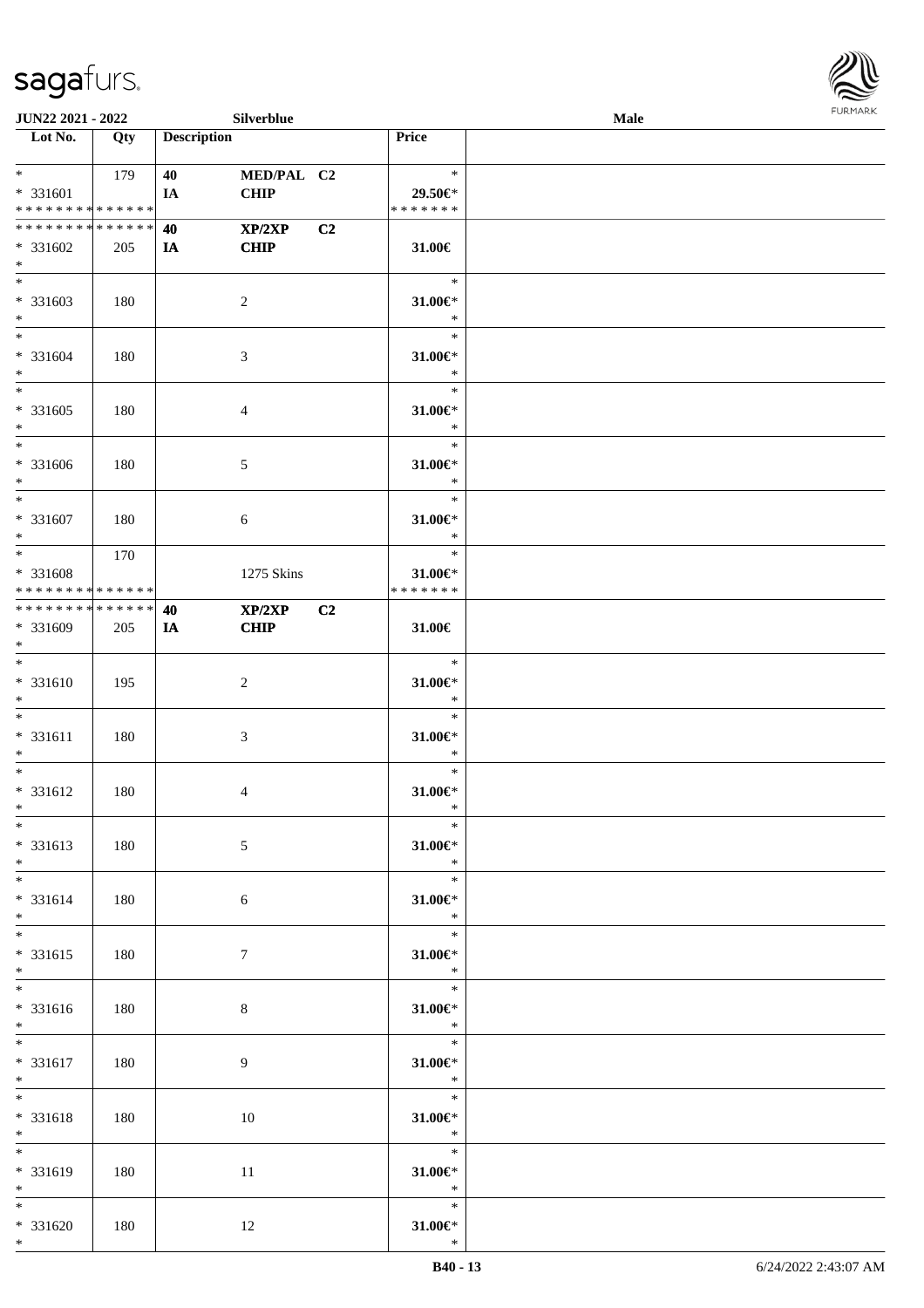| JUN22 2021 - 2022                                   |     |                    | Silverblue            |             |                                                | Male |  |
|-----------------------------------------------------|-----|--------------------|-----------------------|-------------|------------------------------------------------|------|--|
| Lot No.                                             | Qty | <b>Description</b> |                       |             | Price                                          |      |  |
|                                                     |     |                    |                       |             |                                                |      |  |
| $\ast$<br>* 331621                                  | 180 | 40                 | XP/2XP<br><b>CHIP</b> | C2          | $\ast$<br>31.00€*                              |      |  |
| * * * * * * * * * * * * * *                         |     | IA                 |                       |             | *******                                        |      |  |
| * * * * * * * * * * * * * *                         |     | 40                 | <b>ALL</b>            | C2          |                                                |      |  |
| $* 331622$<br>$\ast$                                | 205 | IA                 | <b>CHIP</b>           | <b>LNAP</b> | 25.50€                                         |      |  |
| $\overline{\ast}$                                   | 37  |                    |                       |             | $\ast$                                         |      |  |
| * 331623<br>* * * * * * * * * * * * * *             |     |                    | 242 Skins             |             | 25.50€*<br>* * * * * * *                       |      |  |
| 331624                                              | 199 | 40<br><b>SROY</b>  | $\bf MED$             | C1/C2       | 35.00€                                         |      |  |
| 331625                                              | 128 | 40<br><b>SROY</b>  | $\bf MED$             | C3          | 33.00€                                         |      |  |
| 331626                                              | 108 | 40<br><b>SROY</b>  | <b>PALE</b>           | C1          | $(37.00\epsilon)$                              |      |  |
| * * * * * * * * * * * * * *<br>* 331627<br>$\ast$   | 205 | 40<br><b>SROY</b>  | <b>PALE</b>           | C2          | $(36.00\epsilon)$                              |      |  |
| $\ast$<br>* 331628<br>$\ast$                        | 180 |                    | $\overline{2}$        |             | $\ast$<br>$(36.00\epsilon)$ *<br>$\ast$        |      |  |
| $\ast$<br>* 331629<br>* * * * * * * * * * * * * *   | 67  |                    | 452 Skins             |             | $\ast$<br>$(36.00\epsilon)$ *<br>* * * * * * * |      |  |
| 331630                                              | 103 | 40<br><b>SROY</b>  | <b>PALE</b>           | C3          | 35.00€                                         |      |  |
| 331631                                              | 91  | 40<br><b>SROY</b>  | $\bold{XP}$           | C1          | 38.00€                                         |      |  |
| **************<br>* 331632<br>$*$                   | 205 | 40<br><b>SROY</b>  | $\bold{XP}$           | C2          | 37.00€                                         |      |  |
| $\ast$<br>* 331633<br>* * * * * * * * * * * * * *   | 83  |                    | 288 Skins             |             | $\ast$<br>37.00€*<br>* * * * * * *             |      |  |
| 331634                                              | 117 | 40<br><b>SROY</b>  | $\mathbf{XP}$         | C3          | $(35.00\epsilon)$                              |      |  |
| 331635                                              | 220 | 40<br><b>SROY</b>  | 2XP                   | C1          | $(36.00\epsilon)$                              |      |  |
| 331636                                              | 91  | 40<br><b>SROY</b>  | 2XP                   | C1/C2       | $(35.00\epsilon)$                              |      |  |
| * * * * * * * * * * * * * * *<br>* 331637<br>$\ast$ | 205 | 40<br><b>SROY</b>  | 2XP                   | C2          | $(35.00\epsilon)$                              |      |  |
| $\ast$<br>* 331638<br>$\ast$                        | 180 |                    | $\overline{2}$        |             | $\ast$<br>$(35.00\epsilon)$ *<br>$\ast$        |      |  |
| $\ast$<br>* 331639<br>$\ast$                        | 180 |                    | 3                     |             | $\ast$<br>$(35.00\epsilon)$ *<br>$\ast$        |      |  |
| $*$<br>* 331640<br>* * * * * * * * * * * * * *      | 61  |                    | 626 Skins             |             | $\ast$<br>$(35.00\epsilon)$ *<br>* * * * * * * |      |  |

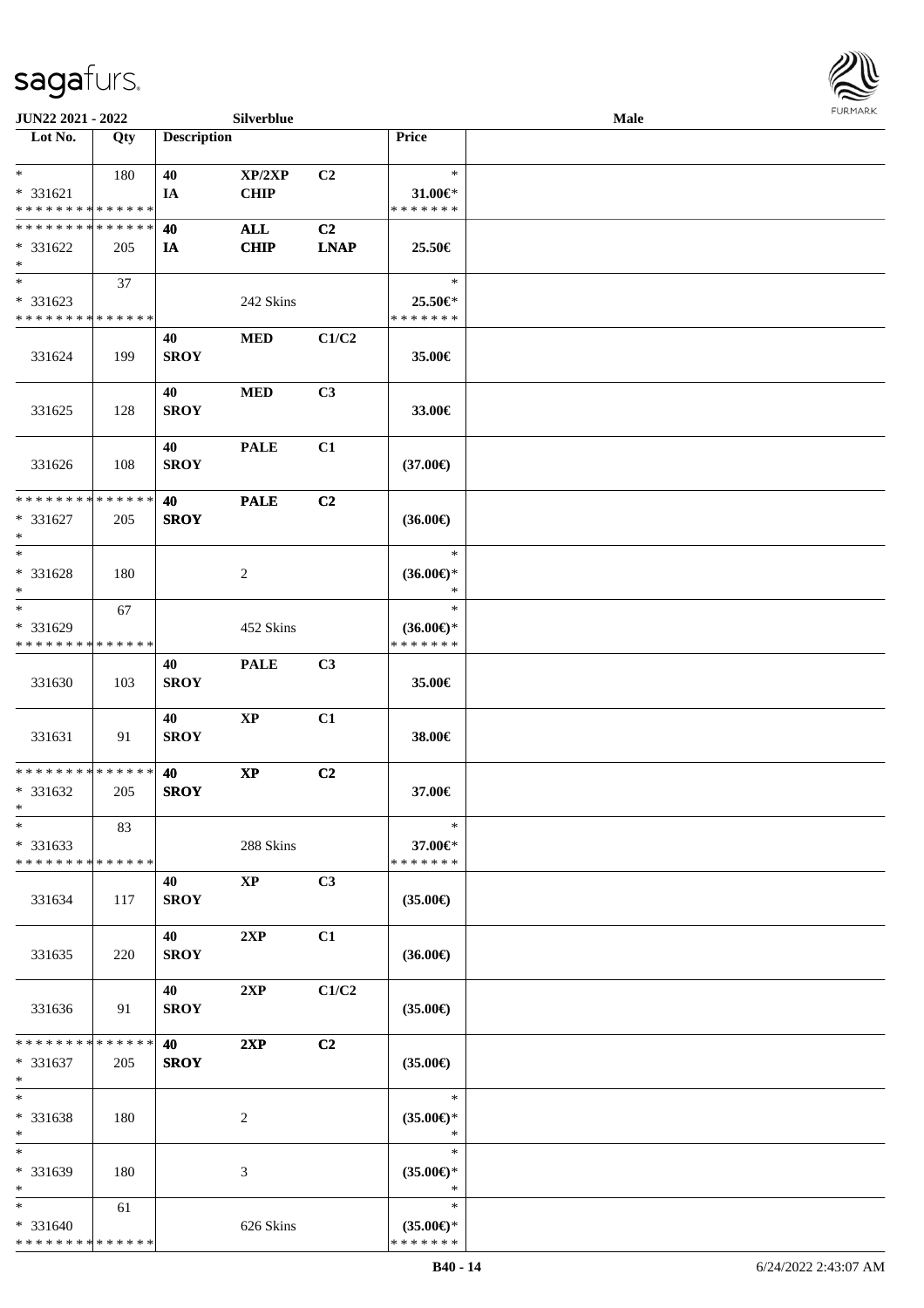



**JUN22 2021 - 2022 Silverblue Male**

| JUI <i>nee E</i> VAI - <i>EVAE</i> |     |                    | <b>DITTEL DIUV</b> |                |        | waar |
|------------------------------------|-----|--------------------|--------------------|----------------|--------|------|
| Lot No.                            | Qty | <b>Description</b> |                    |                | Price  |      |
| 331641                             | 207 | 40<br><b>SROY</b>  | 2XP                | C <sub>3</sub> | 34.00€ |      |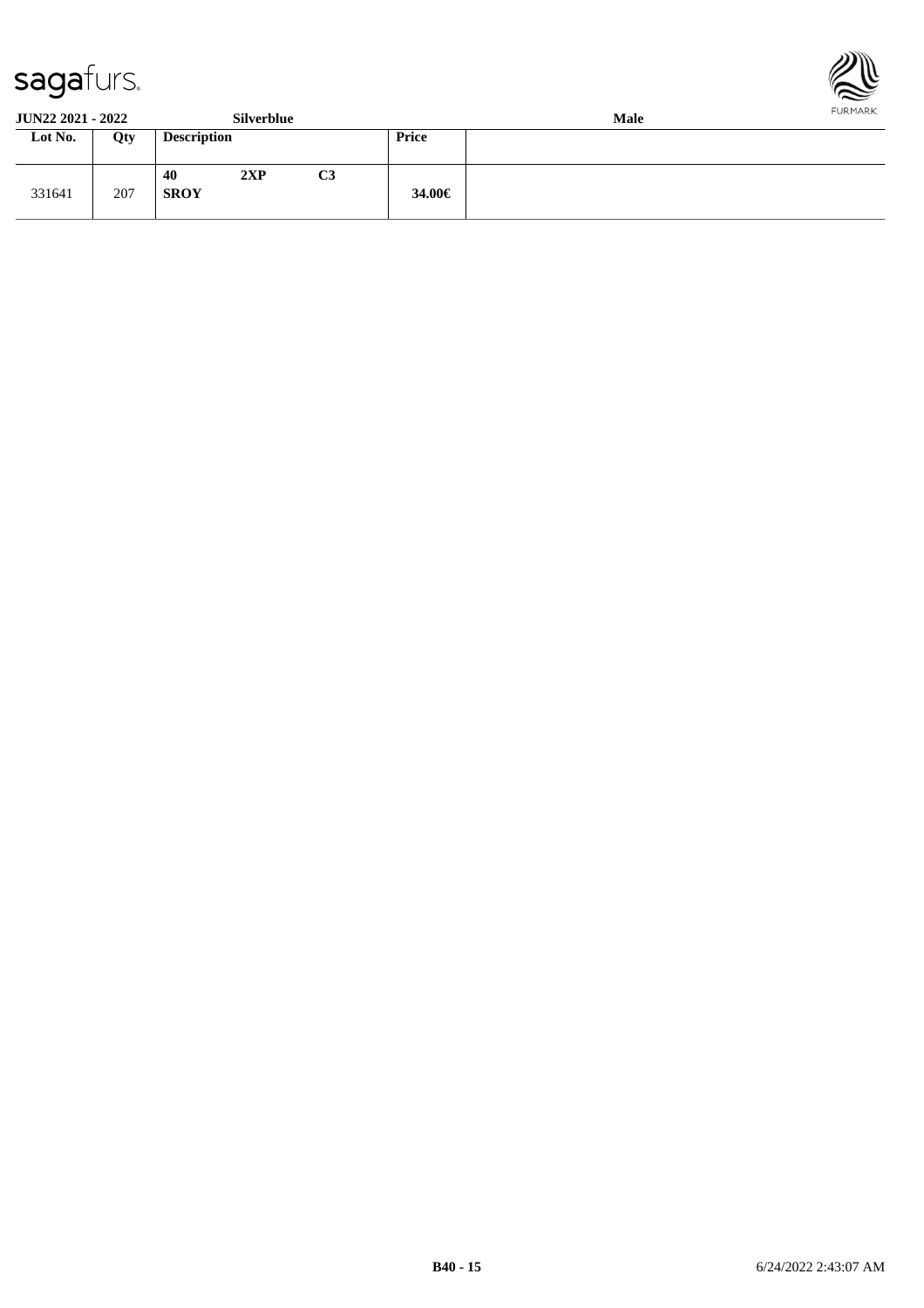\*



| JUN22 2021 - 2022                                 |     |                    | Silverblue     |                |                                                   | Male | <b>FURMARK</b> |
|---------------------------------------------------|-----|--------------------|----------------|----------------|---------------------------------------------------|------|----------------|
| Lot No.                                           | Qty | <b>Description</b> |                |                | Price                                             |      |                |
| 331701                                            | 128 | 40/30<br>SI        | 2XD            | C2             | 24.00€                                            |      |                |
| 331702                                            | 197 | 30<br>SI           | <b>XD</b>      | C1/C2          | 24.00€                                            |      |                |
| 331703                                            | 139 | 40/30<br>SI        | <b>XD</b>      | C <sub>3</sub> | 24.00€                                            |      |                |
| 331704                                            | 96  | 30<br>${\bf SI}$   | <b>Dark</b>    | C1             | $(25.00\epsilon)$                                 |      |                |
| * * * * * * * * * * * * * *<br>* 331705<br>$*$    | 245 | 30<br>SI           | <b>Dark</b>    | C2             | 24.00€                                            |      |                |
| * 331706<br>* * * * * * * * * * * * * *           | 166 |                    | 411 Skins      |                | $\ast$<br>24.00€*<br>* * * * * * *                |      |                |
| 331707                                            | 193 | 30<br>SI           | Dark           | C3             | 24.00€                                            |      |                |
| 331708                                            | 198 | 30<br>${\bf SI}$   | <b>MED</b>     | C1             | $(28.50\epsilon)$                                 |      |                |
| * * * * * * * * * * * * * *<br>* 331709<br>$*$    | 245 | 30<br>SI           | <b>MED</b>     | C2             | $(28.00\epsilon)$                                 |      |                |
| $*$<br>* 331710<br>$\ast$                         | 220 |                    | $\overline{c}$ |                | $\ast$<br>$(28.00\epsilon)$ *<br>$\ast$           |      |                |
| $*$<br>* 331711<br>$*$                            | 220 |                    | 3              |                | $\ast$<br>$(28.00\epsilon)$ *<br>$\ast$           |      |                |
| $\ast$<br>* 331712<br>$\ast$                      | 220 |                    | 4              |                | $\ast$<br>$(28.00\epsilon)$ *<br>$\ast$           |      |                |
| $\ast$<br>* 331713<br>* * * * * * * * * * * * * * | 178 |                    | 1083 Skins     |                | $\ast$<br>$(28.00\epsilon)$ *<br>* * * * * * *    |      |                |
| * * * * * * * * * * * * * *<br>* 331714<br>$\ast$ | 245 | 30<br>SI           | <b>MED</b>     | C3             | $(26.50\epsilon)$                                 |      |                |
| $*$<br>* 331715<br>* * * * * * * * * * * * * *    | 242 |                    | 487 Skins      |                | $\ast$<br>$(26.50\epsilon)$ *<br>* * * * * * *    |      |                |
| * * * * * * * * * * * * * *<br>$* 331716$<br>$*$  | 245 | 30<br>SI           | <b>PALE</b>    | C1             | (30.00)                                           |      |                |
| $*$<br>* 331717<br>* * * * * * * * * * * * * *    | 168 |                    | 413 Skins      |                | $\ast$<br>$(30.00\varepsilon)$ *<br>* * * * * * * |      |                |
| * * * * * * * * * * * * * *<br>* 331718<br>$*$    | 245 | 30<br>SI           | <b>PALE</b>    | C <sub>2</sub> | $(29.50\epsilon)$                                 |      |                |
| $\ast$<br>* 331719<br>* * * * * * * * * * * * * * | 225 |                    | 470 Skins      |                | $\ast$<br>$(29.50\epsilon)$ *<br>* * * * * * *    |      |                |
| * * * * * * * * * * * * * *<br>* 331720           | 245 | 30<br>SI           | <b>PALE</b>    | C3             | $(28.00\epsilon)$                                 |      |                |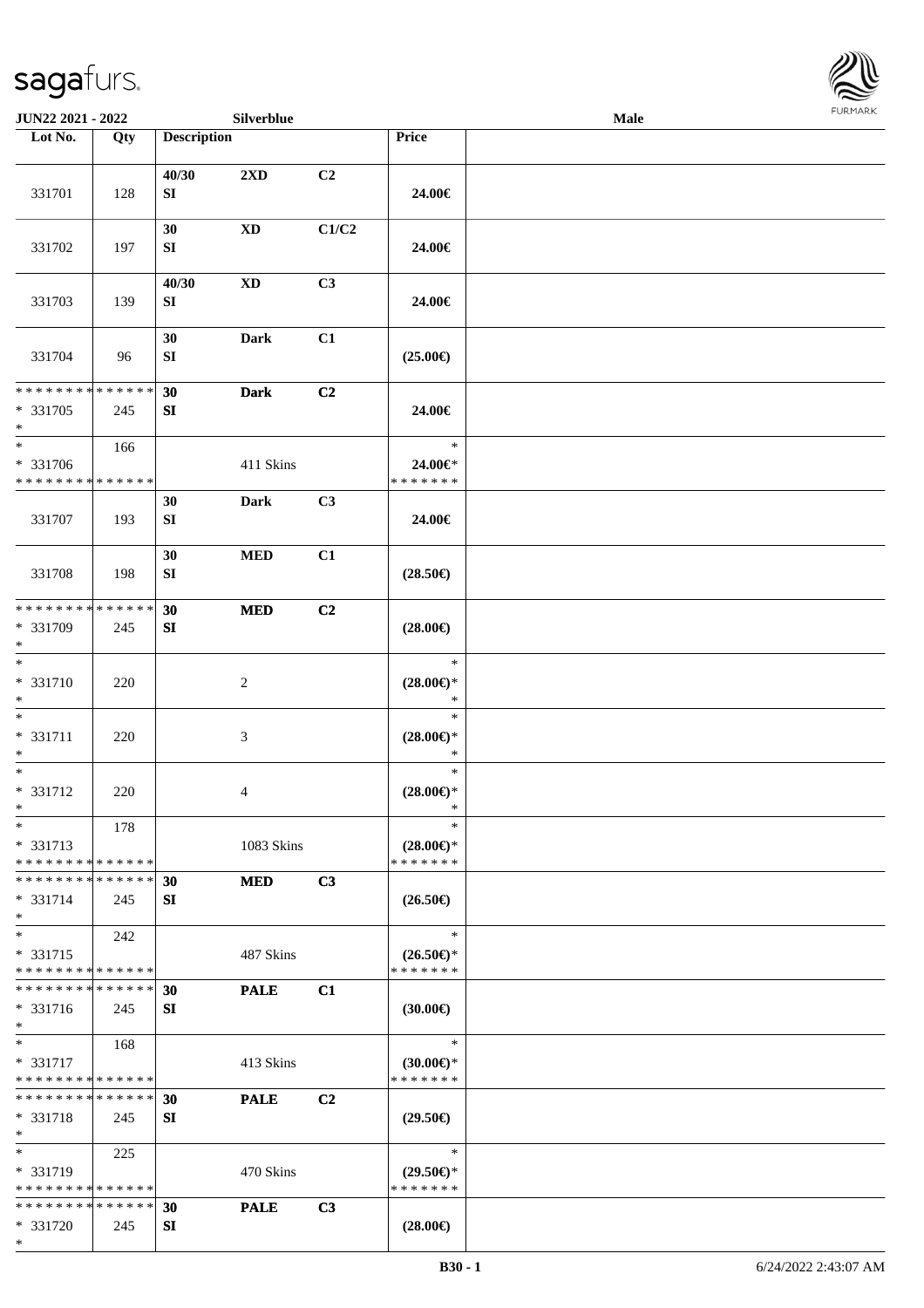

| JUN22 2021 - 2022                                                   |     |                    | Silverblue             |       |                                                | Male |  |
|---------------------------------------------------------------------|-----|--------------------|------------------------|-------|------------------------------------------------|------|--|
| Lot No.                                                             | Qty | <b>Description</b> |                        |       | Price                                          |      |  |
| $\ast$<br>* 331721<br>$\ast$                                        | 220 | 30<br>SI           | <b>PALE</b>            | C3    | $\ast$<br>$(28.00\epsilon)$ *<br>∗             |      |  |
| $*$<br>* 331722<br>$\ast$                                           | 220 |                    | 3                      |       | $\ast$<br>$(28.00\epsilon)$ *<br>∗             |      |  |
| $\overline{\phantom{0}}$<br>* 331723<br>$\ast$                      | 220 |                    | $\overline{4}$         |       | $\ast$<br>$(28.00\epsilon)$ *                  |      |  |
| $\overline{\ast}$<br>* 331724<br>* * * * * * * * * * * * * *        | 51  |                    | 956 Skins              |       | $\ast$<br>$(28.00\epsilon)$ *<br>* * * * * * * |      |  |
| 331725                                                              | 245 | 30<br>SI           | $\mathbf{X}\mathbf{P}$ | C1    | $(31.00\epsilon)$                              |      |  |
| * * * * * * * * * * * * * *<br>* 331726<br>$\ast$                   | 245 | 30<br>${\bf SI}$   | $\bold{XP}$            | C2    | (30.00)                                        |      |  |
| $\ast$<br>$* 331727$<br>$\ast$                                      | 220 |                    | $\sqrt{2}$             |       | $\ast$<br>$(30.00\epsilon)$ *<br>$\ast$        |      |  |
| $*$<br>* 331728<br>$\ast$                                           | 220 |                    | 3                      |       | $\ast$<br>$(30.00\epsilon)$ *<br>$\ast$        |      |  |
| $*$<br>* 331729<br>* * * * * * * * * * * * * *                      | 219 |                    | 904 Skins              |       | $\ast$<br>$(30.00\epsilon)$ *<br>* * * * * * * |      |  |
| * * * * * * * * * * * * * *<br>* 331730<br>$*$                      | 245 | 30<br>SI           | $\mathbf{X}\mathbf{P}$ | C3    | $(28.50\epsilon)$                              |      |  |
| $*$<br>$* 331731$<br>$*$                                            | 220 |                    | $\sqrt{2}$             |       | $\ast$<br>$(28.50\epsilon)$ *<br>$\ast$        |      |  |
| $*$<br>* 331732<br>* * * * * * * * * * * * * *                      | 32  |                    | 497 Skins              |       | $\ast$<br>$(28.50\epsilon)$ *<br>*******       |      |  |
| 331733                                                              | 146 | 30<br>SI           | 2XP                    | C1    | 29.50€                                         |      |  |
| 331734                                                              | 173 | 30<br>SI           | 2XP                    | C1/C2 | 28.50€                                         |      |  |
| * * * * * * * * * * * * * *<br>* 331735<br>$*$                      | 245 | 30<br>SI           | 2XP                    | C1/C2 | 28.50€                                         |      |  |
| $\overline{\phantom{0}}$<br>* 331736<br>* * * * * * * * * * * * * * | 34  |                    | 279 Skins              |       | $\ast$<br>28.50€*<br>* * * * * * *             |      |  |
| * * * * * * * * * * * * * * *<br>* 331737<br>$*$                    | 245 | 30<br>SI           | 2XP                    | C2    | $(28.50\epsilon)$                              |      |  |
| $*$<br>* 331738<br>$*$                                              | 220 |                    | $\overline{c}$         |       | $\ast$<br>$(28.50\epsilon)$ *<br>$\ast$        |      |  |
| $*$<br>* 331739<br>* * * * * * * * * * * * * *                      | 215 |                    | 680 Skins              |       | $\ast$<br>$(28.50\epsilon)$ *<br>* * * * * * * |      |  |
| 331740                                                              | 170 | 40/30<br>SI        | 2XP                    | C3    | $(28.00\epsilon)$                              |      |  |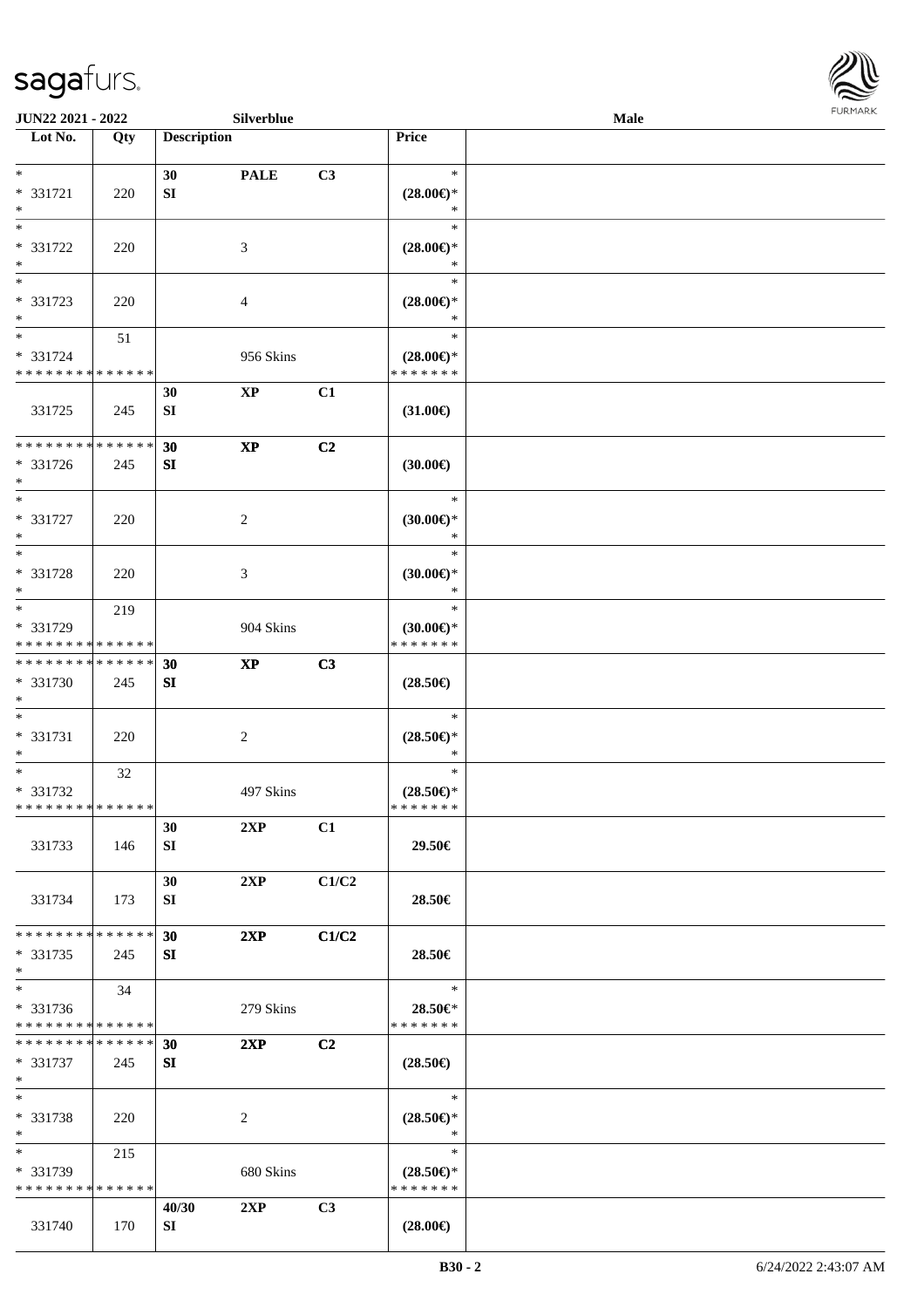\*



| <b>JUN22 2021 - 2022</b>                                                             |     |                         | Silverblue              |                |                     | Male |  |
|--------------------------------------------------------------------------------------|-----|-------------------------|-------------------------|----------------|---------------------|------|--|
| Lot No.                                                                              | Qty | <b>Description</b>      |                         |                | <b>Price</b>        |      |  |
|                                                                                      |     |                         |                         |                |                     |      |  |
| ******** <mark>******</mark>                                                         |     | 30                      | 2XP                     | C3             |                     |      |  |
| * 331741                                                                             | 245 | SI                      |                         |                | $(27.00\epsilon)$   |      |  |
| $\ast$                                                                               |     |                         |                         |                |                     |      |  |
| $\overline{\ast}$                                                                    | 128 |                         |                         |                | $\ast$              |      |  |
| * 331742                                                                             |     |                         | 373 Skins               |                | $(27.00\epsilon)$ * |      |  |
| * * * * * * * * <mark>* * * * * * *</mark>                                           |     |                         |                         |                | * * * * * * *       |      |  |
|                                                                                      |     | 40/30                   | $2\mathbf{X}\mathbf{D}$ | C2             |                     |      |  |
| 331743                                                                               | 36  | SI                      | <b>LNAP</b>             |                | 21.50€              |      |  |
|                                                                                      |     |                         | Dark                    | C1/C2          |                     |      |  |
| 331744                                                                               |     | 30<br>SI                | <b>LNAP</b>             |                |                     |      |  |
|                                                                                      | 128 |                         |                         |                | 22.50€              |      |  |
|                                                                                      |     | 30                      | <b>Dark</b>             | C1/C2          |                     |      |  |
| 331745                                                                               | 245 | ${\bf SI}$              | <b>LNAP</b>             |                | 23.00€              |      |  |
|                                                                                      |     |                         |                         |                |                     |      |  |
|                                                                                      |     | 30                      | <b>Dark</b>             | C3             |                     |      |  |
| 331746                                                                               | 254 | ${\bf SI}$              | <b>LNAP</b>             |                | 23.00€              |      |  |
|                                                                                      |     |                         |                         |                |                     |      |  |
|                                                                                      |     | 30                      | <b>MED</b>              | C1/C2          |                     |      |  |
| 331747                                                                               | 223 | ${\bf SI}$              | <b>LNAP</b>             |                | $(25.00\epsilon)$   |      |  |
|                                                                                      |     |                         |                         |                |                     |      |  |
|                                                                                      |     | 30                      | <b>MED</b>              | C3             |                     |      |  |
| 331748                                                                               | 112 | SI                      | <b>LNAP</b>             |                | 23.50€              |      |  |
|                                                                                      |     |                         |                         |                |                     |      |  |
|                                                                                      |     | 30                      | <b>PALE</b>             | C1/C2          |                     |      |  |
| 331749                                                                               | 245 | SI                      | <b>LNAP</b>             |                | $(26.50\epsilon)$   |      |  |
|                                                                                      |     |                         |                         |                |                     |      |  |
|                                                                                      |     | 30                      | <b>PALE</b>             | C3             |                     |      |  |
| 331750                                                                               | 150 | ${\bf SI}$              | <b>LNAP</b>             |                | $(25.00\epsilon)$   |      |  |
|                                                                                      |     |                         |                         |                |                     |      |  |
| * * * * * * * * <mark>* * * * * *</mark>                                             |     | 30                      | $\mathbf{XP}$           | C1/C2          |                     |      |  |
| * 331751                                                                             | 245 | SI                      | <b>LNAP</b>             |                | $(27.00\epsilon)$   |      |  |
| $\ast$                                                                               |     |                         |                         |                |                     |      |  |
| $\ast$                                                                               | 84  |                         |                         |                | $\ast$              |      |  |
| * 331752                                                                             |     |                         | 329 Skins               |                | $(27.00\epsilon)$ * |      |  |
| * * * * * * * * <mark>* * * * * * *</mark>                                           |     |                         |                         |                | * * * * * * *       |      |  |
|                                                                                      |     | 30                      | $\mathbf{X}\mathbf{P}$  | C3             |                     |      |  |
| 331753                                                                               | 198 | SI                      | <b>LNAP</b>             |                | $(25.50\epsilon)$   |      |  |
|                                                                                      |     |                         |                         |                |                     |      |  |
| * * * * * * * * <mark>* * * * * * *</mark>                                           |     | 30                      | MED/PAL C2              |                |                     |      |  |
| * 331754                                                                             | 245 | $\mathbf{I} \mathbf{B}$ | <b>SPAR</b>             |                | $(25.50\epsilon)$   |      |  |
| $\ast$                                                                               |     |                         |                         |                |                     |      |  |
| $*$                                                                                  | 116 |                         |                         |                | $\ast$              |      |  |
| * 331755                                                                             |     |                         | 361 Skins               |                | $(25.50\epsilon)$ * |      |  |
| * * * * * * * * <mark>* * * * * *</mark><br>* * * * * * * * <mark>* * * * * *</mark> |     |                         |                         |                | * * * * * * *       |      |  |
|                                                                                      |     | 30                      | XP/2XP                  | C <sub>2</sub> |                     |      |  |
| * 331756                                                                             | 245 | $\mathbf{I}$            | <b>SPAR</b>             |                | 26.50€              |      |  |
| $*$<br>$\ddot{x}$                                                                    |     |                         |                         |                | $\ast$              |      |  |
| * 331757                                                                             |     |                         |                         |                | 26.50€*             |      |  |
| $*$                                                                                  | 220 |                         | 2                       |                | $\ast$              |      |  |
| $*$                                                                                  |     |                         |                         |                | $\ast$              |      |  |
| * 331758                                                                             | 220 |                         | 3                       |                | 26.50€*             |      |  |
| $\ast$                                                                               |     |                         |                         |                | $\ast$              |      |  |
| $\ast$                                                                               |     |                         |                         |                | $\ast$              |      |  |
| * 331759                                                                             | 220 |                         | $\overline{4}$          |                | 26.50€*             |      |  |
| $\ast$                                                                               |     |                         |                         |                | $\ast$              |      |  |
| $*$                                                                                  |     |                         |                         |                | $\ast$              |      |  |
| * 331760                                                                             | 220 |                         | 5                       |                | $(26.50\epsilon)$ * |      |  |
| $\ast$                                                                               |     |                         |                         |                | $\ast$              |      |  |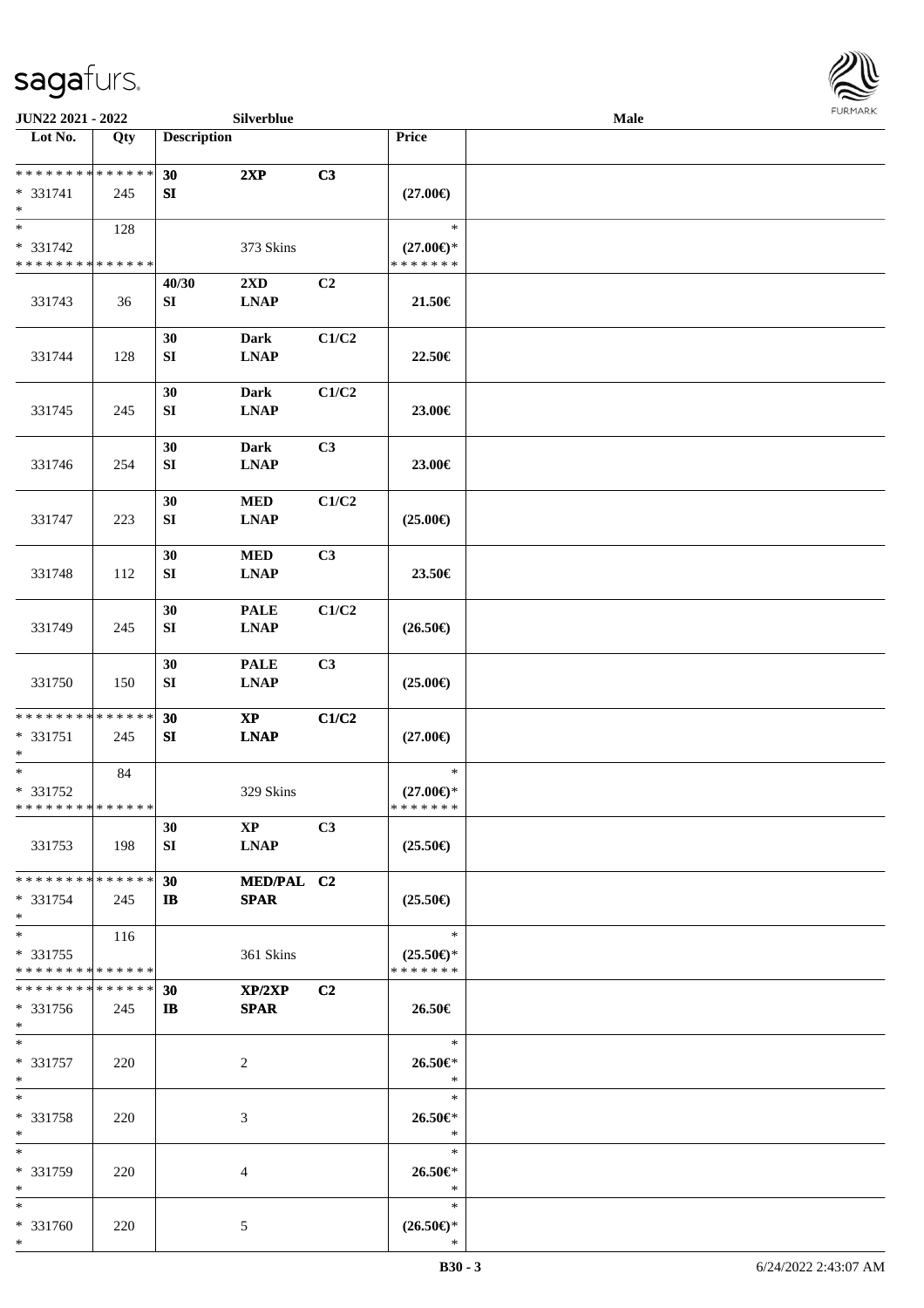

| JUN22 2021 - 2022             |     |                        | Silverblue                 |                |                     | Male |  |
|-------------------------------|-----|------------------------|----------------------------|----------------|---------------------|------|--|
| Lot No.                       | Qty | <b>Description</b>     |                            |                | Price               |      |  |
|                               |     |                        |                            |                |                     |      |  |
| $*$                           | 225 | 30                     | $\mathbf{XP}/2\mathbf{XP}$ | C <sub>2</sub> | $\ast$              |      |  |
| * 331761                      |     | $\mathbf{I}$ <b>B</b>  | <b>SPAR</b>                |                | $(26.50\epsilon)$ * |      |  |
| * * * * * * * * * * * * * *   |     |                        |                            |                | * * * * * * *       |      |  |
| * * * * * * * * * * * * * *   |     | 30                     | MED/PAL C2                 |                |                     |      |  |
| $* 331762$                    | 245 | $\mathbf{I}$           | WB1                        |                | $(24.00\epsilon)$   |      |  |
| $\ast$                        |     |                        |                            |                |                     |      |  |
| $\overline{\ast}$             |     |                        |                            |                | $\ast$              |      |  |
| * 331763                      |     |                        |                            |                | $(24.00\epsilon)$ * |      |  |
| $\ast$                        | 220 |                        | 2                          |                |                     |      |  |
| $\ast$                        |     |                        |                            |                | $\ast$              |      |  |
|                               | 55  |                        |                            |                |                     |      |  |
| * 331764                      |     |                        | 520 Skins                  |                | $(24.00\epsilon)$ * |      |  |
| * * * * * * * * * * * * * *   |     |                        |                            |                | * * * * * * *       |      |  |
| * * * * * * * * * * * * * *   |     | 30                     | XP/2XP                     | C <sub>2</sub> |                     |      |  |
| $* 331765$                    | 225 | $\mathbf{I}$           | WB1                        |                | $(25.00\epsilon)$   |      |  |
| $\ast$                        |     |                        |                            |                |                     |      |  |
| $\ast$                        | 54  |                        |                            |                | $\ast$              |      |  |
| * 331766                      |     |                        | 279 Skins                  |                | $(25.00\epsilon)$ * |      |  |
| * * * * * * * * * * * * * *   |     |                        |                            |                | * * * * * * *       |      |  |
|                               |     | 30                     | MED/PAL C2                 |                |                     |      |  |
| 331767                        | 289 | $\mathbf{I}$ <b>B</b>  | WB <sub>2</sub>            |                | $(22.00\epsilon)$   |      |  |
|                               |     |                        |                            |                |                     |      |  |
|                               |     | 30                     | XP/2XP                     | C2             |                     |      |  |
| 331768                        | 87  | $\mathbf{I}\mathbf{B}$ | WB <sub>2</sub>            |                | $(22.50\epsilon)$   |      |  |
|                               |     |                        |                            |                |                     |      |  |
| * * * * * * * * * * * * * *   |     | 30                     | XD/DK                      | C <sub>2</sub> |                     |      |  |
| * 331769                      | 255 | $\mathbf{I}$           | <b>CHIP</b>                |                | 22.00€              |      |  |
| $\ast$                        |     |                        |                            |                |                     |      |  |
| $\ast$                        | 51  |                        |                            |                | $\ast$              |      |  |
| * 331770                      |     |                        | 306 Skins                  |                | 22.00€*             |      |  |
| * * * * * * * * * * * * * *   |     |                        |                            |                | * * * * * * *       |      |  |
| **************                |     |                        |                            |                |                     |      |  |
|                               |     | 30                     | MED/PAL C2                 |                |                     |      |  |
| * 331771<br>*                 | 245 | $\mathbf{I}$           | <b>CHIP</b>                |                | 24.00€              |      |  |
| $\ast$                        |     |                        |                            |                | $\ast$              |      |  |
|                               |     |                        |                            |                |                     |      |  |
| * 331772                      | 220 |                        | 2                          |                | 24.00€*             |      |  |
| $*$                           |     |                        |                            |                | *                   |      |  |
| $*$                           |     |                        |                            |                | $\ast$              |      |  |
| * 331773                      | 220 |                        | 3                          |                | 24.00 $\in$ *       |      |  |
| $\ast$                        |     |                        |                            |                | ∗                   |      |  |
| $*$                           |     |                        |                            |                | $\ast$              |      |  |
| * 331774                      | 220 |                        | 4                          |                | 24.00€*             |      |  |
| $\ast$                        |     |                        |                            |                | ∗                   |      |  |
| $\ast$                        |     |                        |                            |                | $\ast$              |      |  |
| * 331775                      | 220 |                        | 5                          |                | 24.00€*             |      |  |
| $*$                           |     |                        |                            |                | $\ast$              |      |  |
| $\ast$                        | 169 |                        |                            |                | $\ast$              |      |  |
| * 331776                      |     |                        | 1294 Skins                 |                | 24.00€*             |      |  |
| * * * * * * * * * * * * * *   |     |                        |                            |                | * * * * * * *       |      |  |
| * * * * * * * * * * * * * * * |     | 30                     | XP/2XP                     | C <sub>2</sub> |                     |      |  |
| * 331777                      | 245 | IB                     | <b>CHIP</b>                |                | 25.00€              |      |  |
| $*$                           |     |                        |                            |                |                     |      |  |
| $\ast$                        | 212 |                        |                            |                | $\ast$              |      |  |
| * 331778                      |     |                        | 457 Skins                  |                | 25.00€*             |      |  |
| * * * * * * * * * * * * * *   |     |                        |                            |                | * * * * * * *       |      |  |
|                               |     | 30                     | XP/2XP                     | C <sub>2</sub> |                     |      |  |
| 331779                        | 109 | $\mathbf{I}$ <b>B</b>  | <b>CHIP</b>                | <b>LNAP</b>    | 22.00€              |      |  |
|                               |     |                        |                            |                |                     |      |  |
| * * * * * * * * * * * * * * * |     | 30                     | <b>ALL</b>                 | C <sub>2</sub> |                     |      |  |
| * 331780                      | 245 | П                      |                            |                | 21.50€              |      |  |
| $*$                           |     |                        |                            |                |                     |      |  |
|                               |     |                        |                            |                |                     |      |  |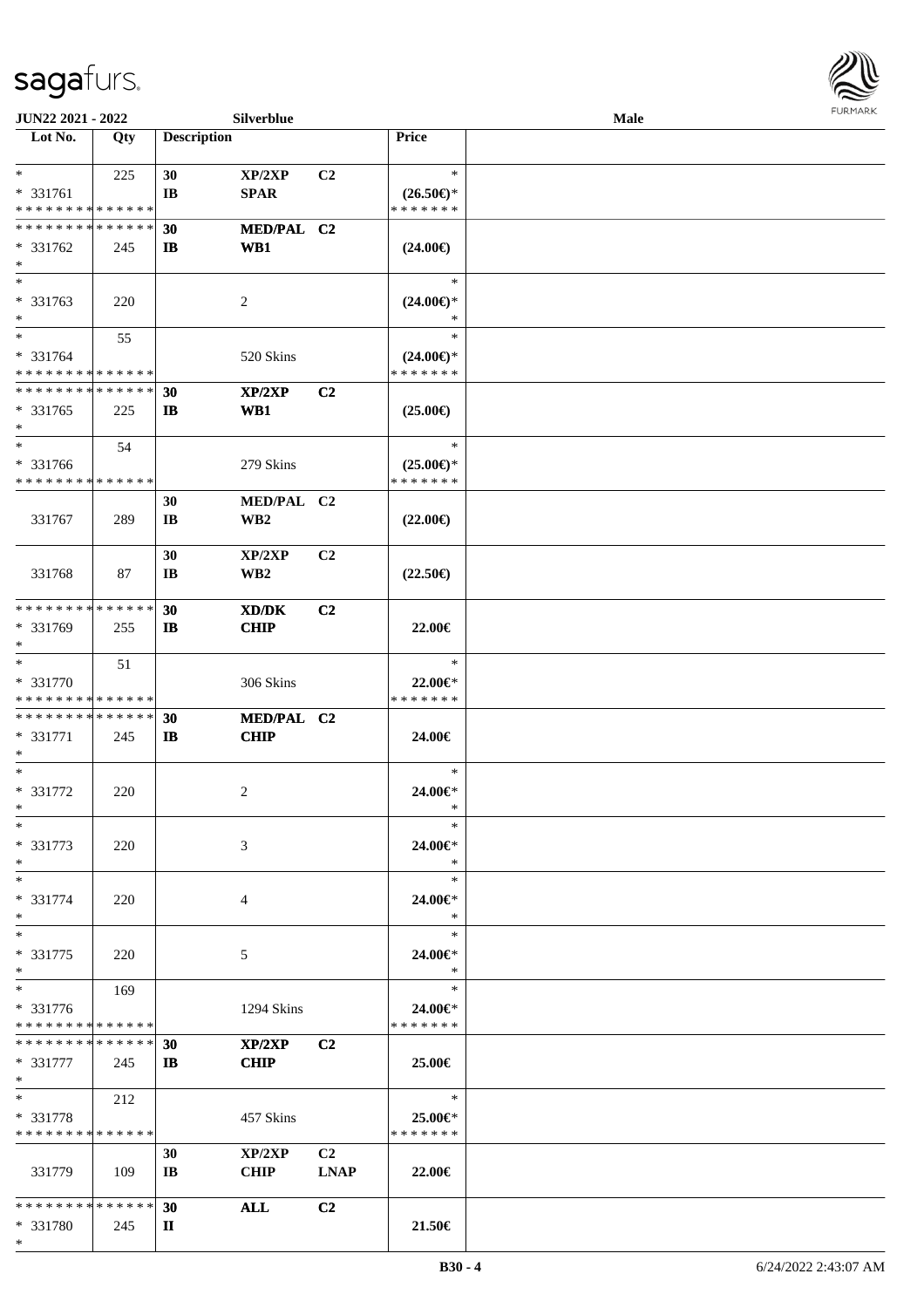**Lot No. Qty Description** 

| $\ast$<br>* 331781<br>$\ast$                                            | 220                | 30<br>$\mathbf{I}$                          | ALL                     | C <sub>2</sub> | $\ast$<br>$21.50 \in$<br>$\ast$                |  |
|-------------------------------------------------------------------------|--------------------|---------------------------------------------|-------------------------|----------------|------------------------------------------------|--|
| $\ast$<br>* 331782<br>$\ast$                                            | 220                |                                             | 3                       |                | $\ast$<br>$21.00 \in$ *<br>$\ast$              |  |
| $\ast$<br>* 331783<br>* * * * * * * * * * * * * *                       | 241                |                                             | 926 Skins               |                | $\ast$<br>$21.00 \in$<br>* * * * * * *         |  |
| 331784                                                                  | 86                 | 30 <sup>°</sup><br>$\mathbf{SR}/\mathbf{S}$ | $2\mathbf{X}\mathbf{D}$ | C1/C2          | 23.50€                                         |  |
| 331785                                                                  | - 48               | 40/30<br><b>SAGA</b>                        | $2\mathbf{X}\mathbf{D}$ | C3             | 25.50€                                         |  |
| * * * * * * * * * * * * * *<br>$* 331786$<br>$*$                        | 225                | 30 <sup>°</sup><br>SR/S                     | <b>XD</b>               | C1/C2          | 24.50€                                         |  |
| $\ast$<br>* 331787<br>* * * * * * * * * * * * * *                       | 83                 |                                             | 308 Skins               |                | $\ast$<br>25.50€*<br>* * * * * * *             |  |
| 331788                                                                  | 199                | 30<br><b>SAGA</b>                           | $\mathbf{X}\mathbf{D}$  | C <sub>3</sub> | 24.00€                                         |  |
| 331789                                                                  | 165                | 30 <sup>2</sup><br><b>SAGA</b>              | <b>Dark</b>             | C1             | 27.00€                                         |  |
| **************<br>* 331790<br>$*$                                       | 225                | 30 <sup>°</sup><br><b>SAGA</b>              | <b>Dark</b>             | C2             | 26.50€                                         |  |
| $\ast$<br>* 331791<br>$\ast$                                            | <b>200</b>         |                                             | $\overline{2}$          |                | $\ast$<br>26.50€*<br>$\ast$                    |  |
| $*$<br>* 331792<br>$*$                                                  | 200                |                                             | 3                       |                | $\ast$<br>26.50€*<br>$\ast$                    |  |
| $\overline{\phantom{a}^*}$<br>$* 331793$<br>* * * * * * * * * * * * * * | 168                |                                             | 793 Skins               |                | $\ast$<br>$26.50 \in$<br>* * * * * * *         |  |
| * * * * * * * *<br>* 331794<br>$\ast$                                   | * * * * * *<br>225 | 30<br>$\mathbf{SR}/\mathbf{S}$              | <b>Dark</b>             | C3             | 25.00€                                         |  |
| $\ast$<br>* 331795<br>$\ast$                                            | 200                |                                             | $\sqrt{2}$              |                | $\ast$<br>25.00€*<br>$\ast$                    |  |
| $\ast$<br>* 331796<br>* * * * * * * * * * * * * *                       | 69                 |                                             | 494 Skins               |                | $\ast$<br>26.50€*<br>* * * * * * *             |  |
| * * * * * * * * * * * * * *<br>$* 331797$<br>$\ast$                     | 225                | 30<br><b>SAGA</b>                           | <b>MED</b>              | C1             | $(31.00\epsilon)$                              |  |
| $\ast$<br>* 331798<br>* * * * * * * * * * * * * *                       | 219                |                                             | 444 Skins               |                | $\ast$<br>$(31.00\epsilon)$ *<br>* * * * * * * |  |
| * * * * * * * * * * * * * *<br>* 331799<br>$\ast$                       | 225                | 30<br><b>SAGA</b>                           | <b>MED</b>              | C2             | 30.00€                                         |  |
| $\ast$<br>* 331800<br>$*$                                               | 200                |                                             | $\sqrt{2}$              |                | $\ast$<br>$30.00 \in$ *<br>$\ast$              |  |

 $\overline{\phantom{a}}$ 

**JUN22 2021 - 2022 Silverblue Male Male Male Male Male Male Male Male Male Male Male Male Male Male Male Male Male Male Male Male Male Male Male Male Male Male Male**

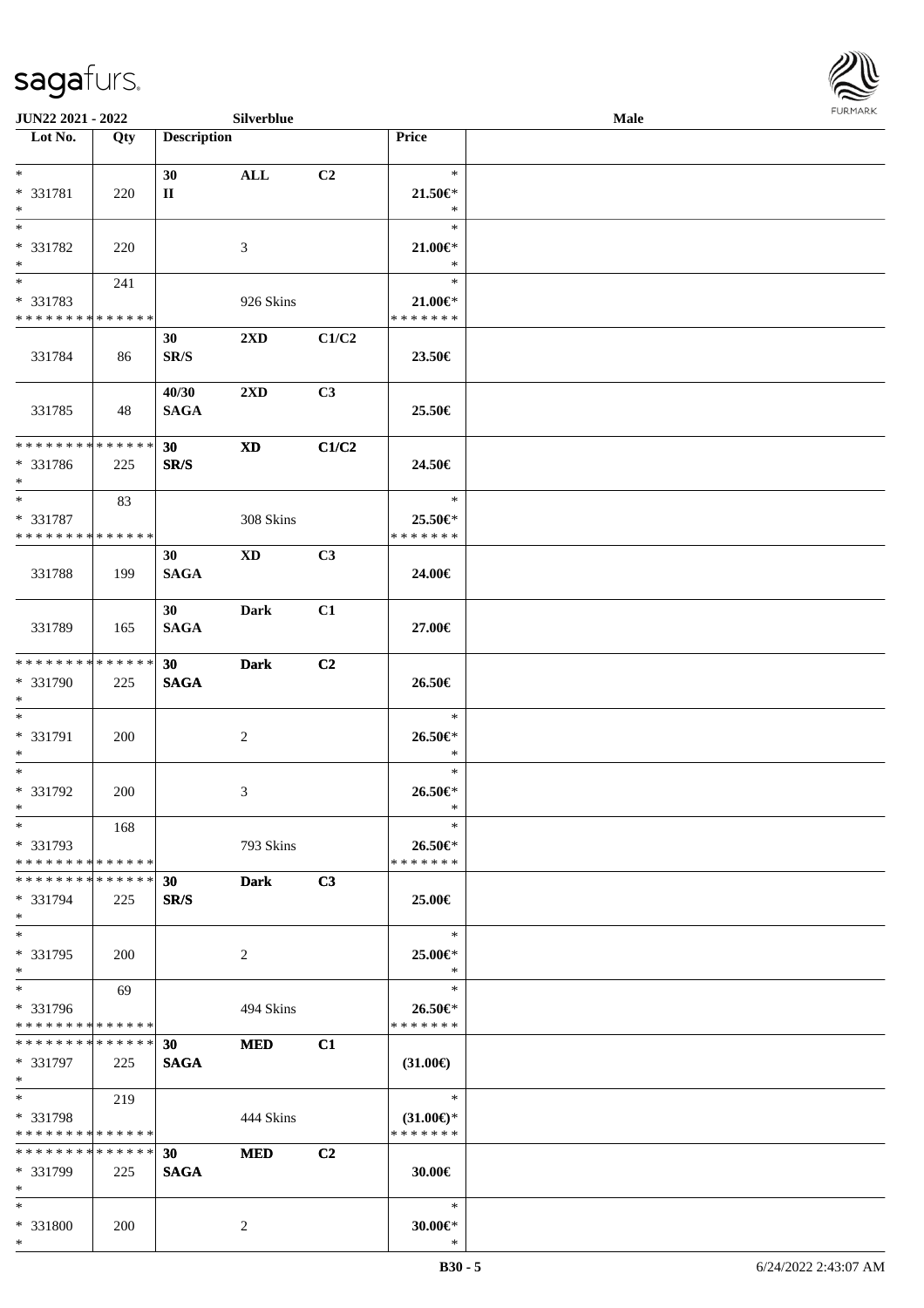\*



| JUN22 2021 - 2022                       |     |                    | Silverblue       |    |                                      | Male | FURMARK |
|-----------------------------------------|-----|--------------------|------------------|----|--------------------------------------|------|---------|
| $\overline{\phantom{1}}$ Lot No.        | Qty | <b>Description</b> |                  |    | Price                                |      |         |
| $\ast$                                  |     | 30 <sup>1</sup>    | <b>MED</b>       | C2 | $\ast$                               |      |         |
| * 331801                                | 200 | <b>SAGA</b>        |                  |    | $30.00 \in$ *                        |      |         |
| $\ast$                                  |     |                    |                  |    | $\ast$                               |      |         |
| $\ast$                                  |     |                    |                  |    | $\ast$                               |      |         |
| * 331802<br>$\ast$                      | 200 |                    | $\overline{4}$   |    | $30.00 \in$ *<br>$\ast$              |      |         |
| $\overline{\phantom{a}}$                |     |                    |                  |    | $\ast$                               |      |         |
| * 331803                                | 200 |                    | $\sqrt{5}$       |    | (30.00)                              |      |         |
| $\ast$<br>$\ast$                        |     |                    |                  |    | $\ast$<br>$\ast$                     |      |         |
| * 331804                                | 200 |                    | $\sqrt{6}$       |    | $(30.00\epsilon)$ *                  |      |         |
| $\ast$                                  |     |                    |                  |    | $\ast$                               |      |         |
| $\ast$<br>* 331805                      | 200 |                    | $\boldsymbol{7}$ |    | $\ast$<br>$(30.00\epsilon)$ *        |      |         |
| $\ast$                                  |     |                    |                  |    | $\ast$                               |      |         |
| $\overline{\phantom{0}}$                |     |                    |                  |    | $\ast$                               |      |         |
| * 331806<br>$\ast$                      | 200 |                    | $8\,$            |    | $(30.00\epsilon)$ *<br>$\ast$        |      |         |
| $\overline{\ }$                         |     |                    |                  |    | $\ast$                               |      |         |
| * 331807                                | 200 |                    | 9                |    | $(30.00\epsilon)$ *                  |      |         |
| $\ast$<br>$\overline{\phantom{0}}$      | 206 |                    |                  |    | $\ast$<br>$\ast$                     |      |         |
| * 331808                                |     |                    | 2031 Skins       |    | $(30.00\epsilon)$ *                  |      |         |
| * * * * * * * * * * * * * *             |     |                    |                  |    | * * * * * * *                        |      |         |
| **************<br>* 331809              | 225 | 30<br><b>SAGA</b>  | $\bf MED$        | C3 | $(28.50\epsilon)$                    |      |         |
| $\ast$                                  |     |                    |                  |    |                                      |      |         |
| $\overline{\phantom{1}}$                |     |                    |                  |    | $\ast$                               |      |         |
| * 331810<br>$\ast$                      | 200 |                    | $\sqrt{2}$       |    | $(28.50\epsilon)$ *<br>$\ast$        |      |         |
| $\ast$                                  |     |                    |                  |    | $\ast$                               |      |         |
| $* 331811$                              | 200 |                    | $\mathfrak{Z}$   |    | $(28.50\epsilon)$ *                  |      |         |
| $\ast$<br>$\overline{\phantom{0}}$      |     |                    |                  |    | $\ast$<br>$\ast$                     |      |         |
| * 331812                                | 200 |                    | $\overline{4}$   |    | $(28.50\epsilon)$ *                  |      |         |
| $\ast$<br>$\overline{\phantom{a}^*}$    |     |                    |                  |    | $\ast$                               |      |         |
| * 331813                                | 200 |                    | $\sqrt{5}$       |    | $\ast$<br>$(28.50\epsilon)$ *        |      |         |
| $\ast$                                  |     |                    |                  |    | $\ast$                               |      |         |
| $\ast$                                  | 173 |                    |                  |    | $\ast$                               |      |         |
| * 331814<br>* * * * * * * * * * * * * * |     |                    | 1198 Skins       |    | $(28.50\epsilon)$ *<br>* * * * * * * |      |         |
| * * * * * * * * * * * * * *             |     | 30                 | <b>PALE</b>      | C1 |                                      |      |         |
| * 331815                                | 225 | <b>SAGA</b>        |                  |    | $(32.00\epsilon)$                    |      |         |
| $\ast$<br>$\overline{\phantom{a}}$      |     |                    |                  |    | $\ast$                               |      |         |
| * 331816                                | 200 |                    | $\sqrt{2}$       |    | $(32.00\epsilon)$ *                  |      |         |
| $\ast$                                  |     |                    |                  |    | $\ast$                               |      |         |
| $\ast$<br>* 331817                      |     |                    |                  |    | $\ast$                               |      |         |
| $\ast$                                  | 200 |                    | $\mathfrak{Z}$   |    | $(32.00\epsilon)$ *<br>$\ast$        |      |         |
| $\ast$                                  | 144 |                    |                  |    | $\ast$                               |      |         |
| * 331818<br>* * * * * * * * * * * * * * |     |                    | 769 Skins        |    | $(32.00\epsilon)$ *<br>* * * * * * * |      |         |
| * * * * * * * * * * * * * *             |     | 30                 | <b>PALE</b>      | C2 |                                      |      |         |
| * 331819                                | 200 | <b>SAGA</b>        |                  |    | $(32.00\epsilon)$                    |      |         |
| $\ast$<br>$\ast$                        |     |                    |                  |    | $\ast$                               |      |         |
| $* 331820$                              | 200 |                    | $\overline{2}$   |    | $(32.00\epsilon)$ *                  |      |         |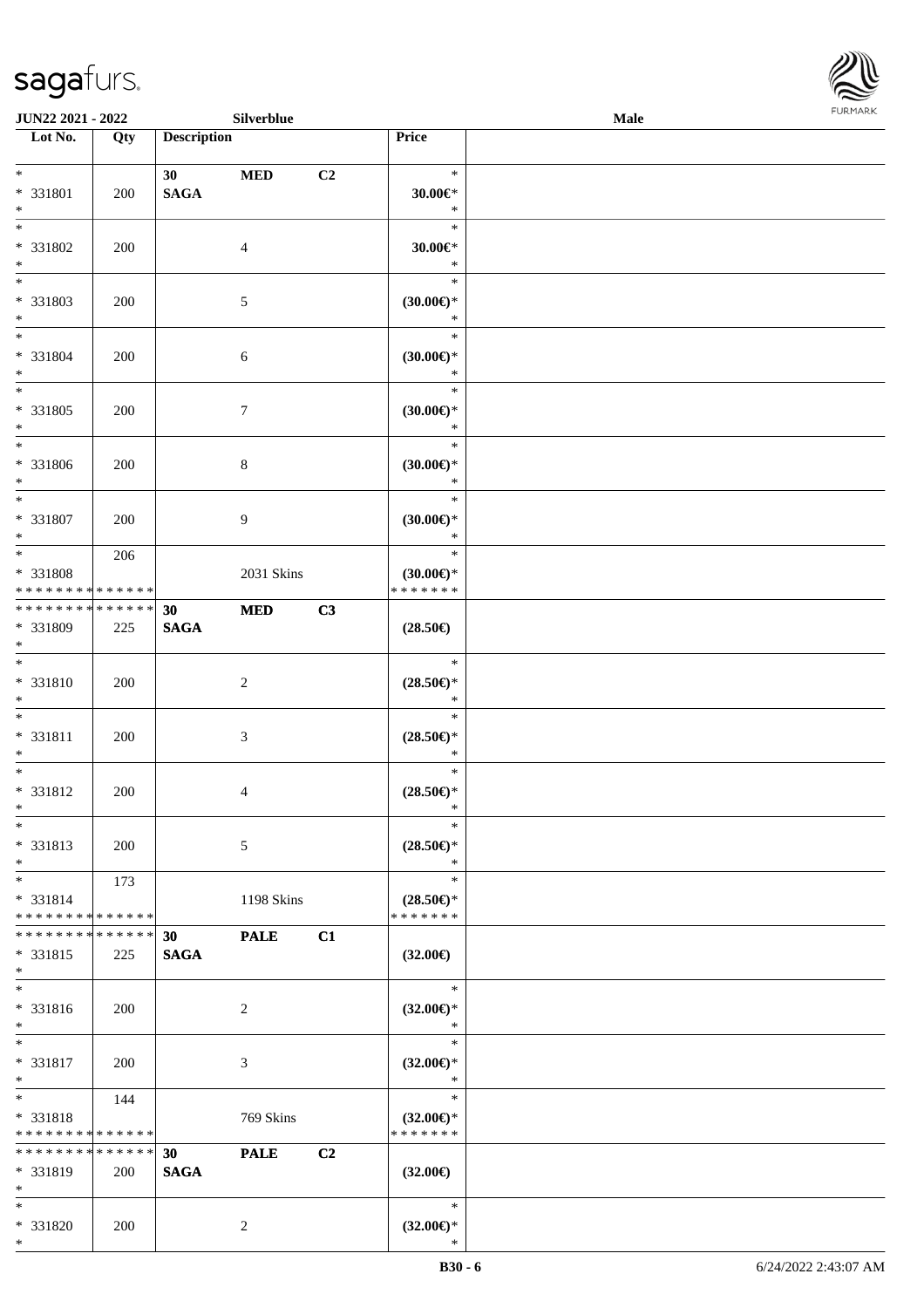\* \* \* \* \* \* \* \* \* \* \* \* \* \*



| JUN22 2021 - 2022                                                   |     | Silverblue                                        |    |                                                | Male | FURMARK |
|---------------------------------------------------------------------|-----|---------------------------------------------------|----|------------------------------------------------|------|---------|
| $\overline{\phantom{1}}$ Lot No.                                    | Qty | <b>Description</b>                                |    | Price                                          |      |         |
| $*$<br>* 331821<br>$\ast$                                           | 200 | 30 <sub>o</sub><br><b>PALE</b><br>$\mathbf{SAGA}$ | C2 | $\ast$<br>$(32.00\epsilon)$ *<br>$\ast$        |      |         |
| $\overline{\phantom{a}^*}$<br>* 331822<br>$*$                       | 200 | $\overline{4}$                                    |    | $\ast$<br>$(32.00\epsilon)$ *<br>$\ast$        |      |         |
| $_{\ast}^{-}$<br>* 331823<br>$*$                                    | 200 | $\sqrt{5}$                                        |    | $\ast$<br>$(32.00\epsilon)$ *<br>$\ast$        |      |         |
| $\ast$<br>* 331824<br>$*$<br>$\overline{\phantom{0}}$               | 200 | $\sqrt{6}$                                        |    | $\ast$<br>$(32.00\epsilon)$ *<br>$\ast$        |      |         |
| $* 331825$<br>$\ast$<br>$\overline{\phantom{a}^*}$                  | 200 | $\boldsymbol{7}$                                  |    | $\ast$<br>$(32.00\epsilon)$ *<br>$\ast$        |      |         |
| * 331826<br>$\ast$                                                  | 200 | $\,8\,$                                           |    | $\ast$<br>$(32.00\epsilon)$ *<br>$\ast$        |      |         |
| $*$<br>* 331827<br>$\ast$                                           | 200 | $\overline{9}$                                    |    | $\ast$<br>$(32.00\epsilon)$ *<br>$\ast$        |      |         |
| $\overline{\phantom{0}}$<br>* 331828<br>* * * * * * * * * * * * * * | 231 | 2031 Skins                                        |    | $\ast$<br>$(32.00\epsilon)$ *<br>* * * * * * * |      |         |
| **************<br>* 331829<br>$*$                                   | 225 | <b>PALE</b><br>30<br><b>SAGA</b>                  | C3 | (30.00)                                        |      |         |
| $\overline{\phantom{0}}$<br>$* 331830$<br>$\ast$                    | 200 | $\sqrt{2}$                                        |    | $\ast$<br>(30.00)<br>$\ast$                    |      |         |
| $\overline{\phantom{0}}$<br>* 331831<br>$\ast$                      | 200 | $\mathfrak{Z}$                                    |    | $\ast$<br>$(30.00\epsilon)$ *<br>$\ast$        |      |         |
| $\overline{\phantom{0}}$<br>* 331832<br>$*$                         | 200 | $\overline{4}$                                    |    | $\ast$<br>(30.00)<br>$\ast$                    |      |         |
| $\ast$<br>* 331833<br>$\ast$                                        | 200 | $\mathfrak{S}$                                    |    | $\ast$<br>(30.00)<br>$\ast$                    |      |         |
| $_{\ast}^{-}$<br>* 331834<br>$\ast$                                 | 200 | $\sqrt{6}$                                        |    | $\ast$<br>(30.00)<br>$\ast$                    |      |         |
| $_{\ast}$<br>* 331835<br>$\ast$                                     | 200 | $\boldsymbol{7}$                                  |    | $\ast$<br>$(30.00\epsilon)$ *<br>$\ast$        |      |         |
| $_{\ast}^{-}$<br>$* 331836$<br>$\ast$                               | 200 | $\,8\,$                                           |    | $\ast$<br>$(30.00\epsilon)$ *<br>$\ast$        |      |         |
| $\overline{\phantom{a}^*}$<br>* 331837<br>$\ast$                    | 200 | 9                                                 |    | $\ast$<br>$(30.00\epsilon)$ *<br>$\ast$        |      |         |
| $\ast$<br>* 331838<br>* * * * * * * * * * * * * *                   | 102 | 1927 Skins                                        |    | $\ast$<br>$(30.00\epsilon)$ *<br>* * * * * * * |      |         |
| * * * * * * * * * * * * * *<br>* 331839<br>$\ast$                   | 245 | 30<br>$\mathbf{XP}$<br><b>SAGA</b>                | C1 | $(33.00\epsilon)$                              |      |         |
| $\ast$<br>* 331840                                                  | 220 | 465 Skins                                         |    | $\ast$<br>$(33.00\epsilon)$ *                  |      |         |

\* \* \* \* \* \* \*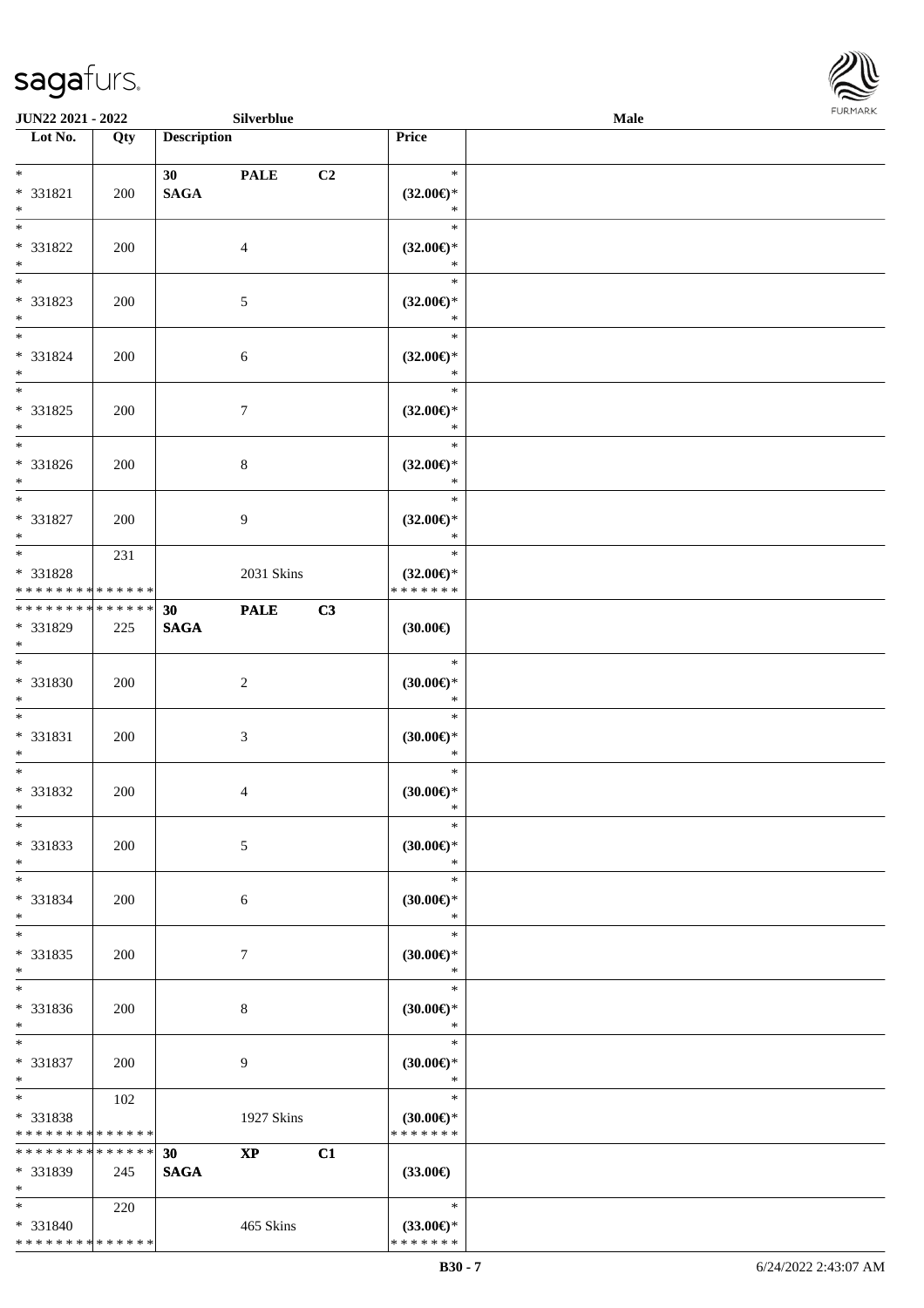\*



| JUN22 2021 - 2022<br>Silverblue                    |     |                    |                        |    |                                                | Male | FURMARK |
|----------------------------------------------------|-----|--------------------|------------------------|----|------------------------------------------------|------|---------|
| Lot No.                                            | Qty | <b>Description</b> |                        |    | Price                                          |      |         |
| ******** <mark>******</mark><br>* 331841<br>$\ast$ | 225 | 30<br><b>SAGA</b>  | $\mathbf{X}\mathbf{P}$ | C2 | $(32.00\in)$                                   |      |         |
| $\overline{\phantom{a}^*}$<br>$* 331842$<br>$*$    | 200 |                    | $\overline{c}$         |    | $\ast$<br>$(32.00\epsilon)$ *<br>$\ast$        |      |         |
| $_{\ast}^{-}$<br>* 331843<br>$*$                   | 200 |                    | $\mathfrak{Z}$         |    | $\ast$<br>$(32.00\epsilon)$ *<br>$\ast$        |      |         |
| $*$<br>* 331844<br>$*$                             | 200 |                    | $\overline{4}$         |    | $\ast$<br>$(32.00\epsilon)$ *<br>$\ast$        |      |         |
| $\frac{1}{*}$<br>* 331845<br>$*$                   | 200 |                    | $\mathfrak{S}$         |    | $\ast$<br>$(32.00\epsilon)$ *<br>$\ast$        |      |         |
| $\overline{\phantom{0}}$<br>* 331846<br>$\ast$     | 200 |                    | $\sqrt{6}$             |    | $\ast$<br>$(32.00\epsilon)$ *<br>$\ast$        |      |         |
| $\ast$<br>* 331847<br>$\ast$                       | 200 |                    | $\tau$                 |    | $\ast$<br>$(32.00\epsilon)$ *<br>$\ast$        |      |         |
| $\overline{\phantom{0}}$<br>* 331848<br>$*$        | 200 |                    | $\,8\,$                |    | $\ast$<br>$(32.00\epsilon)$ *<br>$\ast$        |      |         |
| $\overline{\ast}$<br>* 331849<br>$*$               | 200 |                    | 9                      |    | $\ast$<br>$(32.00\epsilon)$ *<br>$\ast$        |      |         |
| $*$<br>* 331850<br>* * * * * * * * * * * * * *     | 45  |                    | 1870 Skins             |    | $\ast$<br>$(32.00\epsilon)$ *<br>* * * * * * * |      |         |
| * * * * * * * * * * * * * *                        |     | 30                 | $\bold{XP}$            | C3 |                                                |      |         |
| $* 331851$<br>$*$                                  | 225 | <b>SAGA</b>        |                        |    | $(31.00\epsilon)$                              |      |         |
| $*$<br>* 331852<br>$\ast$                          | 200 |                    | $\sqrt{2}$             |    | $\ast$<br>$(31.00\epsilon)$ *<br>$\ast$        |      |         |
| $\ast$<br>* 331853<br>$\ast$                       | 200 |                    | 3                      |    | $\ast$<br>$(31.00\epsilon)$ *<br>$\ast$        |      |         |
| $\overline{\phantom{a}^*}$<br>* 331854<br>$\ast$   | 200 |                    | $\overline{4}$         |    | $\ast$<br>$(31.00\epsilon)$ *<br>$\ast$        |      |         |
| $\overline{\phantom{a}^*}$<br>* 331855<br>$\ast$   | 200 |                    | $\mathfrak{S}$         |    | $\ast$<br>$(31.00\epsilon)$ *<br>$\ast$        |      |         |
| $\ast$<br>* 331856<br>* * * * * * * * * * * * * *  | 223 |                    | 1248 Skins             |    | $\ast$<br>$(31.00\epsilon)$ *<br>* * * * * * * |      |         |
| 331857                                             | 95  | 30<br><b>SAGA</b>  | 2XP                    | C1 | 32.00€                                         |      |         |
| * * * * * * * * * * * * * *<br>* 331858<br>$\ast$  | 225 | 30<br><b>SAGA</b>  | 2XP                    | C2 | $(31.00\epsilon)$                              |      |         |
| $\ast$<br>* 331859<br>* * * * * * * * * * * * * *  | 183 |                    | 408 Skins              |    | $\ast$<br>$(31.00\epsilon)$ *<br>* * * * * * * |      |         |
| * * * * * * * * * * * * * * *                      |     | 30                 | 2XP                    | C3 |                                                |      |         |
| * 331860                                           | 225 | <b>SAGA</b>        |                        |    | $(29.50\epsilon)$                              |      |         |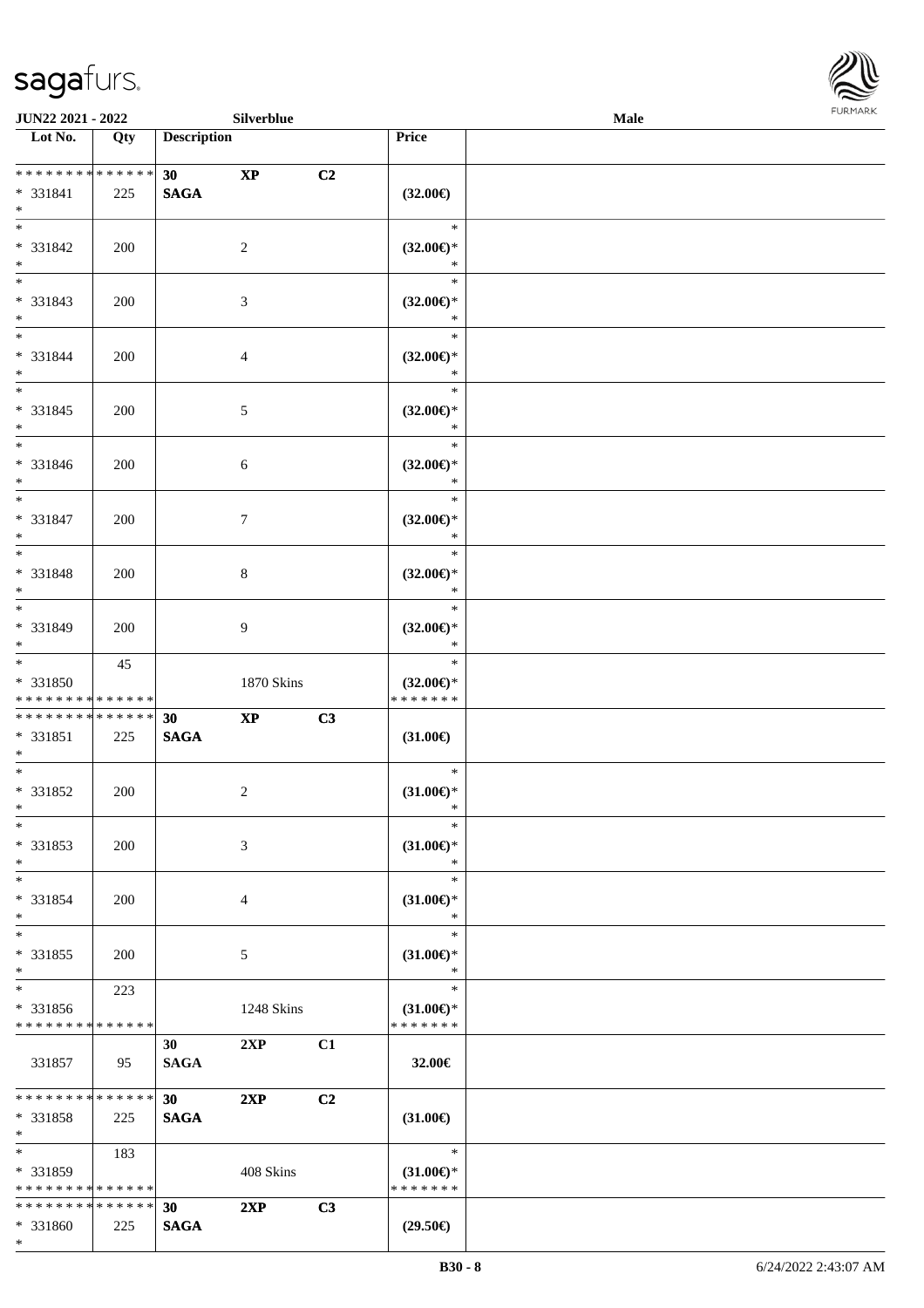

| JUN22 2021 - 2022             |            |                    | Silverblue             |       |                     | Male |  |
|-------------------------------|------------|--------------------|------------------------|-------|---------------------|------|--|
| Lot No.                       | Qty        | <b>Description</b> |                        |       | Price               |      |  |
|                               |            |                    |                        |       |                     |      |  |
| $\ast$                        |            | 30                 | 2XP                    | C3    | $\ast$              |      |  |
| * 331861                      | 200        | <b>SAGA</b>        |                        |       | $(29.50\epsilon)$ * |      |  |
| $\ast$                        |            |                    |                        |       | $\ast$              |      |  |
| $\ast$                        |            |                    |                        |       | $\ast$              |      |  |
|                               |            |                    |                        |       |                     |      |  |
| * 331862                      | 200        |                    | 3                      |       | $(29.50\epsilon)$ * |      |  |
| $\ast$                        |            |                    |                        |       | *                   |      |  |
| $\overline{\phantom{0}}$      | 197        |                    |                        |       | $\ast$              |      |  |
| * 331863                      |            |                    | 822 Skins              |       | $(29.50\epsilon)$ * |      |  |
| * * * * * * * * * * * * * *   |            |                    |                        |       | * * * * * * *       |      |  |
|                               |            | 30                 | $\mathbf{X}\mathbf{D}$ | C1/C2 |                     |      |  |
| 331864                        | 169        | <b>SAGA</b>        | <b>LNAP</b>            |       | 22.00€              |      |  |
|                               |            |                    |                        |       |                     |      |  |
| **************                |            | 30                 | <b>Dark</b>            | C1/C2 |                     |      |  |
| * 331865                      | 225        | <b>SAGA</b>        | <b>LNAP</b>            |       | 23.50€              |      |  |
| $\ast$                        |            |                    |                        |       |                     |      |  |
| $\ast$                        |            |                    |                        |       |                     |      |  |
|                               | 98         |                    |                        |       | $\ast$              |      |  |
| * 331866                      |            |                    | 323 Skins              |       | 23.50€*             |      |  |
| * * * * * * * * * * * * * *   |            |                    |                        |       | * * * * * * *       |      |  |
|                               |            | 30                 | <b>Dark</b>            | C3    |                     |      |  |
| 331867                        | 141        | <b>SAGA</b>        | <b>LNAP</b>            |       | 22.50€              |      |  |
|                               |            |                    |                        |       |                     |      |  |
| * * * * * * * * * * * * * *   |            | 30                 | <b>MED</b>             | C1/C2 |                     |      |  |
| * 331868                      | 225        | <b>SAGA</b>        | <b>LNAP</b>            |       | 27.00€              |      |  |
| $\ast$                        |            |                    |                        |       |                     |      |  |
| $\ast$                        |            |                    |                        |       | $\ast$              |      |  |
| * 331869                      |            |                    |                        |       |                     |      |  |
| $\ast$                        | 200        |                    | $\overline{c}$         |       | 27.00€*<br>$\ast$   |      |  |
| $\overline{\ast}$             |            |                    |                        |       |                     |      |  |
|                               | 228        |                    |                        |       | $\ast$              |      |  |
| * 331870                      |            |                    | 653 Skins              |       | 27.00€*             |      |  |
| * * * * * * * * * * * * * *   |            |                    |                        |       | * * * * * * *       |      |  |
| **************                |            | 30                 | <b>MED</b>             | C3    |                     |      |  |
| $* 331871$                    | 225        | <b>SAGA</b>        | <b>LNAP</b>            |       | 25.50€              |      |  |
| $\ast$                        |            |                    |                        |       |                     |      |  |
| $\ast$                        | 145        |                    |                        |       | $\ast$              |      |  |
| * 331872                      |            |                    | 370 Skins              |       | 25.50€*             |      |  |
| **************                |            |                    |                        |       | * * * * * * *       |      |  |
| * * * * * * * * * * * * * *   |            | 30                 | <b>PALE</b>            | C1/C2 |                     |      |  |
|                               |            |                    |                        |       |                     |      |  |
| * 331873                      | 225        | <b>SAGA</b>        | <b>LNAP</b>            |       | $(28.50\epsilon)$   |      |  |
| $*$                           |            |                    |                        |       |                     |      |  |
| $*$                           |            |                    |                        |       | $\ast$              |      |  |
| * 331874                      | 200        |                    | 2                      |       | $(28.50\epsilon)$ * |      |  |
| $\ast$                        |            |                    |                        |       | ∗                   |      |  |
| $\ast$                        |            |                    |                        |       | $\ast$              |      |  |
| * 331875                      | 200        |                    | 3                      |       | $(28.50\epsilon)$ * |      |  |
| $*$                           |            |                    |                        |       | $\ast$              |      |  |
| $*$                           | 166        |                    |                        |       | $\ast$              |      |  |
| * 331876                      |            |                    | 791 Skins              |       | $(28.50\epsilon)$ * |      |  |
| * * * * * * * * * * * * * *   |            |                    |                        |       | * * * * * * *       |      |  |
| * * * * * * * * * * * * * * * |            | 30                 |                        | C3    |                     |      |  |
|                               |            |                    | <b>PALE</b>            |       |                     |      |  |
| * 331877                      | 225        | <b>SAGA</b>        | <b>LNAP</b>            |       | $(27.00\epsilon)$   |      |  |
| $\ast$                        |            |                    |                        |       |                     |      |  |
| $\ast$                        |            |                    |                        |       | $\ast$              |      |  |
| * 331878                      | <b>200</b> |                    | 2                      |       | $(27.00\epsilon)$ * |      |  |
| $*$                           |            |                    |                        |       | $\ast$              |      |  |
| $*$                           | 107        |                    |                        |       | $\ast$              |      |  |
| * 331879                      |            |                    | 532 Skins              |       | $(27.00\epsilon)$ * |      |  |
| * * * * * * * * * * * * * *   |            |                    |                        |       | * * * * * * *       |      |  |
| * * * * * * * * * * * * * *   |            | 30                 | $\mathbf{X}\mathbf{P}$ | C1/C2 |                     |      |  |
| * 331880                      | 225        | <b>SAGA</b>        | <b>LNAP</b>            |       | $(29.50\epsilon)$   |      |  |
| $\ast$                        |            |                    |                        |       |                     |      |  |
|                               |            |                    |                        |       |                     |      |  |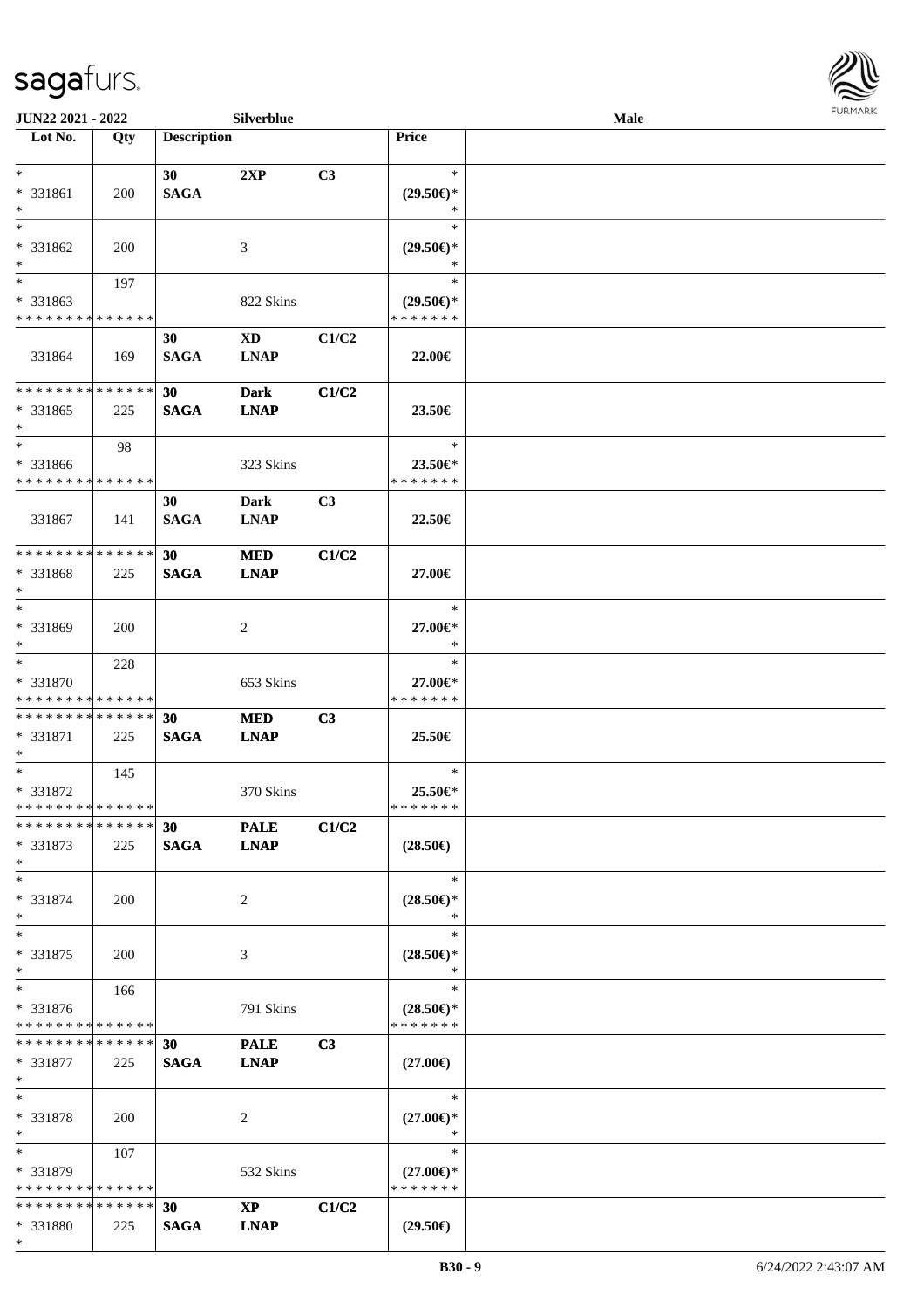

| <b>JUN22 2021 - 2022</b>                                       |               |                    | Silverblue                            |                |                                                | Male |  |
|----------------------------------------------------------------|---------------|--------------------|---------------------------------------|----------------|------------------------------------------------|------|--|
| Lot No.                                                        | Qty           | <b>Description</b> |                                       |                | Price                                          |      |  |
| $*$<br>* 331881<br>* * * * * * * * <mark>* * * * * * *</mark>  | 209           | 30<br><b>SAGA</b>  | $\mathbf{X}\mathbf{P}$<br><b>LNAP</b> | C1/C2          | $\ast$<br>$(29.50\epsilon)$ *<br>* * * * * * * |      |  |
| 331882                                                         | 100           | 30<br><b>SAGA</b>  | 2XP<br><b>LNAP</b>                    | C1/C2          | $(28.00\epsilon)$                              |      |  |
| 331883                                                         | 113           | 30<br><b>SAGA</b>  | 2XP<br><b>LNAP</b>                    | C <sub>2</sub> | $(28.00\epsilon)$                              |      |  |
| 331884                                                         | 245           | 30<br><b>SAGA</b>  | XP/2XP<br><b>LNAP</b>                 | C3             | $(27.00\epsilon)$                              |      |  |
| * * * * * * * *<br>* 331885<br>$\ast$                          | ******<br>225 | 30<br>IA           | MED/PAL C2<br><b>SPAR</b>             |                | $(28.00\epsilon)$                              |      |  |
| $\ast$<br>* 331886<br>$\ast$                                   | 200           |                    | 2                                     |                | $\ast$<br>$(28.00\epsilon)$ *<br>$\ast$        |      |  |
| $*$<br>* 331887<br>$\ast$                                      | 200           |                    | 3                                     |                | $\ast$<br>$(28.00\epsilon)$ *<br>$\ast$        |      |  |
| $*$<br>* 331888<br>* * * * * * * * <mark>* * * * * * *</mark>  | 115           |                    | 740 Skins                             |                | $\ast$<br>$(28.00\epsilon)$ *<br>* * * * * * * |      |  |
| * * * * * * * * <mark>* * * * * *</mark><br>* 331889<br>$\ast$ | 225           | 30<br>IA           | XP/2XP<br><b>SPAR</b>                 | C <sub>2</sub> | $(28.50\in)$                                   |      |  |
| $\overline{\ast}$<br>* 331890<br>$\ast$                        | 200           |                    | 2                                     |                | $\ast$<br>$(28.50\epsilon)$ *<br>$\ast$        |      |  |
| $\ast$<br>* 331891<br>$\ast$                                   | 200           |                    | $\mathfrak{Z}$                        |                | $\ast$<br>$(28.50\epsilon)$ *<br>$\ast$        |      |  |
| $\ast$<br>* 331892<br>$\ast$                                   | 200           |                    | 4                                     |                | $\ast$<br>$(28.50\epsilon)$ *<br>$\ast$        |      |  |
| $\ast$<br>* 331893<br>$*$                                      | 200           |                    | 5                                     |                | $\ast$<br>$(28.50\epsilon)$ *<br>$\ast$        |      |  |
| $\ddot{x}$<br>* 331894<br>$*$                                  | 200           |                    | 6                                     |                | $\ast$<br>$(28.50\epsilon)$ *<br>$\ast$        |      |  |
| $*$<br>* 331895<br>$*$                                         | 200           |                    | $\tau$                                |                | $\ast$<br>$(28.50\epsilon)$ *<br>$\ast$        |      |  |
| $\ddot{x}$<br>* 331896<br>$*$                                  | 200           |                    | 8                                     |                | $\ast$<br>$(28.50\epsilon)$ *<br>$\ast$        |      |  |
| $*$<br>* 331897<br>$*$                                         | 200           |                    | 9                                     |                | $\ast$<br>$(28.50\epsilon)$ *<br>$\ast$        |      |  |
| $*$<br>* 331898<br>$*$                                         | 200           |                    | 10                                    |                | $\ast$<br>$(28.50\epsilon)$ *<br>$\ast$        |      |  |
| * 331899<br>$*$                                                | 200           |                    | 11                                    |                | $\ast$<br>$(28.50\epsilon)$ *<br>$\ast$        |      |  |
| $\ddot{x}$<br>* 331900<br>$\ast$                               | 200           |                    | 12                                    |                | $\ast$<br>$(28.50\epsilon)$ *<br>$\ast$        |      |  |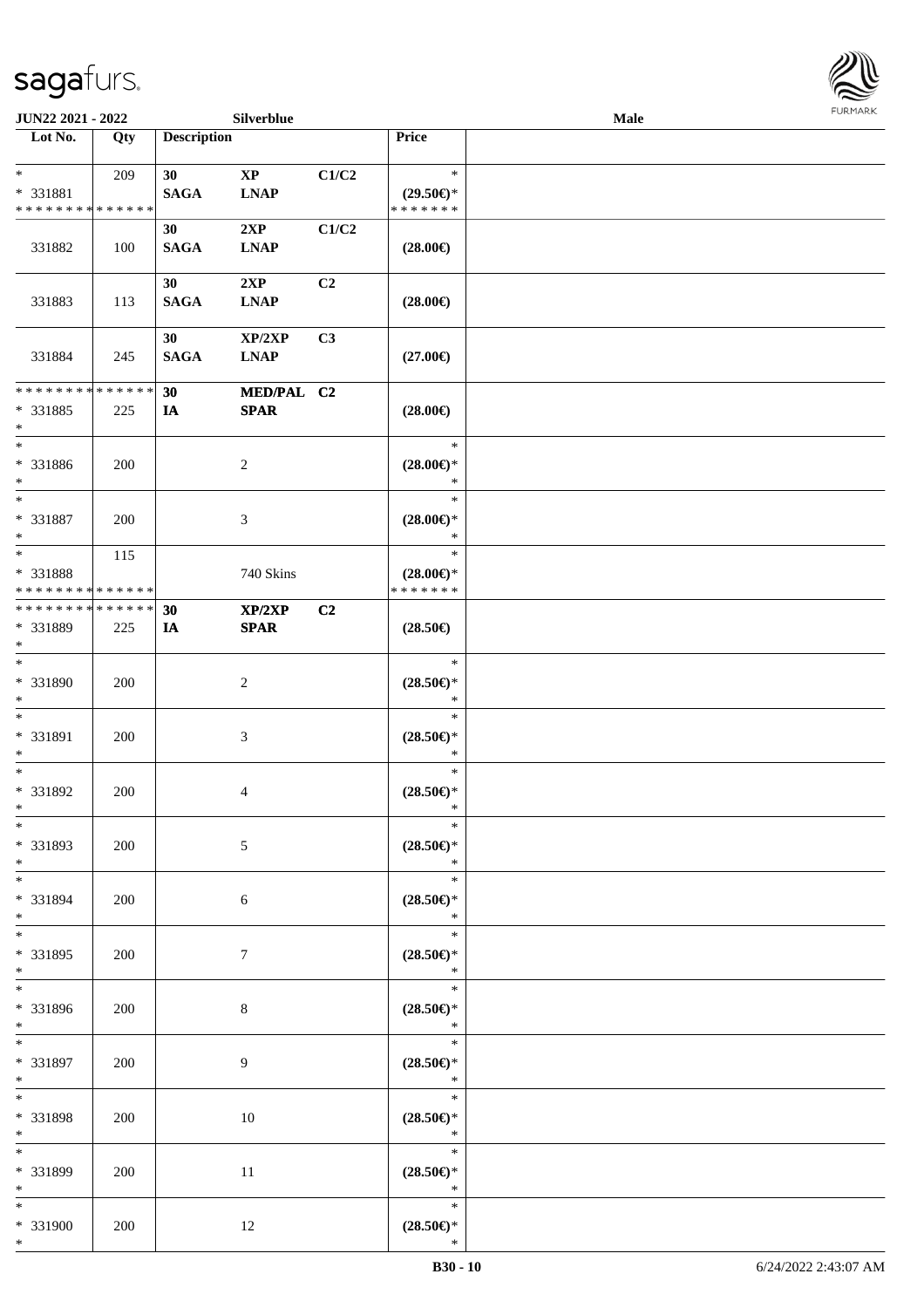

| <b>JUN22 2021 - 2022</b>                |     |                    | Silverblue      |                |                          | <b>Male</b> |  |
|-----------------------------------------|-----|--------------------|-----------------|----------------|--------------------------|-------------|--|
| Lot No.                                 | Qty | <b>Description</b> |                 |                | Price                    |             |  |
|                                         |     |                    |                 |                |                          |             |  |
| $*$                                     |     | 30                 | XP/2XP          | C2             | $\ast$                   |             |  |
| * 331901                                | 200 | IA                 | <b>SPAR</b>     |                | $(28.50\epsilon)$ *      |             |  |
| $*$                                     |     |                    |                 |                | $\ast$                   |             |  |
| $*$                                     |     |                    |                 |                | $\ast$                   |             |  |
| * 331902                                | 200 |                    | 14              |                | $(28.50\epsilon)$ *      |             |  |
| $*$                                     |     |                    |                 |                | $\ast$                   |             |  |
|                                         |     |                    |                 |                | $\ast$                   |             |  |
| * 331903                                | 200 |                    | 15              |                | $(28.50\epsilon)$ *      |             |  |
| $*$                                     |     |                    |                 |                | $\ast$                   |             |  |
| $*$                                     |     |                    |                 |                | $\ast$                   |             |  |
| * 331904                                | 200 |                    | 16              |                | $(28.50\epsilon)$ *      |             |  |
| $*$                                     |     |                    |                 |                | $\ast$                   |             |  |
| $*$                                     |     |                    |                 |                | $\ast$                   |             |  |
| * 331905                                | 200 |                    | 17              |                | $(28.50\epsilon)$ *      |             |  |
| $*$                                     |     |                    |                 |                | $\ast$                   |             |  |
| $*$                                     |     |                    |                 |                | $\ast$                   |             |  |
| * 331906                                | 200 |                    | 18              |                | $(28.50\epsilon)$ *      |             |  |
| $*$                                     |     |                    |                 |                | $\ast$                   |             |  |
| $*$                                     |     |                    |                 |                | $\ast$                   |             |  |
| * 331907                                | 200 |                    | 19              |                | $(28.50\epsilon)$ *      |             |  |
| $*$                                     |     |                    |                 |                | $\ast$                   |             |  |
| $*$                                     |     |                    |                 |                | $\ast$                   |             |  |
| * 331908                                | 200 |                    | 20              |                | $(28.50\epsilon)$ *      |             |  |
| $*$                                     |     |                    |                 |                | $\ast$                   |             |  |
| $*$                                     | 62  |                    |                 |                | $\ast$                   |             |  |
| * 331909                                |     |                    | 4087 Skins      |                | $(28.50\epsilon)$ *      |             |  |
| * * * * * * * * * * * * * *             |     |                    |                 |                | * * * * * * *            |             |  |
| * * * * * * * * * * * * * *             |     | 30                 | MED/PAL C2      |                |                          |             |  |
| * 331910                                | 225 | IA                 | WB1             |                | 26.00€                   |             |  |
| $*$<br>$*$                              |     |                    |                 |                | $\ast$                   |             |  |
|                                         |     |                    |                 |                |                          |             |  |
| * 331911<br>$*$                         | 200 |                    | $\overline{c}$  |                | 26.00€*<br>$\ast$        |             |  |
| $*$                                     |     |                    |                 |                | $\ast$                   |             |  |
| $* 331912$                              | 200 |                    | 3               |                | 26.00€*                  |             |  |
| $*$                                     |     |                    |                 |                | $\ast$                   |             |  |
| $*$                                     | 226 |                    |                 |                | $\ast$                   |             |  |
| * 331913                                |     |                    | 851 Skins       |                | 26.00€*                  |             |  |
| * * * * * * * * * * * * * *             |     |                    |                 |                | * * * * * * *            |             |  |
|                                         |     | 30                 | XD/DK           | C2             |                          |             |  |
| 331914                                  | 78  | IA                 | WB <sub>2</sub> |                | 22.50€                   |             |  |
|                                         |     |                    |                 |                |                          |             |  |
| * * * * * * * * * * * * * * *           |     | 30                 | MED/PAL C2      |                |                          |             |  |
| * 331915                                | 225 | IA                 | WB <sub>2</sub> |                | $(23.50\epsilon)$        |             |  |
| $*$                                     |     |                    |                 |                |                          |             |  |
| $*$                                     | 83  |                    |                 |                | $\ast$                   |             |  |
| * 331916                                |     |                    | 308 Skins       |                | $(23.50\epsilon)$ *      |             |  |
| * * * * * * * * * * * * * *             |     |                    |                 |                | * * * * * * *            |             |  |
|                                         |     | 30                 | XP/2XP          | C2             |                          |             |  |
| 331917                                  | 127 | IA                 | WB <sub>2</sub> |                | $(24.00\epsilon)$        |             |  |
|                                         |     |                    |                 |                |                          |             |  |
|                                         |     | 30                 | ALL             | C <sub>2</sub> |                          |             |  |
| 331918                                  | 210 | IA                 | WB <sub>2</sub> |                | 22.00€                   |             |  |
|                                         |     |                    |                 |                |                          |             |  |
| * * * * * * * * * * * * * *             |     | 30                 | XD/DK           | C2             |                          |             |  |
| * 331919<br>$*$                         | 225 | IA                 | <b>CHIP</b>     |                | 22.50€                   |             |  |
| $*$                                     |     |                    |                 |                | $\ast$                   |             |  |
|                                         | 163 |                    |                 |                |                          |             |  |
| * 331920<br>* * * * * * * * * * * * * * |     |                    | 388 Skins       |                | 22.50€*<br>* * * * * * * |             |  |
|                                         |     |                    |                 |                |                          |             |  |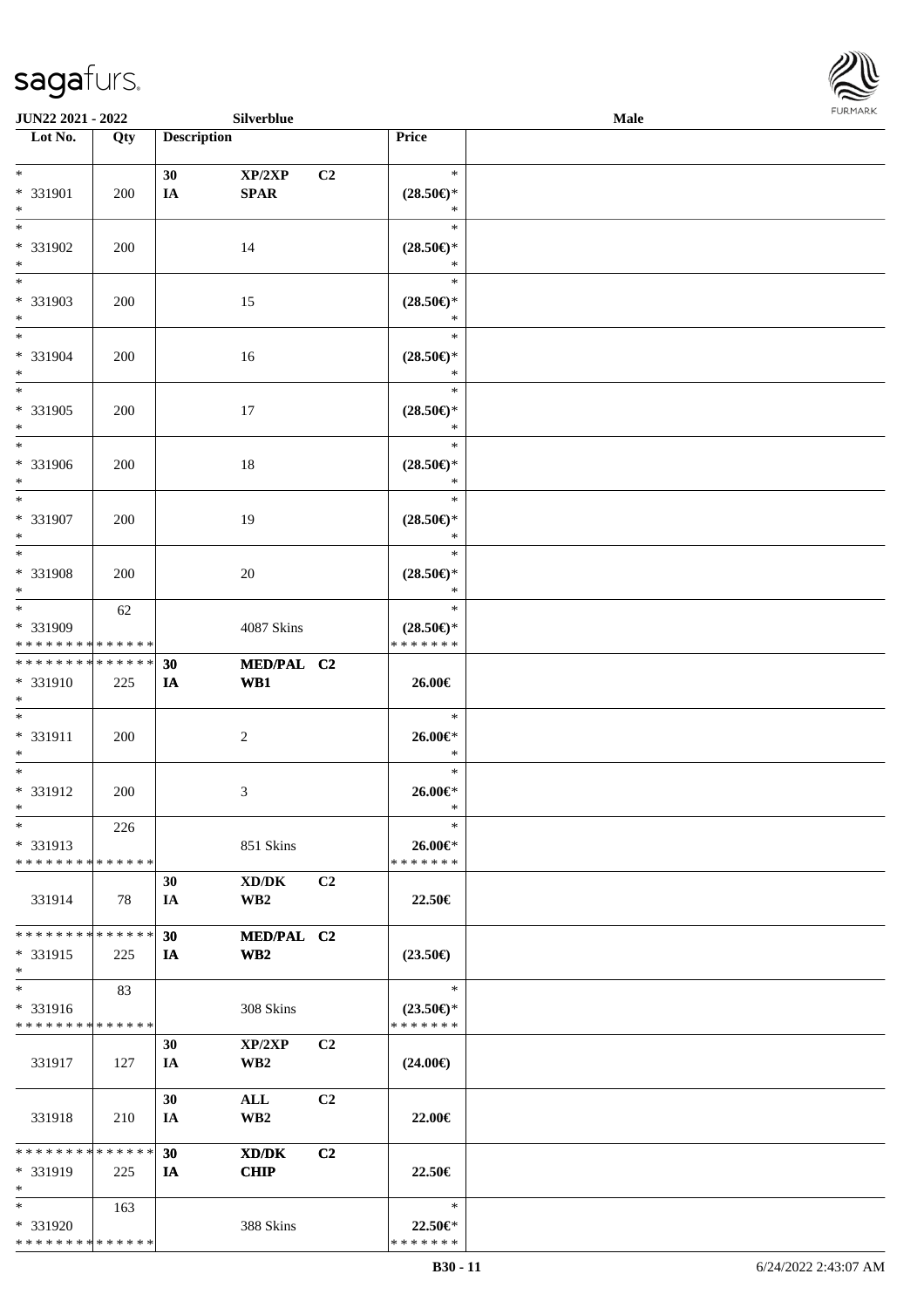

| JUN22 2021 - 2022             |            | Silverblue               |                       | Male |
|-------------------------------|------------|--------------------------|-----------------------|------|
| Lot No.                       | Qty        | <b>Description</b>       | Price                 |      |
|                               |            |                          |                       |      |
| ******** <mark>******</mark>  |            | 30<br>MED/PAL C2         |                       |      |
| * 331921                      | 225        | CHIP<br><b>IA</b>        | $(26.50\epsilon)$     |      |
| $*$                           |            |                          |                       |      |
|                               |            |                          | $\ast$                |      |
| * 331922                      | 200        | $\overline{c}$           | $(26.50\epsilon)$ *   |      |
| $\ast$                        |            |                          | $\ast$                |      |
|                               |            |                          | $\ast$                |      |
| * 331923                      | 200        | $\mathfrak{Z}$           | $(26.50\epsilon)$ *   |      |
| $*$                           |            |                          | $\ast$                |      |
| $\overline{\phantom{0}}$      |            |                          | $\ast$                |      |
| * 331924                      | 200        | $\overline{4}$           | $(26.50\epsilon)$ *   |      |
| $\ast$                        |            |                          | $\ast$                |      |
| $\overline{\phantom{0}}$      |            |                          | $\ast$                |      |
| * 331925                      |            |                          | $26.50 \in$           |      |
| $*$                           | 200        | $\mathfrak{S}$           | $\ast$                |      |
| $\overline{\ast}$             |            |                          | $\ast$                |      |
|                               |            |                          |                       |      |
| * 331926                      | 200        | 6                        | $26.50 \in$<br>$\ast$ |      |
| $*$<br>$\overline{\ast}$      |            |                          | $\ast$                |      |
|                               |            |                          |                       |      |
| * 331927                      | 200        | $\tau$                   | 26.50€*               |      |
| $\ast$                        |            |                          | $\ast$                |      |
| $\ast$                        |            |                          | $\ast$                |      |
| * 331928                      | 200        | $\,8\,$                  | 26.50€*               |      |
| $\ast$                        |            |                          | $\ast$                |      |
| $\overline{\phantom{0}}$      |            |                          | $\ast$                |      |
| * 331929                      | 200        | 9                        | $26.50 \text{E}^*$    |      |
| $*$                           |            |                          | $\ast$                |      |
| $\overline{\ast}$             |            |                          | $\ast$                |      |
| * 331930                      | 200        | 10                       | $26.50 \text{E}^*$    |      |
| $*$                           |            |                          | $\ast$                |      |
| $*$                           |            |                          | $\ast$                |      |
| * 331931                      | 200        | 11                       | 26.50€*               |      |
| $*$                           |            |                          | $\ast$                |      |
| $*$                           |            |                          | $\ast$                |      |
| * 331932                      | 220        | 12                       | $(26.50\epsilon)$ *   |      |
| $*$                           |            |                          | $\ast$                |      |
| $*$                           | 211        |                          | $\ast$                |      |
| * 331933                      |            | 2656 Skins               | $(26.50\epsilon)$ *   |      |
| * * * * * * * * * * * * * * * |            |                          | * * * * * * *         |      |
| * * * * * * * * * * * * * * * |            | XP/2XP<br>30             | C <sub>2</sub>        |      |
| * 331934                      | 225        | <b>CHIP</b><br><b>IA</b> | 27.50€                |      |
| $*$                           |            |                          |                       |      |
| $\overline{\ast}$             |            |                          | $\ast$                |      |
| * 331935                      | 200        | 2                        | 27.50€*               |      |
| $*$                           |            |                          | $\ast$                |      |
| $\overline{\phantom{0}}$      |            |                          | $\ast$                |      |
| * 331936                      | 200        | 3                        | 27.50€*               |      |
| $*$                           |            |                          | $\bullet$ $\bullet$   |      |
| $*$                           |            |                          | $\ast$                |      |
| * 331937                      | 200        | 4                        | 27.50€*               |      |
| $*$                           |            |                          | $\ast$                |      |
| $*$                           |            |                          | $\ast$                |      |
| * 331938                      | <b>200</b> | $\mathfrak{S}$           | 27.50€*               |      |
| $*$                           |            |                          | $\ast$                |      |
| $*$                           |            |                          | $\ast$                |      |
| * 331939                      | 210        | 6                        | 27.50€*               |      |
| $*$                           |            |                          | $\ast$                |      |
| $*$                           | 48         |                          | $\ast$                |      |
| * 331940                      |            | 1283 Skins               | 27.50€*               |      |
| **************                |            |                          | * * * * * * *         |      |
|                               |            |                          |                       |      |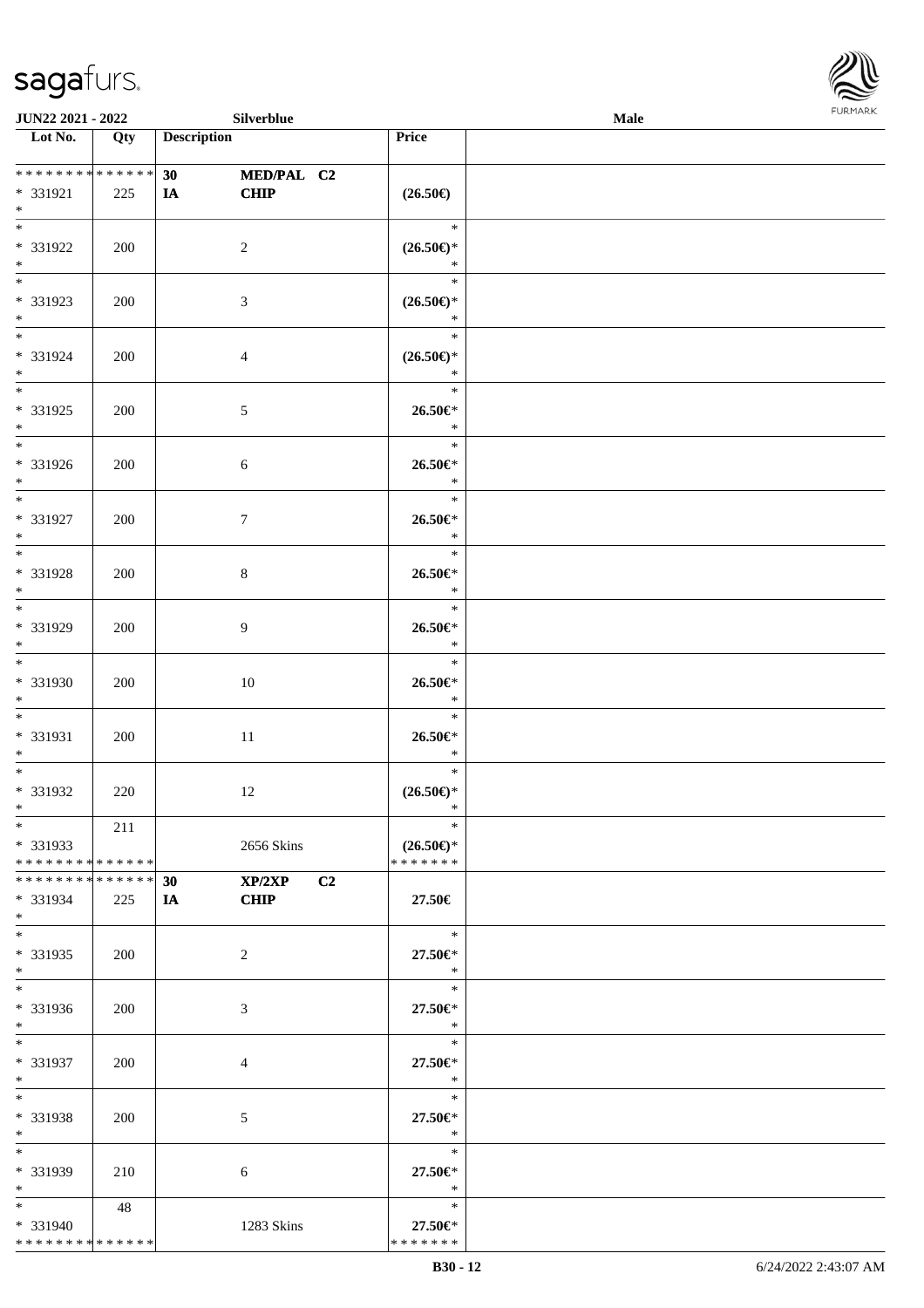

| JUN22 2021 - 2022                                                   |     |                    | Silverblue                                  |                               |                                                | <b>Male</b> |  |
|---------------------------------------------------------------------|-----|--------------------|---------------------------------------------|-------------------------------|------------------------------------------------|-------------|--|
| Lot No.                                                             | Qty | <b>Description</b> |                                             |                               | Price                                          |             |  |
| 331941                                                              | 128 | 30<br>IA           | $\bold{X}\bold{D}/\bold{D}\bold{K}$<br>CHIP | C <sub>2</sub><br><b>LNAP</b> | 22.50€                                         |             |  |
| * * * * * * * * * * * * * *<br>* 331942<br>$\ast$                   | 225 | 30<br><b>IA</b>    | MED/PAL C2<br><b>CHIP</b>                   | <b>LNAP</b>                   | $(23.50\epsilon)$                              |             |  |
| $\overline{\phantom{0}}$<br>* 331943<br>* * * * * * * * * * * * * * | 166 |                    | 391 Skins                                   |                               | $\ast$<br>$(23.50\epsilon)$ *<br>* * * * * * * |             |  |
| 331944                                                              | 69  | 30<br>IA           | XP/2XP<br><b>CHIP</b>                       | C2<br><b>LNAP</b>             | 24.00€                                         |             |  |
| 331945                                                              | 197 | 30<br><b>SROY</b>  | <b>Dark</b>                                 | C1/C2                         | 28.00€                                         |             |  |
| 331946                                                              | 104 | 30<br><b>SROY</b>  | <b>MED</b>                                  | C1                            | $(32.00\epsilon)$                              |             |  |
| ******** <mark>*****</mark> *<br>* 331947<br>$\ast$                 | 205 | 30<br><b>SROY</b>  | <b>MED</b>                                  | C2                            | 31.00€                                         |             |  |
| $\ast$<br>* 331948<br>$\ast$                                        | 180 |                    | $\sqrt{2}$                                  |                               | $\ast$<br>31.00€*<br>$\ast$                    |             |  |
| $_{\ast}$<br>* 331949<br>* * * * * * * * * * * * * *                | 198 |                    | 583 Skins                                   |                               | $\ast$<br>$31.00 \in$<br>* * * * * * *         |             |  |
| 331950                                                              | 169 | 30<br><b>SROY</b>  | <b>MED</b>                                  | C3                            | 29.50€                                         |             |  |
| 331951                                                              | 217 | 30<br><b>SROY</b>  | <b>PALE</b>                                 | C1                            | $(33.00\epsilon)$                              |             |  |
| ******** <mark>*****</mark> *<br>* 331952<br>$*$                    | 205 | 30<br><b>SROY</b>  | <b>PALE</b>                                 | C2                            | 32.00€                                         |             |  |
| $\ast$<br>* 331953<br>$\ast$                                        | 180 |                    | $\overline{c}$                              |                               | $\ast$<br>$(32.00\epsilon)$ *<br>$\ast$        |             |  |
| $\ast$<br>* 331954<br>$\ast$                                        | 180 |                    | 3                                           |                               | $\ast$<br>$(32.00\epsilon)$ *<br>$\ast$        |             |  |
| $\ast$<br>* 331955<br>$\ast$                                        | 180 |                    | 4                                           |                               | $\ast$<br>$(32.00\epsilon)$ *<br>$\ast$        |             |  |
| $\overline{\phantom{a}^*}$<br>* 331956<br>$*$                       | 180 |                    | 5                                           |                               | $\ast$<br>$(32.00\epsilon)$ *<br>$\ast$        |             |  |
| $*$<br>* 331957<br>* * * * * * * * * * * * * *                      | 79  |                    | 1004 Skins                                  |                               | $\ast$<br>$(32.00\epsilon)$ *<br>* * * * * * * |             |  |
| * * * * * * * * * * * * * *<br>* 331958<br>$*$                      | 205 | 30<br><b>SROY</b>  | <b>PALE</b>                                 | C3                            | 31.00€                                         |             |  |
| $\ast$<br>* 331959<br>$\ast$                                        | 180 |                    | 2                                           |                               | $\ast$<br>$(31.00\epsilon)$ *<br>$\ast$        |             |  |
| $*$<br>* 331960<br>* * * * * * * * * * * * * *                      | 100 |                    | 485 Skins                                   |                               | $\ast$<br>$(31.00\epsilon)$ *<br>* * * * * * * |             |  |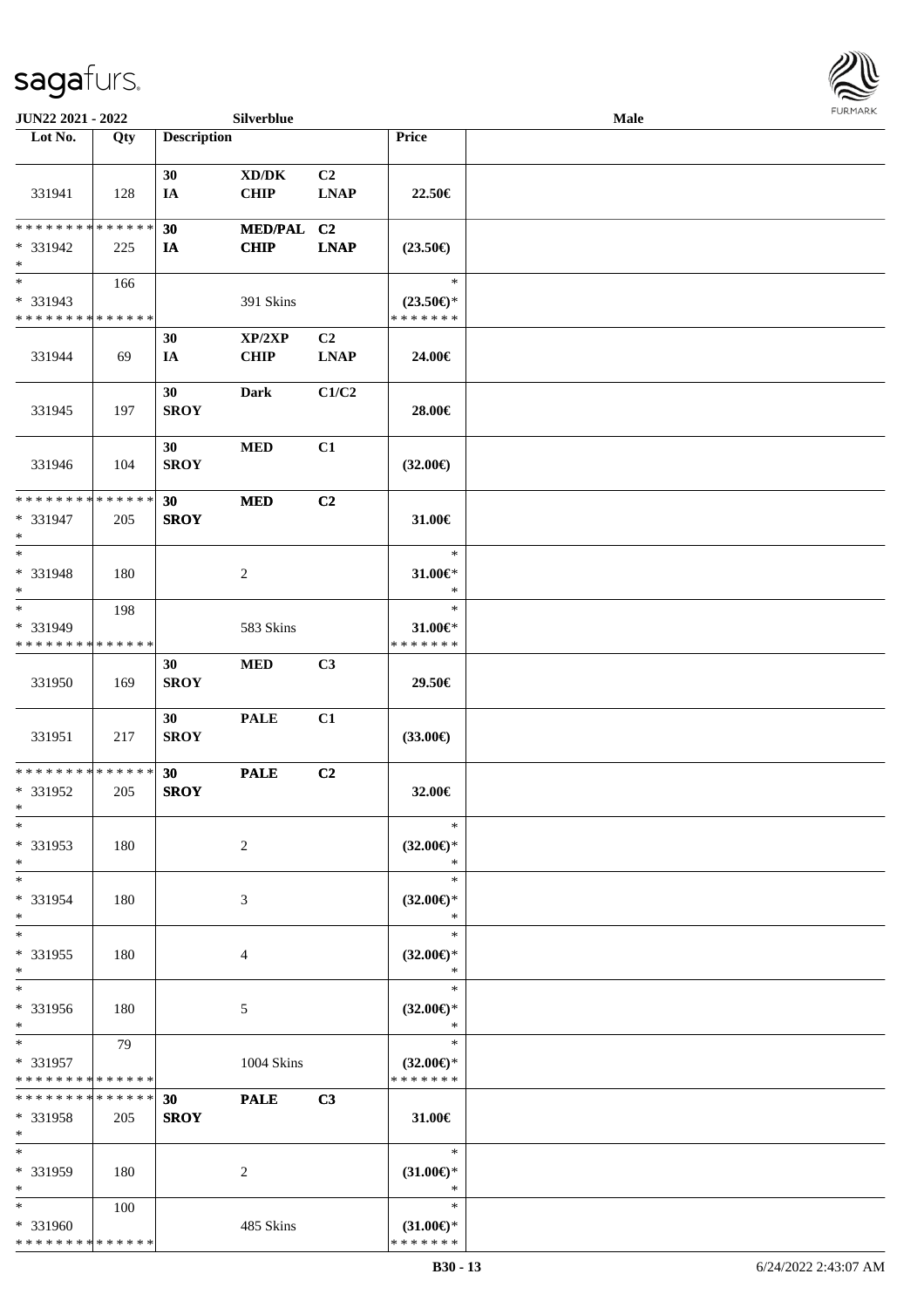

| JUN22 2021 - 2022                                |     |                                | Silverblue    |                |                                                | Male |  |  |  |
|--------------------------------------------------|-----|--------------------------------|---------------|----------------|------------------------------------------------|------|--|--|--|
| Lot No.                                          | Qty | <b>Description</b>             |               |                | Price                                          |      |  |  |  |
| 331961                                           | 200 | 30<br><b>SROY</b>              | <b>XP</b>     | C1             | 34.00€                                         |      |  |  |  |
| * * * * * * * * * * * * * * *<br>* 331962<br>$*$ | 204 | 30 <sup>°</sup><br><b>SROY</b> | $\mathbf{XP}$ | C <sub>2</sub> | 33.00€                                         |      |  |  |  |
| $\overline{\ast}$<br>* 331963<br>$*$             | 180 |                                | 2             |                | $\ast$<br>33.00€*<br>∗                         |      |  |  |  |
| $\ast$<br>* 331964<br>$*$                        | 180 |                                | 3             |                | $\ast$<br>$(33.00\epsilon)$ *<br>$\ast$        |      |  |  |  |
| $*$<br>* 331965<br>* * * * * * * * * * * * * *   | 168 |                                | 732 Skins     |                | $\ast$<br>$(33.00\epsilon)$ *<br>* * * * * * * |      |  |  |  |
| **************<br>* 331966<br>$*$                | 205 | 30<br><b>SROY</b>              | <b>XP</b>     | C <sub>3</sub> | $(32.00\epsilon)$                              |      |  |  |  |
| $*$<br>* 331967<br>* * * * * * * * * * * * * *   | 151 |                                | 356 Skins     |                | $\ast$<br>$(32.00\epsilon)$ *<br>* * * * * * * |      |  |  |  |
| 331968                                           | 216 | 30<br><b>SROY</b>              | 2XP           | C1/C2          | 32.00€                                         |      |  |  |  |
| 331969                                           | 213 | 30<br><b>SROY</b>              | 2XP           | C3             | 30.00€                                         |      |  |  |  |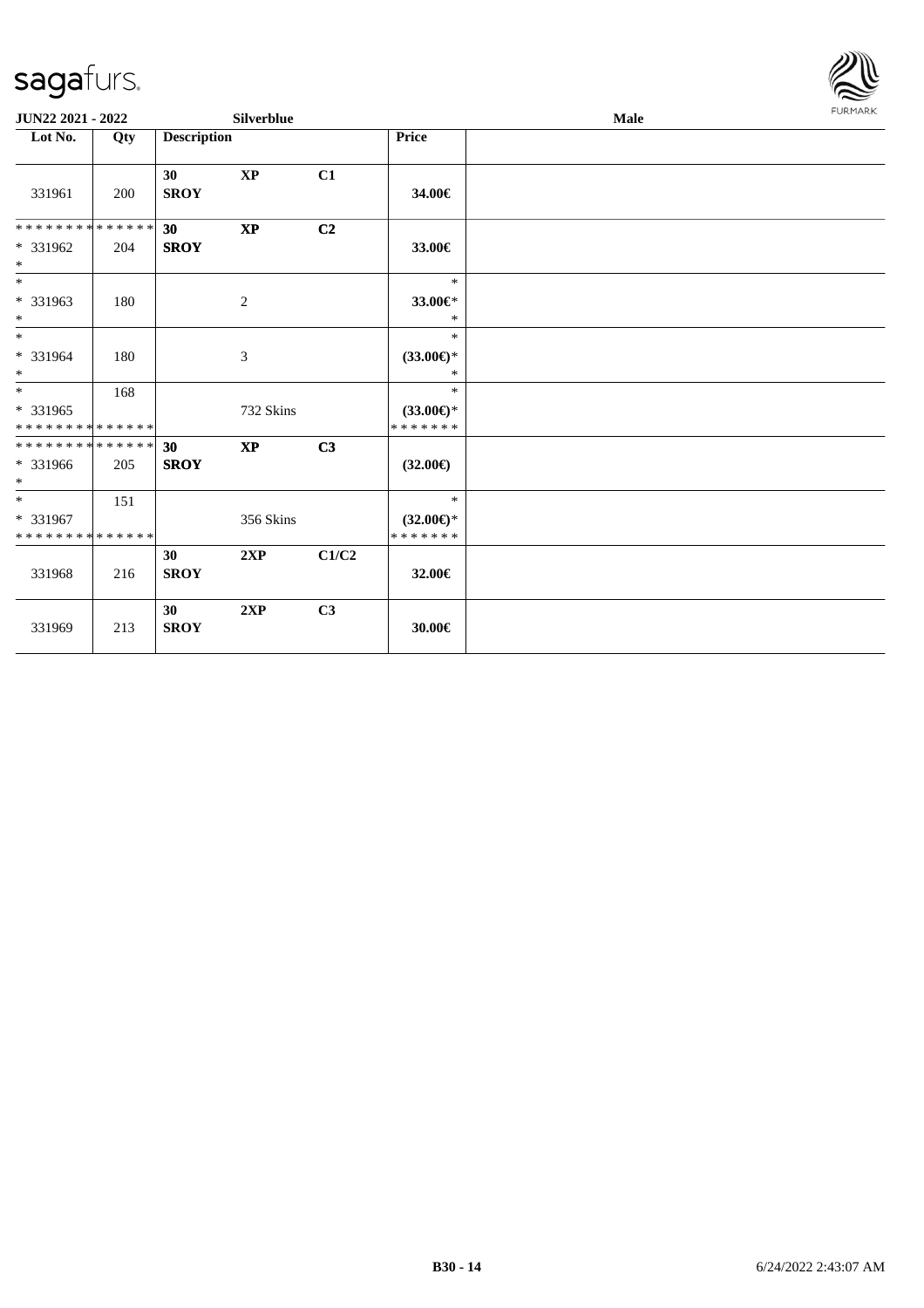

| JUN22 2021 - 2022                                  |     |                    | <b>Silverblue</b>      |       |                                                | Male |  |
|----------------------------------------------------|-----|--------------------|------------------------|-------|------------------------------------------------|------|--|
| Lot No.                                            | Qty | <b>Description</b> |                        |       | Price                                          |      |  |
| 332021                                             | 133 | 20<br>${\bf SI}$   | 2XD                    | C1/C2 | 17.00€                                         |      |  |
| 332022                                             | 156 | 20<br>SI           | <b>XD</b>              | C1    | 18.00€                                         |      |  |
| 332023                                             | 210 | 20<br>${\bf SI}$   | <b>XD</b>              | C1/C2 | 18.00€                                         |      |  |
| * * * * * * * * * * * * * *<br>* 332024<br>$\ast$  | 305 | <b>20</b><br>SI    | $\mathbf{X}\mathbf{D}$ | C2    | 18.00€                                         |      |  |
| $\ast$<br>$*332025$<br>* * * * * * * * * * * * * * | 61  |                    | 366 Skins              |       | $\ast$<br>18.00€*<br>* * * * * * *             |      |  |
| 332026                                             | 143 | 20<br>SI           | <b>XD</b>              | C3    | 18.00€                                         |      |  |
| ******** <mark>******</mark><br>* 332027<br>$\ast$ | 285 | 20<br>SI           | <b>Dark</b>            | C1/C2 | 19.00€                                         |      |  |
| $\ast$<br>* 332028<br>* * * * * * * * * * * * * *  | 251 |                    | 536 Skins              |       | $\ast$<br>19.00€*<br>* * * * * * *             |      |  |
| * * * * * * * * * * * * * *<br>* 332029<br>$\ast$  | 260 | <b>20</b><br>SI    | <b>Dark</b>            | C2    | $(19.00\epsilon)$                              |      |  |
| $\overline{\phantom{1}}$<br>* 332030<br>$\ast$     | 260 |                    | $\boldsymbol{2}$       |       | $\ast$<br>$(19.00\epsilon)$ *<br>$\ast$        |      |  |
| $\ast$<br>$* 332031$<br>$\ast$                     | 260 |                    | $\mathfrak{Z}$         |       | $\ast$<br>$(19.00\epsilon)$ *<br>$\ast$        |      |  |
| $\ast$<br>$* 332032$<br>**************             | 212 |                    | 992 Skins              |       | $\ast$<br>$(19.00€)$ *<br>* * * * * * *        |      |  |
| 332033                                             | 202 | 20<br>SI           | <b>Dark</b>            | C2    | $(22.00\epsilon)$                              |      |  |
| 332034                                             | 200 | 20<br>SI           | Dark                   | C3    | 18.00€                                         |      |  |
| 332035                                             | 185 | 20<br>SI           | <b>MED</b>             | C1    | $(23.50\epsilon)$                              |      |  |
| * * * * * * * * * * * * * *<br>* 332036<br>$*$     | 285 | 20<br>SI           | <b>MED</b>             | C2    | $(22.50\epsilon)$                              |      |  |
| $\ast$<br>* 332037<br>$*$                          | 260 |                    | $\sqrt{2}$             |       | $\ast$<br>$(22.50\epsilon)$ *<br>$\ast$        |      |  |
| $\ast$<br>* 332038<br>* * * * * * * * * * * * * *  | 234 |                    | 779 Skins              |       | $\ast$<br>$(22.50\epsilon)$ *<br>* * * * * * * |      |  |
| * * * * * * * * * * * * * *<br>* 332039<br>$\ast$  | 285 | 20<br>SI           | <b>MED</b>             | C3    | $(21.00\epsilon)$                              |      |  |
| $*$<br>* 332040<br>* * * * * * * * * * * * * *     | 118 |                    | 403 Skins              |       | $\ast$<br>$(21.00\epsilon)$ *<br>* * * * * * * |      |  |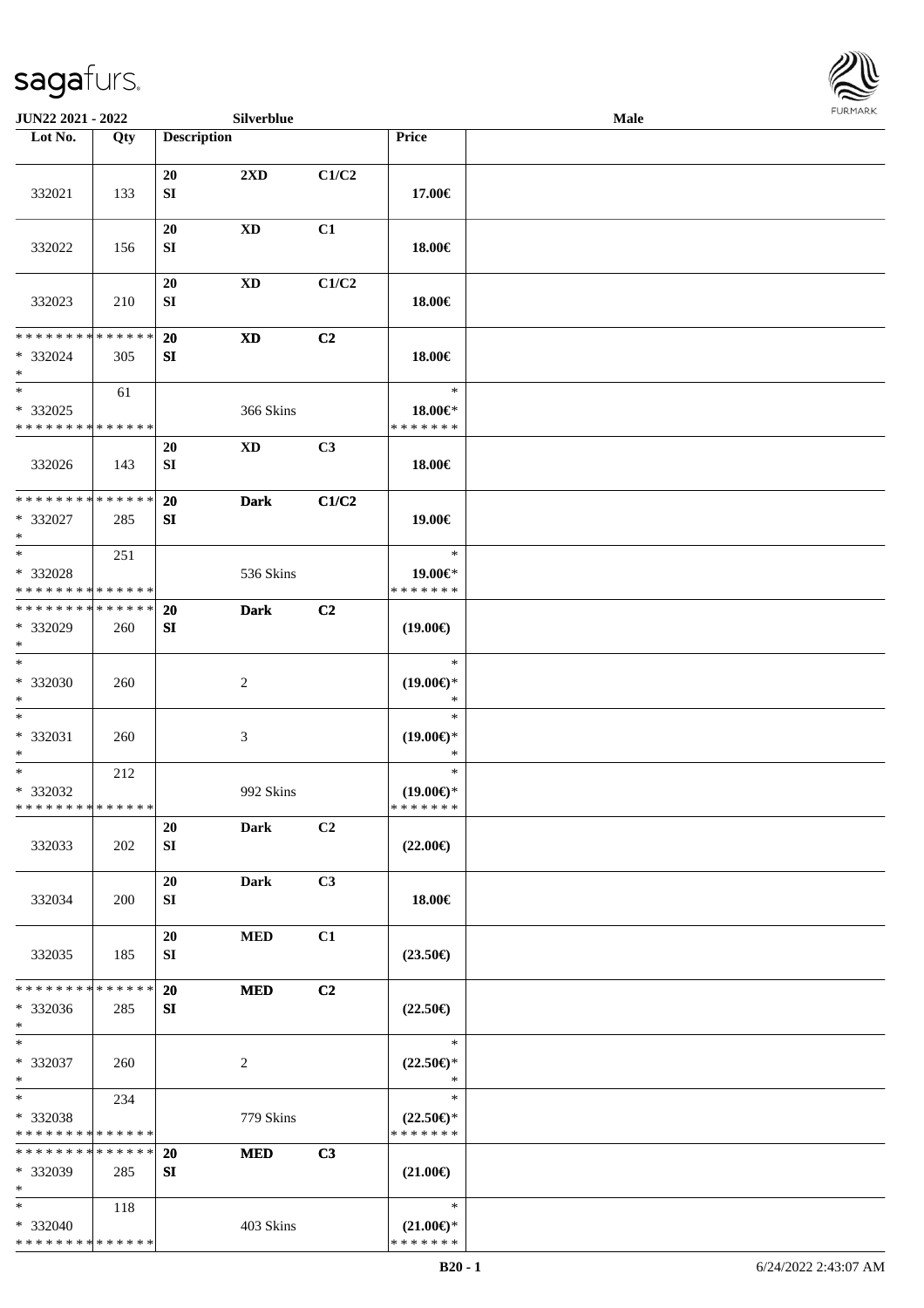

| JUN22 2021 - 2022                                             |                    |                    | Silverblue             |       |                                                   | <b>FURMARK</b> |  |
|---------------------------------------------------------------|--------------------|--------------------|------------------------|-------|---------------------------------------------------|----------------|--|
| Lot No.                                                       | Qty                | <b>Description</b> |                        |       | Price                                             |                |  |
| 332041                                                        | 263                | 20<br>SI           | <b>PALE</b>            | C1    | $(24.00\epsilon)$                                 |                |  |
| * * * * * * * *<br>$* 332042$<br>$*$                          | * * * * * *<br>285 | 20<br>SI           | <b>PALE</b>            | C2    | $(23.50\epsilon)$                                 |                |  |
| $*$<br>$* 332043$<br>$*$                                      | 260                |                    | $\overline{2}$         |       | $\ast$<br>$(23.50\epsilon)$ *<br>$\ast$           |                |  |
| $*$<br>* 332044<br>$*$                                        | 280                |                    | 3                      |       | $\ast$<br>$(23.50\epsilon)$ *<br>$\ast$           |                |  |
| $*$<br>$* 332045$<br>* * * * * * * * * * * * * *              | 88                 |                    | 913 Skins              |       | $\ast$<br>$(23.50\epsilon)$ *<br>* * * * * * *    |                |  |
| ******** <mark>******</mark><br>* 332046<br>$*$               | 285                | <b>20</b><br>SI    | <b>PALE</b>            | C3    | $(22.00\epsilon)$                                 |                |  |
| $*$<br>* 332047<br>$*$<br>$*$                                 | 260                |                    | 2                      |       | $\ast$<br>$(22.00\epsilon)$ *<br>$\ast$<br>$\ast$ |                |  |
| * 332048<br>* * * * * * * * * * * * * *                       | 60                 |                    | 605 Skins              |       | $(22.00\epsilon)$ *<br>* * * * * * *              |                |  |
| * * * * * * * * * * * * * *<br>* 332049<br>$*$                | 285                | 20<br>SI           | $\mathbf{X}\mathbf{P}$ | C1    | $(25.00\epsilon)$                                 |                |  |
| $*$<br>* 332050<br>* * * * * * * * * * * * * *                | 142                |                    | 427 Skins              |       | $\ast$<br>$(25.00\epsilon)$ *<br>* * * * * * *    |                |  |
| * * * * * * * * <mark>* * * * * * *</mark><br>* 332051<br>$*$ | 285                | 20<br>SI           | $\mathbf{X}\mathbf{P}$ | C1/C2 | 24.00€                                            |                |  |
| $*$<br>* 332052<br>* * * * * * * * * * * * * *                | 182                |                    | 467 Skins              |       | $\ast$<br>24.00€*<br>* * * * * * *                |                |  |
| * * * * * * * * * * * * * *<br>* 332053<br>$*$                | 285                | <b>20</b><br>SI    | $\mathbf{X}\mathbf{P}$ | C2    | $(24.00\epsilon)$                                 |                |  |
| $*$<br>* 332054<br>$*$                                        | 260                |                    | 2                      |       | $\ast$<br>$(24.00\epsilon)$ *<br>$\ast$           |                |  |
| $*$<br>* 332055<br>$*$                                        | 260                |                    | 3                      |       | $\ast$<br>$(24.00\epsilon)$ *<br>$\ast$           |                |  |
| $\overline{\phantom{0}}$<br>$* 332056$<br>$*$                 | 260                |                    | 4                      |       | $\ast$<br>$(24.00\epsilon)$ *<br>$\ast$           |                |  |
| $*$<br>$* 332057$<br>$*$                                      | 260                |                    | 5                      |       | $\ast$<br>$(24.00\epsilon)$ *<br>$\ast$           |                |  |
| $*$<br>* 332058<br>$*$                                        | 260                |                    | 6                      |       | $\ast$<br>$(24.00\epsilon)$ *<br>$\ast$           |                |  |
| $*$<br>* 332059<br>$*$                                        | 240                |                    | $\tau$                 |       | $\ast$<br>$(24.00\epsilon)$ *<br>$\ast$           |                |  |
| $*$<br>* 332060<br>* * * * * * * * * * * * * *                | 89                 |                    | 1914 Skins             |       | $\ast$<br>$(24.00\epsilon)$ *<br>* * * * * * *    |                |  |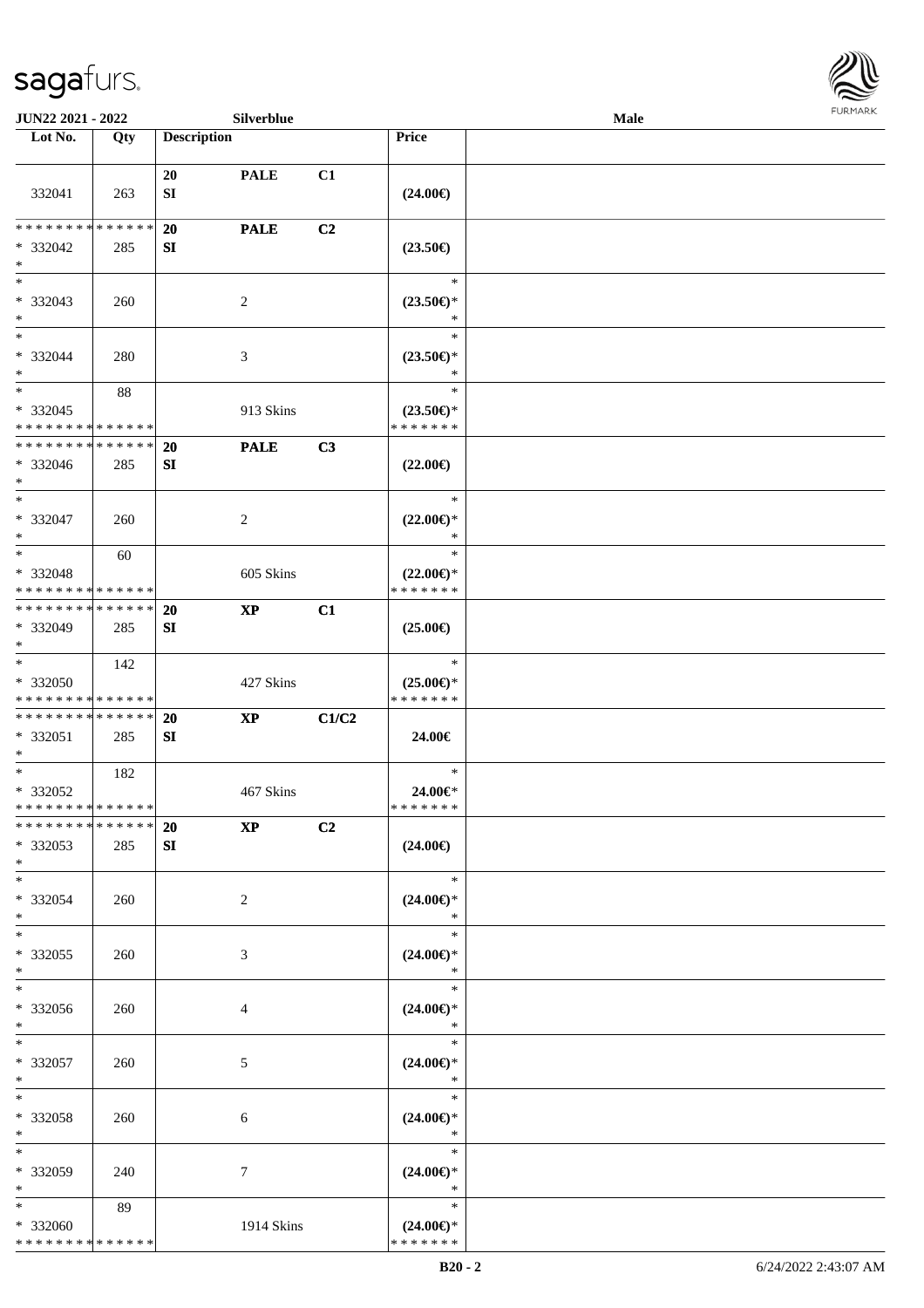

| JUN22 2021 - 2022                     |     |                        | <b>Silverblue</b> |                |                                  | Male |  |  |
|---------------------------------------|-----|------------------------|-------------------|----------------|----------------------------------|------|--|--|
| Lot No.                               | Qty | <b>Description</b>     |                   |                | <b>Price</b>                     |      |  |  |
| 332061                                | 270 | <b>20</b><br>SI        | <b>XP</b>         | C <sub>3</sub> | $(22.50\epsilon)$                |      |  |  |
| * * * * * * * * * * * * * * *         |     | 20                     | 2XP               | C1/C2          |                                  |      |  |  |
| * 332062<br>$*$                       | 285 | <b>SI</b>              |                   |                | 22.50€                           |      |  |  |
| $\ast$<br>$*332063$<br>************** | 100 |                        | 385 Skins         |                | $\ast$<br>$22.50 \in$<br>******* |      |  |  |
| 332064                                | 229 | <b>20</b><br><b>SI</b> | 2XP               | C <sub>3</sub> | $(21.00\epsilon)$                |      |  |  |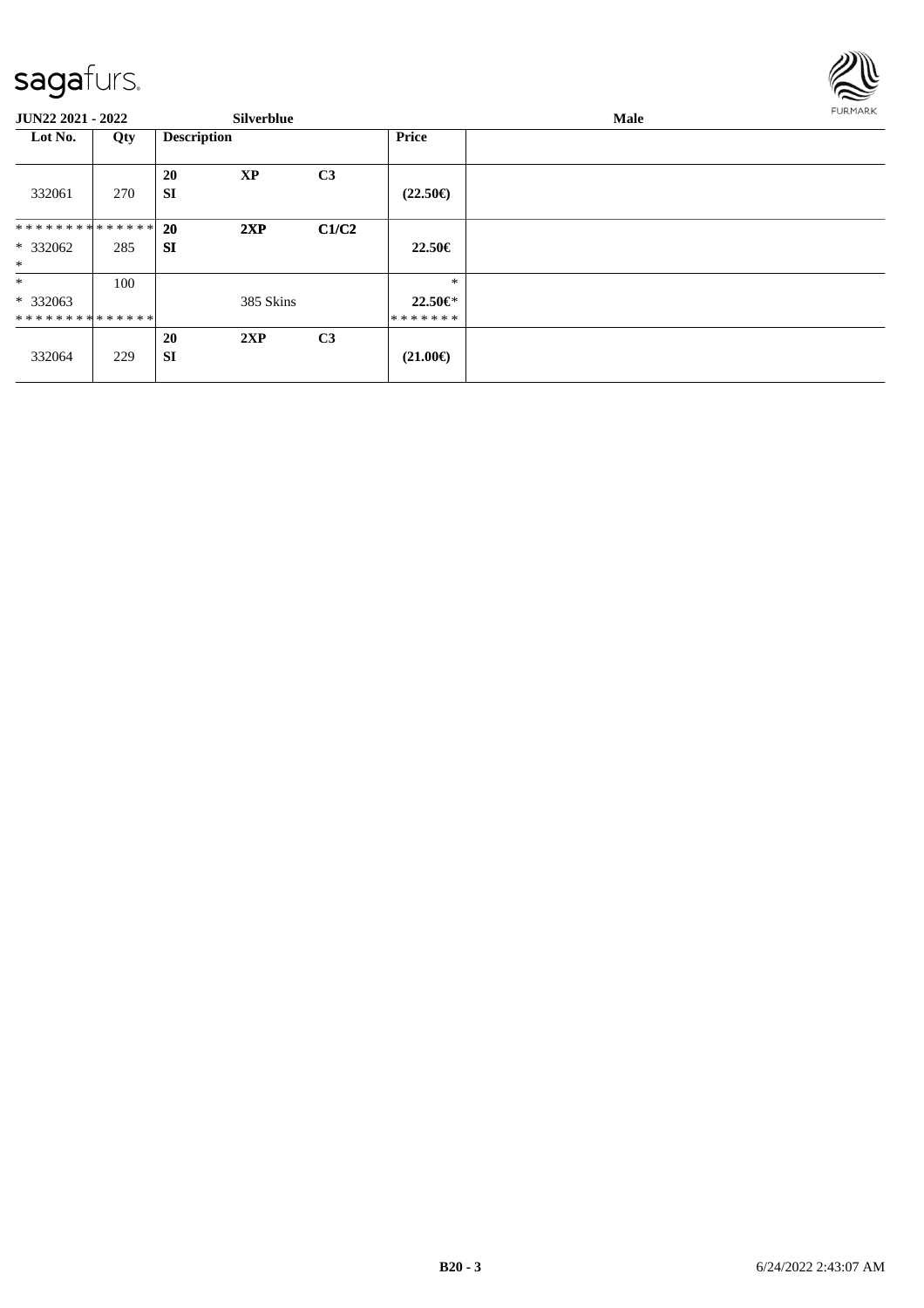\*

| Male | <b>FURMARK</b> |  |
|------|----------------|--|
|      |                |  |
|      |                |  |
|      |                |  |
|      |                |  |
|      |                |  |
|      |                |  |
|      |                |  |
|      |                |  |
|      |                |  |
|      |                |  |
|      |                |  |
|      |                |  |

| JUN22 2021 - 2022                                 |                    |                              | Silverblue                                         |                |                                                | Male | <b>FURMARK</b> |
|---------------------------------------------------|--------------------|------------------------------|----------------------------------------------------|----------------|------------------------------------------------|------|----------------|
| Lot No.                                           | Qty                | <b>Description</b>           |                                                    |                | Price                                          |      |                |
| 332081                                            | 126                | 30/20<br>SI                  | <b>XD</b><br><b>LNAP</b>                           | C1/C2          | 19.00€                                         |      |                |
| 332082                                            | 174                | $20\,$<br>${\bf S}{\bf I}$   | $\mathbf{X}\mathbf{D}$<br><b>LNAP</b>              | C1/C2          | 17.00€                                         |      |                |
| 332083                                            | 245                | $20\,$<br>${\bf SI}$         | <b>Dark</b><br><b>LNAP</b>                         | C1/C2          | 17.00€                                         |      |                |
| 332084                                            | 132                | 30/20<br>${\bf S}{\bf I}$    | <b>Dark</b><br><b>LNAP</b>                         | C3             | 19.50€                                         |      |                |
| 332085                                            | 309                | 20<br>SI                     | <b>Dark</b><br><b>LNAP</b>                         | C3             | 17.50€                                         |      |                |
| * * * * * * * * * * * * * *<br>* 332086<br>$\ast$ | 285                | 20<br>SI                     | <b>MED</b><br><b>LNAP</b>                          | C1/C2          | $(20.50\epsilon)$                              |      |                |
| $\ast$<br>* 332087<br>* * * * * * * * * * * * * * | 155                |                              | 440 Skins                                          |                | $\ast$<br>$(20.50\epsilon)$ *<br>* * * * * * * |      |                |
| 332088                                            | 190                | $20\,$<br>SI                 | $\bf MED$<br><b>LNAP</b>                           | C3             | $(19.00\epsilon)$                              |      |                |
| * * * * * * * * * * * * * *<br>* 332089<br>$\ast$ | 285                | 20<br>SI                     | <b>PALE</b><br><b>LNAP</b>                         | C1/C2          | $(21.00\epsilon)$                              |      |                |
| $\ast$<br>* 332090<br>* * * * * * * * * * * * * * | 163                |                              | 448 Skins                                          |                | $\ast$<br>$(21.00\epsilon)$ *<br>* * * * * * * |      |                |
| 332091                                            | 182                | $20\,$<br>SI                 | <b>PALE</b><br><b>LNAP</b>                         | C <sub>3</sub> | 19.50€                                         |      |                |
| 332092                                            | 135                | 30/20<br>SI                  | $\mathbf{XP}$<br><b>LNAP</b>                       | C1/C2          | $(22.50\epsilon)$                              |      |                |
| 332093                                            | 172                | 20<br>SI                     | <b>XP</b><br><b>LNAP</b>                           | C1/C2          | $(22.00\epsilon)$                              |      |                |
| 332094                                            | 104                | 30/20<br>SI                  | $\mathbf{XP}$<br><b>LNAP</b>                       | C <sub>3</sub> | 21.00€                                         |      |                |
| 332095                                            | 214                | 20<br>SI                     | $\bold{XP}$<br><b>LNAP</b>                         | C3             | $(20.50\epsilon)$                              |      |                |
| 332096                                            | 72                 | 20<br>$\mathbf{I}\mathbf{B}$ | $\bold{X}\bold{D}/\bold{D}\bold{K}$<br><b>SPAR</b> | C2             | 17.00€                                         |      |                |
| 332097                                            | 235                | 20<br>$\mathbf{I}\mathbf{B}$ | MED/PAL C2<br><b>SPAR</b>                          |                | $(20.50\epsilon)$                              |      |                |
| * * * * * * * *<br>* 332098<br>$\ast$             | * * * * * *<br>285 | 20<br>IB                     | XP/2XP<br><b>SPAR</b>                              | C2             | 21.00€                                         |      |                |
| $\ast$<br>* 332099<br>* * * * * * * * * * * * * * | 132                |                              | 417 Skins                                          |                | $\ast$<br>$(21.00\epsilon)$ *<br>* * * * * * * |      |                |
| * * * * * * * * * * * * * *<br>* 332100           | 285                | <b>20</b><br>$\mathbf{I}$    | <b>ALL</b><br>WB1                                  | C2             | 19.00€                                         |      |                |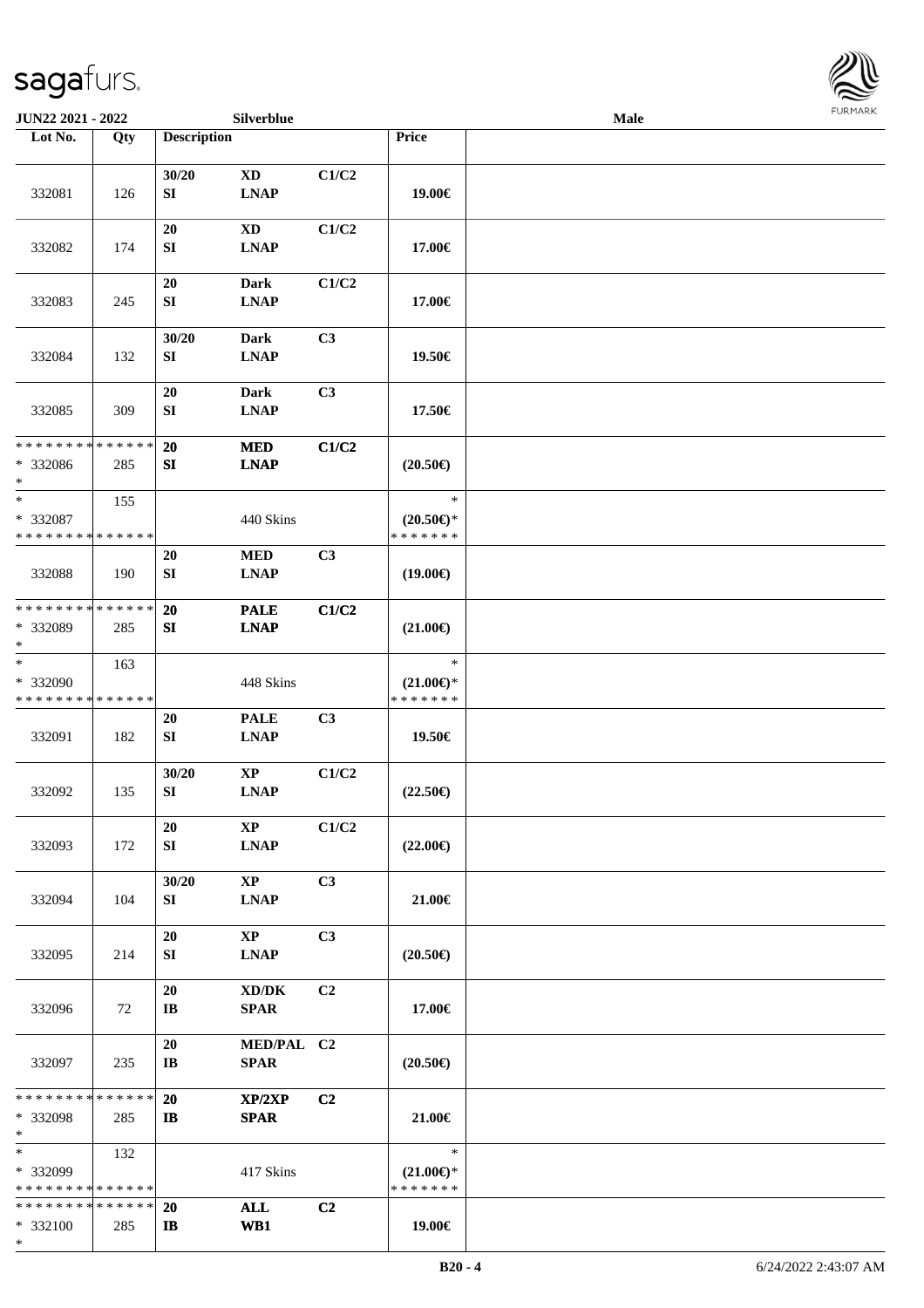

| JUN22 2021 - 2022                                 |     |                               | Silverblue                                             |                   |                                        | <b>Male</b> |  |
|---------------------------------------------------|-----|-------------------------------|--------------------------------------------------------|-------------------|----------------------------------------|-------------|--|
| Lot No.                                           | Qty | <b>Description</b>            |                                                        |                   | Price                                  |             |  |
| $*$<br>* 332101<br>* * * * * * * * * * * * * *    | 180 | 20<br>IB                      | $\mathbf{ALL}$<br>WB1                                  | C2                | $\ast$<br>19.00€*<br>* * * * * * *     |             |  |
| 332102                                            | 158 | 30/20<br>IB                   | XD/DK<br>WB <sub>2</sub>                               | C2                | 19.50€                                 |             |  |
| 332103                                            | 78  | 20<br>$\mathbf{I}\mathbf{B}$  | $\bold{X}\bold{D}/\bold{D}\bold{K}$<br>WB <sub>2</sub> | C2                | 16.50€                                 |             |  |
| 332104                                            | 306 | 20<br>$\mathbf{I}\mathbf{B}$  | MED/PAL C2<br>WB <sub>2</sub>                          |                   | 18.00€                                 |             |  |
| 332105                                            | 143 | 20<br>$\mathbf{I}\mathbf{B}$  | XP/2XP<br>WB <sub>2</sub>                              | C <sub>2</sub>    | 18.00€                                 |             |  |
| 332106                                            | 207 | 20<br>$\bf IB$                | $\bold{X}\bold{D}/\bold{D}\bold{K}$<br><b>CHIP</b>     | C2                | 17.00€                                 |             |  |
| * * * * * * * * * * * * * *<br>* 332107<br>$\ast$ | 285 | 20<br>$\mathbf{I}$            | MED/PAL C2<br><b>CHIP</b>                              |                   | 19.50€                                 |             |  |
| $*$<br>* 332108<br>$\ast$                         | 260 |                               | $\boldsymbol{2}$                                       |                   | $\ast$<br>19.50€*<br>$\ast$            |             |  |
| $\ast$<br>* 332109<br>$*$                         | 240 |                               | 3                                                      |                   | $\ast$<br>19.50€*<br>$\ast$            |             |  |
| $\ast$<br>* 332110<br>* * * * * * * * * * * * * * | 50  |                               | 835 Skins                                              |                   | $\ast$<br>19.50€*<br>* * * * * * *     |             |  |
| 332111                                            | 290 | 20<br>$\mathbf{I}\mathbf{B}$  | XP/2XP<br><b>CHIP</b>                                  | C2                | $(20.50\epsilon)$                      |             |  |
| 332112                                            | 164 | 20<br>$\mathbf{I} \mathbf{B}$ | $\mathbf{ALL}$<br><b>CHIP</b>                          | C2<br><b>LNAP</b> | 17.50€                                 |             |  |
| ******** <mark>******</mark><br>$* 332113$<br>$*$ | 285 | <b>20</b><br>$\mathbf{I}$     | ALL                                                    | C <sub>2</sub>    | 17.50€                                 |             |  |
| $*$<br>* 332114<br>$*$                            | 260 |                               | $\overline{2}$                                         |                   | $\ast$<br>17.50€*<br>$\ast$            |             |  |
| $*$<br>$* 332115$<br>* * * * * * * * * * * * * *  | 214 |                               | 759 Skins                                              |                   | $\ast$<br>$17.50 \in$<br>* * * * * * * |             |  |
| 332116                                            | 143 | 20<br><b>SAGA</b>             | $2\mathbf{X}\mathbf{D}$                                | C1/C2             | 18.50€                                 |             |  |
| 332117                                            | 64  | 20<br><b>SAGA</b>             | 2XD                                                    | C3                | 18.50€                                 |             |  |
| 332118                                            | 99  | 20<br>SR/S                    | <b>XD</b>                                              | C1                | 20.50€                                 |             |  |
| * * * * * * * * * * * * * *<br>* 332119<br>$*$    | 265 | <b>20</b><br>SR/S             | <b>XD</b>                                              | C2                | 20.50€                                 |             |  |
| $*$<br>* 332120<br>* * * * * * * * * * * * * *    | 79  |                               | 344 Skins                                              |                   | $\ast$<br>20.50€*<br>* * * * * * *     |             |  |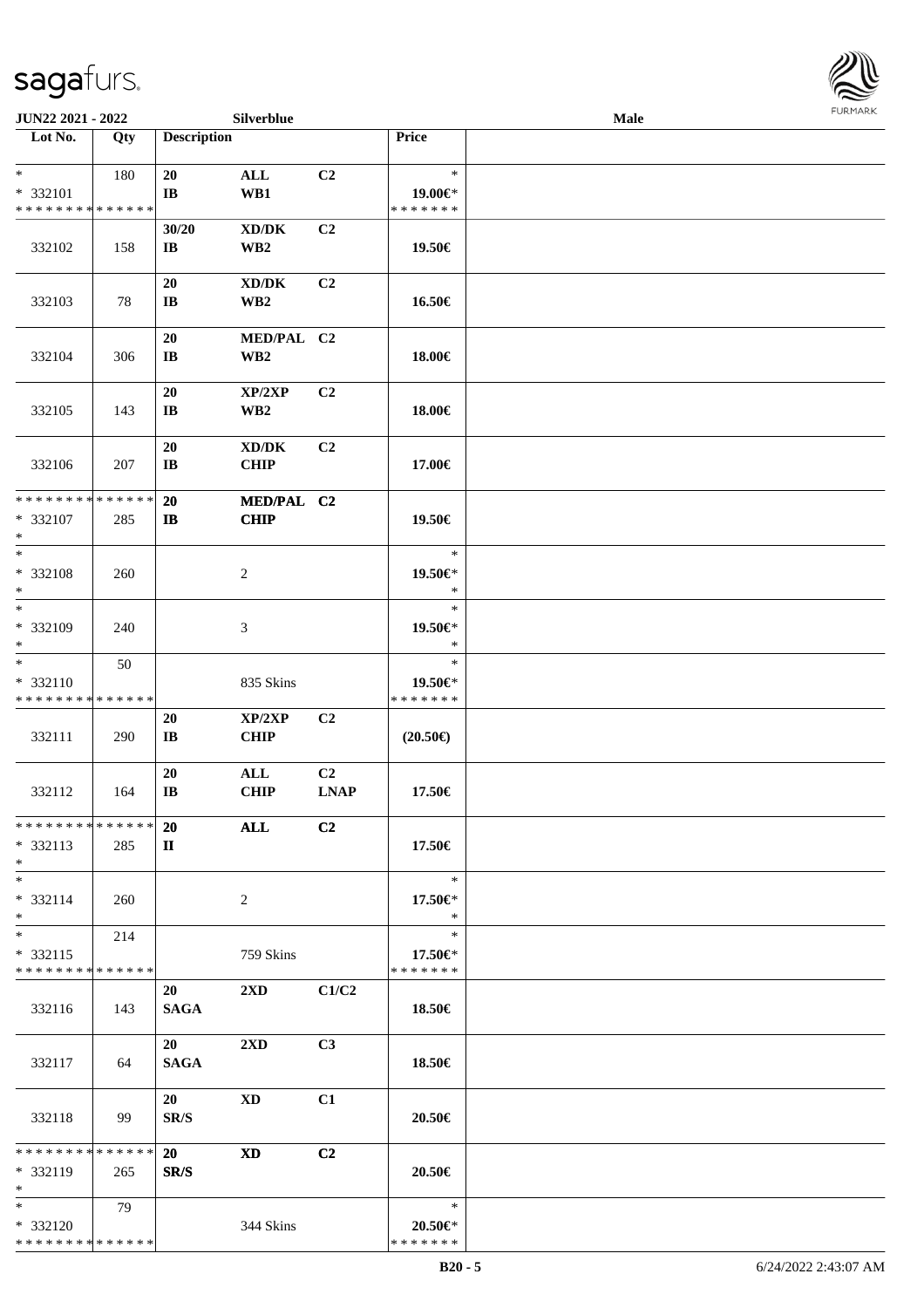

| JUN22 2021 - 2022                                            |     |                          | Silverblue     |                |                                                | <b>Male</b> | <b>FURMARK</b> |
|--------------------------------------------------------------|-----|--------------------------|----------------|----------------|------------------------------------------------|-------------|----------------|
| Lot No.                                                      | Qty | <b>Description</b>       |                |                | Price                                          |             |                |
| 332121                                                       | 99  | 20<br>SR/S               | XD             | C3             | 21.00€                                         |             |                |
| 332122                                                       | 144 | 20<br><b>SAGA</b>        | Dark           | C1             | 25.00€                                         |             |                |
| * * * * * * * * * * * * * *<br>* 332123<br>$*$               | 240 | <b>20</b><br><b>SAGA</b> | <b>Dark</b>    | C2             | 22.00€                                         |             |                |
| $*$ $*$<br>* 332124<br>* * * * * * * * * * * * * *           | 194 |                          | 434 Skins      |                | $\ast$<br>22.50€*<br>* * * * * * *             |             |                |
| **************<br>* 332125<br>$*$                            | 265 | <b>20</b><br>SR/S        | <b>Dark</b>    | C3             | 20.50€                                         |             |                |
| $*$<br>* 332126<br>* * * * * * * * * * * * * *               | 169 |                          | 434 Skins      |                | $\ast$<br>20.00€*<br>* * * * * * *             |             |                |
| **************<br>* 332127<br>$\ast$                         | 245 | <b>20</b><br><b>SAGA</b> | <b>MED</b>     | C1             | $(25.00\epsilon)$                              |             |                |
| $*$<br>* 332128<br>* * * * * * * * * * * * * *               | 46  |                          | 291 Skins      |                | $\ast$<br>$(25.00\epsilon)$ *<br>* * * * * * * |             |                |
| **************<br>* 332129<br>$*$                            | 265 | <b>20</b><br><b>SAGA</b> | <b>MED</b>     | C <sub>2</sub> | 24.00€                                         |             |                |
| $*$<br>$* 332130$<br>$\ast$                                  | 240 |                          | 2              |                | $\ast$<br>24.00€*<br>$\ast$                    |             |                |
| $\ast$<br>* 332131<br>$\ast$                                 | 240 |                          | 3              |                | $\ast$<br>$(24.00\epsilon)$ *<br>$\ast$        |             |                |
| $\ast$<br>* 332132<br>$\ast$                                 | 240 |                          | $\overline{4}$ |                | $\ast$<br>$(24.00\epsilon)$ *<br>$\ast$        |             |                |
| $\ast$<br>* 332133<br>$\ast$                                 | 240 |                          | 5              |                | $\ast$<br>$(24.00\epsilon)$ *<br>$\ast$        |             |                |
| $_{\ast}^{-}$<br>* 332134<br>$*$                             | 240 |                          | 6              |                | $\ast$<br>$(24.00\epsilon)$ *<br>$\ast$        |             |                |
| $\overline{\ast}$<br>* 332135<br>* * * * * * * * * * * * * * | 87  |                          | 1552 Skins     |                | $\ast$<br>24.00€*<br>* * * * * * *             |             |                |
| **************<br>$* 332136$<br>$*$                          | 265 | <b>20</b><br><b>SAGA</b> | <b>MED</b>     | C3             | 22.50€                                         |             |                |
| $\ast$<br>* 332137<br>$*$                                    | 240 |                          | 2              |                | $\ast$<br>22.50€*<br>$\ast$                    |             |                |
| $\ast$<br>* 332138<br>* * * * * * * * * * * * * *            | 208 |                          | 713 Skins      |                | $\ast$<br>22.00€*<br>* * * * * * *             |             |                |
| * * * * * * * * * * * * * *<br>* 332139<br>$\ast$            | 265 | <b>20</b><br><b>SAGA</b> | <b>PALE</b>    | C1             | 25.00€                                         |             |                |
| $\ast$<br>* 332140<br>* * * * * * * * * * * * * *            | 184 |                          | 449 Skins      |                | $\ast$<br>25.00€*<br>* * * * * * *             |             |                |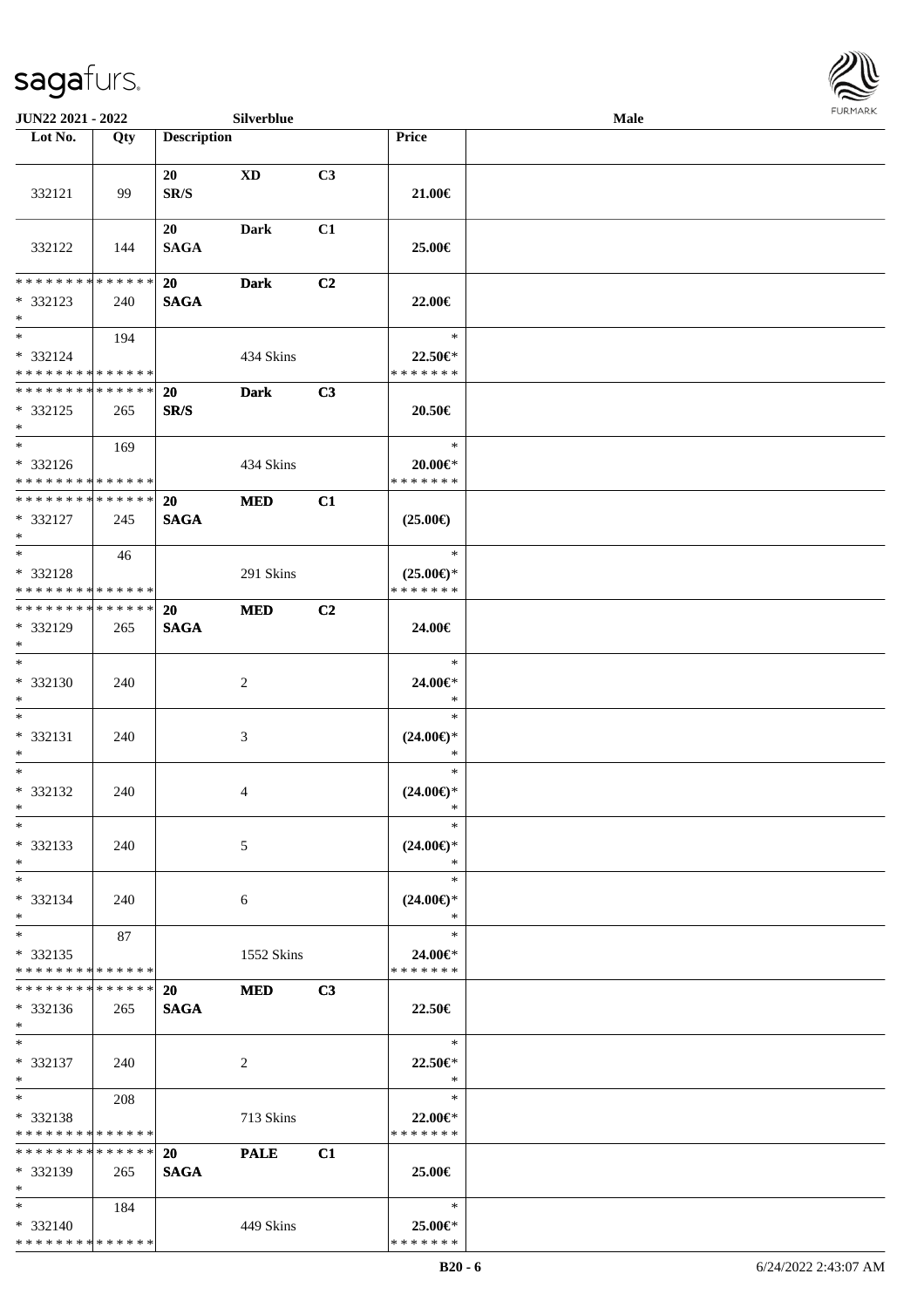\* \* \* \* \* \* \* \* \* \* \* \* \* \* \*



| JUN22 2021 - 2022                                              |     |                          | Silverblue  |    |                                    | Male | FURMARK |
|----------------------------------------------------------------|-----|--------------------------|-------------|----|------------------------------------|------|---------|
| Lot No.                                                        | Qty | <b>Description</b>       |             |    | Price                              |      |         |
| **************<br>$* 332141$<br>$*$                            | 240 | <b>SAGA</b>              | <b>PALE</b> | C1 | 25.00€                             |      |         |
| $* 332142$<br>$*$                                              | 240 | $\overline{2}$           |             |    | $\ast$<br>25.00€*<br>$*$           |      |         |
| $\overline{\phantom{0}}$<br>$* 332143$<br>$*$                  | 240 | $\mathfrak{Z}$           |             |    | $\ast$<br>25.00€*<br>$\ast$        |      |         |
| $*$ and $*$<br>* 332144<br>* * * * * * * * * * * * * *         | 196 |                          | 916 Skins   |    | $\ast$<br>25.00€*<br>* * * * * * * |      |         |
| ******** <mark>******</mark><br>$* 332145$<br>$*$              | 265 | 20<br><b>SAGA</b>        | <b>PALE</b> | C2 | 24.50€                             |      |         |
| $*$<br>* 332146<br>$\ast$                                      | 240 | 2                        |             |    | $\ast$<br>24.50€*<br>$\ast$        |      |         |
| * 332147<br>$*$                                                | 240 | $\mathfrak{Z}$           |             |    | $\ast$<br>24.50€*<br>$\ast$        |      |         |
| * 332148<br>$*$                                                | 240 | $\overline{4}$           |             |    | $\ast$<br>24.50€*<br>$\ast$        |      |         |
| $\overline{\phantom{0}}$<br>* 332149<br>$*$                    | 240 | $5\,$                    |             |    | $\ast$<br>24.50€*<br>$\ast$        |      |         |
| $*$<br>* 332150<br>$*$                                         | 240 | 6                        |             |    | $\ast$<br>24.50€*<br>$\ast$        |      |         |
| $\overline{\phantom{0}}$<br>$* 332151$<br>$*$                  | 240 | $\tau$                   |             |    | $\ast$<br>24.50€*<br>$\ast$        |      |         |
| $\overline{\phantom{0}}$<br>* 332152<br>$*$                    | 240 | $8\,$                    |             |    | $\ast$<br>24.50€*<br>$\ast$        |      |         |
| $\ast$<br>* 332153<br>$\ast$                                   | 240 | 9                        |             |    | $\ast$<br>24.50€*<br>$\ast$        |      |         |
| $\overline{\phantom{0}}$<br>* 332154<br>$*$                    | 240 | 10                       |             |    | $\ast$<br>24.50€*<br>$\ast$        |      |         |
| $\overline{\ast}$<br>$* 332155$<br>* * * * * * * * * * * * * * | 113 |                          | 2538 Skins  |    | $\ast$<br>24.50€*<br>* * * * * * * |      |         |
| **************<br>* 332156<br>$*$                              | 265 | <b>20</b><br><b>SAGA</b> | <b>PALE</b> | C3 | $(22.00\epsilon)$                  |      |         |
| $*$<br>* 332157<br>$*$                                         | 240 | 2                        |             |    | $\ast$<br>22.00€*<br>$\ast$        |      |         |
| $\overline{\phantom{0}}$<br>* 332158<br>$\ast$                 | 240 | 3                        |             |    | $\ast$<br>22.00€*<br>$\ast$        |      |         |
| $\overline{\phantom{a}^*}$<br>* 332159<br>$\ast$               | 240 | 4                        |             |    | $\ast$<br>22.00€*<br>$\ast$        |      |         |
| $*$<br>$* 332160$                                              | 113 |                          | 1098 Skins  |    | $\ast$<br>$22.00 \in$ *            |      |         |

\* \* \* \* \* \* \*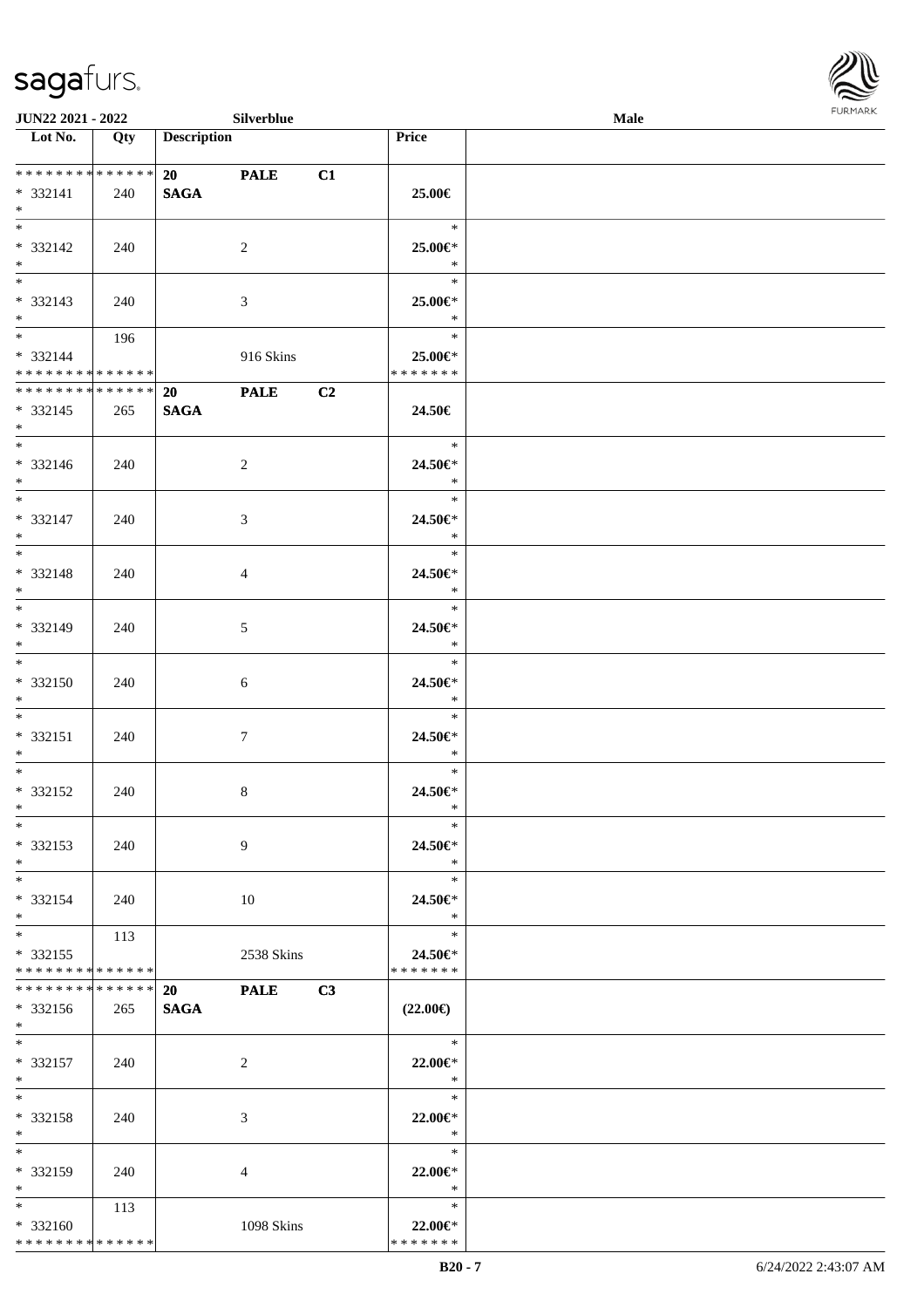

| <b>JUN22 2021 - 2022</b>                         |               |                          | <b>Silverblue</b>                |       |                                                | Male |  |
|--------------------------------------------------|---------------|--------------------------|----------------------------------|-------|------------------------------------------------|------|--|
| Lot No.                                          | Qty           | <b>Description</b>       |                                  |       | Price                                          |      |  |
| 332161                                           | 136           | 20<br><b>SAGA</b>        | $\bold{XP}$                      | C1    | 25.00€                                         |      |  |
| * * * * * * * *<br>* 332162<br>$*$               | ******<br>265 | 20<br><b>SAGA</b>        | $\bold{XP}$                      | C2    | 24.00€                                         |      |  |
| $\overline{\phantom{0}}$<br>* 332163<br>$*$      | 240           |                          | 2                                |       | $\ast$<br>24.00€*<br>$\ast$                    |      |  |
| $*$<br>* 332164<br>$*$                           | 240           |                          | $\mathfrak{Z}$                   |       | $\ast$<br>24.00€*<br>$\ast$                    |      |  |
| $*$<br>$* 332165$<br>* * * * * * * * * * * * * * | 201           |                          | 946 Skins                        |       | $\ast$<br>24.00€*<br>* * * * * * *             |      |  |
| * * * * * * * * * * * * * *<br>* 332166<br>$*$   | 265           | 20<br><b>SAGA</b>        | $\bold{XP}$                      | C3    | 22.50€                                         |      |  |
| $*$<br>* 332167<br>* * * * * * * * * * * * * *   | 235           |                          | 500 Skins                        |       | $\ast$<br>22.50€*<br>* * * * * * *             |      |  |
| 332168                                           | 246           | 20<br>SR/S               | 2XP                              | C1/C2 | 23.50€                                         |      |  |
| 332169                                           | 151           | 20<br>SR/S               | 2XP                              | C3    | 21.00€                                         |      |  |
| 332170                                           | 264           | 20<br><b>SAGA</b>        | 2XP                              | C3    | $21.50\in$                                     |      |  |
| 332171                                           | 104           | 30/20<br><b>SAGA</b>     | $2{\bf X}{\bf D}$<br><b>LNAP</b> | C1/C2 | $20.00 \in$                                    |      |  |
| 332172                                           | 173           | 20<br><b>SAGA</b>        | <b>XD</b><br><b>LNAP</b>         | C1/C2 | 19.00€                                         |      |  |
| * * * * * * * * * * * * * * *<br>* 332173<br>$*$ | 265           | <b>20</b><br><b>SAGA</b> | Dark<br><b>LNAP</b>              | C1/C2 | 22.00€                                         |      |  |
| $*$<br>* 332174<br>* * * * * * * * * * * * * * * | 214           |                          | 479 Skins                        |       | $\ast$<br>19.00€*<br>* * * * * * *             |      |  |
| 332175                                           | 175           | 20<br><b>SAGA</b>        | Dark<br><b>LNAP</b>              | C3    | 18.50€                                         |      |  |
| * * * * * * * * * * * * * * *<br>* 332176<br>$*$ | 265           | 20<br><b>SAGA</b>        | <b>MED</b><br><b>LNAP</b>        | C1/C2 | 22.00€                                         |      |  |
| $*$<br>$* 332177$<br>$*$                         | 240           |                          | 2                                |       | $\ast$<br>$(22.00\epsilon)$ *<br>$\ast$        |      |  |
| $*$<br>* 332178<br>* * * * * * * * * * * * * *   | 219           |                          | 724 Skins                        |       | $\ast$<br>$(22.00\epsilon)$ *<br>* * * * * * * |      |  |
| * * * * * * * * * * * * * *<br>* 332179<br>$*$   | 265           | 20<br><b>SAGA</b>        | <b>MED</b><br><b>LNAP</b>        | C3    | 20.50€                                         |      |  |
| $*$<br>* 332180<br>* * * * * * * * * * * * * *   | 95            |                          | 360 Skins                        |       | $\ast$<br>20.50€*<br>* * * * * * *             |      |  |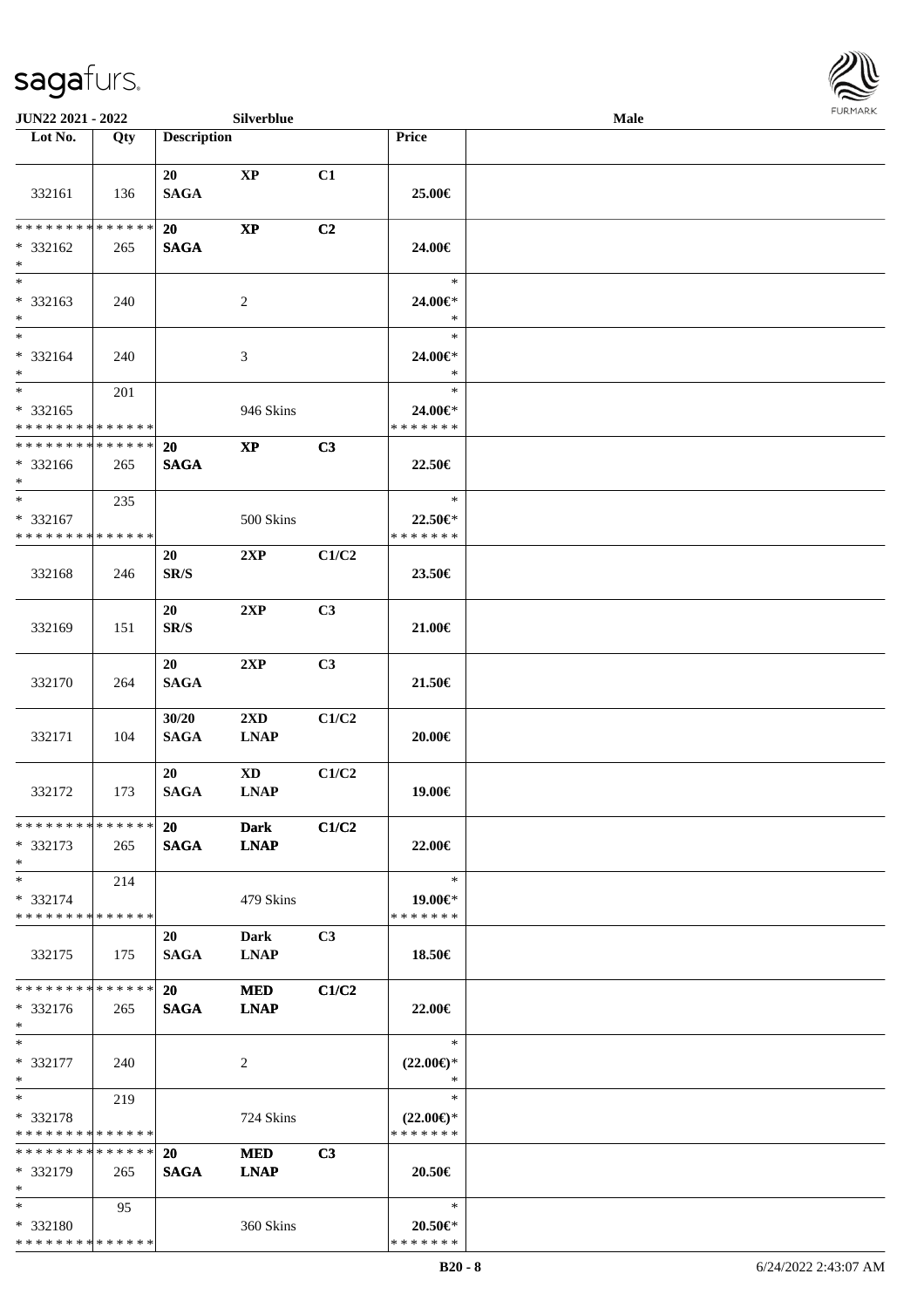| JUN22 2021 - 2022                                         |     |                          | Silverblue                            |                |                                                | <b>FURMAR</b> |  |
|-----------------------------------------------------------|-----|--------------------------|---------------------------------------|----------------|------------------------------------------------|---------------|--|
| $\overline{\phantom{1}}$ Lot No.                          | Qty | <b>Description</b>       |                                       |                | <b>Price</b>                                   |               |  |
| **************<br>* 332181<br>$\ast$                      | 265 | <b>20</b><br><b>SAGA</b> | <b>PALE</b><br><b>LNAP</b>            | C1/C2          | 23.50€                                         |               |  |
| $\ast$<br>* 332182<br>$\ast$                              | 240 |                          | 2                                     |                | $\ast$<br>23.50€*<br>$\ast$                    |               |  |
| $\frac{1}{1}$<br>* 332183<br>******** <mark>******</mark> | 108 |                          | 613 Skins                             |                | $\ast$<br>23.50€*<br>* * * * * * *             |               |  |
| **************<br>$* 332184$<br>$*$                       | 275 | <b>20</b><br><b>SAGA</b> | <b>PALE</b><br><b>LNAP</b>            | C3             | 22.00€                                         |               |  |
| $\ast$<br>$* 332185$<br>* * * * * * * * * * * * * *       | 110 |                          | 385 Skins                             |                | $\ast$<br>22.00€*<br>* * * * * * *             |               |  |
| 332186                                                    | 182 | 20<br><b>SAGA</b>        | $\mathbf{X}\mathbf{P}$<br><b>LNAP</b> | C1/C2          | 24.00€                                         |               |  |
| 332187                                                    | 115 | 20<br><b>SAGA</b>        | $\mathbf{XP}$<br><b>LNAP</b>          | C3             | 22.50€                                         |               |  |
| 332188                                                    | 300 | 20<br>IA                 | MED/PAL C2<br><b>SPAR</b>             |                | $(22.50\epsilon)$                              |               |  |
| ******** <mark>*****</mark> *<br>* 332189<br>$\ast$       | 265 | 20<br>IA                 | XP/2XP<br><b>SPAR</b>                 | C2             | $(23.50\epsilon)$                              |               |  |
| $\ast$<br>* 332190<br>$\ast$                              | 240 |                          | $\overline{c}$                        |                | $\ast$<br>$(23.50\epsilon)$ *<br>$\ast$        |               |  |
| $\ast$<br>* 332191<br>$\ast$                              | 240 |                          | 3                                     |                | $\ast$<br>$(23.50\epsilon)$ *<br>$\ast$        |               |  |
| $\ast$<br>* 332192<br>* * * * * * * * * * * * * * *       | 73  |                          | 818 Skins                             |                | $\ast$<br>$(23.50\epsilon)$ *<br>* * * * * * * |               |  |
| **************<br>$*332193$<br>$\ast$                     | 265 | <b>20</b><br>IA          | XP/2XP<br><b>SPAR</b>                 | C <sub>2</sub> | $(23.50\epsilon)$                              |               |  |
| $\ast$<br>* 332194<br>$\ast$                              | 240 |                          | $\overline{c}$                        |                | $\ast$<br>$(28.50\epsilon)$ *<br>$\ast$        |               |  |
| $\overline{\phantom{a}^*}$<br>* 332195<br>$\ast$          | 240 |                          | 3                                     |                | $\ast$<br>$(23.50\epsilon)$ *<br>$\ast$        |               |  |
| $\ast$<br>* 332196<br>******** <mark>******</mark>        | 46  |                          | 791 Skins                             |                | $\ast$<br>$23.50 \in$<br>* * * * * * *         |               |  |
| **************<br>* 332197<br>$\ast$                      | 265 | 20<br>IA                 | MED/PAL C2<br>WB1                     |                | 22.00€                                         |               |  |
| $\ast$<br>* 332198<br>$\ast$                              | 240 |                          | $\overline{2}$                        |                | $\ast$<br>$22.00 \in$<br>$\ast$                |               |  |
| $\ast$<br>* 332199<br>* * * * * * * * * * * * * *         | 71  |                          | 576 Skins                             |                | $\ast$<br>$22.00 \in$<br>* * * * * * *         |               |  |
| 332200                                                    | 136 | 20<br>IA                 | XD/DK<br>$\mathbf{W}\mathbf{B2}$      | C2             | 18.00€                                         |               |  |

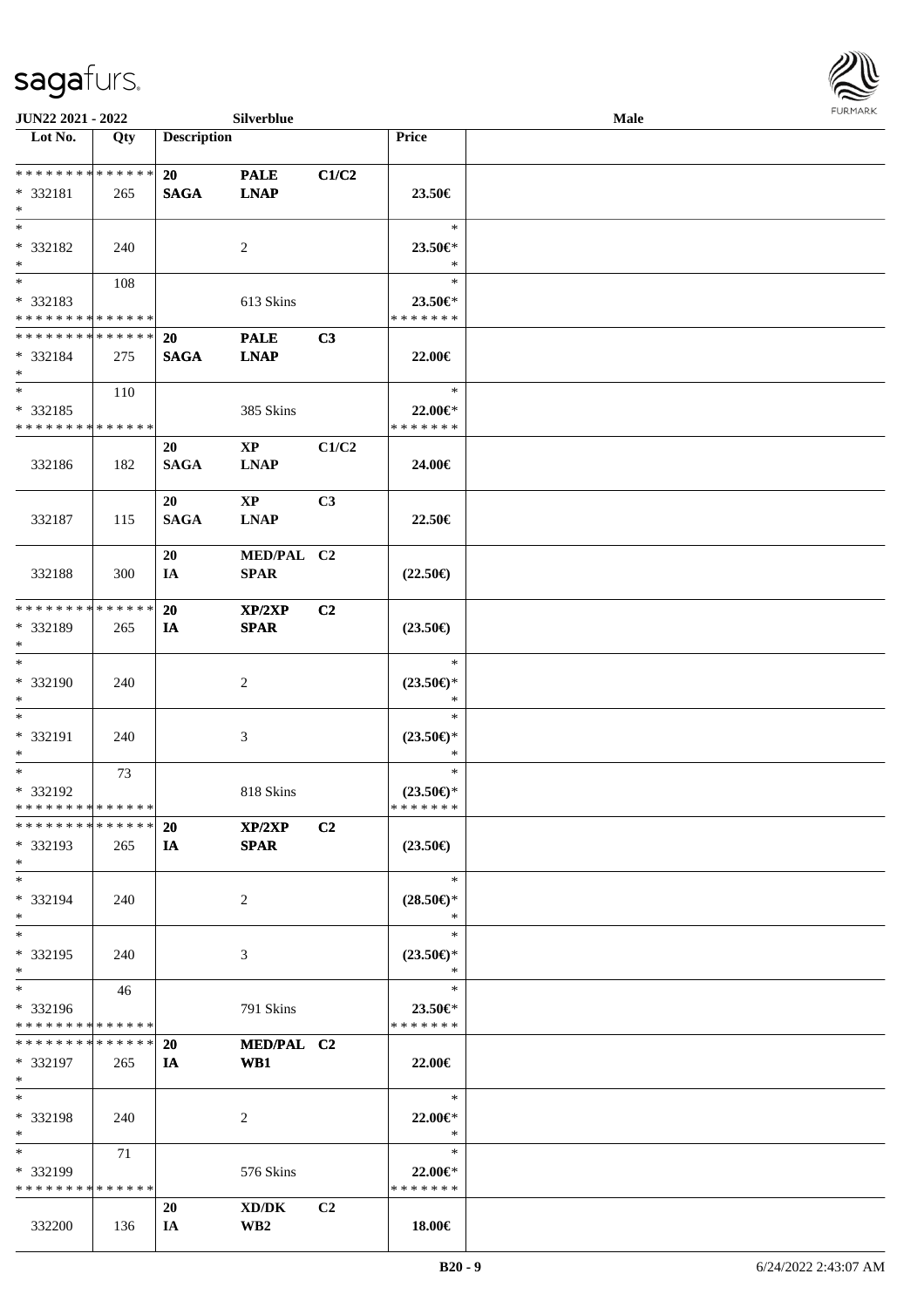

| JUN22 2021 - 2022            |             |                    | Silverblue      |                |                     | <b>Male</b> |  |
|------------------------------|-------------|--------------------|-----------------|----------------|---------------------|-------------|--|
| Lot No.                      | Qty         | <b>Description</b> |                 |                | Price               |             |  |
|                              |             |                    |                 |                |                     |             |  |
| ******** <mark>******</mark> |             | 20                 | MED/PAL C2      |                |                     |             |  |
| * 332201                     | 265         | IA                 | WB2             |                | $(20.50\epsilon)$   |             |  |
| $\ast$                       |             |                    |                 |                |                     |             |  |
| $\ast$                       | 202         |                    |                 |                | $\ast$              |             |  |
| * 332202                     |             |                    | 467 Skins       |                | $(20.50\epsilon)$ * |             |  |
| * * * * * * * * * * * * * *  |             |                    |                 |                | * * * * * * *       |             |  |
|                              |             | 20                 | XP/2XP          | C2             |                     |             |  |
| 332203                       | 128         | IA                 | WB <sub>2</sub> |                | 20.50€              |             |  |
|                              |             |                    |                 |                |                     |             |  |
|                              |             | 20                 | $\mathbf{ALL}$  | C2             |                     |             |  |
| 332204                       | 123         | IA                 | WB <sub>2</sub> |                | 18.00€              |             |  |
|                              |             |                    |                 |                |                     |             |  |
| ********                     | * * * * * * | 20                 | XD/DK           | C2             |                     |             |  |
| * 332205                     | 265         | IA                 | <b>CHIP</b>     |                | 18.50€              |             |  |
| $\ast$                       |             |                    |                 |                |                     |             |  |
| $\ast$                       | 219         |                    |                 |                | $\ast$              |             |  |
| * 332206                     |             |                    | 484 Skins       |                | 19.00€*             |             |  |
| **************               |             |                    |                 |                | * * * * * * *       |             |  |
| * * * * * * * * * * * * * *  |             | 20                 | MED/PAL C2      |                |                     |             |  |
| * 332207                     | 265         | IA                 | <b>CHIP</b>     |                | $(22.00\epsilon)$   |             |  |
| $\ast$                       |             |                    |                 |                |                     |             |  |
| $\ast$                       |             |                    |                 |                | $\ast$              |             |  |
| * 332208                     | 240         |                    | $\overline{c}$  |                | $(22.00\epsilon)$ * |             |  |
| $\ast$                       |             |                    |                 |                | $\ast$              |             |  |
| $\ast$                       |             |                    |                 |                | $\ast$              |             |  |
| * 332209                     | 240         |                    | $\mathfrak{Z}$  |                | $(22.00\epsilon)$ * |             |  |
| $\ast$                       |             |                    |                 |                | $\ast$              |             |  |
| $\ast$                       |             |                    |                 |                | $\ast$              |             |  |
| * 332210                     | 240         |                    | $\overline{4}$  |                | $(22.00\epsilon)$ * |             |  |
| $\ast$                       |             |                    |                 |                | $\ast$              |             |  |
| $\ast$                       |             |                    |                 |                | $\ast$              |             |  |
| * 332211                     | 240         |                    | $\sqrt{5}$      |                | $(22.00\epsilon)$ * |             |  |
| $\ast$                       |             |                    |                 |                | $\ast$              |             |  |
| $\ast$                       |             |                    |                 |                | $\ast$              |             |  |
| * 332212                     | 240         |                    | $\sqrt{6}$      |                | $(22.00\epsilon)$ * |             |  |
| $*$                          |             |                    |                 |                | $\ast$              |             |  |
| $\ast$                       |             |                    |                 |                | $\ast$              |             |  |
| * 332213                     | 240         |                    | $\tau$          |                | $(22.00\epsilon)$ * |             |  |
| $\ast$                       |             |                    |                 |                | $\ast$              |             |  |
| $\ast$                       |             |                    |                 |                | $\ast$              |             |  |
| * 332214                     | 240         |                    | $8\,$           |                | $(22.00\epsilon)$ * |             |  |
| $\ast$                       |             |                    |                 |                | $\ast$              |             |  |
| $\ast$                       | 241         |                    |                 |                | $\ast$              |             |  |
| * 332215                     |             |                    | 2186 Skins      |                | $(22.00\epsilon)$ * |             |  |
| ********                     | * * * * * * |                    |                 |                | * * * * * * *       |             |  |
| * * * * * * * * * * * * * *  |             | <b>20</b>          | XP/2XP          | C2             |                     |             |  |
| $* 332216$                   | 275         | IA                 | <b>CHIP</b>     |                | 22.50€              |             |  |
| $*$                          |             |                    |                 |                |                     |             |  |
| $\ast$                       |             |                    |                 |                | $\ast$              |             |  |
| * 332217                     | 250         |                    | 2               |                | 22.50€*             |             |  |
| $*$                          |             |                    |                 |                | $\ast$              |             |  |
| $\ast$                       |             |                    |                 |                | $\ast$              |             |  |
| * 332218                     | 250         |                    | $\mathfrak{Z}$  |                | 22.50€*             |             |  |
| $\ast$                       |             |                    |                 |                | $\ast$              |             |  |
| $\ast$                       | 112         |                    |                 |                | $\ast$              |             |  |
| * 332219                     |             |                    | 887 Skins       |                | 22.50€*             |             |  |
| * * * * * * * * * * * * * *  |             |                    |                 |                | * * * * * * *       |             |  |
|                              |             | 20                 | XD/DK           | C <sub>2</sub> |                     |             |  |
| 332220                       | 197         |                    | <b>CHIP</b>     | <b>LNAP</b>    | 18.50€              |             |  |
|                              |             | IA                 |                 |                |                     |             |  |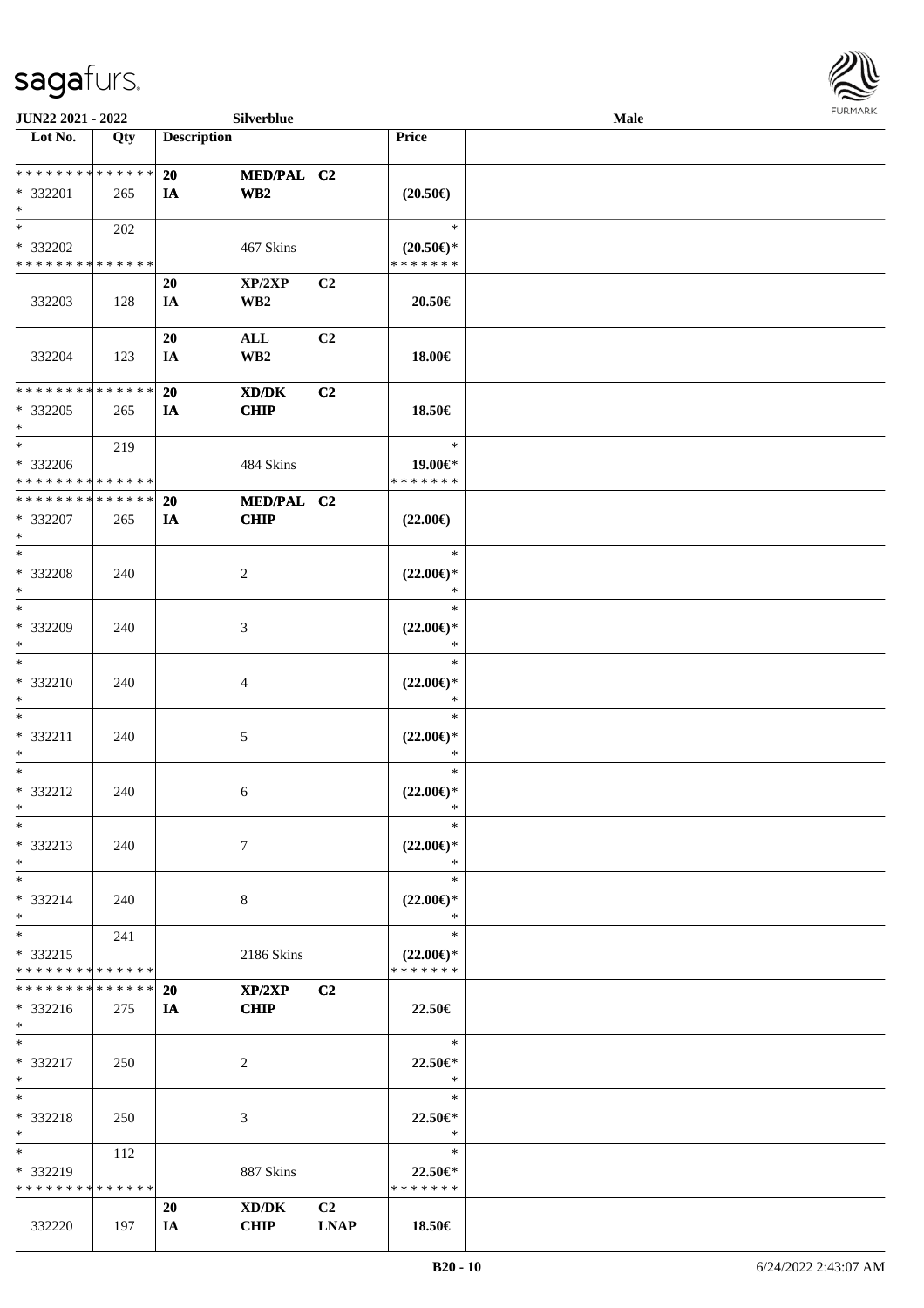

| JUN22 2021 - 2022                |     |                    | Silverblue             |             |                     | FURMARK |  |
|----------------------------------|-----|--------------------|------------------------|-------------|---------------------|---------|--|
| $\overline{\phantom{1}}$ Lot No. | Qty | <b>Description</b> |                        |             | Price               |         |  |
| * * * * * * * * * * * * * *      |     | 20                 | MED/PAL C2             |             |                     |         |  |
| * 332221                         | 265 | IA                 | <b>CHIP</b>            | <b>LNAP</b> | $(20.00\epsilon)$   |         |  |
| $*$                              |     |                    |                        |             |                     |         |  |
| $\ast$                           | 133 |                    |                        |             | $\ast$              |         |  |
| * 332222                         |     |                    | 398 Skins              |             | $(20.00\epsilon)$ * |         |  |
| * * * * * * * * * * * * * *      |     |                    |                        |             | * * * * * * *       |         |  |
| 332223                           | 141 | 20<br><b>SROY</b>  | <b>Dark</b>            | C1/C2       | 22.50€              |         |  |
|                                  |     |                    |                        |             |                     |         |  |
| * * * * * * * * * * * * * *      |     | 20                 | <b>MED</b>             | C1/C2       |                     |         |  |
| * 332224<br>$\ast$               | 245 | <b>SROY</b>        |                        |             | 25.00€              |         |  |
| $\overline{\phantom{1}}$         | 131 |                    |                        |             | $\ast$              |         |  |
| * 332225                         |     |                    | 376 Skins              |             | 25.00€*             |         |  |
| * * * * * * * * * * * * * *      |     |                    |                        |             | * * * * * * *       |         |  |
|                                  |     | 20                 | <b>MED</b>             | C3          |                     |         |  |
| 332226                           | 147 | <b>SROY</b>        |                        |             | 24.50€              |         |  |
|                                  |     | 20                 | <b>PALE</b>            | C1          |                     |         |  |
| 332227                           | 114 | <b>SROY</b>        |                        |             | 27.00€              |         |  |
| * * * * * * * * * * * * * *      |     | 20                 | <b>PALE</b>            | C2          |                     |         |  |
| * 332228<br>$\ast$               | 245 | <b>SROY</b>        |                        |             | 26.50€              |         |  |
| $\ast$                           |     |                    |                        |             | $\ast$              |         |  |
| * 332229                         | 220 |                    | $\overline{2}$         |             | 26.50€*             |         |  |
| $\ast$                           |     |                    |                        |             | $\ast$              |         |  |
| $\ast$                           | 81  |                    |                        |             | $\ast$              |         |  |
| * 332230                         |     |                    | 546 Skins              |             | 26.50€*             |         |  |
| * * * * * * * * * * * * * *      |     |                    |                        |             | * * * * * * *       |         |  |
|                                  |     | 20                 | <b>PALE</b>            | C3          |                     |         |  |
| 332231                           | 248 | <b>SROY</b>        |                        |             | 25.00€              |         |  |
| **************                   |     | <b>20</b>          | $\mathbf{XP}$          | C1/C2       |                     |         |  |
| * 332232                         | 245 | <b>SROY</b>        |                        |             | 27.00€              |         |  |
| ∗                                |     |                    |                        |             |                     |         |  |
| $\overline{\phantom{a}^*}$       | 120 |                    |                        |             | $\ast$              |         |  |
| * 332233                         |     |                    | 365 Skins              |             | 27.00€*             |         |  |
| * * * * * * * * * * * * * *      |     |                    |                        |             | * * * * * * *       |         |  |
|                                  |     | 20                 | $\mathbf{X}\mathbf{P}$ | C3          |                     |         |  |
| 332234                           | 134 | <b>SROY</b>        |                        |             | 25.00€              |         |  |
|                                  |     |                    |                        |             |                     |         |  |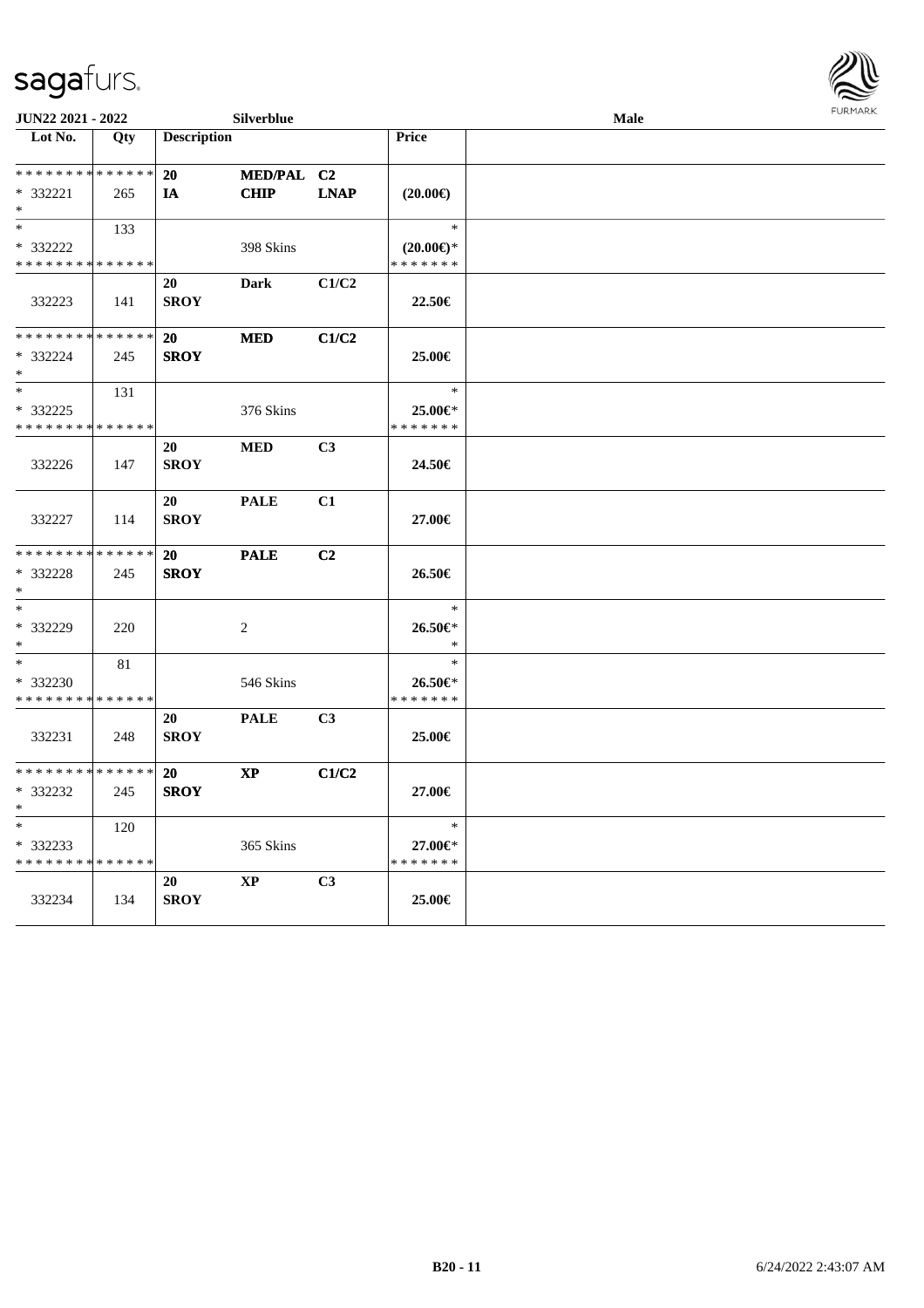

| JUN22 2021 - 2022                                |     |                    | Silverblue  |                |                                         | Male |  |
|--------------------------------------------------|-----|--------------------|-------------|----------------|-----------------------------------------|------|--|
| Lot No.                                          | Qty | <b>Description</b> |             |                | Price                                   |      |  |
| 332261                                           | 157 | $\mathbf{0}$<br>SI | 2XD         | C1/C2          | 14.50€                                  |      |  |
| 332262                                           | 219 | $\bf{0}$<br>SI     | XD          | C1             | 14.50€                                  |      |  |
| * * * * * * * * * * * * * * *<br>* 332263<br>$*$ | 305 | $\mathbf{0}$<br>SI | XD          | C2             | 14.50€                                  |      |  |
| $*$<br>* 332264<br>* * * * * * * * * * * * * * * | 218 |                    | 523 Skins   |                | $\ast$<br>15.00€*<br>* * * * * * *      |      |  |
| * * * * * * * * * * * * * * *<br>* 332265<br>$*$ | 305 | 20/0<br>SI         | 2XD/XD      | C3             | 16.00€                                  |      |  |
| $*$<br>* 332266<br>* * * * * * * * * * * * * * * | 81  |                    | 386 Skins   |                | $\ast$<br>16.00€*<br>* * * * * * *      |      |  |
| * * * * * * * * * * * * * * *<br>* 332267<br>$*$ | 305 | $\mathbf{0}$<br>SI | <b>Dark</b> | C1             | 15.50€                                  |      |  |
| $*$<br>* 332268<br>* * * * * * * * * * * * * *   | 261 |                    | 566 Skins   |                | $\ast$<br>15.50€*<br>* * * * * * *      |      |  |
| * * * * * * * * * * * * * * *<br>* 332269<br>$*$ | 305 | $\mathbf 0$<br>SI  | <b>Dark</b> | C <sub>2</sub> | 15.50€                                  |      |  |
| $*$<br>* 332270<br>$*$                           | 280 |                    | 2           |                | $\ast$<br>15.50€*<br>$\ast$             |      |  |
| $*$<br>* 332271<br>$*$                           | 280 |                    | 3           |                | $\ast$<br>15.50€*<br>$\ast$             |      |  |
| $*$<br>* 332272<br>$*$                           | 280 |                    | 4           |                | $\ast$<br>15.50€*<br>$\ast$             |      |  |
| $*$<br>* 332273<br>$*$                           | 300 |                    | 5           |                | $\ast$<br>15.50€*<br>$\ast$             |      |  |
| $*$<br>* 332274<br>* * * * * * * * * * * * * * * | 297 |                    | 1742 Skins  |                | $\ast$<br>15.50€*<br>* * * * * * *      |      |  |
| * * * * * * * * * * * * * * *<br>* 332275<br>$*$ | 305 | $\mathbf{0}$<br>SI | <b>Dark</b> | C3             | 15.00€                                  |      |  |
| $\ast$<br>* 332276<br>$*$                        | 280 |                    | 2           |                | $\ast$<br>15.00€*<br>$\ast$             |      |  |
| $*$<br>* 332277<br>* * * * * * * * * * * * * *   | 103 |                    | 688 Skins   |                | $\ast$<br>15.00€*<br>* * * * * * *      |      |  |
| * * * * * * * * * * * * * * *<br>* 332278<br>$*$ | 305 | $\mathbf{0}$<br>SI | <b>MED</b>  | C1             | $(19.00\epsilon)$                       |      |  |
| $*$<br>* 332279<br>$*$                           | 280 |                    | 2           |                | $\ast$<br>$(19.00\epsilon)$ *<br>$\ast$ |      |  |
| $*$<br>* 332280<br>$*$                           | 280 |                    | 3           |                | $\ast$<br>$(19.00\epsilon)$ *<br>$\ast$ |      |  |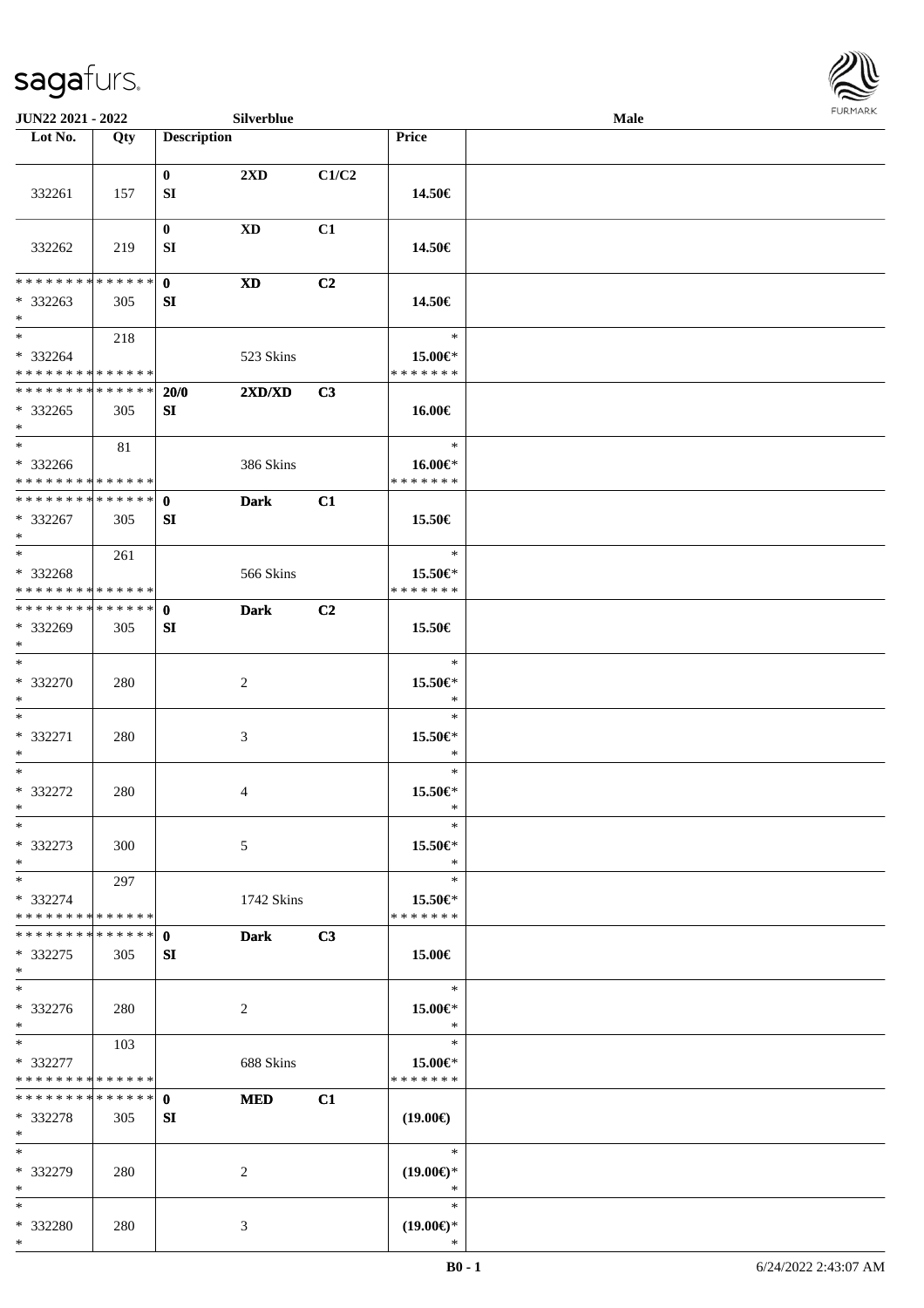

| JUN22 2021 - 2022                                                           |     |                    | Silverblue  |                |                                                | Male | <b>FURMARK</b> |
|-----------------------------------------------------------------------------|-----|--------------------|-------------|----------------|------------------------------------------------|------|----------------|
| $\overline{\phantom{1}}$ Lot No.                                            | Qty | <b>Description</b> |             |                | Price                                          |      |                |
| $*$<br>* 332281                                                             | 256 | $\bf{0}$<br>SI     | <b>MED</b>  | C1             | $\ast$<br>$(19.00\epsilon)$ *                  |      |                |
| * * * * * * * * * * * * * *                                                 |     |                    |             |                | * * * * * * *                                  |      |                |
| * * * * * * * * * * * * * *                                                 |     | $\mathbf{0}$       | <b>MED</b>  | C1/C2          |                                                |      |                |
| * 332282<br>$\ast$                                                          | 305 | SI                 |             |                | $(18.50\epsilon)$                              |      |                |
| $\overline{\phantom{0}}$                                                    | 78  |                    |             |                | $\ast$                                         |      |                |
| * 332283                                                                    |     |                    | 383 Skins   |                | $(18.50\epsilon)$ *                            |      |                |
| * * * * * * * * <mark>* * * * * * *</mark><br>* * * * * * * * * * * * * * * |     |                    |             |                | * * * * * * *                                  |      |                |
| * 332284<br>$\ast$                                                          | 280 | $\mathbf{0}$<br>SI | <b>MED</b>  | C2             | $(18.00\epsilon)$                              |      |                |
| $\ast$                                                                      | 74  |                    |             |                | $\ast$                                         |      |                |
| * 332285<br>* * * * * * * * * * * * * *                                     |     |                    | 354 Skins   |                | $(18.00\epsilon)$ *<br>* * * * * * *           |      |                |
| 332286                                                                      | 127 | $\bf{0}$<br>SI     | <b>MED</b>  | C3             | $(16.50\epsilon)$                              |      |                |
| 332287                                                                      | 105 | $\bf{0}$<br>SI     | <b>PALE</b> | C1             | $(20.50\epsilon)$                              |      |                |
| * * * * * * * * * * * * * *                                                 |     | $\mathbf{0}$       | <b>PALE</b> | C <sub>2</sub> |                                                |      |                |
| * 332288<br>$\ast$                                                          | 305 | SI                 |             |                | $(19.50\epsilon)$                              |      |                |
| $\overline{\phantom{a}^*}$                                                  | 51  |                    |             |                | $\ast$                                         |      |                |
| * 332289<br>* * * * * * * * * * * * * *                                     |     |                    | 356 Skins   |                | $(19.50\epsilon)$ *<br>* * * * * * *           |      |                |
| **************<br>* 332290<br>$\ast$                                        | 305 | $\mathbf{0}$<br>SI | <b>PALE</b> | C3             | $(18.00\epsilon)$                              |      |                |
| $\ast$<br>* 332291<br>* * * * * * * * * * * * * *                           | 61  |                    | 366 Skins   |                | $\ast$<br>$(18.00\epsilon)$ *<br>* * * * * * * |      |                |
| **************<br>* 332292<br>$\ast$                                        | 305 | $\mathbf{0}$<br>SI | $\bold{XP}$ | C1             | $(21.00\epsilon)$                              |      |                |
| $\ast$<br>* 332293<br>* * * * * * * * * * * * * *                           | 141 |                    | 446 Skins   |                | $\ast$<br>$(21.00\epsilon)$ *<br>* * * * * * * |      |                |
| * * * * * * * * * * * * * * *<br>* 332294<br>$\ast$                         | 305 | $\mathbf{0}$<br>SI | <b>XP</b>   | C <sub>2</sub> | $(20.50\epsilon)$                              |      |                |
| $\ast$<br>* 332295<br>$\ast$                                                | 280 |                    | 2           |                | $\ast$<br>$(20.50\epsilon)$ *<br>$\ast$        |      |                |
| $\ast$<br>* 332296<br>$\ast$                                                | 280 |                    | 3           |                | $\ast$<br>$(20.50 \in )^*$<br>$\ast$           |      |                |
| $\ast$<br>* 332297<br>$\ast$                                                | 280 |                    | 4           |                | $\ast$<br>$(20.50\epsilon)$ *<br>$\ast$        |      |                |
| $\ast$<br>* 332298<br>* * * * * * * * * * * * * *                           | 199 |                    | 1344 Skins  |                | $\ast$<br>$(20.50\epsilon)$ *<br>* * * * * * * |      |                |
| * * * * * * * * * * * * * * *<br>* 332299<br>$\ast$                         | 305 | $\mathbf{0}$<br>SI | <b>XP</b>   | C3             | $(19.00\epsilon)$                              |      |                |
| $*$<br>* 332300<br>* * * * * * * * * * * * * *                              | 274 |                    | 579 Skins   |                | $\ast$<br>$(19.00\epsilon)$ *<br>* * * * * * * |      |                |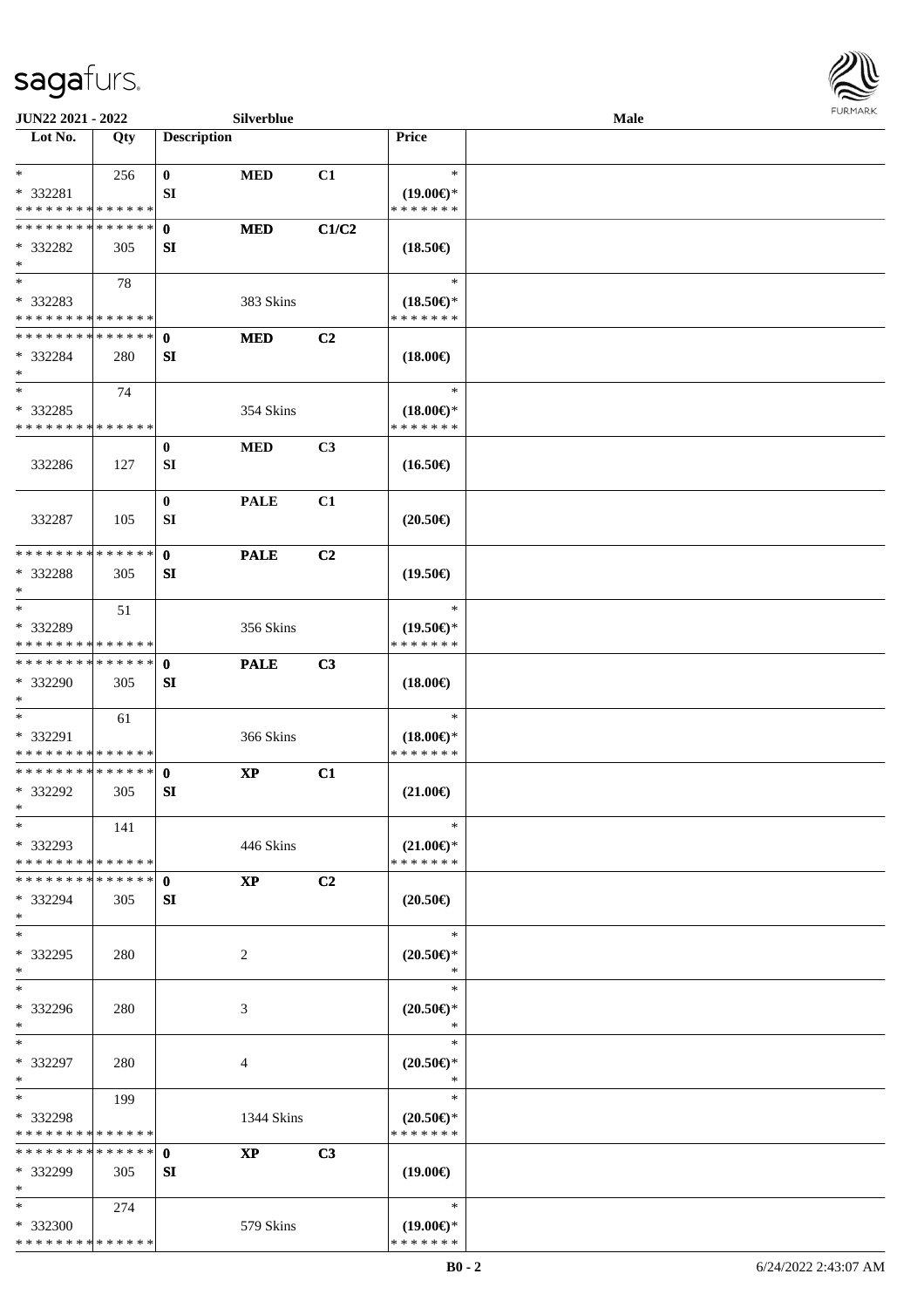

| JUN22 2021 - 2022                                 |     |                        | Silverblue                 |       |                                                | Male |  |
|---------------------------------------------------|-----|------------------------|----------------------------|-------|------------------------------------------------|------|--|
| Lot No.                                           | Qty | <b>Description</b>     |                            |       | Price                                          |      |  |
| 332301                                            | 208 | $\bf{0}$<br>SI         | XP/2XP                     | C1/C2 | $(19.50\epsilon)$                              |      |  |
| 332302                                            | 121 | $\bf{0}$<br>SI         | XP/2XP                     | C3    | $(18.00\epsilon)$                              |      |  |
| 332303                                            | 269 | 20/0<br>SI             | 2XP                        | C1/C2 | $(20.50\epsilon)$                              |      |  |
| 332304                                            | 161 | 20/0<br>${\bf SI}$     | 2XP                        | C3    | $(19.00\epsilon)$                              |      |  |
| * * * * * * * * * * * * * *<br>* 332305<br>$*$    | 285 | $\mathbf{0}$<br>SI     | 2XD/XD<br><b>LNAP</b>      | C1/C2 | 14.50€                                         |      |  |
| $\ast$<br>* 332306<br>* * * * * * * * * * * * * * | 59  |                        | 344 Skins                  |       | $\ast$<br>14.50€*<br>* * * * * * *             |      |  |
| 332307                                            | 147 | $\bf{0}$<br>${\bf SI}$ | 2XD/XD<br><b>LNAP</b>      | C3    | 14.00€                                         |      |  |
| 332308                                            | 271 | $\bf{0}$<br>SI         | <b>Dark</b><br><b>LNAP</b> | C1/C2 | 15.00€                                         |      |  |
| 332309                                            | 333 | $\boldsymbol{0}$<br>SI | <b>Dark</b><br><b>LNAP</b> | C3    | 14.50€                                         |      |  |
| * * * * * * * * * * * * * *<br>* 332310<br>$*$    | 305 | $\mathbf{0}$<br>SI     | <b>MED</b><br><b>LNAP</b>  | C1/C2 | 15.50€                                         |      |  |
| $*$<br>* 332311<br>$*$                            | 280 |                        | $\boldsymbol{2}$           |       | $\ast$<br>15.50€*<br>$\ast$                    |      |  |
| $*$<br>* 332312<br>$*$                            | 280 |                        | 3                          |       | $\ast$<br>15.50€*<br>$\ast$                    |      |  |
| $*$<br>* 332313<br>$*$                            | 280 |                        | 4                          |       | $\ast$<br>15.50€*<br>$\ast$                    |      |  |
| $*$<br>* 332314<br>* * * * * * * * * * * * * *    | 188 |                        | 1333 Skins                 |       | $\ast$<br>15.50€*<br>* * * * * * *             |      |  |
| 332315                                            | 211 | $\bf{0}$<br>SI         | <b>MED</b><br><b>LNAP</b>  | C2    | $(16.00\epsilon)$                              |      |  |
| * * * * * * * * * * * * * *<br>$* 332316$<br>$*$  | 305 | $\mathbf{0}$<br>SI     | <b>MED</b><br><b>LNAP</b>  | C3    | 15.00€                                         |      |  |
| $*$<br>* 332317<br>* * * * * * * * * * * * * *    | 291 |                        | 596 Skins                  |       | $\ast$<br>14.50€*<br>* * * * * * *             |      |  |
| 332318                                            | 172 | $\bf{0}$<br>SI         | <b>PALE</b><br><b>LNAP</b> | C1/C2 | $(18.50\epsilon)$                              |      |  |
| * * * * * * * * * * * * * * *<br>* 332319<br>$*$  | 305 | $\mathbf{0}$<br>SI     | <b>PALE</b><br><b>LNAP</b> | C3    | $(16.00\epsilon)$                              |      |  |
| $*$<br>* 332320<br>* * * * * * * * * * * * * *    | 247 |                        | 552 Skins                  |       | $\ast$<br>$(16.00\epsilon)$ *<br>* * * * * * * |      |  |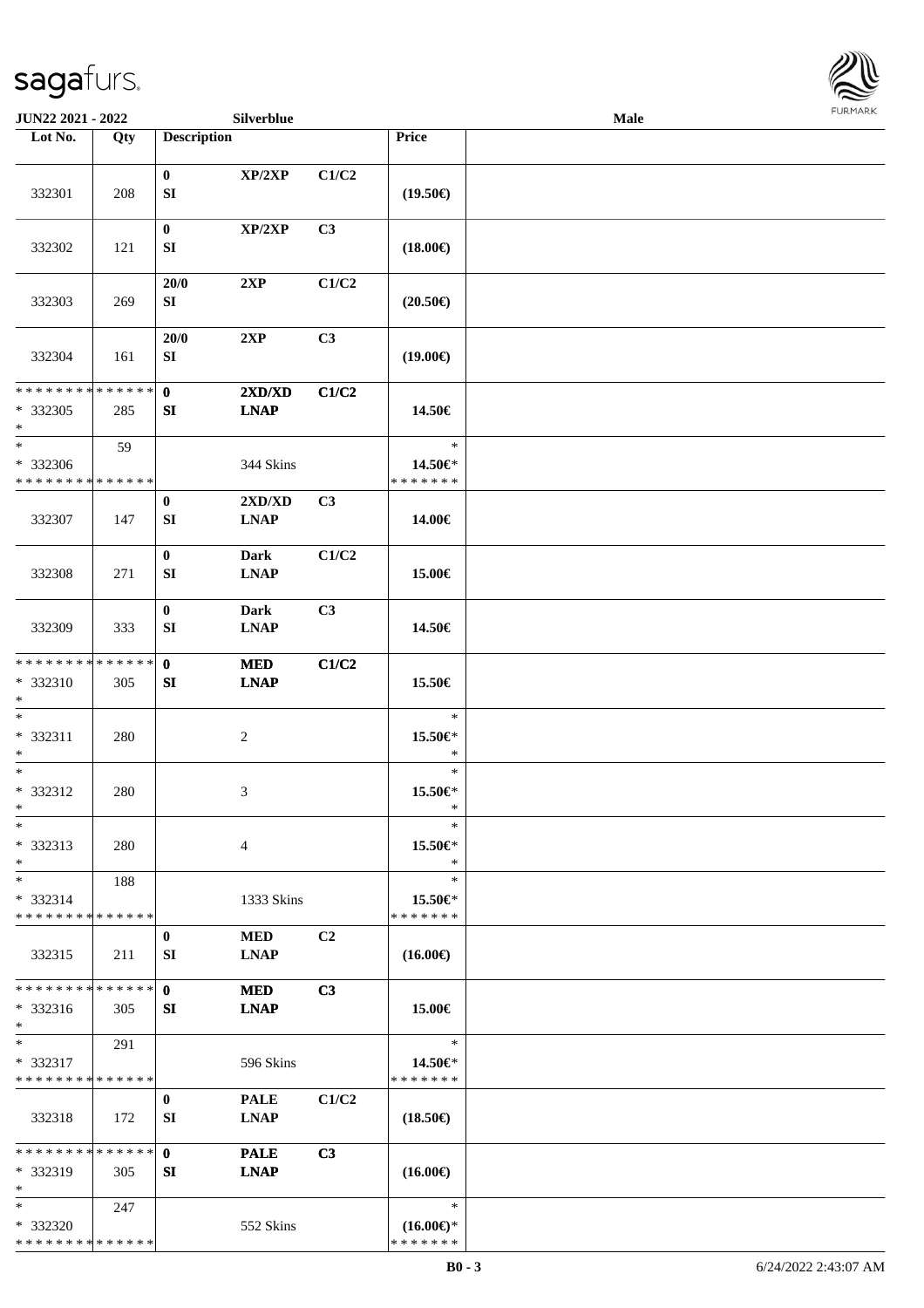

| JUN22 2021 - 2022                                                   |     |                                    | Silverblue                |                   |                                    | Male | <b>FURMARK</b> |
|---------------------------------------------------------------------|-----|------------------------------------|---------------------------|-------------------|------------------------------------|------|----------------|
| Lot No.                                                             | Qty | <b>Description</b>                 |                           |                   | Price                              |      |                |
| 332321                                                              | 231 | $\bf{0}$<br>SI                     | PAL/XP<br><b>LNAP</b>     | C2                | $(18.00\epsilon)$                  |      |                |
| 332322                                                              | 261 | $\boldsymbol{0}$<br>SI             | XP/2XP<br><b>LNAP</b>     | C1/C2             | $(17.50\epsilon)$                  |      |                |
| 332323                                                              | 172 | $\bf{0}$<br>SI                     | XP/2XP<br><b>LNAP</b>     | C3                | $(16.00\epsilon)$                  |      |                |
| 332324                                                              | 261 | $\bf{0}$<br>$\bf IB$               | MED/PAL C2<br><b>SPAR</b> |                   | 17.50€                             |      |                |
| ******** <mark>******</mark><br>* 332325<br>$\ast$                  | 305 | $\mathbf{0}$<br>$\mathbf{I}$       | XP/2XP<br><b>SPAR</b>     | C2                | 18.00€                             |      |                |
| $\overline{\phantom{a}}$<br>* 332326<br>* * * * * * * * * * * * * * | 58  |                                    | 363 Skins                 |                   | $\ast$<br>18.00€*<br>* * * * * * * |      |                |
| 332327                                                              | 283 | $\bf{0}$<br>$\mathbf{I}\mathbf{B}$ | MED/PAL C2<br>WB2         |                   | $(15.00\epsilon)$                  |      |                |
| 332328                                                              | 135 | $\bf{0}$<br>$\mathbf{I}$ <b>B</b>  | XP/2XP<br>WB <sub>2</sub> | C2                | $(15.50\epsilon)$                  |      |                |
| ******** <mark>******</mark><br>* 332329<br>$\ast$                  | 305 | $\mathbf{0}$<br>$\mathbf{I}$       | XD/DK<br><b>CHIP</b>      | C2                | 14.50€                             |      |                |
| $\ast$<br>* 332330<br>$\ast$                                        | 280 |                                    | $\boldsymbol{2}$          |                   | $\ast$<br>14.50€*<br>$\ast$        |      |                |
| $\ast$<br>* 332331<br>* * * * * * * * * * * * * *                   | 41  |                                    | 626 Skins                 |                   | $\ast$<br>14.50€*<br>* * * * * * * |      |                |
| **************<br>* 332332<br>$\ast$                                | 305 | $\mathbf{0}$<br>$\mathbf{I}$       | MED/PAL C2<br><b>CHIP</b> |                   | 16.50€                             |      |                |
| $\ast$<br>* 332333<br>$\ast$                                        | 280 |                                    | $\sqrt{2}$                |                   | $\ast$<br>16.50€*<br>$\ast$        |      |                |
| $*$<br>* 332334<br>$\ast$                                           | 280 |                                    | 3                         |                   | $\ast$<br>16.50€*<br>$\ast$        |      |                |
| $\overline{\phantom{0}}$<br>* 332335<br>$\ast$                      | 280 |                                    | $\overline{4}$            |                   | $\ast$<br>16.50€*<br>$\ast$        |      |                |
| $\overline{\phantom{a}^*}$<br>* 332336<br>$*$                       | 300 |                                    | 5                         |                   | $\ast$<br>16.50€*<br>$\ast$        |      |                |
| $\ast$<br>* 332337<br>* * * * * * * * * * * * * *                   | 107 |                                    | 1552 Skins                |                   | $\ast$<br>16.50€*<br>* * * * * * * |      |                |
| 332338                                                              | 325 | $\bf{0}$<br>IB                     | XP/2XP<br><b>CHIP</b>     | C2                | $(17.50\epsilon)$                  |      |                |
| 332339                                                              | 143 | $\bf{0}$<br>$\mathbf{I}$ <b>B</b>  | XD/DK<br><b>CHIP</b>      | C2<br><b>LNAP</b> | 14.50€                             |      |                |
| * * * * * * * * * * * * * *<br>$*332340$<br>$*$                     | 305 | $\mathbf{0}$<br>$\mathbf{I}$       | MED/PAL C2<br><b>CHIP</b> | <b>LNAP</b>       | 14.50€                             |      |                |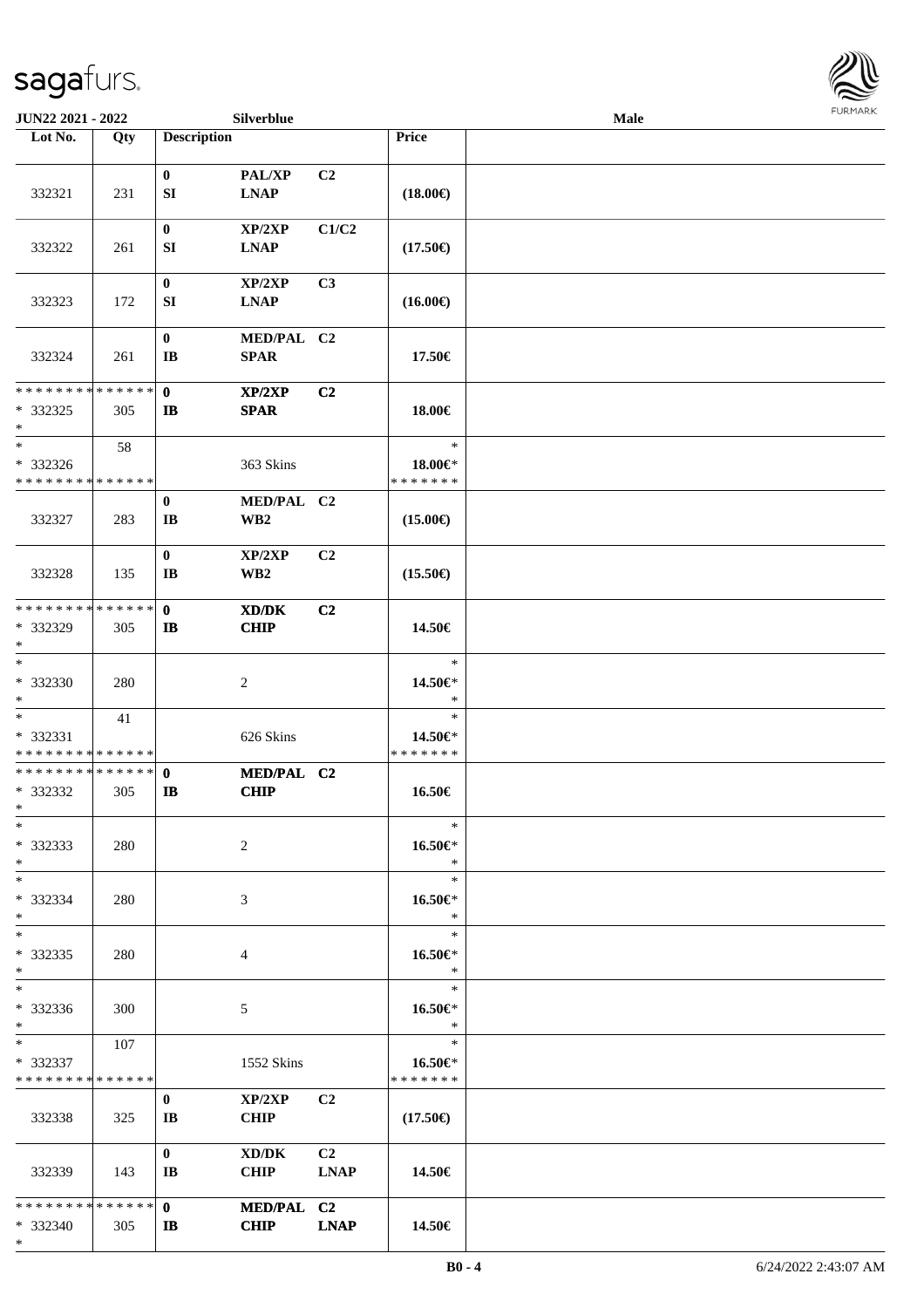\*



| JUN22 2021 - 2022                         |     |                        | <b>Silverblue</b> |                |                                      | Male | <b>FURMARK</b> |
|-------------------------------------------|-----|------------------------|-------------------|----------------|--------------------------------------|------|----------------|
| $\overline{\phantom{1}}$ Lot No.          | Qty | <b>Description</b>     |                   |                | Price                                |      |                |
|                                           |     |                        |                   |                |                                      |      |                |
| $*$                                       | 70  | $\bf{0}$               | MED/PAL C2        |                | $\ast$                               |      |                |
| $* 332341$<br>* * * * * * * * * * * * * * |     | $\mathbf{I}\mathbf{B}$ | <b>CHIP</b>       | <b>LNAP</b>    | 14.50€*<br>* * * * * * *             |      |                |
| * * * * * * * * * * * * * *               |     | $\mathbf{0}$           | <b>ALL</b>        | C2             |                                      |      |                |
| $* 332342$                                | 305 | $\mathbf{I}$           |                   |                | 15.00€                               |      |                |
| $\ast$                                    |     |                        |                   |                |                                      |      |                |
| $\overline{\phantom{a}}$                  |     |                        |                   |                | $\ast$                               |      |                |
| * 332343                                  | 280 |                        | 2                 |                | 15.00€*                              |      |                |
| $*$                                       |     |                        |                   |                | $\ast$                               |      |                |
| $\ast$                                    |     |                        |                   |                | $\ast$                               |      |                |
| * 332344                                  | 280 |                        | 3                 |                | $15.00 \in$ *                        |      |                |
| $\ast$                                    |     |                        |                   |                | $\ast$                               |      |                |
| $\ast$                                    | 67  |                        |                   |                | $\ast$                               |      |                |
| $*332345$                                 |     |                        | 932 Skins         |                | 14.50€*                              |      |                |
| * * * * * * * * * * * * * *               |     |                        |                   |                | * * * * * * *                        |      |                |
| * * * * * * * * * * * * * *               |     | $\mathbf{0}$           | 2XD/XD            | C <sub>2</sub> |                                      |      |                |
| $* 332346$                                | 285 | SR/S                   |                   |                | 15.00€                               |      |                |
| $\ast$                                    |     |                        |                   |                |                                      |      |                |
| $*$                                       | 63  |                        |                   |                | $\ast$                               |      |                |
| $* 332347$                                |     |                        | 348 Skins         |                | 15.50€*                              |      |                |
| * * * * * * * * * * * * * *               |     |                        |                   |                | * * * * * * *                        |      |                |
|                                           |     | $\bf{0}$               | <b>Dark</b>       | C1             |                                      |      |                |
| 332348                                    | 256 | SR/S                   |                   |                | $(17.50\epsilon)$                    |      |                |
|                                           |     | $\mathbf{0}$           | <b>Dark</b>       | C1             |                                      |      |                |
| 332349                                    | 142 | <b>SAGA</b>            |                   |                | $(20.00\epsilon)$                    |      |                |
|                                           |     |                        |                   |                |                                      |      |                |
| ******** <mark>******</mark>              |     | $\mathbf{0}$           | <b>Dark</b>       | C2             |                                      |      |                |
| $*332350$                                 | 285 | SR/S                   |                   |                | $(17.00\epsilon)$                    |      |                |
| $\ast$                                    |     |                        |                   |                |                                      |      |                |
| $\ast$                                    | 198 |                        |                   |                | $\ast$                               |      |                |
| $* 332351$                                |     |                        | 483 Skins         |                | 17.00€*                              |      |                |
| * * * * * * * * * * * * * *               |     |                        |                   |                | * * * * * * *                        |      |                |
|                                           |     | $\bf{0}$               | <b>Dark</b>       | C2             |                                      |      |                |
| 332352                                    | 260 | <b>SAGA</b>            |                   |                | $(20.00\epsilon)$                    |      |                |
|                                           |     |                        |                   |                |                                      |      |                |
|                                           |     | $\bf{0}$               | Dark              | C3             |                                      |      |                |
| 332353                                    | 154 | SR/S                   |                   |                | 15.50€                               |      |                |
| * * * * * * * * * * * * * *               |     | $\mathbf{0}$           | <b>MED</b>        | C1             |                                      |      |                |
| $*332354$                                 | 285 | SR/S                   |                   |                | $(21.50\epsilon)$                    |      |                |
| $\ast$                                    |     |                        |                   |                |                                      |      |                |
| $\ast$                                    | 204 |                        |                   |                | $\ast$                               |      |                |
| $*332355$                                 |     |                        | 489 Skins         |                | $(21.50\epsilon)$ *                  |      |                |
| * * * * * * * * * * * * * *               |     |                        |                   |                | * * * * * * *                        |      |                |
|                                           |     | $\bf{0}$               | $\bf MED$         | C1             |                                      |      |                |
| 332356                                    | 125 | <b>SAGA</b>            |                   |                | $(21.00\epsilon)$                    |      |                |
|                                           |     |                        |                   |                |                                      |      |                |
| * * * * * * * * * * * * * *               |     | $\mathbf{0}$           | <b>MED</b>        | C1             |                                      |      |                |
| $*332357$                                 | 285 | <b>SAGA</b>            |                   |                | $(22.50\epsilon)$                    |      |                |
| $\ast$                                    |     |                        |                   |                |                                      |      |                |
| $\ast$                                    | 102 |                        |                   |                | $\ast$                               |      |                |
| $* 332358$<br>* * * * * * * * * * * * * * |     |                        | 387 Skins         |                | $(22.50\epsilon)$ *<br>* * * * * * * |      |                |
| **************                            |     | $\mathbf{0}$           | <b>MED</b>        | C <sub>2</sub> |                                      |      |                |
| $*332359$                                 | 285 | SR/S                   |                   |                | $(20.50\epsilon)$                    |      |                |
| $\ast$                                    |     |                        |                   |                |                                      |      |                |
| $\ast$                                    |     |                        |                   |                | $\ast$                               |      |                |
| * 332360                                  | 260 |                        | 2                 |                | $(20.50\epsilon)$ *                  |      |                |

\*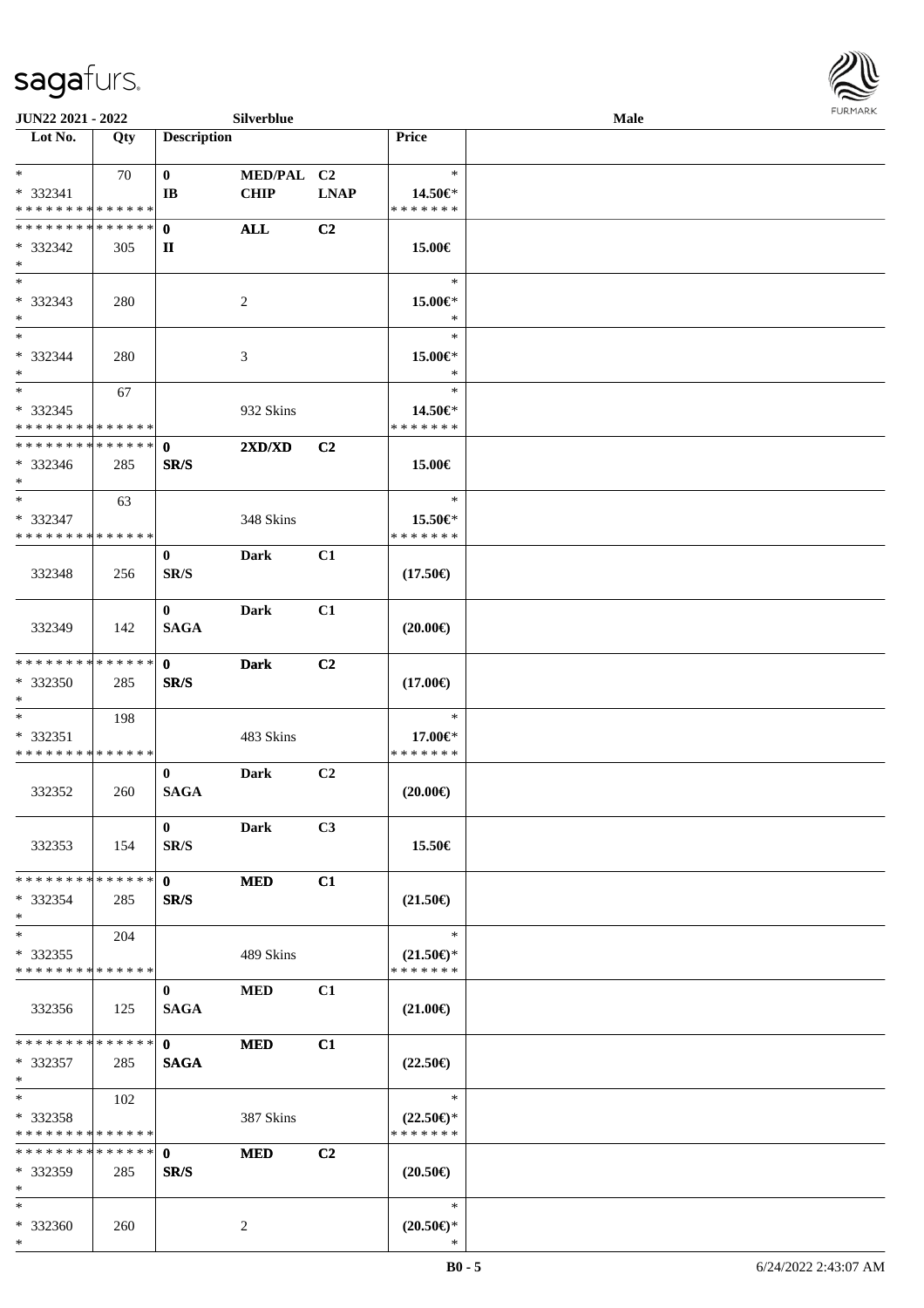

| JUN22 2021 - 2022           |     |                    | Silverblue     |    |                     | <b>Male</b> |  |
|-----------------------------|-----|--------------------|----------------|----|---------------------|-------------|--|
| Lot No.                     | Qty | <b>Description</b> |                |    | Price               |             |  |
|                             |     |                    |                |    |                     |             |  |
| $\ast$                      |     | $\bf{0}$           | $\bf MED$      | C2 | $\ast$              |             |  |
| * 332361                    | 260 | SR/S               |                |    | $(20.50\epsilon)$ * |             |  |
| $\ast$                      |     |                    |                |    | $\ast$              |             |  |
| $\ast$                      | 221 |                    |                |    | $\ast$              |             |  |
| * 332362                    |     |                    | 1026 Skins     |    | $(20.50\epsilon)$ * |             |  |
| * * * * * * * * * * * * * * |     |                    |                |    | * * * * * * *       |             |  |
|                             |     | $\bf{0}$           | <b>MED</b>     | C2 |                     |             |  |
| 332363                      | 247 | <b>SAGA</b>        |                |    | $(20.50\epsilon)$   |             |  |
|                             |     |                    |                |    |                     |             |  |
|                             |     | $\bf{0}$           | $\bf MED$      | C3 |                     |             |  |
| 332364                      | 290 | SR/S               |                |    | $(19.00\epsilon)$   |             |  |
|                             |     |                    |                |    |                     |             |  |
| * * * * * * * * * * * * * * |     | $\mathbf{0}$       | <b>MED</b>     | C3 |                     |             |  |
| * 332365                    | 285 | <b>SAGA</b>        |                |    | $(19.00\epsilon)$   |             |  |
| $\ast$                      |     |                    |                |    |                     |             |  |
| $\ast$                      | 170 |                    |                |    | $\ast$              |             |  |
| * 332366                    |     |                    | 455 Skins      |    | $(19.00\epsilon)$ * |             |  |
| * * * * * * * * * * * * * * |     |                    |                |    | * * * * * * *       |             |  |
| **************              |     | $\mathbf{0}$       | <b>PALE</b>    | C1 |                     |             |  |
| * 332367                    | 285 | SR/S               |                |    | $(22.50\epsilon)$   |             |  |
| $\ast$                      |     |                    |                |    |                     |             |  |
| $\ast$                      |     |                    |                |    | $\ast$              |             |  |
| * 332368                    | 260 |                    | $\overline{c}$ |    | $(22.50\epsilon)$ * |             |  |
| $\ast$                      |     |                    |                |    | ∗                   |             |  |
| $\ast$                      | 130 |                    |                |    | $\ast$              |             |  |
| * 332369                    |     |                    | 675 Skins      |    | $(22.50\epsilon)$ * |             |  |
| * * * * * * * * * * * * * * |     |                    |                |    | * * * * * * *       |             |  |
|                             |     | $\bf{0}$           | <b>PALE</b>    | C1 |                     |             |  |
| 332370                      | 138 | <b>SAGA</b>        |                |    | $(22.50\epsilon)$   |             |  |
|                             |     |                    |                |    |                     |             |  |
| **************              |     | $\mathbf{0}$       | <b>PALE</b>    | C2 |                     |             |  |
| * 332371                    | 285 | SR/S               |                |    | $(22.00\epsilon)$   |             |  |
| $\ast$                      |     |                    |                |    |                     |             |  |
| $\ast$                      |     |                    |                |    | $\ast$              |             |  |
| $* 332372$                  | 260 |                    | $\overline{c}$ |    | $(22.00\epsilon)$ * |             |  |
| $*$                         |     |                    |                |    | *                   |             |  |
| $\ast$                      |     |                    |                |    | $\ast$              |             |  |
| * 332373                    | 260 |                    | 3              |    | $(22.00\epsilon)$ * |             |  |
| $\ast$                      |     |                    |                |    | ∗                   |             |  |
| $\ast$                      |     |                    |                |    | $\ast$              |             |  |
| * 332374                    | 260 |                    | 4              |    | $(22.00\epsilon)$ * |             |  |
| $\ast$                      |     |                    |                |    | $\ast$              |             |  |
| $\ast$                      | 127 |                    |                |    | $\ast$              |             |  |
| $* 332375$                  |     |                    | 1192 Skins     |    | $(22.00\epsilon)$ * |             |  |
| * * * * * * * * * * * * * * |     |                    |                |    | * * * * * * *       |             |  |
| * * * * * * * * * * * * * * |     | $\mathbf{0}$       | <b>PALE</b>    | C2 |                     |             |  |
| * 332376                    | 285 | <b>SAGA</b>        |                |    | $(22.00\epsilon)$   |             |  |
| $*$                         |     |                    |                |    |                     |             |  |
| $\ast$                      |     |                    |                |    | $\ast$              |             |  |
| * 332377                    | 260 |                    | $\sqrt{2}$     |    | $(22.00\epsilon)$ * |             |  |
| $\ast$                      |     |                    |                |    | $\ast$              |             |  |
| $\ast$                      | 143 |                    |                |    | $\ast$              |             |  |
| * 332378                    |     |                    | 688 Skins      |    | $(22.00\epsilon)$ * |             |  |
| * * * * * * * * * * * * * * |     |                    |                |    | * * * * * * *       |             |  |
| * * * * * * * * * * * * * * |     | $\mathbf{0}$       | <b>PALE</b>    | C3 |                     |             |  |
| * 332379                    | 265 | SR/S               |                |    | $(20.50\epsilon)$   |             |  |
| $\ast$                      |     |                    |                |    |                     |             |  |
| $*$                         | 66  |                    |                |    | $\ast$              |             |  |
| * 332380                    |     |                    | 331 Skins      |    | $(20.50 \in )^*$    |             |  |
| * * * * * * * * * * * * * * |     |                    |                |    | * * * * * * *       |             |  |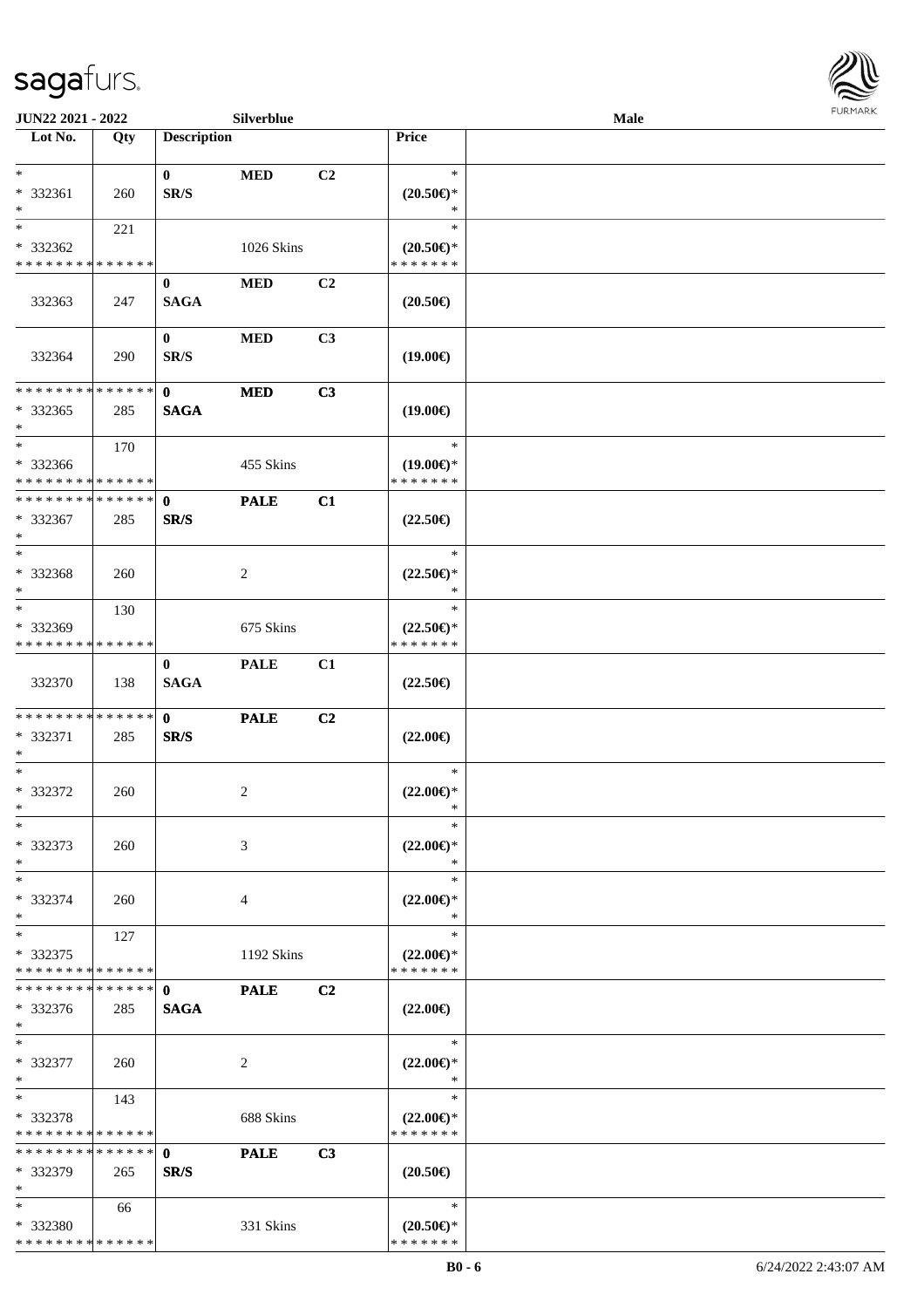

| JUN22 2021 - 2022                       |     |                    | Silverblue             |                |                                      | Male |  |
|-----------------------------------------|-----|--------------------|------------------------|----------------|--------------------------------------|------|--|
| Lot No.                                 | Qty | <b>Description</b> |                        |                | Price                                |      |  |
| * * * * * * * * * * * * * *             |     |                    |                        |                |                                      |      |  |
|                                         |     | $\mathbf{0}$       | <b>PALE</b>            | C3             |                                      |      |  |
| * 332381<br>$\ast$                      | 285 | $\mathbf{SAGA}$    |                        |                | $(20.50\epsilon)$                    |      |  |
| $*$                                     |     |                    |                        |                | $\ast$                               |      |  |
|                                         | 66  |                    |                        |                |                                      |      |  |
| * 332382<br>* * * * * * * * * * * * * * |     |                    | 351 Skins              |                | $(20.50 \in )^*$<br>* * * * * * *    |      |  |
|                                         |     |                    |                        |                |                                      |      |  |
|                                         |     | $\bf{0}$           | $\mathbf{XP}$          | C1             |                                      |      |  |
| 332383                                  | 254 | SR/S               |                        |                | $(23.50\epsilon)$                    |      |  |
| **************                          |     |                    |                        |                |                                      |      |  |
|                                         |     | $\mathbf{0}$       | $\bold{XP}$            | C2             |                                      |      |  |
| $* 332384$<br>$\ast$                    | 285 | SR/S               |                        |                | $(22.50\epsilon)$                    |      |  |
| $\ast$                                  |     |                    |                        |                | $\ast$                               |      |  |
| * 332385                                | 277 |                    |                        |                |                                      |      |  |
| * * * * * * * * * * * * * *             |     |                    | 562 Skins              |                | $(22.50\epsilon)$ *<br>* * * * * * * |      |  |
|                                         |     | $\bf{0}$           | $\mathbf{X}\mathbf{P}$ | C3             |                                      |      |  |
| 332386                                  |     | SR/S               |                        |                | $(21.00\epsilon)$                    |      |  |
|                                         | 103 |                    |                        |                |                                      |      |  |
| **************                          |     | $\mathbf{0}$       | XP/2XP                 | C1/C2          |                                      |      |  |
| * 332387                                | 285 | <b>SAGA</b>        |                        |                | $(22.00\epsilon)$                    |      |  |
| $\ast$                                  |     |                    |                        |                |                                      |      |  |
| $*$                                     | 213 |                    |                        |                | $\ast$                               |      |  |
| * 332388                                |     |                    | 498 Skins              |                | $(22.00\epsilon)$ *                  |      |  |
| * * * * * * * * * * * * * *             |     |                    |                        |                | * * * * * * *                        |      |  |
|                                         |     | $\bf{0}$           | 2XP                    | C2             |                                      |      |  |
| 332389                                  | 125 | SR/S               |                        |                | $(21.50\epsilon)$                    |      |  |
|                                         |     |                    |                        |                |                                      |      |  |
|                                         |     | $\bf{0}$           | 2XD/XD                 | C1/C2          |                                      |      |  |
| 332390                                  | 248 | <b>SAGA</b>        | <b>LNAP</b>            |                | 15.00€                               |      |  |
|                                         |     |                    |                        |                |                                      |      |  |
|                                         |     | 20/0               | 2XD/XD                 | C3             |                                      |      |  |
| 332391                                  | 119 | <b>SAGA</b>        | <b>LNAP</b>            |                | 16.50€                               |      |  |
|                                         |     |                    |                        |                |                                      |      |  |
| * * * * * * * * * * * * * *             |     | $\mathbf{0}$       | <b>Dark</b>            | C1/C2          |                                      |      |  |
| * 332392                                | 285 | <b>SAGA</b>        | <b>LNAP</b>            |                | 16.00€                               |      |  |
| $*$                                     |     |                    |                        |                |                                      |      |  |
| $\ast$                                  | 211 |                    |                        |                | $\ast$                               |      |  |
| * 332393                                |     |                    | 496 Skins              |                | $16.00 \in$                          |      |  |
| * * * * * * * * * * * * * *             |     |                    |                        |                | * * * * * * *                        |      |  |
|                                         |     | $\bf{0}$           | <b>Dark</b>            | C2             |                                      |      |  |
| 332394                                  | 242 | <b>SAGA</b>        | <b>LNAP</b>            |                | 15.50€                               |      |  |
|                                         |     |                    |                        |                |                                      |      |  |
|                                         |     | $\bf{0}$           | Dark                   | C3             |                                      |      |  |
| 332395                                  | 163 | <b>SAGA</b>        | <b>LNAP</b>            |                | 15.50€                               |      |  |
|                                         |     |                    |                        |                |                                      |      |  |
|                                         |     | $\mathbf{0}$       | <b>MED</b>             | C1/C2          |                                      |      |  |
| 332396                                  | 166 | <b>SAGA</b>        | <b>LNAP</b>            |                | $(18.50\epsilon)$                    |      |  |
|                                         |     |                    |                        |                |                                      |      |  |
|                                         |     | $\mathbf{0}$       | <b>MED</b>             | C <sub>3</sub> |                                      |      |  |
| 332397                                  | 121 | <b>SAGA</b>        | <b>LNAP</b>            |                | $(17.00\epsilon)$                    |      |  |
|                                         |     |                    |                        |                |                                      |      |  |
|                                         |     | $\mathbf{0}$       | <b>PALE</b>            | C1/C2          |                                      |      |  |
| 332398                                  | 233 | <b>SAGA</b>        | <b>LNAP</b>            |                | $(20.00\epsilon)$                    |      |  |
|                                         |     |                    |                        |                |                                      |      |  |
|                                         |     | $\mathbf{0}$       | <b>PALE</b>            | C3             |                                      |      |  |
| 332399                                  | 145 | <b>SAGA</b>        | <b>LNAP</b>            |                | $(18.50\epsilon)$                    |      |  |
|                                         |     |                    |                        |                |                                      |      |  |
|                                         |     | $\mathbf{0}$       | XP/2XP                 | C <sub>2</sub> |                                      |      |  |
| 332400                                  | 121 | <b>SAGA</b>        | <b>LNAP</b>            |                | $(20.00\epsilon)$                    |      |  |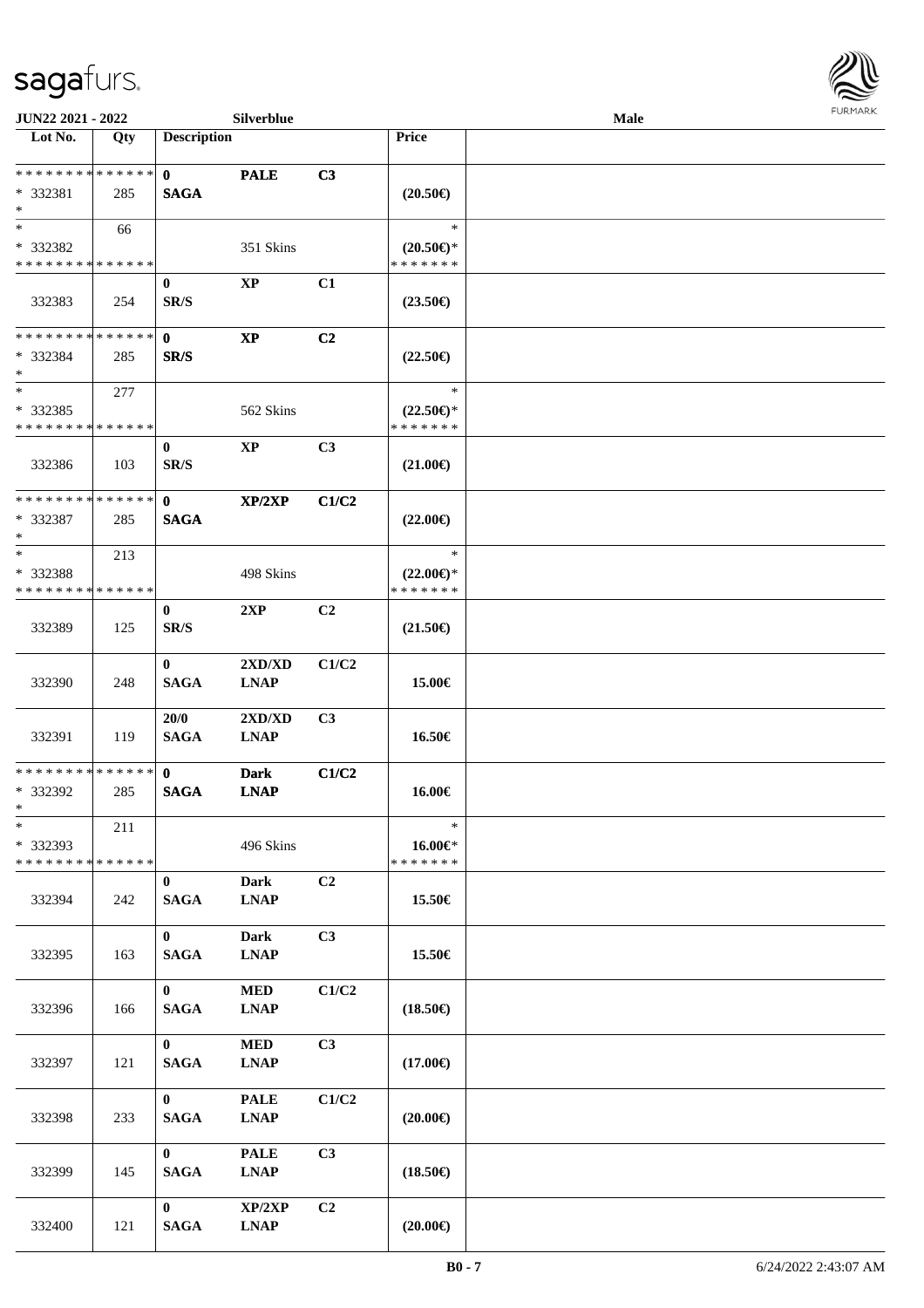\*



| JUN22 2021 - 2022                  |                 |                    | Silverblue      |                |                                                         | Male |  |
|------------------------------------|-----------------|--------------------|-----------------|----------------|---------------------------------------------------------|------|--|
| Lot No.                            | Qty             | <b>Description</b> |                 |                | Price                                                   |      |  |
|                                    |                 |                    |                 |                |                                                         |      |  |
|                                    |                 | $\bf{0}$           | MED/PAL C2      |                |                                                         |      |  |
| 332401                             | 314             | IA                 | <b>SPAR</b>     |                | $(20.00\epsilon)$                                       |      |  |
|                                    |                 |                    |                 |                |                                                         |      |  |
| * * * * * * * *                    | $* * * * * * *$ | $\mathbf 0$        | XP/2XP          | C <sub>2</sub> |                                                         |      |  |
| * 332402                           | 285             | IA                 | <b>SPAR</b>     |                | $(20.50\epsilon)$                                       |      |  |
| $\ast$<br>$\overline{\phantom{1}}$ |                 |                    |                 |                |                                                         |      |  |
|                                    |                 |                    |                 |                | $\ast$                                                  |      |  |
| * 332403<br>$\ast$                 | 260             |                    | $\sqrt{2}$      |                | $(20.50\mathnormal{\in}\mathcal{)^{\! \! \times}}$<br>* |      |  |
| $\overline{\ast}$                  |                 |                    |                 |                | $\ast$                                                  |      |  |
| * 332404                           | 135             |                    |                 |                |                                                         |      |  |
| * * * * * * * * * * * * * *        |                 |                    | 680 Skins       |                | $(20.50 \in )^*$<br>* * * * * * *                       |      |  |
|                                    |                 | $\bf{0}$           | MED/PAL C2      |                |                                                         |      |  |
| 332405                             | 282             | IA                 | WB <sub>2</sub> |                | $(17.00\epsilon)$                                       |      |  |
|                                    |                 |                    |                 |                |                                                         |      |  |
|                                    |                 | $\bf{0}$           | XP/2XP          | C2             |                                                         |      |  |
| 332406                             | 93              | IA                 | WB <sub>2</sub> |                | $(17.50\epsilon)$                                       |      |  |
|                                    |                 |                    |                 |                |                                                         |      |  |
| * * * * * * * * * * * * * *        |                 | $\mathbf{0}$       | XD/DK           | C <sub>2</sub> |                                                         |      |  |
| * 332407                           | 285             | IA                 | <b>CHIP</b>     |                | 15.00€                                                  |      |  |
| $\ast$                             |                 |                    |                 |                |                                                         |      |  |
| $\ast$                             |                 |                    |                 |                | $\ast$                                                  |      |  |
| * 332408                           | 260             |                    | $\sqrt{2}$      |                | 15.00€*                                                 |      |  |
| $\ast$                             |                 |                    |                 |                | $\ast$                                                  |      |  |
| $\ast$                             |                 |                    |                 |                | $\ast$                                                  |      |  |
| * 332409                           | 260             |                    | $\mathfrak{Z}$  |                | 15.00€*                                                 |      |  |
| $\ast$                             |                 |                    |                 |                | $\ast$                                                  |      |  |
| $\ast$                             | 219             |                    |                 |                | $\ast$                                                  |      |  |
| * 332410                           |                 |                    | 1024 Skins      |                | 15.00€*                                                 |      |  |
| * * * * * * * * * * * * * *        |                 |                    |                 |                | * * * * * * *                                           |      |  |
| **************                     |                 | $\mathbf 0$        | MED/PAL C2      |                |                                                         |      |  |
| * 332411<br>$\ast$                 | 285             | IA                 | <b>CHIP</b>     |                | $(19.00\epsilon)$                                       |      |  |
| $\ast$                             |                 |                    |                 |                | $\ast$                                                  |      |  |
| * 332412                           | 260             |                    | $\sqrt{2}$      |                | $(19.00\epsilon)$ *                                     |      |  |
| $*$                                |                 |                    |                 |                | $\ast$                                                  |      |  |
| $*$                                |                 |                    |                 |                | $\ast$                                                  |      |  |
| * 332413                           | 260             |                    | 3               |                | $(19.00\epsilon)$ *                                     |      |  |
| $*$                                |                 |                    |                 |                | $\ast$                                                  |      |  |
| $\ast$                             |                 |                    |                 |                | $\ast$                                                  |      |  |
| * 332414                           | 260             |                    | 4               |                | $(19.00\epsilon)$ *                                     |      |  |
| $*$                                |                 |                    |                 |                | $\ast$                                                  |      |  |
| $\ast$                             |                 |                    |                 |                | $\ast$                                                  |      |  |
| * 332415                           | 260             |                    | 5               |                | $(19.00\epsilon)$ *                                     |      |  |
| $*$                                |                 |                    |                 |                | $\ast$                                                  |      |  |
| $\overline{\phantom{0}}$           |                 |                    |                 |                | $\ast$                                                  |      |  |
| * 332416                           | 260             |                    | 6               |                | $(19.00\epsilon)$ *                                     |      |  |
| $*$                                |                 |                    |                 |                | $\ast$                                                  |      |  |
| $*$                                |                 |                    |                 |                | $\ast$                                                  |      |  |
| * 332417<br>$*$                    | 260             |                    | $\tau$          |                | $(19.00\epsilon)$ *<br>$\ast$                           |      |  |
| $\ast$                             |                 |                    |                 |                | $\ast$                                                  |      |  |
| * 332418                           | 260             |                    | $8\,$           |                | $(19.00\epsilon)$ *                                     |      |  |
| $*$                                |                 |                    |                 |                | $\ast$                                                  |      |  |
| $\ast$                             | 271             |                    |                 |                | $\ast$                                                  |      |  |
| $* 332419$                         |                 |                    | 2376 Skins      |                | $(19.00\epsilon)$ *                                     |      |  |
| * * * * * * * *                    | * * * * * *     |                    |                 |                | * * * * * * *                                           |      |  |
| * * * * * * * * * * * * * * *      |                 | $\mathbf{0}$       | XP/2XP          | C2             |                                                         |      |  |
| * 332420                           | 285             | IA                 | <b>CHIP</b>     |                | $(19.00\epsilon)$                                       |      |  |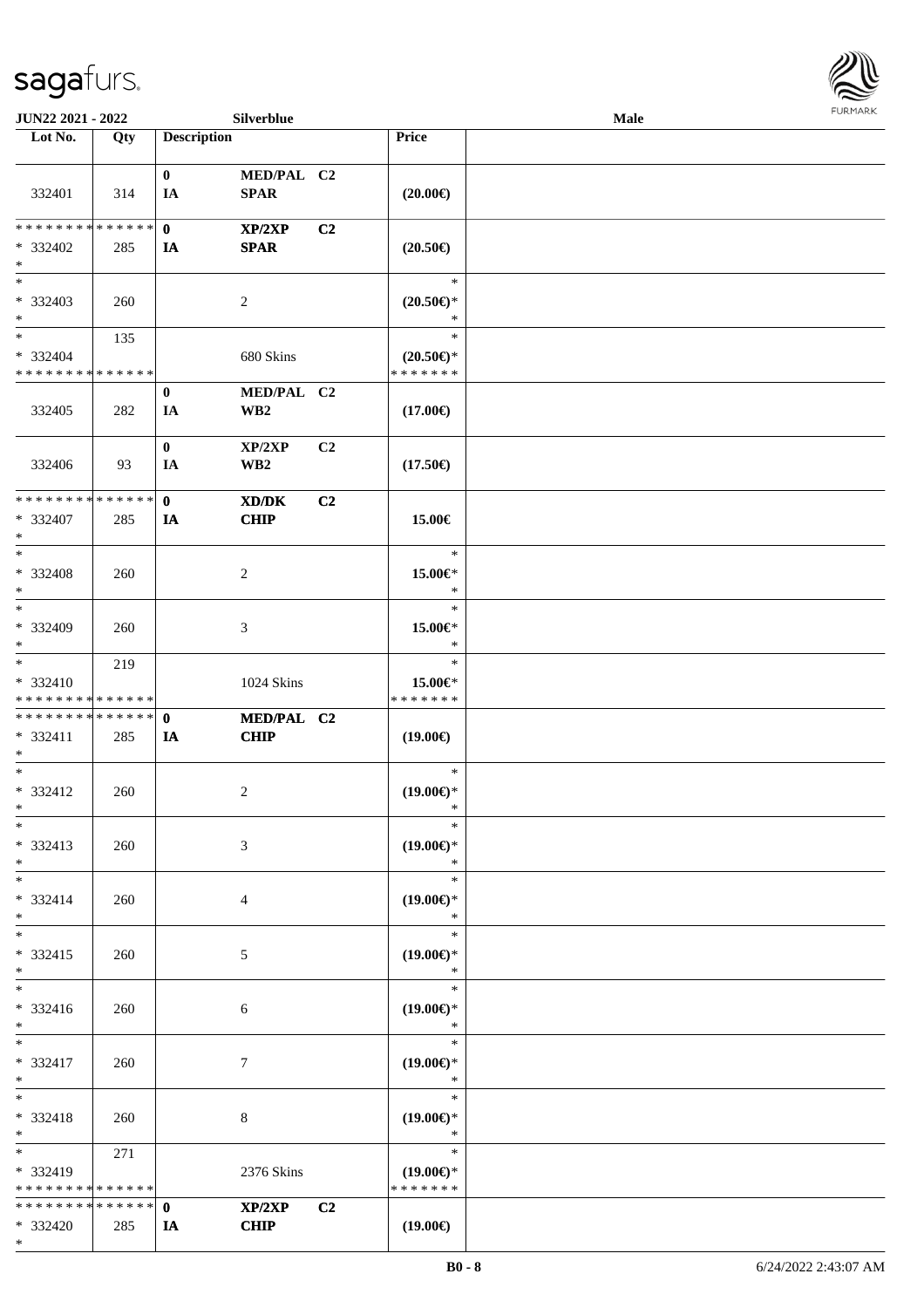

| JUN22 2021 - 2022                       |     |                             | <b>Silverblue</b>    |                               |                                | <b>Male</b> | <b>FURMARK</b> |
|-----------------------------------------|-----|-----------------------------|----------------------|-------------------------------|--------------------------------|-------------|----------------|
| Lot No.                                 | Qty | <b>Description</b>          |                      |                               | <b>Price</b>                   |             |                |
| $*$                                     | 272 | $\bf{0}$                    | XP/2XP               | C <sub>2</sub>                | $\ast$                         |             |                |
| * 332421                                |     | IA                          | <b>CHIP</b>          |                               | $(19.00\epsilon)$ *            |             |                |
| * * * * * * * * * * * * * *             |     |                             |                      |                               | *******                        |             |                |
| 332422                                  | 147 | $\bf{0}$<br><b>IA</b>       | XD/DK<br><b>CHIP</b> | C <sub>2</sub><br><b>LNAP</b> | 15.00€                         |             |                |
| **************                          |     | $\theta$                    | <b>MED/PAL</b>       | C <sub>2</sub>                |                                |             |                |
| $*332423$<br>$\ast$                     | 285 | IA                          | <b>CHIP</b>          | <b>LNAP</b>                   | $(16.50\epsilon)$              |             |                |
| $\ast$                                  | 88  |                             |                      |                               | $\ast$                         |             |                |
| * 332424<br>* * * * * * * * * * * * * * |     |                             | 373 Skins            |                               | $(16.50\epsilon)$ *<br>******* |             |                |
| 332425                                  | 181 | $\bf{0}$<br><b>SROY</b>     | <b>MED</b>           | C1/C2                         | $(21.50\epsilon)$              |             |                |
| 332426                                  | 123 | $\mathbf{0}$<br><b>SROY</b> | <b>PALE</b>          | C1/C2                         | $(22.50\epsilon)$              |             |                |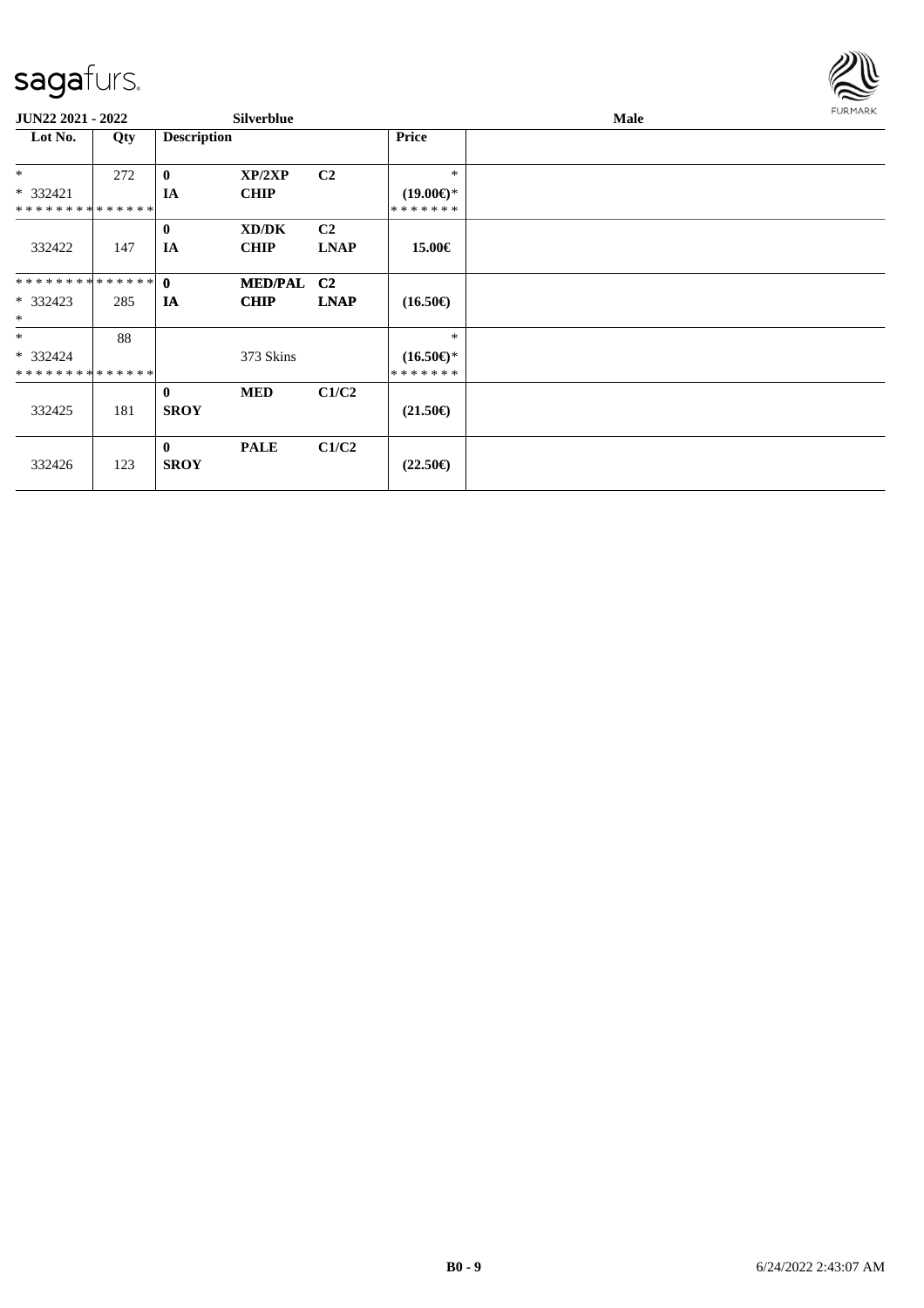

| JUN22 2021 - 2022           |     |                    | <b>Silverblue Velvet</b> |                |                          | Male |  |
|-----------------------------|-----|--------------------|--------------------------|----------------|--------------------------|------|--|
| Lot No.                     | Qty | <b>Description</b> |                          |                | Price                    |      |  |
|                             |     |                    |                          |                |                          |      |  |
|                             |     | 60                 | <b>MED</b>               | C1/C2          |                          |      |  |
| 332481                      | 119 | SI                 | <b>VELV1</b>             |                | 37.00€                   |      |  |
|                             |     |                    |                          |                |                          |      |  |
|                             |     | 60                 | <b>PALE</b>              | C1             |                          |      |  |
| 332482                      | 96  | SI                 | VELV1                    |                | 38.00€                   |      |  |
|                             |     |                    |                          |                |                          |      |  |
| * * * * * * * * * * * * * * |     | 60                 | <b>PALE</b>              | C2             |                          |      |  |
| $* 332483$                  | 185 | ${\bf SI}$         | <b>VELV1</b>             |                | 38.00€                   |      |  |
| $\ast$                      |     |                    |                          |                |                          |      |  |
| $\ast$                      |     |                    |                          |                | $\ast$                   |      |  |
|                             | 125 |                    |                          |                |                          |      |  |
| * 332484                    |     |                    | 310 Skins                |                | 38.00€*<br>* * * * * * * |      |  |
| * * * * * * * * * * * * * * |     |                    |                          |                |                          |      |  |
|                             |     | 60                 | <b>PALE</b>              | C3             |                          |      |  |
| 332485                      | 161 | SI                 | <b>VELV1</b>             |                | 37.00€                   |      |  |
|                             |     |                    |                          |                |                          |      |  |
|                             |     | 60                 | $\mathbf{X}\mathbf{P}$   | C1             |                          |      |  |
| 332486                      | 157 | SI                 | VELV1                    |                | 40.00€                   |      |  |
|                             |     |                    |                          |                |                          |      |  |
| * * * * * * * * * * * * * * |     | 60                 | $\mathbf{X}\mathbf{P}$   | C2             |                          |      |  |
| * 332487                    | 185 | SI                 | <b>VELV1</b>             |                | 39.00€                   |      |  |
| $\ast$                      |     |                    |                          |                |                          |      |  |
| $\ast$                      |     |                    |                          |                | $\ast$                   |      |  |
| * 332488                    | 160 |                    | $\boldsymbol{2}$         |                | 39.00€*                  |      |  |
| $\ast$                      |     |                    |                          |                | $\ast$                   |      |  |
| $\ast$                      |     |                    |                          |                | $\ast$                   |      |  |
| * 332489                    | 160 |                    | 3                        |                | 39.00€*                  |      |  |
| $\ast$                      |     |                    |                          |                | $\ast$                   |      |  |
| $\ast$                      | 66  |                    |                          |                | $\ast$                   |      |  |
| * 332490                    |     |                    | 571 Skins                |                | 38.00€*                  |      |  |
| * * * * * * * * * * * * * * |     |                    |                          |                | * * * * * * *            |      |  |
| * * * * * * * * * * * * * * |     | 60                 | $\mathbf{X}\mathbf{P}$   | C3             |                          |      |  |
| * 332491                    |     | SI                 | <b>VELV1</b>             |                |                          |      |  |
| $\ast$                      | 165 |                    |                          |                | 38.00€                   |      |  |
| $\ast$                      | 50  |                    |                          |                | $\ast$                   |      |  |
| * 332492                    |     |                    | 215 Skins                |                | 38.00€*                  |      |  |
| **************              |     |                    |                          |                | *******                  |      |  |
| * * * * * * * * * * * * * * |     |                    |                          |                |                          |      |  |
|                             |     | 60                 | 2XP                      | C1/C2          |                          |      |  |
| * 332493                    | 185 | SI                 | <b>VELV1</b>             |                | 41.00€                   |      |  |
| $\ast$                      |     |                    |                          |                |                          |      |  |
| $\ast$                      | 166 |                    |                          |                | $\ast$                   |      |  |
| * 332494                    |     |                    | 351 Skins                |                | 41.00€*                  |      |  |
| * * * * * * * * * * * * * * |     |                    |                          |                | * * * * * * *            |      |  |
|                             |     | 60                 | 2XP                      | C <sub>3</sub> |                          |      |  |
| 332495                      | 115 | SI                 | <b>VELV1</b>             |                | 38.00€                   |      |  |
|                             |     |                    |                          |                |                          |      |  |
|                             |     | 60                 | <b>PALE</b>              | C1/C2          |                          |      |  |
| 332496                      | 106 | SI                 | <b>VELV2</b>             |                | 39.00€                   |      |  |
|                             |     |                    |                          |                |                          |      |  |
| * * * * * * * * * * * * * * |     | 60                 | $\mathbf{X}\mathbf{P}$   | C1/C2          |                          |      |  |
| * 332497                    | 185 | SI                 | VELV2                    |                | 41.00€                   |      |  |
| $*$                         |     |                    |                          |                |                          |      |  |
| $*$                         | 95  |                    |                          |                | $\ast$                   |      |  |
| * 332498                    |     |                    | 280 Skins                |                | 40.00€*                  |      |  |
| * * * * * * * * * * * * * * |     |                    |                          |                | * * * * * * *            |      |  |
| * * * * * * * * * * * * * * |     | 60                 | 2XP                      | C1/C2          |                          |      |  |
| * 332499                    | 185 | SI                 | <b>VELV2</b>             |                | 43.00€                   |      |  |
| $*$                         |     |                    |                          |                |                          |      |  |
| $*$                         | 73  |                    |                          |                | $\ast$                   |      |  |
| * 332500                    |     |                    | 258 Skins                |                | 43.00€*                  |      |  |
| * * * * * * * * * * * * * * |     |                    |                          |                | * * * * * * *            |      |  |
|                             |     |                    |                          |                |                          |      |  |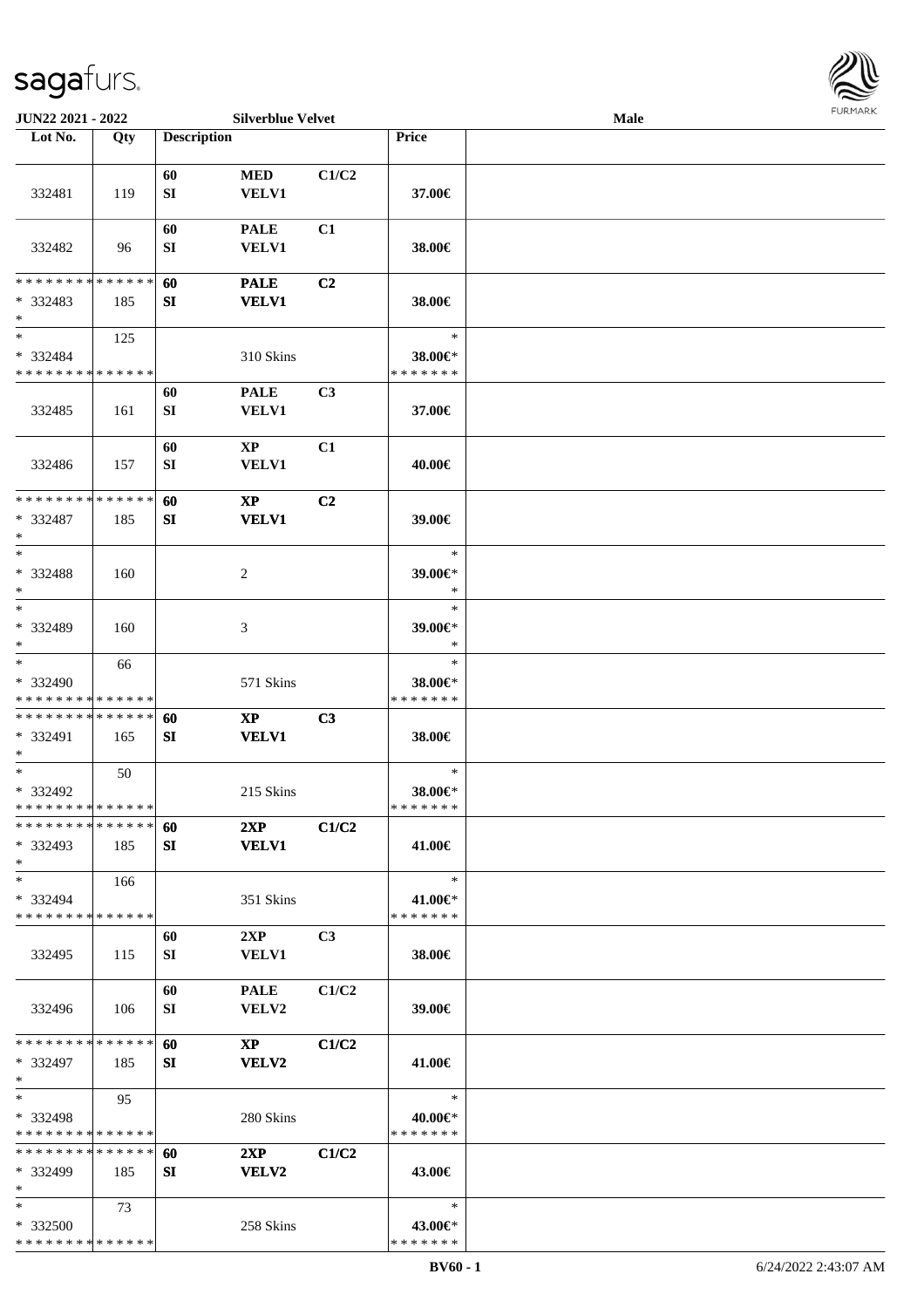

| JUN22 2021 - 2022                    |     |                                                                                                                                                                                                                                 | <b>Silverblue Velvet</b> |                |               | Male |  |
|--------------------------------------|-----|---------------------------------------------------------------------------------------------------------------------------------------------------------------------------------------------------------------------------------|--------------------------|----------------|---------------|------|--|
| Lot No.                              | Qty | <b>Description</b>                                                                                                                                                                                                              |                          |                | Price         |      |  |
|                                      |     |                                                                                                                                                                                                                                 |                          |                |               |      |  |
|                                      |     | 60                                                                                                                                                                                                                              | MED/PAL C2               |                |               |      |  |
| 332501                               | 166 | $\mathbf{I}\mathbf{B}$                                                                                                                                                                                                          | <b>VELV1</b>             | <b>CHIP</b>    | 36.00€        |      |  |
|                                      |     |                                                                                                                                                                                                                                 |                          |                |               |      |  |
| ******** <mark>******</mark>         |     | 60                                                                                                                                                                                                                              | XP/2XP                   | C <sub>2</sub> |               |      |  |
| * 332502                             | 165 | $\mathbf{I}$                                                                                                                                                                                                                    | <b>VELV1</b>             | <b>CHIP</b>    | 37.00€        |      |  |
| $\ast$                               |     |                                                                                                                                                                                                                                 |                          |                |               |      |  |
| $\ast$                               |     |                                                                                                                                                                                                                                 |                          |                | $\ast$        |      |  |
|                                      |     |                                                                                                                                                                                                                                 |                          |                |               |      |  |
| * 332503                             | 140 |                                                                                                                                                                                                                                 | $\overline{c}$           |                | 37.00€*       |      |  |
| $\ast$<br>$\overline{\phantom{a}^*}$ |     |                                                                                                                                                                                                                                 |                          |                | $\ast$        |      |  |
|                                      | 110 |                                                                                                                                                                                                                                 |                          |                | $\ast$        |      |  |
| * 332504                             |     |                                                                                                                                                                                                                                 | 415 Skins                |                | 37.00€*       |      |  |
| * * * * * * * * * * * * * *          |     |                                                                                                                                                                                                                                 |                          |                | * * * * * * * |      |  |
|                                      |     | 60                                                                                                                                                                                                                              | <b>MED</b>               | C1/C2          |               |      |  |
| 332505                               | 143 | <b>SAGA</b>                                                                                                                                                                                                                     | <b>VELV1</b>             |                | 38.00€        |      |  |
|                                      |     |                                                                                                                                                                                                                                 |                          |                |               |      |  |
| * * * * * * * * * * * * * *          |     | 60                                                                                                                                                                                                                              | <b>PALE</b>              | C1             |               |      |  |
| * 332506                             | 135 | <b>SAGA</b>                                                                                                                                                                                                                     | <b>VELV1</b>             |                | 42.00€        |      |  |
| $\ast$                               |     |                                                                                                                                                                                                                                 |                          |                |               |      |  |
| $\ast$                               | 40  |                                                                                                                                                                                                                                 |                          |                | $\ast$        |      |  |
|                                      |     |                                                                                                                                                                                                                                 |                          |                |               |      |  |
| * 332507                             |     |                                                                                                                                                                                                                                 | 175 Skins                |                | 42.00€*       |      |  |
| * * * * * * * * * * * * * *          |     |                                                                                                                                                                                                                                 |                          |                | * * * * * * * |      |  |
| * * * * * * * * * * * * * *          |     | 60                                                                                                                                                                                                                              | <b>PALE</b>              | C2             |               |      |  |
| * 332508                             | 165 | <b>SAGA</b>                                                                                                                                                                                                                     | <b>VELV1</b>             |                | 40.00€        |      |  |
| $\ast$                               |     |                                                                                                                                                                                                                                 |                          |                |               |      |  |
| $\ast$                               |     |                                                                                                                                                                                                                                 |                          |                | $\ast$        |      |  |
| * 332509                             | 140 |                                                                                                                                                                                                                                 | 2                        |                | 40.00€*       |      |  |
| $\ast$                               |     |                                                                                                                                                                                                                                 |                          |                | $\ast$        |      |  |
| $\ast$                               |     |                                                                                                                                                                                                                                 |                          |                | $\ast$        |      |  |
| * 332510                             | 140 |                                                                                                                                                                                                                                 | 3                        |                | 40.00€*       |      |  |
|                                      |     |                                                                                                                                                                                                                                 |                          |                | $\ast$        |      |  |
| $\ast$                               |     |                                                                                                                                                                                                                                 |                          |                |               |      |  |
| $\ast$                               | 91  |                                                                                                                                                                                                                                 |                          |                | $\ast$        |      |  |
| * 332511                             |     |                                                                                                                                                                                                                                 | 536 Skins                |                | 40.00€*       |      |  |
| * * * * * * * * * * * * * *          |     |                                                                                                                                                                                                                                 |                          |                | * * * * * * * |      |  |
| **************                       |     | 60                                                                                                                                                                                                                              | <b>PALE</b>              | C3             |               |      |  |
| * 332512                             | 165 | <b>SAGA</b>                                                                                                                                                                                                                     | <b>VELV1</b>             |                | 39.00€        |      |  |
| $*$ $*$                              |     |                                                                                                                                                                                                                                 |                          |                |               |      |  |
| $*$                                  | 89  |                                                                                                                                                                                                                                 |                          |                | $\ast$        |      |  |
| $*332513$                            |     |                                                                                                                                                                                                                                 | 254 Skins                |                | 38.00€*       |      |  |
| ******** <mark>******</mark>         |     |                                                                                                                                                                                                                                 |                          |                | * * * * * * * |      |  |
| ******** <mark>******</mark>         |     | 60 — 100 — 100 — 100 — 100 — 100 — 100 — 100 — 100 — 100 — 100 — 100 — 100 — 100 — 100 — 100 — 100 — 100 — 100 — 100 — 100 — 100 — 100 — 100 — 100 — 100 — 100 — 100 — 100 — 100 — 100 — 100 — 100 — 100 — 100 — 100 — 100 — 10 | $\mathbf{X}\mathbf{P}$   | C1             |               |      |  |
| $*332514$                            | 165 | SAGA VELV1                                                                                                                                                                                                                      |                          |                | 44.00€        |      |  |
| $*$                                  |     |                                                                                                                                                                                                                                 |                          |                |               |      |  |
| $*$                                  |     |                                                                                                                                                                                                                                 |                          |                | $\ast$        |      |  |
|                                      | 132 |                                                                                                                                                                                                                                 |                          |                |               |      |  |
| $*332515$                            |     |                                                                                                                                                                                                                                 | 297 Skins                |                | 44.00€*       |      |  |
| * * * * * * * * * * * * * *          |     |                                                                                                                                                                                                                                 |                          |                | * * * * * * * |      |  |
| * * * * * * * * * * * * * * *        |     | 60 —                                                                                                                                                                                                                            | $\mathbf{X}\mathbf{P}$   | C <sub>2</sub> |               |      |  |
| * 332516                             | 165 | SAGA VELV1                                                                                                                                                                                                                      |                          |                | 43.00€        |      |  |
| $*$ $-$                              |     |                                                                                                                                                                                                                                 |                          |                |               |      |  |
| $*$                                  |     |                                                                                                                                                                                                                                 |                          |                | $\ast$        |      |  |
| * 332517                             | 140 |                                                                                                                                                                                                                                 | 2                        |                | 43.00€*       |      |  |
| $*$ and $*$                          |     |                                                                                                                                                                                                                                 |                          |                | $\ast$        |      |  |
| $*$                                  |     |                                                                                                                                                                                                                                 |                          |                | $\ast$        |      |  |
| * 332518                             |     |                                                                                                                                                                                                                                 |                          |                | 43.00€*       |      |  |
| $*$                                  | 140 |                                                                                                                                                                                                                                 | 3                        |                | $\ast$        |      |  |
| $*$                                  |     |                                                                                                                                                                                                                                 |                          |                |               |      |  |
|                                      |     |                                                                                                                                                                                                                                 |                          |                | $\ast$        |      |  |
| * 332519                             | 140 |                                                                                                                                                                                                                                 | 4                        |                | 43.00€*       |      |  |
| $*$                                  |     |                                                                                                                                                                                                                                 |                          |                | $\ast$        |      |  |
| $*$                                  |     |                                                                                                                                                                                                                                 |                          |                | $\ast$        |      |  |
| * 332520                             | 140 |                                                                                                                                                                                                                                 | 5                        |                | 42.00€*       |      |  |
| $*$                                  |     |                                                                                                                                                                                                                                 |                          |                | $\ast$        |      |  |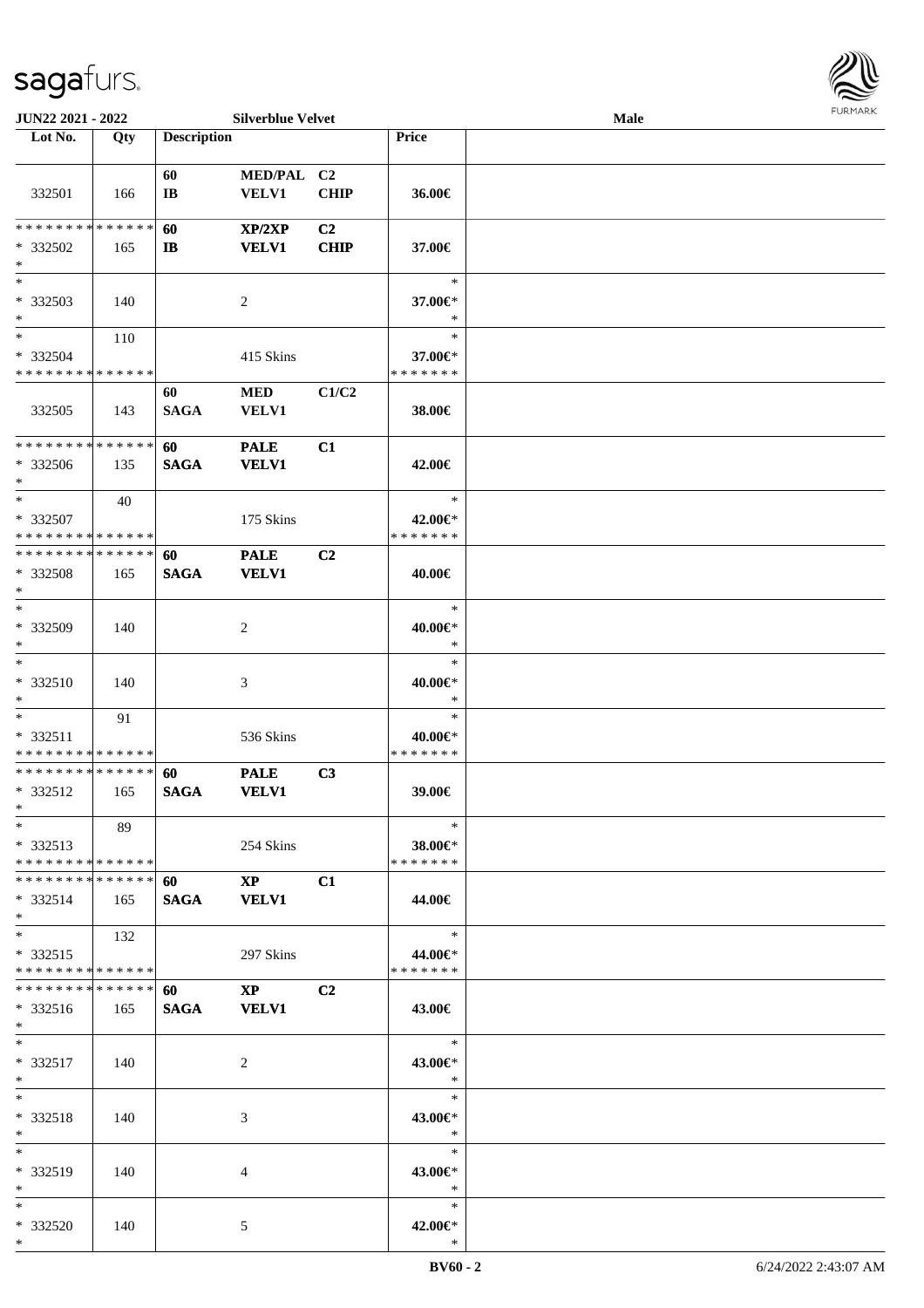

| JUN22 2021 - 2022             |     |                                                                                                                                                                                                                                 | <b>Silverblue Velvet</b> |                |               | <b>Male</b> |  |
|-------------------------------|-----|---------------------------------------------------------------------------------------------------------------------------------------------------------------------------------------------------------------------------------|--------------------------|----------------|---------------|-------------|--|
| Lot No.                       | Qty | <b>Description</b>                                                                                                                                                                                                              |                          |                | Price         |             |  |
|                               |     |                                                                                                                                                                                                                                 |                          |                |               |             |  |
| $*$                           |     | 60                                                                                                                                                                                                                              | $\mathbf{X}\mathbf{P}$   | C2             | $\ast$        |             |  |
| $* 332521$                    | 150 | <b>SAGA</b>                                                                                                                                                                                                                     | <b>VELV1</b>             |                | 43.00€*       |             |  |
| $\ast$                        |     |                                                                                                                                                                                                                                 |                          |                | $\ast$        |             |  |
| $*$                           | 67  |                                                                                                                                                                                                                                 |                          |                | $\ast$        |             |  |
| * 332522                      |     |                                                                                                                                                                                                                                 | 942 Skins                |                | 41.00€*       |             |  |
| * * * * * * * * * * * * * *   |     |                                                                                                                                                                                                                                 |                          |                | * * * * * * * |             |  |
|                               |     |                                                                                                                                                                                                                                 |                          |                |               |             |  |
| * * * * * * * * * * * * * *   |     | 60                                                                                                                                                                                                                              | $\mathbf{X}\mathbf{P}$   | C3             |               |             |  |
| $*332523$                     | 165 | <b>SAGA</b>                                                                                                                                                                                                                     | <b>VELV1</b>             |                | 39.00€        |             |  |
| $\ast$                        |     |                                                                                                                                                                                                                                 |                          |                |               |             |  |
| $\ast$                        |     |                                                                                                                                                                                                                                 |                          |                | $\ast$        |             |  |
| * 332524                      | 140 |                                                                                                                                                                                                                                 | 2                        |                | 40.00€*       |             |  |
| $\ast$                        |     |                                                                                                                                                                                                                                 |                          |                | $\ast$        |             |  |
| $*$                           | 70  |                                                                                                                                                                                                                                 |                          |                | $\ast$        |             |  |
| * 332525                      |     |                                                                                                                                                                                                                                 | 375 Skins                |                | 40.00€*       |             |  |
| * * * * * * * * * * * * * *   |     |                                                                                                                                                                                                                                 |                          |                | * * * * * * * |             |  |
|                               |     | 60                                                                                                                                                                                                                              | 2XP                      | C1             |               |             |  |
| 332526                        | 163 | <b>SAGA</b>                                                                                                                                                                                                                     | <b>VELV1</b>             |                | 44.00€        |             |  |
|                               |     |                                                                                                                                                                                                                                 |                          |                |               |             |  |
| **************                |     |                                                                                                                                                                                                                                 |                          |                |               |             |  |
|                               |     | 60                                                                                                                                                                                                                              | 2XP                      | C2             |               |             |  |
| * 332527                      | 165 | <b>SAGA</b>                                                                                                                                                                                                                     | <b>VELV1</b>             |                | 45.00€        |             |  |
| $\ast$                        |     |                                                                                                                                                                                                                                 |                          |                |               |             |  |
| $*$                           |     |                                                                                                                                                                                                                                 |                          |                | $\ast$        |             |  |
| * 332528                      | 140 |                                                                                                                                                                                                                                 | $\overline{c}$           |                | 45.00€*       |             |  |
| $\ast$                        |     |                                                                                                                                                                                                                                 |                          |                | $\ast$        |             |  |
| $\overline{\phantom{a}^*}$    |     |                                                                                                                                                                                                                                 |                          |                | $\ast$        |             |  |
| * 332529                      | 140 |                                                                                                                                                                                                                                 | 3                        |                | 45.00€*       |             |  |
| $\ast$                        |     |                                                                                                                                                                                                                                 |                          |                | *             |             |  |
| $\ast$                        | 54  |                                                                                                                                                                                                                                 |                          |                | $\ast$        |             |  |
| * 332530                      |     |                                                                                                                                                                                                                                 |                          |                | 44.00€*       |             |  |
| * * * * * * * * * * * * * *   |     |                                                                                                                                                                                                                                 | 499 Skins                |                | * * * * * * * |             |  |
|                               |     |                                                                                                                                                                                                                                 |                          |                |               |             |  |
| **************                |     | 60                                                                                                                                                                                                                              | 2XP                      | C <sub>3</sub> |               |             |  |
| $* 332531$                    | 145 | <b>SAGA</b>                                                                                                                                                                                                                     | <b>VELV1</b>             |                | 41.00€        |             |  |
| $\ast$                        |     |                                                                                                                                                                                                                                 |                          |                |               |             |  |
| $*$                           | 94  |                                                                                                                                                                                                                                 |                          |                | $\ast$        |             |  |
| * 332532                      |     |                                                                                                                                                                                                                                 | 239 Skins                |                | 41.00€*       |             |  |
| **************                |     |                                                                                                                                                                                                                                 |                          |                | * * * * * * * |             |  |
|                               |     | 60 — 100 — 100 — 100 — 100 — 100 — 100 — 100 — 100 — 100 — 100 — 100 — 100 — 100 — 100 — 100 — 100 — 100 — 100 — 100 — 100 — 100 — 100 — 100 — 100 — 100 — 100 — 100 — 100 — 100 — 100 — 100 — 100 — 100 — 100 — 100 — 100 — 10 | <b>PALE</b>              | C1/C2          |               |             |  |
| 332533                        | 117 | SAGA                                                                                                                                                                                                                            | <b>VELV2</b>             |                | 44.00€        |             |  |
|                               |     |                                                                                                                                                                                                                                 |                          |                |               |             |  |
|                               |     | <b>60</b>                                                                                                                                                                                                                       | $\mathbf{X}\mathbf{P}$   | C1             |               |             |  |
| 332534                        | 118 | SAGA                                                                                                                                                                                                                            | <b>VELV2</b>             |                | 46.00€        |             |  |
|                               |     |                                                                                                                                                                                                                                 |                          |                |               |             |  |
| * * * * * * * * * * * * * * * |     |                                                                                                                                                                                                                                 |                          |                |               |             |  |
|                               |     | 60 —                                                                                                                                                                                                                            | $\mathbf{X}\mathbf{P}$   | C <sub>2</sub> |               |             |  |
| $*332535$                     | 165 | <b>SAGA</b>                                                                                                                                                                                                                     | <b>VELV2</b>             |                | 46.00€        |             |  |
| $*$                           |     |                                                                                                                                                                                                                                 |                          |                |               |             |  |
| $*$                           | 109 |                                                                                                                                                                                                                                 |                          |                | $\ast$        |             |  |
| $* 332536$                    |     |                                                                                                                                                                                                                                 | 274 Skins                |                | 46.00€*       |             |  |
| * * * * * * * * * * * * * *   |     |                                                                                                                                                                                                                                 |                          |                | * * * * * * * |             |  |
|                               |     | 60                                                                                                                                                                                                                              | $\mathbf{XP}$            | C <sub>3</sub> |               |             |  |
| 332537                        | 89  | <b>SAGA</b>                                                                                                                                                                                                                     | <b>VELV2</b>             |                | 43.00€        |             |  |
|                               |     |                                                                                                                                                                                                                                 |                          |                |               |             |  |
|                               |     | 60                                                                                                                                                                                                                              | 2XP                      | C1             |               |             |  |
|                               |     |                                                                                                                                                                                                                                 |                          |                |               |             |  |
| 332538                        | 132 | <b>SAGA</b>                                                                                                                                                                                                                     | <b>VELV2</b>             |                | 48.00€        |             |  |
| * * * * * * * * * * * * * *   |     |                                                                                                                                                                                                                                 |                          |                |               |             |  |
|                               |     | <b>60</b>                                                                                                                                                                                                                       | 2XP                      | C <sub>2</sub> |               |             |  |
| $*332539$                     | 155 | <b>SAGA</b>                                                                                                                                                                                                                     | <b>VELV2</b>             |                | 46.00€        |             |  |
| $*$                           |     |                                                                                                                                                                                                                                 |                          |                |               |             |  |
| $*$                           | 30  |                                                                                                                                                                                                                                 |                          |                | $\ast$        |             |  |
| * 332540                      |     |                                                                                                                                                                                                                                 | 185 Skins                |                | 45.00€*       |             |  |
| * * * * * * * * * * * * * *   |     |                                                                                                                                                                                                                                 |                          |                | * * * * * * * |             |  |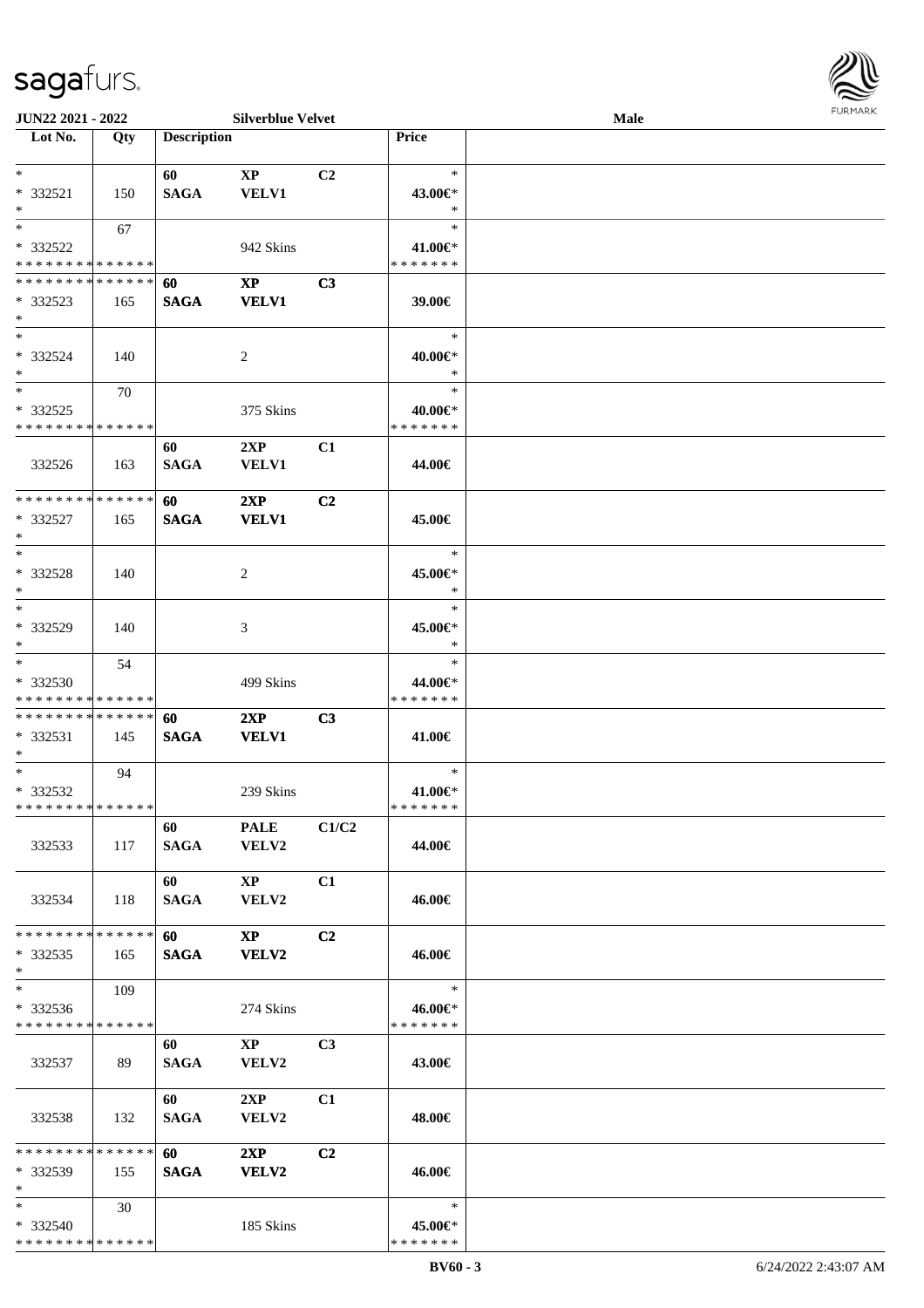

| <b>JUN22 2021 - 2022</b>                           |     |                    | <b>Silverblue Velvet</b>               |                               | Male                               |  |  |
|----------------------------------------------------|-----|--------------------|----------------------------------------|-------------------------------|------------------------------------|--|--|
| Lot No.                                            | Qty | <b>Description</b> |                                        |                               | Price                              |  |  |
| 332541                                             | 74  | 60<br><b>SAGA</b>  | 2XP<br>VELV2                           | C <sub>3</sub>                | 43.00€                             |  |  |
| * * * * * * * * * * * * * *<br>$* 332542$<br>$*$   | 165 | 60<br>IA           | MED/PAL C2<br><b>VELV1</b>             | <b>CHIP</b>                   | 38.00€                             |  |  |
| $*$<br>* 332543<br>$*$                             | 140 |                    | 2                                      |                               | $\ast$<br>38.00€*<br>$\ast$        |  |  |
| $*$<br>* 332544<br>* * * * * * * * * * * * * *     | 18  |                    | 323 Skins                              |                               | $\ast$<br>38.00€*<br>* * * * * * * |  |  |
| * * * * * * * * * * * * * * *<br>$* 332545$<br>$*$ | 165 | 60<br>IA           | XP/2XP<br><b>VELV1</b>                 | C <sub>2</sub><br><b>CHIP</b> | 40.00€                             |  |  |
| $*$<br>* 332546<br>$*$                             | 140 |                    | 2                                      |                               | $\ast$<br>41.00€*<br>$\ast$        |  |  |
| $*$<br>* 332547<br>$*$                             | 140 |                    | 3                                      |                               | $\ast$<br>40.00€*<br>$\ast$        |  |  |
| $*$<br>* 332548<br>* * * * * * * * * * * * * *     | 118 |                    | 563 Skins                              |                               | $\ast$<br>40.00€*<br>* * * * * * * |  |  |
| 332549                                             | 128 | 60<br><b>SROY</b>  | <b>PALE</b><br><b>VELV1</b>            | C1/C2                         | 43.00€                             |  |  |
| * * * * * * * * * * * * * *<br>* 332550<br>$*$     | 165 | 60<br><b>SROY</b>  | $\mathbf{X}\mathbf{P}$<br><b>VELV1</b> | C1/C2                         | 45.00€                             |  |  |
| $*$<br>* 332551<br>* * * * * * * * * * * * * *     | 87  |                    | 252 Skins                              |                               | $\ast$<br>45.00€*<br>* * * * * * * |  |  |
| 332552                                             | 125 | 60<br><b>SROY</b>  | 2XP<br><b>VELV1</b>                    | C1/C2                         | 47.00€                             |  |  |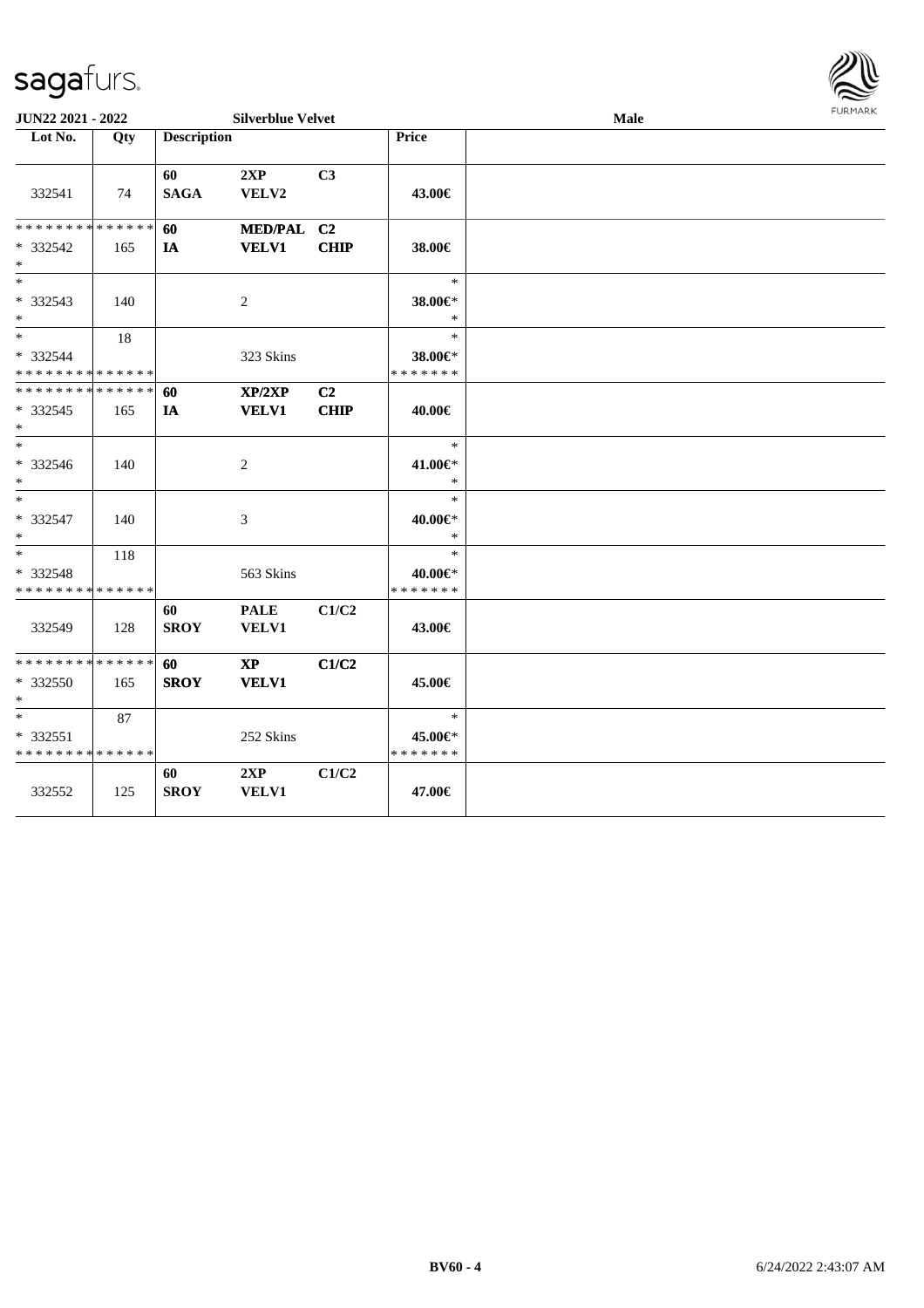

| JUN22 2021 - 2022             |     |                    | <b>Silverblue Velvet</b>               |                |                   | Male |  |
|-------------------------------|-----|--------------------|----------------------------------------|----------------|-------------------|------|--|
| Lot No.                       | Qty | <b>Description</b> |                                        |                | Price             |      |  |
|                               |     |                    |                                        |                |                   |      |  |
|                               |     | 50                 | XD                                     | C2             |                   |      |  |
| 332601                        | 28  | SI                 | <b>VELV1</b>                           |                | 29.00€            |      |  |
|                               |     |                    |                                        |                |                   |      |  |
| 332602                        | 127 | 60/50<br>SI        | <b>Dark</b><br><b>VELV1</b>            | C1/C2          | 32.00€            |      |  |
|                               |     |                    |                                        |                |                   |      |  |
|                               |     | 50                 | Dark                                   | C <sub>3</sub> |                   |      |  |
| 332603                        | 37  | SI                 | <b>VELV1</b>                           |                | 29.50€            |      |  |
|                               |     |                    |                                        |                |                   |      |  |
| * * * * * * * * * * * * * *   |     | 50                 | <b>MED</b>                             | C1/C2          |                   |      |  |
| * 332604                      | 205 | SI                 | <b>VELV1</b>                           |                | 33.00€            |      |  |
| $\ast$<br>$\ast$              |     |                    |                                        |                | $\ast$            |      |  |
| $* 332605$                    | 158 |                    | 363 Skins                              |                | 33.00€*           |      |  |
| * * * * * * * * * * * * * *   |     |                    |                                        |                | * * * * * * *     |      |  |
|                               |     | 60/50              | <b>MED</b>                             | C <sub>3</sub> |                   |      |  |
| 332606                        | 163 | SI                 | VELV1                                  |                | 32.00€            |      |  |
|                               |     |                    |                                        |                |                   |      |  |
| **************                |     | 50                 | <b>PALE</b>                            | C1             |                   |      |  |
| * 332607                      | 205 | SI                 | <b>VELV1</b>                           |                | 35.00€            |      |  |
| $\ast$<br>$\ast$              |     |                    |                                        |                | $\ast$            |      |  |
| * 332608                      | 38  |                    | 243 Skins                              |                | 35.00€*           |      |  |
| * * * * * * * * * * * * * *   |     |                    |                                        |                | * * * * * * *     |      |  |
| * * * * * * * * * * * * * *   |     | 50                 | <b>PALE</b>                            | C <sub>2</sub> |                   |      |  |
| * 332609                      | 205 | SI                 | <b>VELV1</b>                           |                | 35.00€            |      |  |
| $\ast$                        |     |                    |                                        |                |                   |      |  |
| $\ast$                        |     |                    |                                        |                | $\ast$            |      |  |
| * 332610                      | 180 |                    | $\boldsymbol{2}$                       |                | 35.00€*<br>$\ast$ |      |  |
| $\ast$<br>$\ast$              |     |                    |                                        |                | $\ast$            |      |  |
| * 332611                      | 180 |                    | 3                                      |                | 35.00€*           |      |  |
| $\ast$                        |     |                    |                                        |                | $\ast$            |      |  |
| $\ast$                        | 123 |                    |                                        |                | $\ast$            |      |  |
| * 332612                      |     |                    | 688 Skins                              |                | 35.00€*           |      |  |
| * * * * * * * * * * * * * *   |     |                    |                                        |                | * * * * * * *     |      |  |
| * * * * * * * * * * * * * * * |     | 50                 | <b>PALE</b>                            | C3             |                   |      |  |
| $* 332613$<br>$*$             | 205 | SI                 | <b>VELV1</b>                           |                | 33.00€            |      |  |
| $*$ $-$                       | 167 |                    |                                        |                | $\ast$            |      |  |
| $* 332614$                    |     |                    | 372 Skins                              |                | 33.00€*           |      |  |
| * * * * * * * * * * * * * *   |     |                    |                                        |                | * * * * * * *     |      |  |
|                               |     | 50                 | $\mathbf{X}\mathbf{P}$                 | C1             |                   |      |  |
| 332615                        | 209 | SI                 | <b>VELV1</b>                           |                | 38.00€            |      |  |
| * * * * * * * * * * * * * *   |     |                    |                                        |                |                   |      |  |
| * 332616                      |     | 50                 | $\mathbf{X}\mathbf{P}$<br><b>VELV1</b> | C <sub>2</sub> |                   |      |  |
| $*$                           | 205 | SI                 |                                        |                | 37.00€            |      |  |
| $*$                           |     |                    |                                        |                | $\ast$            |      |  |
| * 332617                      | 180 |                    | 2                                      |                | 37.00€*           |      |  |
| $*$                           |     |                    |                                        |                | $\ast$            |      |  |
| $*$                           |     |                    |                                        |                | $\ast$            |      |  |
| * 332618                      | 180 |                    | 3                                      |                | 37.00€*           |      |  |
| $*$<br>$*$                    |     |                    |                                        |                | $\ast$<br>$\ast$  |      |  |
| * 332619                      | 180 |                    | 4                                      |                | 37.00€*           |      |  |
| $*$                           |     |                    |                                        |                | $\ast$            |      |  |
| $*$                           | 145 |                    |                                        |                | $\ast$            |      |  |
| * 332620                      |     |                    | 890 Skins                              |                | 37.00€*           |      |  |
| * * * * * * * * * * * * * *   |     |                    |                                        |                | * * * * * * *     |      |  |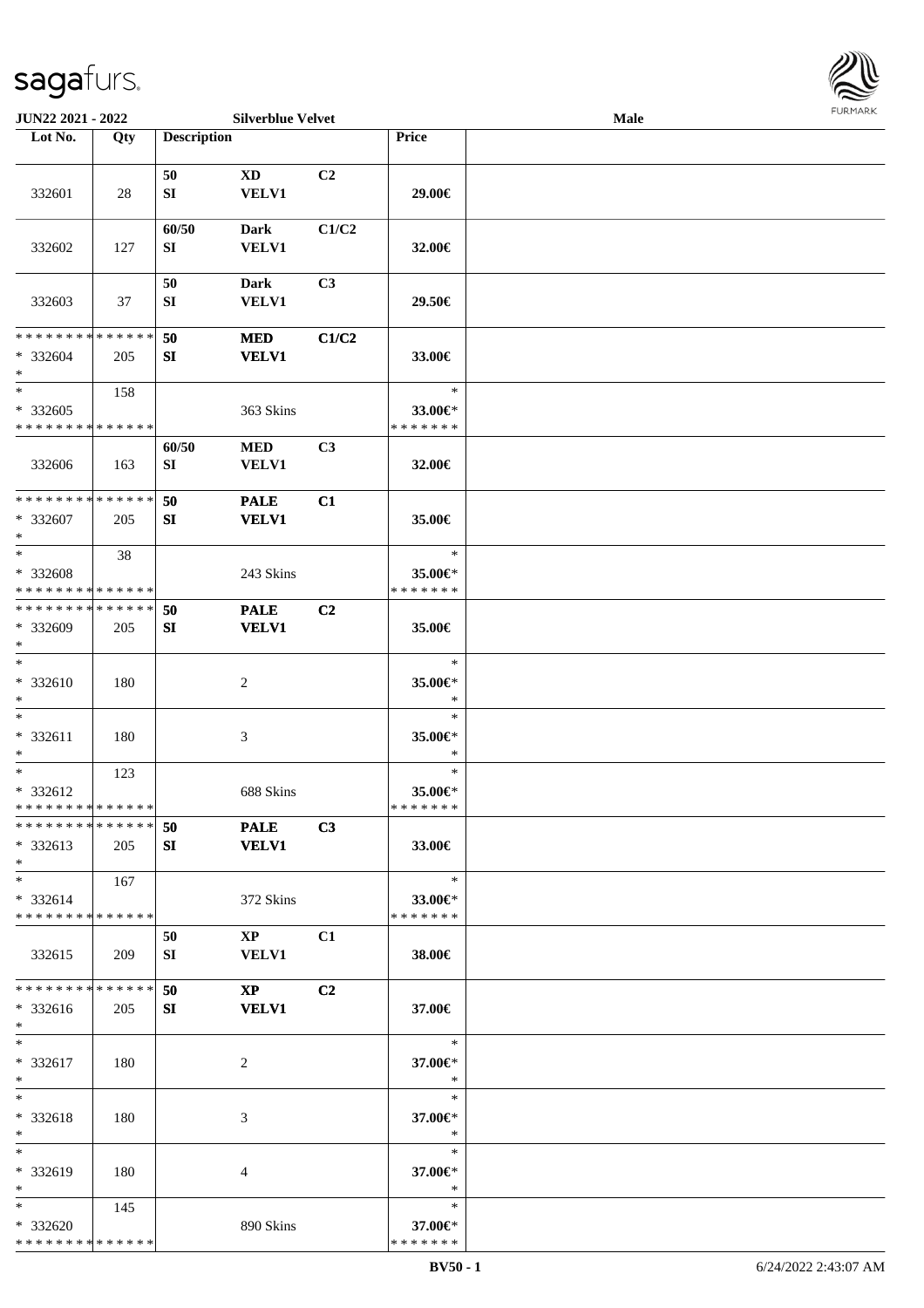\*



| JUN22 2021 - 2022             |     |                         | <b>Silverblue Velvet</b> |                 |               | Male |  |
|-------------------------------|-----|-------------------------|--------------------------|-----------------|---------------|------|--|
| Lot No.                       | Qty | <b>Description</b>      |                          |                 | <b>Price</b>  |      |  |
|                               |     |                         |                          |                 |               |      |  |
| * * * * * * * * * * * * * *   |     | 50                      | $\mathbf{XP}$            | C3              |               |      |  |
| $* 332621$<br>$\ast$          | 205 | SI                      | <b>VELV1</b>             |                 | 34.00€        |      |  |
| $*$                           | 161 |                         |                          |                 | $\ast$        |      |  |
| * 332622                      |     |                         | 366 Skins                |                 | 34.00€*       |      |  |
| * * * * * * * * * * * * * *   |     |                         |                          |                 | * * * * * * * |      |  |
| * * * * * * * * * * * * * *   |     | 50                      | 2XP                      | C1/C2           |               |      |  |
| $*332623$                     | 205 | SI                      | <b>VELV1</b>             |                 | 36.00€        |      |  |
| $\ast$                        |     |                         |                          |                 |               |      |  |
| $\ast$                        | 183 |                         |                          |                 | $\ast$        |      |  |
| * 332624                      |     |                         | 388 Skins                |                 | 36.00€*       |      |  |
| * * * * * * * * * * * * * *   |     |                         |                          |                 | * * * * * * * |      |  |
|                               |     | 50                      | 2XP                      | C3              |               |      |  |
| 332625                        | 147 | SI                      | <b>VELV1</b>             |                 | 34.00€        |      |  |
|                               |     |                         |                          |                 |               |      |  |
|                               |     | 50                      | <b>PALE</b>              | C1/C2           |               |      |  |
| 332626                        | 175 | SI                      | VELV2                    |                 | 36.00€        |      |  |
|                               |     | 60/50                   | <b>PALE</b>              | C <sub>3</sub>  |               |      |  |
| 332627                        | 136 | SI                      | VELV2                    |                 | 36.00€        |      |  |
|                               |     |                         |                          |                 |               |      |  |
| * * * * * * * * * * * * * *   |     | 50                      | $\mathbf{X}\mathbf{P}$   | C1/C2           |               |      |  |
| * 332628                      | 205 | SI                      | VELV2                    |                 | 38.00€        |      |  |
| $\ast$                        |     |                         |                          |                 |               |      |  |
| $\ast$                        | 86  |                         |                          |                 | $\ast$        |      |  |
| * 332629                      |     |                         | 291 Skins                |                 | 38.00€*       |      |  |
| * * * * * * * * * * * * * *   |     |                         |                          |                 | * * * * * * * |      |  |
|                               |     | 60/50                   | $\mathbf{X}\mathbf{P}$   | C <sub>3</sub>  |               |      |  |
| 332630                        | 142 | SI                      | VELV2                    |                 | 36.00€        |      |  |
|                               |     | 50                      | 2XP                      | C1/C2           |               |      |  |
| 332631                        | 178 | ${\bf SI}$              | VELV2                    |                 | 39.00€        |      |  |
|                               |     |                         |                          |                 |               |      |  |
|                               |     | 60/50                   | 2XP                      | C3              |               |      |  |
| 332632                        | 109 | SI                      | VELV2                    |                 | 37.00€        |      |  |
|                               |     |                         |                          |                 |               |      |  |
|                               |     | 60/50                   | MED/PAL C2               |                 |               |      |  |
| 332633                        | 202 | $\mathbf{I} \mathbf{B}$ | <b>VELV1</b>             | WB <sub>2</sub> | 32.00€        |      |  |
| * * * * * * * * * * * * * *   |     | 60/50                   | XP/2XP                   | C <sub>2</sub>  |               |      |  |
| $* 332634$                    | 205 | $\mathbf{I}$            | <b>VELV1</b>             | WB <sub>2</sub> | 33.00€        |      |  |
| $\ast$                        |     |                         |                          |                 |               |      |  |
| $\ast$                        |     |                         |                          |                 | $\ast$        |      |  |
| $* 332635$                    | 180 |                         | 2                        |                 | 33.00€*       |      |  |
| $*$                           |     |                         |                          |                 | $\ast$        |      |  |
| $\ast$                        | 67  |                         |                          |                 | $\ast$        |      |  |
| $* 332636$                    |     |                         | 452 Skins                |                 | 33.00€*       |      |  |
| * * * * * * * * * * * * * *   |     |                         |                          |                 | * * * * * * * |      |  |
|                               |     | 50                      | 2XD/XD                   | C2              |               |      |  |
| 332637                        | 30  | IB                      | <b>VELV1</b>             | <b>CHIP</b>     | 29.00€        |      |  |
| * * * * * * * * * * * * * *   |     | 50                      | MED/PAL C2               |                 |               |      |  |
| * 332638                      | 185 | $\mathbf{I}$            | <b>VELV1</b>             | <b>CHIP</b>     | 33.00€        |      |  |
| $*$                           |     |                         |                          |                 |               |      |  |
| $*$                           | 107 |                         |                          |                 | $\ast$        |      |  |
| * 332639                      |     |                         | 292 Skins                |                 | 33.00 $\in$ * |      |  |
| * * * * * * * * * * * * * *   |     |                         |                          |                 | * * * * * * * |      |  |
| * * * * * * * * * * * * * * * |     | 50                      | XP/2XP                   | C <sub>2</sub>  |               |      |  |
| * 332640                      | 205 | $\mathbf{I}$            | <b>VELV1</b>             | <b>CHIP</b>     | 34.00€        |      |  |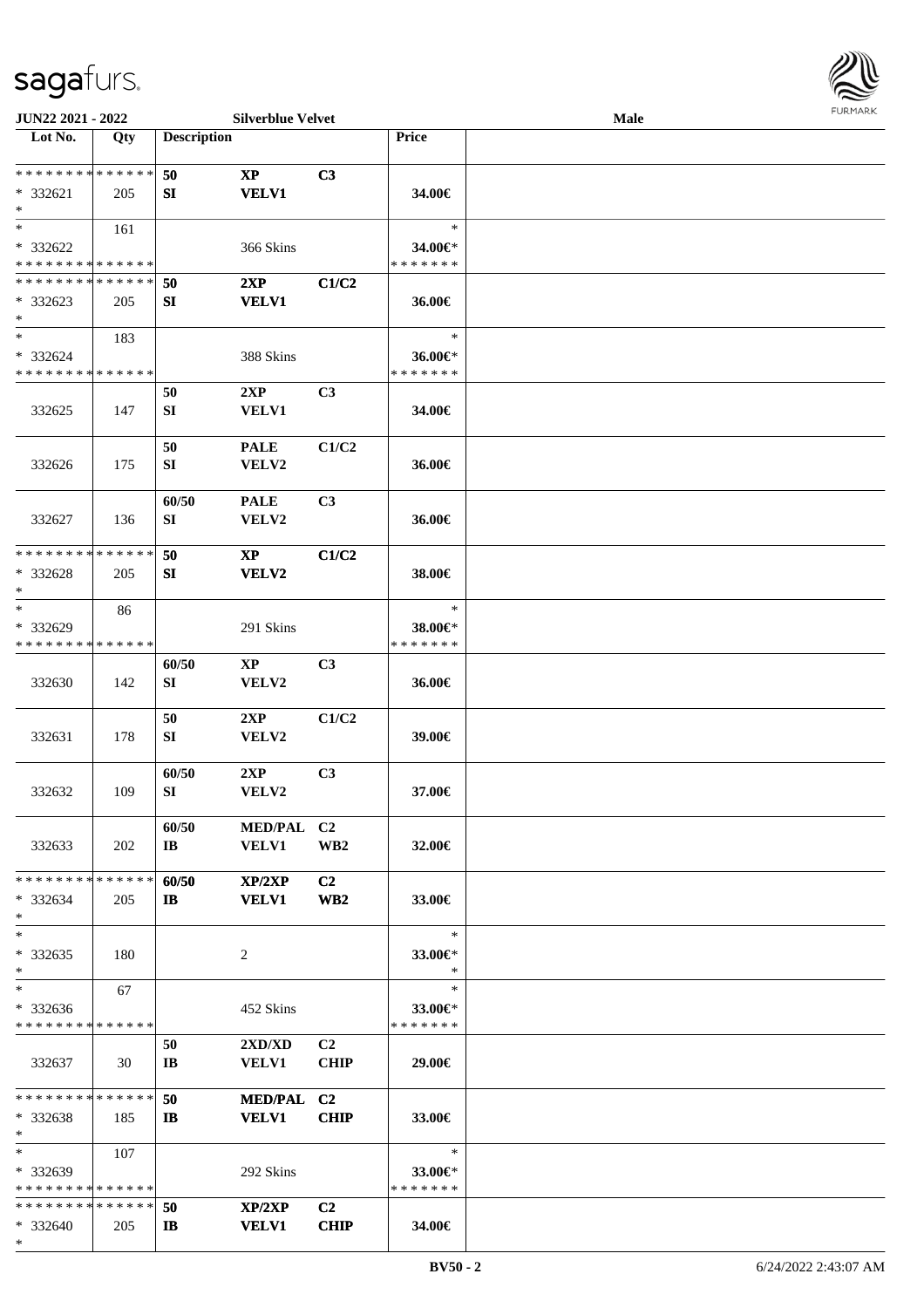

| JUN22 2021 - 2022             |       |                       | <b>Silverblue Velvet</b> |                |                          | Male |  |
|-------------------------------|-------|-----------------------|--------------------------|----------------|--------------------------|------|--|
| Lot No.                       | Qty   | <b>Description</b>    |                          |                | Price                    |      |  |
|                               |       |                       |                          |                |                          |      |  |
| $*$                           |       | 50                    | XP/2XP                   | C2             | $\ast$                   |      |  |
| * 332641                      | 180   | $\mathbf{I}$ <b>B</b> | <b>VELV1</b>             | <b>CHIP</b>    | 34.00€*                  |      |  |
| $*$                           |       |                       |                          |                | $\ast$                   |      |  |
| $*$                           | 134   |                       |                          |                | $\ast$                   |      |  |
| * 332642                      |       |                       | 519 Skins                |                | 34.00€*                  |      |  |
| * * * * * * * * * * * * * *   |       |                       |                          |                | * * * * * * *            |      |  |
|                               |       | 50                    | 2XD                      | C <sub>2</sub> |                          |      |  |
| 332643                        | 10    | <b>SAGA</b>           | <b>VELV1</b>             |                | 33.00€                   |      |  |
|                               |       | 50                    | <b>XD</b>                | C2             |                          |      |  |
| 332644                        | 35    | <b>SAGA</b>           | <b>VELV1</b>             |                | 34.00€                   |      |  |
|                               |       |                       |                          |                |                          |      |  |
|                               |       | 60/50                 | <b>Dark</b>              | C1/C2          |                          |      |  |
| 332645                        | 174   | <b>SAGA</b>           | <b>VELV1</b>             |                | 34.00€                   |      |  |
|                               |       |                       |                          |                |                          |      |  |
|                               |       | 50                    | Dark                     | C3             |                          |      |  |
| 332646                        | 43    | <b>SAGA</b>           | VELV1                    |                | 32.00€                   |      |  |
|                               |       |                       |                          |                |                          |      |  |
|                               |       | 50                    | <b>MED</b>               | C1             |                          |      |  |
| 332647                        | 124   | <b>SAGA</b>           | <b>VELV1</b>             |                | 36.00€                   |      |  |
|                               |       |                       |                          |                |                          |      |  |
| * * * * * * * * * * * * * *   |       | 50                    | <b>MED</b>               | C2             |                          |      |  |
| * 332648                      | 185   | <b>SAGA</b>           | <b>VELV1</b>             |                | 35.00€                   |      |  |
| $*$                           |       |                       |                          |                |                          |      |  |
| $*$                           | 146   |                       |                          |                | $\ast$                   |      |  |
| * 332649                      |       |                       | 331 Skins                |                | 35.00€*                  |      |  |
| * * * * * * * * * * * * * *   |       |                       |                          |                | * * * * * * *            |      |  |
|                               |       | 60/50                 | <b>MED</b>               | C <sub>3</sub> |                          |      |  |
| 332650                        | 161   | <b>SAGA</b>           | <b>VELV1</b>             |                | 35.00€                   |      |  |
| * * * * * * * * * * * * * * * |       | 50                    | <b>PALE</b>              | C1             |                          |      |  |
| * 332651                      | 225   | <b>SAGA</b>           | <b>VELV1</b>             |                | 40.00€                   |      |  |
| $*$                           |       |                       |                          |                |                          |      |  |
| $*$                           | 196   |                       |                          |                | $\ast$                   |      |  |
| * 332652                      |       |                       | 421 Skins                |                | 40.00€*                  |      |  |
| * * * * * * * * * * * * * * * |       |                       |                          |                | *******                  |      |  |
| * * * * * * * * * * * * * * * |       | 50 PALE               |                          | C <sub>2</sub> |                          |      |  |
| * 332653                      | 185   |                       | SAGA VELV1               |                | 38.00€                   |      |  |
| $*$                           |       |                       |                          |                |                          |      |  |
| $*$                           |       |                       |                          |                | $\ast$                   |      |  |
| * 332654                      | 160   |                       | $\overline{2}$           |                | 39.00€*                  |      |  |
| *                             |       |                       |                          |                | $\ast$                   |      |  |
| $*$                           |       |                       |                          |                | $\ast$                   |      |  |
| * 332655                      | 160   |                       | 3                        |                | 39.00€*                  |      |  |
| $*$                           |       |                       |                          |                | $\ast$                   |      |  |
| $*$                           |       |                       |                          |                | $\ast$                   |      |  |
| * 332656<br>$*$               | 160   |                       | 4                        |                | 39.00€*<br>$\rightarrow$ |      |  |
| $*$                           |       |                       |                          |                | $\ast$                   |      |  |
| * 332657                      | 160   |                       | 5                        |                | 38.00€*                  |      |  |
| $*$                           |       |                       |                          |                | $\ast$                   |      |  |
| $*$                           |       |                       |                          |                | $\ast$                   |      |  |
| * 332658                      | - 160 |                       | 6                        |                | 38.00€*                  |      |  |
| $*$                           |       |                       |                          |                | $\ast$                   |      |  |
| $\ast$                        | 84    |                       |                          |                | $\ast$                   |      |  |
| * 332659                      |       |                       | 1069 Skins               |                | 38.00€*                  |      |  |
| * * * * * * * * * * * * * * * |       |                       |                          |                | * * * * * * *            |      |  |
| * * * * * * * * * * * * * * * |       | 50                    | <b>PALE</b>              | C3             |                          |      |  |
| * 332660                      | 185   | <b>SAGA</b>           | <b>VELV1</b>             |                | 36.00€                   |      |  |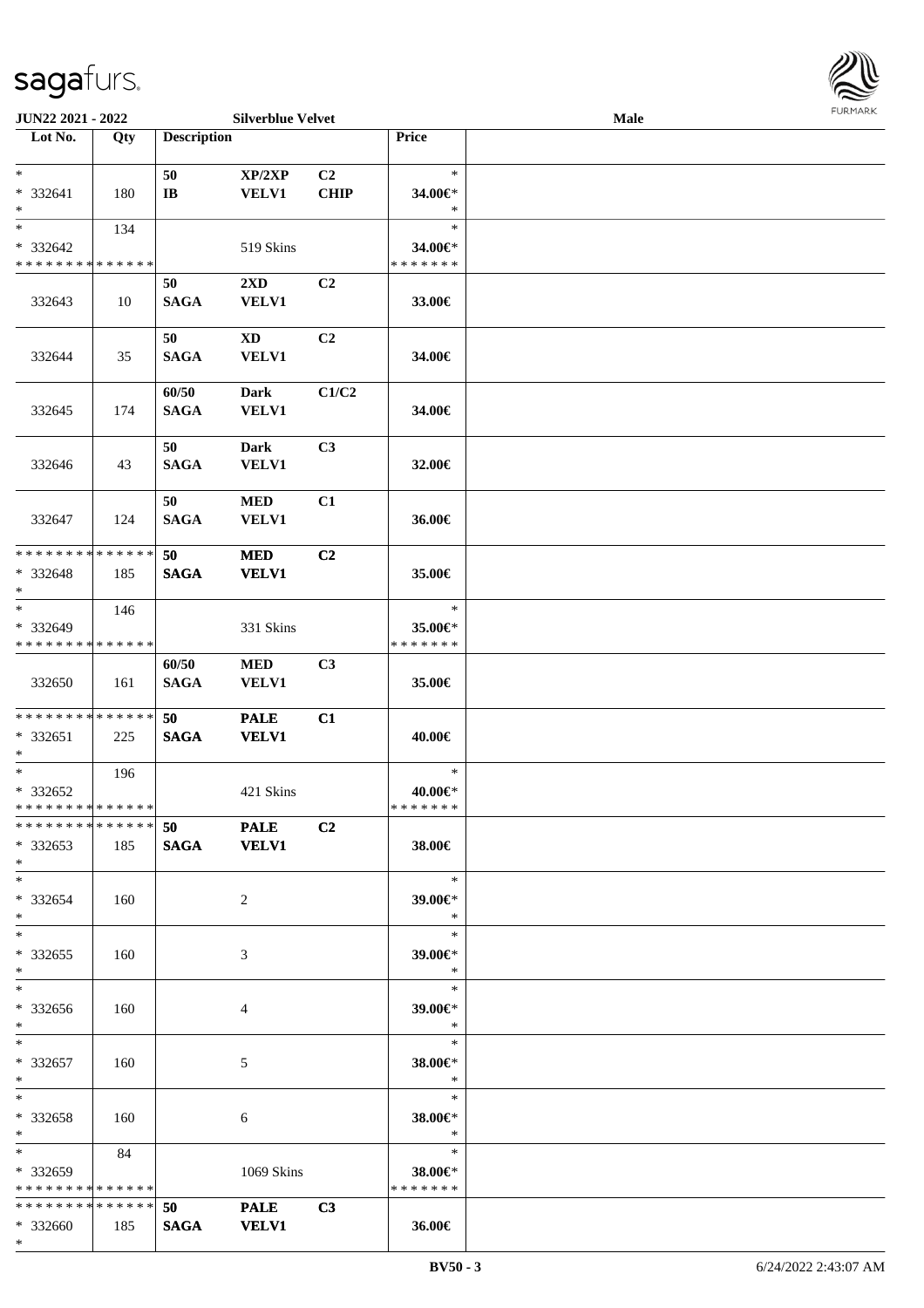

| <b>JUN22 2021 - 2022</b>                   |      |                    | <b>Silverblue Velvet</b> |                |                     | Male |  |
|--------------------------------------------|------|--------------------|--------------------------|----------------|---------------------|------|--|
| Lot No.                                    | Qty  | <b>Description</b> |                          |                | Price               |      |  |
|                                            |      |                    |                          |                |                     |      |  |
| $*$                                        |      | 50                 | <b>PALE</b>              | C3             | $\ast$              |      |  |
| * 332661                                   | 160  | <b>SAGA</b>        | <b>VELV1</b>             |                | 36.00€*             |      |  |
| $\ast$                                     |      |                    |                          |                | $\ast$              |      |  |
| $*$                                        | 145  |                    |                          |                | $\ast$              |      |  |
| * 332662                                   |      |                    | 490 Skins                |                | 36.00€*             |      |  |
| * * * * * * * * <mark>* * * * * * *</mark> |      |                    |                          |                | * * * * * * *       |      |  |
| * * * * * * * * * * * * * * *              |      |                    |                          |                |                     |      |  |
|                                            |      | 50                 | $\mathbf{X}\mathbf{P}$   | C1             |                     |      |  |
| * 332663                                   | 185  | <b>SAGA</b>        | <b>VELV1</b>             |                | 41.00€              |      |  |
| $*$                                        |      |                    |                          |                |                     |      |  |
| $*$                                        | 155  |                    |                          |                | $\ast$              |      |  |
| * 332664                                   |      |                    | 340 Skins                |                | 41.00€*             |      |  |
| * * * * * * * * <mark>* * * * * *</mark>   |      |                    |                          |                | * * * * * * *       |      |  |
| * * * * * * * * <mark>* * * * * *</mark>   |      | 50                 | $\mathbf{XP}$            | C <sub>2</sub> |                     |      |  |
| * 332665                                   | 185  | <b>SAGA</b>        | <b>VELV1</b>             |                | 40.00€              |      |  |
| $\ast$                                     |      |                    |                          |                |                     |      |  |
| $*$                                        |      |                    |                          |                | $\ast$              |      |  |
| * 332666                                   | 160  |                    | 2                        |                | 40.00€*             |      |  |
| $*$                                        |      |                    |                          |                | $\ast$              |      |  |
| $*$                                        |      |                    |                          |                | $\ast$              |      |  |
| * 332667                                   |      |                    |                          |                |                     |      |  |
| $*$                                        | 160  |                    | 3                        |                | 40.00€*<br>$\ast$   |      |  |
|                                            |      |                    |                          |                | $\ast$              |      |  |
| $*$                                        |      |                    |                          |                |                     |      |  |
| * 332668                                   | 160  |                    | 4                        |                | 40.00€*             |      |  |
| $*$                                        |      |                    |                          |                | $\ast$              |      |  |
| $\overline{\ast}$                          |      |                    |                          |                | $\ast$              |      |  |
| * 332669                                   | 160  |                    | 5                        |                | 40.00€*             |      |  |
| $\ast$                                     |      |                    |                          |                | $\ast$              |      |  |
| $*$                                        |      |                    |                          |                | $\ast$              |      |  |
| $* 332670$                                 | 160  |                    | 6                        |                | 40.00€*             |      |  |
| $*$                                        |      |                    |                          |                | $\ast$              |      |  |
| $*$                                        |      |                    |                          |                | $\ast$              |      |  |
| * 332671                                   | 160  |                    | $\tau$                   |                | 40.00€*             |      |  |
| $\ast$                                     |      |                    |                          |                | $\ast$              |      |  |
| $*$                                        |      |                    |                          |                | $\ast$              |      |  |
|                                            |      |                    |                          |                |                     |      |  |
| * 332672                                   | 160  |                    | 8                        |                | 40.00€*             |      |  |
| $*$                                        |      |                    |                          |                | $\ast$              |      |  |
| $\ast$                                     |      |                    |                          |                | $\ast$              |      |  |
| * 332673                                   | 160  |                    | 9                        |                | 40.00€*             |      |  |
| $*$                                        |      |                    |                          |                | $\ast$              |      |  |
| $*$                                        | 97   |                    |                          |                | $\ast$              |      |  |
| * 332674                                   |      |                    | 1562 Skins               |                | 40.00€*             |      |  |
| * * * * * * * * * * * * * * *              |      |                    |                          |                | * * * * * * *       |      |  |
| * * * * * * * * * * * * * * *              |      | 50                 | $\mathbf{XP}$            | C <sub>3</sub> |                     |      |  |
| $*332675$                                  | 185  | <b>SAGA</b>        | <b>VELV1</b>             |                | 38.00€              |      |  |
| $*$                                        |      |                    |                          |                |                     |      |  |
| $*$                                        |      |                    |                          |                | $\ast$              |      |  |
|                                            |      |                    |                          |                |                     |      |  |
| * 332676                                   | 160  |                    | 2                        |                | 38.00€*             |      |  |
| $*$                                        |      |                    |                          |                | $\bullet$ $\bullet$ |      |  |
| $*$ $-$                                    |      |                    |                          |                | $\ast$              |      |  |
| * 332677                                   | 160  |                    | 3                        |                | 38.00€*             |      |  |
| $*$                                        |      |                    |                          |                | $\ast$              |      |  |
| $*$ and $*$                                | 57   |                    |                          |                | $\ast$              |      |  |
| * 332678                                   |      |                    | 562 Skins                |                | 38.00€*             |      |  |
| * * * * * * * * * * * * * * *              |      |                    |                          |                | * * * * * * *       |      |  |
|                                            |      | 50                 | 2XP                      | C <sub>1</sub> |                     |      |  |
| 332679                                     | - 99 | <b>SAGA</b>        | <b>VELV1</b>             |                | 40.00€              |      |  |
|                                            |      |                    |                          |                |                     |      |  |
| * * * * * * * * <mark>* * * * * *</mark> * |      | 50                 | 2XP                      |                |                     |      |  |
|                                            |      |                    |                          | C <sub>2</sub> |                     |      |  |
| * 332680                                   | 185  | <b>SAGA</b>        | <b>VELV1</b>             |                | 39.00€              |      |  |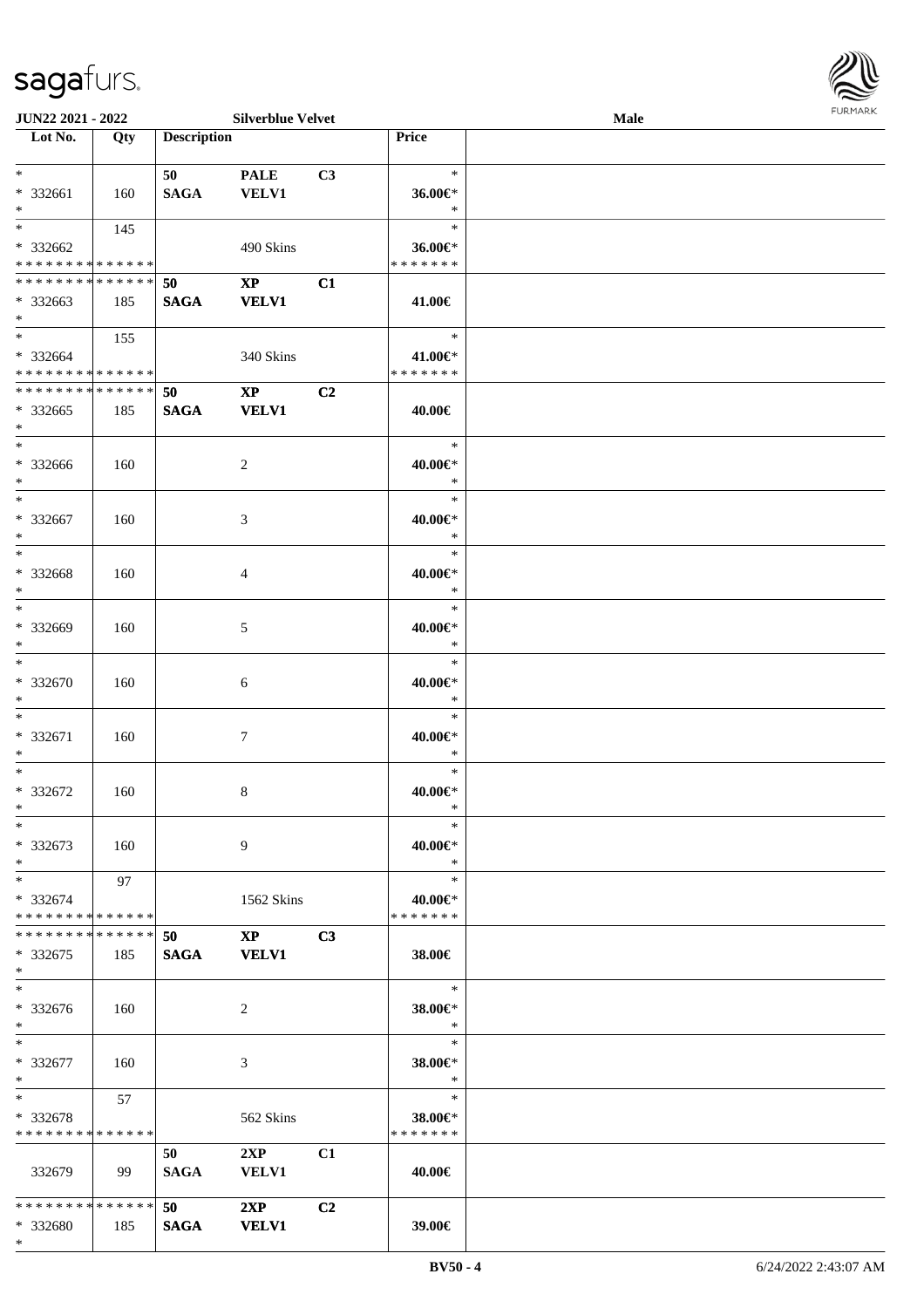

| <b>JUN22 2021 - 2022</b>      |       |                    | <b>Silverblue Velvet</b> |                |               | <b>Male</b> |  |
|-------------------------------|-------|--------------------|--------------------------|----------------|---------------|-------------|--|
| Lot No.                       | Qty   | <b>Description</b> |                          |                | Price         |             |  |
|                               |       |                    |                          |                |               |             |  |
| $*$                           |       | 50                 | 2XP                      | C2             | $\ast$        |             |  |
| * 332681                      | 160   | <b>SAGA</b>        | <b>VELV1</b>             |                | 39.00€*       |             |  |
| $*$                           |       |                    |                          |                | $\ast$        |             |  |
| $*$                           |       |                    |                          |                | $\ast$        |             |  |
|                               |       |                    |                          |                |               |             |  |
| * 332682                      | 140   |                    | 3                        |                | 39.00€*       |             |  |
| $*$                           |       |                    |                          |                | $\ast$        |             |  |
| $\overline{\phantom{0}}$      | 43    |                    |                          |                | $\ast$        |             |  |
| * 332683                      |       |                    | 528 Skins                |                | 39.00€*       |             |  |
| * * * * * * * * * * * * * *   |       |                    |                          |                | * * * * * * * |             |  |
| * * * * * * * * * * * * * *   |       | 50                 | 2XP                      | C3             |               |             |  |
| * 332684                      | 185   | <b>SAGA</b>        | <b>VELV1</b>             |                | 36.00€        |             |  |
| $*$                           |       |                    |                          |                |               |             |  |
| $*$                           | 109   |                    |                          |                | $\ast$        |             |  |
| * 332685                      |       |                    | 294 Skins                |                | 36.00€*       |             |  |
| * * * * * * * * * * * * * *   |       |                    |                          |                | * * * * * * * |             |  |
|                               |       |                    |                          |                |               |             |  |
|                               |       | 50                 | <b>MED</b>               | C1/C2          |               |             |  |
| 332686                        | 164   | SR/S               | VELV2                    |                | 38.00€        |             |  |
|                               |       |                    |                          |                |               |             |  |
|                               |       | 50                 | <b>MED</b>               | C <sub>3</sub> |               |             |  |
| 332687                        | 67    | <b>SAGA</b>        | VELV2                    |                | 37.00€        |             |  |
|                               |       |                    |                          |                |               |             |  |
|                               |       | 50                 | <b>PALE</b>              | C1             |               |             |  |
|                               |       |                    |                          |                |               |             |  |
| 332688                        | 173   | <b>SAGA</b>        | VELV2                    |                | 40.00€        |             |  |
|                               |       |                    |                          |                |               |             |  |
| * * * * * * * * * * * * * *   |       | 50                 | <b>PALE</b>              | C2             |               |             |  |
| * 332689                      | 185   | <b>SAGA</b>        | VELV2                    |                | 39.00€        |             |  |
| $*$                           |       |                    |                          |                |               |             |  |
| $*$                           | 140   |                    |                          |                | $\ast$        |             |  |
| * 332690                      |       |                    | 325 Skins                |                | 39.00€*       |             |  |
| * * * * * * * * * * * * * *   |       |                    |                          |                | * * * * * * * |             |  |
| * * * * * * * * * * * * * * * |       | 60/50              | <b>PALE</b>              | C3             |               |             |  |
| * 332691                      | 165   | SR/S               | VELV2                    |                | 38.00€        |             |  |
| $*$                           |       |                    |                          |                |               |             |  |
| $*$                           | 46    |                    |                          |                | $\ast$        |             |  |
| * 332692                      |       |                    | 211 Skins                |                | 38.00€*       |             |  |
| * * * * * * * * * * * * * * * |       |                    |                          |                | *******       |             |  |
| * * * * * * * * * * * * * * * |       |                    |                          |                |               |             |  |
|                               |       | $50 \t\t NP$       |                          | C1             |               |             |  |
| * 332693                      | 185   |                    | SAGA VELV2               |                | 43.00€        |             |  |
| $*$                           |       |                    |                          |                |               |             |  |
| $*$                           | 86    |                    |                          |                | $\ast$        |             |  |
| * 332694                      |       |                    | 271 Skins                |                | 43.00€*       |             |  |
| * * * * * * * * * * * * * * * |       |                    |                          |                | * * * * * * * |             |  |
| * * * * * * * * * * * * * * * |       | 50                 | $\mathbf{X} \mathbf{P}$  | C <sub>2</sub> |               |             |  |
| * 332695                      | 185   |                    | SAGA VELV2               |                | 43.00€        |             |  |
| $*$                           |       |                    |                          |                |               |             |  |
| $*$                           |       |                    |                          |                | $\ast$        |             |  |
|                               |       |                    |                          |                |               |             |  |
| * 332696                      | - 160 |                    | 2                        |                | 43.00€*       |             |  |
| $*$                           |       |                    |                          |                | $*$           |             |  |
| $*$                           |       |                    |                          |                | $\ast$        |             |  |
| * 332697                      | 160   |                    | 3                        |                | 43.00€*       |             |  |
| $*$                           |       |                    |                          |                | $\ast$        |             |  |
| $*$                           |       |                    |                          |                | $\ast$        |             |  |
| * 332698                      | 160   |                    | 4                        |                | 43.00€*       |             |  |
| $*$ $*$                       |       |                    |                          |                | $\ast$        |             |  |
| $*$ and $*$                   | 149   |                    |                          |                | $\ast$        |             |  |
|                               |       |                    |                          |                |               |             |  |
| * 332699                      |       |                    | 814 Skins                |                | 43.00€*       |             |  |
| * * * * * * * * * * * * * * * |       |                    |                          |                | * * * * * * * |             |  |
| * * * * * * * * * * * * * * * |       | 50                 | $\mathbf{XP}$            | C <sub>3</sub> |               |             |  |
| * 332700                      | 185   | SR/S               | <b>VELV2</b>             |                | 40.00€        |             |  |
| $*$                           |       |                    |                          |                |               |             |  |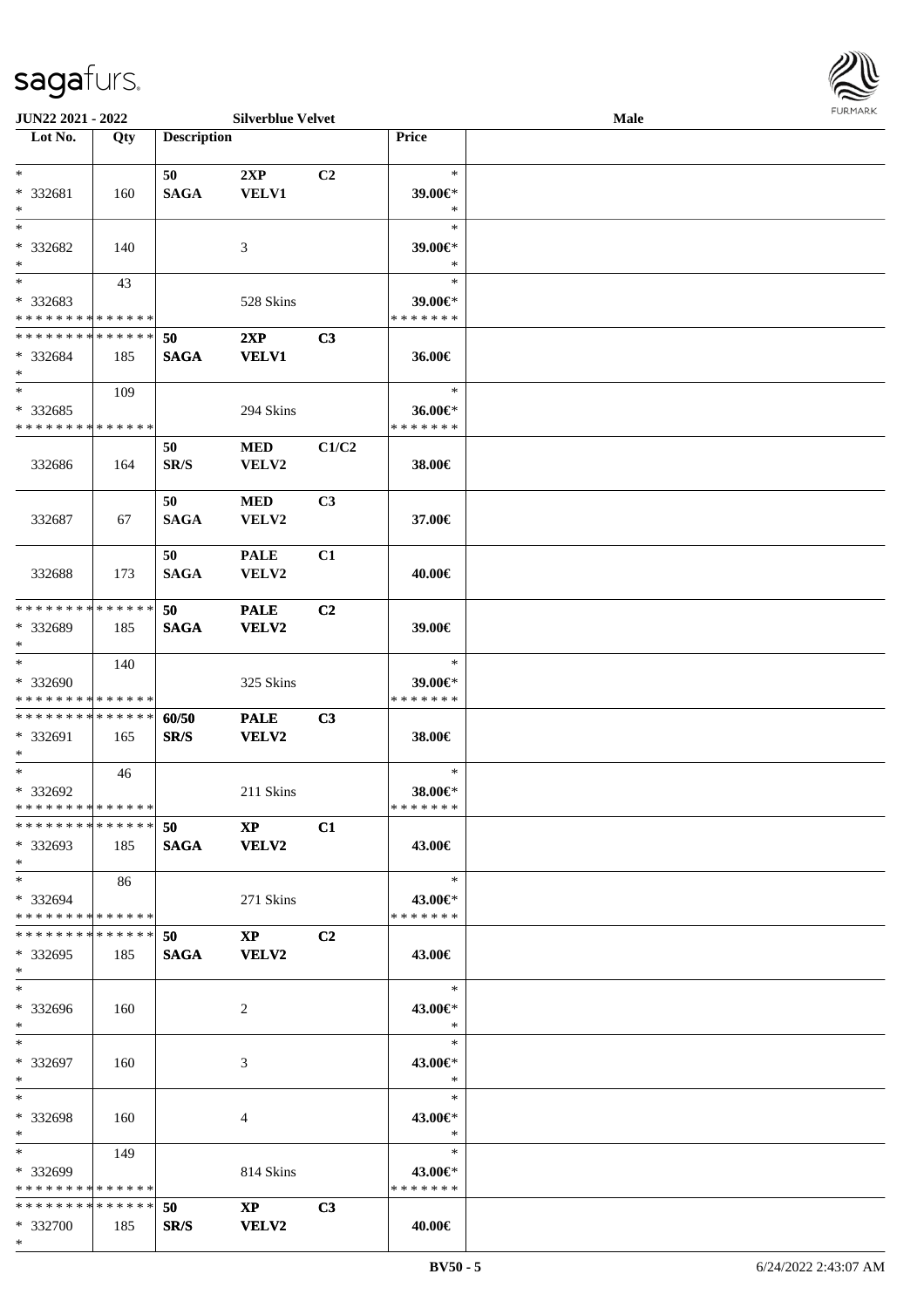

| JUN22 2021 - 2022                                 |                    |                      | <b>Silverblue Velvet</b>       |                                   |                                    | Male |  |
|---------------------------------------------------|--------------------|----------------------|--------------------------------|-----------------------------------|------------------------------------|------|--|
| Lot No.                                           | Qty                | <b>Description</b>   |                                |                                   | Price                              |      |  |
| $\ast$<br>* 332701<br>* * * * * * * * * * * * * * | 104                | 50<br>SR/S           | $\mathbf{XP}$<br>VELV2         | C3                                | $\ast$<br>40.00€*<br>* * * * * * * |      |  |
| 332702                                            | 190                | 50<br><b>SAGA</b>    | 2XP<br>VELV2                   | C1                                | 45.00€                             |      |  |
| * * * * * * * * * * * * * *<br>* 332703<br>$\ast$ | 195                | 50<br><b>SAGA</b>    | 2XP<br><b>VELV2</b>            | C2                                | 42.00€                             |      |  |
| $\overline{\ast}$<br>* 332704<br>$\ast$           | 170                |                      | $\sqrt{2}$                     |                                   | $\ast$<br>42.00€*<br>$\ast$        |      |  |
| $\ast$<br>* 332705<br>* * * * * * * * * * * * * * | 79                 |                      | 444 Skins                      |                                   | $\ast$<br>42.00€*<br>* * * * * * * |      |  |
| 332706                                            | 171                | 50<br>SR/S           | 2XP<br>VELV2                   | C3                                | 40.00€                             |      |  |
| 332707                                            | 131                | 60/50<br><b>SAGA</b> | ALL<br>VELV2                   | C <sub>2</sub><br><b>OPEN</b>     | 38.00€                             |      |  |
| 332708                                            | 201                | 60/50<br>IA          | <b>MED/PAL</b><br><b>VELV1</b> | C <sub>2</sub><br>WB <sub>2</sub> | 33.00€                             |      |  |
| * * * * * * * *<br>* 332709<br>$\ast$             | * * * * * *<br>185 | 60/50<br>IA          | XP/2XP<br><b>VELV1</b>         | C2<br>$\mathbf{W}\mathbf{B2}$     | 34.00€                             |      |  |
| $\ast$<br>* 332710<br>$\ast$                      | 160                |                      | $\boldsymbol{2}$               |                                   | $\ast$<br>34.00€*<br>$\ast$        |      |  |
| $\ast$<br>* 332711<br>* * * * * * * * * * * * * * | 141                |                      | 486 Skins                      |                                   | $\ast$<br>35.00€*<br>* * * * * * * |      |  |
| 332712                                            | 74                 | 60/50<br>IA          | MED/PAL C2<br>VELV2            | $\mathbf{W}\mathbf{B2}$           | 35.00€                             |      |  |
| * * * * * * * * * * * * * * *<br>* 332713<br>$*$  | 185                | 60/50<br>IA          | XP/2XP<br><b>VELV2</b>         | C <sub>2</sub><br>WB <sub>2</sub> | 38.00€                             |      |  |
| $\ast$<br>* 332714<br>* * * * * * * * * * * * * * | 144                |                      | 329 Skins                      |                                   | $\ast$<br>38.00€*<br>* * * * * * * |      |  |
| 332715                                            | 93                 | 50<br>IA             | XD/DK<br><b>VELV1</b>          | C <sub>2</sub><br><b>CHIP</b>     | 32.00€                             |      |  |
| * * * * * * * * * * * * * *<br>$* 332716$<br>$*$  | 185                | 50<br>IA             | MED/PAL C2<br><b>VELV1</b>     | CHIP                              | 35.00€                             |      |  |
| $*$<br>* 332717<br>$*$                            | 160                |                      | 2                              |                                   | $\ast$<br>35.00€*<br>$\ast$        |      |  |
| $\ast$<br>* 332718<br>$*$                         | 160                |                      | 3                              |                                   | $\ast$<br>35.00€*<br>$\ast$        |      |  |
| $\ast$<br>* 332719<br>$*$                         | 160                |                      | 4                              |                                   | $\ast$<br>35.00€*<br>$\ast$        |      |  |
| $*$<br>* 332720<br>$*$                            | 160                |                      | 5                              |                                   | $\ast$<br>35.00€*<br>$\ast$        |      |  |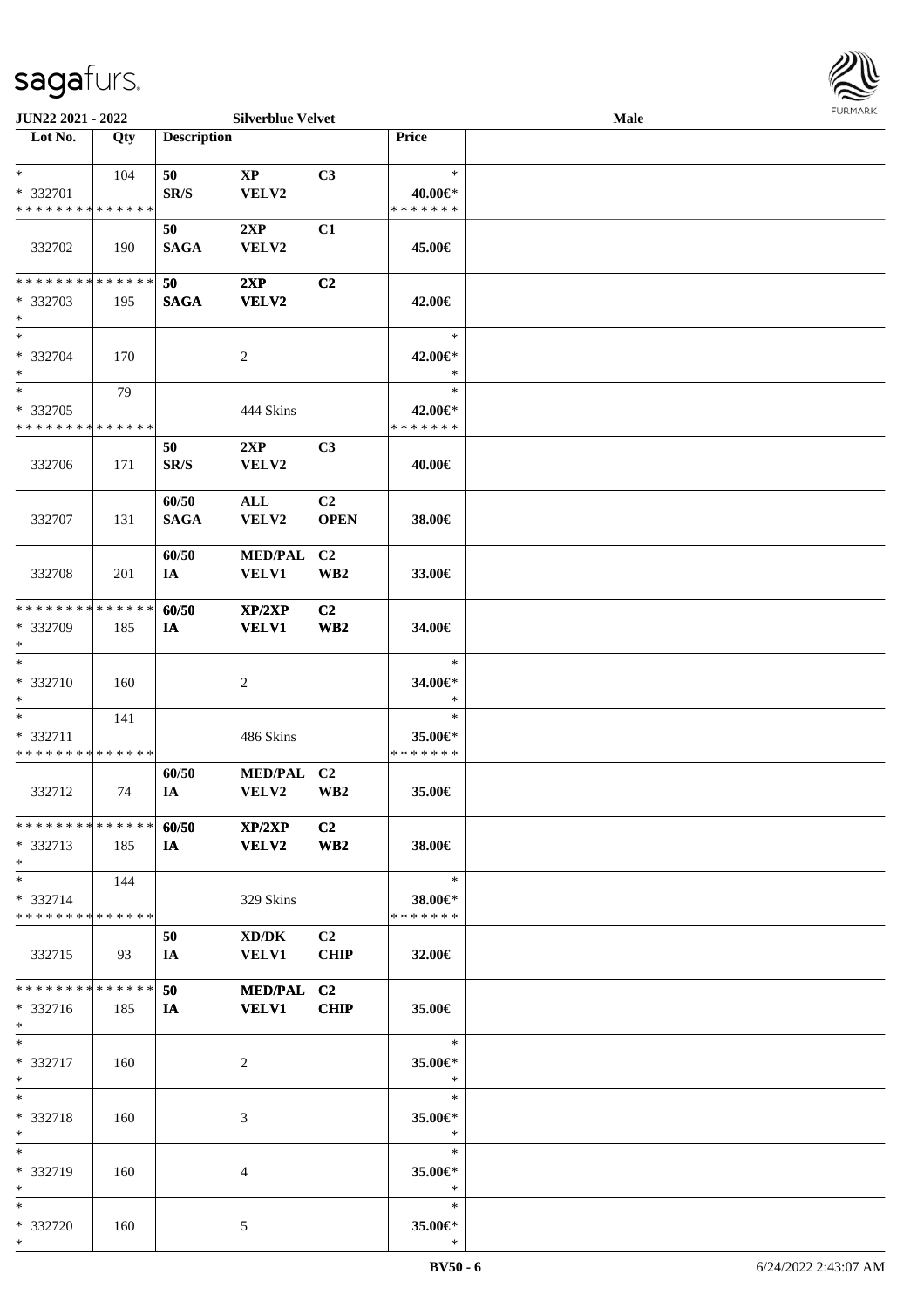

| <b>JUN22 2021 - 2022</b>                 |        |                    | <b>Silverblue Velvet</b> |             |                       | Male |
|------------------------------------------|--------|--------------------|--------------------------|-------------|-----------------------|------|
| Lot No.                                  | Qty    | <b>Description</b> |                          |             | Price                 |      |
|                                          |        |                    |                          |             |                       |      |
| $*$                                      |        | 50                 | MED/PAL C2               |             | $\ast$                |      |
| * 332721                                 | 160    | IA                 | <b>VELV1</b>             | <b>CHIP</b> | 35.00€*               |      |
| $*$                                      |        |                    |                          |             | $\ast$                |      |
| $*$                                      |        |                    |                          |             |                       |      |
|                                          |        |                    |                          |             | $\ast$                |      |
| * 332722                                 | 160    |                    | $\tau$                   |             | 35.00€*               |      |
| $*$                                      |        |                    |                          |             | $\ast$                |      |
|                                          |        |                    |                          |             | $\ast$                |      |
| * 332723                                 | 160    |                    | $8\,$                    |             | 35.00€*               |      |
| $*$                                      |        |                    |                          |             | $\ast$                |      |
| $*$                                      |        |                    |                          |             | $\ast$                |      |
|                                          | 42     |                    |                          |             |                       |      |
| * 332724                                 |        |                    | 1347 Skins               |             | 35.00€*               |      |
| * * * * * * * * * * * * * *              |        |                    |                          |             | * * * * * * *         |      |
| * * * * * * * * <mark>*</mark>           | ****** | 50                 | XP/2XP                   | C2          |                       |      |
| * 332725                                 | 185    | IA                 | <b>VELV1</b>             | <b>CHIP</b> | 38.00€                |      |
| $*$                                      |        |                    |                          |             |                       |      |
| $\overline{\ast}$                        |        |                    |                          |             | $\ast$                |      |
| * 332726                                 | 160    |                    | 2                        |             | 38.00€*               |      |
|                                          |        |                    |                          |             | $\ast$                |      |
| $*$                                      |        |                    |                          |             |                       |      |
|                                          |        |                    |                          |             | $\ast$                |      |
| * 332727                                 | 160    |                    | 3                        |             | 38.00€*               |      |
| $*$                                      |        |                    |                          |             | $\ast$                |      |
|                                          |        |                    |                          |             | $\ast$                |      |
| * 332728                                 | 160    |                    | $\overline{4}$           |             | 38.00€*               |      |
| $*$                                      |        |                    |                          |             | $\ast$                |      |
| $\overline{\ast}$                        |        |                    |                          |             | $\ast$                |      |
|                                          |        |                    |                          |             |                       |      |
| * 332729                                 | 160    |                    | 5                        |             | 38.00€*               |      |
| $*$                                      |        |                    |                          |             | $\ast$                |      |
| $\overline{\phantom{0}}$                 |        |                    |                          |             | $\ast$                |      |
| * 332730                                 | 160    |                    | 6                        |             | 38.00€*               |      |
| $*$                                      |        |                    |                          |             | $\ast$                |      |
| $*$                                      |        |                    |                          |             | $\ast$                |      |
| * 332731                                 |        |                    |                          |             |                       |      |
|                                          | 160    |                    | $\tau$                   |             | 38.00€*               |      |
| $*$                                      |        |                    |                          |             | $\ast$                |      |
| $*$                                      |        |                    |                          |             | $\ast$                |      |
| * 332732                                 | 160    |                    | 8                        |             | 38.00€*               |      |
| $*$                                      |        |                    |                          |             | $\ast$                |      |
| $*$                                      |        |                    |                          |             | $\ast$                |      |
| * 332733                                 | 160    |                    | 9                        |             | 38.00€*               |      |
| $*$                                      |        |                    |                          |             | $\ast$                |      |
|                                          |        |                    |                          |             |                       |      |
| $*$                                      |        |                    |                          |             | $\ast$                |      |
| * 332734                                 | 160    |                    | 10                       |             | 38.00€*               |      |
| $\ast$                                   |        |                    |                          |             | $\ast$                |      |
| $*$ $-$                                  | 180    |                    |                          |             | $\ast$                |      |
| * 332735                                 |        |                    | 1805 Skins               |             | 38.00€*               |      |
| * * * * * * * * * * * * * *              |        |                    |                          |             | * * * * * * *         |      |
| * * * * * * * * * * * * * * *            |        | 50                 | MED/PAL C2               |             |                       |      |
|                                          |        |                    |                          |             |                       |      |
| * 332736                                 | 185    | IA                 | <b>VELV2</b>             | <b>CHIP</b> | 38.00€                |      |
| $*$                                      |        |                    |                          |             |                       |      |
| $*$ $*$                                  | 102    |                    |                          |             | —<br>*                |      |
| * 332737                                 |        |                    | 287 Skins                |             | 38.00€*               |      |
| * * * * * * * * <mark>* * * * * *</mark> |        |                    |                          |             | * * * * * * *         |      |
| * * * * * * * * <mark>* * * * * *</mark> |        | 50                 | XP/2XP                   | C2          |                       |      |
| * 332738                                 | 185    | IA                 | <b>VELV2</b>             | <b>CHIP</b> | 39.00€                |      |
| $*$                                      |        |                    |                          |             |                       |      |
| $*$                                      |        |                    |                          |             | $\ast$                |      |
|                                          |        |                    |                          |             |                       |      |
| * 332739                                 | - 160  |                    | 2                        |             | 39.00 $\varepsilon$ * |      |
| $*$                                      |        |                    |                          |             | $\ast$                |      |
| $*$ $*$                                  |        |                    |                          |             | $\ast$                |      |
| * 332740                                 | 160    |                    | 3                        |             | 39.00€*               |      |
| $*$                                      |        |                    |                          |             | $\ast$                |      |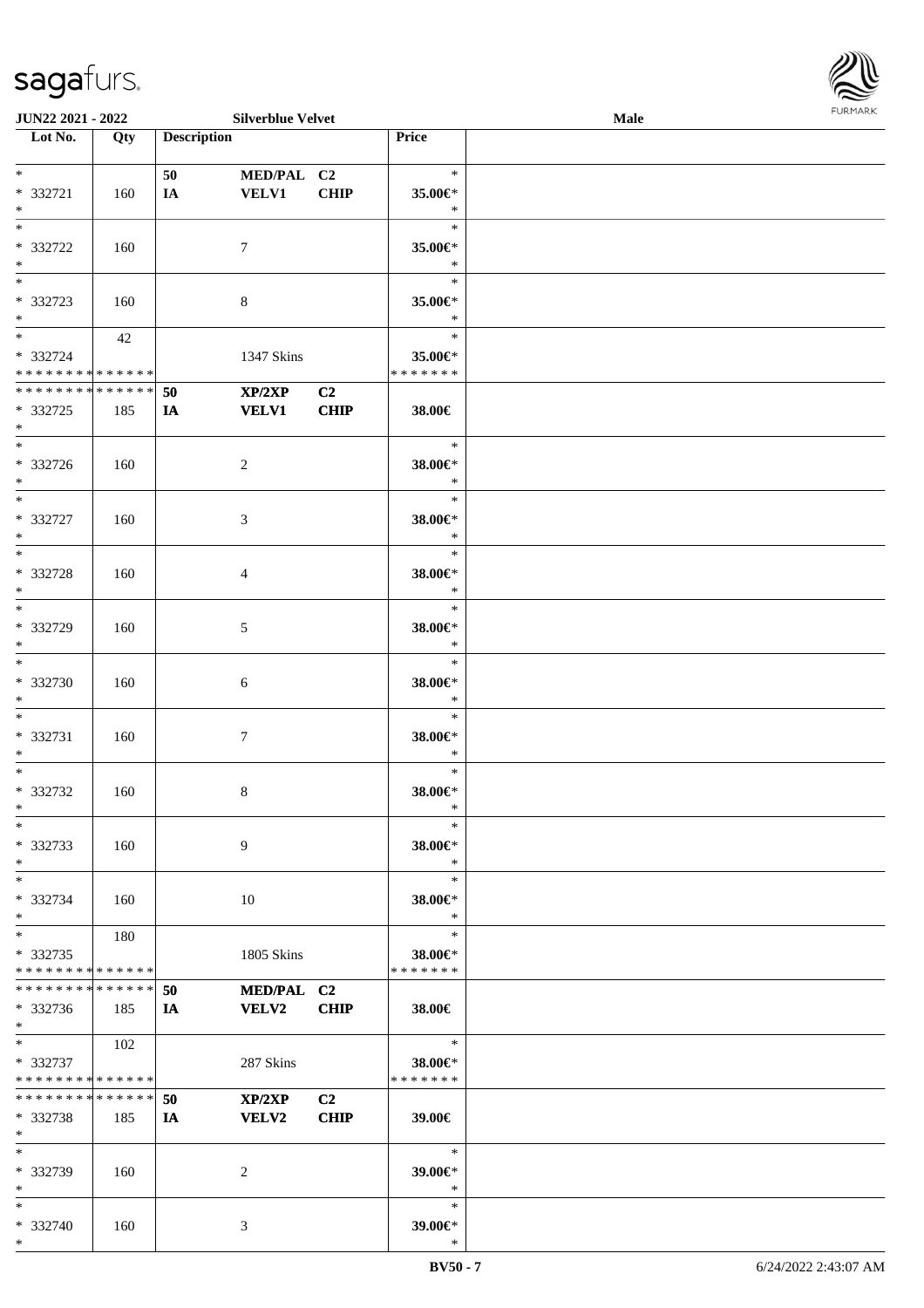

| <b>JUN22 2021 - 2022</b>                |     |                    | <b>Silverblue Velvet</b> |                |                          | Male |  |
|-----------------------------------------|-----|--------------------|--------------------------|----------------|--------------------------|------|--|
| Lot No.                                 | Qty | <b>Description</b> |                          |                | Price                    |      |  |
|                                         |     |                    |                          |                |                          |      |  |
| $\ast$                                  |     | 50                 | XP/2XP                   | C2             | $\ast$                   |      |  |
| * 332741                                | 160 | IA                 | VELV2                    | <b>CHIP</b>    | 39.00€*                  |      |  |
| $*$                                     |     |                    |                          |                | ∗                        |      |  |
| $*$                                     | 96  |                    |                          |                | $\ast$                   |      |  |
| * 332742                                |     |                    | 761 Skins                |                | 39.00€*                  |      |  |
| * * * * * * * * * * * * * *             |     |                    |                          |                | * * * * * * *            |      |  |
|                                         |     | 60/50              | <b>MED</b>               | C1/C2          |                          |      |  |
| 332743                                  | 147 | <b>SROY</b>        | <b>VELV1</b>             |                | 39.00€                   |      |  |
|                                         |     |                    |                          |                |                          |      |  |
|                                         |     | 60/50              | <b>MED</b>               | C <sub>3</sub> |                          |      |  |
| 332744                                  | 48  | <b>SROY</b>        | <b>VELV1</b>             |                | 37.00€                   |      |  |
|                                         |     |                    |                          |                |                          |      |  |
|                                         |     | 50                 | <b>PALE</b>              | C1             |                          |      |  |
| 332745                                  | 115 | <b>SROY</b>        | <b>VELV1</b>             |                | 41.00€                   |      |  |
|                                         |     |                    |                          |                |                          |      |  |
| * * * * * * * * * * * * * *             |     | 50                 | <b>PALE</b>              | C <sub>2</sub> |                          |      |  |
| * 332746                                | 185 | <b>SROY</b>        | <b>VELV1</b>             |                | 40.00€                   |      |  |
| $*$                                     |     |                    |                          |                |                          |      |  |
| $*$                                     | 168 |                    |                          |                | $\ast$                   |      |  |
| * 332747                                |     |                    | 353 Skins                |                | 40.00€*                  |      |  |
| * * * * * * * * * * * * * *             |     |                    |                          |                | * * * * * * *            |      |  |
|                                         |     | 60/50              | <b>PALE</b>              | C <sub>3</sub> |                          |      |  |
| 332748                                  | 160 | <b>SROY</b>        | <b>VELV1</b>             |                | 38.00€                   |      |  |
|                                         |     |                    |                          |                |                          |      |  |
|                                         |     | 50                 | <b>XP</b>                | C1             |                          |      |  |
| 332749                                  | 139 | <b>SROY</b>        | <b>VELV1</b>             |                | 42.00€                   |      |  |
|                                         |     |                    |                          |                |                          |      |  |
| * * * * * * * * * * * * * *             |     | 50                 | $\bold{XP}$              | C2             |                          |      |  |
| * 332750                                | 185 | <b>SROY</b>        | <b>VELV1</b>             |                | 42.00€                   |      |  |
| $*$                                     |     |                    |                          |                |                          |      |  |
| $*$                                     |     |                    |                          |                | $\ast$                   |      |  |
| * 332751                                | 170 |                    | 2                        |                | 42.00€*                  |      |  |
| $*$                                     |     |                    |                          |                | $\ast$                   |      |  |
| $*$                                     | 177 |                    |                          |                | $\ast$                   |      |  |
| * 332752                                |     |                    | 532 Skins                |                | 42.00€*                  |      |  |
| * * * * * * * * * * * * * * *           |     |                    |                          |                | *******                  |      |  |
| * * * * * * * * * * * * * * *           |     | 60/50              | XP                       | C <sub>3</sub> |                          |      |  |
| * 332753                                | 195 | <b>SROY</b>        | <b>VELV1</b>             |                | 40.00€                   |      |  |
| $*$                                     |     |                    |                          |                |                          |      |  |
| $*$                                     | 34  |                    |                          |                | $\ast$                   |      |  |
| * 332754                                |     |                    | 229 Skins                |                | 40.00€*                  |      |  |
| * * * * * * * * * * * * * * *           |     |                    |                          |                | * * * * * * *            |      |  |
| * * * * * * * * * * * * * * *           |     | 50                 | 2XP                      | C1/C2          |                          |      |  |
| * 332755                                | 195 | <b>SROY</b>        | <b>VELV1</b>             |                | 43.00€                   |      |  |
| $*$                                     |     |                    |                          |                |                          |      |  |
| $*$                                     | 52  |                    |                          |                | $\ast$                   |      |  |
| * 332756                                |     |                    | 247 Skins                |                | 42.00€*                  |      |  |
| * * * * * * * * * * * * * *             |     |                    |                          |                | * * * * * * *            |      |  |
|                                         |     |                    | 2XP                      | C <sub>3</sub> |                          |      |  |
|                                         | 123 | 60/50              |                          |                | 40.00€                   |      |  |
| 332757                                  |     | <b>SROY</b>        | <b>VELV1</b>             |                |                          |      |  |
|                                         |     | 50                 |                          |                |                          |      |  |
|                                         |     |                    | <b>PALE</b>              | C1/C2          |                          |      |  |
| 332758                                  | 114 | <b>SROY</b>        | <b>VELV2</b>             |                | 42.00€                   |      |  |
| * * * * * * * * * * * * * * *           |     | 50                 |                          | C1/C2          |                          |      |  |
|                                         |     |                    | $\mathbf{X}\mathbf{P}$   |                |                          |      |  |
| * 332759<br>$*$                         | 185 | <b>SROY</b>        | VELV2                    |                | 44.00€                   |      |  |
| $*$                                     | 34  |                    |                          |                | $\ast$                   |      |  |
|                                         |     |                    |                          |                |                          |      |  |
| * 332760<br>* * * * * * * * * * * * * * |     |                    | 219 Skins                |                | 44.00€*<br>* * * * * * * |      |  |
|                                         |     |                    |                          |                |                          |      |  |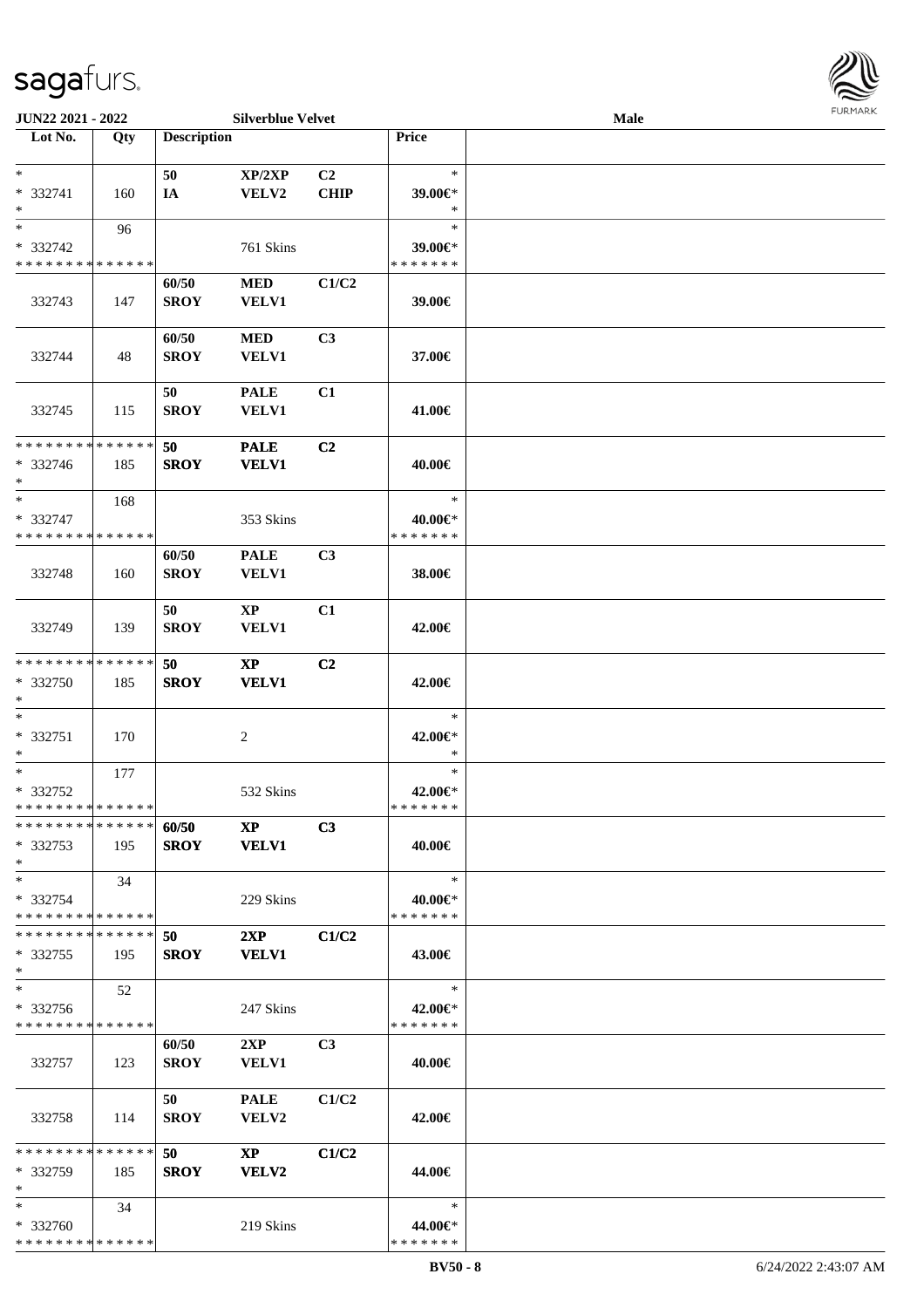

**JUN22 2021 - 2022 Silverblue Velvet Male Lot No. Qty Description Price** 332761 135 **50 2XP C1/C2 SROY VELV2 44.00€**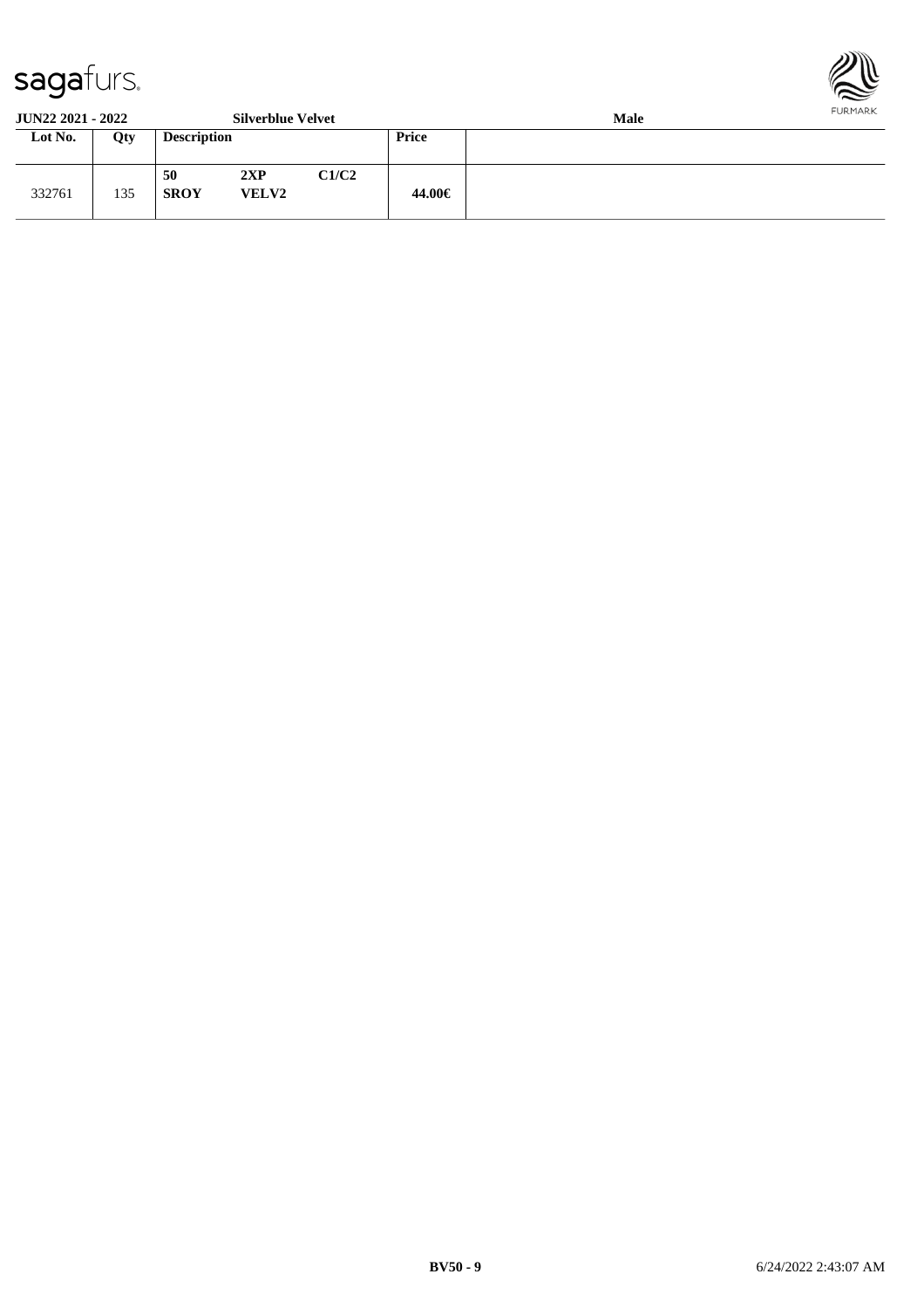

| JUN22 2021 - 2022                                                     |            |                    | <b>Silverblue Velvet</b>    |                |                                                | Male |  |
|-----------------------------------------------------------------------|------------|--------------------|-----------------------------|----------------|------------------------------------------------|------|--|
| Lot No.                                                               | Qty        | <b>Description</b> |                             |                | Price                                          |      |  |
| 332821                                                                | 130        | 40<br>SI           | <b>Dark</b><br><b>VELV1</b> | C1/C2          | 30.00€                                         |      |  |
| * * * * * * * * * * * * * *<br>* 332822<br>$\ast$                     | 225        | 40<br>SI           | <b>MED</b><br><b>VELV1</b>  | C1/C2          | 32.00€                                         |      |  |
| $\overline{\phantom{1}}$<br>* 332823<br>$\ast$                        | 200        |                    | $\overline{c}$              |                | $\ast$<br>32.00€*<br>$\ast$                    |      |  |
| $\overline{\phantom{a}^*}$<br>* 332824<br>* * * * * * * * * * * * * * | 45         |                    | 470 Skins                   |                | $\ast$<br>32.00€*<br>* * * * * * *             |      |  |
| 332825                                                                | 208        | 40<br>SI           | <b>MED</b><br>VELV1         | C3             | 30.00€                                         |      |  |
| * * * * * * * * * * * * * *<br>* 332826<br>$\ast$                     | 225        | 40<br>SI           | <b>PALE</b><br><b>VELV1</b> | C1             | $(34.00\epsilon)$                              |      |  |
| $\ast$<br>* 332827<br>* * * * * * * * * * * * * *                     | 120        |                    | 345 Skins                   |                | $\ast$<br>$(34.00\epsilon)$ *<br>* * * * * * * |      |  |
| * * * * * * * * * * * * * *<br>* 332828<br>$\ast$                     | 225        | 40<br>SI           | <b>PALE</b><br><b>VELV1</b> | C1             | $(34.00\epsilon)$                              |      |  |
| $\ast$<br>* 332829<br>* * * * * * * * * * * * * *                     | 172        |                    | 397 Skins                   |                | $\ast$<br>$(34.00\epsilon)$ *<br>* * * * * * * |      |  |
| * * * * * * * * * * * * * *<br>* 332830<br>$\ast$                     | 225        | 40<br>SI           | <b>PALE</b><br><b>VELV1</b> | C <sub>2</sub> | $(33.00\epsilon)$                              |      |  |
| $\ast$<br>* 332831<br>$\ast$                                          | 200        |                    | $\sqrt{2}$                  |                | $\ast$<br>$(33.00\epsilon)$ *<br>$\ast$        |      |  |
| $\ast$<br>* 332832<br>$*$                                             | 200        |                    | 3                           |                | $\ast$<br>$(33.00\epsilon)$ *<br>$\ast$        |      |  |
| $*$<br>* 332833<br>$\ast$                                             | 200        |                    | $\overline{4}$              |                | $\ast$<br>$(33.00\epsilon)$ *<br>$\ast$        |      |  |
| $*$<br>* 332834<br>$\ast$                                             | 200        |                    | 5                           |                | $\ast$<br>$(33.00\epsilon)$ *<br>∗             |      |  |
| $\ast$<br>* 332835<br>$\ast$                                          | 200        |                    | 6                           |                | $\ast$<br>$(33.00\epsilon)$ *<br>$\ast$        |      |  |
| $\ast$<br>* 332836<br>* * * * * * * * * * * * * *                     | 153        |                    | 1378 Skins                  |                | $\ast$<br>33.00€*<br>* * * * * * *             |      |  |
| * * * * * * * * * * * * * *<br>* 332837<br>$*$                        | 225        | 40<br>SI           | <b>PALE</b><br><b>VELV1</b> | C2             | $(33.00\epsilon)$                              |      |  |
| $\ast$<br>* 332838<br>$*$                                             | <b>200</b> |                    | 2                           |                | $\ast$<br>$(33.00\epsilon)$ *<br>$\ast$        |      |  |
| $\ast$<br>* 332839<br>$*$                                             | 200        |                    | 3                           |                | $\ast$<br>$(33.00\epsilon)$ *<br>$\ast$        |      |  |
| $*$<br>* 332840<br>* * * * * * * * * * * * * *                        | 65         |                    | 690 Skins                   |                | $\ast$<br>$(33.00\epsilon)$ *<br>* * * * * * * |      |  |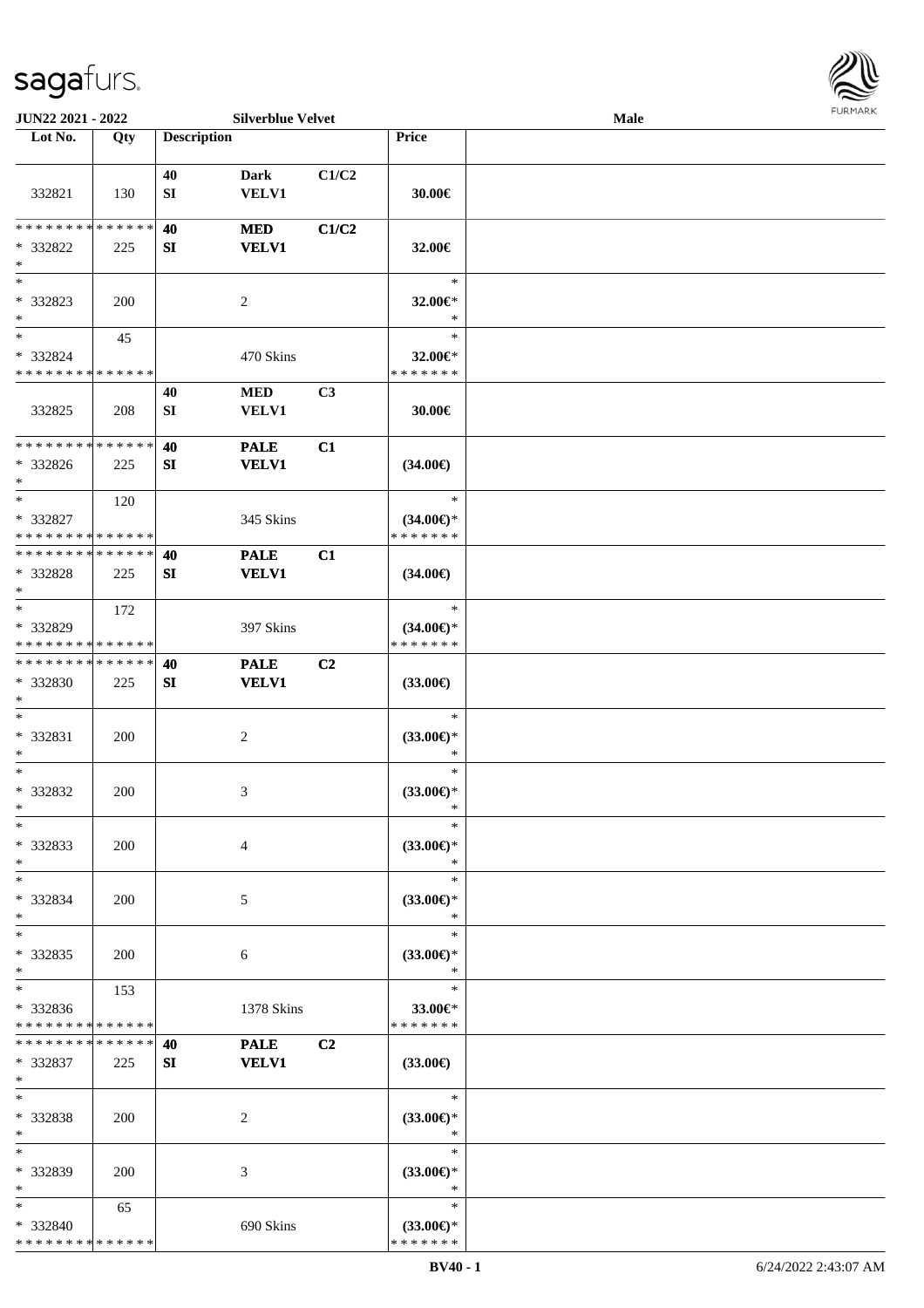

| JUN22 2021 - 2022                                  |     |                    | <b>Silverblue Velvet</b>               |                |                                                | <b>Male</b> |  |
|----------------------------------------------------|-----|--------------------|----------------------------------------|----------------|------------------------------------------------|-------------|--|
| Lot No.                                            | Qty | <b>Description</b> |                                        |                | Price                                          |             |  |
| * * * * * * * * * * * * * *<br>* 332841<br>$*$     | 225 | 40<br>SI           | <b>PALE</b><br><b>VELV1</b>            | C <sub>3</sub> | $(32.00\epsilon)$                              |             |  |
| $*$<br>* 332842<br>$*$                             | 200 |                    | 2                                      |                | $\ast$<br>$(32.00\epsilon)$ *<br>$\ast$        |             |  |
| $\overline{\phantom{0}}$<br>* 332843<br>$*$        | 200 |                    | 3                                      |                | $\ast$<br>$(32.00\epsilon)$ *<br>$\ast$        |             |  |
| $\overline{\phantom{0}}$<br>* 332844<br>$*$        | 200 |                    | $\overline{4}$                         |                | $\ast$<br>$(32.00\epsilon)$ *<br>$\ast$        |             |  |
| $*$<br>$* 332845$<br>* * * * * * * * * * * * * *   | 44  |                    | 869 Skins                              |                | $\ast$<br>$(32.00\epsilon)$ *<br>* * * * * * * |             |  |
| * * * * * * * * * * * * * *<br>* 332846<br>$*$     | 225 | 40<br>SI           | $\mathbf{X}\mathbf{P}$<br><b>VELV1</b> | C1             | 35.00€                                         |             |  |
| $*$<br>$* 332847$<br>$\ast$                        | 200 |                    | 2                                      |                | $\ast$<br>35.00€*<br>$\ast$                    |             |  |
| $*$<br>* 332848<br>* * * * * * * * * * * * * *     | 56  |                    | 481 Skins                              |                | $\ast$<br>35.00€*<br>* * * * * * *             |             |  |
| * * * * * * * * * * * * * *<br>* 332849<br>$*$     | 225 | 40<br>SI           | $\mathbf{X}\mathbf{P}$<br><b>VELV1</b> | C <sub>2</sub> | $(34.00\epsilon)$                              |             |  |
| $\overline{\phantom{0}}$<br>$* 332850$<br>$*$      | 200 |                    | $\sqrt{2}$                             |                | $\ast$<br>$(34.00ε)$ *<br>$\ast$               |             |  |
| $*$<br>$* 332851$<br>$*$                           | 200 |                    | $\mathfrak{Z}$                         |                | $\ast$<br>$(34.00ε)$ *<br>$\ast$               |             |  |
| $*$<br>$* 332852$<br>$*$                           | 200 |                    | 4                                      |                | $\ast$<br>$(34.00\epsilon)$ *<br>$\ast$        |             |  |
| $\ast$<br>* 332853<br>$*$                          | 200 |                    | 5                                      |                | $\ast$<br>$(34.00\epsilon)$ *<br>$\ast$        |             |  |
| $*$<br>* 332854<br>$*$                             | 200 |                    | 6                                      |                | $\ast$<br>$(34.00\epsilon)$ *<br>$\ast$        |             |  |
| $*$<br>* 332855<br>$*$                             | 200 |                    | $\tau$                                 |                | $\ast$<br>$(34.00\epsilon)$ *<br>$\ast$        |             |  |
| $*$<br>* 332856<br>$*$                             | 200 |                    | 8                                      |                | $\ast$<br>$(34.00\epsilon)$ *<br>$\ast$        |             |  |
| $*$<br>$* 332857$<br>$*$                           | 200 |                    | 9                                      |                | $\ast$<br>$(34.00\epsilon)$ *<br>$\ast$        |             |  |
| $*$ $*$<br>* 332858<br>* * * * * * * * * * * * * * | 214 |                    | 2039 Skins                             |                | $\ast$<br>$(34.00\epsilon)$ *<br>* * * * * * * |             |  |
| * * * * * * * * * * * * * *<br>* 332859<br>$*$     | 225 | 40<br>SI           | $\mathbf{X}\mathbf{P}$<br><b>VELV1</b> | C3             | 32.00€                                         |             |  |
| $*$<br>* 332860<br>$*$                             | 200 |                    | $\overline{2}$                         |                | $\ast$<br>32.00€*<br>$\ast$                    |             |  |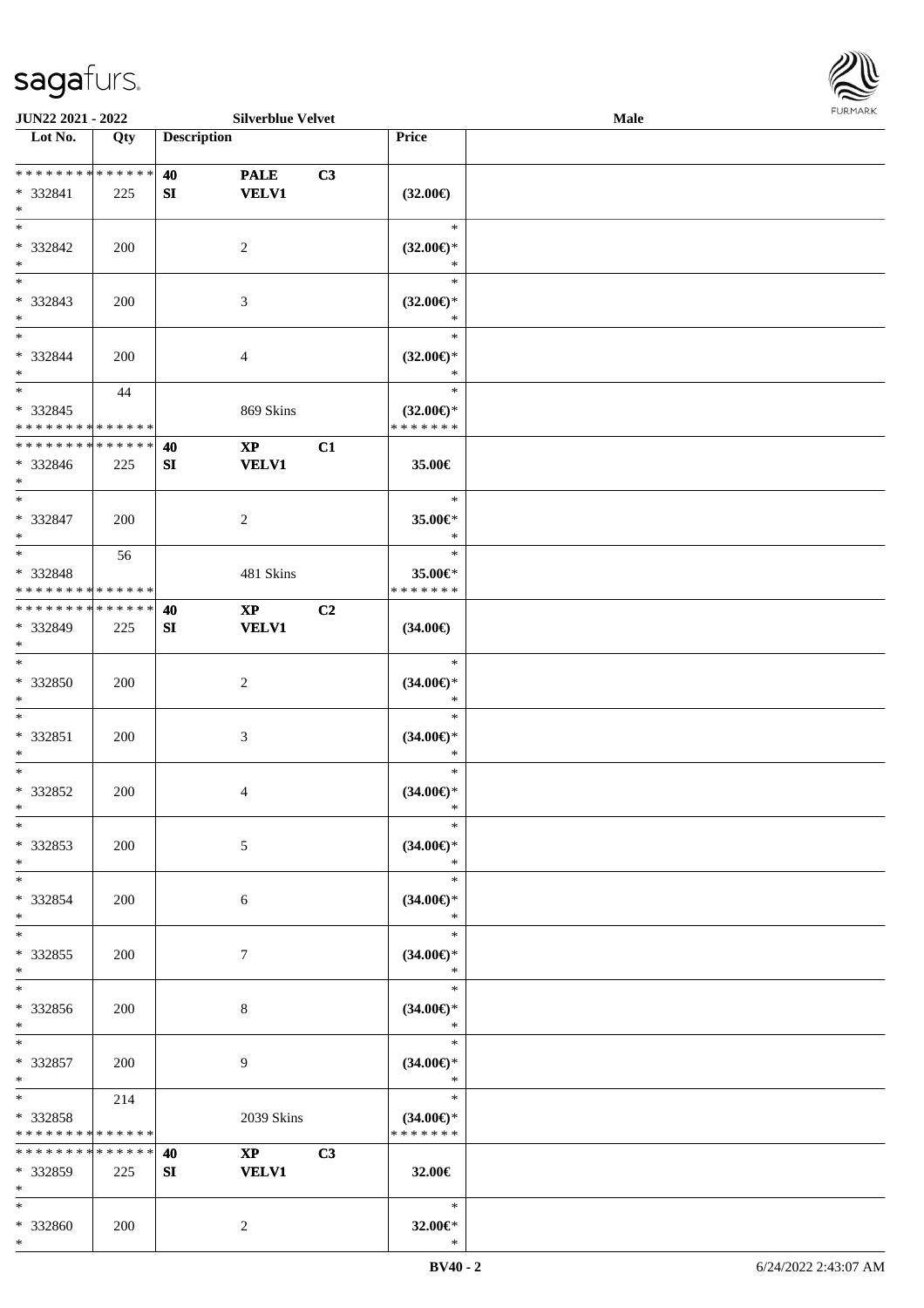| JUN22 2021 - 2022                                                     |            |                    | <b>Silverblue Velvet</b>               |                |                                    | <b>Male</b> | <b>FURMAR</b> |
|-----------------------------------------------------------------------|------------|--------------------|----------------------------------------|----------------|------------------------------------|-------------|---------------|
| $\overline{\phantom{1}}$ Lot No.                                      | Qty        | <b>Description</b> |                                        |                | Price                              |             |               |
| $\ast$<br>* 332861<br>$\ast$                                          | 200        | 40<br>SI           | $\mathbf{X}\mathbf{P}$<br><b>VELV1</b> | C3             | $\ast$<br>32.00 $\in$ *<br>$\ast$  |             |               |
| $\ast$<br>* 332862<br>$\ast$                                          | 200        |                    | 4                                      |                | $\ast$<br>32.00€*<br>$\ast$        |             |               |
| $\overline{\phantom{a}^*}$<br>* 332863<br>$*$                         | 200        |                    | 5                                      |                | $\ast$<br>32.00€*<br>$\ast$        |             |               |
| $\ast$<br>* 332864<br>* * * * * * * * * * * * * *                     | 143        |                    | 1168 Skins                             |                | $\ast$<br>32.00€*<br>* * * * * * * |             |               |
| 332865                                                                | 197        | 40<br>SI           | 2XP<br>VELV1                           | C1             | 35.00€                             |             |               |
| **************<br>* 332866<br>$\ast$                                  | 225        | 40<br>SI           | 2XP<br><b>VELV1</b>                    | C <sub>2</sub> | 34.00€                             |             |               |
| $\ast$<br>* 332867<br>$\ast$                                          | 200        |                    | $\overline{c}$                         |                | $\ast$<br>35.00€*<br>$\ast$        |             |               |
| $_{\ast}^{-}$<br>* 332868<br>$\ast$                                   | 200        |                    | 3                                      |                | $\ast$<br>34.00€*<br>$\ast$        |             |               |
| $\overline{\phantom{a}^*}$<br>* 332869<br>$\ast$                      | 200        |                    | $\overline{4}$                         |                | $\ast$<br>34.00€*<br>$\ast$        |             |               |
| $\ast$<br>* 332870<br>* * * * * * * * * * * * * *                     | 172        |                    | 997 Skins                              |                | $\ast$<br>34.00€*<br>* * * * * * * |             |               |
| * * * * * * * * * * * * * *<br>* 332871<br>$\ast$                     | 225        | 40<br>SI           | 2XP<br><b>VELV1</b>                    | C3             | 32.00€                             |             |               |
| $\ast$<br>* 332872<br>$\ast$                                          | 200        |                    | $\overline{c}$                         |                | $\ast$<br>32.00€*<br>∗             |             |               |
| $\ast$<br>* 332873<br>* * * * * * * * * * * * * *                     | 132        |                    | 557 Skins                              |                | $\ast$<br>32.00€*<br>* * * * * * * |             |               |
| * * * * * * * * * * * * * *<br>* 332874<br>$\ast$                     | 215        | 40<br>SI           | <b>PALE</b><br><b>VELV2</b>            | C1/C2          | 34.00€                             |             |               |
| $\overline{\phantom{1}}$<br>$* 332875$<br>* * * * * * * * * * * * * * | 44         |                    | 259 Skins                              |                | $\ast$<br>33.00€*<br>* * * * * * * |             |               |
| 332876                                                                | 149        | 40<br>SI           | $\mathbf{X}\mathbf{P}$<br>VELV2        | C1             | 36.00€                             |             |               |
| * * * * * * * * * * * * * *<br>* 332877<br>$\ast$                     | 225        | 40<br>SI           | $\mathbf{X}\mathbf{P}$<br><b>VELV2</b> | C2             | 35.00€                             |             |               |
| $\ast$<br>* 332878<br>$\ast$                                          | <b>200</b> |                    | 2                                      |                | $\ast$<br>35.00€*<br>∗             |             |               |
| $\ast$<br>* 332879<br>* * * * * * * * * * * * * *                     | 78         |                    | 503 Skins                              |                | $\ast$<br>35.00€*<br>* * * * * * * |             |               |
| 332880                                                                | 197        | 40<br>SI           | $\mathbf{X}\mathbf{P}$<br>VELV2        | C3             | $(33.00\epsilon)$                  |             |               |

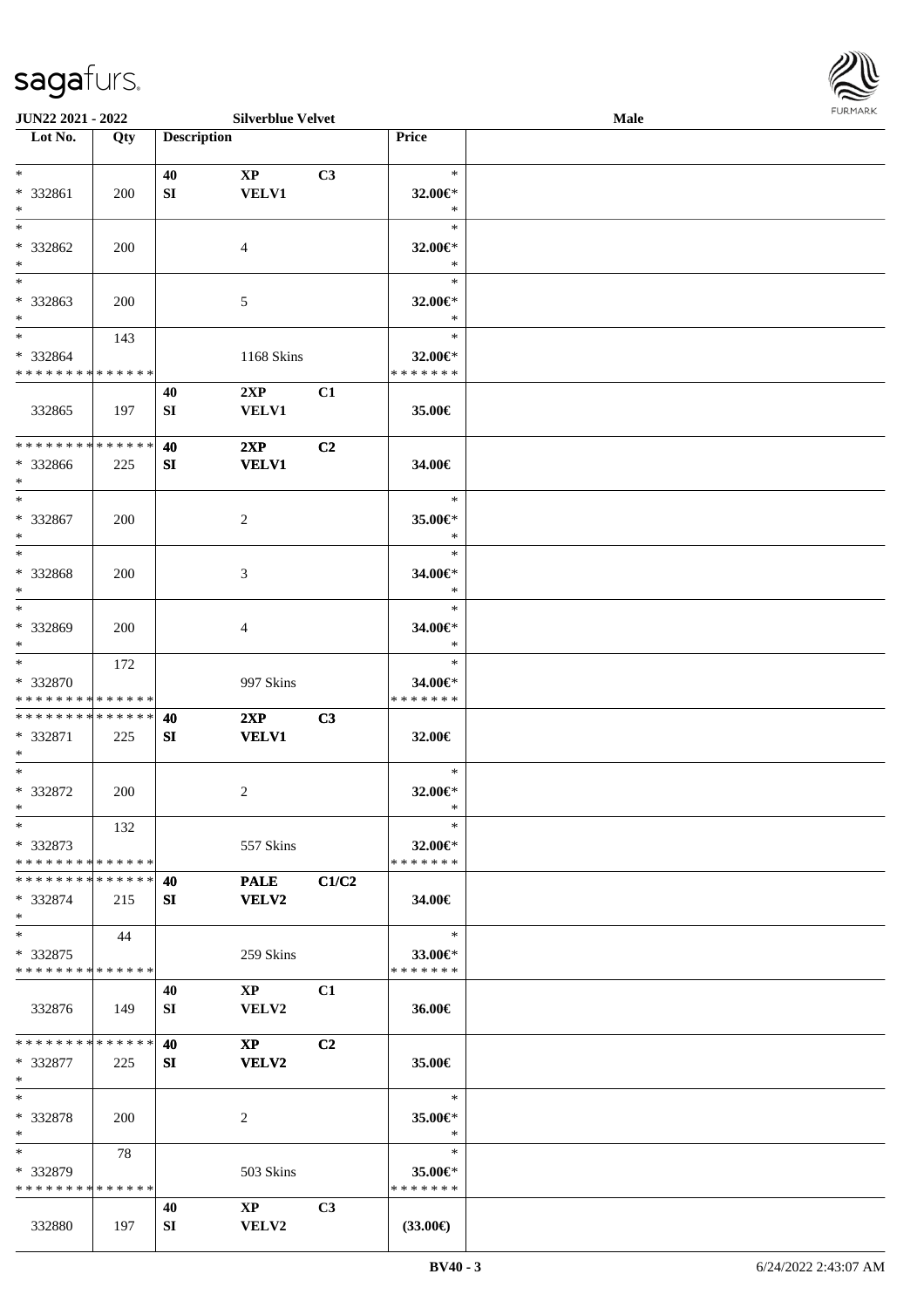

| JUN22 2021 - 2022             |     |                    | <b>Silverblue Velvet</b> |                |                     | Male |  |
|-------------------------------|-----|--------------------|--------------------------|----------------|---------------------|------|--|
| Lot No.                       | Qty | <b>Description</b> |                          |                | Price               |      |  |
| **************                |     | 40                 | 2XP                      | C1/C2          |                     |      |  |
| * 332881                      | 245 | SI                 | <b>VELV2</b>             |                | 35.00€              |      |  |
| $\ast$                        |     |                    |                          |                |                     |      |  |
| $*$                           | 101 |                    |                          |                | $\ast$              |      |  |
| * 332882                      |     |                    | 346 Skins                |                | 35.00€*             |      |  |
| * * * * * * * * * * * * * *   |     |                    |                          |                | * * * * * * *       |      |  |
|                               |     | 40                 | 2XP                      | C <sub>3</sub> |                     |      |  |
| 332883                        | 131 | SI                 | VELV2                    |                | 32.00€              |      |  |
|                               |     |                    |                          |                |                     |      |  |
|                               |     | 40                 | <b>Dark</b>              | C1/C2          |                     |      |  |
| 332884                        | 214 | <b>SAGA</b>        | <b>VELV1</b>             |                | 30.00€              |      |  |
|                               |     |                    |                          |                |                     |      |  |
|                               |     | 40                 | $\bf MED$                | C1             |                     |      |  |
| 332885                        | 214 | <b>SAGA</b>        | <b>VELV1</b>             |                | $(35.00\epsilon)$   |      |  |
|                               |     |                    |                          |                |                     |      |  |
| * * * * * * * * * * * * * *   |     | 40                 | <b>MED</b>               | C <sub>2</sub> |                     |      |  |
| * 332886                      | 205 | <b>SAGA</b>        | <b>VELV1</b>             |                | 34.00€              |      |  |
| $\ast$<br>$\ast$              |     |                    |                          |                | $\ast$              |      |  |
| * 332887                      |     |                    |                          |                | $(34.00\epsilon)$ * |      |  |
| $\ast$                        | 180 |                    | 2                        |                | $\ast$              |      |  |
| $*$                           |     |                    |                          |                | $\ast$              |      |  |
| * 332888                      | 180 |                    | 3                        |                | $(34.00\epsilon)$ * |      |  |
| $\ast$                        |     |                    |                          |                | $\ast$              |      |  |
| $\ast$                        |     |                    |                          |                | $\ast$              |      |  |
| * 332889                      | 180 |                    | 4                        |                | $(34.00\epsilon)$ * |      |  |
| $*$                           |     |                    |                          |                | $\ast$              |      |  |
| $\ast$                        | 106 |                    |                          |                | $\ast$              |      |  |
| * 332890                      |     |                    | 851 Skins                |                | $(34.00\epsilon)$ * |      |  |
| * * * * * * * * * * * * * *   |     |                    |                          |                | * * * * * * *       |      |  |
| * * * * * * * * * * * * * * * |     | 40                 | <b>MED</b>               | C3             |                     |      |  |
| * 332891                      | 205 | <b>SAGA</b>        | <b>VELV1</b>             |                | 32.00€              |      |  |
| $*$                           |     |                    |                          |                |                     |      |  |
| $*$                           |     |                    |                          |                | $\ast$              |      |  |
| $* 332892$<br>$*$             | 170 |                    | $\overline{c}$           |                | 32.00€*<br>$\ast$   |      |  |
| $*$                           | 41  |                    |                          |                | $\ast$              |      |  |
| * 332893                      |     |                    | 416 Skins                |                | 32.00€*             |      |  |
| * * * * * * * * * * * * * * * |     |                    |                          |                | * * * * * * *       |      |  |
| * * * * * * * * * * * * * * * |     | 40 — 10            | <b>PALE</b>              | C1             |                     |      |  |
| * 332894                      | 203 | <b>SAGA</b>        | <b>VELV1</b>             |                | 36.00€              |      |  |
| $*$                           |     |                    |                          |                |                     |      |  |
| $*$                           |     |                    |                          |                | $\ast$              |      |  |
| * 332895                      | 180 |                    | 2                        |                | 36.00€*             |      |  |
| $*$                           |     |                    |                          |                | $\ast$              |      |  |
| $*$                           |     |                    |                          |                | $\ast$              |      |  |
| * 332896                      | 180 |                    | 3                        |                | 36.00€*             |      |  |
| $*$                           |     |                    |                          |                | $\ast$              |      |  |
| $*$                           |     |                    |                          |                | $\ast$              |      |  |
| * 332897                      | 200 |                    | 4                        |                | 36.00€*             |      |  |
| $*$<br>$*$ $*$                |     |                    |                          |                | $\ast$<br>$\ast$    |      |  |
| * 332898                      | 49  |                    |                          |                | 36.00€*             |      |  |
| * * * * * * * * * * * * * *   |     |                    | 812 Skins                |                | * * * * * * *       |      |  |
| * * * * * * * * * * * * * *   |     | 40 — 10            | <b>PALE</b>              | C2             |                     |      |  |
| * 332899                      | 205 | <b>SAGA</b>        | <b>VELV1</b>             |                | 35.00€              |      |  |
| $*$                           |     |                    |                          |                |                     |      |  |
| $*$                           |     |                    |                          |                | $\ast$              |      |  |
| * 332900                      | 180 |                    | 2                        |                | 35.00€*             |      |  |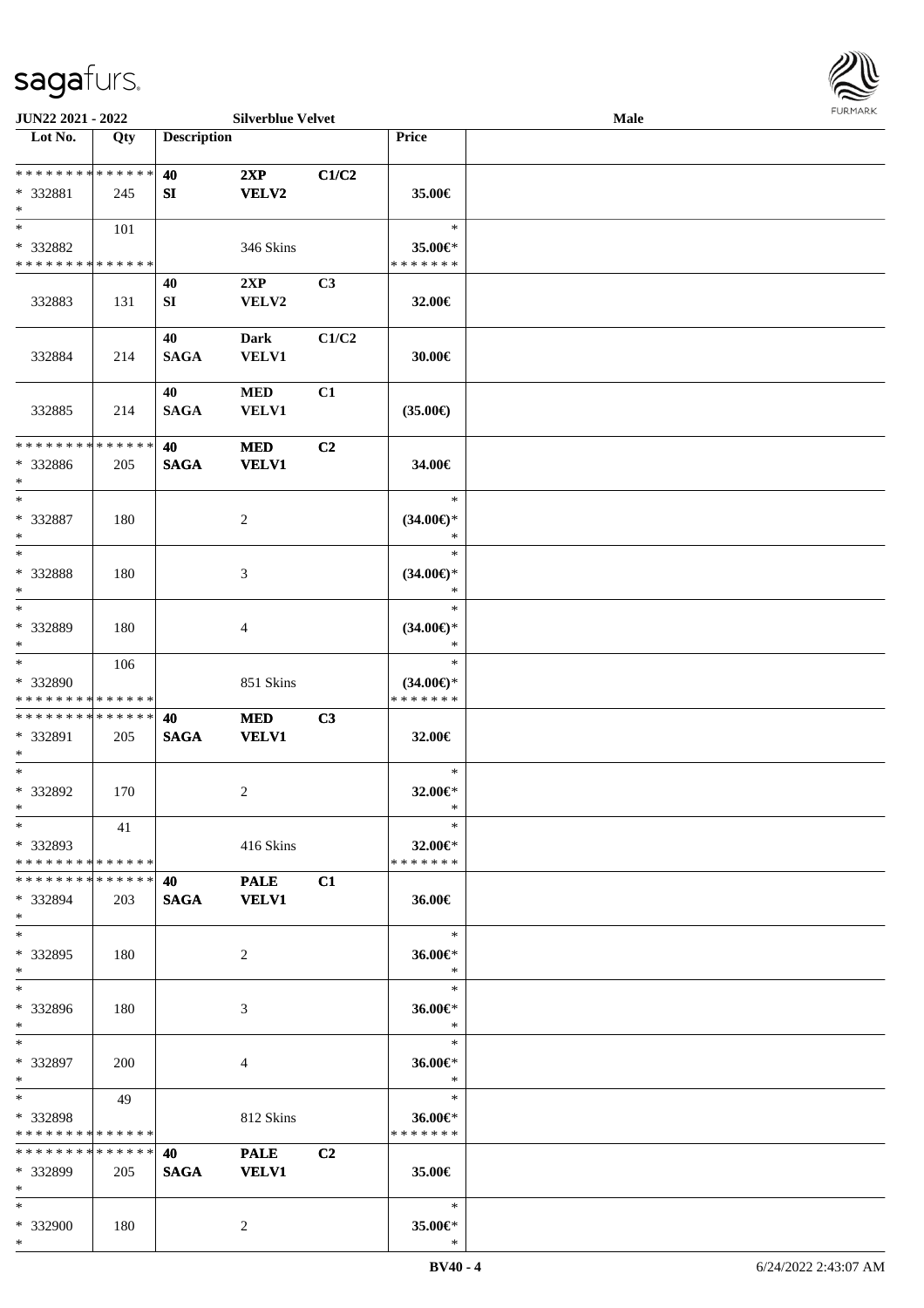

| <b>JUN22 2021 - 2022</b>                         |     |                       | <b>Silverblue Velvet</b>    |    |                                                | Male |  |
|--------------------------------------------------|-----|-----------------------|-----------------------------|----|------------------------------------------------|------|--|
| Lot No.                                          | Qty | <b>Description</b>    |                             |    | Price                                          |      |  |
| $*$<br>* 332901<br>$*$                           | 180 | 40<br>$\mathbf{SAGA}$ | <b>PALE</b><br><b>VELV1</b> | C2 | $\ast$<br>$(35.00\epsilon)$ *<br>$\ast$        |      |  |
| $\overline{\ast}$<br>* 332902<br>$*$             | 180 |                       | $\overline{4}$              |    | $\ast$<br>$(35.00\epsilon)$ *<br>$\ast$        |      |  |
| * 332903<br>$*$                                  | 180 |                       | $\sqrt{5}$                  |    | $\ast$<br>$(35.00\epsilon)$ *<br>$\ast$        |      |  |
| $*$<br>* 332904<br>$*$                           | 180 |                       | 6                           |    | $\ast$<br>$(35.00\epsilon)$ *<br>$\ast$        |      |  |
| $\overline{\ast}$<br>* 332905<br>$*$             | 180 |                       | $\boldsymbol{7}$            |    | $\ast$<br>$(35.00\epsilon)$ *<br>$\ast$        |      |  |
| $\overline{\phantom{0}}$<br>* 332906<br>$*$      | 180 |                       | $8\,$                       |    | $\ast$<br>$(35.00\epsilon)$ *<br>$\ast$        |      |  |
| $\overline{\ast}$<br>* 332907<br>$*$             | 180 |                       | 9                           |    | $\ast$<br>$(35.00\epsilon)$ *<br>$\ast$        |      |  |
| $*$<br>* 332908<br>$*$                           | 180 |                       | 10                          |    | $\ast$<br>$(35.00\epsilon)$ *<br>$\ast$        |      |  |
| $\overline{\ast}$<br>* 332909<br>$*$             | 180 |                       | 11                          |    | $\ast$<br>$(35.00\epsilon)$ *<br>$\ast$        |      |  |
| $\ddot{x}$<br>* 332910<br>$*$                    | 180 |                       | 12                          |    | $\ast$<br>$(35.00\epsilon)$ *<br>$\ast$        |      |  |
| $*$<br>* 332911<br>$*$                           | 180 |                       | 13                          |    | $\ast$<br>$(35.00\epsilon)$ *<br>$\ast$        |      |  |
| $*$<br>* 332912<br>$*$                           | 180 |                       | 14                          |    | $\ast$<br>$(35.00\epsilon)$ *<br>$\ast$        |      |  |
| $*$<br>* 332913<br>$*$                           | 180 |                       | 15                          |    | $\ast$<br>$(35.00\epsilon)$ *<br>$\ast$        |      |  |
| $*$<br>* 332914<br>$*$                           | 180 |                       | 16                          |    | $\ast$<br>$(35.00\epsilon)$ *<br>$\ast$        |      |  |
| $*$<br>* 332915<br>$*$                           | 180 |                       | 17                          |    | $\ast$<br>$(35.00\epsilon)$ *<br>$\ast$        |      |  |
| $*$<br>* 332916<br>$*$                           | 180 |                       | 18                          |    | $\ast$<br>$(35.00\epsilon)$ *<br>$\ast$        |      |  |
| $*$<br>* 332917<br>$*$                           | 180 |                       | 19                          |    | $\ast$<br>$(35.00\epsilon)$ *<br>$\ast$        |      |  |
| * 332918<br>* * * * * * * * * * * * * *          | 61  |                       | 3506 Skins                  |    | $\ast$<br>$(35.00\epsilon)$ *<br>* * * * * * * |      |  |
| * * * * * * * * * * * * * * *<br>* 332919<br>$*$ | 205 | 40<br><b>SAGA</b>     | <b>PALE</b><br><b>VELV1</b> | C3 | $(34.00\epsilon)$                              |      |  |
| $*$<br>* 332920<br>$*$                           | 180 |                       | $\overline{2}$              |    | $\ast$<br>$(34.00\epsilon)$ *<br>$\ast$        |      |  |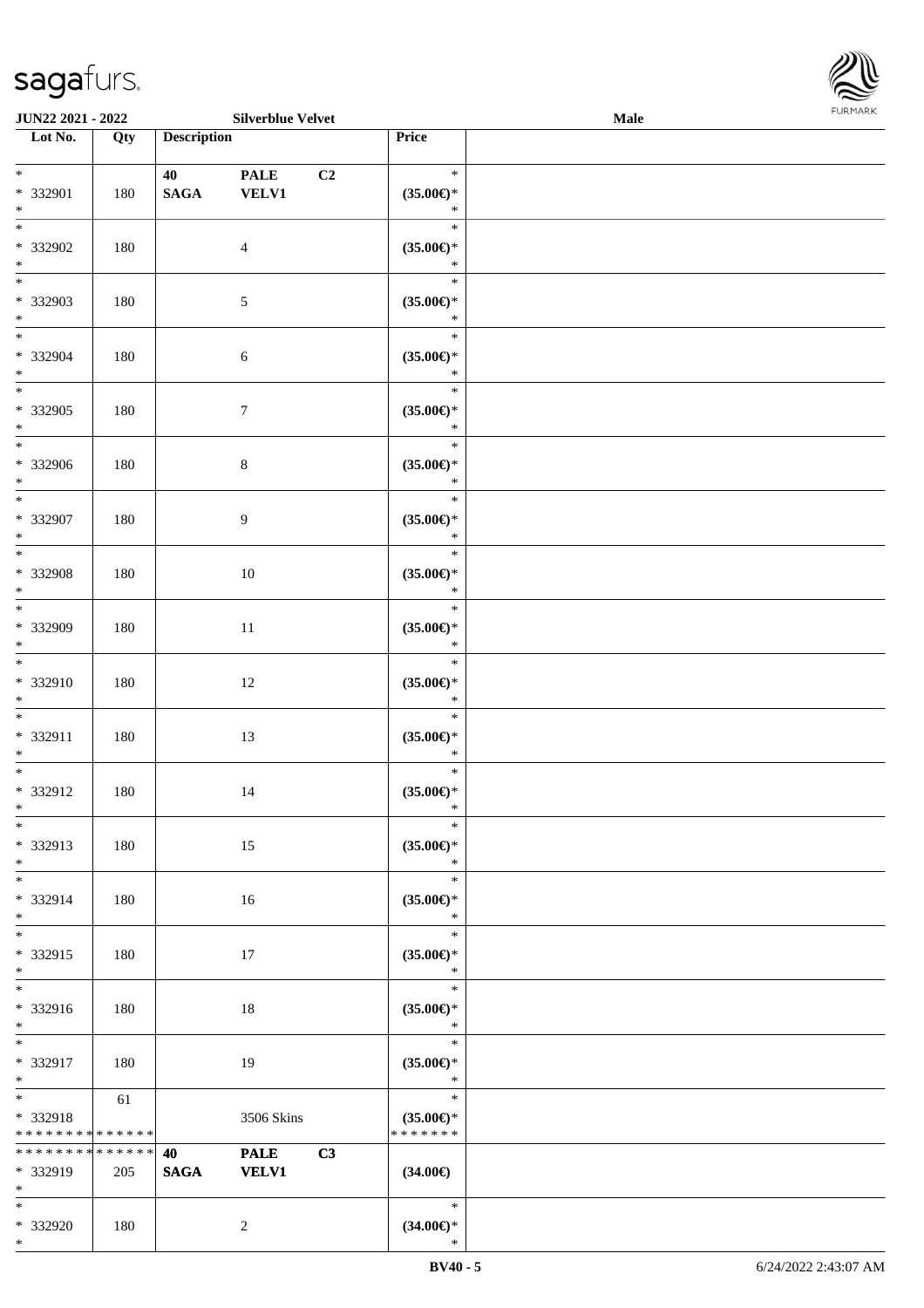

| <b>JUN22 2021 - 2022</b>                                                  |     |                    | <b>Silverblue Velvet</b>               |    |                                                | <b>Male</b> |  |
|---------------------------------------------------------------------------|-----|--------------------|----------------------------------------|----|------------------------------------------------|-------------|--|
| Lot No.                                                                   | Qty | <b>Description</b> |                                        |    | Price                                          |             |  |
| $*$<br>* 332921<br>$\ast$                                                 | 180 | 40<br><b>SAGA</b>  | <b>PALE</b><br><b>VELV1</b>            | C3 | $\ast$<br>$(34.00\epsilon)$ *<br>$\ast$        |             |  |
| $*$<br>* 332922<br>$\ast$                                                 | 180 |                    | $\overline{4}$                         |    | $\ast$<br>$(34.00\epsilon)$ *<br>$\ast$        |             |  |
| $\overline{\phantom{0}}$<br>* 332923<br>$\ast$                            | 180 |                    | 5                                      |    | $\ast$<br>$(34.00\epsilon)$ *<br>$\ast$        |             |  |
| $\ddot{x}$<br>* 332924<br>$*$                                             | 180 |                    | $\sqrt{6}$                             |    | $\ast$<br>$(34.00\epsilon)$ *<br>$\ast$        |             |  |
| $\overline{\ast}$<br>* 332925<br>$\ast$                                   | 180 |                    | $\boldsymbol{7}$                       |    | $\ast$<br>$(34.00\epsilon)$ *<br>$\ast$        |             |  |
| $\overline{\phantom{0}}$<br>* 332926<br>$*$                               | 180 |                    | $\,8\,$                                |    | $\ast$<br>$(34.00\epsilon)$ *<br>$\ast$        |             |  |
| $\overline{\ast}$<br>* 332927<br>$\ast$                                   | 170 |                    | 9                                      |    | $\ast$<br>$(34.00\epsilon)$ *<br>$\ast$        |             |  |
| $\overline{\ast}$<br>* 332928<br>* * * * * * * * <mark>* * * * * *</mark> | 51  |                    | 1686 Skins                             |    | $\ast$<br>$(34.00\epsilon)$ *<br>* * * * * * * |             |  |
| * * * * * * * * * * * * * * <mark>*</mark><br>* 332929<br>$\ast$          | 205 | 40<br><b>SAGA</b>  | $\mathbf{X}\mathbf{P}$<br><b>VELV1</b> | C1 | 37.00€                                         |             |  |
| $\ddot{x}$<br>* 332930<br>$*$                                             | 180 |                    | $\overline{c}$                         |    | $\ast$<br>$37.00 \text{E}$<br>$\ast$           |             |  |
| $*$<br>* 332931<br>$\ast$                                                 | 180 |                    | $\sqrt{3}$                             |    | $\ast$<br>37.00€*<br>$\ast$                    |             |  |
| $*$<br>* 332932<br>$*$                                                    | 180 |                    | $\overline{4}$                         |    | $\ast$<br>37.00€*<br>$\ast$                    |             |  |
| $\ast$<br>* 332933<br>$*$                                                 | 180 |                    | 5                                      |    | $\ast$<br>37.00€*<br>$\ast$                    |             |  |
| $*$ $-$<br>* 332934<br>$\ast$                                             | 170 |                    | 6                                      |    | $\ast$<br>37.00€*<br>$\ast$                    |             |  |
| $\ddot{x}$<br>* 332935<br>* * * * * * * * <mark>* * * * * *</mark>        | 74  |                    | 1169 Skins                             |    | $\ast$<br>37.00€*<br>* * * * * * *             |             |  |
| * * * * * * * * <mark>* * * * * * *</mark><br>* 332936<br>$*$             | 205 | 40<br><b>SAGA</b>  | $\mathbf{X}\mathbf{P}$<br><b>VELV1</b> | C2 | 37.00€                                         |             |  |
| $*$<br>* 332937<br>$*$                                                    | 196 |                    | 2                                      |    | $\ast$<br>37.00€*<br>$*$                       |             |  |
| $\ast$<br>* 332938<br>$\ast$                                              | 180 |                    | 3                                      |    | $\ast$<br>37.00€*<br>$*$                       |             |  |
| $\ast$<br>* 332939<br>$*$                                                 | 180 |                    | $\overline{4}$                         |    | $\ast$<br>37.00€*<br>$\ast$                    |             |  |
| $\ast$<br>* 332940<br>$*$                                                 | 180 |                    | 5                                      |    | $\ast$<br>37.00€*<br>$\ast$                    |             |  |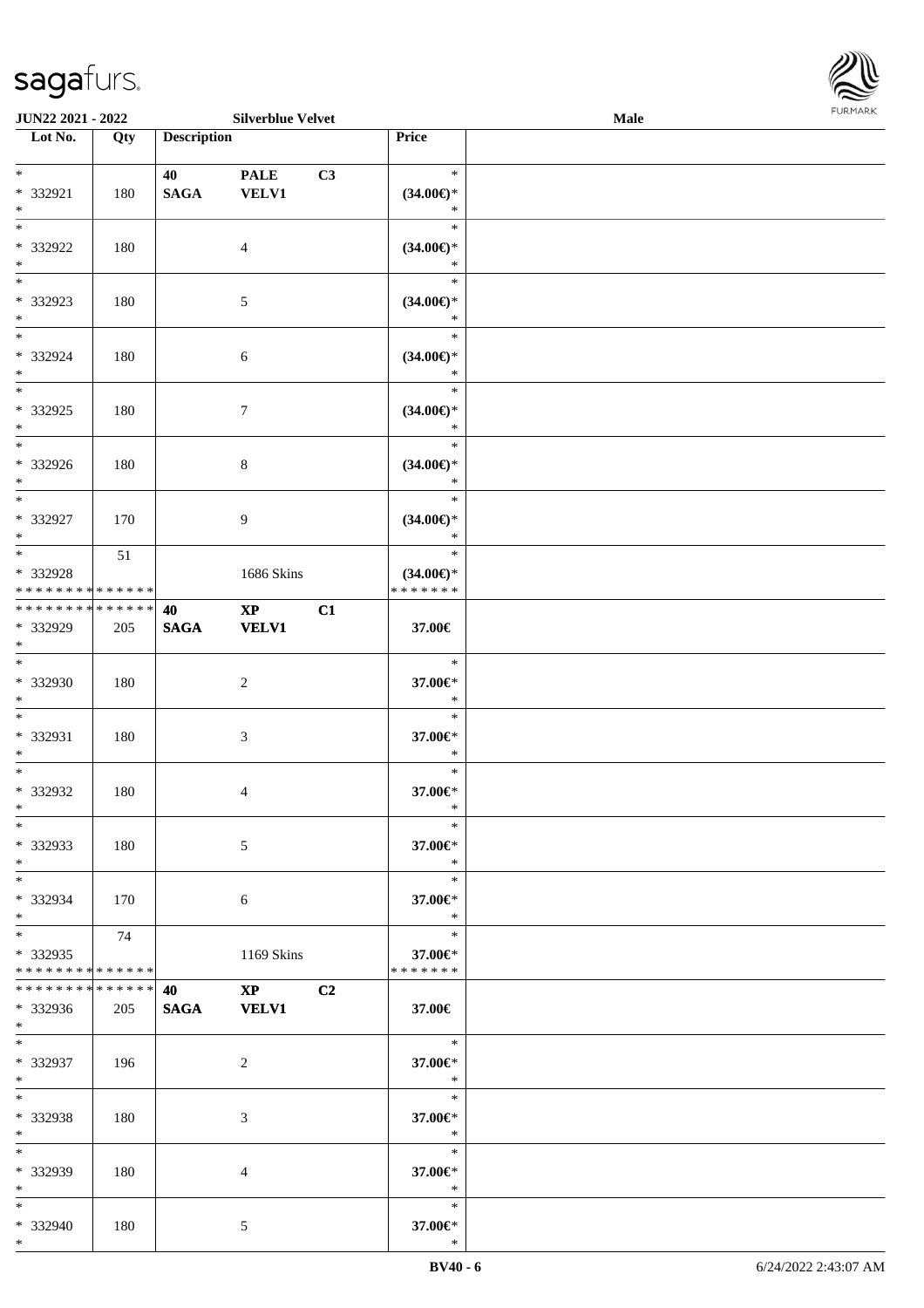

| <b>JUN22 2021 - 2022</b>                         |     |                    | <b>Silverblue Velvet</b>               |                |                                                    | <b>Male</b> |  |
|--------------------------------------------------|-----|--------------------|----------------------------------------|----------------|----------------------------------------------------|-------------|--|
| Lot No.                                          | Qty | <b>Description</b> |                                        |                | Price                                              |             |  |
| $*$<br>* 332941<br>$\ast$                        | 180 | 40<br><b>SAGA</b>  | $\mathbf{X}\mathbf{P}$<br><b>VELV1</b> | C <sub>2</sub> | $\ast$<br>37.00€*<br>$\ast$                        |             |  |
| * 332942<br>$\ast$                               | 180 |                    | $\tau$                                 |                | $\ast$<br>37.00€*<br>$\ast$                        |             |  |
| * 332943<br>$*$                                  | 180 |                    | $\,8\,$                                |                | $\ast$<br>36.00€*<br>$\ast$                        |             |  |
| $*$<br>* 332944<br>$*$<br>$\overline{\ast}$      | 180 |                    | $\overline{9}$                         |                | $\ast$<br>$36.00 \in$<br>$\ast$                    |             |  |
| * 332945<br>$*$                                  | 180 |                    | 10                                     |                | $\ast$<br>36.00€*<br>$\ast$                        |             |  |
| $\overline{\ast}$<br>* 332946<br>$*$             | 180 |                    | 11                                     |                | $\ast$<br>36.00€*<br>$\ast$                        |             |  |
| $\overline{\phantom{0}}$<br>$* 332947$<br>$*$    | 180 |                    | 12                                     |                | $\ast$<br>36.00€*<br>$\ast$                        |             |  |
| * 332948<br>$*$                                  | 180 |                    | 13                                     |                | $\ast$<br>36.00€*<br>$\ast$                        |             |  |
| * 332949<br>* * * * * * * * * * * * * *          | 180 |                    | 2561 Skins                             |                | $\ast$<br>36.00€*<br>* * * * * * *                 |             |  |
| * * * * * * * * * * * * * * *<br>* 332950<br>$*$ | 205 | 40<br><b>SAGA</b>  | $\mathbf{XP}$<br><b>VELV1</b>          | C3             | $(35.00\epsilon)$                                  |             |  |
| $*$<br>* 332951<br>$*$                           | 180 |                    | $\overline{c}$                         |                | $\ast$<br>$(35.00\epsilon)$ *<br>$\ast$            |             |  |
| $*$<br>* 332952<br>$*$                           | 180 |                    | 3                                      |                | $\ast$<br>$(35.00\epsilon)$ *<br>$\ast$            |             |  |
| $*$<br>* 332953<br>$*$                           | 180 |                    | $\overline{4}$                         |                | $\ast$<br>$(35.00\epsilon)$ *<br>$\ast$            |             |  |
| $*$<br>* 332954<br>$*$<br>$*$                    | 180 |                    | 5                                      |                | $\ast$<br>$(35.00\epsilon)$ *<br>$\ast$<br>$\ast$  |             |  |
| * 332955<br>$*$                                  | 180 |                    | 6                                      |                | $(35.00\mathnormal{\infty})^*$<br>$\ast$<br>$\ast$ |             |  |
| * 332956<br>$*$                                  | 180 |                    | 7                                      |                | $(35.00\epsilon)$ *<br>$\ast$                      |             |  |
| $*$<br>* 332957<br>$*$<br>$*$                    | 180 |                    | $8\,$                                  |                | $\ast$<br>$(35.00\epsilon)$ *<br>$\ast$<br>$\ast$  |             |  |
| * 332958<br>$*$                                  | 180 |                    | 9                                      |                | $(35.00\epsilon)$ *<br>$\ast$<br>$\ast$            |             |  |
| $\ast$<br>* 332959<br>$*$                        | 180 |                    | 10                                     |                | $(35.00\epsilon)$ *<br>$\ast$                      |             |  |
| $*$<br>* 332960<br>$*$                           | 180 |                    | 11                                     |                | $\ast$<br>$(35.00\epsilon)$ *<br>$\ast$            |             |  |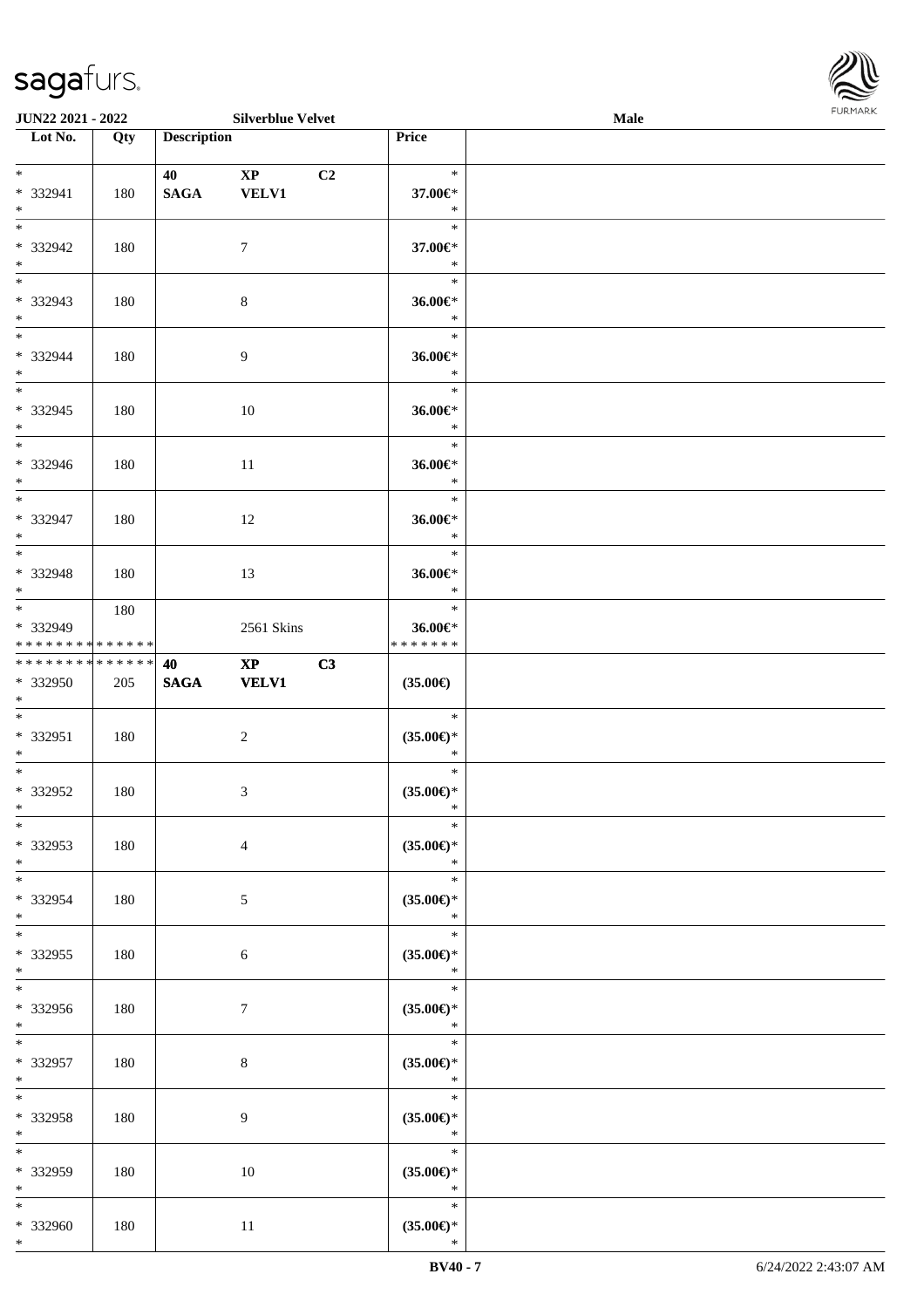| $\ast$<br>* 332961<br>$\ast$                                        | 180 | 40<br><b>SAGA</b> | $\mathbf{XP}$<br><b>VELV1</b> | C3 | $\ast$<br>$(35.00\epsilon)$ *<br>$\ast$        |  |
|---------------------------------------------------------------------|-----|-------------------|-------------------------------|----|------------------------------------------------|--|
| $*$<br>* 332962<br>$*$                                              | 180 |                   | 13                            |    | $\ast$<br>$(35.00\epsilon)$ *<br>$\ast$        |  |
| $\overline{\phantom{0}}$<br>* 332963<br>$*$                         | 180 |                   | 14                            |    | $\ast$<br>$(35.00\epsilon)$ *<br>$\ast$        |  |
| $\overline{\phantom{0}}$<br>* 332964<br>* * * * * * * * * * * * * * | 91  |                   | 2636 Skins                    |    | $\ast$<br>$(35.00\epsilon)$ *<br>* * * * * * * |  |
| ******** <mark>******</mark><br>* 332965<br>$*$                     | 205 | 40<br><b>SAGA</b> | $2XP$ $C1$<br><b>VELV1</b>    |    | 38.00€                                         |  |
| $\overline{\phantom{0}}$<br>* 332966<br>$*$ $-$                     | 180 |                   | $\overline{2}$                |    | $\ast$<br>38.00€*<br>$\ast$                    |  |
| $*$<br>* 332967<br>* * * * * * * * * * * * * *                      | 152 |                   | 537 Skins                     |    | $\ast$<br>38.00€*<br>* * * * * * *             |  |
| **************<br>* 332968<br>$*$                                   | 205 | 40<br><b>SAGA</b> | $2XP$ $C2$<br><b>VELV1</b>    |    | 37.00€                                         |  |
| $\overline{\phantom{0}}$<br>* 332969<br>$*$                         | 180 |                   | $\overline{c}$                |    | $\ast$<br>37.00€*<br>$\ast$                    |  |
| $\overline{\phantom{0}}$<br>* 332970<br>$*$                         | 180 |                   | 3                             |    | $\ast$<br>37.00€*<br>$\ast$                    |  |
| $*$<br>* 332971<br>$*$                                              | 180 |                   | 4                             |    | $\ast$<br>37.00€*<br>$\ast$                    |  |
| $*$<br>* 332972<br>$*$                                              | 180 |                   | $5\,$                         |    | $\ast$<br>37.00€*<br>$\ast$                    |  |
| $*$<br>* 332973<br>$*$                                              | 180 |                   | 6                             |    | $\ast$<br>37.00€*<br>$\ast$                    |  |
| $*$<br>* 332974<br>$*$                                              | 180 |                   | 7                             |    | $\ast$<br>37.00€*<br>$\ast$                    |  |
| $*$<br>* 332975<br>$*$                                              | 180 |                   | 8                             |    | $\ast$<br>37.00€*<br>$\ast$                    |  |
| $\overline{\phantom{0}}$<br>* 332976<br>$*$                         | 180 |                   | 9                             |    | $*$<br>37.00€*<br>$\ast$                       |  |
| $*$ and $*$<br>* 332977<br>$*$                                      | 180 |                   | 10                            |    | 37.00€*<br>$\ast$                              |  |
| $\ast$<br>* 332978<br>$*$                                           | 180 |                   | $11\,$                        |    | $\ast$<br>37.00€*<br>$\ast$                    |  |
| $\ast$<br>* 332979<br>$*$                                           | 180 |                   | 12                            |    | $\ast$<br>37.00€*<br>$\ast$                    |  |
| $*$<br>* 332980<br>$*$                                              | 180 |                   | 13                            |    | $\ast$<br>37.00€*<br>$\ast$                    |  |
|                                                                     |     |                   |                               |    |                                                |  |

 $\overline{\phantom{a}}$ 

**JUN22 2021 - 2022 Silverblue Velvet Male**

**Lot No. Qty Description Price**

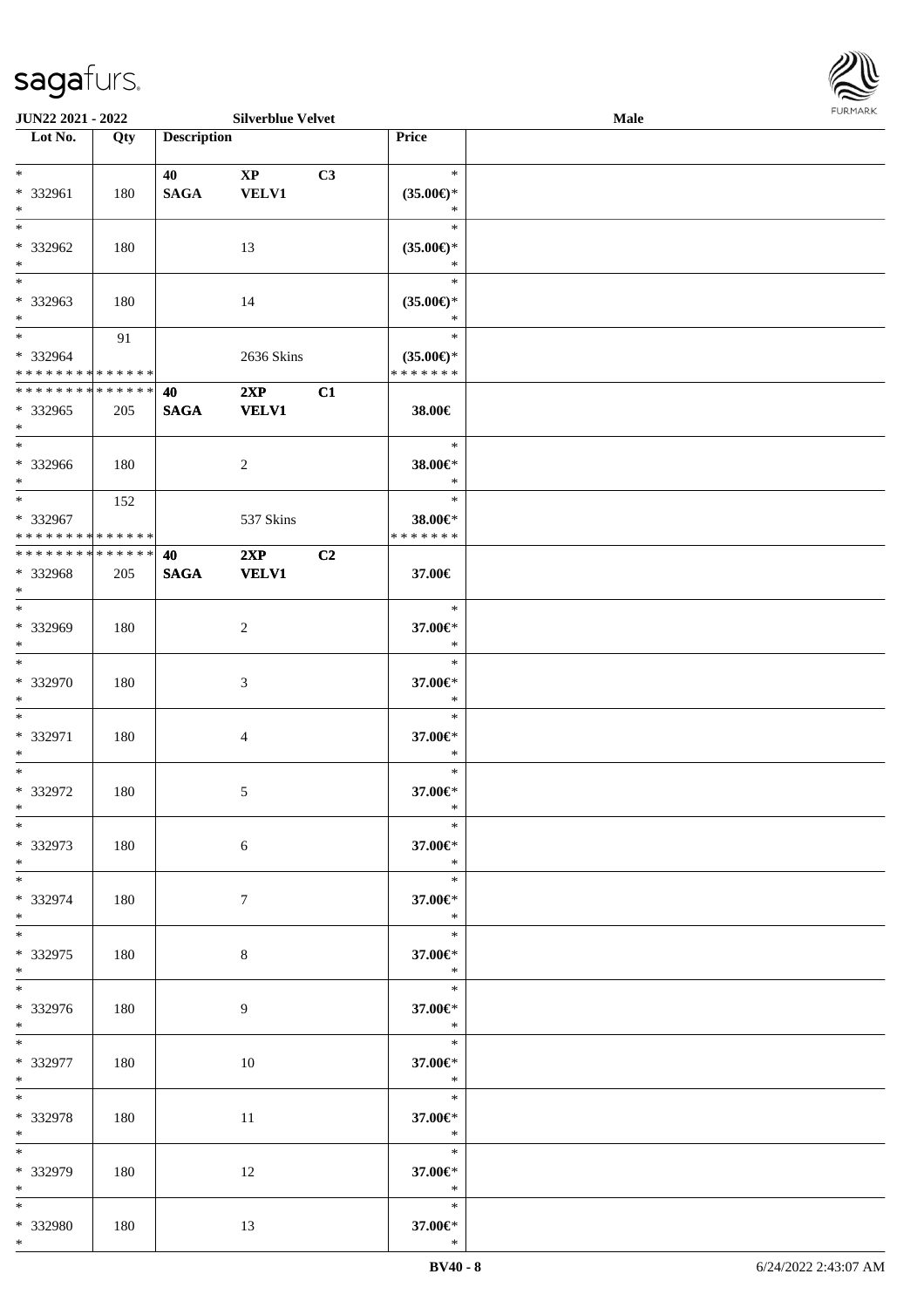

| <b>Description</b><br>Lot No.<br>Price<br>Qty<br>$*$<br>$\ast$<br>40<br>2XP<br>C <sub>2</sub><br>* 332981<br><b>SAGA</b><br><b>VELV1</b><br>37.00€*<br>180<br>$*$<br>$\ast$<br>$*$<br>$\ast$<br>169<br>* 332982<br>2714 Skins<br>37.00€*<br>* * * * * * * * * * * * * *<br>* * * * * * *<br>* * * * * * * * * * * * * * *<br>2XP<br>C3<br>40<br>* 332983<br><b>SAGA</b><br><b>VELV1</b><br>205<br>34.00€<br>$*$<br>$*$<br>$\ast$<br>* 332984<br>34.00€*<br>180<br>$\overline{c}$<br>$*$<br>$\ast$<br>$\overline{\ast}$<br>$\ast$<br>$* 332985$<br>3<br>$(34.00\epsilon)$ *<br>180<br>$\ast$<br>$*$<br>$\ast$<br>$\ast$<br>* 332986<br>$(34.00\epsilon)$ *<br>180<br>4<br>$*$<br>$\ast$<br>$*$<br>$\ast$<br>* 332987<br>5<br>$(34.00\epsilon)$ *<br>180<br>$*$<br>$\ast$<br>$*$<br>$\ast$<br>* 332988<br>$(34.00\epsilon)$ *<br>180<br>6<br>$*$<br>$\ast$<br>$*$<br>$\ast$<br>* 332989<br>$(34.00\epsilon)$ *<br>180<br>7<br>$\ast$<br>$*$<br>$*$<br>$\ast$<br>140<br>* 332990<br>1425 Skins<br>$(34.00\epsilon)$ *<br>* * * * * * *<br>* * * * * * * * * * * * * *<br>40<br><b>PALE</b><br>C1<br>332991<br><b>SAGA</b><br>VELV2<br>182<br>37.00€<br>* * * * * * * * * * * * * * *<br><b>PALE</b><br>C2<br>40<br>* 332992<br>205<br><b>SAGA</b><br><b>VELV2</b><br>37.00€<br>$*$<br>$\ast$<br>$\ast$<br>* 332993<br>2<br>37.00€*<br>180<br>$*$<br>$\ast$<br>$*$<br>$\ast$<br>150<br>* 332994<br>535 Skins<br>37.00€*<br>* * * * * * * * * * * * * *<br>* * * * * * *<br>C3<br><b>PALE</b><br>40<br>332995<br><b>SAGA</b><br>36.00€<br>224<br>VELV2<br>* * * * * * * * * * * * * * *<br>40<br>$\mathbf{X}\mathbf{P}$<br>C1<br>* 332996<br><b>SAGA</b><br>VELV2<br>205<br>40.00€<br>$*$<br>$*$<br>$\ast$<br>* 332997<br>$40.00 \textrm{E}^*$<br>180<br>2<br>$*$<br>$\ast$<br>$*$<br>$\ast$<br>98<br>* 332998<br>483 Skins<br>40.00€*<br>* * * * * * * * * * * * * *<br>* * * * * * *<br>* * * * * * * * * * * * * *<br>$\mathbf{X}\mathbf{P}$<br>C <sub>2</sub><br>40<br>* 332999<br><b>SAGA</b><br>VELV2<br>205<br>40.00€ |  |
|-------------------------------------------------------------------------------------------------------------------------------------------------------------------------------------------------------------------------------------------------------------------------------------------------------------------------------------------------------------------------------------------------------------------------------------------------------------------------------------------------------------------------------------------------------------------------------------------------------------------------------------------------------------------------------------------------------------------------------------------------------------------------------------------------------------------------------------------------------------------------------------------------------------------------------------------------------------------------------------------------------------------------------------------------------------------------------------------------------------------------------------------------------------------------------------------------------------------------------------------------------------------------------------------------------------------------------------------------------------------------------------------------------------------------------------------------------------------------------------------------------------------------------------------------------------------------------------------------------------------------------------------------------------------------------------------------------------------------------------------------------------------------------------------------------------------------------------------------------------------------------------------------------------------------------------------------------------------------------------------------------------------------|--|
|                                                                                                                                                                                                                                                                                                                                                                                                                                                                                                                                                                                                                                                                                                                                                                                                                                                                                                                                                                                                                                                                                                                                                                                                                                                                                                                                                                                                                                                                                                                                                                                                                                                                                                                                                                                                                                                                                                                                                                                                                         |  |
|                                                                                                                                                                                                                                                                                                                                                                                                                                                                                                                                                                                                                                                                                                                                                                                                                                                                                                                                                                                                                                                                                                                                                                                                                                                                                                                                                                                                                                                                                                                                                                                                                                                                                                                                                                                                                                                                                                                                                                                                                         |  |
|                                                                                                                                                                                                                                                                                                                                                                                                                                                                                                                                                                                                                                                                                                                                                                                                                                                                                                                                                                                                                                                                                                                                                                                                                                                                                                                                                                                                                                                                                                                                                                                                                                                                                                                                                                                                                                                                                                                                                                                                                         |  |
|                                                                                                                                                                                                                                                                                                                                                                                                                                                                                                                                                                                                                                                                                                                                                                                                                                                                                                                                                                                                                                                                                                                                                                                                                                                                                                                                                                                                                                                                                                                                                                                                                                                                                                                                                                                                                                                                                                                                                                                                                         |  |
|                                                                                                                                                                                                                                                                                                                                                                                                                                                                                                                                                                                                                                                                                                                                                                                                                                                                                                                                                                                                                                                                                                                                                                                                                                                                                                                                                                                                                                                                                                                                                                                                                                                                                                                                                                                                                                                                                                                                                                                                                         |  |
|                                                                                                                                                                                                                                                                                                                                                                                                                                                                                                                                                                                                                                                                                                                                                                                                                                                                                                                                                                                                                                                                                                                                                                                                                                                                                                                                                                                                                                                                                                                                                                                                                                                                                                                                                                                                                                                                                                                                                                                                                         |  |
|                                                                                                                                                                                                                                                                                                                                                                                                                                                                                                                                                                                                                                                                                                                                                                                                                                                                                                                                                                                                                                                                                                                                                                                                                                                                                                                                                                                                                                                                                                                                                                                                                                                                                                                                                                                                                                                                                                                                                                                                                         |  |
|                                                                                                                                                                                                                                                                                                                                                                                                                                                                                                                                                                                                                                                                                                                                                                                                                                                                                                                                                                                                                                                                                                                                                                                                                                                                                                                                                                                                                                                                                                                                                                                                                                                                                                                                                                                                                                                                                                                                                                                                                         |  |
|                                                                                                                                                                                                                                                                                                                                                                                                                                                                                                                                                                                                                                                                                                                                                                                                                                                                                                                                                                                                                                                                                                                                                                                                                                                                                                                                                                                                                                                                                                                                                                                                                                                                                                                                                                                                                                                                                                                                                                                                                         |  |
|                                                                                                                                                                                                                                                                                                                                                                                                                                                                                                                                                                                                                                                                                                                                                                                                                                                                                                                                                                                                                                                                                                                                                                                                                                                                                                                                                                                                                                                                                                                                                                                                                                                                                                                                                                                                                                                                                                                                                                                                                         |  |
|                                                                                                                                                                                                                                                                                                                                                                                                                                                                                                                                                                                                                                                                                                                                                                                                                                                                                                                                                                                                                                                                                                                                                                                                                                                                                                                                                                                                                                                                                                                                                                                                                                                                                                                                                                                                                                                                                                                                                                                                                         |  |
|                                                                                                                                                                                                                                                                                                                                                                                                                                                                                                                                                                                                                                                                                                                                                                                                                                                                                                                                                                                                                                                                                                                                                                                                                                                                                                                                                                                                                                                                                                                                                                                                                                                                                                                                                                                                                                                                                                                                                                                                                         |  |
|                                                                                                                                                                                                                                                                                                                                                                                                                                                                                                                                                                                                                                                                                                                                                                                                                                                                                                                                                                                                                                                                                                                                                                                                                                                                                                                                                                                                                                                                                                                                                                                                                                                                                                                                                                                                                                                                                                                                                                                                                         |  |
|                                                                                                                                                                                                                                                                                                                                                                                                                                                                                                                                                                                                                                                                                                                                                                                                                                                                                                                                                                                                                                                                                                                                                                                                                                                                                                                                                                                                                                                                                                                                                                                                                                                                                                                                                                                                                                                                                                                                                                                                                         |  |
|                                                                                                                                                                                                                                                                                                                                                                                                                                                                                                                                                                                                                                                                                                                                                                                                                                                                                                                                                                                                                                                                                                                                                                                                                                                                                                                                                                                                                                                                                                                                                                                                                                                                                                                                                                                                                                                                                                                                                                                                                         |  |
|                                                                                                                                                                                                                                                                                                                                                                                                                                                                                                                                                                                                                                                                                                                                                                                                                                                                                                                                                                                                                                                                                                                                                                                                                                                                                                                                                                                                                                                                                                                                                                                                                                                                                                                                                                                                                                                                                                                                                                                                                         |  |
|                                                                                                                                                                                                                                                                                                                                                                                                                                                                                                                                                                                                                                                                                                                                                                                                                                                                                                                                                                                                                                                                                                                                                                                                                                                                                                                                                                                                                                                                                                                                                                                                                                                                                                                                                                                                                                                                                                                                                                                                                         |  |
|                                                                                                                                                                                                                                                                                                                                                                                                                                                                                                                                                                                                                                                                                                                                                                                                                                                                                                                                                                                                                                                                                                                                                                                                                                                                                                                                                                                                                                                                                                                                                                                                                                                                                                                                                                                                                                                                                                                                                                                                                         |  |
|                                                                                                                                                                                                                                                                                                                                                                                                                                                                                                                                                                                                                                                                                                                                                                                                                                                                                                                                                                                                                                                                                                                                                                                                                                                                                                                                                                                                                                                                                                                                                                                                                                                                                                                                                                                                                                                                                                                                                                                                                         |  |
|                                                                                                                                                                                                                                                                                                                                                                                                                                                                                                                                                                                                                                                                                                                                                                                                                                                                                                                                                                                                                                                                                                                                                                                                                                                                                                                                                                                                                                                                                                                                                                                                                                                                                                                                                                                                                                                                                                                                                                                                                         |  |
|                                                                                                                                                                                                                                                                                                                                                                                                                                                                                                                                                                                                                                                                                                                                                                                                                                                                                                                                                                                                                                                                                                                                                                                                                                                                                                                                                                                                                                                                                                                                                                                                                                                                                                                                                                                                                                                                                                                                                                                                                         |  |
|                                                                                                                                                                                                                                                                                                                                                                                                                                                                                                                                                                                                                                                                                                                                                                                                                                                                                                                                                                                                                                                                                                                                                                                                                                                                                                                                                                                                                                                                                                                                                                                                                                                                                                                                                                                                                                                                                                                                                                                                                         |  |
|                                                                                                                                                                                                                                                                                                                                                                                                                                                                                                                                                                                                                                                                                                                                                                                                                                                                                                                                                                                                                                                                                                                                                                                                                                                                                                                                                                                                                                                                                                                                                                                                                                                                                                                                                                                                                                                                                                                                                                                                                         |  |
|                                                                                                                                                                                                                                                                                                                                                                                                                                                                                                                                                                                                                                                                                                                                                                                                                                                                                                                                                                                                                                                                                                                                                                                                                                                                                                                                                                                                                                                                                                                                                                                                                                                                                                                                                                                                                                                                                                                                                                                                                         |  |
|                                                                                                                                                                                                                                                                                                                                                                                                                                                                                                                                                                                                                                                                                                                                                                                                                                                                                                                                                                                                                                                                                                                                                                                                                                                                                                                                                                                                                                                                                                                                                                                                                                                                                                                                                                                                                                                                                                                                                                                                                         |  |
|                                                                                                                                                                                                                                                                                                                                                                                                                                                                                                                                                                                                                                                                                                                                                                                                                                                                                                                                                                                                                                                                                                                                                                                                                                                                                                                                                                                                                                                                                                                                                                                                                                                                                                                                                                                                                                                                                                                                                                                                                         |  |
|                                                                                                                                                                                                                                                                                                                                                                                                                                                                                                                                                                                                                                                                                                                                                                                                                                                                                                                                                                                                                                                                                                                                                                                                                                                                                                                                                                                                                                                                                                                                                                                                                                                                                                                                                                                                                                                                                                                                                                                                                         |  |
|                                                                                                                                                                                                                                                                                                                                                                                                                                                                                                                                                                                                                                                                                                                                                                                                                                                                                                                                                                                                                                                                                                                                                                                                                                                                                                                                                                                                                                                                                                                                                                                                                                                                                                                                                                                                                                                                                                                                                                                                                         |  |
|                                                                                                                                                                                                                                                                                                                                                                                                                                                                                                                                                                                                                                                                                                                                                                                                                                                                                                                                                                                                                                                                                                                                                                                                                                                                                                                                                                                                                                                                                                                                                                                                                                                                                                                                                                                                                                                                                                                                                                                                                         |  |
|                                                                                                                                                                                                                                                                                                                                                                                                                                                                                                                                                                                                                                                                                                                                                                                                                                                                                                                                                                                                                                                                                                                                                                                                                                                                                                                                                                                                                                                                                                                                                                                                                                                                                                                                                                                                                                                                                                                                                                                                                         |  |
|                                                                                                                                                                                                                                                                                                                                                                                                                                                                                                                                                                                                                                                                                                                                                                                                                                                                                                                                                                                                                                                                                                                                                                                                                                                                                                                                                                                                                                                                                                                                                                                                                                                                                                                                                                                                                                                                                                                                                                                                                         |  |
|                                                                                                                                                                                                                                                                                                                                                                                                                                                                                                                                                                                                                                                                                                                                                                                                                                                                                                                                                                                                                                                                                                                                                                                                                                                                                                                                                                                                                                                                                                                                                                                                                                                                                                                                                                                                                                                                                                                                                                                                                         |  |
|                                                                                                                                                                                                                                                                                                                                                                                                                                                                                                                                                                                                                                                                                                                                                                                                                                                                                                                                                                                                                                                                                                                                                                                                                                                                                                                                                                                                                                                                                                                                                                                                                                                                                                                                                                                                                                                                                                                                                                                                                         |  |
|                                                                                                                                                                                                                                                                                                                                                                                                                                                                                                                                                                                                                                                                                                                                                                                                                                                                                                                                                                                                                                                                                                                                                                                                                                                                                                                                                                                                                                                                                                                                                                                                                                                                                                                                                                                                                                                                                                                                                                                                                         |  |
|                                                                                                                                                                                                                                                                                                                                                                                                                                                                                                                                                                                                                                                                                                                                                                                                                                                                                                                                                                                                                                                                                                                                                                                                                                                                                                                                                                                                                                                                                                                                                                                                                                                                                                                                                                                                                                                                                                                                                                                                                         |  |
|                                                                                                                                                                                                                                                                                                                                                                                                                                                                                                                                                                                                                                                                                                                                                                                                                                                                                                                                                                                                                                                                                                                                                                                                                                                                                                                                                                                                                                                                                                                                                                                                                                                                                                                                                                                                                                                                                                                                                                                                                         |  |
|                                                                                                                                                                                                                                                                                                                                                                                                                                                                                                                                                                                                                                                                                                                                                                                                                                                                                                                                                                                                                                                                                                                                                                                                                                                                                                                                                                                                                                                                                                                                                                                                                                                                                                                                                                                                                                                                                                                                                                                                                         |  |
|                                                                                                                                                                                                                                                                                                                                                                                                                                                                                                                                                                                                                                                                                                                                                                                                                                                                                                                                                                                                                                                                                                                                                                                                                                                                                                                                                                                                                                                                                                                                                                                                                                                                                                                                                                                                                                                                                                                                                                                                                         |  |
|                                                                                                                                                                                                                                                                                                                                                                                                                                                                                                                                                                                                                                                                                                                                                                                                                                                                                                                                                                                                                                                                                                                                                                                                                                                                                                                                                                                                                                                                                                                                                                                                                                                                                                                                                                                                                                                                                                                                                                                                                         |  |
|                                                                                                                                                                                                                                                                                                                                                                                                                                                                                                                                                                                                                                                                                                                                                                                                                                                                                                                                                                                                                                                                                                                                                                                                                                                                                                                                                                                                                                                                                                                                                                                                                                                                                                                                                                                                                                                                                                                                                                                                                         |  |
|                                                                                                                                                                                                                                                                                                                                                                                                                                                                                                                                                                                                                                                                                                                                                                                                                                                                                                                                                                                                                                                                                                                                                                                                                                                                                                                                                                                                                                                                                                                                                                                                                                                                                                                                                                                                                                                                                                                                                                                                                         |  |
|                                                                                                                                                                                                                                                                                                                                                                                                                                                                                                                                                                                                                                                                                                                                                                                                                                                                                                                                                                                                                                                                                                                                                                                                                                                                                                                                                                                                                                                                                                                                                                                                                                                                                                                                                                                                                                                                                                                                                                                                                         |  |
|                                                                                                                                                                                                                                                                                                                                                                                                                                                                                                                                                                                                                                                                                                                                                                                                                                                                                                                                                                                                                                                                                                                                                                                                                                                                                                                                                                                                                                                                                                                                                                                                                                                                                                                                                                                                                                                                                                                                                                                                                         |  |
|                                                                                                                                                                                                                                                                                                                                                                                                                                                                                                                                                                                                                                                                                                                                                                                                                                                                                                                                                                                                                                                                                                                                                                                                                                                                                                                                                                                                                                                                                                                                                                                                                                                                                                                                                                                                                                                                                                                                                                                                                         |  |
|                                                                                                                                                                                                                                                                                                                                                                                                                                                                                                                                                                                                                                                                                                                                                                                                                                                                                                                                                                                                                                                                                                                                                                                                                                                                                                                                                                                                                                                                                                                                                                                                                                                                                                                                                                                                                                                                                                                                                                                                                         |  |
|                                                                                                                                                                                                                                                                                                                                                                                                                                                                                                                                                                                                                                                                                                                                                                                                                                                                                                                                                                                                                                                                                                                                                                                                                                                                                                                                                                                                                                                                                                                                                                                                                                                                                                                                                                                                                                                                                                                                                                                                                         |  |
|                                                                                                                                                                                                                                                                                                                                                                                                                                                                                                                                                                                                                                                                                                                                                                                                                                                                                                                                                                                                                                                                                                                                                                                                                                                                                                                                                                                                                                                                                                                                                                                                                                                                                                                                                                                                                                                                                                                                                                                                                         |  |
|                                                                                                                                                                                                                                                                                                                                                                                                                                                                                                                                                                                                                                                                                                                                                                                                                                                                                                                                                                                                                                                                                                                                                                                                                                                                                                                                                                                                                                                                                                                                                                                                                                                                                                                                                                                                                                                                                                                                                                                                                         |  |
|                                                                                                                                                                                                                                                                                                                                                                                                                                                                                                                                                                                                                                                                                                                                                                                                                                                                                                                                                                                                                                                                                                                                                                                                                                                                                                                                                                                                                                                                                                                                                                                                                                                                                                                                                                                                                                                                                                                                                                                                                         |  |
|                                                                                                                                                                                                                                                                                                                                                                                                                                                                                                                                                                                                                                                                                                                                                                                                                                                                                                                                                                                                                                                                                                                                                                                                                                                                                                                                                                                                                                                                                                                                                                                                                                                                                                                                                                                                                                                                                                                                                                                                                         |  |
|                                                                                                                                                                                                                                                                                                                                                                                                                                                                                                                                                                                                                                                                                                                                                                                                                                                                                                                                                                                                                                                                                                                                                                                                                                                                                                                                                                                                                                                                                                                                                                                                                                                                                                                                                                                                                                                                                                                                                                                                                         |  |
|                                                                                                                                                                                                                                                                                                                                                                                                                                                                                                                                                                                                                                                                                                                                                                                                                                                                                                                                                                                                                                                                                                                                                                                                                                                                                                                                                                                                                                                                                                                                                                                                                                                                                                                                                                                                                                                                                                                                                                                                                         |  |
|                                                                                                                                                                                                                                                                                                                                                                                                                                                                                                                                                                                                                                                                                                                                                                                                                                                                                                                                                                                                                                                                                                                                                                                                                                                                                                                                                                                                                                                                                                                                                                                                                                                                                                                                                                                                                                                                                                                                                                                                                         |  |
|                                                                                                                                                                                                                                                                                                                                                                                                                                                                                                                                                                                                                                                                                                                                                                                                                                                                                                                                                                                                                                                                                                                                                                                                                                                                                                                                                                                                                                                                                                                                                                                                                                                                                                                                                                                                                                                                                                                                                                                                                         |  |
|                                                                                                                                                                                                                                                                                                                                                                                                                                                                                                                                                                                                                                                                                                                                                                                                                                                                                                                                                                                                                                                                                                                                                                                                                                                                                                                                                                                                                                                                                                                                                                                                                                                                                                                                                                                                                                                                                                                                                                                                                         |  |
|                                                                                                                                                                                                                                                                                                                                                                                                                                                                                                                                                                                                                                                                                                                                                                                                                                                                                                                                                                                                                                                                                                                                                                                                                                                                                                                                                                                                                                                                                                                                                                                                                                                                                                                                                                                                                                                                                                                                                                                                                         |  |
|                                                                                                                                                                                                                                                                                                                                                                                                                                                                                                                                                                                                                                                                                                                                                                                                                                                                                                                                                                                                                                                                                                                                                                                                                                                                                                                                                                                                                                                                                                                                                                                                                                                                                                                                                                                                                                                                                                                                                                                                                         |  |
|                                                                                                                                                                                                                                                                                                                                                                                                                                                                                                                                                                                                                                                                                                                                                                                                                                                                                                                                                                                                                                                                                                                                                                                                                                                                                                                                                                                                                                                                                                                                                                                                                                                                                                                                                                                                                                                                                                                                                                                                                         |  |
|                                                                                                                                                                                                                                                                                                                                                                                                                                                                                                                                                                                                                                                                                                                                                                                                                                                                                                                                                                                                                                                                                                                                                                                                                                                                                                                                                                                                                                                                                                                                                                                                                                                                                                                                                                                                                                                                                                                                                                                                                         |  |
|                                                                                                                                                                                                                                                                                                                                                                                                                                                                                                                                                                                                                                                                                                                                                                                                                                                                                                                                                                                                                                                                                                                                                                                                                                                                                                                                                                                                                                                                                                                                                                                                                                                                                                                                                                                                                                                                                                                                                                                                                         |  |
| $*$                                                                                                                                                                                                                                                                                                                                                                                                                                                                                                                                                                                                                                                                                                                                                                                                                                                                                                                                                                                                                                                                                                                                                                                                                                                                                                                                                                                                                                                                                                                                                                                                                                                                                                                                                                                                                                                                                                                                                                                                                     |  |
| $*$<br>$\ast$                                                                                                                                                                                                                                                                                                                                                                                                                                                                                                                                                                                                                                                                                                                                                                                                                                                                                                                                                                                                                                                                                                                                                                                                                                                                                                                                                                                                                                                                                                                                                                                                                                                                                                                                                                                                                                                                                                                                                                                                           |  |
| * 333000<br>40.00€*                                                                                                                                                                                                                                                                                                                                                                                                                                                                                                                                                                                                                                                                                                                                                                                                                                                                                                                                                                                                                                                                                                                                                                                                                                                                                                                                                                                                                                                                                                                                                                                                                                                                                                                                                                                                                                                                                                                                                                                                     |  |
| 180<br>2<br>$*$<br>$\ast$                                                                                                                                                                                                                                                                                                                                                                                                                                                                                                                                                                                                                                                                                                                                                                                                                                                                                                                                                                                                                                                                                                                                                                                                                                                                                                                                                                                                                                                                                                                                                                                                                                                                                                                                                                                                                                                                                                                                                                                               |  |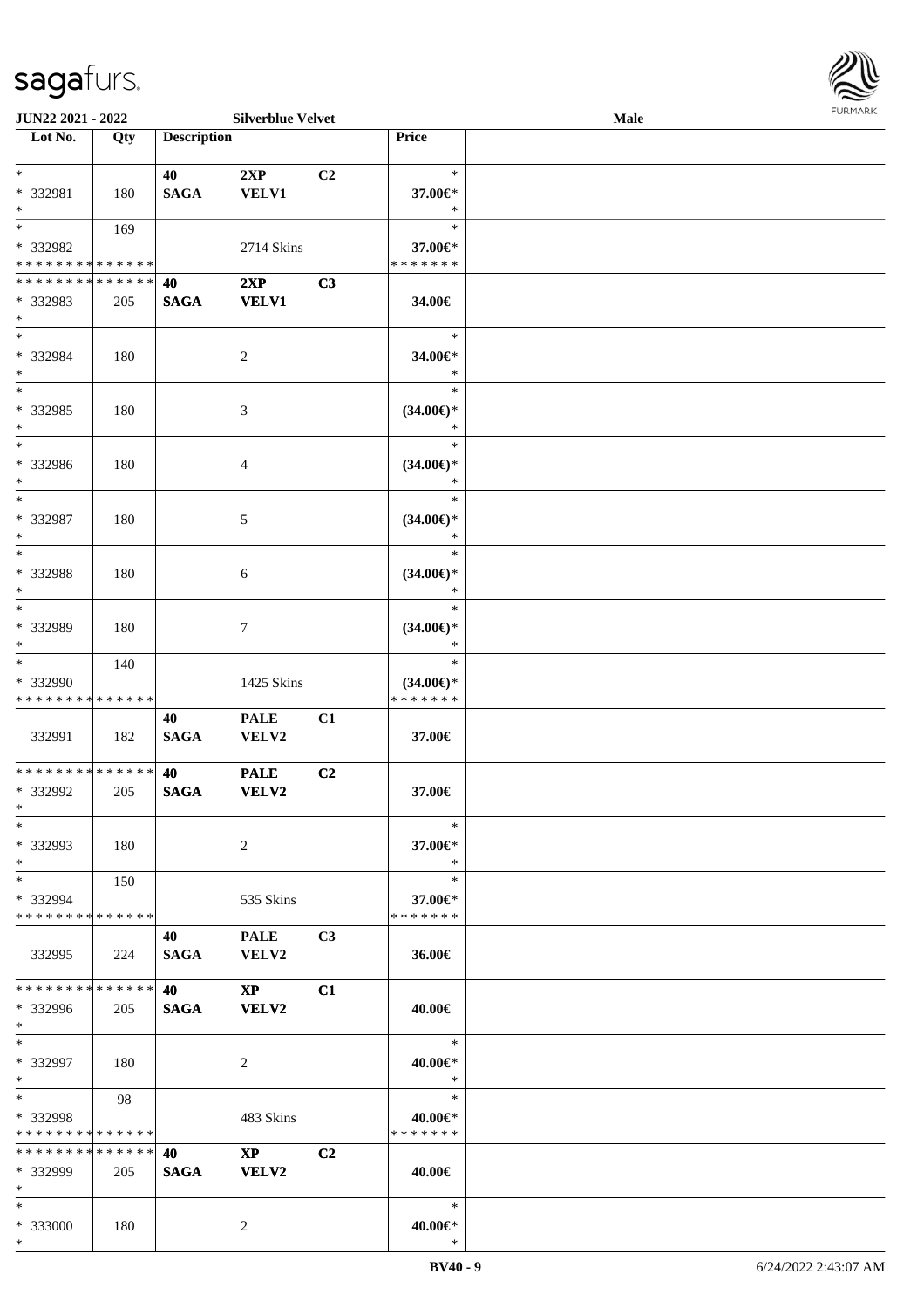

| <b>JUN22 2021 - 2022</b>                   |     |                    | <b>Silverblue Velvet</b> |                |                   | <b>Male</b> |  |
|--------------------------------------------|-----|--------------------|--------------------------|----------------|-------------------|-------------|--|
| Lot No.                                    | Qty | <b>Description</b> |                          |                | Price             |             |  |
|                                            |     |                    |                          |                |                   |             |  |
| $*$                                        |     | 40                 | $\mathbf{X}\mathbf{P}$   | C <sub>2</sub> | $\ast$            |             |  |
| * 333001                                   | 180 | <b>SAGA</b>        | VELV2                    |                | 40.00€*           |             |  |
| $*$                                        |     |                    |                          |                | $\ast$            |             |  |
| $*$                                        |     |                    |                          |                | $\ast$            |             |  |
| * 333002                                   | 180 |                    | $\overline{4}$           |                | 40.00€*           |             |  |
| $*$                                        |     |                    |                          |                | $\ast$            |             |  |
|                                            |     |                    |                          |                | $\ast$            |             |  |
|                                            |     |                    |                          |                |                   |             |  |
| * 333003                                   | 180 |                    | 5                        |                | 40.00€*<br>$\ast$ |             |  |
| $*$                                        |     |                    |                          |                |                   |             |  |
| $*$                                        |     |                    |                          |                | $\ast$            |             |  |
| * 333004                                   | 180 |                    | 6                        |                | 40.00€*           |             |  |
| $*$                                        |     |                    |                          |                | $\ast$            |             |  |
| $*$                                        | 172 |                    |                          |                | $\ast$            |             |  |
| * 333005                                   |     |                    | 1277 Skins               |                | 40.00€*           |             |  |
| * * * * * * * * * * * * * *                |     |                    |                          |                | * * * * * * *     |             |  |
| * * * * * * * * <mark>* * * * * * *</mark> |     | 40                 | $\mathbf{X}\mathbf{P}$   | C3             |                   |             |  |
| * 333006                                   | 205 | <b>SAGA</b>        | VELV2                    |                | 36.00€            |             |  |
| $*$                                        |     |                    |                          |                |                   |             |  |
| $*$                                        |     |                    |                          |                | $\ast$            |             |  |
| * 333007                                   |     |                    |                          |                |                   |             |  |
| $*$                                        | 180 |                    | 2                        |                | 36.00€*<br>$\ast$ |             |  |
|                                            |     |                    |                          |                |                   |             |  |
| $*$                                        | 118 |                    |                          |                | $\ast$            |             |  |
| * 333008                                   |     |                    | 503 Skins                |                | 36.00€*           |             |  |
| * * * * * * * * * * * * * *                |     |                    |                          |                | * * * * * * *     |             |  |
| * * * * * * * * * * * * * * *              |     | 40                 | 2XP                      | C1             |                   |             |  |
| * 333009                                   | 205 | <b>SAGA</b>        | <b>VELV2</b>             |                | 42.00€            |             |  |
| $*$                                        |     |                    |                          |                |                   |             |  |
| $*$                                        | 149 |                    |                          |                | $\ast$            |             |  |
| * 333010                                   |     |                    | 354 Skins                |                | 42.00€*           |             |  |
| * * * * * * * * * * * * * *                |     |                    |                          |                | * * * * * * *     |             |  |
| * * * * * * * * * * * * * * *              |     | 40                 | 2XP                      | C2             |                   |             |  |
| * 333011                                   | 205 | <b>SAGA</b>        | VELV2                    |                | 42.00€            |             |  |
| $*$                                        |     |                    |                          |                |                   |             |  |
| $*$                                        |     |                    |                          |                | $\ast$            |             |  |
|                                            |     |                    |                          |                |                   |             |  |
| * 333012                                   | 180 |                    | 2                        |                | 41.00€*           |             |  |
| $*$                                        |     |                    |                          |                | $\ast$            |             |  |
| $*$                                        |     |                    |                          |                | $\ast$            |             |  |
| * 333013                                   | 180 |                    | 3                        |                | 42.00€*           |             |  |
| $*$                                        |     |                    |                          |                | $\ast$            |             |  |
| $*$                                        |     |                    |                          |                | $\ast$            |             |  |
| * 333014                                   | 195 |                    | 4                        |                | 41.00€*           |             |  |
| $*$                                        |     |                    |                          |                | $\ast$            |             |  |
| $*$                                        | 192 |                    |                          |                | $\ast$            |             |  |
| * 333015                                   |     |                    | 952 Skins                |                | 41.00€*           |             |  |
| * * * * * * * * * * * * * *                |     |                    |                          |                | * * * * * * *     |             |  |
| * * * * * * * * * * * * * * *              |     |                    |                          |                |                   |             |  |
|                                            |     | 40                 | 2XP                      | C <sub>3</sub> |                   |             |  |
| * 333016                                   | 205 | <b>SAGA</b>        | <b>VELV2</b>             |                | 36.00€            |             |  |
| $*$                                        |     |                    |                          |                |                   |             |  |
| $*$ $-$                                    | 160 |                    |                          |                | $\ast$            |             |  |
| * 333017                                   |     |                    | 365 Skins                |                | 35.00€*           |             |  |
| * * * * * * * * * * * * * *                |     |                    |                          |                | * * * * * * *     |             |  |
| * * * * * * * * * * * * * * *              |     | 40                 | <b>ALL</b>               | C <sub>2</sub> |                   |             |  |
| * 333018                                   | 203 | <b>SAGA</b>        | <b>VELV2</b>             | <b>OPEN</b>    | 33.00€            |             |  |
| $*$                                        |     |                    |                          |                |                   |             |  |
| $*$                                        |     |                    |                          |                | $\ast$            |             |  |
| * 333019                                   | 180 |                    | 2                        |                | 32.00€*           |             |  |
| $*$                                        |     |                    |                          |                | $\ast$            |             |  |
|                                            |     |                    |                          |                | $\ast$            |             |  |
| $*$                                        |     |                    |                          |                |                   |             |  |
| * 333020                                   | 180 |                    | 3                        |                | 32.00€*           |             |  |
| $*$                                        |     |                    |                          |                | $\ast$            |             |  |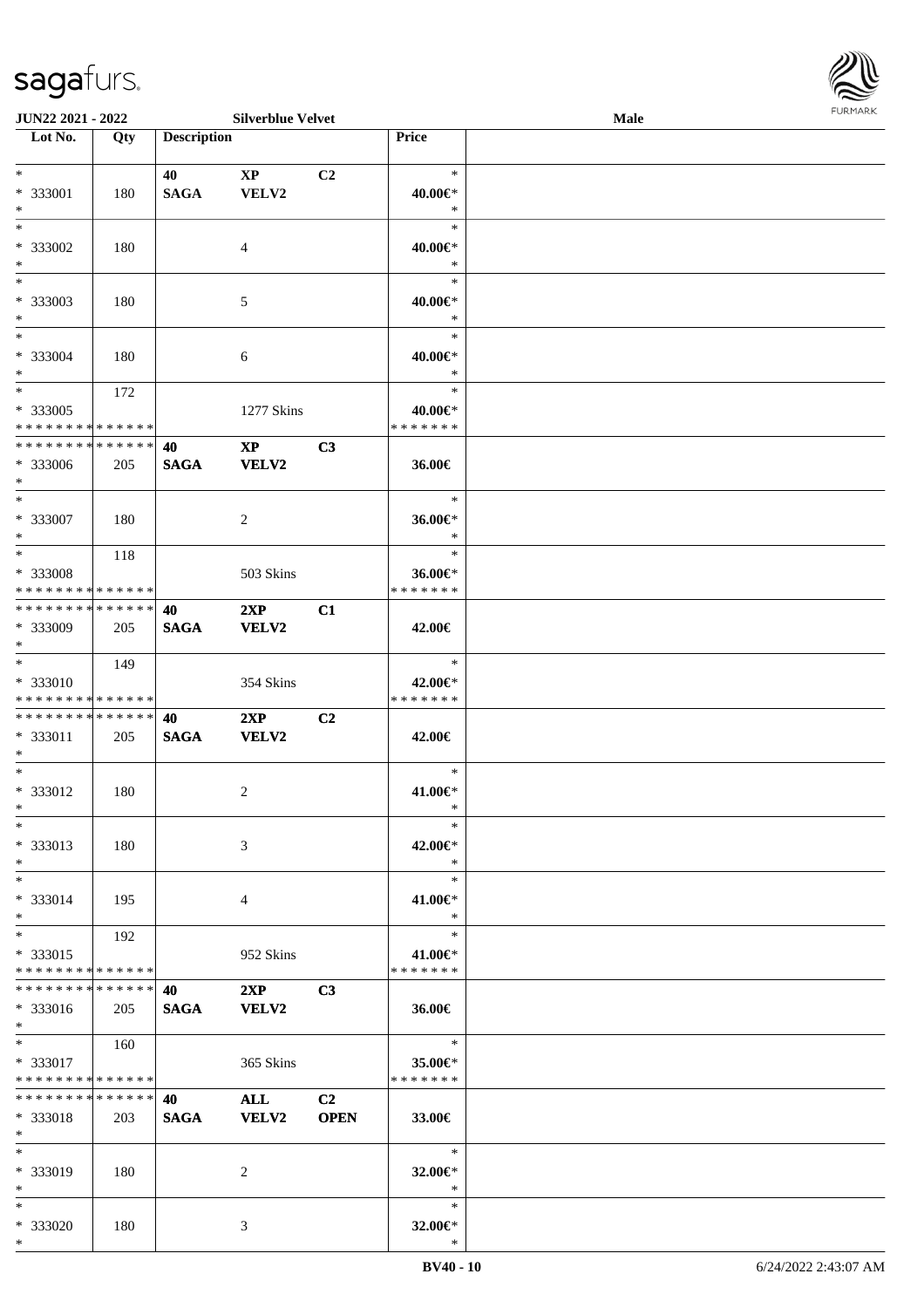\*

\*

\*

\*

\*

\*

\*

\*

\*

\*

\*

\*

\*

\*

\*

\*

\*

\*

\*

\*

\*

\*

\*

\* 333040

\* \* \* \* \* \* \* \* \* \* \* \* \* \*

| Lot No.                                    | Qty | <b>Description</b> |                |                 | Price               |  |
|--------------------------------------------|-----|--------------------|----------------|-----------------|---------------------|--|
| $*$                                        |     |                    |                |                 | $\ast$              |  |
|                                            | 124 | 40                 | ALL            | C <sub>2</sub>  |                     |  |
| * 333021                                   |     | <b>SAGA</b>        | VELV2          | <b>OPEN</b>     | $31.00 \in$ *       |  |
| * * * * * * * * * * * * * *                |     |                    |                |                 | * * * * * * *       |  |
| * * * * * * * * <mark>* * * * * * *</mark> |     | 40                 | MED/PAL C2     |                 |                     |  |
| * 333022                                   | 205 | IA                 | <b>VELV1</b>   | WB1             | 31.00€              |  |
| $\ast$                                     |     |                    |                |                 |                     |  |
|                                            | 135 |                    |                |                 | $\ast$              |  |
| * 333023                                   |     |                    | 340 Skins      |                 | 31.00€*             |  |
| * * * * * * * * <mark>* * * * * * *</mark> |     |                    |                |                 | * * * * * * *       |  |
| * * * * * * * * <mark>* * * * * * *</mark> |     | 40                 | XP/2XP         | C <sub>2</sub>  |                     |  |
|                                            |     |                    |                |                 |                     |  |
| * 333024                                   | 205 | IA                 | <b>VELV1</b>   | WB1             | 33.00€              |  |
| $\ast$<br>$*$                              |     |                    |                |                 |                     |  |
|                                            |     |                    |                |                 | $\ast$              |  |
| * 333025                                   | 180 |                    | 2              |                 | 34.00€*             |  |
| $\ast$                                     |     |                    |                |                 | $\ast$              |  |
|                                            |     |                    |                |                 | $\ast$              |  |
| * 333026                                   | 180 |                    | 3              |                 | 33.00€*             |  |
| $\ast$                                     |     |                    |                |                 | $\ast$              |  |
| $*$                                        |     |                    |                |                 | $\ast$              |  |
| * 333027                                   | 180 |                    | $\overline{4}$ |                 | 33.00€*             |  |
|                                            |     |                    |                |                 | $\ast$              |  |
| $*$<br>$\ddot{x}$                          |     |                    |                |                 |                     |  |
|                                            | 141 |                    |                |                 | $\ast$              |  |
| * 333028                                   |     |                    | 886 Skins      |                 | 33.00€*             |  |
| * * * * * * * * * * * * * *                |     |                    |                |                 | * * * * * * *       |  |
|                                            |     | 40                 | ALL            | C <sub>2</sub>  |                     |  |
| 333029                                     | 207 | IA                 | <b>VELV1</b>   | WB <sub>2</sub> | 28.50€              |  |
|                                            |     |                    |                |                 |                     |  |
| * * * * * * * * <mark>* * * * * * *</mark> |     | 40                 | <b>MED</b>     | C1/C2           |                     |  |
| * 333030                                   | 205 | <b>SROY</b>        | <b>VELV1</b>   |                 | 35.00€              |  |
| $\ast$                                     |     |                    |                |                 |                     |  |
| $*$ $-$                                    |     |                    |                |                 | $\ast$              |  |
|                                            | 107 |                    |                |                 |                     |  |
| * 333031                                   |     |                    | 312 Skins      |                 | 35.00€*             |  |
| * * * * * * * * <mark>* * * * * * *</mark> |     |                    |                |                 | * * * * * * *       |  |
| * * * * * * * * <mark>* * * * * * *</mark> |     | 40                 | <b>PALE</b>    | C1              |                     |  |
| * 333032                                   | 205 | <b>SROY</b>        | <b>VELV1</b>   |                 | 37.00€              |  |
| $\ast$                                     |     |                    |                |                 |                     |  |
| $\ast$                                     | 61  |                    |                |                 | $*$                 |  |
| * 333033                                   |     |                    | 266 Skins      |                 | 37.00€*             |  |
| * * * * * * * * * * * * * *                |     |                    |                |                 | * * * * * * *       |  |
| * * * * * * * * * * * * * *                |     | 40                 | <b>PALE</b>    | C2              |                     |  |
|                                            |     |                    |                |                 |                     |  |
| * 333034                                   | 205 | <b>SROY</b>        | <b>VELV1</b>   |                 | 36.00€              |  |
| $\ast$                                     |     |                    |                |                 |                     |  |
| $*$                                        |     |                    |                |                 | $\ast$              |  |
| * 333035                                   | 180 |                    | 2              |                 | 36.00€*             |  |
| $\ast$                                     |     |                    |                |                 | $\ast$              |  |
|                                            |     |                    |                |                 | $\ast$              |  |
| * 333036                                   | 180 |                    | 3              |                 | 36.00€*             |  |
| $\ast$                                     |     |                    |                |                 | $\ast$              |  |
| $\ast$                                     |     |                    |                |                 | $\ast$              |  |
| * 333037                                   | 180 |                    | 4              |                 | $(36.00\epsilon)$ * |  |
| $\ast$                                     |     |                    |                |                 | $\ast$              |  |
|                                            |     |                    |                |                 |                     |  |
| $*$                                        |     |                    |                |                 | $\ast$              |  |
| * 333038                                   | 180 |                    | 5              |                 | $(36.00\epsilon)$ * |  |
| $\ast$                                     |     |                    |                |                 | ∗                   |  |
| $\ast$                                     |     |                    |                |                 | $\ast$              |  |
| * 333039                                   | 180 |                    | 6              |                 | $(36.00\epsilon)$ * |  |
| $\ast$                                     |     |                    |                |                 | $\ast$              |  |
| $\ast$                                     | 36  |                    |                |                 | $\ast$              |  |
|                                            |     |                    |                |                 |                     |  |

**JUN22 2021 - 2022 Silverblue Velvet Male**

\* **(36.00€)**\* \* \* \* \* \* \*

1141 Skins

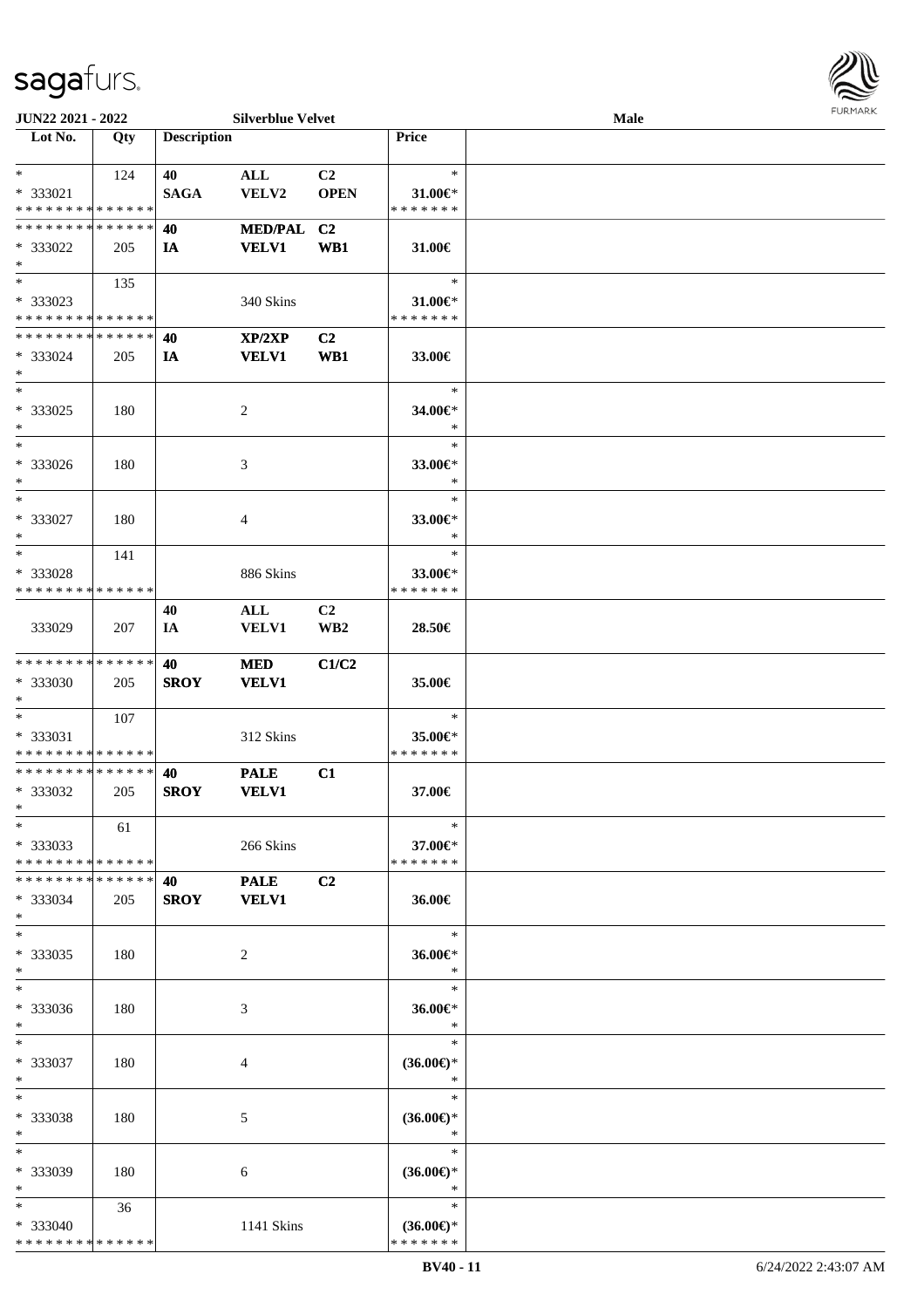

| JUN22 2021 - 2022                         |                   |                    | <b>Silverblue Velvet</b> |                |                          | Male |  |
|-------------------------------------------|-------------------|--------------------|--------------------------|----------------|--------------------------|------|--|
| Lot No.                                   | $\overline{Q}$ ty | <b>Description</b> |                          |                | Price                    |      |  |
|                                           |                   |                    |                          |                |                          |      |  |
| * * * * * * * * * * * * * *               |                   | 40                 | <b>PALE</b>              | C3             |                          |      |  |
| * 333041                                  | 205               | <b>SROY</b>        | <b>VELV1</b>             |                | $(35.00\epsilon)$        |      |  |
| $\ast$                                    |                   |                    |                          |                |                          |      |  |
| $\overline{\ast}$                         |                   |                    |                          |                | $\ast$                   |      |  |
| * 333042                                  | 180               |                    | 2                        |                | $(35.00\epsilon)$ *      |      |  |
| $\ast$                                    |                   |                    |                          |                | ∗                        |      |  |
| $\overline{\phantom{0}}$                  | 135               |                    |                          |                | $\ast$                   |      |  |
| * 333043                                  |                   |                    | 520 Skins                |                | $(35.00\epsilon)$ *      |      |  |
| * * * * * * * * * * * * * *               |                   |                    |                          |                | * * * * * * *            |      |  |
| **************                            |                   | 40                 | $\mathbf{X}\mathbf{P}$   | C1             |                          |      |  |
| * 333044                                  | 205               | <b>SROY</b>        | <b>VELV1</b>             |                | 38.00€                   |      |  |
| $\ast$                                    |                   |                    |                          |                |                          |      |  |
| $\overline{\phantom{0}}$                  | 177               |                    |                          |                | $\ast$                   |      |  |
|                                           |                   |                    |                          |                |                          |      |  |
| * 333045<br>* * * * * * * * * * * * * * * |                   |                    | 382 Skins                |                | 39.00€*<br>* * * * * * * |      |  |
|                                           |                   |                    |                          |                |                          |      |  |
| * * * * * * * * * * * * * *               |                   | 40                 | $\mathbf{XP}$            | C2             |                          |      |  |
| * 333046                                  | 205               | <b>SROY</b>        | <b>VELV1</b>             |                | 37.00€                   |      |  |
| $\ast$                                    |                   |                    |                          |                |                          |      |  |
| $\ast$                                    |                   |                    |                          |                | $\ast$                   |      |  |
| $* 333047$                                | 180               |                    | $\overline{c}$           |                | 37.00€*                  |      |  |
| $\ast$                                    |                   |                    |                          |                | $\ast$                   |      |  |
| $\ast$                                    |                   |                    |                          |                | $\ast$                   |      |  |
| * 333048                                  | 180               |                    | 3                        |                | 37.00€*                  |      |  |
| $\ast$                                    |                   |                    |                          |                | $\ast$                   |      |  |
| $\overline{\phantom{a}^*}$                |                   |                    |                          |                | $\ast$                   |      |  |
| * 333049                                  | 180               |                    | 4                        |                | 37.00€*                  |      |  |
| $\ast$                                    |                   |                    |                          |                | $\ast$                   |      |  |
| $\ast$                                    |                   |                    |                          |                | $\ast$                   |      |  |
| * 333050                                  | 180               |                    | $\mathfrak{S}$           |                | 38.00€*                  |      |  |
| $\ast$                                    |                   |                    |                          |                | $\ast$                   |      |  |
| $\ast$                                    |                   |                    |                          |                | $\ast$                   |      |  |
|                                           |                   |                    |                          |                |                          |      |  |
| * 333051                                  | 180               |                    | $6\phantom{.}6$          |                | 38.00€*                  |      |  |
| $\ast$                                    |                   |                    |                          |                | $\ast$                   |      |  |
| $\ast$                                    |                   |                    |                          |                | $\ast$                   |      |  |
| $* 333052$                                | 180               |                    | $\tau$                   |                | 38.00€*                  |      |  |
| $*$                                       |                   |                    |                          |                | $\ast$                   |      |  |
| $*$                                       |                   |                    |                          |                | $\ast$                   |      |  |
| * 333053                                  | 180               |                    | 8                        |                | 38.00€*                  |      |  |
| $*$                                       |                   |                    |                          |                | $\ast$                   |      |  |
| $*$                                       |                   |                    |                          |                | $\ast$                   |      |  |
| * 333054                                  | 180               |                    | 9                        |                | 38.00€*                  |      |  |
| $*$                                       |                   |                    |                          |                | $\ast$                   |      |  |
| $*$                                       | 192               |                    |                          |                | $\ast$                   |      |  |
| * 333055                                  |                   |                    | 1837 Skins               |                | 38.00€*                  |      |  |
| * * * * * * * * * * * * * *               |                   |                    |                          |                | * * * * * * *            |      |  |
| **************                            |                   | 40                 | $\mathbf{XP}$            | C <sub>3</sub> |                          |      |  |
| * 333056                                  | 205               | <b>SROY</b>        | <b>VELV1</b>             |                | 35.00€                   |      |  |
| $*$                                       |                   |                    |                          |                |                          |      |  |
| $*$                                       |                   |                    |                          |                | $\ast$                   |      |  |
| * 333057                                  | 180               |                    | 2                        |                | 35.00€*                  |      |  |
| $*$                                       |                   |                    |                          |                | $\ast$                   |      |  |
| $\ast$                                    |                   |                    |                          |                | $\ast$                   |      |  |
|                                           |                   |                    |                          |                |                          |      |  |
| * 333058<br>$*$                           | 180               |                    | 3                        |                | 35.00€*<br>$\ast$        |      |  |
|                                           |                   |                    |                          |                |                          |      |  |
| $\ast$                                    |                   |                    |                          |                | $\ast$                   |      |  |
| * 333059                                  | 180               |                    | 4                        |                | 35.00€*                  |      |  |
| $*$                                       |                   |                    |                          |                | $\ast$                   |      |  |
| $*$ $*$                                   | 168               |                    |                          |                | $\ast$                   |      |  |
| * 333060                                  |                   |                    | 913 Skins                |                | 35.00€*                  |      |  |
| * * * * * * * * * * * * * *               |                   |                    |                          |                | * * * * * * *            |      |  |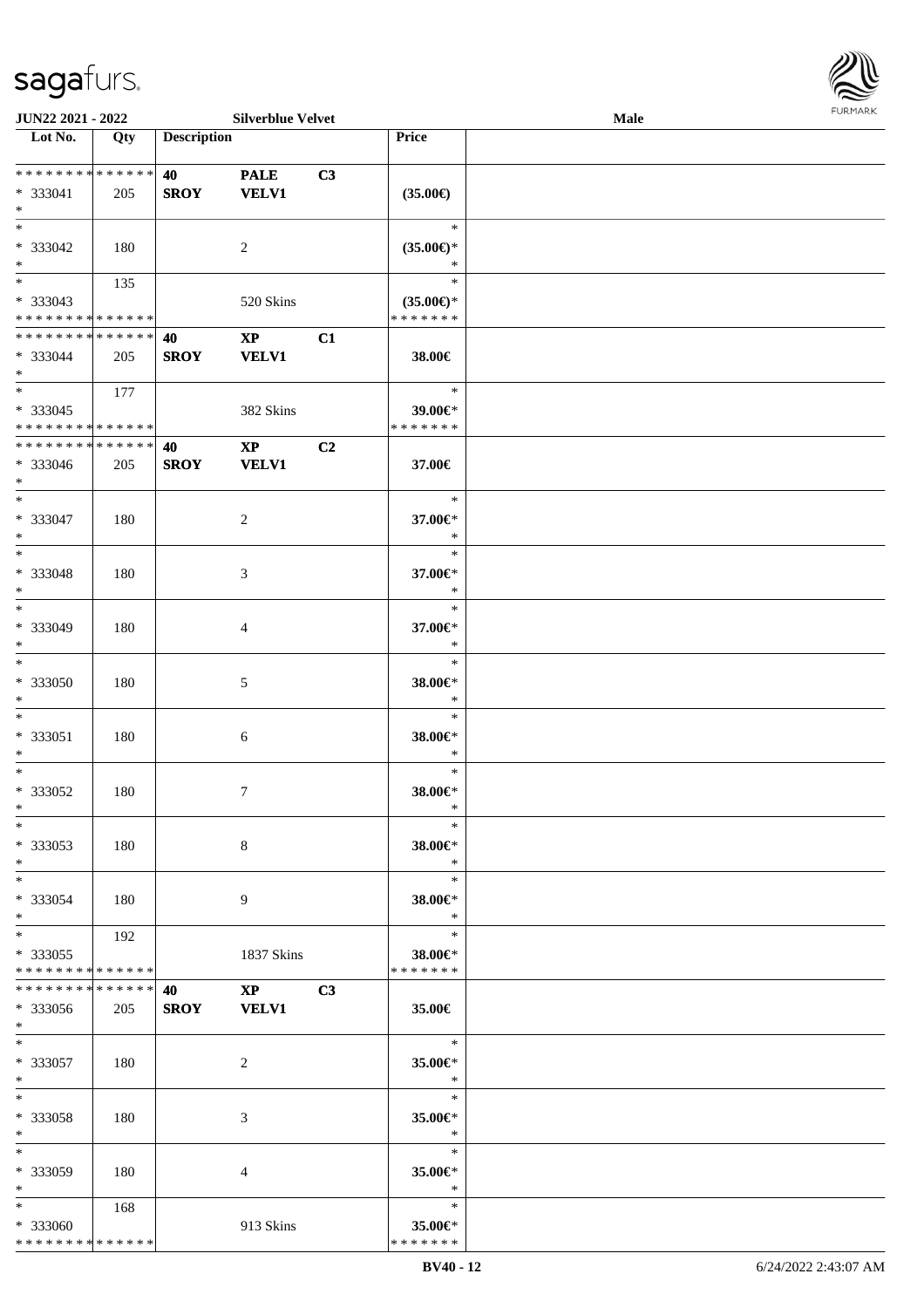

| JUN22 2021 - 2022                                    |               |                    | <b>Silverblue Velvet</b>                |                |                                    | Male | 1011111111 |
|------------------------------------------------------|---------------|--------------------|-----------------------------------------|----------------|------------------------------------|------|------------|
| Lot No.                                              | Qty           | <b>Description</b> |                                         |                | Price                              |      |            |
| 333061                                               | 168           | 40<br><b>SROY</b>  | 2XP<br>VELV1                            | C1             | 40.00€                             |      |            |
| * * * * * * * *<br>* 333062<br>$*$                   | ******<br>205 | 40<br><b>SROY</b>  | 2XP<br><b>VELV1</b>                     | C <sub>2</sub> | 39.00€                             |      |            |
| $*$<br>* 333063<br>$*$                               | 180           |                    | 2                                       |                | $\ast$<br>39.00€*<br>$\ast$        |      |            |
| $*$<br>* 333064<br>$*$                               | 180           |                    | $\mathfrak{Z}$                          |                | $\ast$<br>39.00€*<br>$\ast$        |      |            |
| $*$<br>$* 333065$<br>$\ast$                          | 180           |                    | 4                                       |                | $\ast$<br>39.00€*<br>$\ast$        |      |            |
| $*$<br>* 333066<br>* * * * * * * * * * * * * *       | 154           |                    | 899 Skins                               |                | $\ast$<br>39.00€*<br>* * * * * * * |      |            |
| * * * * * * * * * * * * * *<br>* 333067<br>$*$       | 205           | 40<br><b>SROY</b>  | 2XP<br><b>VELV1</b>                     | C3             | 35.00€                             |      |            |
| $*$<br>* 333068<br>$*$                               | 190           |                    | 2                                       |                | $\ast$<br>35.00€*<br>$\ast$        |      |            |
| $*$<br>* 333069<br>* * * * * * * * * * * * * *       | 96            |                    | 491 Skins                               |                | $\ast$<br>35.00€*<br>* * * * * * * |      |            |
| * * * * * * * * * * * * * *<br>* 333070<br>$*$       | 205           | 40<br><b>SROY</b>  | <b>PALE</b><br>VELV2                    | C1/C2          | 38.00€                             |      |            |
| $*$<br>* 333071<br>* * * * * * * * * * * * * *       | 125           |                    | 330 Skins                               |                | $\ast$<br>38.00€*<br>* * * * * * * |      |            |
| 333072                                               | 226           | 40<br><b>SROY</b>  | $\mathbf{XP}$<br>VELV2                  | C1             | 42.00€                             |      |            |
| * * * * * * * * * * * * * * *<br>* 333073<br>$*$     | 205           | 40<br><b>SROY</b>  | $\mathbf{X} \mathbf{P}$<br><b>VELV2</b> | C2             | 41.00€                             |      |            |
| $*$<br>* 333074<br>$*$                               | 180           |                    | 2                                       |                | $\ast$<br>41.00€*<br>$\ast$        |      |            |
| $*$<br>* 333075<br>$*$                               | 180           |                    | 3                                       |                | $\ast$<br>41.00€*<br>$\ast$        |      |            |
| $*$<br>* 333076<br>* * * * * * * * * * * * * *       | 91            |                    | 656 Skins                               |                | $\ast$<br>41.00€*<br>* * * * * * * |      |            |
| * * * * * * * * * * * * * * *<br>* 333077<br>$*$ $*$ | 215           | 40<br><b>SROY</b>  | $\mathbf{X}\mathbf{P}$<br><b>VELV2</b>  | C <sub>3</sub> | 37.00€                             |      |            |
| $*$ $*$<br>* 333078<br>* * * * * * * * * * * * * *   | 51            |                    | 266 Skins                               |                | $\ast$<br>37.00€*<br>* * * * * * * |      |            |
| 333079                                               | 147           | 40<br><b>SROY</b>  | 2XP<br>VELV2                            | C1             | 42.00€                             |      |            |
| * * * * * * * * * * * * * * *<br>* 333080            | 205           | 40<br><b>SROY</b>  | 2XP<br>VELV2                            | C <sub>2</sub> | 43.00€                             |      |            |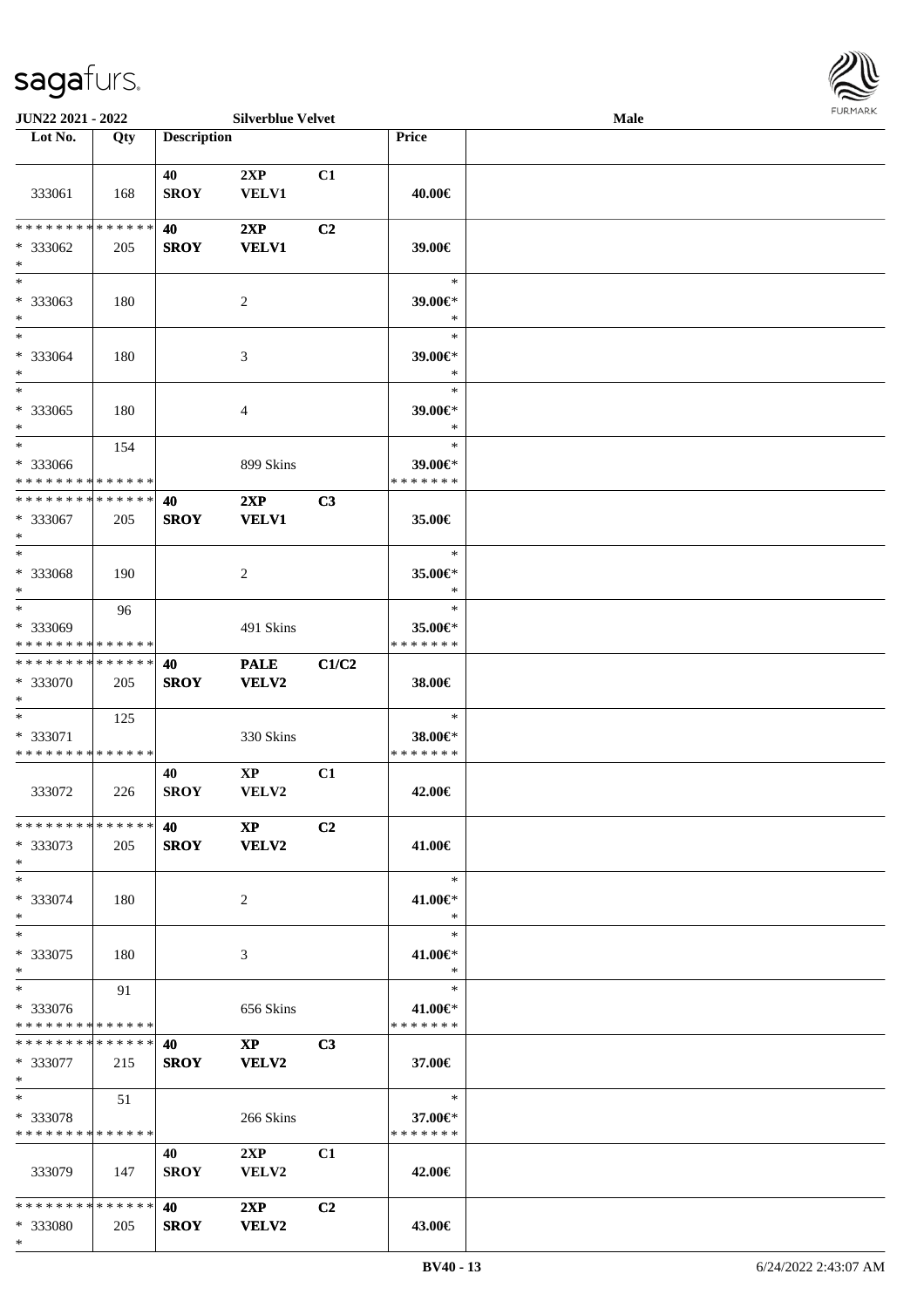

| <b>JUN22 2021 - 2022</b>      |     |                    | <b>Silverblue Velvet</b> |                |               | <b>FURMARK</b> |  |
|-------------------------------|-----|--------------------|--------------------------|----------------|---------------|----------------|--|
| Lot No.                       | Qty | <b>Description</b> |                          |                | <b>Price</b>  |                |  |
| $\ast$                        |     | 40                 | 2XP                      | C <sub>2</sub> | $\ast$        |                |  |
| * 333081                      | 180 | <b>SROY</b>        | <b>VELV2</b>             |                | 43.00€*       |                |  |
| $*$                           |     |                    |                          |                | $\ast$        |                |  |
| $*$                           | 67  |                    |                          |                | $\ast$        |                |  |
| $*333082$                     |     |                    | 452 Skins                |                | 42.00 $\in$ * |                |  |
| * * * * * * * * * * * * * * * |     |                    |                          |                | *******       |                |  |
| 333083                        | 153 | 40<br><b>SROY</b>  | 2XP<br><b>VELV2</b>      | C <sub>3</sub> | 37.00€        |                |  |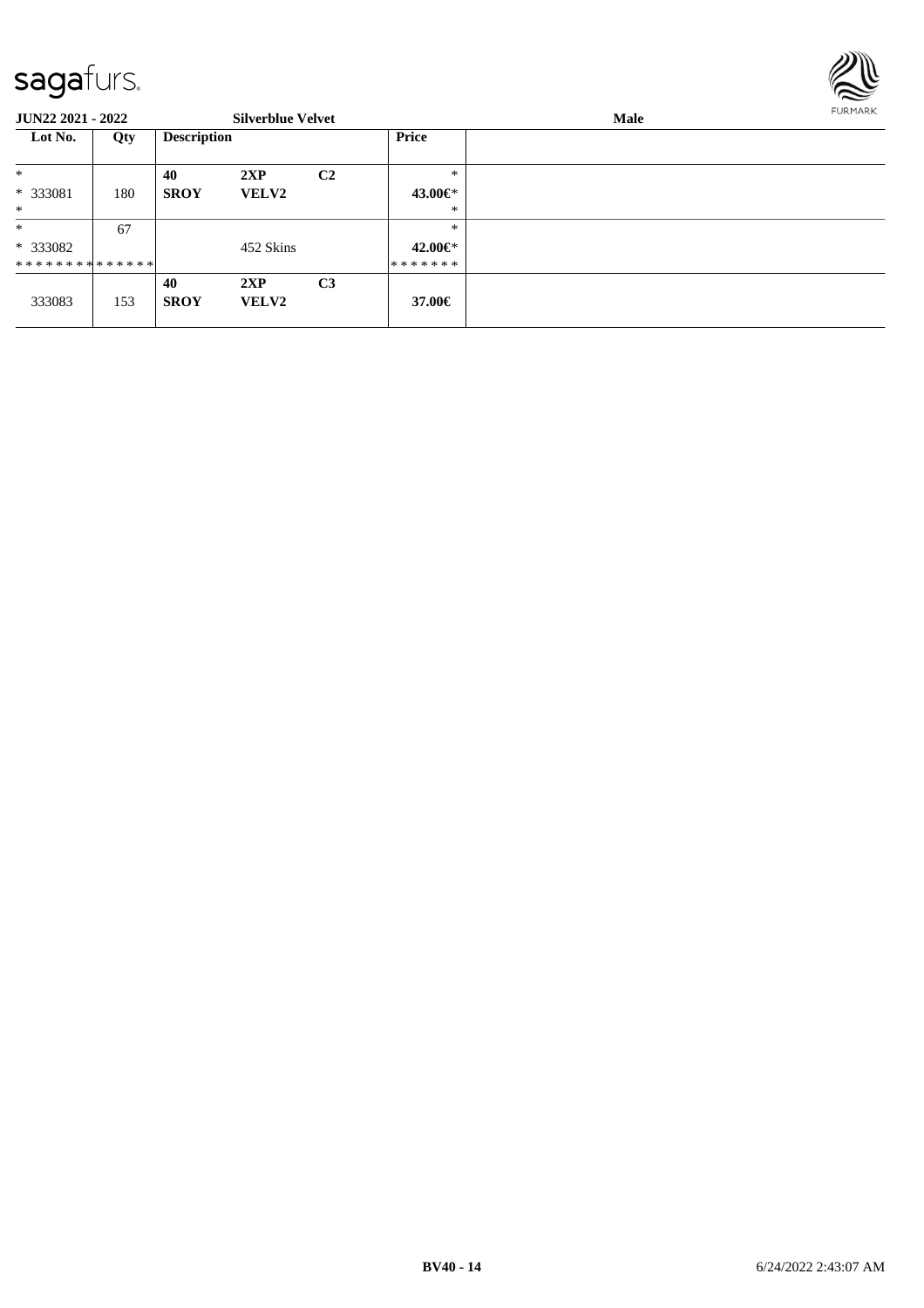

| <b>JUN22 2021 - 2022</b>                |             |                    | <b>Silverblue Velvet</b>    |                |                                      | Male |  |
|-----------------------------------------|-------------|--------------------|-----------------------------|----------------|--------------------------------------|------|--|
| Lot No.                                 | Qty         | <b>Description</b> |                             |                | <b>Price</b>                         |      |  |
|                                         |             |                    |                             |                |                                      |      |  |
|                                         |             | 30                 | Dark                        | C1/C2          |                                      |      |  |
| 333141                                  | 205         | SI                 | <b>VELV1</b>                |                | 25.00€                               |      |  |
|                                         |             |                    |                             |                |                                      |      |  |
|                                         |             | 30                 | <b>MED</b>                  | C1             |                                      |      |  |
| 333142                                  | 171         | SI                 | <b>VELV1</b>                |                | $(28.50\epsilon)$                    |      |  |
|                                         |             |                    |                             |                |                                      |      |  |
| * * * * * * * * * * * * * *             |             | 30                 | <b>MED</b>                  | C <sub>2</sub> |                                      |      |  |
| $* 333143$                              | 245         | SI                 | <b>VELV1</b>                |                | $(28.00\epsilon)$                    |      |  |
| $*$                                     |             |                    |                             |                |                                      |      |  |
| $*$                                     |             |                    |                             |                | $\ast$                               |      |  |
| * 333144                                | 220         |                    | $\overline{c}$              |                | $(28.00\epsilon)$ *                  |      |  |
| $*$                                     |             |                    |                             |                | $\ast$                               |      |  |
| $*$                                     | 61          |                    |                             |                | $\ast$                               |      |  |
| $* 333145$                              |             |                    | 526 Skins                   |                | $(28.00\epsilon)$ *                  |      |  |
| * * * * * * * * * * * * * *             |             |                    |                             |                | * * * * * * *                        |      |  |
| * * * * * * * * * * * * * *             |             | 30                 | <b>MED</b>                  | C3             |                                      |      |  |
| $* 333146$                              | 245         | SI                 | <b>VELV1</b>                |                | $(26.50\epsilon)$                    |      |  |
| $*$                                     |             |                    |                             |                |                                      |      |  |
| $*$                                     | 58          |                    |                             |                | $\ast$                               |      |  |
| * 333147                                |             |                    | 303 Skins                   |                | $(26.50\epsilon)$ *                  |      |  |
| * * * * * * * * * * * * * *             |             |                    |                             |                | * * * * * * *                        |      |  |
| * * * * * * * * * * * * * *             |             | 30                 | <b>PALE</b>                 | C1             |                                      |      |  |
| * 333148                                | 245         | SI                 | <b>VELV1</b>                |                | $(30.00\epsilon)$                    |      |  |
| $*$<br>$*$                              |             |                    |                             |                | $\ast$                               |      |  |
|                                         | 174         |                    |                             |                |                                      |      |  |
| * 333149<br>* * * * * * * * * * * * * * |             |                    | 419 Skins                   |                | $(30.00\epsilon)$ *<br>* * * * * * * |      |  |
| * * * * * * * * * * * * * *             |             |                    |                             |                |                                      |      |  |
| * 333150                                |             | 30                 | <b>PALE</b><br><b>VELV1</b> | C1             |                                      |      |  |
| $*$                                     | 245         | SI                 |                             |                | (30.00)                              |      |  |
| $*$                                     | 177         |                    |                             |                | $\ast$                               |      |  |
| * 333151                                |             |                    | 422 Skins                   |                | $(30.00\epsilon)$ *                  |      |  |
| * * * * * * * * * * * * * *             |             |                    |                             |                | * * * * * * *                        |      |  |
| * * * * * * * * * * * * * *             |             | 30                 | <b>PALE</b>                 | C <sub>2</sub> |                                      |      |  |
| * 333152                                | 244         | SI                 | <b>VELV1</b>                |                | $(29.50\epsilon)$                    |      |  |
| $*$                                     |             |                    |                             |                |                                      |      |  |
| $*$                                     |             |                    |                             |                | $\ast$                               |      |  |
| * 333153                                | 220         |                    | 2                           |                | $(29.50\epsilon)$ *                  |      |  |
| $*$                                     |             |                    |                             |                | ∗                                    |      |  |
| $*$                                     |             |                    |                             |                | $\ast$                               |      |  |
| * 333154                                | 220         |                    | 3                           |                | $(29.50\epsilon)$ *                  |      |  |
| $*$                                     |             |                    |                             |                | ∗                                    |      |  |
| $*$                                     |             |                    |                             |                | $\ast$                               |      |  |
| * 333155                                | 220         |                    | 4                           |                | $(29.50\epsilon)$ *                  |      |  |
| $*$                                     |             |                    |                             |                | $\ast$                               |      |  |
| $*$                                     |             |                    |                             |                | $\ast$                               |      |  |
| * 333156                                | 220         |                    | 5                           |                | $(29.50\epsilon)$ *                  |      |  |
| $*$                                     |             |                    |                             |                | $\ast$                               |      |  |
| $*$                                     |             |                    |                             |                | $\ast$                               |      |  |
| $* 333157$                              | 220         |                    | 6                           |                | $(29.50\epsilon)$ *                  |      |  |
| $*$                                     |             |                    |                             |                | $\ast$                               |      |  |
| $*$                                     | 73          |                    |                             |                | $\ast$                               |      |  |
| * 333158                                |             |                    | 1417 Skins                  |                | 29.50€*                              |      |  |
| * * * * * * * * * * * * * *             |             |                    |                             |                | * * * * * * *                        |      |  |
| * * * * * * * *                         | * * * * * * | 30                 | <b>PALE</b>                 | C <sub>2</sub> |                                      |      |  |
| * 333159<br>$*$                         | 245         | SI                 | <b>VELV1</b>                |                | $(29.50\epsilon)$                    |      |  |
| $*$                                     |             |                    |                             |                | $\ast$                               |      |  |
| * 333160                                |             |                    |                             |                |                                      |      |  |
| $*$                                     | 220         |                    | 2                           |                | $(29.50\epsilon)$ *<br>∗             |      |  |
|                                         |             |                    |                             |                |                                      |      |  |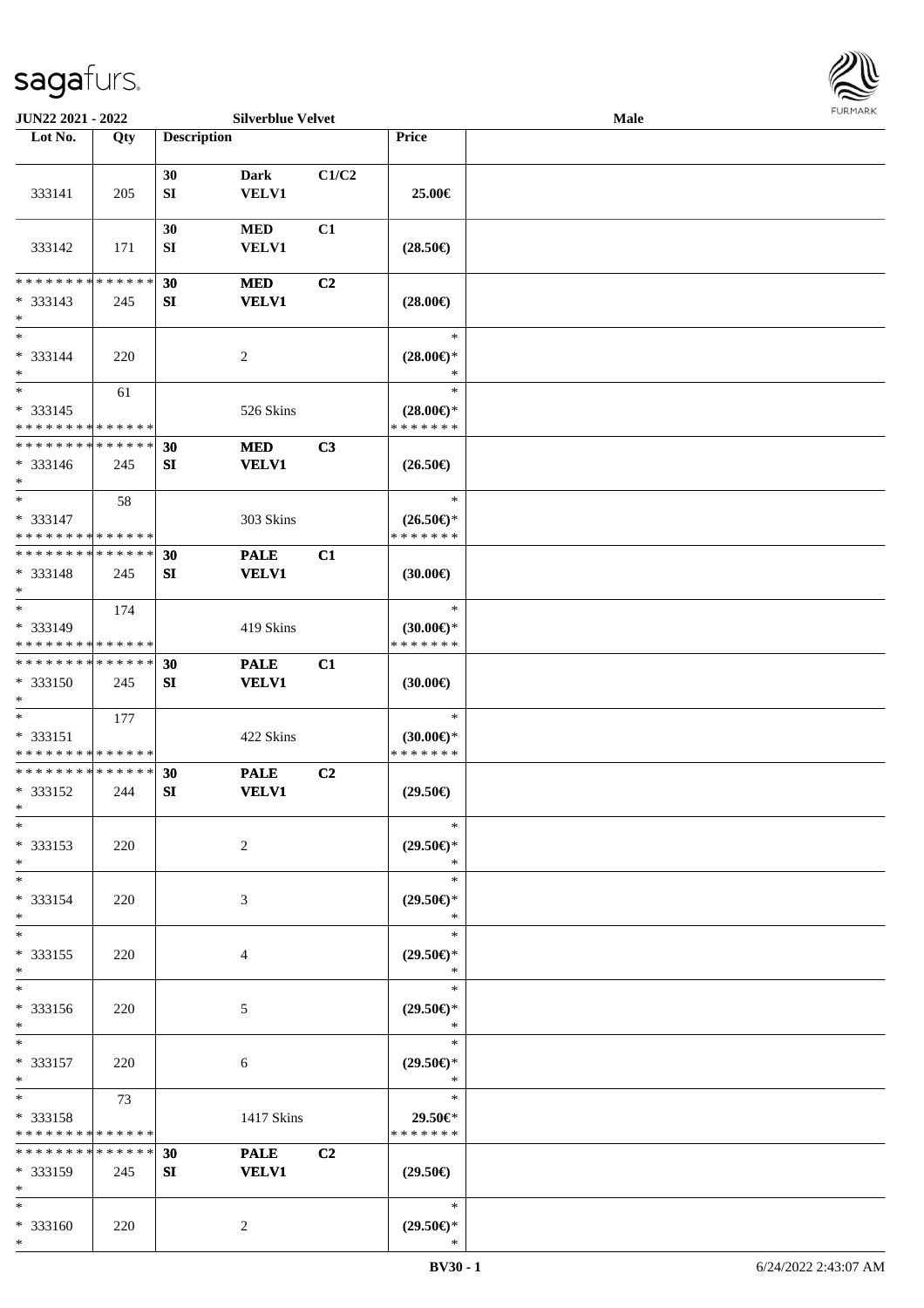

| JUN22 2021 - 2022             |     |                    | <b>Silverblue Velvet</b> |                |                     | Male |  |
|-------------------------------|-----|--------------------|--------------------------|----------------|---------------------|------|--|
| Lot No.                       | Qty | <b>Description</b> |                          |                | Price               |      |  |
|                               |     |                    |                          |                |                     |      |  |
| $\ast$                        |     | 30                 | <b>PALE</b>              | C <sub>2</sub> | $\ast$              |      |  |
| * 333161                      | 220 | ${\bf SI}$         | <b>VELV1</b>             |                | $(29.50\epsilon)$ * |      |  |
| $\ast$                        |     |                    |                          |                | $\ast$              |      |  |
| $\overline{\ast}$             |     |                    |                          |                | $\ast$              |      |  |
|                               |     |                    |                          |                |                     |      |  |
| * 333162                      | 220 |                    | 4                        |                | $(29.50\epsilon)$ * |      |  |
| $\ast$                        |     |                    |                          |                | $\ast$              |      |  |
| $\overline{\phantom{0}}$      | 76  |                    |                          |                | $\ast$              |      |  |
| * 333163                      |     |                    | 981 Skins                |                | $(29.50\epsilon)$ * |      |  |
| * * * * * * * * * * * * * *   |     |                    |                          |                | * * * * * * *       |      |  |
| ******** <mark>*****</mark> * |     | 30                 | <b>PALE</b>              | C3             |                     |      |  |
| $* 333164$                    | 245 | SI                 | <b>VELV1</b>             |                | 28.00€              |      |  |
| $\ast$                        |     |                    |                          |                |                     |      |  |
| $\ast$                        |     |                    |                          |                | $\ast$              |      |  |
|                               |     |                    |                          |                |                     |      |  |
| $* 333165$                    | 220 |                    | $\overline{c}$           |                | 28.00€*             |      |  |
| $\ast$                        |     |                    |                          |                | $\ast$              |      |  |
| $\overline{\phantom{a}^*}$    |     |                    |                          |                | $\ast$              |      |  |
| * 333166                      | 220 |                    | $\mathfrak{Z}$           |                | 28.00€*             |      |  |
| $\ast$                        |     |                    |                          |                | $\ast$              |      |  |
| $\ast$                        | 102 |                    |                          |                | $\ast$              |      |  |
| * 333167                      |     |                    | 787 Skins                |                | 28.00€*             |      |  |
| * * * * * * * * * * * * * *   |     |                    |                          |                | * * * * * * *       |      |  |
|                               |     | 30                 | <b>PALE</b>              | C3             |                     |      |  |
|                               |     |                    |                          |                |                     |      |  |
| 333168                        | 237 | SI                 | <b>VELV1</b>             |                | $(28.00\epsilon)$   |      |  |
|                               |     |                    |                          |                |                     |      |  |
| * * * * * * * * * * * * * *   |     | 30                 | $\mathbf{X}\mathbf{P}$   | C1             |                     |      |  |
| * 333169                      | 245 | SI                 | <b>VELV1</b>             |                | $(31.00\epsilon)$   |      |  |
| $\ast$                        |     |                    |                          |                |                     |      |  |
| $\ast$                        |     |                    |                          |                | $\ast$              |      |  |
| $* 333170$                    | 220 |                    | $\sqrt{2}$               |                | $(31.00\epsilon)$ * |      |  |
| $\ast$                        |     |                    |                          |                | $\ast$              |      |  |
| $*$                           | 81  |                    |                          |                | $\ast$              |      |  |
| * 333171                      |     |                    | 546 Skins                |                | $(31.00\epsilon)$ * |      |  |
| * * * * * * * * * * * * * *   |     |                    |                          |                | * * * * * * *       |      |  |
| ******** <mark>******</mark>  |     |                    |                          |                |                     |      |  |
|                               |     | 30                 | $\mathbf{X}\mathbf{P}$   | C <sub>2</sub> |                     |      |  |
| * 333172                      | 245 | SI                 | <b>VELV1</b>             |                | (30.00)             |      |  |
| $*$                           |     |                    |                          |                |                     |      |  |
| $*$                           |     |                    |                          |                | $\ast$              |      |  |
| * 333173                      | 220 |                    | $\overline{c}$           |                | $(30.00\epsilon)$ * |      |  |
| $\ast$                        |     |                    |                          |                | $\ast$              |      |  |
| $*$                           |     |                    |                          |                | $\ast$              |      |  |
| * 333174                      | 220 |                    | 3                        |                | $(30.00\epsilon)$ * |      |  |
| $\ast$                        |     |                    |                          |                | $\ast$              |      |  |
| $\ast$                        |     |                    |                          |                | $\ast$              |      |  |
| * 333175                      | 220 |                    | 4                        |                | $(30.00\epsilon)$ * |      |  |
| $*$                           |     |                    |                          |                | $\ast$              |      |  |
| $\ast$                        |     |                    |                          |                |                     |      |  |
|                               |     |                    |                          |                | $\ast$              |      |  |
| * 333176                      | 220 |                    | 5                        |                | (30.00)             |      |  |
| $*$                           |     |                    |                          |                | $\ast$              |      |  |
| $*$                           |     |                    |                          |                | $\ast$              |      |  |
| * 333177                      | 220 |                    | 6                        |                | $(30.00\epsilon)$ * |      |  |
| $*$                           |     |                    |                          |                | $\ast$              |      |  |
| $\ast$                        |     |                    |                          |                | $\ast$              |      |  |
| * 333178                      | 220 |                    | $\tau$                   |                | $(30.00\epsilon)$ * |      |  |
| $*$                           |     |                    |                          |                | $\ast$              |      |  |
| $*$                           |     |                    |                          |                | $\ast$              |      |  |
|                               | 195 |                    |                          |                |                     |      |  |
| * 333179                      |     |                    | 1760 Skins               |                | $(30.00\epsilon)$ * |      |  |
| * * * * * * * * * * * * * *   |     |                    |                          |                | * * * * * * *       |      |  |
| * * * * * * * * * * * * * *   |     | 30                 | $\mathbf{X}\mathbf{P}$   | C3             |                     |      |  |
| * 333180                      | 245 | SI                 | <b>VELV1</b>             |                | 28.50€              |      |  |
| $*$                           |     |                    |                          |                |                     |      |  |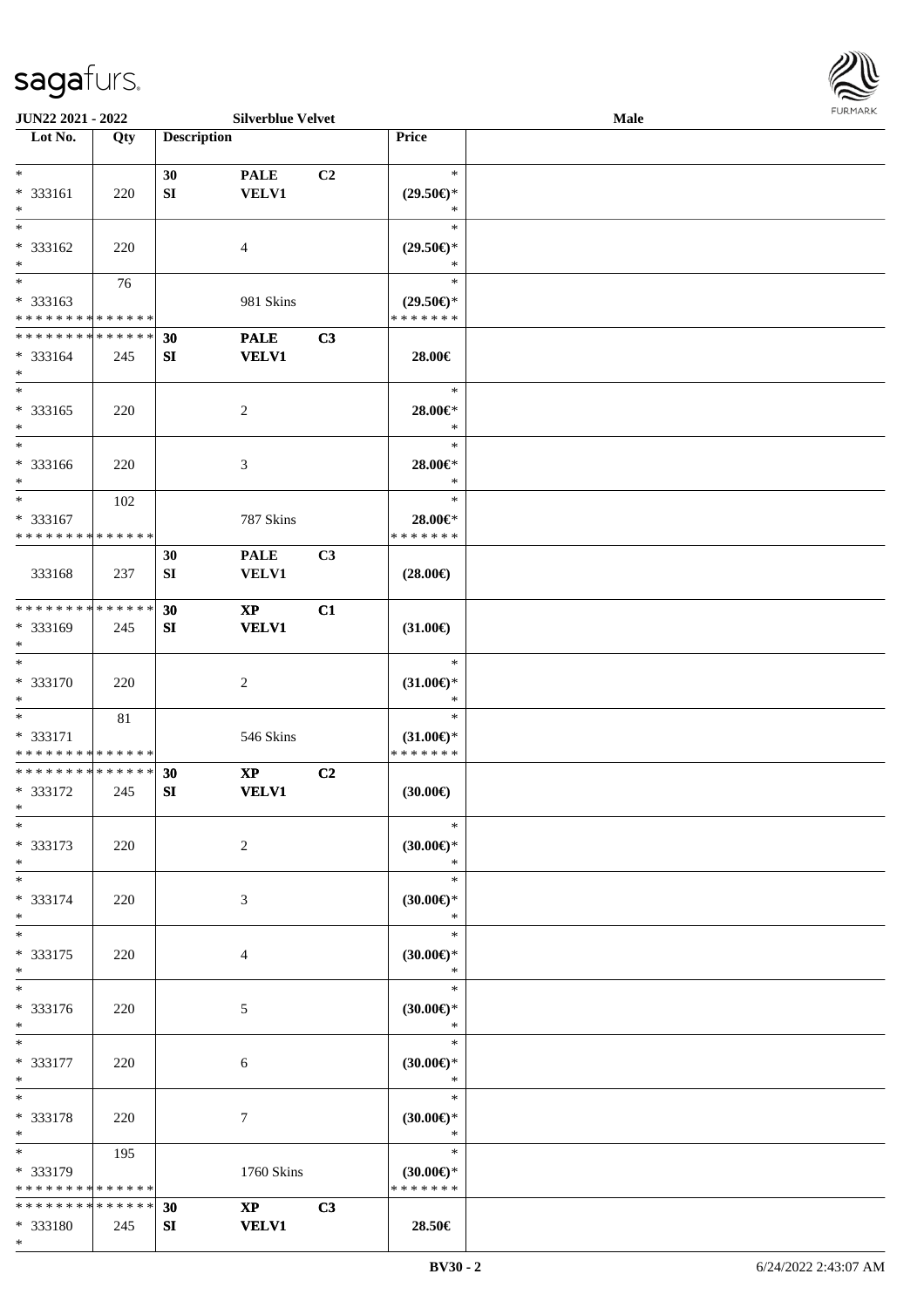

| JUN22 2021 - 2022            |     |                    | <b>Silverblue Velvet</b> |       |                     | Male |  |
|------------------------------|-----|--------------------|--------------------------|-------|---------------------|------|--|
| Lot No.                      | Qty | <b>Description</b> |                          |       | Price               |      |  |
|                              |     |                    |                          |       |                     |      |  |
| $*$                          |     | 30                 | $\mathbf{X}\mathbf{P}$   | C3    | $\ast$              |      |  |
| * 333181                     | 220 | SI                 | <b>VELV1</b>             |       | 28.50€*             |      |  |
| $\ast$                       |     |                    |                          |       | $\ast$              |      |  |
| $\ast$                       |     |                    |                          |       | $\ast$              |      |  |
|                              |     |                    |                          |       |                     |      |  |
| * 333182                     | 220 |                    | 3                        |       | 28.50€*             |      |  |
| $\ast$                       |     |                    |                          |       | $\ast$              |      |  |
| $\overline{\phantom{0}}$     |     |                    |                          |       | $\ast$              |      |  |
| * 333183                     | 220 |                    | 4                        |       | 28.50€*             |      |  |
| $\ast$                       |     |                    |                          |       | $\ast$              |      |  |
| $\overline{\ast}$            | 72  |                    |                          |       | $\ast$              |      |  |
| * 333184                     |     |                    | 977 Skins                |       | 28.50€*             |      |  |
| * * * * * * * * * * * * * *  |     |                    |                          |       | * * * * * * *       |      |  |
|                              |     | 30                 | 2XP                      | C1    |                     |      |  |
|                              |     |                    |                          |       |                     |      |  |
| 333185                       | 210 | ${\bf SI}$         | <b>VELV1</b>             |       | 29.50€              |      |  |
|                              |     |                    |                          |       |                     |      |  |
| ******** <mark>******</mark> |     | 30                 | 2XP                      | C2    |                     |      |  |
| * 333186                     | 245 | SI                 | <b>VELV1</b>             |       | 29.50€              |      |  |
| $\ast$                       |     |                    |                          |       |                     |      |  |
| $\ast$                       |     |                    |                          |       | $\ast$              |      |  |
| * 333187                     | 220 |                    | 2                        |       | 29.50€*             |      |  |
| $\ast$                       |     |                    |                          |       | $\ast$              |      |  |
| $*$                          |     |                    |                          |       | $\ast$              |      |  |
| * 333188                     | 220 |                    | 3                        |       | 29.50€*             |      |  |
| $\ast$                       |     |                    |                          |       | $\ast$              |      |  |
| $\ast$                       | 70  |                    |                          |       | $\ast$              |      |  |
|                              |     |                    |                          |       |                     |      |  |
| * 333189                     |     |                    | 755 Skins                |       | 29.50€*             |      |  |
| * * * * * * * * * * * * * *  |     |                    |                          |       | * * * * * * *       |      |  |
| **************               |     | 30                 | 2XP                      | C3    |                     |      |  |
| * 333190                     | 245 | SI                 | <b>VELV1</b>             |       | 28.00€              |      |  |
| $*$                          |     |                    |                          |       |                     |      |  |
| $\ast$                       | 158 |                    |                          |       | $\ast$              |      |  |
| * 333191                     |     |                    | 403 Skins                |       | 28.00€*             |      |  |
| **************               |     |                    |                          |       | * * * * * * *       |      |  |
| **************               |     | 30                 | <b>PALE</b>              | C1/C2 |                     |      |  |
| * 333192                     | 265 | SI                 | VELV2                    |       | 30.00€              |      |  |
| $*$                          |     |                    |                          |       |                     |      |  |
| $\ast$                       | 117 |                    |                          |       | $\ast$              |      |  |
| * 333193                     |     |                    | 382 Skins                |       | 30.00€*             |      |  |
| * * * * * * * * * * * * * *  |     |                    |                          |       | * * * * * * *       |      |  |
|                              |     |                    |                          |       |                     |      |  |
|                              |     | 30                 | <b>PALE</b>              | C3    |                     |      |  |
| 333194                       | 141 | SI                 | VELV2                    |       | 28.50€              |      |  |
|                              |     |                    |                          |       |                     |      |  |
|                              |     | 30                 | $\mathbf{X}\mathbf{P}$   | C1    |                     |      |  |
| 333195                       | 177 | SI                 | VELV2                    |       | $(32.00\epsilon)$   |      |  |
|                              |     |                    |                          |       |                     |      |  |
| * * * * * * * * * * * * * *  |     | 30                 | $\mathbf{X}\mathbf{P}$   | C2    |                     |      |  |
| * 333196                     | 245 | SI                 | <b>VELV2</b>             |       | 31.00€              |      |  |
| $*$                          |     |                    |                          |       |                     |      |  |
| $*$                          |     |                    |                          |       | $\ast$              |      |  |
| * 333197                     | 220 |                    | 2                        |       | 31.00€*             |      |  |
| $*$                          |     |                    |                          |       | $\ast$              |      |  |
| $*$                          |     |                    |                          |       | $\ast$              |      |  |
|                              | 105 |                    |                          |       |                     |      |  |
| * 333198                     |     |                    | 570 Skins                |       | 31.00€*             |      |  |
| * * * * * * * * * * * * * *  |     |                    |                          |       | * * * * * * *       |      |  |
| * * * * * * * * * * * * * *  |     | 30                 | $\mathbf{X}\mathbf{P}$   | C3    |                     |      |  |
| * 333199                     | 245 | SI                 | VELV2                    |       | $(29.50\epsilon)$   |      |  |
| $*$                          |     |                    |                          |       |                     |      |  |
| $*$                          | 69  |                    |                          |       | $\ast$              |      |  |
| * 333200                     |     |                    | 314 Skins                |       | $(29.50\epsilon)$ * |      |  |
| * * * * * * * * * * * * * *  |     |                    |                          |       | * * * * * * *       |      |  |
|                              |     |                    |                          |       |                     |      |  |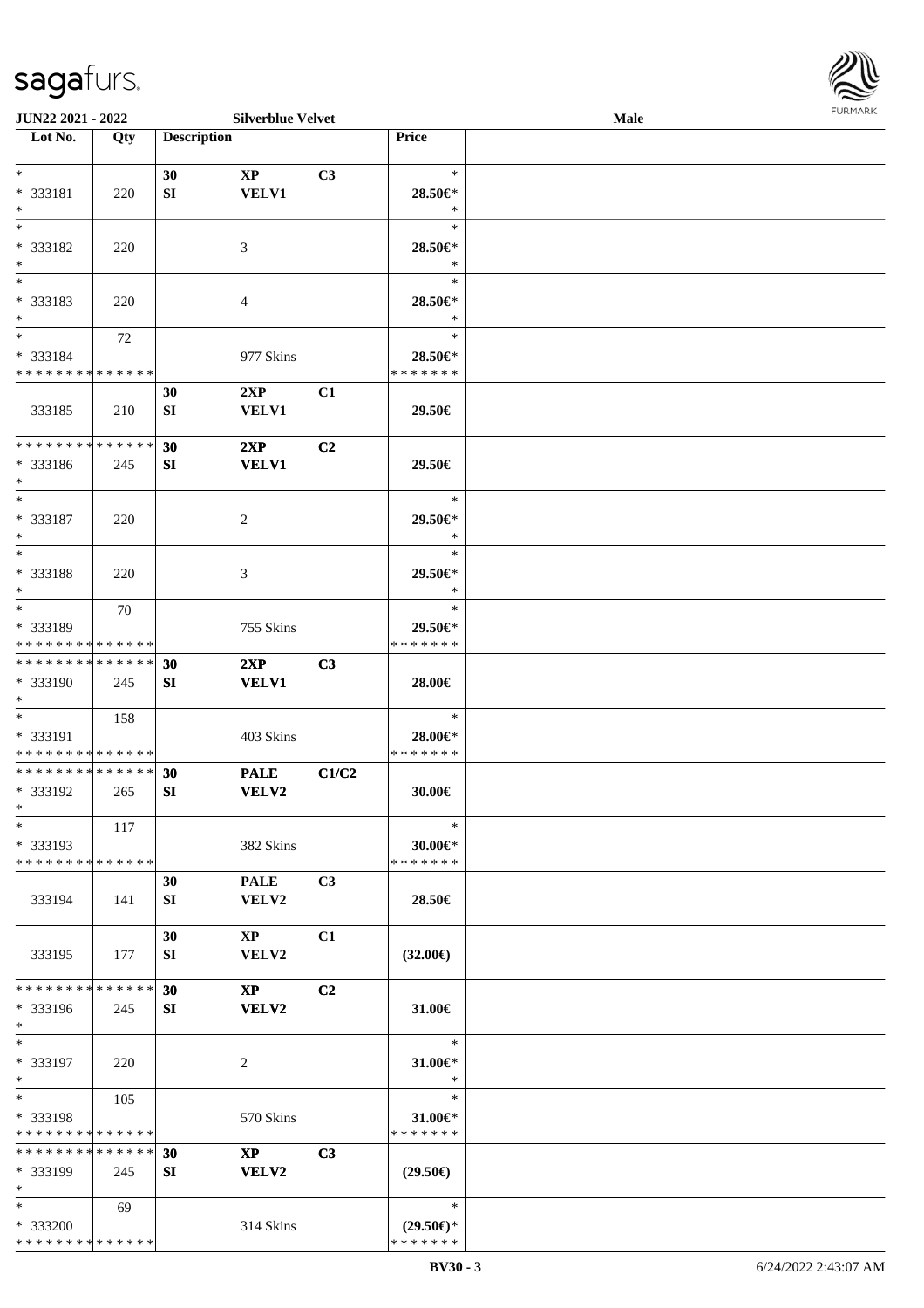

| JUN22 2021 - 2022                                 |     |                                | <b>Silverblue Velvet</b>    |                       |                                                | Male |  |
|---------------------------------------------------|-----|--------------------------------|-----------------------------|-----------------------|------------------------------------------------|------|--|
| Lot No.                                           | Qty | <b>Description</b>             |                             |                       | Price                                          |      |  |
| **************<br>* 333201<br>$\ast$              | 245 | 30<br>SI                       | 2XP<br><b>VELV2</b>         | C1/C2                 | 31.00€                                         |      |  |
| $*$<br>* 333202<br>* * * * * * * * * * * * * *    | 170 |                                | 415 Skins                   |                       | $\ast$<br>31.00€*<br>* * * * * * *             |      |  |
| 333203                                            | 178 | 30<br>SI                       | 2XP<br>VELV2                | C3                    | 29.50€                                         |      |  |
| * * * * * * * * * * * * * *<br>* 333204<br>$\ast$ | 245 | 30<br>$\mathbf{I}$             | <b>ALL</b><br><b>VELV1</b>  | C <sub>2</sub><br>WB1 | 23.50€                                         |      |  |
| $\ast$<br>* 333205<br>* * * * * * * * * * * * * * | 136 |                                | 381 Skins                   |                       | $\ast$<br>23.50€*<br>* * * * * * *             |      |  |
| 333206                                            | 182 | 30<br><b>SAGA</b>              | Dark<br><b>VELV1</b>        | C1                    | 28.00€                                         |      |  |
| * * * * * * * * * * * * * *<br>* 333207<br>$\ast$ | 225 | 30 <sup>°</sup><br><b>SAGA</b> | <b>Dark</b><br><b>VELV1</b> | C2                    | 28.00€                                         |      |  |
| $\ast$<br>* 333208<br>* * * * * * * * * * * * * * | 203 |                                | 428 Skins                   |                       | $\ast$<br>28.00€*<br>* * * * * * *             |      |  |
| 333209                                            | 124 | 30<br><b>SAGA</b>              | <b>Dark</b><br><b>VELV1</b> | C <sub>3</sub>        | 25.00€                                         |      |  |
| * * * * * * * * * * * * * *<br>* 333210<br>$\ast$ | 225 | 30 <sup>°</sup><br><b>SAGA</b> | <b>MED</b><br><b>VELV1</b>  | C1                    | 31.00€                                         |      |  |
| $\ast$<br>* 333211<br>$\ast$                      | 200 |                                | $\overline{c}$              |                       | $\ast$<br>31.00€*<br>$\ast$                    |      |  |
| $\ast$<br>* 333212<br>**************              | 174 |                                | 599 Skins                   |                       | $\ast$<br>31.00€*<br>* * * * * * *             |      |  |
| ******** <mark>******</mark><br>* 333213<br>$*$   | 225 | 30 MED                         | SAGA VELV1                  | C2                    | 30.00€                                         |      |  |
| $*$<br>* 333214<br>$*$                            | 200 |                                | 2                           |                       | $\ast$<br>$30.00 \in$ *<br>$\ast$              |      |  |
| $*$<br>* 333215<br>$*$                            | 200 |                                | 3                           |                       | $\ast$<br>$(30.00\epsilon)$ *<br>$\ast$        |      |  |
| $\overline{\phantom{0}}$<br>* 333216<br>$*$       | 200 |                                | $\overline{4}$              |                       | $\ast$<br>$(30.00\epsilon)$ *<br>$\ast$        |      |  |
| $*$<br>* 333217<br>$*$                            | 200 |                                | 5                           |                       | $\ast$<br>$(30.00\epsilon)$ *<br>$\ast$        |      |  |
| $\ast$<br>* 333218<br>$*$                         | 200 |                                | 6                           |                       | $\ast$<br>$(30.00\epsilon)$ *<br>$\ast$        |      |  |
| $\ast$<br>* 333219<br>$*$                         | 200 |                                | 7                           |                       | $\ast$<br>$(30.00\epsilon)$ *<br>$\ast$        |      |  |
| $*$<br>* 333220<br>* * * * * * * * * * * * * *    | 100 |                                | 1525 Skins                  |                       | $\ast$<br>$(30.00\epsilon)$ *<br>* * * * * * * |      |  |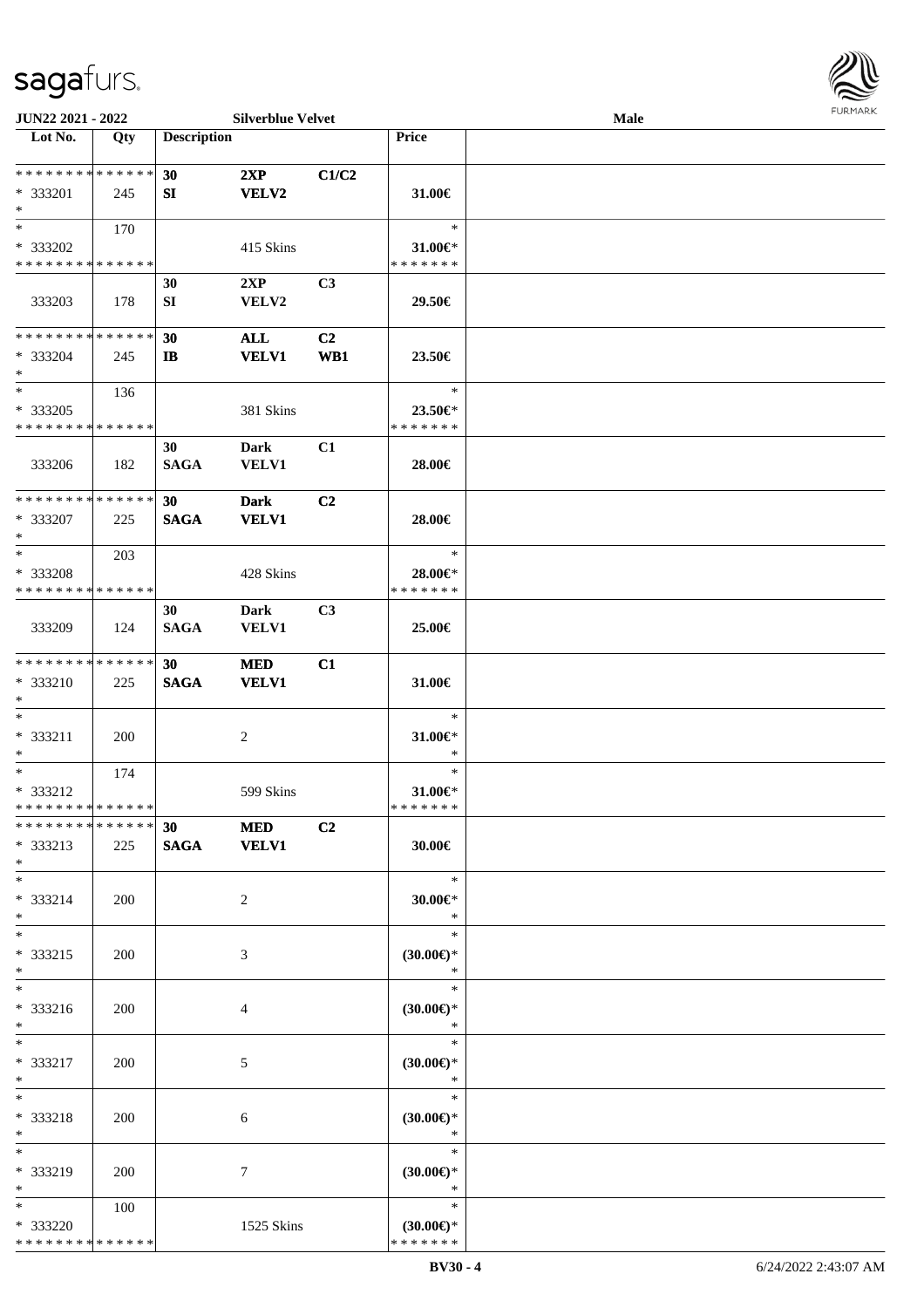

|                                                   | <b>JUN22 2021 - 2022</b> |                       |                             | <b>Silverblue Velvet</b> |                                         | Male | <b>FURMARK</b> |
|---------------------------------------------------|--------------------------|-----------------------|-----------------------------|--------------------------|-----------------------------------------|------|----------------|
| Lot No.                                           | Qty                      | <b>Description</b>    |                             |                          | Price                                   |      |                |
| ******** <mark>******</mark><br>* 333221<br>$*$   | 225                      | 30<br><b>SAGA</b>     | <b>MED</b><br><b>VELV1</b>  | C3                       | 28.50€                                  |      |                |
| * 333222<br>$*$                                   | 200                      |                       | $\overline{2}$              |                          | $\ast$<br>28.50€*<br>$\ast$             |      |                |
| * 333223<br>* * * * * * * * * * * * * *           | 94                       |                       | 519 Skins                   |                          | $\ast$<br>28.50€*<br>* * * * * * *      |      |                |
| * * * * * * * * * * * * * * *<br>* 333224<br>$*$  | 225                      | 30<br>$\mathbf{SAGA}$ | <b>PALE</b><br><b>VELV1</b> | C1                       | 32.00€                                  |      |                |
| $*$<br>$* 333225$<br>$*$                          | 200                      |                       | $\overline{c}$              |                          | $\ast$<br>32.00€*<br>$\ast$             |      |                |
| $*$<br>* 333226<br>$*$                            | 200                      |                       | 3                           |                          | $\ast$<br>32.00€*<br>$\ast$             |      |                |
| $*$<br>* 333227<br>$*$                            | 200                      |                       | $\overline{4}$              |                          | $\ast$<br>32.00€*<br>$\ast$             |      |                |
| $*$<br>* 333228<br>$*$                            | 200                      |                       | 5                           |                          | $\ast$<br>32.00€*<br>$\ast$             |      |                |
| * 333229<br>$*$                                   | 200                      |                       | 6                           |                          | $\ast$<br>32.00€*<br>$\ast$             |      |                |
| $*$<br>* 333230<br>$*$                            | 200                      |                       | $\tau$                      |                          | $\ast$<br>32.00€*<br>$\ast$             |      |                |
| $*$<br>* 333231<br>$*$                            | 200                      |                       | $\,8\,$                     |                          | $\ast$<br>32.00€*<br>$\ast$             |      |                |
| $*$<br>$* 333232$<br>$\ast$                       | 200                      |                       | 9                           |                          | $\ast$<br>32.00€*<br>$\ast$             |      |                |
| $\ast$<br>* 333233<br>* * * * * * * * * * * * * * | 99                       |                       | 1924 Skins                  |                          | $\ast$<br>32.00€*<br>* * * * * * *      |      |                |
| * * * * * * * * * * * * * * *<br>* 333234<br>$*$  | 225                      | 30<br><b>SAGA</b>     | <b>PALE</b><br><b>VELV1</b> | C <sub>2</sub>           | $(32.00\epsilon)$                       |      |                |
| $*$<br>* 333235<br>$*$                            | 214                      |                       | 2                           |                          | $\ast$<br>$(32.00\epsilon)$ *<br>$\ast$ |      |                |
| * 333236<br>$*$                                   | 200                      |                       | 3                           |                          | $\ast$<br>32.00€*<br>$\ast$             |      |                |
| $*$<br>* 333237<br>$*$                            | 200                      |                       | $\overline{4}$              |                          | $\ast$<br>$(32.00\epsilon)$ *<br>$\ast$ |      |                |
| $*$<br>* 333238<br>$*$                            | 200                      |                       | $\sqrt{5}$                  |                          | $\ast$<br>$(32.00\epsilon)$ *<br>$\ast$ |      |                |
| $*$<br>* 333239<br>$*$                            | 200                      |                       | 6                           |                          | $\ast$<br>$(32.00\epsilon)$ *<br>$\ast$ |      |                |
| $*$<br>* 333240<br>$*$                            | 200                      |                       | $\tau$                      |                          | $\ast$<br>$(32.00\epsilon)$ *<br>$\ast$ |      |                |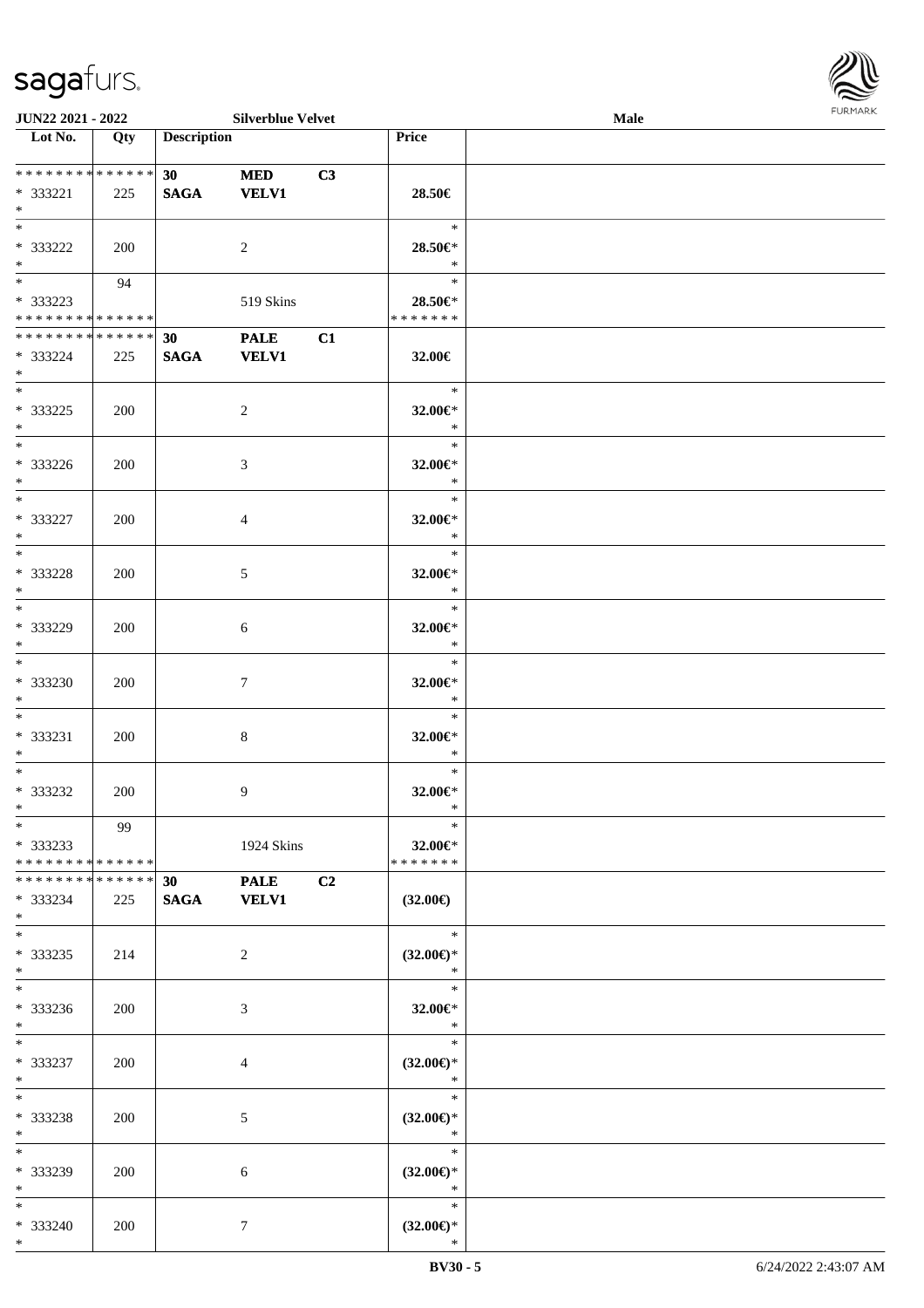

| <b>JUN22 2021 - 2022</b>                                      |     |                    | <b>Silverblue Velvet</b>             |    |                     | <b>Male</b> |  |
|---------------------------------------------------------------|-----|--------------------|--------------------------------------|----|---------------------|-------------|--|
| Lot No.                                                       | Qty | <b>Description</b> |                                      |    | Price               |             |  |
|                                                               |     |                    |                                      |    |                     |             |  |
| $*$                                                           |     | 30                 | <b>PALE</b>                          | C2 | $\ast$              |             |  |
| * 333241                                                      | 200 | <b>SAGA</b>        | <b>VELV1</b>                         |    | $(32.00\epsilon)$ * |             |  |
| $*$                                                           |     |                    |                                      |    | $\ast$              |             |  |
| $*$                                                           |     |                    |                                      |    | $\ast$              |             |  |
| * 333242                                                      | 200 |                    | 9                                    |    | $(32.00\epsilon)$ * |             |  |
| $*$                                                           |     |                    |                                      |    | $\ast$              |             |  |
|                                                               |     |                    |                                      |    | $\ast$              |             |  |
| * 333243                                                      | 200 |                    | 10                                   |    | $(32.00\epsilon)$ * |             |  |
| $*$                                                           |     |                    |                                      |    | $\ast$              |             |  |
| $*$                                                           |     |                    |                                      |    | $\ast$              |             |  |
| * 333244                                                      | 200 |                    | 11                                   |    | $(32.00\epsilon)$ * |             |  |
| $*$                                                           |     |                    |                                      |    | $\ast$              |             |  |
| $*$                                                           | 200 |                    |                                      |    | $\ast$              |             |  |
| * 333245                                                      |     |                    | 2439 Skins                           |    | $(32.00\epsilon)$ * |             |  |
| * * * * * * * * <mark>* * * * * * *</mark>                    |     |                    |                                      |    | * * * * * * *       |             |  |
| * * * * * * * * * * * * * *                                   |     | 30                 | <b>PALE</b>                          | C3 |                     |             |  |
| * 333246                                                      | 225 | <b>SAGA</b>        | <b>VELV1</b>                         |    | (30.00)             |             |  |
| $*$                                                           |     |                    |                                      |    |                     |             |  |
| $*$                                                           |     |                    |                                      |    | $\ast$              |             |  |
| * 333247                                                      | 200 |                    | 2                                    |    | $(30.00\epsilon)$ * |             |  |
| $*$                                                           |     |                    |                                      |    | $\ast$              |             |  |
| $*$                                                           |     |                    |                                      |    | $\ast$              |             |  |
| * 333248                                                      | 200 |                    | 3                                    |    | $(30.00\epsilon)$ * |             |  |
| $\ast$                                                        |     |                    |                                      |    | $\ast$              |             |  |
| $*$                                                           |     |                    |                                      |    | $\ast$              |             |  |
| * 333249                                                      | 200 |                    | 4                                    |    | (30.00)             |             |  |
| $*$                                                           |     |                    |                                      |    | $\ast$              |             |  |
|                                                               |     |                    |                                      |    | $\ast$              |             |  |
| * 333250                                                      | 200 |                    | 5                                    |    | (30.00)             |             |  |
| $*$                                                           |     |                    |                                      |    | $\ast$              |             |  |
| $*$                                                           |     |                    |                                      |    | $\ast$              |             |  |
| * 333251                                                      | 200 |                    | $\sqrt{6}$                           |    | $(30.00\epsilon)$ * |             |  |
| $*$                                                           |     |                    |                                      |    | $\ast$              |             |  |
| $*$                                                           | 234 |                    |                                      |    | $\ast$              |             |  |
| * 333252                                                      |     |                    | 1459 Skins                           |    | $(30.00\epsilon)$ * |             |  |
| * * * * * * * * * * * * * * *<br>******** <mark>******</mark> |     |                    |                                      |    | * * * * * * *       |             |  |
|                                                               |     |                    | $\overline{30}$ $\overline{XP}$ $C1$ |    |                     |             |  |
| * 333253                                                      | 225 |                    | SAGA VELV1                           |    | 33.00€              |             |  |
| $*$<br>$*$                                                    |     |                    |                                      |    | $\ast$              |             |  |
|                                                               |     |                    |                                      |    |                     |             |  |
| * 333254<br>$*$                                               | 200 |                    | 2                                    |    | 33.00€*<br>$\ast$   |             |  |
| $*$                                                           |     |                    |                                      |    | $\ast$              |             |  |
|                                                               |     |                    |                                      |    |                     |             |  |
| $*333255$<br>$*$                                              | 200 |                    | 3                                    |    | 33.00€*<br>$\ast$   |             |  |
| $*$                                                           |     |                    |                                      |    | $\rightarrow$       |             |  |
| * 333256                                                      |     |                    |                                      |    |                     |             |  |
| $*$                                                           | 200 |                    | 4                                    |    | 33.00€*<br>$\ast$   |             |  |
| $*$                                                           |     |                    |                                      |    | $\ast$              |             |  |
| * 333257                                                      |     |                    |                                      |    | 33.00€*             |             |  |
| $*$ $-$                                                       | 200 |                    | 5                                    |    | $\star$             |             |  |
| $*$                                                           |     |                    |                                      |    | $\ast$              |             |  |
| * 333258                                                      | 200 |                    | 6                                    |    | 33.00€*             |             |  |
| $*$                                                           |     |                    |                                      |    | $\ast$              |             |  |
| $*$                                                           |     |                    |                                      |    | $\ast$              |             |  |
| * 333259                                                      | 200 |                    | $\tau$                               |    | 33.00 $\in$ *       |             |  |
| $*$                                                           |     |                    |                                      |    | $\rightarrow$       |             |  |
| $*$                                                           |     |                    |                                      |    | $\ast$              |             |  |
| * 333260                                                      | 200 |                    | 8                                    |    | 33.00 $\epsilon$ *  |             |  |
| $*$                                                           |     |                    |                                      |    | $\ast$              |             |  |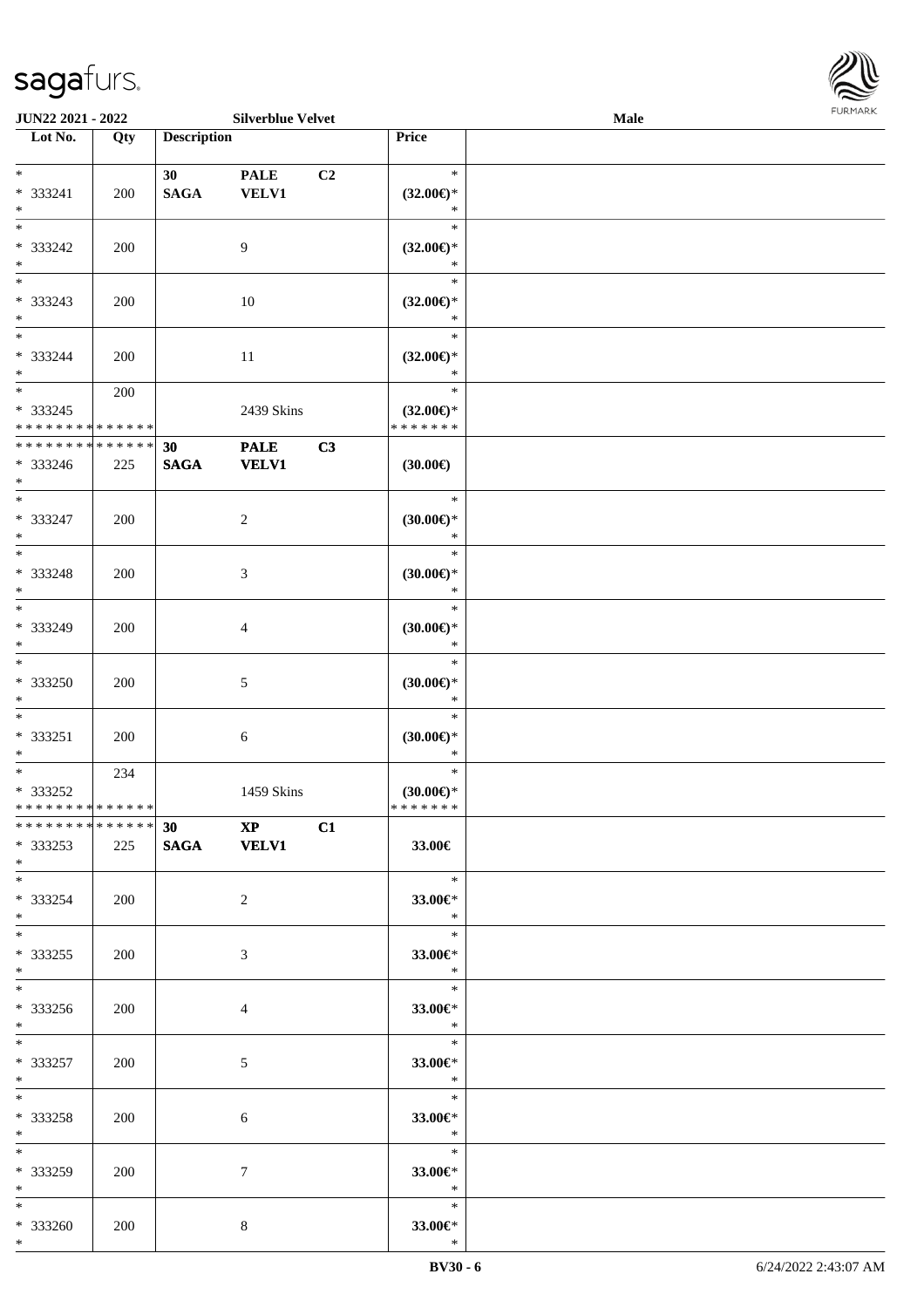\*

**Lot No. Qty Description** 

| $*$<br>* 333261<br>$*$                                                  | 200        |             | 30 XP C1<br>SAGA VELV1 |    | $\ast$<br>33.00€*<br>$\ast$                          |  |
|-------------------------------------------------------------------------|------------|-------------|------------------------|----|------------------------------------------------------|--|
| $\overline{\phantom{0}}$<br>* 333262<br>$*$                             | 200        |             | 10                     |    | $\overline{\mathbf{r}}$<br>33.00€*<br>$\mathbb{R}^2$ |  |
| $*$<br>$*333263$<br>$*$                                                 | 210        |             | 11                     |    | $\mathbb{R}^n$<br>33.00 $\in$ *<br>$\ast$            |  |
| $*$ $*$<br>* 333264<br>**************                                   | 57         |             | 2292 Skins             |    | $\ast$<br>33.00€*<br>* * * * * * *                   |  |
| ******** <mark>******</mark>                                            |            | 30          | $\overline{XP}$ $C2$   |    |                                                      |  |
| * 333265<br>$*$ $*$                                                     | 225        |             | SAGA VELV1             |    | 32.00€                                               |  |
| $*$<br>$*333266$<br>$*$ and $*$                                         | 200        |             | $\overline{2}$         |    | $\ast$<br>32.00 $\in$ *<br>$\ast$                    |  |
| $*$ and $*$                                                             |            |             |                        |    |                                                      |  |
| * 333267<br>$*$ $*$                                                     | 200        |             | 3                      |    | 32.00 $\in$ *<br>$\ast$                              |  |
| $*$<br>* 333268<br>$*$ $*$                                              | 200        |             | 4                      |    | $\ast$<br>32.00 $\in$ *<br>$\ast$                    |  |
| $*$ and $*$<br>* 333269                                                 |            |             |                        |    | $\ast$                                               |  |
| $*$ $*$                                                                 | <b>200</b> |             | 5                      |    | 32.00 $\in$ *<br>$\ast$                              |  |
| $*$<br>* 333270<br>$*$                                                  | 200        |             | 6                      |    | $\overline{\phantom{a}}$<br>32.00 $\in$ *<br>$\ast$  |  |
| $*$<br>* 333271<br>$*$                                                  | 200        |             | $\overline{7}$         |    | $\ast$<br>32.00€*<br>$\ast$                          |  |
| $*$<br>* 333272<br>$*$                                                  | 200        |             | $8\,$                  |    | $\ast$<br>32.00€*<br>$\ast$                          |  |
| $*$                                                                     |            |             |                        |    | $\ast$                                               |  |
| * 333273<br>$\ast$                                                      | 200        |             | 9                      |    | 32.00€*<br>$\ast$                                    |  |
| $\ast$<br>* 333274<br>$\ast$                                            | 200        |             | 10                     |    | $\ast$<br>32.00€*<br>$\ast$                          |  |
| $\ast$<br>* 333275<br>$\ast$                                            | 200        |             | 11                     |    | $\ast$<br>32.00€*<br>$\ast$                          |  |
| $*$<br>* 333276<br>$\ast$                                               | 200        |             | 12                     |    | $\ast$<br>32.00€*<br>$\ast$                          |  |
| $\overline{\phantom{a}^*}$<br>* 333277<br>$\ast$                        | 200        |             | 13                     |    | $\ast$<br>32.00€*<br>$\ast$                          |  |
| $\overline{\phantom{a}^*}$<br>* 333278<br>* * * * * * * * * * * * * * * | 196        |             | 2821 Skins             |    | $\ast$<br>32.00€*<br>* * * * * * *                   |  |
| * * * * * * * * * * * * * *                                             |            | 30          | $\mathbf{X}\mathbf{P}$ | C3 |                                                      |  |
| * 333279<br>$\ast$                                                      | 225        | <b>SAGA</b> | <b>VELV1</b>           |    | $(31.00\epsilon)$                                    |  |
| $\ast$<br>$* 333280$                                                    | 200        |             | $\overline{2}$         |    | $\ast$<br>$(31.00\epsilon)$ *                        |  |

**JUN22 2021 - 2022 Silverblue Velvet Male**<br> **Lot No.**  $\begin{array}{|c|c|c|c|c|} \hline \textbf{Cot No.} & \textbf{Oty} & \textbf{Description} & \textbf{Price} & \textbf{Price} \\ \hline \end{array}$ 

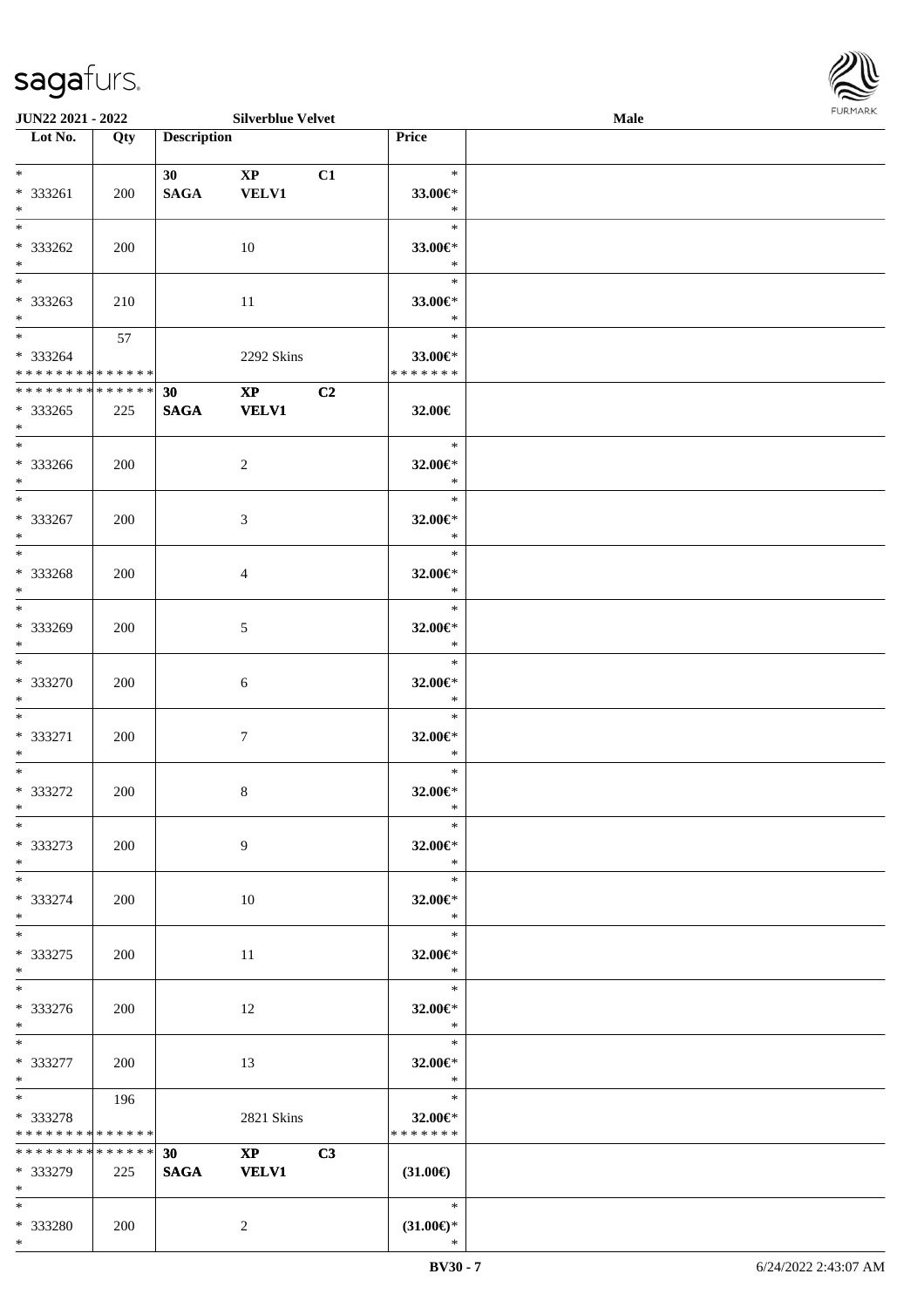

| <b>JUN22 2021 - 2022</b>                                                        |     |                                | <b>Silverblue Velvet</b>      |    |                                                | <b>Male</b> |  |
|---------------------------------------------------------------------------------|-----|--------------------------------|-------------------------------|----|------------------------------------------------|-------------|--|
| Lot No.                                                                         | Qty | <b>Description</b>             |                               |    | Price                                          |             |  |
| $*$<br>* 333281<br>$\ast$                                                       | 200 | 30 <sup>°</sup><br><b>SAGA</b> | $\mathbf{XP}$<br><b>VELV1</b> | C3 | $\ast$<br>$(31.00\epsilon)$ *<br>$\ast$        |             |  |
| $*$<br>* 333282<br>$\ast$                                                       | 200 |                                | $\overline{4}$                |    | $\ast$<br>$(31.00\epsilon)$ *<br>$\ast$        |             |  |
| $*$<br>* 333283<br>$\ast$                                                       | 200 |                                | 5                             |    | $\ast$<br>$(31.00\epsilon)$ *<br>$\ast$        |             |  |
| $*$<br>* 333284<br>$*$<br>$\overline{\ast}$                                     | 200 |                                | 6                             |    | $\ast$<br>$(31.00\epsilon)$ *<br>$\ast$        |             |  |
| * 333285<br>$*$<br>$\overline{\phantom{0}}$                                     | 200 |                                | $\tau$                        |    | $\ast$<br>$(31.00\epsilon)$ *<br>$\ast$        |             |  |
| * 333286<br>$*$<br>$\overline{\phantom{0}}$                                     | 200 |                                | 8                             |    | $\ast$<br>$(31.00\epsilon)$ *<br>$\ast$        |             |  |
| * 333287<br>$*$                                                                 | 190 |                                | 9                             |    | $\ast$<br>$(31.00\epsilon)$ *<br>$\ast$        |             |  |
| $\overline{\mathbf{r}}$<br>* 333288<br>* * * * * * * * <mark>* * * * * *</mark> | 48  |                                | 1863 Skins                    |    | $\ast$<br>$(31.00\epsilon)$ *<br>* * * * * * * |             |  |
| * * * * * * * * <mark>* * * * * * *</mark><br>* 333289<br>$\ast$                | 225 | 30<br><b>SAGA</b>              | 2XP<br><b>VELV1</b>           | C1 | 33.00€                                         |             |  |
| $*$<br>* 333290<br>$*$                                                          | 200 |                                | 2                             |    | $\ast$<br>33.00€*<br>$\ast$                    |             |  |
| $\ddot{x}$<br>* 333291<br>$\ast$                                                | 200 |                                | $\mathfrak{Z}$                |    | $\ast$<br>33.00€*<br>$\ast$                    |             |  |
| $\ddot{x}$<br>* 333292<br>$*$                                                   | 200 |                                | $\overline{4}$                |    | $\ast$<br>33.00€*<br>$\ast$                    |             |  |
| $*$<br>* 333293<br>* * * * * * * * <mark>* * * * * *</mark>                     | 102 |                                | 927 Skins                     |    | $\ast$<br>33.00€*<br>* * * * * * *             |             |  |
| * * * * * * * * * * * * * * *<br>* 333294<br>$\ast$                             | 225 | 30                             | 2XP<br>SAGA VELV1             | C2 | $33.00\in$                                     |             |  |
| $\ast$<br>* 333295<br>$\ddot{x}$                                                | 200 |                                | 2                             |    | $\overline{\phantom{a}}$<br>33.00€*<br>$\ast$  |             |  |
| $\overline{\mathbf{r}}$<br>* 333296<br>$*$                                      | 200 |                                | 3                             |    | $\overline{\phantom{0}}$<br>33.00€*<br>$\ast$  |             |  |
| $*$ $*$<br>* 333297<br>$*$ $-$                                                  | 200 |                                | $\overline{4}$                |    | $\ast$<br>33.00€*<br>$\ast$                    |             |  |
| $*$ $-$<br>* 333298<br>$*$ $-$                                                  | 200 |                                | 5                             |    | $\ast$<br>33.00€*<br>$\ast$                    |             |  |
| $*$ $-$<br>* 333299<br>$*$                                                      | 200 |                                | 6                             |    | $\ast$<br>33.00 $\epsilon$ *<br>$\ast$         |             |  |
| $\ddot{x}$<br>* 333300<br>$\ddot{x}$                                            | 200 |                                | $\tau$                        |    | $\ast$<br>32.00€*<br>$\ast$                    |             |  |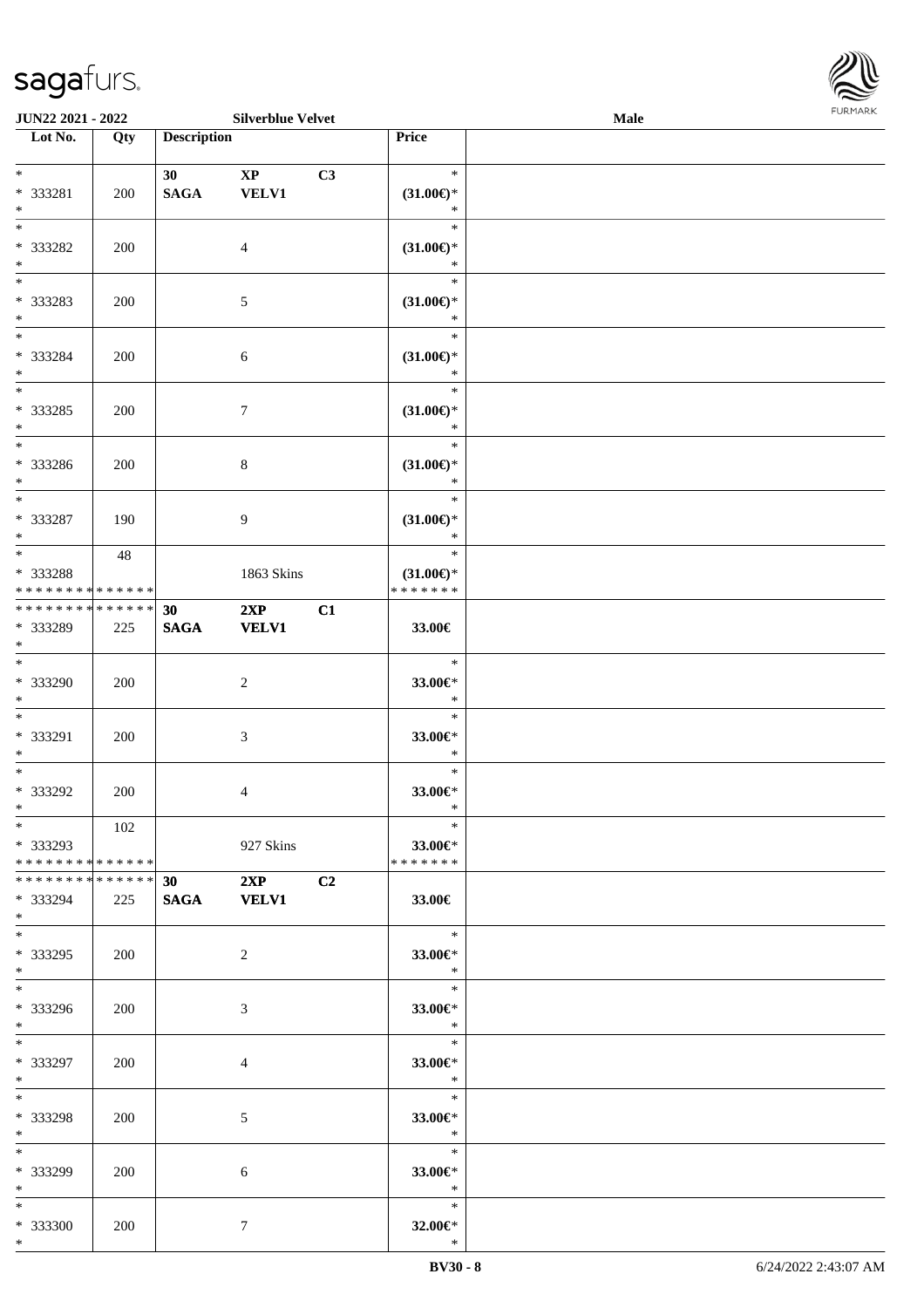

| JUN22 2021 - 2022                          |            |                    | <b>Silverblue Velvet</b> |                |                     | Male |  |
|--------------------------------------------|------------|--------------------|--------------------------|----------------|---------------------|------|--|
| Lot No.                                    | Qty        | <b>Description</b> |                          |                | Price               |      |  |
|                                            |            |                    |                          |                |                     |      |  |
| $*$                                        |            | 30                 | 2XP                      | C2             | $\ast$              |      |  |
| * 333301                                   | 200        | <b>SAGA</b>        | <b>VELV1</b>             |                | 32.00€*             |      |  |
| $\ast$                                     |            |                    |                          |                | $\ast$              |      |  |
| $*$                                        |            |                    |                          |                | $\ast$              |      |  |
| * 333302                                   | 200        |                    | 9                        |                | 32.00€*             |      |  |
| $\ast$                                     |            |                    |                          |                | $\ast$              |      |  |
| $\overline{\phantom{0}}$                   |            |                    |                          |                | $\ast$              |      |  |
| * 333303                                   | 200        |                    | 10                       |                | 32.00€*             |      |  |
| $\ast$                                     |            |                    |                          |                | $\ast$              |      |  |
| $\ast$                                     | 214        |                    |                          |                | $\ast$              |      |  |
| * 333304                                   |            |                    | 2239 Skins               |                | 32.00€*             |      |  |
| * * * * * * * * * * * * * *                |            |                    |                          |                | * * * * * * *       |      |  |
| ******** <mark>******</mark>               |            | 30                 | 2XP                      | C3             |                     |      |  |
| * 333305                                   | 225        | <b>SAGA</b>        | <b>VELV1</b>             |                | 29.50€              |      |  |
| $\ast$                                     |            |                    |                          |                |                     |      |  |
| $\ast$                                     |            |                    |                          |                | $\ast$              |      |  |
| * 333306                                   | 200        |                    | 2                        |                | 29.50€*             |      |  |
| $\ast$                                     |            |                    |                          |                | $\ast$              |      |  |
| $\ast$                                     |            |                    |                          |                | $\ast$              |      |  |
| * 333307                                   | <b>200</b> |                    | 3                        |                | 29.50€*             |      |  |
| $\ast$                                     |            |                    |                          |                | $\ast$              |      |  |
| $\ast$                                     | 230        |                    |                          |                | $\ast$              |      |  |
| * 333308                                   |            |                    | 855 Skins                |                | 29.50€*             |      |  |
| * * * * * * * * * * * * * *                |            |                    |                          |                | * * * * * * *       |      |  |
|                                            |            | 30                 | <b>MED</b>               | C1/C2          |                     |      |  |
| 333309                                     | 190        | <b>SAGA</b>        | VELV2                    |                | 32.00€              |      |  |
|                                            |            |                    |                          |                |                     |      |  |
| **************                             |            | 30 <sup>°</sup>    | <b>PALE</b>              | C1             |                     |      |  |
| * 333310                                   | 225        | <b>SAGA</b>        | <b>VELV2</b>             |                | 33.00€              |      |  |
| $*$                                        |            |                    |                          |                |                     |      |  |
| $*$                                        | 60         |                    |                          |                | $\ast$              |      |  |
| * 333311                                   |            |                    | 285 Skins                |                | 33.00€*             |      |  |
| * * * * * * * * * * * * * *                |            |                    |                          |                | * * * * * * *       |      |  |
| **************                             |            | 30                 | <b>PALE</b>              | C <sub>2</sub> |                     |      |  |
| * 333312                                   | 225        | <b>SAGA</b>        | <b>VELV2</b>             |                | 33.00€              |      |  |
| $*$                                        |            |                    |                          |                |                     |      |  |
| $*$                                        |            |                    |                          |                | $\ast$              |      |  |
| $* 333313$                                 | <b>200</b> |                    | 2                        |                | 33.00€*             |      |  |
| $\ast$                                     |            |                    |                          |                | $\ast$              |      |  |
| $*$                                        |            |                    |                          |                | $\ast$              |      |  |
| * 333314                                   | 200        |                    | 3                        |                | 33.00€*             |      |  |
| $*$                                        |            |                    |                          |                | $\ast$              |      |  |
| $\ast$                                     | 129        |                    |                          |                | $\ast$              |      |  |
| $* 333315$                                 |            |                    | 754 Skins                |                | 33.00€*             |      |  |
| * * * * * * * * * * * * * *                |            |                    |                          |                | * * * * * * *       |      |  |
| **************                             |            | 30                 | <b>PALE</b>              | C3             |                     |      |  |
| $* 333316$                                 | 225        | <b>SAGA</b>        | <b>VELV2</b>             |                | $(32.00\epsilon)$   |      |  |
| $*$                                        |            |                    |                          |                |                     |      |  |
| $*$                                        | 76         |                    |                          |                | $\ast$              |      |  |
| * 333317                                   |            |                    | 301 Skins                |                | $(32.00\epsilon)$ * |      |  |
| * * * * * * * * <mark>* * * * * * *</mark> |            |                    |                          |                | * * * * * * *       |      |  |
| * * * * * * * * * * * * * *                |            | 30                 | $\mathbf{XP}$            | C1             |                     |      |  |
| $* 333318$                                 | 225        | <b>SAGA</b>        | VELV2                    |                | 34.00€              |      |  |
| $*$                                        |            |                    |                          |                |                     |      |  |
| $*$                                        |            |                    |                          |                | $\ast$              |      |  |
| * 333319                                   | 200        |                    | 2                        |                | 34.00€*             |      |  |
| $*$                                        |            |                    |                          |                | $\ast$              |      |  |
| $*$                                        | 135        |                    |                          |                | $\ast$              |      |  |
| * 333320                                   |            |                    | 560 Skins                |                | $(34.00\epsilon)$ * |      |  |
| * * * * * * * * * * * * * *                |            |                    |                          |                | * * * * * * *       |      |  |
|                                            |            |                    |                          |                |                     |      |  |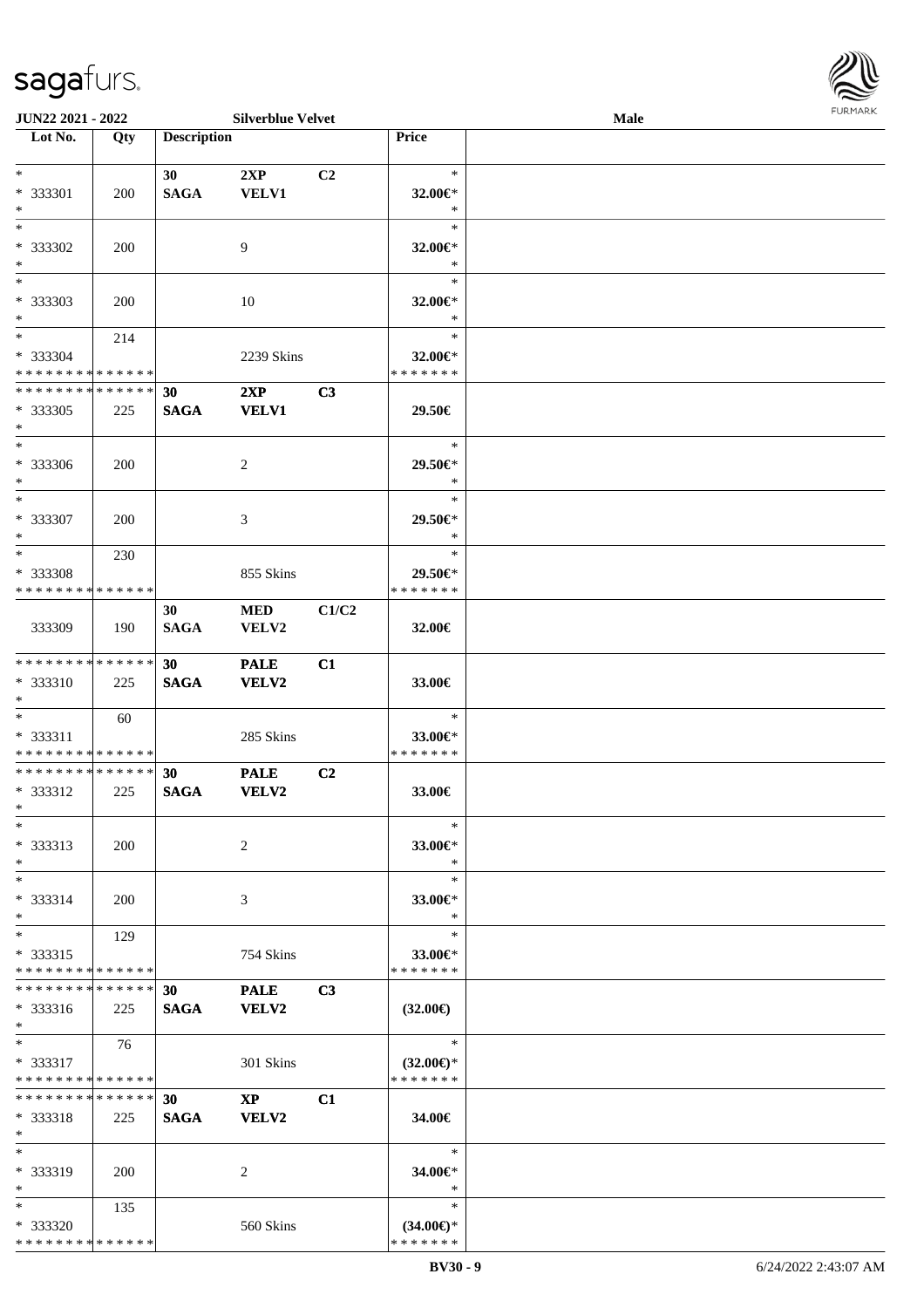

| <b>JUN22 2021 - 2022</b>                                     |     |                                | <b>Silverblue Velvet</b>               |                |                                                | Male |  |
|--------------------------------------------------------------|-----|--------------------------------|----------------------------------------|----------------|------------------------------------------------|------|--|
| Lot No.                                                      | Qty | <b>Description</b>             |                                        |                | Price                                          |      |  |
|                                                              |     |                                |                                        |                |                                                |      |  |
| ******** <mark>******</mark><br>* 333321<br>$*$              | 225 | 30 <sub>1</sub><br><b>SAGA</b> | $\mathbf{X}\mathbf{P}$<br>VELV2        | C <sub>2</sub> | 33.00€                                         |      |  |
| $*$<br>$* 333322$<br>$*$                                     | 200 |                                | 2                                      |                | $\ast$<br>33.00€*<br>$\ast$                    |      |  |
| $\overline{\phantom{0}}$<br>* 333323<br>$*$                  | 200 |                                | 3                                      |                | $\ast$<br>33.00€*<br>$\ast$                    |      |  |
| $*$<br>* 333324<br>$*$                                       | 200 |                                | 4                                      |                | $\ast$<br>33.00€*<br>$\ast$                    |      |  |
| $*$<br>$* 333325$<br>$*$                                     | 200 |                                | 5                                      |                | $\ast$<br>33.00€*<br>$\ast$                    |      |  |
| $*$<br>* 333326<br>$*$                                       | 200 |                                | 6                                      |                | $\ast$<br>33.00€*<br>$\ast$                    |      |  |
| $*$<br>$* 333327$<br>$*$                                     | 200 |                                | 7                                      |                | $\ast$<br>33.00€*<br>$\ast$                    |      |  |
| $\overline{\ast}$<br>* 333328<br>* * * * * * * * * * * * * * | 145 |                                | 1570 Skins                             |                | $\ast$<br>33.00€*<br>* * * * * * *             |      |  |
| * * * * * * * * * * * * * * *<br>* 333329<br>$*$             | 225 | 30<br><b>SAGA</b>              | $\mathbf{X}\mathbf{P}$<br><b>VELV2</b> | C3             | $(32.00\epsilon)$                              |      |  |
| $\overline{\ast}$<br>* 333330<br>$*$                         | 200 |                                | 2                                      |                | $\ast$<br>$(32.00\epsilon)$ *<br>$\ast$        |      |  |
| $*$<br>* 333331<br>* * * * * * * * * * * * * *               | 172 |                                | 597 Skins                              |                | $\ast$<br>$(32.00\epsilon)$ *<br>* * * * * * * |      |  |
| * * * * * * * * * * * * * * *<br>* 333332<br>$*$ $*$         | 245 | 30<br><b>SAGA</b>              | 2XP<br><b>VELV2</b>                    | C1             | 36.00€                                         |      |  |
| $*$<br>* 333333<br>* * * * * * * * * * * * * * *             | 89  |                                | 334 Skins                              |                | $\ast$<br>36.00€*<br>* * * * * * *             |      |  |
| * * * * * * * * * * * * * * *<br>* 333334<br>$*$             | 225 | 30<br><b>SAGA</b>              | 2XP<br><b>VELV2</b>                    | C2             | 34.00€                                         |      |  |
| $*$<br>$* 333335$<br>$*$                                     | 200 |                                | 2                                      |                | $\ast$<br>34.00€*<br>$\ast$                    |      |  |
| $*$<br>* 333336<br>$*$                                       | 200 |                                | 3                                      |                | $\ast$<br>34.00€*<br>$*$                       |      |  |
| $*$<br>* 333337<br>$*$                                       | 200 |                                | 4                                      |                | $\ast$<br>35.00€*<br>$\ast$                    |      |  |
| $*$ and $*$<br>* 333338<br>* * * * * * * * * * * * * * *     | 108 |                                | 933 Skins                              |                | $\ast$<br>35.00 $\in$ *<br>* * * * * * *       |      |  |
| * * * * * * * * * * * * * * *<br>* 333339<br>$*$             | 225 | 30<br><b>SAGA</b>              | 2XP<br>VELV2                           | C3             | 30.00€                                         |      |  |
| $*$ and $*$<br>* 333340<br>* * * * * * * * * * * * * *       | 143 |                                | 368 Skins                              |                | $\ast$<br>$31.00 \in$ *<br>* * * * * * *       |      |  |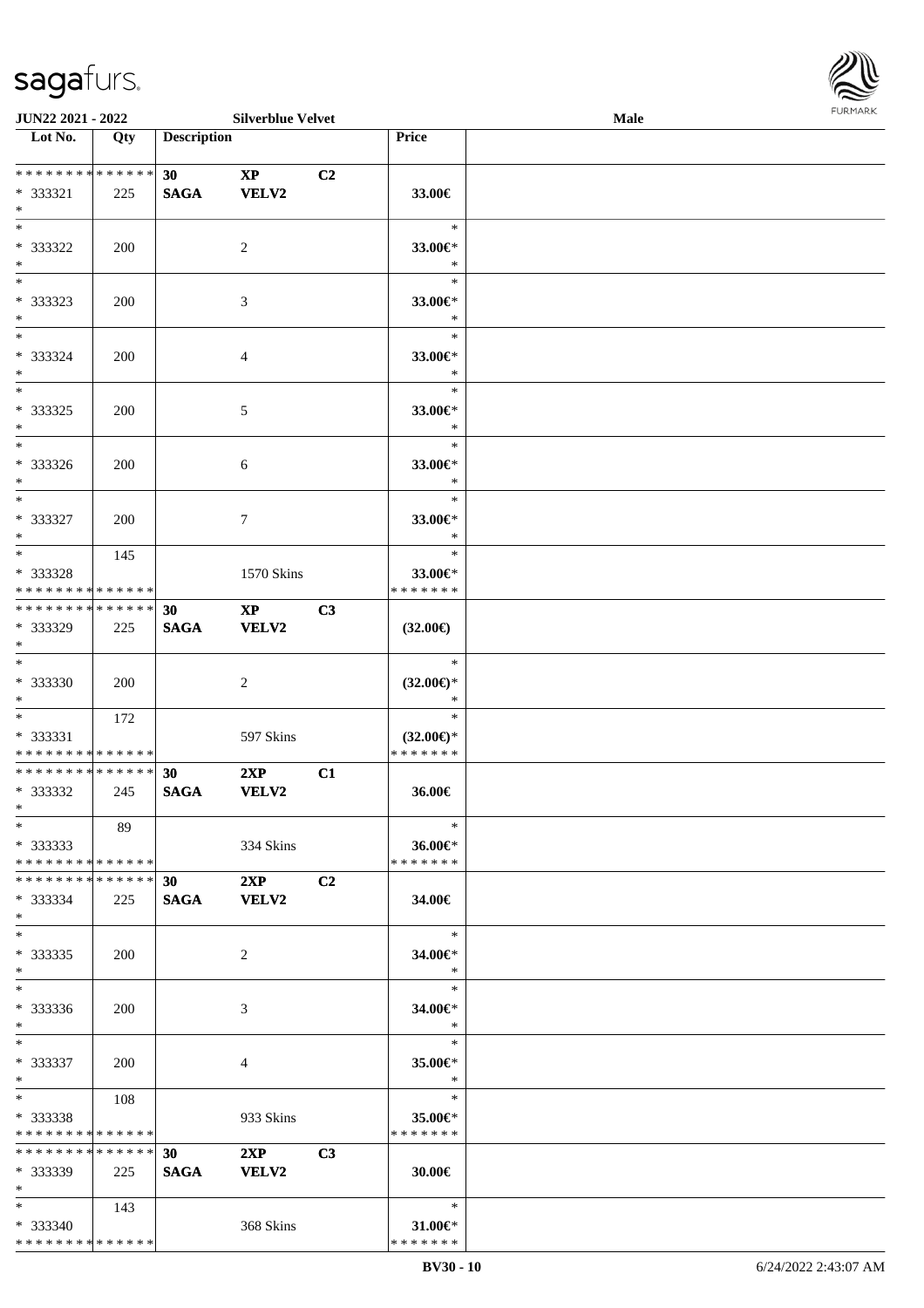

| JUN22 2021 - 2022                                                   |     |                                | <b>Silverblue Velvet</b>    |                       |                                    | <b>Male</b> |  |
|---------------------------------------------------------------------|-----|--------------------------------|-----------------------------|-----------------------|------------------------------------|-------------|--|
| Lot No.                                                             | Qty | <b>Description</b>             |                             |                       | <b>Price</b>                       |             |  |
| **************<br>$* 333341$<br>$*$                                 | 225 | 30<br><b>SAGA</b>              | <b>ALL</b><br><b>VELV2</b>  | C2<br><b>OPEN</b>     | 28.50€                             |             |  |
| $*$<br>* 333342<br>$*$                                              | 220 |                                | 2                           |                       | $\ast$<br>28.50€*<br>$\ast$        |             |  |
| $\overline{\phantom{0}}$<br>* 333343<br>* * * * * * * * * * * * * * | 50  |                                | 495 Skins                   |                       | $\ast$<br>28.50€*<br>* * * * * * * |             |  |
| * * * * * * * * * * * * * *<br>$* 333344$<br>$*$                    | 225 | 30<br>IA                       | MED/PAL C2<br><b>VELV1</b>  | WB1                   | 28.00€                             |             |  |
| $*$<br>$* 333345$<br>$\ast$                                         | 200 |                                | $\overline{c}$              |                       | $\ast$<br>28.00€*<br>$\ast$        |             |  |
| $\ast$<br>$* 333346$<br>* * * * * * * * * * * * * *                 | 50  |                                | 475 Skins                   |                       | $\ast$<br>27.00€*<br>* * * * * * * |             |  |
| * * * * * * * * * * * * * *<br>$* 333347$<br>$*$                    | 225 | 30<br>IA                       | XP/2XP<br><b>VELV1</b>      | C <sub>2</sub><br>WB1 | 29.00€                             |             |  |
| $*$<br>* 333348<br>$*$                                              | 200 |                                | 2                           |                       | $\ast$<br>29.00€*<br>$\ast$        |             |  |
| $*$<br>* 333349<br>$*$                                              | 200 |                                | 3                           |                       | $\ast$<br>28.50€*<br>$\ast$        |             |  |
| $\ast$<br>$*333350$<br>* * * * * * * * * * * * * *                  | 94  |                                | 719 Skins                   |                       | $\ast$<br>28.50€*<br>* * * * * * * |             |  |
| 333351                                                              | 252 | 30<br>IA                       | ALL<br>VELV2                | C2<br>WB1             | 27.50€                             |             |  |
| 333352                                                              | 247 | 30<br>IA                       | $\mathbf{ALL}$<br>VELV1     | C <sub>2</sub><br>WB2 | 24.00€                             |             |  |
| 333353                                                              | 231 | 30<br>SROY                     | <b>Dark</b><br><b>VELV1</b> | C1/C2                 | 28.50€                             |             |  |
| * * * * * * * * * * * * * * *<br>* 333354<br>$*$                    | 205 | 30<br><b>SROY</b>              | <b>MED</b><br><b>VELV1</b>  | C1                    | 32.00€                             |             |  |
| $*$<br>$*333355$<br>* * * * * * * * * * * * * *                     | 89  |                                | 294 Skins                   |                       | $\ast$<br>32.00€*<br>* * * * * * * |             |  |
| * * * * * * * * * * * * * *<br>$*333356$<br>$*$                     | 205 | 30 <sup>1</sup><br><b>SROY</b> | <b>MED</b><br><b>VELV1</b>  | C2                    | 31.00€                             |             |  |
| $*$<br>* 333357<br>$*$                                              | 180 |                                | 2                           |                       | $\ast$<br>$31.00 \in$ *<br>$\ast$  |             |  |
| $*$<br>* 333358<br>$*$                                              | 180 |                                | 3                           |                       | $\ast$<br>31.00€*<br>$\ast$        |             |  |
| $*$<br>* 333359<br>* * * * * * * * * * * * * *                      | 207 |                                | 772 Skins                   |                       | $\ast$<br>31.00€*<br>* * * * * * * |             |  |
| 333360                                                              | 222 | 30<br><b>SROY</b>              | <b>MED</b><br><b>VELV1</b>  | C3                    | $(29.50\epsilon)$                  |             |  |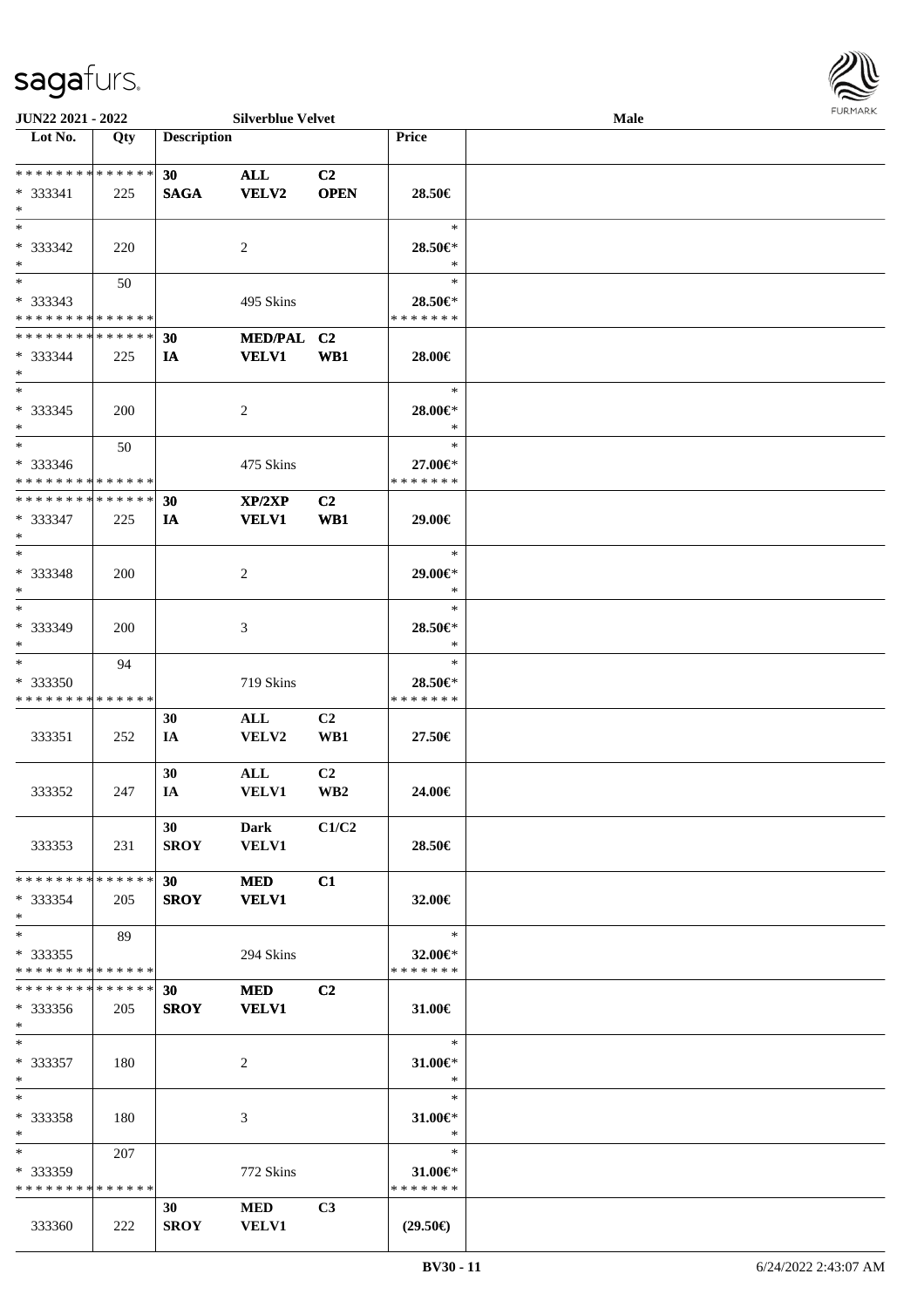

| JUN22 2021 - 2022                                                   |     |                    | <b>Silverblue Velvet</b>    |                |                                                | Male | <b>FURPIARA</b> |
|---------------------------------------------------------------------|-----|--------------------|-----------------------------|----------------|------------------------------------------------|------|-----------------|
| $\overline{\phantom{1}}$ Lot No.                                    | Qty | <b>Description</b> |                             |                | Price                                          |      |                 |
| ******** <mark>******</mark><br>* 333361<br>$*$                     | 205 | 30<br><b>SROY</b>  | <b>PALE</b><br><b>VELV1</b> | C1             | 33.00€                                         |      |                 |
| $*$<br>* 333362<br>$*$                                              | 180 |                    | $\overline{c}$              |                | $\ast$<br>33.00€*<br>$\ast$                    |      |                 |
| $*$<br>* 333363<br>$\ast$                                           | 180 |                    | $\mathfrak{Z}$              |                | $\ast$<br>33.00€*<br>$\ast$                    |      |                 |
| $\overline{\phantom{0}}$<br>* 333364<br>$*$                         | 180 |                    | $\overline{4}$              |                | $\ast$<br>33.00€*<br>$\ast$                    |      |                 |
| $\overline{\phantom{0}}$<br>* 333365<br>* * * * * * * * * * * * * * | 158 |                    | 903 Skins                   |                | $\ast$<br>33.00€*<br>* * * * * * *             |      |                 |
| * * * * * * * * * * * * * * *<br>* 333366<br>$*$                    | 205 | 30<br><b>SROY</b>  | <b>PALE</b><br><b>VELV1</b> | C <sub>2</sub> | 32.00€                                         |      |                 |
| $\ast$<br>$* 333367$<br>$\ast$                                      | 180 |                    | $\overline{c}$              |                | $\ast$<br>32.00€*<br>$\ast$                    |      |                 |
| $\ast$<br>* 333368<br>$\ast$                                        | 180 |                    | 3                           |                | $\ast$<br>32.00€*<br>$\ast$                    |      |                 |
| $\ast$<br>* 333369<br>$\ast$                                        | 180 |                    | 4                           |                | $\ast$<br>32.00€*<br>$\ast$                    |      |                 |
| $*$<br>* 333370<br>$\ast$                                           | 180 |                    | $\mathfrak{S}$              |                | $\ast$<br>32.00€*<br>$\ast$                    |      |                 |
| $*$<br>* 333371<br>$*$                                              | 180 |                    | $\sqrt{6}$                  |                | $\ast$<br>$32.00 \in$ *<br>$\ast$              |      |                 |
| $*$<br>$* 333372$<br>$\mathbf{x}$                                   | 180 |                    | $\tau$                      |                | $\ast$<br>32.00€*<br>$\ast$                    |      |                 |
| $*$<br>$* 333373$<br>$\ast$                                         | 180 |                    | $\,8\,$                     |                | $\ast$<br>32.00€*<br>$\ast$                    |      |                 |
| $\ast$<br>* 333374<br>$*$                                           | 180 |                    | 9                           |                | $\ast$<br>32.00€*<br>$\ast$                    |      |                 |
| $\ast$<br>* 333375<br>$*$                                           | 180 |                    | 10                          |                | $\ast$<br>32.00€*<br>$\ast$                    |      |                 |
| $*$<br>* 333376<br>$*$                                              | 180 |                    | 11                          |                | $\ast$<br>$(32.00\epsilon)$ *<br>$\ast$        |      |                 |
| $*$<br>* 333377<br>$*$                                              | 180 |                    | 12                          |                | $\ast$<br>$(32.00\epsilon)$ *<br>$\ast$        |      |                 |
| $*$<br>* 333378<br>* * * * * * * * * * * * * *                      | 161 |                    | 2346 Skins                  |                | $\ast$<br>$(32.00\epsilon)$ *<br>* * * * * * * |      |                 |
| * * * * * * * * * * * * * * *<br>* 333379<br>$*$                    | 205 | 30<br><b>SROY</b>  | <b>PALE</b><br><b>VELV1</b> | C3             | $(31.00\epsilon)$                              |      |                 |
| $*$<br>* 333380                                                     | 180 |                    | 2                           |                | $\ast$<br>$(31.00\epsilon)$ *                  |      |                 |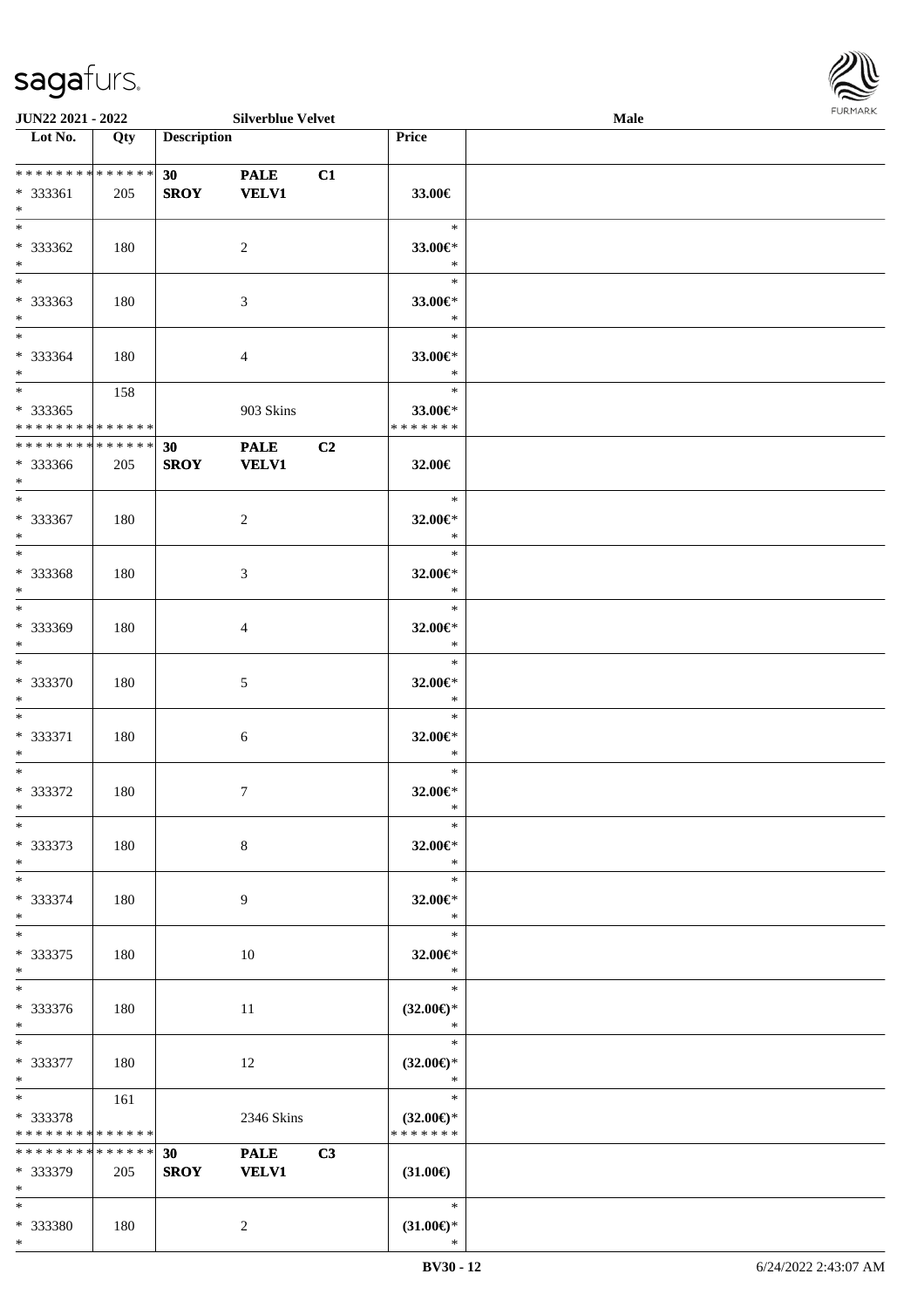

| <b>JUN22 2021 - 2022</b>                   |     |                    | <b>Silverblue Velvet</b> |    |                     | Male |  |
|--------------------------------------------|-----|--------------------|--------------------------|----|---------------------|------|--|
| Lot No.                                    | Qty | <b>Description</b> |                          |    | Price               |      |  |
|                                            |     |                    |                          |    |                     |      |  |
| $*$                                        |     | 30                 | <b>PALE</b>              | C3 | $\ast$              |      |  |
| * 333381                                   | 180 | <b>SROY</b>        | <b>VELV1</b>             |    | $(31.00\epsilon)$ * |      |  |
| $\ast$                                     |     |                    |                          |    | $\ast$              |      |  |
|                                            | 169 |                    |                          |    | $\ast$              |      |  |
|                                            |     |                    |                          |    |                     |      |  |
| * 333382                                   |     |                    | 734 Skins                |    | $(31.00\epsilon)$ * |      |  |
| * * * * * * * * <mark>* * * * * * *</mark> |     |                    |                          |    | * * * * * * *       |      |  |
| * * * * * * * * * * * * * * *              |     | 30                 | $\mathbf{X}\mathbf{P}$   | C1 |                     |      |  |
| * 333383                                   | 205 | <b>SROY</b>        | <b>VELV1</b>             |    | 34.00€              |      |  |
| $*$                                        |     |                    |                          |    |                     |      |  |
| $*$                                        |     |                    |                          |    | $\ast$              |      |  |
| * 333384                                   | 180 |                    | $\overline{2}$           |    | 34.00€*             |      |  |
| $*$                                        |     |                    |                          |    | $\ast$              |      |  |
| $*$                                        |     |                    |                          |    | $\ast$              |      |  |
|                                            |     |                    |                          |    |                     |      |  |
| * 333385                                   | 180 |                    | 3                        |    | 34.00€*             |      |  |
| $*$                                        |     |                    |                          |    | $\ast$              |      |  |
| $\overline{\phantom{0}}$                   |     |                    |                          |    | $\ast$              |      |  |
| * 333386                                   | 180 |                    | $\overline{4}$           |    | 34.00€*             |      |  |
| $\ast$                                     |     |                    |                          |    | $\ast$              |      |  |
| $*$                                        |     |                    |                          |    | $\ast$              |      |  |
| * 333387                                   |     |                    |                          |    |                     |      |  |
|                                            | 180 |                    | 5                        |    | 34.00€*             |      |  |
| $\ast$                                     |     |                    |                          |    | $\ast$              |      |  |
|                                            | 177 |                    |                          |    | $\ast$              |      |  |
| * 333388                                   |     |                    | 1102 Skins               |    | 34.00€*             |      |  |
| * * * * * * * * * * * * * *                |     |                    |                          |    | * * * * * * *       |      |  |
| * * * * * * * * * * * * * * *              |     | 30                 | $\mathbf{X}\mathbf{P}$   | C2 |                     |      |  |
| * 333389                                   | 205 | <b>SROY</b>        | <b>VELV1</b>             |    | 33.00€              |      |  |
| $*$                                        |     |                    |                          |    |                     |      |  |
| $*$                                        |     |                    |                          |    | $\ast$              |      |  |
|                                            |     |                    |                          |    |                     |      |  |
| * 333390                                   | 180 |                    | $\overline{2}$           |    | 33.00€*             |      |  |
| $*$                                        |     |                    |                          |    | $\ast$              |      |  |
| $*$                                        |     |                    |                          |    | $\ast$              |      |  |
| * 333391                                   | 180 |                    | 3                        |    | 33.00€*             |      |  |
| $*$                                        |     |                    |                          |    | $\ast$              |      |  |
| $*$                                        |     |                    |                          |    | $\ast$              |      |  |
| * 333392                                   | 180 |                    | 4                        |    | 33.00€*             |      |  |
| $*$                                        |     |                    |                          |    | $\ast$              |      |  |
| $*$                                        |     |                    |                          |    | $\ast$              |      |  |
|                                            |     |                    |                          |    |                     |      |  |
| * 333393                                   | 180 |                    | 5                        |    | 33.00€*             |      |  |
| $*$                                        |     |                    |                          |    | $\ast$              |      |  |
| $*$                                        |     |                    |                          |    | $\ast$              |      |  |
| * 333394                                   | 180 |                    | 6                        |    | 33.00€*             |      |  |
| $*$                                        |     |                    |                          |    | $\ast$              |      |  |
| $*$                                        |     |                    |                          |    | $\ast$              |      |  |
| * 333395                                   | 180 |                    | $\tau$                   |    | 33.00€*             |      |  |
| $*$                                        |     |                    |                          |    | $\rightarrow$       |      |  |
| $*$                                        |     |                    |                          |    | $\ast$              |      |  |
|                                            |     |                    |                          |    |                     |      |  |
| * 333396                                   | 180 |                    | 8                        |    | 33.00€*             |      |  |
| $*$                                        |     |                    |                          |    | $\mathbb{R}^2$      |      |  |
| $*$                                        |     |                    |                          |    | $\ast$              |      |  |
| * 333397                                   | 180 |                    | 9                        |    | 33.00€*             |      |  |
| $*$                                        |     |                    |                          |    | $\ast$              |      |  |
| $*$                                        |     |                    |                          |    | $\ast$              |      |  |
| * 333398                                   | 180 |                    | 10                       |    | 33.00€*             |      |  |
| $*$                                        |     |                    |                          |    | $\ast$              |      |  |
|                                            |     |                    |                          |    | $\ast$              |      |  |
| $*$                                        |     |                    |                          |    |                     |      |  |
| * 333399                                   | 180 |                    | 11                       |    | 33.00 $\epsilon$ *  |      |  |
| $*$                                        |     |                    |                          |    | $\ast$              |      |  |
| $*$                                        |     |                    |                          |    | $\ast$              |      |  |
| * 333400                                   | 180 |                    | 12                       |    | 33.00€*             |      |  |
| $*$                                        |     |                    |                          |    | $\ast$              |      |  |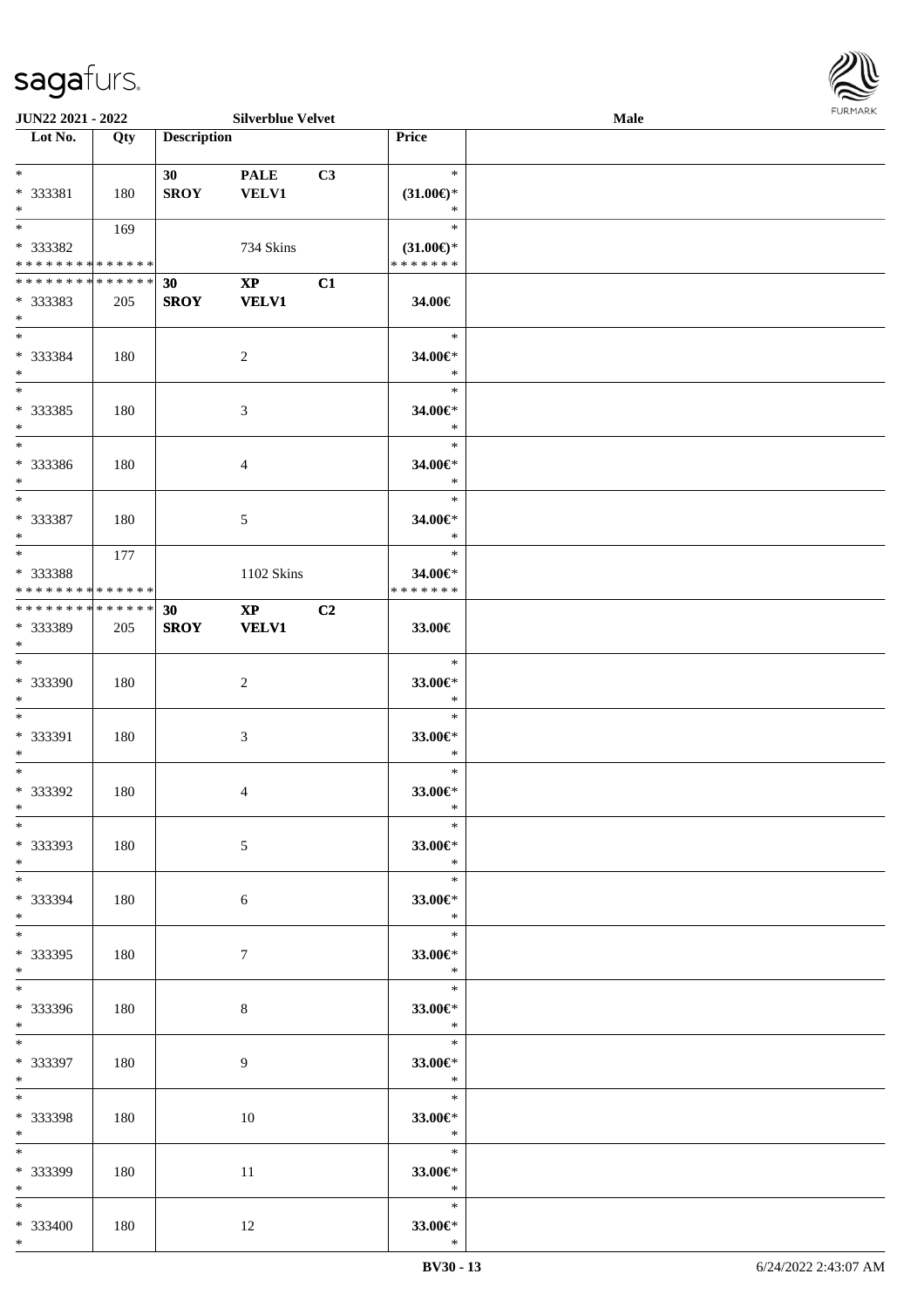

| JUN22 2021 - 2022           |     |                    | <b>Silverblue Velvet</b> |    |                     | Male |  |
|-----------------------------|-----|--------------------|--------------------------|----|---------------------|------|--|
| Lot No.                     | Qty | <b>Description</b> |                          |    | Price               |      |  |
|                             |     |                    |                          |    |                     |      |  |
| $\ast$                      |     | 30                 | $\mathbf{X}\mathbf{P}$   | C2 | $\ast$              |      |  |
| * 333401                    | 180 | <b>SROY</b>        | <b>VELV1</b>             |    | 33.00€*             |      |  |
| $\ast$                      |     |                    |                          |    | $\ast$              |      |  |
| $\ast$                      |     |                    |                          |    | $\ast$              |      |  |
|                             |     |                    |                          |    |                     |      |  |
| * 333402                    | 180 |                    | 14                       |    | 33.00€*             |      |  |
| $\ast$                      |     |                    |                          |    | $\ast$              |      |  |
| $\overline{\phantom{0}}$    |     |                    |                          |    | $\ast$              |      |  |
| * 333403                    | 180 |                    | 15                       |    | 33.00€*             |      |  |
| $\ast$                      |     |                    |                          |    | $\ast$              |      |  |
| $\overline{\ast}$           | 173 |                    |                          |    | $\ast$              |      |  |
| $* 333404$                  |     |                    | 2898 Skins               |    | 33.00€*             |      |  |
| * * * * * * * * * * * * * * |     |                    |                          |    | * * * * * * *       |      |  |
|                             |     |                    |                          |    |                     |      |  |
| **************              |     | 30                 | $\mathbf{XP}$            | C3 |                     |      |  |
| * 333405                    | 205 | <b>SROY</b>        | <b>VELV1</b>             |    | $(32.00\epsilon)$   |      |  |
| $\ast$                      |     |                    |                          |    |                     |      |  |
| $\overline{\phantom{1}}$    |     |                    |                          |    | $\ast$              |      |  |
| $* 333406$                  | 180 |                    | $\overline{c}$           |    | $(32.00\epsilon)$ * |      |  |
| $\ast$                      |     |                    |                          |    | $\ast$              |      |  |
| $\ast$                      |     |                    |                          |    | $\ast$              |      |  |
| * 333407                    |     |                    |                          |    |                     |      |  |
|                             | 180 |                    | 3                        |    | $(32.00\epsilon)$ * |      |  |
| $\ast$                      |     |                    |                          |    | $\ast$              |      |  |
| $\ast$                      |     |                    |                          |    | $\ast$              |      |  |
| * 333408                    | 180 |                    | $\overline{4}$           |    | $(32.00\epsilon)$ * |      |  |
| $\ast$                      |     |                    |                          |    | $\ast$              |      |  |
| $\ast$                      | 151 |                    |                          |    | $\ast$              |      |  |
| * 333409                    |     |                    | 896 Skins                |    | $(32.00\epsilon)$ * |      |  |
| * * * * * * * * * * * * * * |     |                    |                          |    | * * * * * * *       |      |  |
| **************              |     | 30                 | 2XP                      | C1 |                     |      |  |
|                             |     |                    |                          |    |                     |      |  |
| $* 333410$                  | 205 | <b>SROY</b>        | <b>VELV1</b>             |    | 34.00€              |      |  |
| $*$                         |     |                    |                          |    |                     |      |  |
| $\ast$                      |     |                    |                          |    | $\ast$              |      |  |
| * 333411                    | 180 |                    | $\sqrt{2}$               |    | 34.00€*             |      |  |
| $*$                         |     |                    |                          |    | $\ast$              |      |  |
| $\ast$                      | 81  |                    |                          |    | $\ast$              |      |  |
| * 333412                    |     |                    | 466 Skins                |    | 34.00€*             |      |  |
| **************              |     |                    |                          |    | *******             |      |  |
| * * * * * * * * * * * * * * |     | 30 2XP             |                          | C2 |                     |      |  |
|                             |     |                    |                          |    |                     |      |  |
| * 333413                    | 205 |                    | SROY VELV1               |    | 34.00€              |      |  |
| $*$                         |     |                    |                          |    |                     |      |  |
| $*$                         |     |                    |                          |    | $\ast$              |      |  |
| $* 333414$                  | 180 |                    | 2                        |    | 34.00€*             |      |  |
| $*$                         |     |                    |                          |    | $\ast$              |      |  |
| $*$                         |     |                    |                          |    | $\ast$              |      |  |
| * 333415                    | 180 |                    | 3                        |    | 34.00€*             |      |  |
| $*$                         |     |                    |                          |    | $\ast$              |      |  |
| $*$                         |     |                    |                          |    | $\ast$              |      |  |
|                             |     |                    |                          |    |                     |      |  |
| * 333416                    | 180 |                    | 4                        |    | 34.00€*             |      |  |
| $*$                         |     |                    |                          |    | $*$                 |      |  |
| $*$                         |     |                    |                          |    | $\ast$              |      |  |
| * 333417                    | 180 |                    | 5                        |    | 34.00€*             |      |  |
| $*$                         |     |                    |                          |    | $\ast$              |      |  |
| $*$ and $*$                 | 151 |                    |                          |    | $\ast$              |      |  |
| * 333418                    |     |                    | 1076 Skins               |    | 34.00€*             |      |  |
| * * * * * * * * * * * * * * |     |                    |                          |    | * * * * * * *       |      |  |
| * * * * * * * * * * * * * * |     | 30 <sup>°</sup>    | 2XP                      | C3 |                     |      |  |
|                             |     |                    |                          |    |                     |      |  |
| * 333419                    | 205 | <b>SROY</b>        | <b>VELV1</b>             |    | 31.00€              |      |  |
| $*$                         |     |                    |                          |    |                     |      |  |
| $*$ and $*$                 | 112 |                    |                          |    | $\ast$              |      |  |
| * 333420                    |     |                    | 317 Skins                |    | 31.00€*             |      |  |
| * * * * * * * * * * * * * * |     |                    |                          |    | * * * * * * *       |      |  |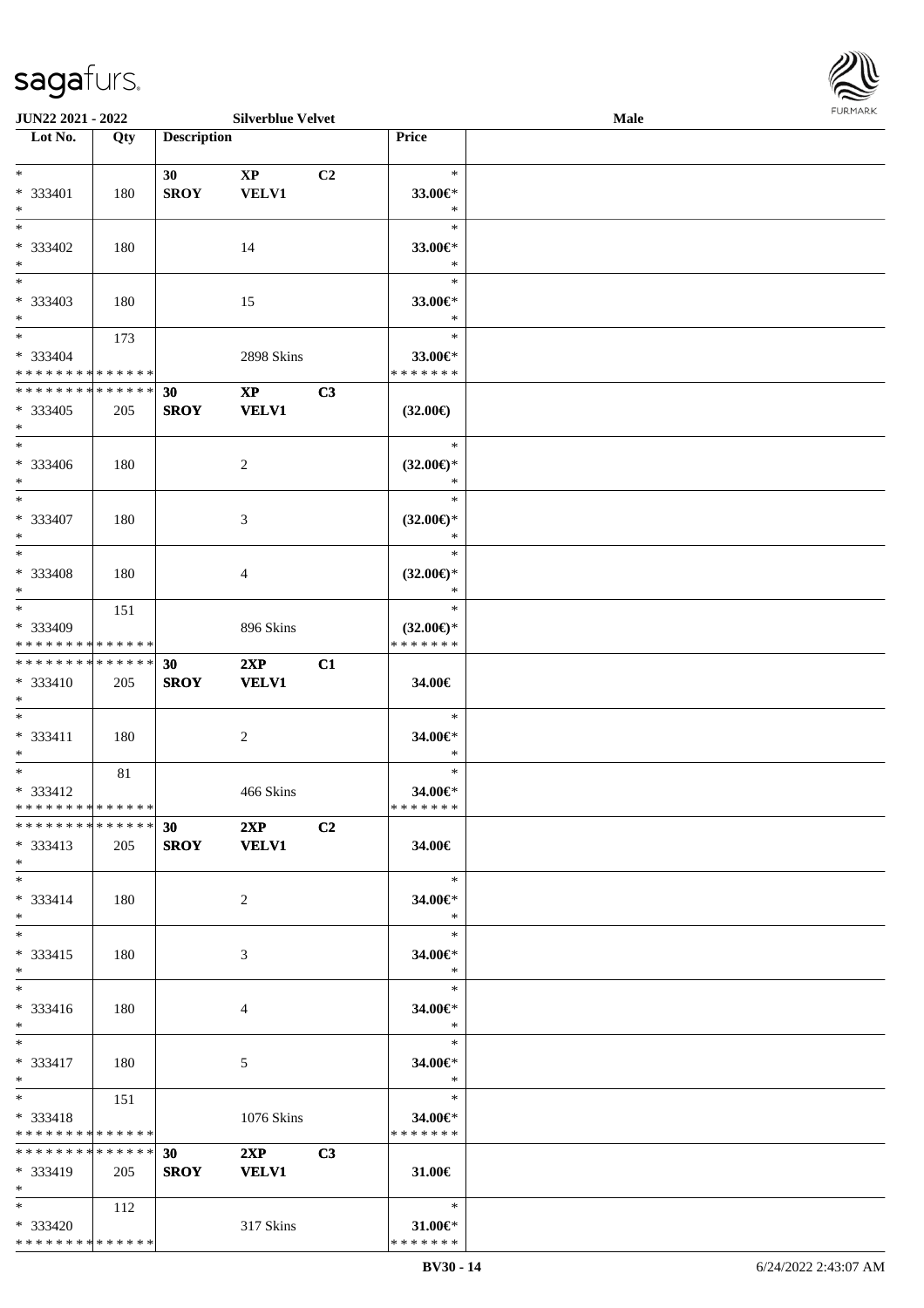

| JUN22 2021 - 2022<br><b>Silverblue Velvet</b>     |            |                                |                                        | <b>FURMARK</b><br>Male |                                    |  |  |
|---------------------------------------------------|------------|--------------------------------|----------------------------------------|------------------------|------------------------------------|--|--|
| Lot No.                                           | Qty        | <b>Description</b>             |                                        |                        | Price                              |  |  |
| * * * * * * * * * * * * * *<br>* 333421<br>$*$    | 205        | 30 <sub>1</sub><br><b>SROY</b> | <b>PALE</b><br><b>VELV2</b>            | C1/C2                  | 33.00€                             |  |  |
| $*$<br>* 333422<br>* * * * * * * * * * * * * *    | 182        |                                | 387 Skins                              |                        | $\ast$<br>33.00€*<br>* * * * * * * |  |  |
| 333423                                            | 210        | 30<br><b>SROY</b>              | $\mathbf{X}\mathbf{P}$<br>VELV2        | C1                     | 36.00€                             |  |  |
| * * * * * * * * * * * * * *<br>* 333424<br>$*$    | 205        | 30<br><b>SROY</b>              | $\mathbf{X}\mathbf{P}$<br><b>VELV2</b> | C <sub>2</sub>         | 36.00€                             |  |  |
| $*$<br>* 333425<br>$*$                            | 180        |                                | 2                                      |                        | $\ast$<br>35.00€*<br>$\ast$        |  |  |
| $*$<br>* 333426<br>$*$                            | 180        |                                | 3                                      |                        | $\ast$<br>35.00€*<br>$\ast$        |  |  |
| $*$<br>* 333427<br>* * * * * * * * * * * * * *    | 93         |                                | 658 Skins                              |                        | $\ast$<br>34.00€*<br>* * * * * * * |  |  |
| * * * * * * * * * * * * * *<br>$*333428$<br>$*$   | 205        | 30<br><b>SROY</b>              | $\mathbf{XP}$<br><b>VELV2</b>          | C3                     | 33.00€                             |  |  |
| $*$<br>* 333429<br>* * * * * * * * * * * * * *    | 54         |                                | 259 Skins                              |                        | $\ast$<br>33.00€*<br>* * * * * * * |  |  |
| 333430                                            | 196        | 30<br><b>SROY</b>              | 2XP<br>VELV2                           | C1                     | 37.00€                             |  |  |
| * * * * * * * * * * * * * *<br>* 333431<br>$*$    | 205        | 30<br><b>SROY</b>              | 2XP<br><b>VELV2</b>                    | C <sub>2</sub>         | 35.00€                             |  |  |
| $*$<br>* 333432<br>$*$                            | 180        |                                | 2                                      |                        | $\ast$<br>35.00€*                  |  |  |
| $\ast$<br>* 333433<br>* * * * * * * * * * * * * * | <b>111</b> |                                | 496 Skins                              |                        | $\ast$<br>36.00€<br>* * * * * * *  |  |  |
| 333434                                            | 163        | 30<br><b>SROY</b>              | 2XP<br>VELV2                           | C3                     | 33.00€                             |  |  |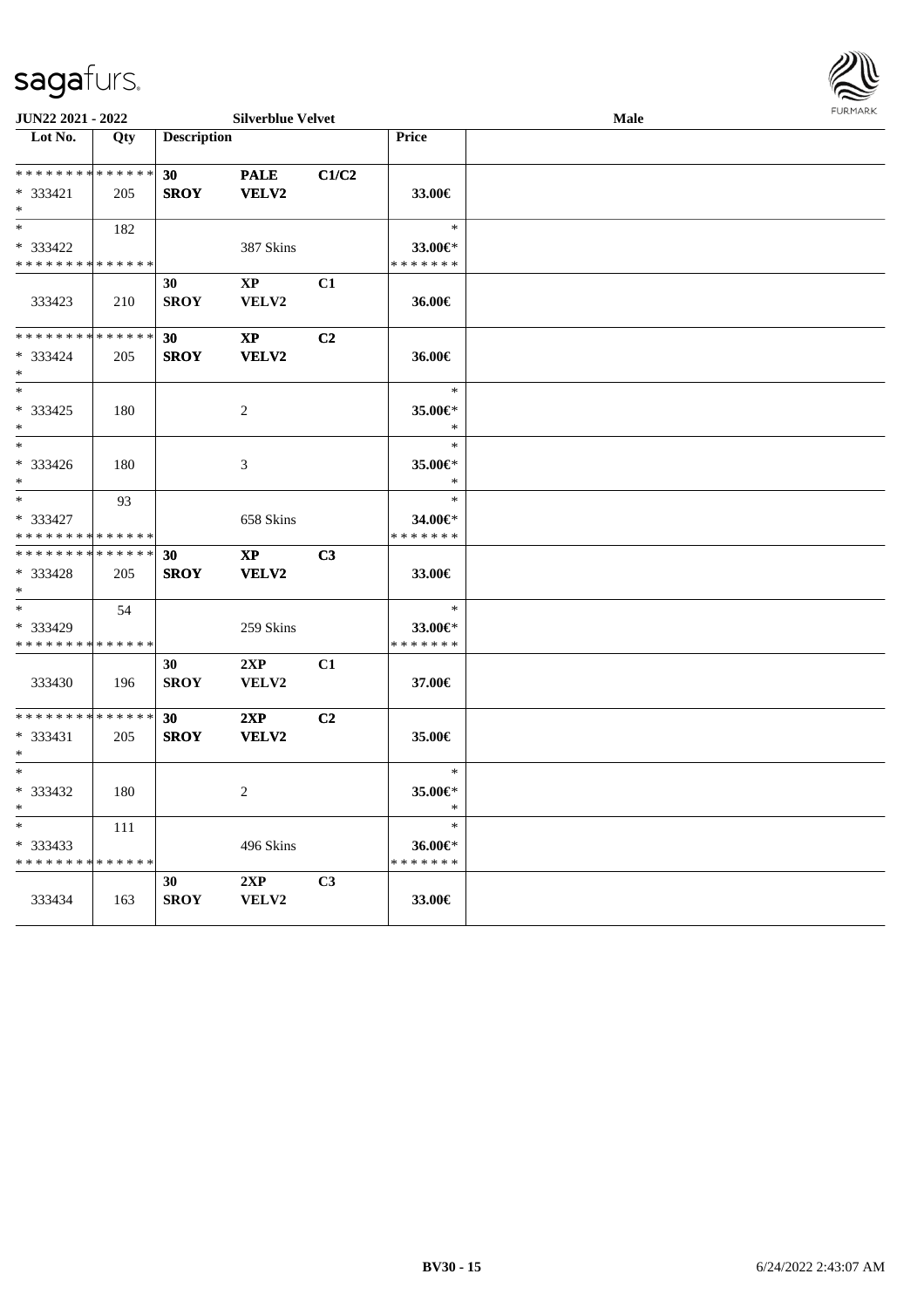

|                                         | JUN22 2021 - 2022 |                    | <b>Silverblue Velvet</b> |                |                          | Male |  |
|-----------------------------------------|-------------------|--------------------|--------------------------|----------------|--------------------------|------|--|
| Lot No.                                 | Qty               | <b>Description</b> |                          |                | Price                    |      |  |
|                                         |                   |                    |                          |                |                          |      |  |
|                                         |                   | 20                 | 2XD/XD                   | C1/C2          |                          |      |  |
| 333481                                  | 214               | ${\bf S}{\bf I}$   | <b>VELV1</b>             |                | 20.50€                   |      |  |
|                                         |                   |                    |                          |                |                          |      |  |
|                                         |                   | 20                 | 2XD/XD                   | C3             |                          |      |  |
| 333482                                  | 63                | SI                 | <b>VELV1</b>             |                | 19.50€                   |      |  |
|                                         |                   |                    |                          |                |                          |      |  |
|                                         |                   |                    |                          |                |                          |      |  |
|                                         |                   | $20\,$             | <b>Dark</b>              | C1             |                          |      |  |
| 333483                                  | 99                | SI                 | <b>VELV1</b>             |                | 22.00€                   |      |  |
|                                         |                   |                    |                          |                |                          |      |  |
|                                         |                   | 20                 | <b>Dark</b>              | C <sub>2</sub> |                          |      |  |
| 333484                                  | 229               | ${\bf S}{\bf I}$   | <b>VELV1</b>             |                | 21.00€                   |      |  |
|                                         |                   |                    |                          |                |                          |      |  |
|                                         |                   | 20                 | <b>Dark</b>              | C3             |                          |      |  |
| 333485                                  | 110               | SI                 | <b>VELV1</b>             |                | 21.50€                   |      |  |
|                                         |                   |                    |                          |                |                          |      |  |
|                                         |                   | 20                 | $\bf MED$                | C1             |                          |      |  |
| 333486                                  | 136               | SI                 | <b>VELV1</b>             |                | 22.50€                   |      |  |
|                                         |                   |                    |                          |                |                          |      |  |
| * * * * * * * * * * * * * *             |                   | 20                 | <b>MED</b>               | C2             |                          |      |  |
| * 333487                                | 285               | SI                 | <b>VELV1</b>             |                | 22.50€                   |      |  |
| $\ast$                                  |                   |                    |                          |                |                          |      |  |
| $\ast$                                  | 245               |                    |                          |                | $\ast$                   |      |  |
|                                         |                   |                    |                          |                |                          |      |  |
| * 333488<br>* * * * * * * * * * * * * * |                   |                    | 530 Skins                |                | 22.50€*<br>* * * * * * * |      |  |
|                                         |                   |                    |                          |                |                          |      |  |
|                                         |                   | <b>20</b>          | <b>MED</b>               | C3             |                          |      |  |
| 333489                                  | 259               | SI                 | VELV1                    |                | 21.00€                   |      |  |
|                                         |                   |                    |                          |                |                          |      |  |
|                                         |                   | $20\,$             | <b>PALE</b>              | C1             |                          |      |  |
| 333490                                  | 272               | ${\bf S}{\bf I}$   | VELV1                    |                | 25.50€                   |      |  |
|                                         |                   |                    |                          |                |                          |      |  |
| * * * * * * * * * * * * * *             |                   | 20                 | <b>PALE</b>              | C2             |                          |      |  |
| * 333491                                | 285               | SI                 | <b>VELV1</b>             |                | 24.00€                   |      |  |
| $\ast$                                  |                   |                    |                          |                |                          |      |  |
| $*$                                     |                   |                    |                          |                | $\ast$                   |      |  |
| * 333492                                | 260               |                    | $\overline{c}$           |                | 24.00€*                  |      |  |
| $*$                                     |                   |                    |                          |                | $\ast$                   |      |  |
| $*$                                     |                   |                    |                          |                | $\ast$                   |      |  |
| * 333493                                | 260               |                    | 3                        |                | 24.00€*                  |      |  |
| $*$                                     |                   |                    |                          |                | $\ast$                   |      |  |
| $*$                                     | 259               |                    |                          |                | $\ast$                   |      |  |
| * 333494                                |                   |                    | <b>1064 Skins</b>        |                | 24.00€*                  |      |  |
| * * * * * * * * * * * * * *             |                   |                    |                          |                | * * * * * * *            |      |  |
| * * * * * * * * * * * * * * *           |                   | <b>20</b>          | <b>PALE</b>              | C <sub>3</sub> |                          |      |  |
| $*333495$                               | 285               | SI                 | <b>VELV1</b>             |                | 22.00€                   |      |  |
| $*$                                     |                   |                    |                          |                |                          |      |  |
| $\ast$                                  | 244               |                    |                          |                | $\ast$                   |      |  |
|                                         |                   |                    |                          |                |                          |      |  |
| $* 333496$                              |                   |                    | 529 Skins                |                | $22.00 \in$ *            |      |  |
| * * * * * * * * * * * * * *             |                   |                    |                          |                | * * * * * * *            |      |  |
|                                         |                   | 20                 | $\mathbf{XP}$            | C1             |                          |      |  |
| 333497                                  | 115               | SI                 | <b>VELV1</b>             |                | 25.00€                   |      |  |
|                                         |                   |                    |                          |                |                          |      |  |
| * * * * * * * * * * * * * *             |                   | <b>20</b>          | $\mathbf{X}\mathbf{P}$   | C <sub>2</sub> |                          |      |  |
| * 333498                                | 285               | SI                 | <b>VELV1</b>             |                | 24.00€                   |      |  |
| $\ast$                                  |                   |                    |                          |                |                          |      |  |
| $*$                                     |                   |                    |                          |                | $\ast$                   |      |  |
| * 333499                                | 280               |                    | 2                        |                | 24.00€*                  |      |  |
| $*$                                     |                   |                    |                          |                | $\ast$                   |      |  |
| $*$                                     | 118               |                    |                          |                | $\ast$                   |      |  |
| * 333500                                |                   |                    | 683 Skins                |                | 24.00€*                  |      |  |
| * * * * * * * * * * * * * *             |                   |                    |                          |                | * * * * * * *            |      |  |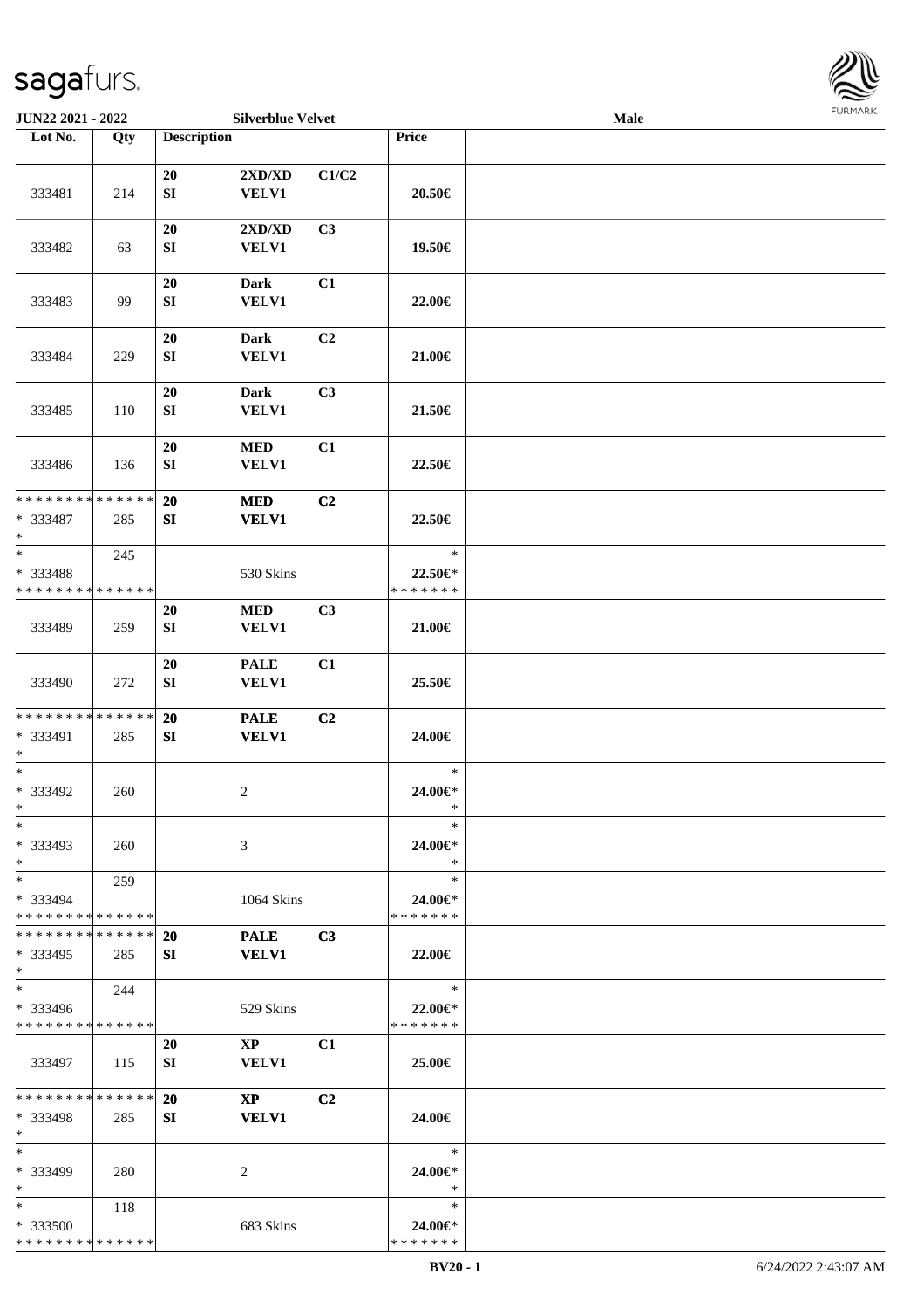

| JUN22 2021 - 2022                                  |     |                              | <b>Silverblue Velvet</b>                            |                                   |                                    | Male |  |
|----------------------------------------------------|-----|------------------------------|-----------------------------------------------------|-----------------------------------|------------------------------------|------|--|
| Lot No.                                            | Qty | <b>Description</b>           |                                                     |                                   | Price                              |      |  |
| **************<br>$*333501$<br>$\ast$              | 285 | 20<br>SI                     | $\mathbf{XP}$<br><b>VELV1</b>                       | C3                                | 22.50€                             |      |  |
| $*$<br>* 333502<br>* * * * * * * * * * * * * *     | 97  |                              | 382 Skins                                           |                                   | $\ast$<br>22.50€*<br>* * * * * * * |      |  |
| 333503                                             | 144 | 20<br>SI                     | 2XP<br><b>VELV1</b>                                 | C1/C2                             | 23.00€                             |      |  |
| 333504                                             | 104 | 20<br>SI                     | 2XP<br><b>VELV1</b>                                 | C3                                | 22.50€                             |      |  |
| 333505                                             | 162 | 20<br>${\bf SI}$             | <b>MED</b><br><b>VELV2</b>                          | C1/C2                             | 22.50€                             |      |  |
| * * * * * * * * * * * * * *<br>* 333506<br>$\ast$  | 285 | 20<br>SI                     | <b>PALE</b><br>VELV2                                | C1/C2                             | 24.50€                             |      |  |
| $\ast$<br>$*333507$<br>* * * * * * * * * * * * * * | 93  |                              | 378 Skins                                           |                                   | $\ast$<br>24.50€*<br>* * * * * * * |      |  |
| 333508                                             | 135 | 20<br>SI                     | <b>PALE</b><br><b>VELV2</b>                         | C3                                | 22.50€                             |      |  |
| * * * * * * * * * * * * * *<br>* 333509<br>$\ast$  | 285 | <b>20</b><br>SI              | $\bold{X}\bold{P}$<br><b>VELV2</b>                  | C1/C2                             | 25.50€                             |      |  |
| $\ast$<br>* 333510<br>* * * * * * * * * * * * * *  | 160 |                              | 445 Skins                                           |                                   | $\ast$<br>25.50€*<br>* * * * * * * |      |  |
| 333511                                             | 218 | 20<br>SI                     | $\mathbf{X}\mathbf{P}$<br>VELV2                     | C3                                | 23.50€                             |      |  |
| 333512                                             | 178 | 20<br>SI                     | 2XP<br>VELV2                                        | C1/C2                             | 27.00€                             |      |  |
| 333513                                             | 150 | 20<br>SI                     | 2XP<br>VELV2                                        | C3                                | 23.50€                             |      |  |
| 333514                                             | 70  | 20<br>$\mathbf{I}\mathbf{B}$ | $\bold{X}\bold{D}/\bold{D}\bold{K}$<br><b>VELV1</b> | C <sub>2</sub><br>WB <sub>2</sub> | 18.50€                             |      |  |
| 333515                                             | 181 | 20<br>$\mathbf{I}\mathbf{B}$ | <b>MED/PAL</b><br><b>VELV1</b>                      | C2<br>WB <sub>2</sub>             | 19.50€                             |      |  |
| 333516                                             | 268 | 20<br>$\mathbf{I}\mathbf{B}$ | XP/2XP<br><b>VELV1</b>                              | C <sub>2</sub><br>WB <sub>2</sub> | 21.00€                             |      |  |
| 333517                                             | 123 | 20<br>$\mathbf{I}\mathbf{B}$ | $\bold{X}\bold{D}/\bold{D}\bold{K}$<br><b>VELV1</b> | C <sub>2</sub><br><b>CHIP</b>     | 20.00€                             |      |  |
| * * * * * * * * * * * * * *<br>* 333518<br>$\ast$  | 285 | 20<br>$\mathbf{I}$ <b>B</b>  | MED/PAL C2<br><b>VELV1</b>                          | <b>CHIP</b>                       | 21.50€                             |      |  |
| $\ast$<br>* 333519<br>$\ast$                       | 260 |                              | 2                                                   |                                   | $\ast$<br>21.50€*<br>$\ast$        |      |  |
| $*$<br>* 333520<br>* * * * * * * * * * * * * *     | 105 |                              | 650 Skins                                           |                                   | $\ast$<br>21.50€*<br>* * * * * * * |      |  |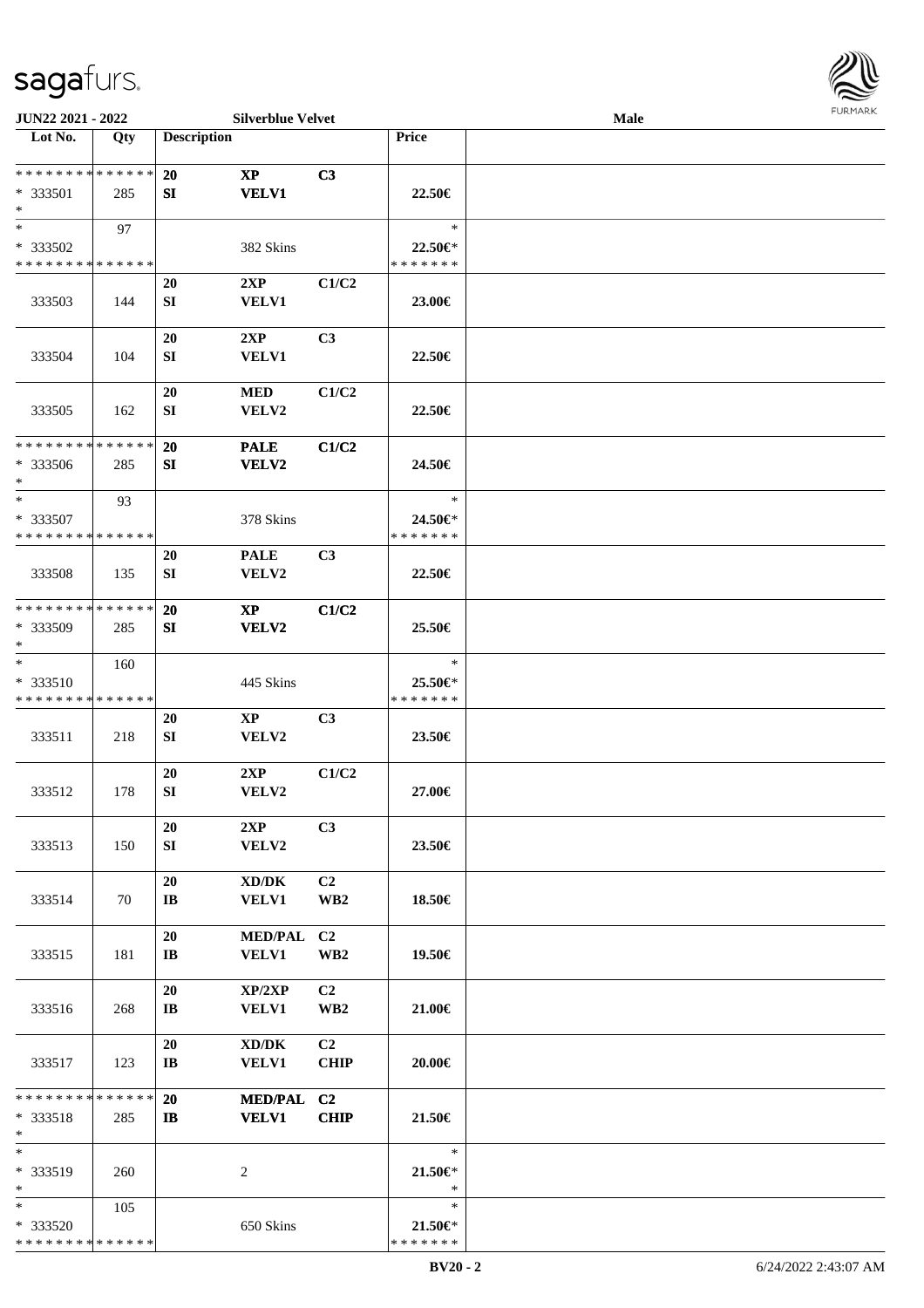

| JUN22 2021 - 2022                                   |     |                           | <b>Silverblue Velvet</b>                |                   |                                    | <b>Male</b> |  |
|-----------------------------------------------------|-----|---------------------------|-----------------------------------------|-------------------|------------------------------------|-------------|--|
| Lot No.                                             | Qty | <b>Description</b>        |                                         |                   | <b>Price</b>                       |             |  |
| ******** <mark>******</mark><br>$* 333521$<br>$*$   | 285 | <b>20</b><br>$\mathbf{I}$ | XP/2XP<br><b>VELV1</b>                  | C2<br><b>CHIP</b> | 22.50€                             |             |  |
| $*$<br>* 333522<br>* * * * * * * * * * * * * *      | 144 |                           | 429 Skins                               |                   | $\ast$<br>22.50€*<br>* * * * * * * |             |  |
| 333523                                              | 105 | 20<br><b>SAGA</b>         | $2\mathbf{X}\mathbf{D}$<br><b>VELV1</b> | C1/C2             | 21.50€                             |             |  |
| 333524                                              | 191 | 20<br><b>SAGA</b>         | <b>XD</b><br>VELV1                      | C1/C2             | 23.50€                             |             |  |
| 333525                                              | 120 | 20<br><b>SAGA</b>         | 2XD/XD<br><b>VELV1</b>                  | C3                | 21.50€                             |             |  |
| 333526                                              | 112 | 20<br><b>SAGA</b>         | <b>Dark</b><br><b>VELV1</b>             | C1                | 24.50€                             |             |  |
| * * * * * * * * * * * * * *<br>* 333527<br>$*$      | 285 | 20<br><b>SAGA</b>         | <b>Dark</b><br><b>VELV1</b>             | C <sub>2</sub>    | 23.00€                             |             |  |
| $*$<br>* 333528<br>* * * * * * * * * * * * * *      | 57  |                           | 342 Skins                               |                   | $\ast$<br>23.00€*<br>* * * * * * * |             |  |
| 333529                                              | 216 | <b>20</b><br>SR/S         | <b>Dark</b><br>VELV1                    | C <sub>3</sub>    | 23.00€                             |             |  |
| 333530                                              | 206 | 20<br><b>SAGA</b>         | <b>MED</b><br>VELV1                     | C1                | 26.00€                             |             |  |
| * * * * * * * * * * * * * *<br>* 333531<br>$\ast$   | 265 | 20<br><b>SAGA</b>         | <b>MED</b><br><b>VELV1</b>              | C <sub>2</sub>    | 26.50€                             |             |  |
| $*$<br>* 333532<br>$*$                              | 240 |                           | 2                                       |                   | $\ast$<br>26.50€*<br>$\ast$        |             |  |
| $*$<br>$*333533$<br>* * * * * * * * * * * * * *     | 220 |                           | 725 Skins                               |                   | $\ast$<br>26.50€*<br>* * * * * * * |             |  |
| * * * * * * * * * * * * * * *<br>$*333534$<br>$*$   | 265 | 20<br>SR/S                | <b>MED</b><br><b>VELV1</b>              | C3                | 23.50€                             |             |  |
| $*$ $-$<br>$*333535$<br>* * * * * * * * * * * * * * | 251 |                           | 516 Skins                               |                   | $\ast$<br>23.00€*<br>* * * * * * * |             |  |
| * * * * * * * * * * * * * *<br>$*333536$<br>$*$     | 265 | <b>20</b><br><b>SAGA</b>  | <b>PALE</b><br><b>VELV1</b>             | C1                | 26.50€                             |             |  |
| $*$ $*$<br>$*333537$<br>* * * * * * * * * * * * * * | 172 |                           | 437 Skins                               |                   | $\ast$<br>26.50€*<br>* * * * * * * |             |  |
| * * * * * * * * * * * * * *<br>$*333538$<br>$*$     | 265 | <b>20</b><br><b>SAGA</b>  | <b>PALE</b><br><b>VELV1</b>             | C2                | 26.50€                             |             |  |
| $*$<br>* 333539<br>$*$                              | 240 |                           | 2                                       |                   | $\ast$<br>26.50€*<br>$\ast$        |             |  |
| $*$<br>* 333540<br>$*$                              | 240 |                           | 3                                       |                   | $\ast$<br>26.50€*<br>$\ast$        |             |  |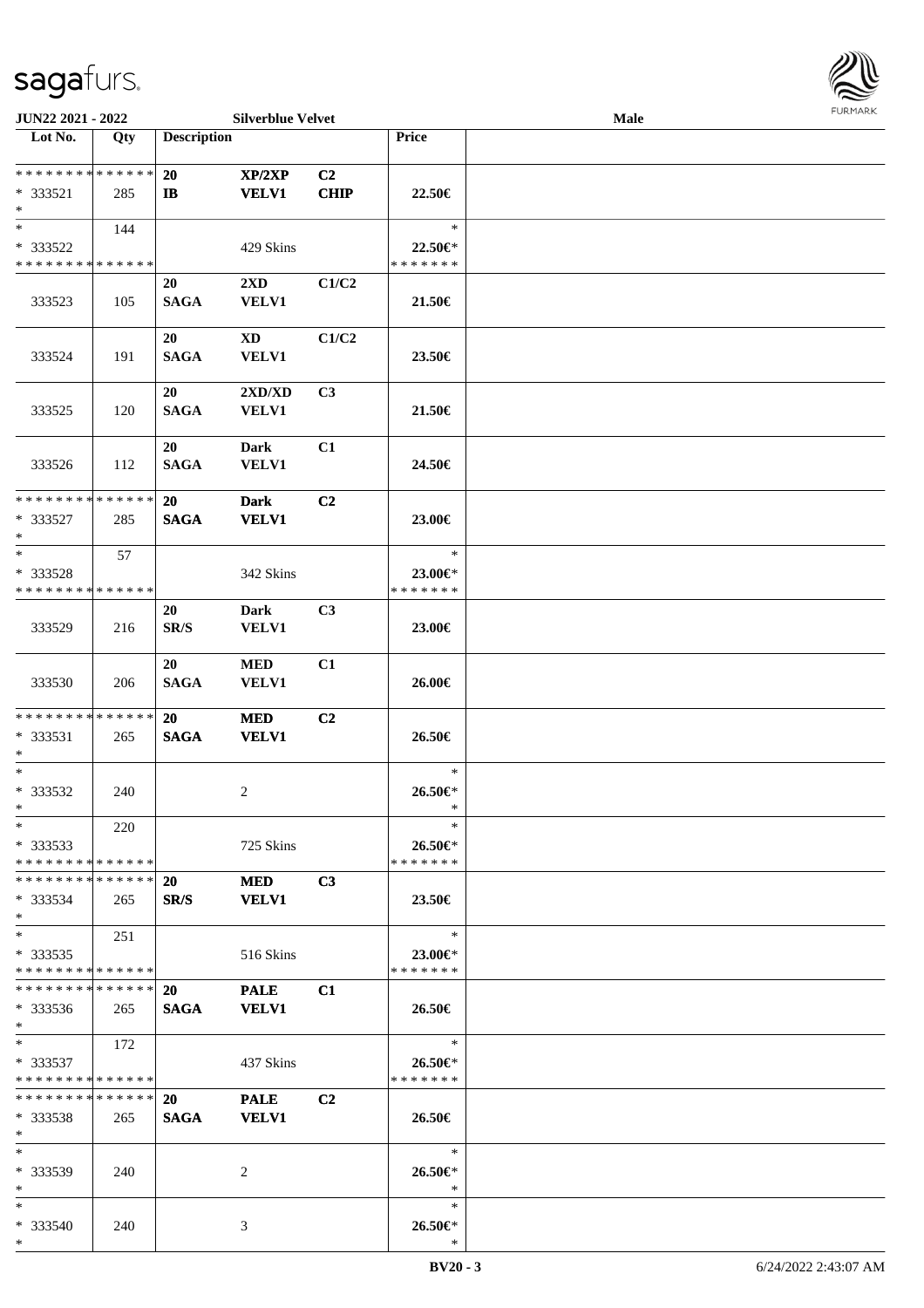

| <b>JUN22 2021 - 2022</b>      |     |                    | <b>Silverblue Velvet</b> |                |                          | Male |  |
|-------------------------------|-----|--------------------|--------------------------|----------------|--------------------------|------|--|
| Lot No.                       | Qty | <b>Description</b> |                          |                | Price                    |      |  |
|                               |     |                    |                          |                |                          |      |  |
| $*$                           |     | 20                 | <b>PALE</b>              | C2             | $\ast$                   |      |  |
| * 333541                      | 240 | <b>SAGA</b>        | <b>VELV1</b>             |                | 26.50€*                  |      |  |
| $*$                           |     |                    |                          |                | $\ast$                   |      |  |
| $*$                           |     |                    |                          |                | $\ast$                   |      |  |
| * 333542                      | 240 |                    | 5                        |                | 26.50€*                  |      |  |
| $*$                           |     |                    |                          |                | $\ast$                   |      |  |
| $*$                           |     |                    |                          |                | $\ast$                   |      |  |
|                               | 237 |                    |                          |                |                          |      |  |
| * 333543                      |     |                    | 1462 Skins               |                | 26.50€*                  |      |  |
| * * * * * * * * * * * * * *   |     |                    |                          |                | * * * * * * *            |      |  |
| * * * * * * * * * * * * * *   |     | 20                 | <b>PALE</b>              | C3             |                          |      |  |
| $* 333544$                    | 265 | <b>SAGA</b>        | <b>VELV1</b>             |                | 24.00€                   |      |  |
| $*$                           |     |                    |                          |                |                          |      |  |
| $*$                           |     |                    |                          |                | $\ast$                   |      |  |
| $* 333545$                    | 240 |                    | 2                        |                | 24.00€*                  |      |  |
| $*$                           |     |                    |                          |                | $\ast$                   |      |  |
| $\ast$                        |     |                    |                          |                | $\ast$                   |      |  |
| $* 333546$                    | 240 |                    | 3                        |                | 24.00€*                  |      |  |
| $*$                           |     |                    |                          |                | $\ast$                   |      |  |
| $*$                           | 135 |                    |                          |                | $\ast$                   |      |  |
| $* 333547$                    |     |                    | 880 Skins                |                |                          |      |  |
| * * * * * * * * * * * * * *   |     |                    |                          |                | 24.50€*<br>* * * * * * * |      |  |
|                               |     |                    |                          |                |                          |      |  |
|                               |     | 20                 | $\mathbf{X}\mathbf{P}$   | C1             |                          |      |  |
| 333548                        | 261 | <b>SAGA</b>        | <b>VELV1</b>             |                | 27.00€                   |      |  |
|                               |     |                    |                          |                |                          |      |  |
| * * * * * * * * * * * * * *   |     | 20                 | $\mathbf{X}\mathbf{P}$   | C2             |                          |      |  |
| * 333549                      | 265 | <b>SAGA</b>        | <b>VELV1</b>             |                | 26.50€                   |      |  |
| $*$                           |     |                    |                          |                |                          |      |  |
| $*$                           |     |                    |                          |                | $\ast$                   |      |  |
| $* 333550$                    | 240 |                    | 2                        |                | 26.50€*                  |      |  |
| $*$                           |     |                    |                          |                | $\ast$                   |      |  |
| $*$                           |     |                    |                          |                | $\ast$                   |      |  |
| * 333551                      | 240 |                    | 3                        |                | 26.50€*                  |      |  |
| $*$                           |     |                    |                          |                | $\ast$                   |      |  |
| $*$                           |     |                    |                          |                | $\ast$                   |      |  |
| $* 333552$                    | 240 |                    | 4                        |                | 26.50€*                  |      |  |
| $*$                           |     |                    |                          |                | $\ast$                   |      |  |
| $*$                           |     |                    |                          |                | $\ast$                   |      |  |
|                               |     |                    |                          |                |                          |      |  |
| * 333553                      | 240 |                    | 5                        |                | 26.50€*                  |      |  |
| $*$                           |     |                    |                          |                | $\ast$                   |      |  |
| $*$ $*$                       | 96  |                    |                          |                | $\ast$                   |      |  |
| * 333554                      |     |                    | 1321 Skins               |                | 26.50€*                  |      |  |
| * * * * * * * * * * * * * *   |     |                    |                          |                | * * * * * * *            |      |  |
| * * * * * * * * * * * * * * * |     | <b>20</b>          | $\mathbf{XP}$            | C <sub>3</sub> |                          |      |  |
| $*333555$                     | 265 | <b>SAGA</b>        | <b>VELV1</b>             |                | 25.00€                   |      |  |
| $*$                           |     |                    |                          |                |                          |      |  |
| $\ast$                        |     |                    |                          |                | $\ast$                   |      |  |
| * 333556                      | 240 |                    | 2                        |                | 25.00€*                  |      |  |
| $*$                           |     |                    |                          |                | $\ast$                   |      |  |
| $*$ $*$                       | 159 |                    |                          |                | $\ast$                   |      |  |
| $*333557$                     |     |                    | 664 Skins                |                | 25.00€*                  |      |  |
| * * * * * * * * * * * * * *   |     |                    |                          |                | * * * * * * *            |      |  |
| **************                |     | <b>20</b>          | 2XP                      | C1/C2          |                          |      |  |
| $*333558$                     |     | <b>SAGA</b>        | <b>VELV1</b>             |                | 27.00€                   |      |  |
| $*$                           | 265 |                    |                          |                |                          |      |  |
| $*$ and $*$                   |     |                    |                          |                | $\ast$                   |      |  |
|                               | 64  |                    |                          |                |                          |      |  |
| * 333559                      |     |                    | 329 Skins                |                | 27.00€*                  |      |  |
| * * * * * * * * * * * * * *   |     |                    |                          |                | * * * * * * *            |      |  |
|                               |     | 20                 | 2XP                      | C <sub>3</sub> |                          |      |  |
| 333560                        | 288 | SR/S               | <b>VELV1</b>             |                | 24.50€                   |      |  |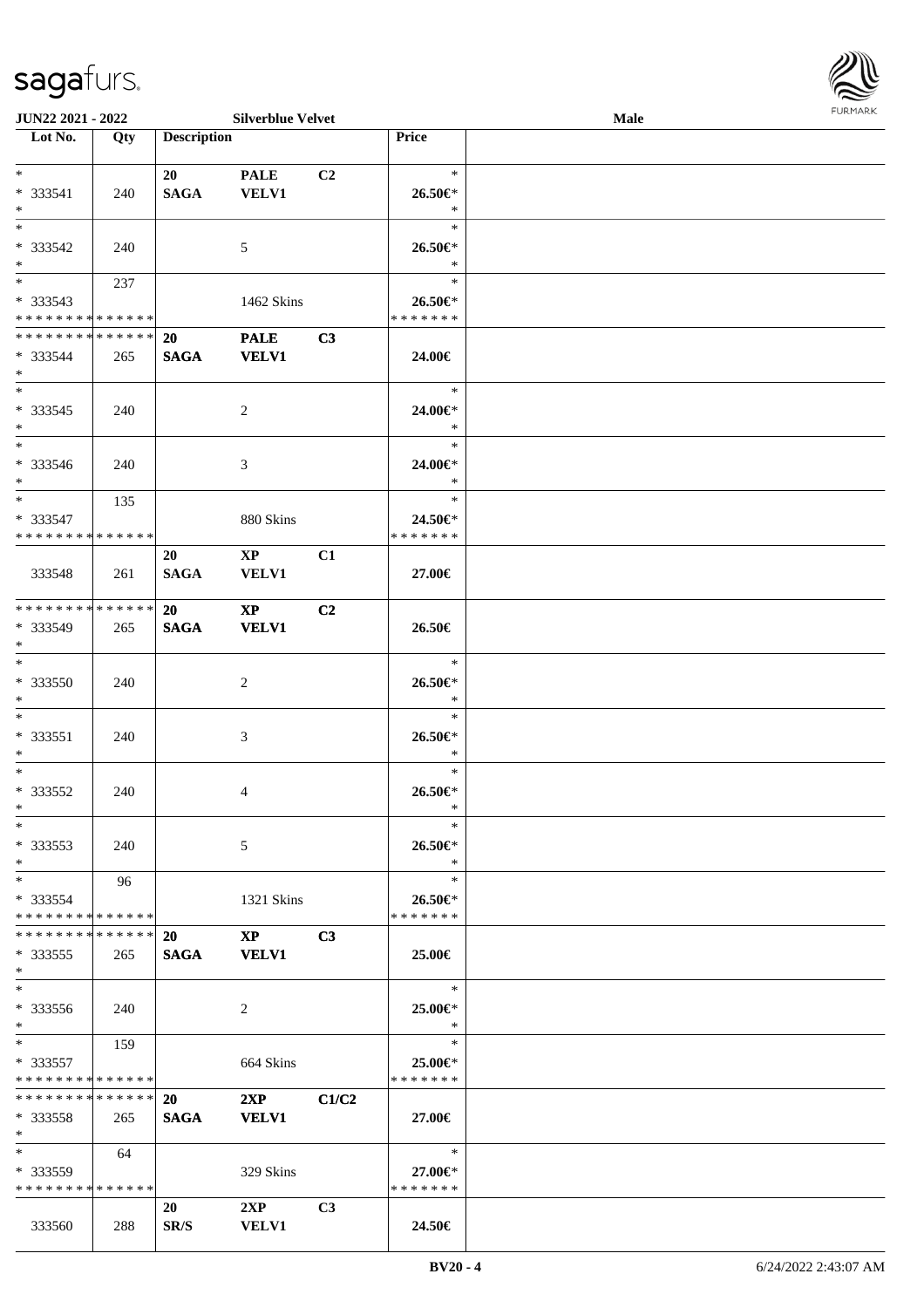

| JUN22 2021 - 2022                                   |     |                    | <b>Silverblue Velvet</b>               |                       |                                    | Male |  |
|-----------------------------------------------------|-----|--------------------|----------------------------------------|-----------------------|------------------------------------|------|--|
| Lot No.                                             | Qty | <b>Description</b> |                                        |                       | Price                              |      |  |
| **************<br>* 333561<br>$\ast$                | 245 | 20<br><b>SAGA</b>  | $\bf MED$<br><b>VELV2</b>              | C1/C2                 | 25.00€                             |      |  |
| $\ast$<br>* 333562<br>* * * * * * * * * * * * * *   | 54  |                    | 299 Skins                              |                       | $\ast$<br>25.00€*<br>* * * * * * * |      |  |
| 333563                                              | 184 | 20<br><b>SAGA</b>  | <b>PALE</b><br>VELV2                   | C1                    | 27.00€                             |      |  |
| * * * * * * * * * * * * * *<br>* 333564<br>$\ast$   | 265 | 20<br><b>SAGA</b>  | <b>PALE</b><br><b>VELV2</b>            | C2                    | 26.50€                             |      |  |
| $\ast$<br>* 333565<br>* * * * * * * * * * * * * *   | 266 |                    | 531 Skins                              |                       | $\ast$<br>26.50€*<br>* * * * * * * |      |  |
| 333566                                              | 243 | 20<br><b>SAGA</b>  | <b>PALE</b><br>VELV2                   | C3                    | $(25.00\epsilon)$                  |      |  |
| 333567                                              | 219 | 20<br><b>SAGA</b>  | $\mathbf{X}\mathbf{P}$<br>VELV2        | C1                    | 28.00€                             |      |  |
| * * * * * * * * * * * * * *<br>* 333568<br>$\ast$   | 265 | 20<br><b>SAGA</b>  | $\mathbf{X}\mathbf{P}$<br><b>VELV2</b> | C <sub>2</sub>        | 28.00€                             |      |  |
| $\ast$<br>* 333569<br>$\ast$                        | 240 |                    | $\overline{c}$                         |                       | $\ast$<br>28.00€*<br>$\ast$        |      |  |
| $\ast$<br>* 333570<br>* * * * * * * * * * * * * *   | 217 |                    | 722 Skins                              |                       | $\ast$<br>28.00€*<br>* * * * * * * |      |  |
| 333571                                              | 262 | 20<br><b>SAGA</b>  | $\mathbf{X}\mathbf{P}$<br>VELV2        | C3                    | $(25.50\epsilon)$                  |      |  |
| * * * * * * * * * * * * * *<br>* 333572<br>$*$ $-$  | 265 | 20<br><b>SAGA</b>  | 2XP<br><b>VELV2</b>                    | C1/C2                 | 27.50€                             |      |  |
| $\ast$<br>* 333573<br>* * * * * * * * * * * * * *   | 95  |                    | 360 Skins                              |                       | $\ast$<br>27.50€*<br>* * * * * * * |      |  |
| 333574                                              | 153 | 20<br><b>SAGA</b>  | 2XP<br><b>VELV2</b>                    | C3                    | 25.50€                             |      |  |
| 333575                                              | 207 | 20<br>IA           | MED/PAL C2<br><b>VELV1</b>             | WB <sub>2</sub>       | 20.00€                             |      |  |
| * * * * * * * * * * * * * *<br>$* 333576$<br>$\ast$ | 265 | 20<br>IA           | XP/2XP<br><b>VELV1</b>                 | C2<br>WB <sub>2</sub> | 23.00€                             |      |  |
| $\ast$<br>$*333577$<br>* * * * * * * * * * * * * *  | 51  |                    | 316 Skins                              |                       | $\ast$<br>22.50€*<br>* * * * * * * |      |  |
| 333578                                              | 225 | 20<br>IA           | XD/DK<br><b>VELV1</b>                  | C2<br><b>CHIP</b>     | 22.00€                             |      |  |
| * * * * * * * * * * * * * *<br>* 333579<br>$\ast$   | 265 | 20<br>IA           | MED/PAL C2<br><b>VELV1</b>             | <b>CHIP</b>           | 23.50€                             |      |  |
| $\ast$<br>* 333580<br>$*$                           | 240 |                    | 2                                      |                       | $\ast$<br>23.50€*<br>$\ast$        |      |  |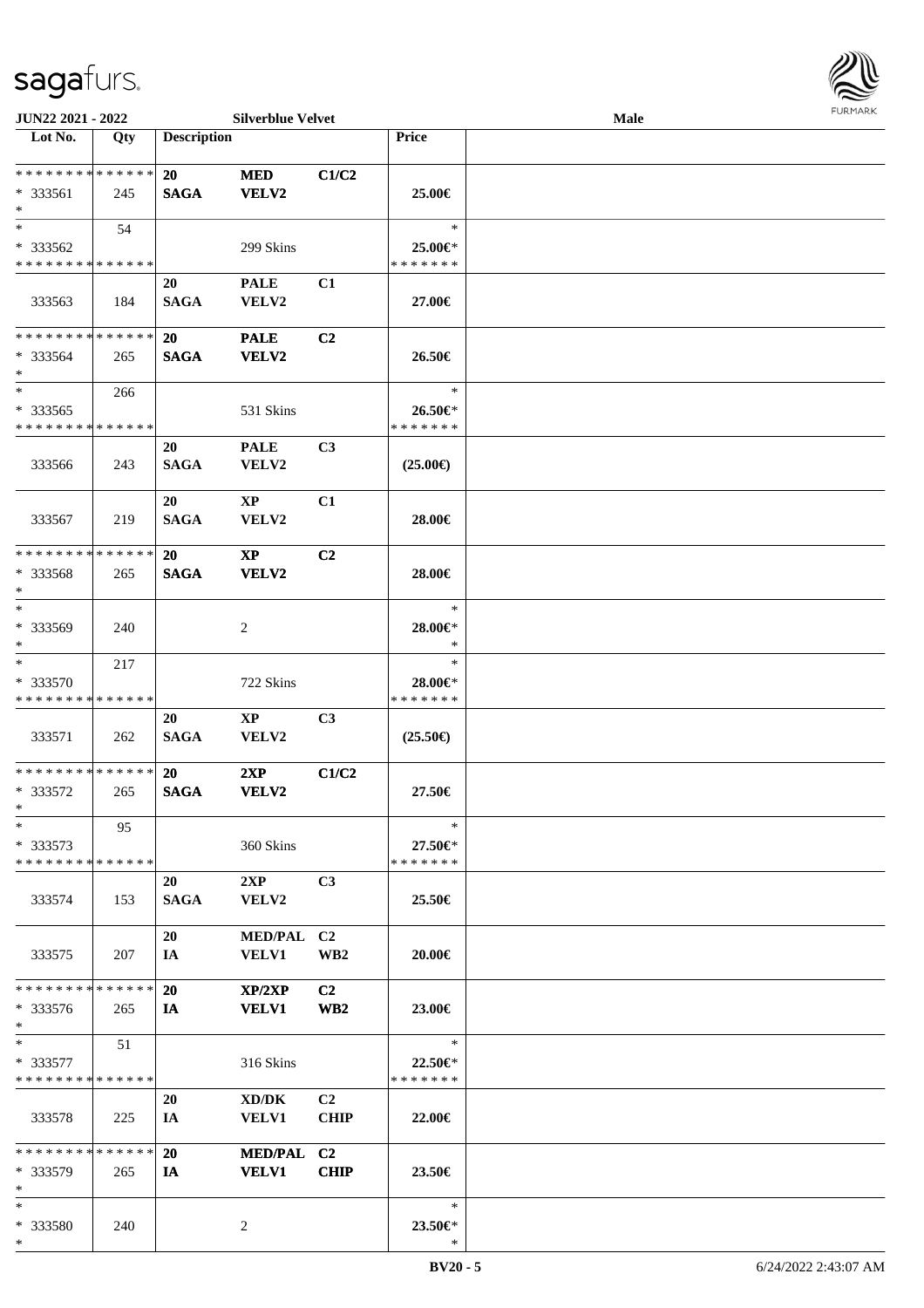

| JUN22 2021 - 2022                          |     |                    | <b>Silverblue Velvet</b> |                |                                | Male |  |
|--------------------------------------------|-----|--------------------|--------------------------|----------------|--------------------------------|------|--|
| Lot No.                                    | Qty | <b>Description</b> |                          |                | Price                          |      |  |
|                                            |     |                    |                          |                |                                |      |  |
| $*$                                        |     | 20                 | MED/PAL C2               |                | $\ast$                         |      |  |
| * 333581                                   | 240 | IA                 | <b>VELV1</b>             | <b>CHIP</b>    | 23.50 $\in$ *                  |      |  |
| $*$                                        |     |                    |                          |                | $\ast$                         |      |  |
|                                            |     |                    |                          |                | $\ast$                         |      |  |
| $\ast$                                     |     |                    |                          |                |                                |      |  |
| * 333582                                   | 240 |                    | 4                        |                | 23.50€*                        |      |  |
| $*$                                        |     |                    |                          |                | $\ast$                         |      |  |
| $*$                                        |     |                    |                          |                | $\ast$                         |      |  |
| * 333583                                   | 240 |                    | 5                        |                | 23.50€                         |      |  |
| $\ast$                                     |     |                    |                          |                | $\ast$                         |      |  |
| $*$                                        | 51  |                    |                          |                | $\ast$                         |      |  |
| * 333584                                   |     |                    |                          |                |                                |      |  |
| * * * * * * * * * * * * * *                |     |                    | 1276 Skins               |                | 23.50 $\in$ *<br>* * * * * * * |      |  |
|                                            |     |                    |                          |                |                                |      |  |
| ******** <mark>******</mark>               |     | 20                 | XP/2XP                   | C2             |                                |      |  |
| * 333585                                   | 265 | IA                 | <b>VELV1</b>             | <b>CHIP</b>    | 24.50€                         |      |  |
| $*$                                        |     |                    |                          |                |                                |      |  |
| $*$                                        |     |                    |                          |                | $\ast$                         |      |  |
| * 333586                                   | 240 |                    | 2                        |                | 24.50€*                        |      |  |
| $*$                                        |     |                    |                          |                | $\ast$                         |      |  |
| $\ast$                                     |     |                    |                          |                | $\ast$                         |      |  |
|                                            |     |                    |                          |                |                                |      |  |
| * 333587                                   | 240 |                    | 3                        |                | 24.50€*                        |      |  |
| $*$                                        |     |                    |                          |                | $\ast$                         |      |  |
| $\ast$                                     | 154 |                    |                          |                | $\ast$                         |      |  |
| * 333588                                   |     |                    | 899 Skins                |                | 24.50€*                        |      |  |
| * * * * * * * * * * * * * *                |     |                    |                          |                | * * * * * * *                  |      |  |
|                                            |     | <b>20</b>          | <b>MED/PAL</b>           | C <sub>2</sub> |                                |      |  |
| 333589                                     | 190 | IA                 | <b>VELV2</b>             | <b>CHIP</b>    | 23.00€                         |      |  |
|                                            |     |                    |                          |                |                                |      |  |
|                                            |     | 20                 | XP/2XP                   | C <sub>2</sub> |                                |      |  |
|                                            |     |                    |                          |                |                                |      |  |
| 333590                                     | 253 | IA                 | VELV2                    | <b>CHIP</b>    | 24.50€                         |      |  |
|                                            |     |                    |                          |                |                                |      |  |
|                                            |     | 20                 | <b>Dark</b>              | C1/C2          |                                |      |  |
| 333591                                     | 114 | <b>SROY</b>        | <b>VELV1</b>             |                | 26.00€                         |      |  |
|                                            |     |                    |                          |                |                                |      |  |
| * * * * * * * * * * * * * * *              |     | <b>20</b>          | <b>MED</b>               | C1/C2          |                                |      |  |
| * 333592                                   | 245 | <b>SROY</b>        | <b>VELV1</b>             |                | 26.50€                         |      |  |
| $*$                                        |     |                    |                          |                |                                |      |  |
| $*$                                        | 54  |                    |                          |                | $\ast$                         |      |  |
|                                            |     |                    |                          |                |                                |      |  |
| * 333593                                   |     |                    | 299 Skins                |                | 26.50€*                        |      |  |
| * * * * * * * * * * * * * * *              |     |                    |                          |                | * * * * * * *                  |      |  |
|                                            |     | 20                 | <b>PALE</b>              | C1             |                                |      |  |
| 333594                                     | 137 | SROY               | <b>VELV1</b>             |                | 27.00€                         |      |  |
|                                            |     |                    |                          |                |                                |      |  |
| * * * * * * * * * * * * * * *              |     | <b>20</b>          | <b>PALE</b>              | C <sub>2</sub> |                                |      |  |
| * 333595                                   | 245 | <b>SROY</b>        | <b>VELV1</b>             |                | 28.50€                         |      |  |
| $*$                                        |     |                    |                          |                |                                |      |  |
| $*$                                        |     |                    |                          |                | $*$                            |      |  |
|                                            |     |                    |                          |                |                                |      |  |
| * 333596                                   | 220 |                    | 2                        |                | 28.50€*                        |      |  |
| $*$                                        |     |                    |                          |                | $*$                            |      |  |
| $*$                                        | 91  |                    |                          |                | $\ast$                         |      |  |
| * 333597                                   |     |                    | 556 Skins                |                | 28.50€*                        |      |  |
| * * * * * * * * * * * * * *                |     |                    |                          |                | *******                        |      |  |
|                                            |     | 20                 | <b>PALE</b>              | C <sub>3</sub> |                                |      |  |
| 333598                                     | 259 | <b>SROY</b>        | <b>VELV1</b>             |                | 26.00€                         |      |  |
|                                            |     |                    |                          |                |                                |      |  |
| * * * * * * * * <mark>* * * * * * *</mark> |     | 20                 | $\mathbf{X}\mathbf{P}$   | C1/C2          |                                |      |  |
|                                            |     |                    |                          |                |                                |      |  |
| * 333599                                   | 245 | <b>SROY</b>        | <b>VELV1</b>             |                | 27.00€                         |      |  |
| $*$                                        |     |                    |                          |                |                                |      |  |
| $*$                                        |     |                    |                          |                | $\ast$                         |      |  |
| * 333600                                   | 220 |                    | 2                        |                | 27.00€*                        |      |  |
| $*$                                        |     |                    |                          |                | $\ast$                         |      |  |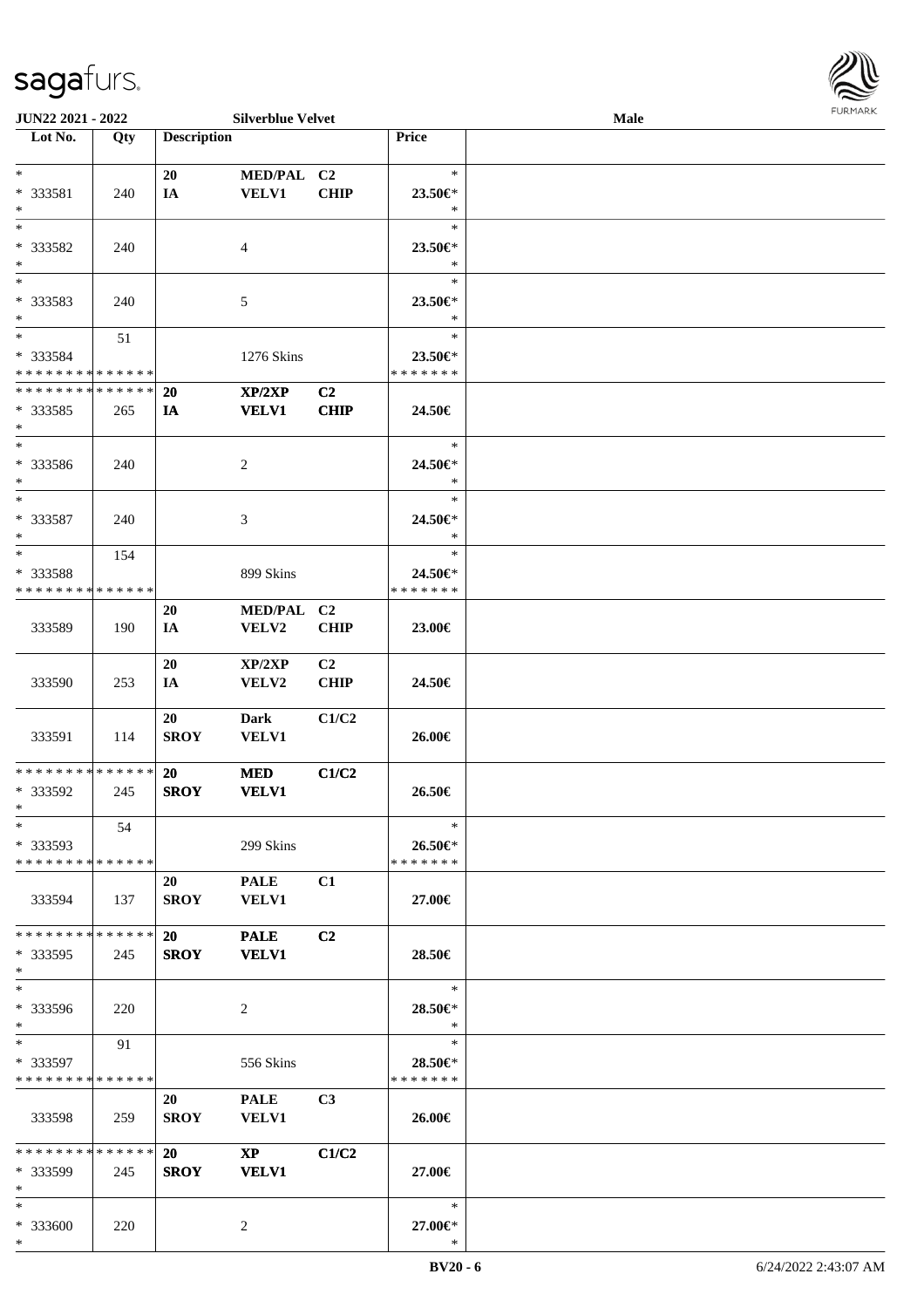

| <b>JUN22 2021 - 2022</b>      |     |                    | <b>Silverblue Velvet</b> |                |              | <b>Male</b> | <b>FURMARK</b> |
|-------------------------------|-----|--------------------|--------------------------|----------------|--------------|-------------|----------------|
| Lot No.                       | Qty | <b>Description</b> |                          |                | <b>Price</b> |             |                |
| $*$                           | 242 | 20                 | XP                       | C1/C2          | *            |             |                |
| $*333601$                     |     | <b>SROY</b>        | <b>VELV1</b>             |                | 27.00€*      |             |                |
| * * * * * * * * * * * * * * * |     |                    |                          |                | *******      |             |                |
| 333602                        | 259 | 20<br><b>SROY</b>  | XP<br><b>VELV1</b>       | C <sub>3</sub> | 26.50€       |             |                |
| 333603                        | 175 | 20<br><b>SROY</b>  | 2XP<br><b>VELV1</b>      | C1/C2          | 27.50€       |             |                |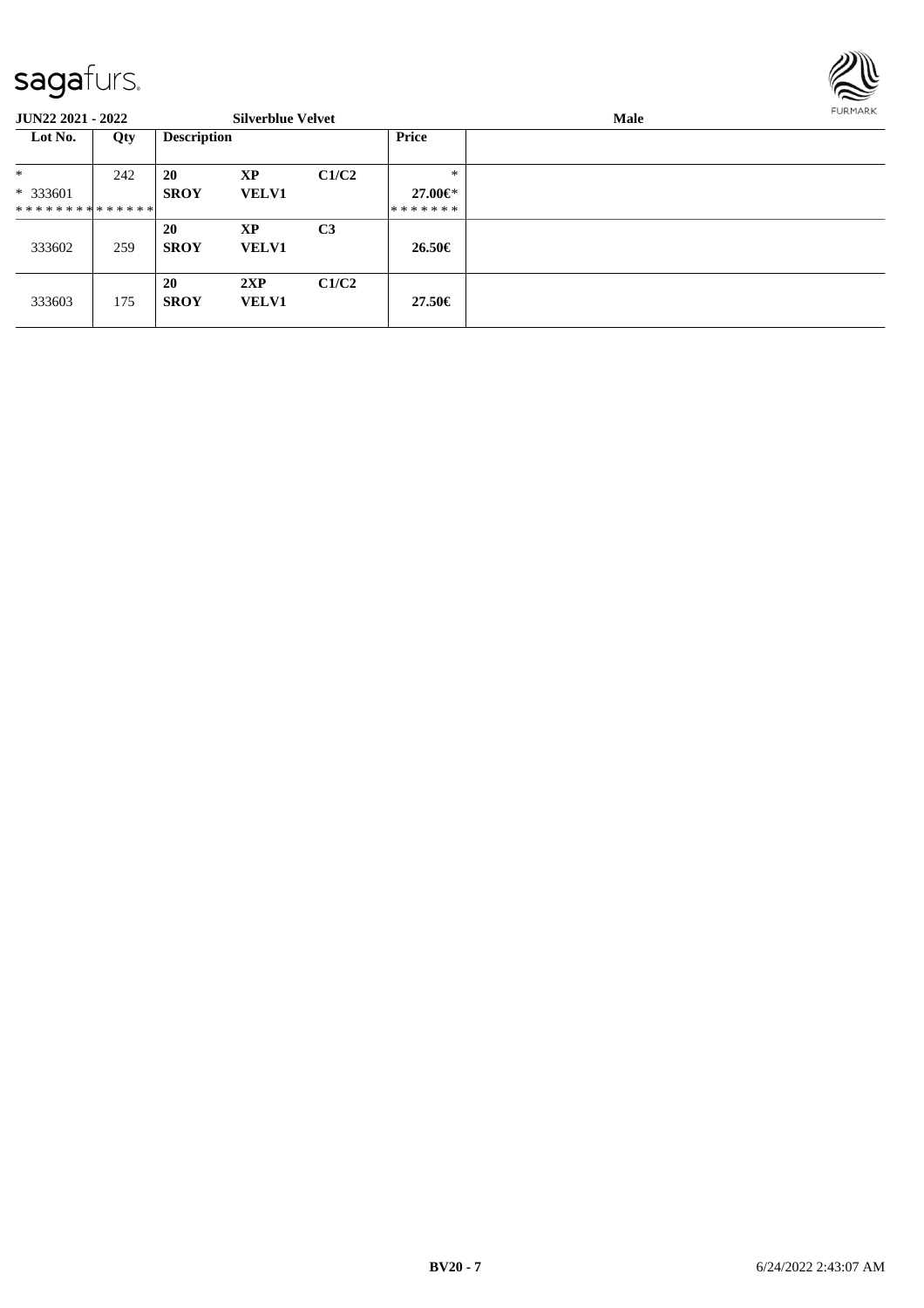

| JUN22 2021 - 2022                                        |     |                                                        | <b>Silverblue Velvet</b> |    |                                                | Male |  |
|----------------------------------------------------------|-----|--------------------------------------------------------|--------------------------|----|------------------------------------------------|------|--|
| Lot No.                                                  | Qty | <b>Description</b>                                     |                          |    | Price                                          |      |  |
|                                                          |     |                                                        |                          |    |                                                |      |  |
| 333661                                                   | 217 | $\bf{0}$<br><b>VELV1</b><br>${\bf SI}$                 | 2XD/XD                   | C2 | 15.50€                                         |      |  |
| 333662                                                   | 139 | $\boldsymbol{0}$<br><b>Dark</b><br><b>SI</b>           | <b>VELV1</b>             | C1 | 18.00€                                         |      |  |
| 333663                                                   | 318 | $\boldsymbol{0}$<br><b>Dark</b><br><b>SI</b>           | <b>VELV1</b>             | C2 | 17.00€                                         |      |  |
| 333664                                                   | 155 | $\boldsymbol{0}$<br><b>Dark</b><br><b>VELV1</b><br>SI  |                          | C3 | 16.50€                                         |      |  |
| 333665                                                   | 267 | $\boldsymbol{0}$<br><b>MED</b><br>SI<br>VELV1          |                          | C1 | $(19.00\epsilon)$                              |      |  |
| * * * * * * * * * * * * * *<br>* 333666<br>$\ast$        | 305 | $\mathbf 0$<br>$\bf MED$<br>SI                         | <b>VELV1</b>             | C2 | $(18.00\epsilon)$                              |      |  |
| $\frac{1}{1}$<br>$* 333667$<br>$\ast$                    | 280 | $\sqrt{2}$                                             |                          |    | $\ast$<br>$(18.00\epsilon)$ *<br>$\ast$        |      |  |
| $\ast$<br>* 333668<br>* * * * * * * * * * * * * *        | 45  |                                                        | 630 Skins                |    | $\ast$<br>$(18.00\epsilon)$ *<br>* * * * * * * |      |  |
| **************<br>* 333669<br>$\ast$                     | 305 | $\mathbf 0$<br><b>MED</b><br>SI                        | <b>VELV1</b>             | C3 | 17.00€                                         |      |  |
| $\frac{1}{1}$<br>* 333670<br>* * * * * * * * * * * * * * | 79  |                                                        | 384 Skins                |    | $\ast$<br>17.00€*<br>* * * * * * *             |      |  |
| 333671                                                   | 123 | $\boldsymbol{0}$<br><b>PALE</b><br>${\bf SI}$<br>VELV1 |                          | C1 | $(20.50\epsilon)$                              |      |  |
| **************<br>* 333672<br>$*$                        | 305 | $\mathbf{0}$<br><b>PALE</b><br><b>VELV1</b><br>SI      |                          | C2 | 19.50€                                         |      |  |
| $*$<br>$*333673$<br>$\ast$                               | 280 | $\overline{c}$                                         |                          |    | $\ast$<br>19.50€*<br>$\ast$                    |      |  |
| $\ast$<br>* 333674<br>$\ast$                             | 280 | 3                                                      |                          |    | $\ast$<br>19.50€*<br>$\ast$                    |      |  |
| $\ast$<br>$*333675$<br>$\ast$                            | 280 | 4                                                      |                          |    | $\ast$<br>$(19.50\epsilon)$ *<br>$\ast$        |      |  |
| $\ast$<br>$* 333676$<br>* * * * * * * * * * * * * *      | 237 |                                                        | 1382 Skins               |    | $\ast$<br>$(19.50\epsilon)$ *<br>* * * * * * * |      |  |
| **************<br>* 333677<br>$\ast$                     | 305 | $\mathbf{0}$<br><b>VELV1</b><br>SI                     | <b>PALE</b>              | C3 | $(18.00\epsilon)$                              |      |  |
| $\ast$<br>* 333678<br>$*$                                | 280 | 2                                                      |                          |    | $\ast$<br>$(18.00\epsilon)$ *<br>$\ast$        |      |  |
| $\ast$<br>* 333679<br>$\ast$                             | 270 | 3                                                      |                          |    | $\ast$<br>$(18.00\epsilon)$ *<br>$\ast$        |      |  |
| $\ast$<br>* 333680<br>* * * * * * * * * * * * * *        | 50  |                                                        | 905 Skins                |    | $\ast$<br>$(18.00\epsilon)$ *<br>* * * * * * * |      |  |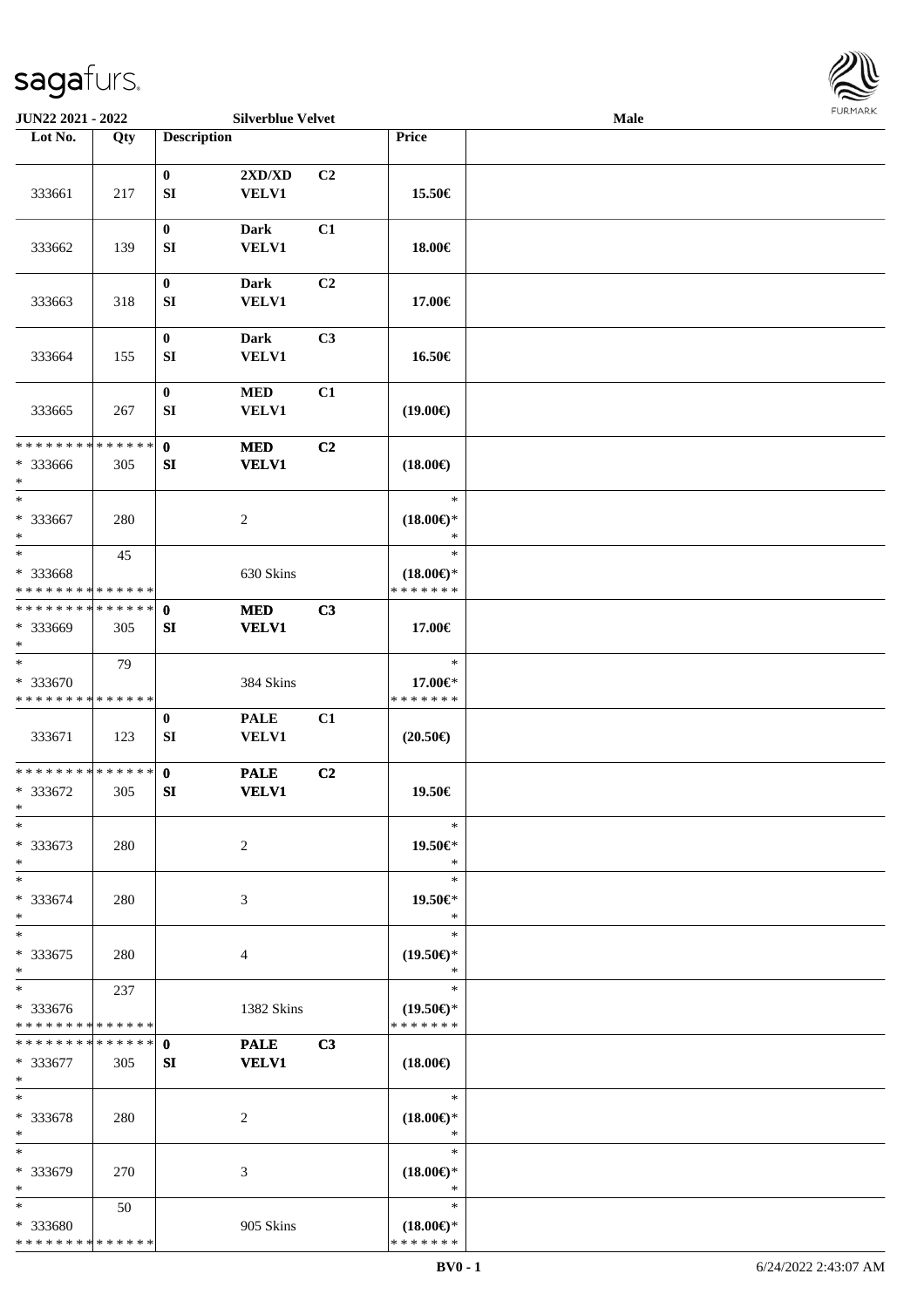

| JUN22 2021 - 2022                                   |     |                                | <b>Silverblue Velvet</b>                            |                               |                                                | <b>Male</b> |  |
|-----------------------------------------------------|-----|--------------------------------|-----------------------------------------------------|-------------------------------|------------------------------------------------|-------------|--|
| Lot No.                                             | Qty | <b>Description</b>             |                                                     |                               | Price                                          |             |  |
| 333681                                              | 325 | $\bf{0}$<br>${\bf S}{\bf I}$   | $\bold{XP}$<br><b>VELV1</b>                         | C1                            | $(21.00\epsilon)$                              |             |  |
| * * * * * * * * * * * * * *<br>* 333682<br>$\ast$   | 305 | $\mathbf{0}$<br>SI             | $\mathbf{X}\mathbf{P}$<br><b>VELV1</b>              | C2                            | $(20.50\epsilon)$                              |             |  |
| $\overline{\phantom{0}}$<br>* 333683<br>$\ast$      | 280 |                                | $\boldsymbol{2}$                                    |                               | $\ast$<br>$(20.50\epsilon)$ *<br>$\ast$        |             |  |
| $\overline{\ast}$<br>* 333684<br>$\ast$             | 280 |                                | $\mathfrak{Z}$                                      |                               | $\ast$<br>$(20.50\epsilon)$ *<br>$\ast$        |             |  |
| $\ast$<br>$* 333685$<br>* * * * * * * * * * * * * * | 185 |                                | 1050 Skins                                          |                               | $\ast$<br>$(20.50\epsilon)$ *<br>* * * * * * * |             |  |
| * * * * * * * * * * * * * *<br>* 333686<br>$\ast$   | 305 | $\bf{0}$<br>${\bf SI}$         | $\bold{XP}$<br><b>VELV1</b>                         | C3                            | $(19.00\epsilon)$                              |             |  |
| $\ast$<br>* 333687<br>$\ast$                        | 300 |                                | $\boldsymbol{2}$                                    |                               | $\ast$<br>$(19.00\epsilon)$ *<br>$\ast$        |             |  |
| $\ast$<br>* 333688<br>* * * * * * * * * * * * * *   | 67  |                                | 672 Skins                                           |                               | $\ast$<br>$(19.00\epsilon)$ *<br>* * * * * * * |             |  |
| 333689                                              | 326 | $\bf{0}$<br>SI                 | 2XP<br><b>VELV1</b>                                 | C1/C2                         | 19.00€                                         |             |  |
| 333690                                              | 264 | $\boldsymbol{0}$<br>${\bf SI}$ | 2XP<br>VELV1                                        | C3                            | 19.00€                                         |             |  |
| 333691                                              | 110 | $\boldsymbol{0}$<br>SI         | $\bf MED$<br>VELV2                                  | C1/C2                         | $(19.00\epsilon)$                              |             |  |
| 333692                                              | 105 | $\bf{0}$<br>${\bf SI}$         | <b>PALE</b><br>VELV2                                | C1                            | $(21.00\epsilon)$                              |             |  |
| 333693                                              | 248 | $\bf{0}$<br>SI                 | <b>PALE</b><br>VELV2                                | C2                            | $(20.50\epsilon)$                              |             |  |
| 333694                                              | 151 | $\bf{0}$<br>SI                 | $\mathbf{X}\mathbf{P}$<br>VELV2                     | C1                            | $(22.00\epsilon)$                              |             |  |
| 333695                                              | 317 | $\bf{0}$<br>SI                 | XP<br>VELV2                                         | C2                            | $(21.00\epsilon)$                              |             |  |
| 333696                                              | 114 | $\bf{0}$<br>SI                 | $\mathbf{X}\mathbf{P}$<br>VELV2                     | C3                            | $(19.50\epsilon)$                              |             |  |
| 333697                                              | 188 | $\bf{0}$<br>SI                 | 2XP<br>VELV2                                        | C1/C2                         | 21.50€                                         |             |  |
| 333698                                              | 99  | $\bf{0}$<br>$\bf I\bf B$       | $\bold{X}\bold{D}/\bold{D}\bold{K}$<br><b>VELV1</b> | C <sub>2</sub><br><b>CHIP</b> | 15.50€                                         |             |  |
| * * * * * * * * * * * * * *<br>* 333699<br>$\ast$   | 305 | $\mathbf{0}$<br>IB             | MED/PAL C2<br><b>VELV1</b>                          | <b>CHIP</b>                   | 17.00€                                         |             |  |
| $*$<br>* 333700<br>* * * * * * * * * * * * * *      | 206 |                                | 511 Skins                                           |                               | $\ast$<br>17.00€*<br>* * * * * * *             |             |  |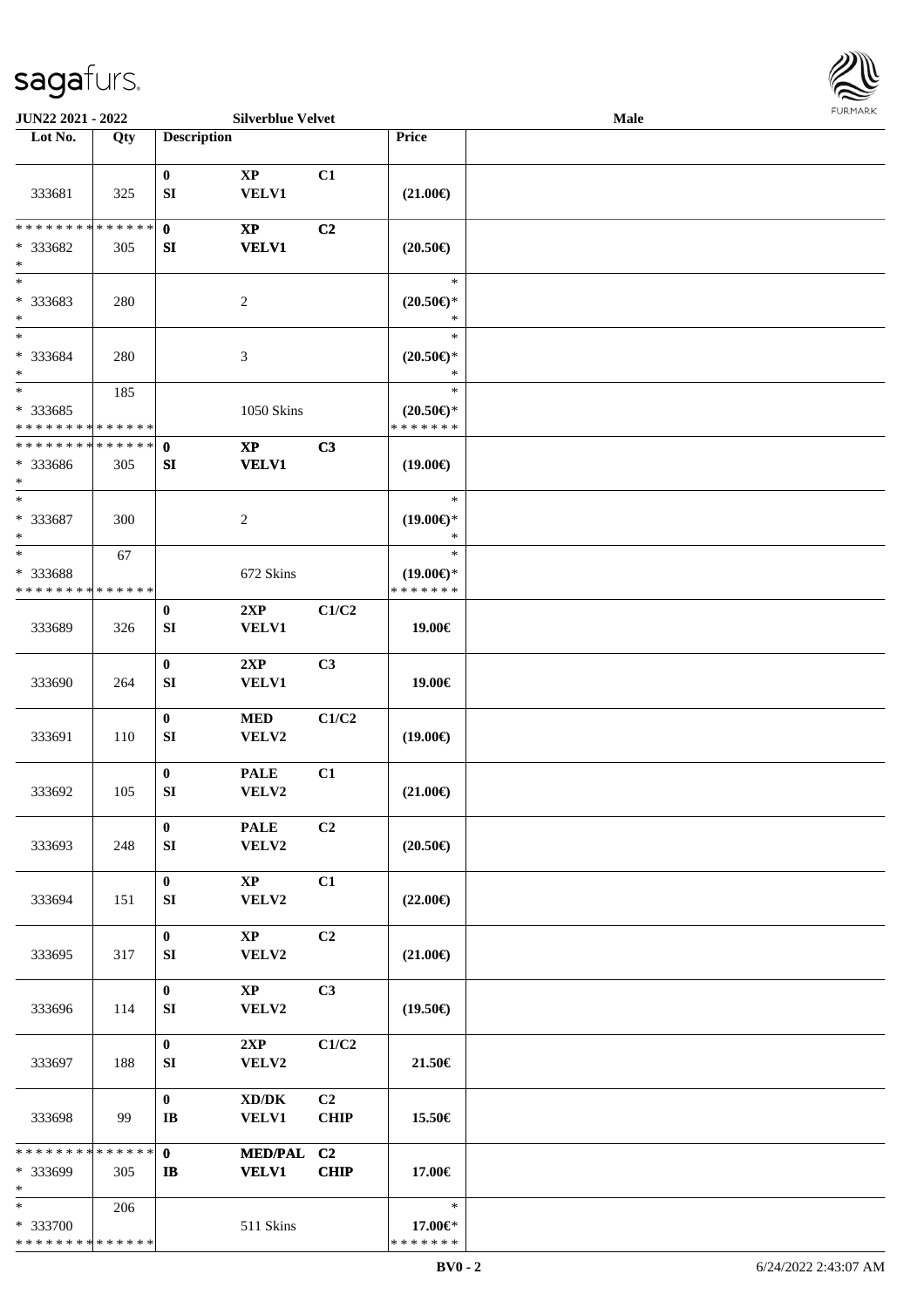

| JUN22 2021 - 2022             |     |                    | <b>Silverblue Velvet</b> |                |                     | Male |
|-------------------------------|-----|--------------------|--------------------------|----------------|---------------------|------|
| Lot No.                       | Qty | <b>Description</b> |                          |                | Price               |      |
|                               |     |                    |                          |                |                     |      |
| ******** <mark>******</mark>  |     | $\mathbf{0}$       | XP/2XP                   | C <sub>2</sub> |                     |      |
| * 333701                      | 305 | $\mathbf{I}$       | <b>VELV1</b>             | <b>CHIP</b>    | 18.00€              |      |
| $\ast$                        |     |                    |                          |                |                     |      |
| $*$                           | 137 |                    |                          |                | $\ast$              |      |
| * 333702                      |     |                    | 442 Skins                |                | 18.00€*             |      |
| * * * * * * * * * * * * * *   |     |                    |                          |                | * * * * * * *       |      |
|                               |     |                    |                          |                |                     |      |
|                               |     | $\mathbf{0}$       | 2XD/XD                   | C <sub>2</sub> |                     |      |
| 333703                        | 170 | <b>SAGA</b>        | <b>VELV1</b>             |                | 17.00€              |      |
|                               |     |                    |                          |                |                     |      |
|                               |     | $\mathbf{0}$       | <b>Dark</b>              | C1/C2          |                     |      |
| 333704                        | 299 | <b>SAGA</b>        | <b>VELV1</b>             |                | 18.50€              |      |
|                               |     |                    |                          |                |                     |      |
|                               |     | $\mathbf{0}$       | <b>Dark</b>              | C3             |                     |      |
| 333705                        | 102 | <b>SAGA</b>        | <b>VELV1</b>             |                | 16.50€              |      |
|                               |     |                    |                          |                |                     |      |
|                               |     | $\bf{0}$           | $\bf MED$                | C1             |                     |      |
|                               |     | <b>SAGA</b>        |                          |                |                     |      |
| 333706                        | 188 |                    | <b>VELV1</b>             |                | 21.00€              |      |
| **************                |     |                    |                          |                |                     |      |
|                               |     | $\mathbf{0}$       | <b>MED</b>               | C2             |                     |      |
| * 333707                      | 285 | <b>SAGA</b>        | <b>VELV1</b>             |                | 20.50€              |      |
| $\ast$                        |     |                    |                          |                |                     |      |
| $\ast$                        | 206 |                    |                          |                | $\ast$              |      |
| * 333708                      |     |                    | 491 Skins                |                | $20.50 \in$ *       |      |
| * * * * * * * * * * * * * *   |     |                    |                          |                | * * * * * * *       |      |
|                               |     | $\bf{0}$           | <b>MED</b>               | C <sub>3</sub> |                     |      |
| 333709                        | 291 | <b>SAGA</b>        | VELV1                    |                | 19.00€              |      |
|                               |     |                    |                          |                |                     |      |
|                               |     | $\mathbf{0}$       | <b>PALE</b>              | C1             |                     |      |
|                               |     | <b>SAGA</b>        | VELV1                    |                |                     |      |
| 333710                        | 296 |                    |                          |                | 22.50€              |      |
| **************                |     |                    |                          |                |                     |      |
|                               |     | $\mathbf{0}$       | <b>PALE</b>              | C <sub>2</sub> |                     |      |
| * 333711                      | 285 | <b>SAGA</b>        | <b>VELV1</b>             |                | $(22.00\epsilon)$   |      |
| $\ast$                        |     |                    |                          |                |                     |      |
| $\ast$                        | 202 |                    |                          |                | $\ast$              |      |
| * 333712                      |     |                    | 487 Skins                |                | $(22.00\epsilon)$ * |      |
| **************                |     |                    |                          |                | *******             |      |
| ***************   0 PALE      |     |                    |                          | C3             |                     |      |
| * 333713                      | 285 | SAGA VELV1         |                          |                | 20.50€              |      |
| $*$                           |     |                    |                          |                |                     |      |
| $*$                           |     |                    |                          |                | $\ast$              |      |
| $* 333714$                    | 250 |                    | 2                        |                | 20.50€*             |      |
| $*$                           |     |                    |                          |                | $\ast$              |      |
| $*$ $-$                       | 48  |                    |                          |                | $\ast$              |      |
| * 333715                      |     |                    | 583 Skins                |                | 20.50€*             |      |
| * * * * * * * * * * * * * *   |     |                    |                          |                | * * * * * * *       |      |
|                               |     |                    |                          |                |                     |      |
|                               |     | $\mathbf{0}$       | $\mathbf{X}\mathbf{P}$   | C <sub>1</sub> |                     |      |
| 333716                        | 183 | <b>SAGA</b>        | <b>VELV1</b>             |                | 23.50€              |      |
|                               |     |                    |                          |                |                     |      |
|                               |     |                    | $\mathbf{X}\mathbf{P}$   | C <sub>2</sub> |                     |      |
| * 333717                      | 285 | <b>SAGA</b>        | <b>VELV1</b>             |                | 23.00€              |      |
| $*$ $*$                       |     |                    |                          |                |                     |      |
| $*$                           |     |                    |                          |                | $\ast$              |      |
| * 333718                      | 260 |                    | 2                        |                | 23.00€*             |      |
| $*$                           |     |                    |                          |                | $\ast$              |      |
| $*$ and $*$                   | 241 |                    |                          |                | $\ast$              |      |
| * 333719                      |     |                    | 786 Skins                |                | $23.00 \in$ *       |      |
| * * * * * * * * * * * * * * * |     |                    |                          |                | * * * * * * *       |      |
| **************                |     | $\mathbf{0}$       | $\mathbf{X}\mathbf{P}$   | C <sub>3</sub> |                     |      |
|                               |     |                    |                          |                |                     |      |
| * 333720                      | 285 | <b>SAGA</b>        | <b>VELV1</b>             |                | 21.00€              |      |
| $*$                           |     |                    |                          |                |                     |      |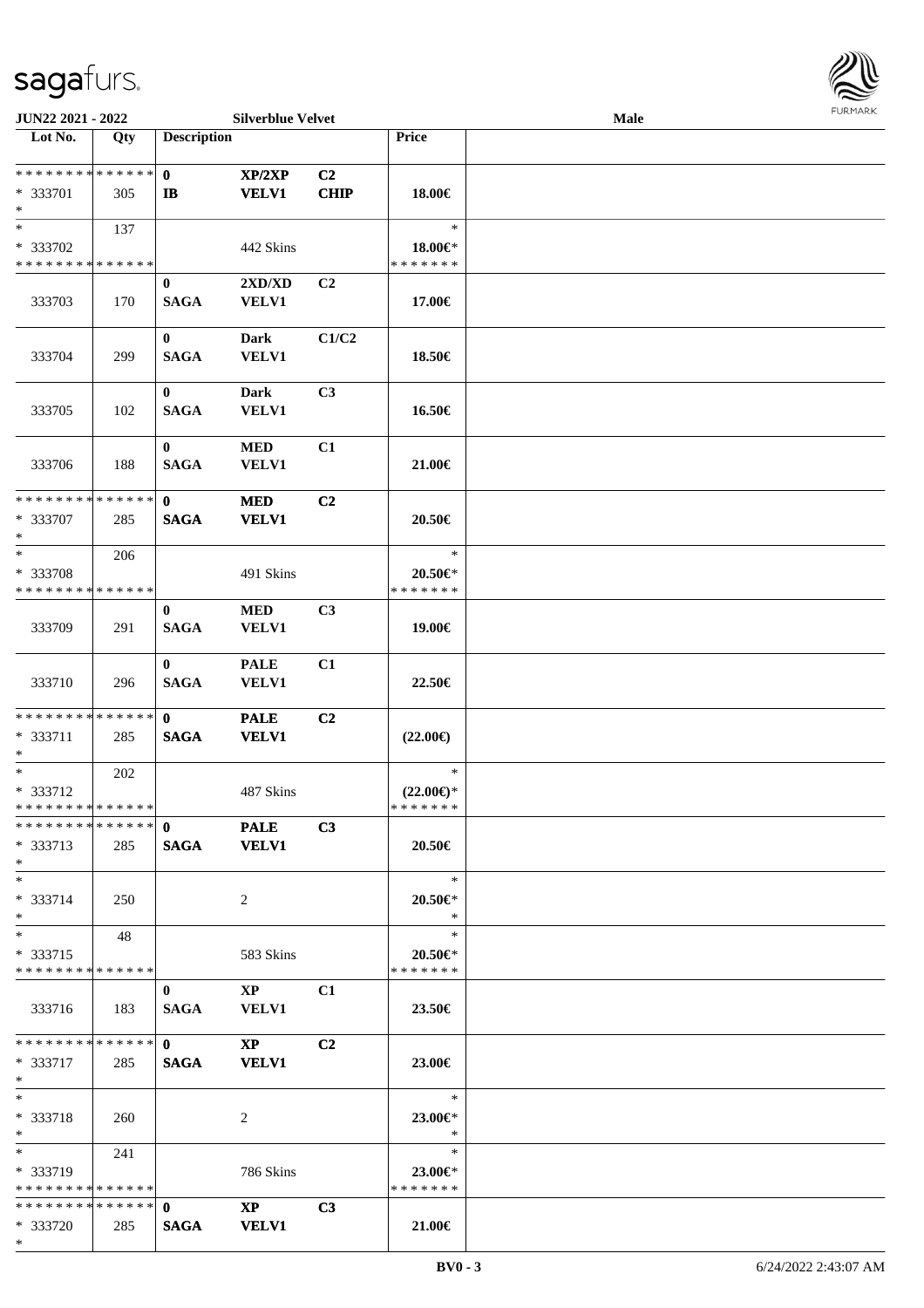| JUN22 2021 - 2022          |     |                         | <b>Silverblue Velvet</b>    |                |                        | Male | <b>FURMARK</b> |
|----------------------------|-----|-------------------------|-----------------------------|----------------|------------------------|------|----------------|
| Lot No.                    | Qty | <b>Description</b>      |                             |                | <b>Price</b>           |      |                |
| $*$                        | 194 | $\bf{0}$                | <b>XP</b>                   | C <sub>3</sub> | $\ast$                 |      |                |
| * 333721<br>************** |     | <b>SAGA</b>             | VELV1                       |                | $21.00 \in$<br>******* |      |                |
| 333722                     | 214 | $\bf{0}$<br><b>SAGA</b> | 2XP<br><b>VELV1</b>         | C1/C2          | 21.00€                 |      |                |
|                            |     |                         |                             |                |                        |      |                |
| 333723                     | 145 | $\bf{0}$<br><b>SAGA</b> | 2XP<br>VELV1                | C <sub>3</sub> | 19.50€                 |      |                |
| 333724                     | 149 | $\bf{0}$<br><b>SAGA</b> | <b>MED</b><br><b>VELV2</b>  | C1/C2          | $(21.00\epsilon)$      |      |                |
| 333725                     | 106 | $\bf{0}$<br><b>SAGA</b> | <b>PALE</b><br><b>VELV2</b> | C1             | 23.50€                 |      |                |
|                            |     | $\mathbf{a}$            | $P + T$                     | $\sim$         |                        |      |                |

| $*$                                        | 194 | $\mathbf{0}$    | $\mathbf{X}\mathbf{P}$              | C3              | $\ast$            |  |
|--------------------------------------------|-----|-----------------|-------------------------------------|-----------------|-------------------|--|
| * 333721                                   |     | <b>SAGA</b>     | <b>VELV1</b>                        |                 | $21.00 \in$ *     |  |
| * * * * * * * * <mark>* * * * * * *</mark> |     |                 |                                     |                 | *******           |  |
|                                            |     | $\mathbf{0}$    | 2XP                                 | C1/C2           |                   |  |
| 333722                                     | 214 | $\mathbf{SAGA}$ | <b>VELV1</b>                        |                 | 21.00€            |  |
|                                            |     |                 |                                     |                 |                   |  |
|                                            |     | $\mathbf{0}$    | 2XP                                 | C3              |                   |  |
|                                            |     |                 |                                     |                 | 19.50€            |  |
| 333723                                     | 145 | $\mathbf{SAGA}$ | <b>VELV1</b>                        |                 |                   |  |
|                                            |     |                 |                                     |                 |                   |  |
|                                            |     | $\mathbf{0}$    | $\bf MED$                           | C1/C2           |                   |  |
| 333724                                     | 149 | <b>SAGA</b>     | VELV2                               |                 | $(21.00\epsilon)$ |  |
|                                            |     |                 |                                     |                 |                   |  |
|                                            |     | $\mathbf{0}$    | <b>PALE</b>                         | C1              |                   |  |
| 333725                                     | 106 | <b>SAGA</b>     | VELV2                               |                 | 23.50€            |  |
|                                            |     |                 |                                     |                 |                   |  |
|                                            |     | $\mathbf{0}$    | <b>PALE</b>                         | C2              |                   |  |
| 333726                                     | 271 | <b>SAGA</b>     | VELV2                               |                 | 22.50€            |  |
|                                            |     |                 |                                     |                 |                   |  |
|                                            |     | $\mathbf{0}$    | <b>PALE</b>                         | C <sub>3</sub>  |                   |  |
| 333727                                     | 91  | <b>SAGA</b>     | VELV2                               |                 | 21.00€            |  |
|                                            |     |                 |                                     |                 |                   |  |
|                                            |     | $\mathbf{0}$    | $\mathbf{X}\mathbf{P}$              | C1              |                   |  |
| 333728                                     | 99  | <b>SAGA</b>     | VELV2                               |                 | $(24.00\epsilon)$ |  |
|                                            |     |                 |                                     |                 |                   |  |
|                                            |     | $\mathbf{0}$    | $\mathbf{X}\mathbf{P}$              | C2              |                   |  |
| 333729                                     | 281 | <b>SAGA</b>     | VELV2                               |                 | $(23.50\epsilon)$ |  |
|                                            |     |                 |                                     |                 |                   |  |
|                                            |     | $\mathbf{0}$    | $\mathbf{X}\mathbf{P}$              | C3              |                   |  |
| 333730                                     | 98  | <b>SAGA</b>     | VELV2                               |                 | 22.00€            |  |
|                                            |     |                 |                                     |                 |                   |  |
|                                            |     |                 |                                     |                 |                   |  |
|                                            |     | $\mathbf{0}$    | 2XP                                 | C1/C2           |                   |  |
| 333731                                     | 144 | <b>SAGA</b>     | VELV2                               |                 | 23.00€            |  |
|                                            |     |                 |                                     |                 |                   |  |
|                                            |     | $\mathbf{0}$    | ALL                                 | C <sub>2</sub>  |                   |  |
| 333732                                     | 212 | IA              | <b>VELV1</b>                        | WB <sub>2</sub> | 15.00€            |  |
|                                            |     |                 |                                     |                 |                   |  |
|                                            |     | $\mathbf{0}$    | $\bold{X}\bold{D}/\bold{D}\bold{K}$ | C <sub>2</sub>  |                   |  |
| 333733                                     | 140 | IA              | <b>VELV1</b>                        | CHIP            | 17.50€            |  |
|                                            |     |                 |                                     |                 |                   |  |
| * * * * * * * * * * * * * * *              |     | $\mathbf{0}$    | MED/PAL C2                          |                 |                   |  |
| $* 333734$                                 | 285 | IA              | <b>VELV1</b>                        | <b>CHIP</b>     | 18.50€            |  |
| $*$                                        |     |                 |                                     |                 |                   |  |
| $\ast$                                     |     |                 |                                     |                 | $\ast$            |  |
| * 333735                                   | 260 |                 | 2                                   |                 | 18.50€*           |  |
| $*$                                        |     |                 |                                     |                 | $\ast$            |  |
| $*$                                        | 233 |                 |                                     |                 | $\ast$            |  |
| * 333736                                   |     |                 | 778 Skins                           |                 | 18.50€*           |  |
| * * * * * * * * <mark>* * * * * *</mark>   |     |                 |                                     |                 | * * * * * * *     |  |
| * * * * * * * * <mark>* * * * * *</mark> * |     | $\mathbf{0}$    | XP/2XP                              | C2              |                   |  |
| * 333737                                   | 285 | IA              | <b>VELV1</b>                        | <b>CHIP</b>     | 19.50€            |  |
| $*$                                        |     |                 |                                     |                 |                   |  |
| $*$                                        | 202 |                 |                                     |                 | $\ast$            |  |
| * 333738                                   |     |                 | 487 Skins                           |                 | 19.50€*           |  |
| * * * * * * * * * * * * * * *              |     |                 |                                     |                 | * * * * * * *     |  |
|                                            |     | $\bf{0}$        | <b>PALE</b>                         | C1/C2           |                   |  |
| 333739                                     | 157 | <b>SROY</b>     | <b>VELV1</b>                        |                 | 22.50€            |  |
|                                            |     |                 |                                     |                 |                   |  |
|                                            |     | $\mathbf{0}$    | $\mathbf{XP}$                       | C1/C2           |                   |  |
| 333740                                     | 129 | <b>SROY</b>     | VELV1                               |                 | 23.50€            |  |
|                                            |     |                 |                                     |                 |                   |  |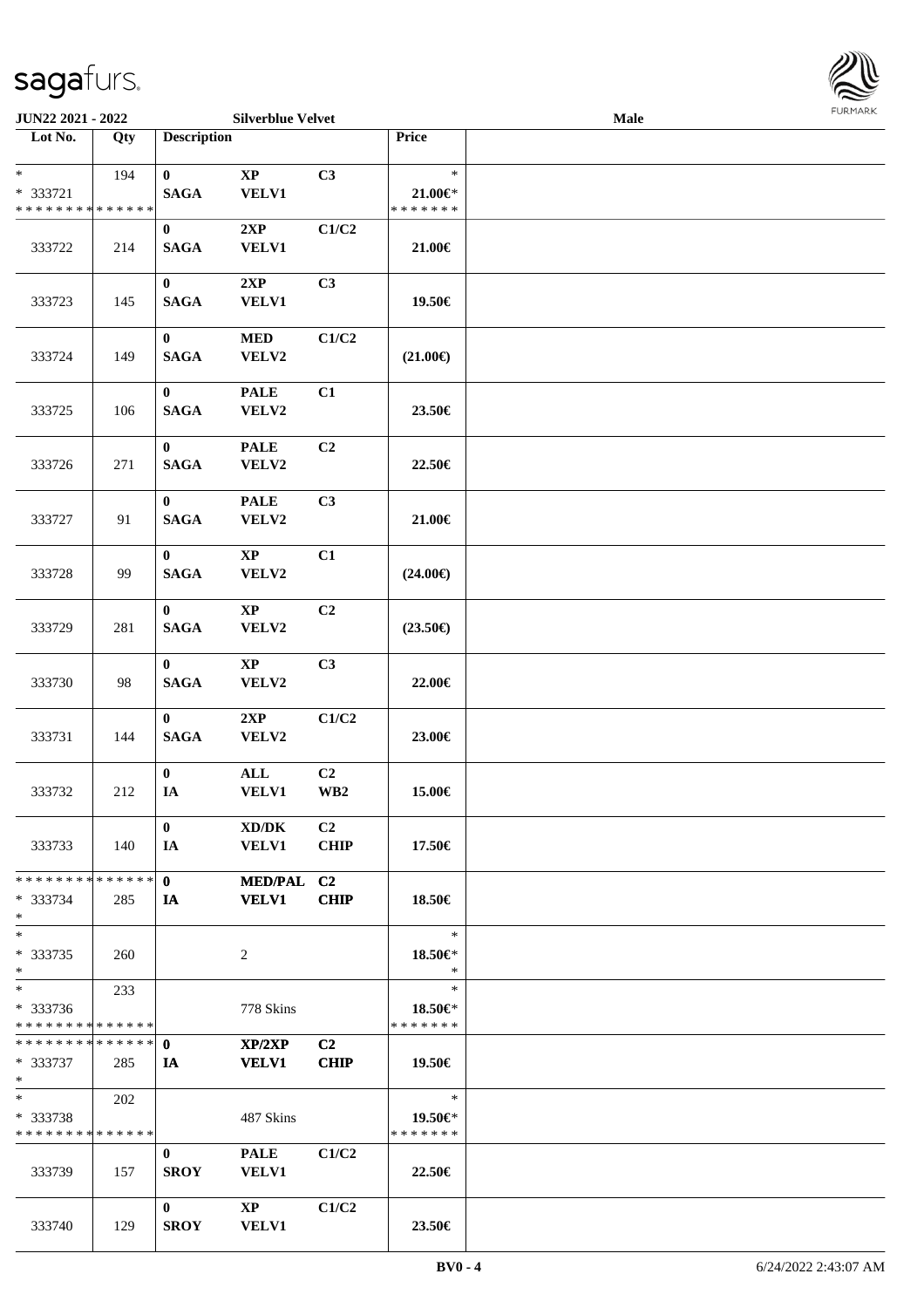

| JUN22 2021 - 2022 |     | Silverblue                                  |                |                   | Female | <b>FURMARK</b> |
|-------------------|-----|---------------------------------------------|----------------|-------------------|--------|----------------|
| Lot No.           | Qty | <b>Description</b>                          |                | Price             |        |                |
| 431001            | 186 | 30<br><b>PALE</b><br><b>SI</b>              | C1/C2          | 22.50€            |        |                |
| 431002            | 94  | <b>MED</b><br>30<br><b>SAGA</b>             | C1/C2          | $(23.50\epsilon)$ |        |                |
| 431003            | 259 | 30<br><b>PALE</b><br><b>SAGA</b>            | C1/C2          | $(25.00\epsilon)$ |        |                |
| 431004            | 271 | 30<br>$\mathbf{X}\mathbf{P}$<br><b>SAGA</b> | C1/C2          | $(25.50\epsilon)$ |        |                |
| 431005            | 325 | MED/PAL C2<br>30<br><b>CHIP</b><br>IA       |                | 22.00€            |        |                |
| 431006            | 291 | 30<br>XP/2XP<br>IA<br><b>CHIP</b>           | C <sub>2</sub> | 24.00€            |        |                |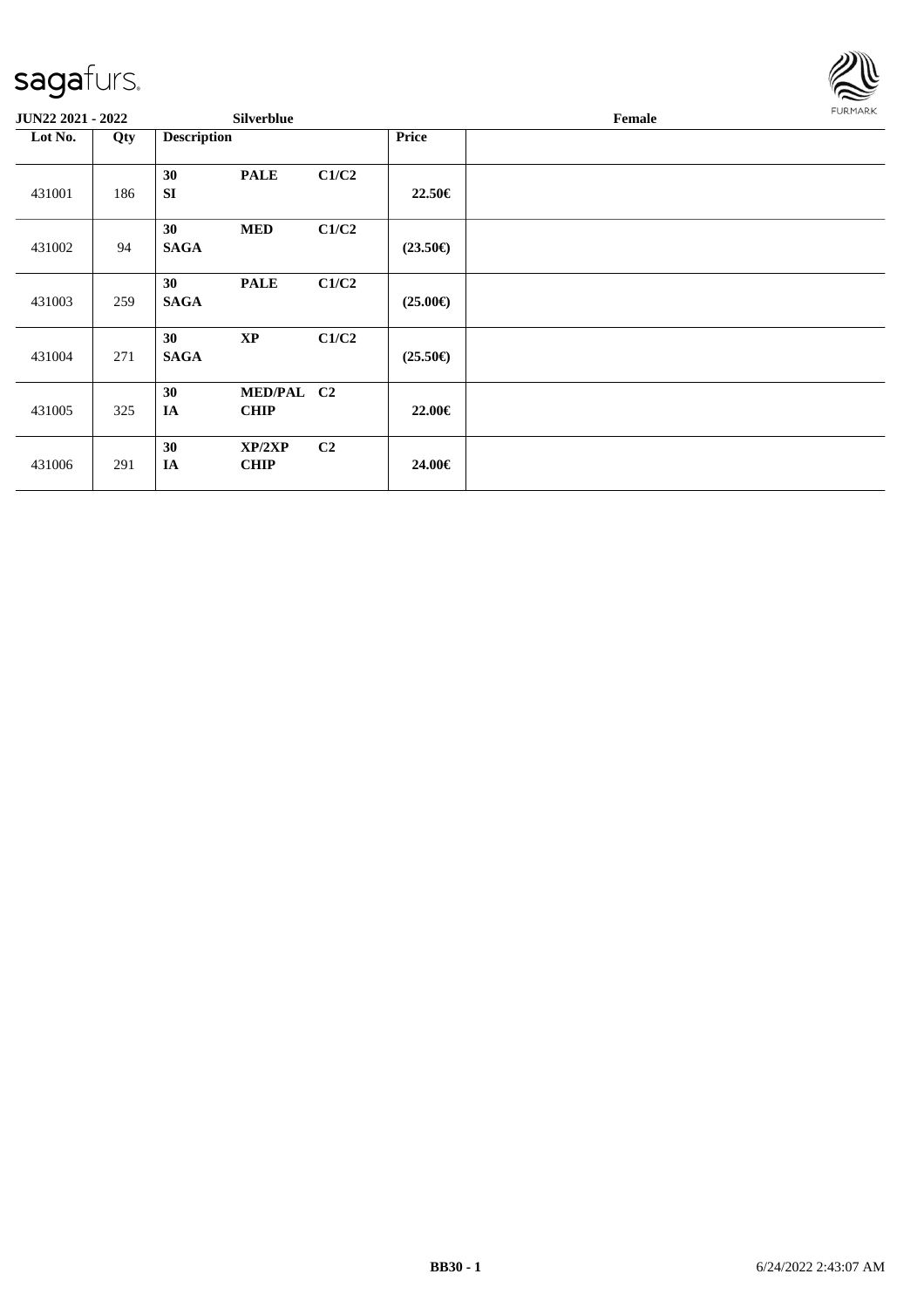

| JUN22 2021 - 2022                                   |                    |                                   | Silverblue                                         |                               |                                                | Female | <b>FURMARK</b> |
|-----------------------------------------------------|--------------------|-----------------------------------|----------------------------------------------------|-------------------------------|------------------------------------------------|--------|----------------|
| Lot No.                                             | Qty                | <b>Description</b>                |                                                    |                               | Price                                          |        |                |
| 431061                                              | 94                 | 30/20<br>SI                       | <b>Dark</b>                                        | C1/C2                         | $(18.00\epsilon)$                              |        |                |
| 431062                                              | 186                | 30/20<br>${\bf S}{\bf I}$         | <b>MED</b>                                         | C1/C2                         | $(20.50\epsilon)$                              |        |                |
| 431063                                              | 275                | 20<br>${\bf S}{\bf I}$            | $\bf MED$                                          | C1/C2                         | $(20.00\epsilon)$                              |        |                |
| 431064                                              | 91                 | 30/20<br>SI                       | <b>MED</b>                                         | C3                            | $(18.50\epsilon)$                              |        |                |
| 431065                                              | 176                | 20<br>SI                          | <b>PALE</b>                                        | C1/C2                         | $(21.50\epsilon)$                              |        |                |
| * * * * * * * *<br>* 431066<br>$\ast$               | * * * * * *<br>465 | 20<br>SI                          | <b>PALE</b>                                        | C1/C2                         | $(21.50\epsilon)$                              |        |                |
| $\ast$<br>$* 431067$<br>* * * * * * * * * * * * * * | 105                |                                   | 570 Skins                                          |                               | $\ast$<br>$(21.50\epsilon)$ *<br>* * * * * * * |        |                |
| 431068                                              | 145                | 30/20<br>SI                       | <b>PALE</b>                                        | C3                            | $(20.50\epsilon)$                              |        |                |
| 431069                                              | 234                | 30/20<br>${\bf S}{\bf I}$         | $\bold{XP}$                                        | C1/C2                         | $(22.50\epsilon)$                              |        |                |
| 431070                                              | 369                | ${\bf 20}$<br>SI                  | $\bold{XP}$                                        | C1/C2                         | $(22.00\epsilon)$                              |        |                |
| 431071                                              | 100                | 30/20<br>SI                       | $\bold{XP}$                                        | C3                            | $(21.50\in)$                                   |        |                |
| 431072                                              | 77                 | 30/20<br>${\bf S}{\bf I}$         | 2XP                                                | C <sub>2</sub>                | $(22.00\epsilon)$                              |        |                |
| 431073                                              | 132                | 20<br>${\bf SI}$                  | $\bold{X}\bold{D}/\bold{D}\bold{K}$<br><b>LNAP</b> | C2                            | 15.00€                                         |        |                |
| 431074                                              | 330                | 20<br>$\mathbf{I}\mathbf{B}$      | ALL<br><b>SPAR</b>                                 | C <sub>2</sub>                | 18.00€                                         |        |                |
| 431075                                              | 52                 | 30/20<br>$\bf IB$                 | $\bold{X}\bold{D}/\bold{D}\bold{K}$<br><b>CHIP</b> | C2                            | 15.50€                                         |        |                |
| 431076                                              | 249                | 30/20<br>$\bf{IB}$                | MED/PAL C2<br><b>CHIP</b>                          |                               | 18.00€                                         |        |                |
| 431077                                              | 133                | 30/20<br>$\mathbf{I}\mathbf{B}$   | XP/2XP<br><b>CHIP</b>                              | C <sub>2</sub>                | 20.00€                                         |        |                |
| 431078                                              | 177                | 20<br>$\mathbf{I}\mathbf{B}$      | ALL<br><b>CHIP</b>                                 | C <sub>2</sub><br><b>LNAP</b> | 15.50€                                         |        |                |
| 431079                                              | 80                 | 30/20<br>$\mathbf{SR}/\mathbf{S}$ | $\mathbf{X}\mathbf{D}$                             | C1/C2                         | 18.00€                                         |        |                |
| 431080                                              | 346                | 20<br>$\mathbf{SAGA}$             | <b>Dark</b>                                        | C1/C2                         | $(20.00\epsilon)$                              |        |                |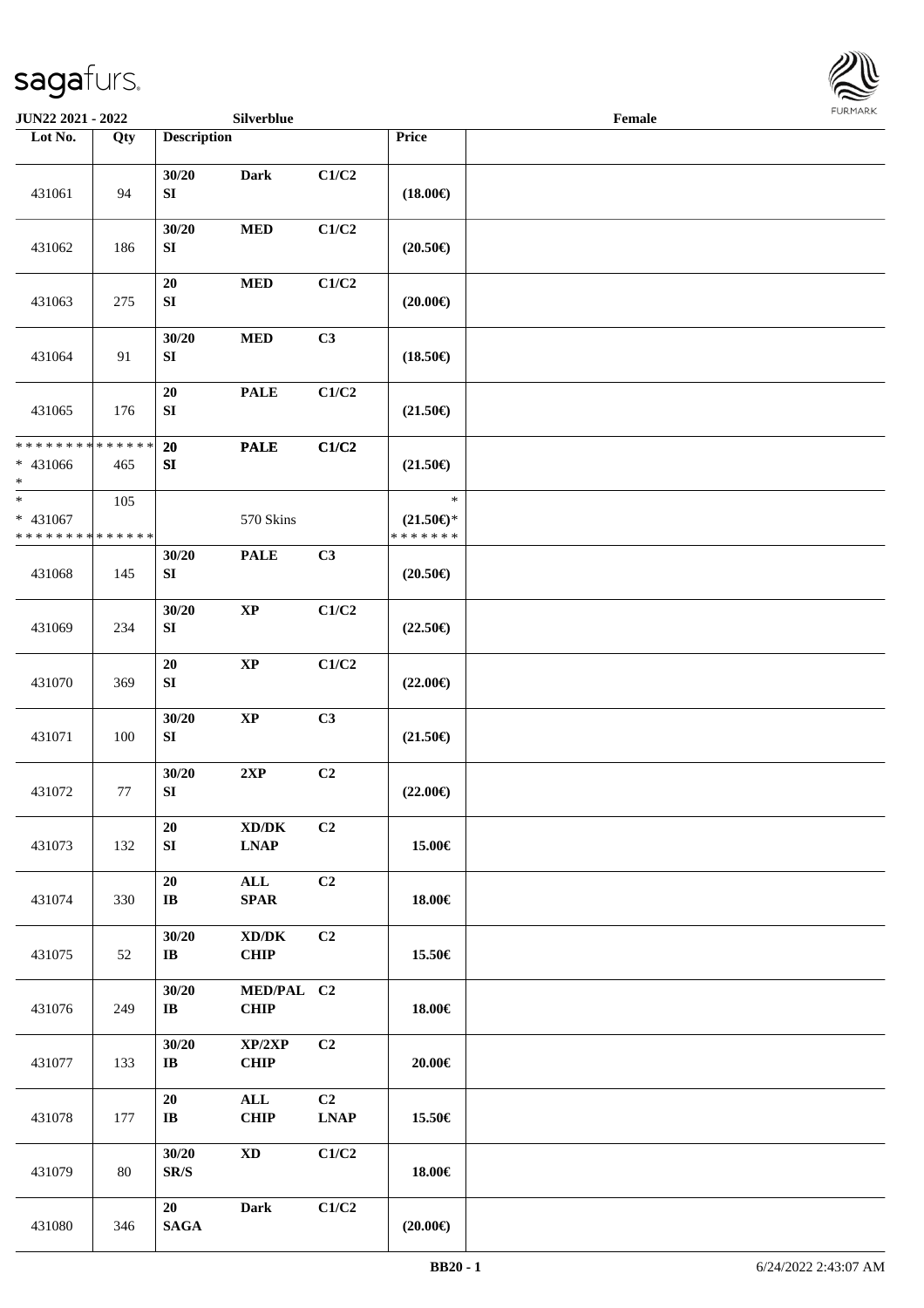

| JUN22 2021 - 2022                                                     |     |                                | Silverblue     |                |                                                | Female | <b>FURMARK</b> |
|-----------------------------------------------------------------------|-----|--------------------------------|----------------|----------------|------------------------------------------------|--------|----------------|
| Lot No.                                                               | Qty | <b>Description</b>             |                |                | Price                                          |        |                |
| 431081                                                                | 237 | 20<br><b>SAGA</b>              | <b>Dark</b>    | C1/C2          | $(20.00\epsilon)$                              |        |                |
| 431082                                                                | 128 | 20<br>SR/S                     | <b>Dark</b>    | C3             | 19.00€                                         |        |                |
| 431083                                                                | 96  | 20<br><b>SAGA</b>              | <b>MED</b>     | C1             | $(22.50\epsilon)$                              |        |                |
| 431084                                                                | 212 | 20<br><b>SAGA</b>              | <b>MED</b>     | C1             | $(22.50\epsilon)$                              |        |                |
| **************<br>* 431085<br>$*$                                     | 425 | <b>20</b><br><b>SAGA</b>       | <b>MED</b>     | C2             | $(22.00\epsilon)$                              |        |                |
| $\overline{\phantom{0}}$<br>* 431086<br>* * * * * * * * * * * * * *   | 124 |                                | 549 Skins      |                | $\ast$<br>$(22.00\epsilon)$ *<br>* * * * * * * |        |                |
| * * * * * * * * * * * * * *<br>* 431087<br>$\ast$                     | 445 | 20<br><b>SAGA</b>              | <b>MED</b>     | C2             | $(22.00\epsilon)$                              |        |                |
| $\overline{\phantom{a}^*}$<br>* 431088<br>* * * * * * * * * * * * * * | 136 |                                | 581 Skins      |                | $\ast$<br>$(22.00\epsilon)$ *<br>* * * * * * * |        |                |
| 431089                                                                | 408 | 20<br>$\mathbf{SR}/\mathbf{S}$ | <b>MED</b>     | C3             | $(21.00\epsilon)$                              |        |                |
| 431090                                                                | 191 | 20<br><b>SAGA</b>              | $\bf MED$      | C <sub>3</sub> | $(21.00\epsilon)$                              |        |                |
| 431091                                                                | 204 | 20<br><b>SAGA</b>              | <b>PALE</b>    | C1             | $(24.00\epsilon)$                              |        |                |
| ******** <mark>*****</mark> *<br>$* 431092$<br>$\ast$                 | 405 | 20<br><b>SAGA</b>              | <b>PALE</b>    | C1             | $(24.00\epsilon)$                              |        |                |
| $\ast$<br>* 431093<br>* * * * * * * * * * * * * *                     | 83  |                                | 488 Skins      |                | $\ast$<br>$(24.00\epsilon)$ *<br>* * * * * * * |        |                |
| * * * * * * * * * * * * * *<br>$* 431094$<br>$\ast$                   | 425 | <b>20</b><br><b>SAGA</b>       | <b>PALE</b>    | C <sub>2</sub> | $(23.50\epsilon)$                              |        |                |
| $\ast$<br>* 431095<br>$\ast$                                          | 400 |                                | $\overline{c}$ |                | $\ast$<br>$(23.50\epsilon)$ *<br>$\ast$        |        |                |
| $\ast$<br>* 431096<br>* * * * * * * * * * * * * *                     | 150 |                                | 975 Skins      |                | $\ast$<br>$(23.50\epsilon)$ *<br>* * * * * * * |        |                |
| * * * * * * * * * * * * * *<br>$* 431097$<br>$\ast$                   | 445 | 20<br><b>SAGA</b>              | <b>PALE</b>    | C <sub>2</sub> | $(23.50\epsilon)$                              |        |                |
| $\ast$<br>* 431098<br>$\ast$                                          | 420 |                                | 2              |                | $\ast$<br>$(23.50\epsilon)$ *<br>$\ast$        |        |                |
| $\ast$<br>* 431099<br>$\ast$                                          | 420 |                                | 3              |                | $\ast$<br>$(23.50\epsilon)$ *<br>$\ast$        |        |                |
| $\ast$<br>$* 431100$<br>* * * * * * * * * * * * * *                   | 97  |                                | 1382 Skins     |                | $\ast$<br>$(23.50\epsilon)$ *<br>* * * * * * * |        |                |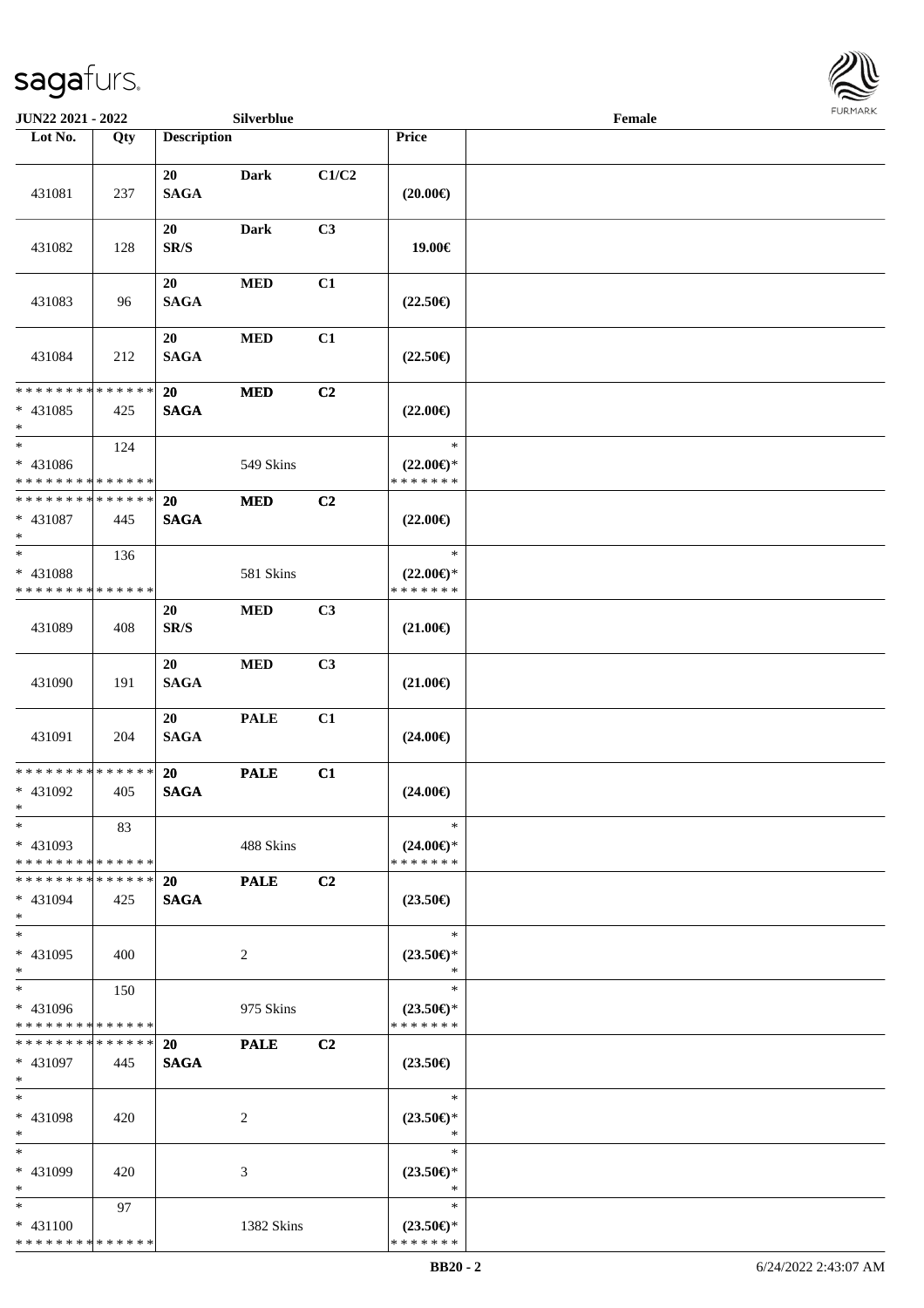

| <b>JUN22 2021 - 2022</b>                                    |        |                                   | Silverblue                 |       |                                                | Female |  |
|-------------------------------------------------------------|--------|-----------------------------------|----------------------------|-------|------------------------------------------------|--------|--|
| Lot No.                                                     | Qty    | <b>Description</b>                |                            |       | Price                                          |        |  |
| * * * * * * * * <mark>* * * * * * *</mark><br>$* 431101$    |        | 30/20                             | <b>PALE</b>                | C3    |                                                |        |  |
| $*$                                                         | 425    | <b>SAGA</b>                       |                            |       | $(23.50\epsilon)$                              |        |  |
| $* 431102$<br>* * * * * * * * * * * * * *                   | 137    |                                   | 562 Skins                  |       | $\ast$<br>$(23.50\epsilon)$ *<br>* * * * * * * |        |  |
| 431103                                                      | 408    | 20<br><b>SAGA</b>                 | <b>PALE</b>                | C3    | $(22.50\epsilon)$                              |        |  |
| 431104                                                      | 156    | 20<br><b>SAGA</b>                 | <b>XP</b>                  | C1    | $(25.00\epsilon)$                              |        |  |
| 431105                                                      | 376    | 20<br><b>SAGA</b>                 | $\bold{XP}$                | C1    | $(25.00\epsilon)$                              |        |  |
| * * * * * * * * * * * * * *<br>$* 431106$<br>$*$            | 425    | 20<br><b>SAGA</b>                 | $\bold{XP}$                | C2    | $(24.00\epsilon)$                              |        |  |
| $*$<br>* 431107<br>* * * * * * * * * * * * * *              | 125    |                                   | 550 Skins                  |       | $\ast$<br>$(24.00\epsilon)$ *<br>* * * * * * * |        |  |
| * * * * * * * * <mark>* * * * * *</mark><br>* 431108<br>$*$ | 445    | <b>20</b><br><b>SAGA</b>          | $\mathbf{X}\mathbf{P}$     | C2    | $(24.00\epsilon)$                              |        |  |
| $*$<br>* 431109<br>$*$                                      | 420    |                                   | 2                          |       | $\ast$<br>$(24.00\epsilon)$ *<br>$\ast$        |        |  |
| $*$<br>$* 431110$<br>* * * * * * * * * * * * * *            | 71     |                                   | 936 Skins                  |       | $\ast$<br>$(24.00\epsilon)$ *<br>* * * * * * * |        |  |
| 431111                                                      | 368    | 30/20<br>SR/S                     | $\bold{XP}$                | C3    | $(24.00\epsilon)$                              |        |  |
| 431112                                                      | 248    | 20<br><b>SAGA</b>                 | $\bold{XP}$                | C3    | $(23.50\epsilon)$                              |        |  |
| 431113                                                      | 204    | 30/20<br>$\mathbf{SR}/\mathbf{S}$ | 2XP                        | C1/C2 | $(23.50\epsilon)$                              |        |  |
| 431114                                                      | 311    | 20<br>$\mathbf{SAGA}$             | 2XP                        | C1/C2 | $(22.50\epsilon)$                              |        |  |
| 431115                                                      | 91     | 20<br>$\mbox{S}\mbox{R}/\mbox{S}$ | $2{\bf XP}$                | C3    | $(21.50\epsilon)$                              |        |  |
| 431116                                                      | 90     | 30/20<br>$\mathbf{SAGA}$          | Dark<br><b>LNAP</b>        | C1/C2 | 18.00€                                         |        |  |
| 431117                                                      | 167    | 30/20<br><b>SAGA</b>              | $\bf MED$<br><b>LNAP</b>   | C1/C2 | $(20.50\epsilon)$                              |        |  |
| 431118                                                      | $81\,$ | 20<br>$\mathbf{SAGA}$             | $\bf MED$<br><b>LNAP</b>   | C2    | $(20.00\epsilon)$                              |        |  |
| 431119                                                      | 93     | 30/20<br>$\mathbf{SAGA}$          | $\bf MED$<br><b>LNAP</b>   | C3    | 20.00€                                         |        |  |
| 431120                                                      | 196    | 30/20<br><b>SAGA</b>              | <b>PALE</b><br><b>LNAP</b> | C1/C2 | $(22.00\in)$                                   |        |  |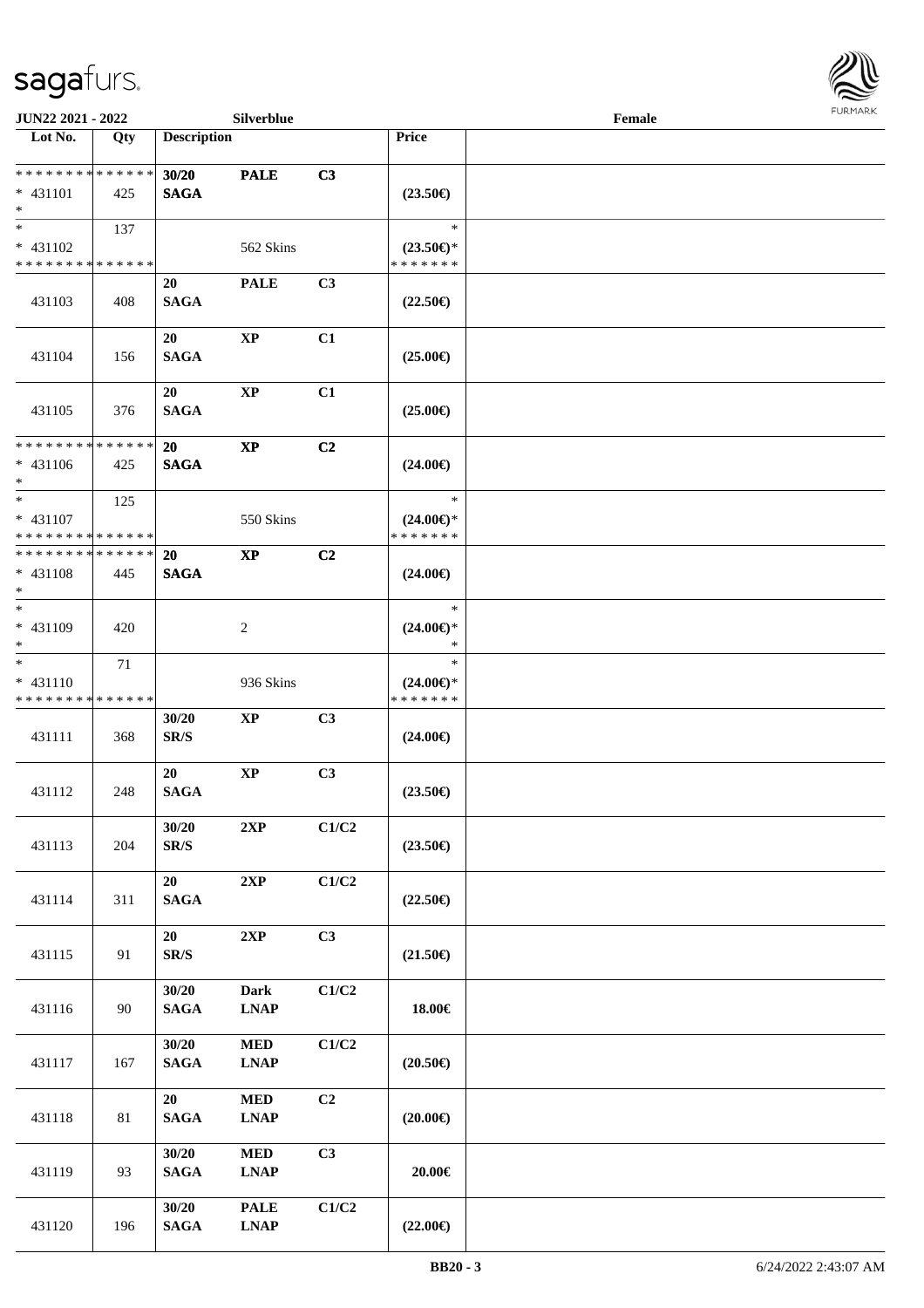

| JUN22 2021 - 2022                                    |     |                      | Silverblue                                        |                               |                                          | Female |  |
|------------------------------------------------------|-----|----------------------|---------------------------------------------------|-------------------------------|------------------------------------------|--------|--|
| Lot No.                                              | Qty | <b>Description</b>   |                                                   |                               | Price                                    |        |  |
| 431121                                               | 107 | 30/20<br><b>SAGA</b> | <b>PALE</b><br><b>LNAP</b>                        | C3                            | $(20.50\epsilon)$                        |        |  |
| 431122                                               | 90  | 30/20<br><b>SAGA</b> | $\mathbf{X}\mathbf{P}$<br><b>LNAP</b>             | C1/C2                         | $(22.50\epsilon)$                        |        |  |
| 431123                                               | 158 | 20<br>IA             | ALL<br><b>SPAR</b>                                | C <sub>2</sub>                | 19.50€                                   |        |  |
| 431124                                               | 227 | 30/20<br>IA          | XD/DK<br><b>CHIP</b>                              | C <sub>2</sub>                | 18.00€                                   |        |  |
| * * * * * * * * * * * * * *<br>$* 431125$<br>$*$     | 425 | 30/20<br>IA          | MED/PAL C2<br><b>CHIP</b>                         |                               | 21.50€                                   |        |  |
| $*$<br>* 431126<br>$*$                               | 400 |                      | 2                                                 |                               | $\ast$<br>21.50€*<br>$\ast$              |        |  |
| $*$<br>$* 431127$<br>$*$                             | 400 |                      | 3                                                 |                               | $\ast$<br>21.50€*<br>$\ast$              |        |  |
| $*$<br>* 431128<br>* * * * * * * * * * * * * *       | 140 |                      | 1365 Skins                                        |                               | $\ast$<br>21.50€*<br>* * * * * * *       |        |  |
| * * * * * * * * * * * * * *<br>* 431129<br>$*$       | 425 | 30/20<br>IA          | XP/2XP<br><b>CHIP</b>                             | C2                            | 22.00€                                   |        |  |
| $*$<br>* 431130<br>* * * * * * * * * * * * * *       | 345 |                      | 770 Skins                                         |                               | $\ast$<br>22.00€*<br>* * * * * * *       |        |  |
| 431131                                               | 121 | 20<br>IA             | $\boldsymbol{\text{XD}/\text{DK}}$<br><b>CHIP</b> | C2<br><b>LNAP</b>             | 15.50€                                   |        |  |
| * * * * * * * * * * * * * * *<br>* 431132<br>$*$ $*$ | 425 | <b>20</b><br>IA      | <b>MED/PAL</b><br><b>CHIP</b>                     | C2<br><b>LNAP</b>             | 18.00€                                   |        |  |
| $\ast$<br>$* 431133$<br>******** <mark>******</mark> | 44  |                      | 469 Skins                                         |                               | $\ast$<br>$18.00 \in$ *<br>* * * * * * * |        |  |
| 431134                                               | 147 | 20<br>IA             | XP/2XP<br><b>CHIP</b>                             | C <sub>2</sub><br><b>LNAP</b> | 18.50€                                   |        |  |
| 431135                                               | 96  | 20<br><b>SROY</b>    | <b>Dark</b>                                       | C1/C2                         | $(20.50\epsilon)$                        |        |  |
| 431136                                               | 211 | 20<br><b>SROY</b>    | $\bf MED$                                         | C1/C2                         | $(22.50\epsilon)$                        |        |  |
| 431137                                               | 263 | 20<br><b>SROY</b>    | $\bf MED$                                         | C1/C2                         | $(22.50\epsilon)$                        |        |  |
| 431138                                               | 97  | 30/20<br><b>SROY</b> | <b>PALE</b>                                       | C1                            | $(25.50\epsilon)$                        |        |  |
| 431139                                               | 154 | 20<br><b>SROY</b>    | <b>PALE</b>                                       | C1                            | $(25.00\epsilon)$                        |        |  |
| 431140                                               | 282 | 30/20<br><b>SROY</b> | <b>PALE</b>                                       | C2                            | $(25.00\epsilon)$                        |        |  |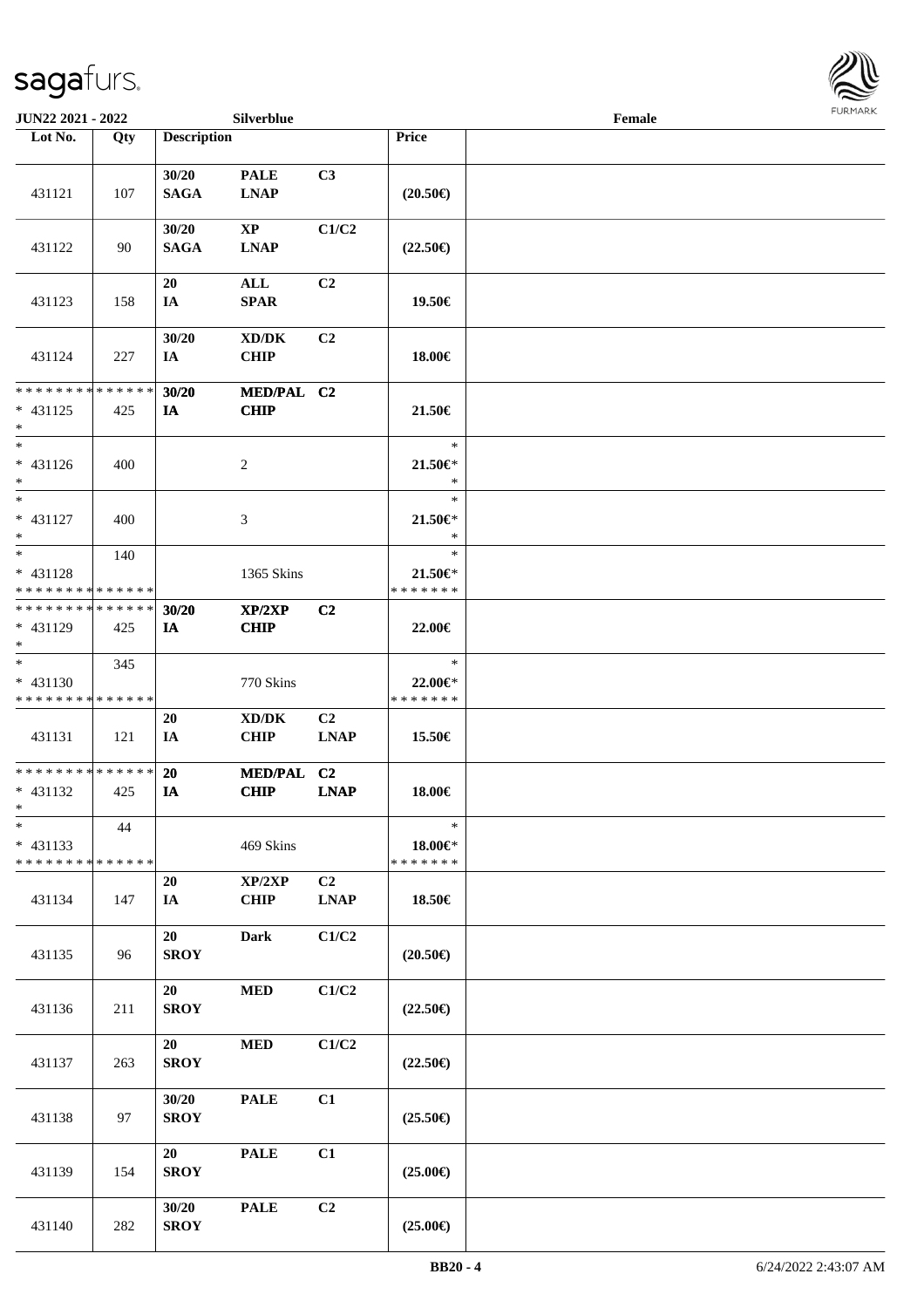

| JUN22 2021 - 2022                         |     |                      | <b>Silverblue</b>      |                |                                | Female | <b>FURMARK</b> |
|-------------------------------------------|-----|----------------------|------------------------|----------------|--------------------------------|--------|----------------|
| Lot No.                                   | Qty | <b>Description</b>   |                        |                | Price                          |        |                |
| **************                            |     | 20                   | <b>PALE</b>            | C <sub>2</sub> |                                |        |                |
| $* 431141$<br>$\ast$                      | 425 | <b>SROY</b>          |                        |                | $(24.00\epsilon)$              |        |                |
| $*$                                       | 78  |                      |                        |                | $\ast$                         |        |                |
| $* 431142$<br>* * * * * * * * * * * * * * |     |                      | 503 Skins              |                | $(24.00\epsilon)$ *<br>******* |        |                |
| 431143                                    | 121 | 20<br><b>SROY</b>    | <b>PALE</b>            | C3             | $(22.50\epsilon)$              |        |                |
| 431144                                    | 144 | 20<br><b>SROY</b>    | $\bold{XP}$            | C1             | $(25.50\epsilon)$              |        |                |
| 431145                                    | 183 | 30/20<br><b>SROY</b> | $\bold{XP}$            | C1/C2          | $(25.50\epsilon)$              |        |                |
| 431146                                    | 338 | 20<br><b>SROY</b>    | $\mathbf{X}\mathbf{P}$ | C <sub>2</sub> | $(25.00\epsilon)$              |        |                |
| 431147                                    | 122 | 20<br><b>SROY</b>    | 2XP                    | C1/C2          | $(24.00\epsilon)$              |        |                |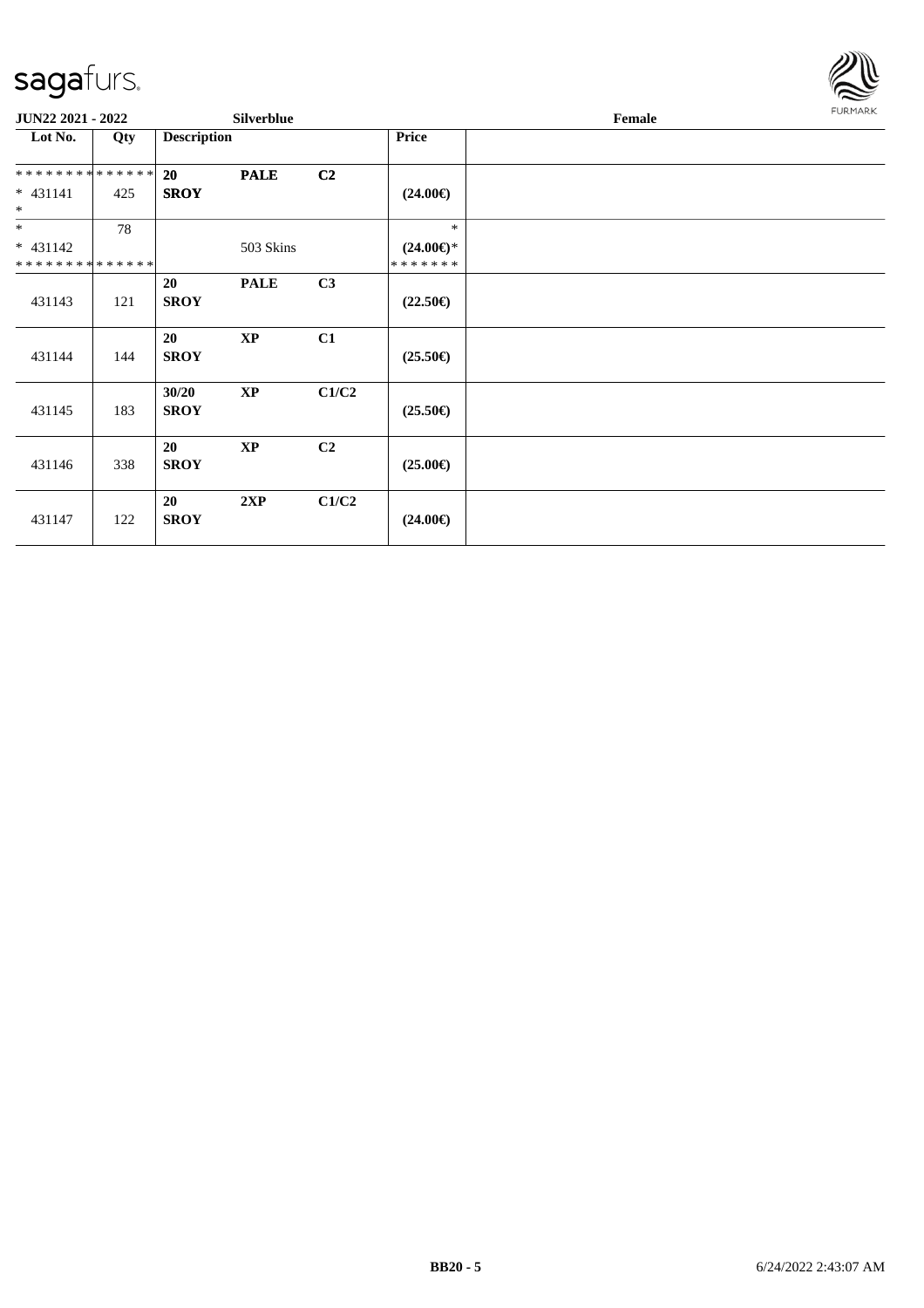

| JUN22 2021 - 2022                                                     |     |                                      | Silverblue             |                           |                                                | Female | FURMARK |
|-----------------------------------------------------------------------|-----|--------------------------------------|------------------------|---------------------------|------------------------------------------------|--------|---------|
| Lot No.                                                               | Qty | <b>Description</b>                   |                        |                           | Price                                          |        |         |
| 431201                                                                | 29  | $20/0$<br>SI                         | 2XD                    | C2                        | 13.50€                                         |        |         |
| 431202                                                                | 132 | 20/0<br>${\bf S}{\bf I}$             | $\mathbf{X}\mathbf{D}$ | $\mathbf{C1}/\mathbf{C2}$ | 15.00€                                         |        |         |
| 431203                                                                | 361 | $\mathbf 0$<br>${\bf SI}$            | Dark                   | $\mathbf{C1}/\mathbf{C2}$ | $(16.00\epsilon)$                              |        |         |
| 431204                                                                | 202 | $20/0$<br>${\bf SI}$                 | Dark                   | C3                        | $(16.00\epsilon)$                              |        |         |
| 431205                                                                | 118 | $\bf{0}$<br>${\bf SI}$               | $\bf MED$              | C1                        | $(19.00\epsilon)$                              |        |         |
| 431206                                                                | 487 | $\mathbf 0$<br>${\bf S}{\bf I}$      | $\bf MED$              | C2                        | $(18.50\epsilon)$                              |        |         |
| 431207                                                                | 301 | $\mathbf 0$<br>SI                    | $\bf MED$              | C3                        | $(17.50\epsilon)$                              |        |         |
| 431208                                                                | 131 | $\boldsymbol{0}$<br>SI               | <b>PALE</b>            | C1                        | $(20.50\epsilon)$                              |        |         |
| ******** <mark>******</mark><br>* 431209<br>$\ast$                    | 465 | $\mathbf{0}$<br>SI                   | <b>PALE</b>            | C2                        | $(20.00\epsilon)$                              |        |         |
| $_{\ast}$<br>$* 431210$<br>* * * * * * * * * * * * * *                | 172 |                                      | 637 Skins              |                           | $\ast$<br>$(20.00\epsilon)$ *<br>*******       |        |         |
| 431211                                                                | 179 | $\boldsymbol{0}$<br>${\bf S}{\bf I}$ | <b>PALE</b>            | C2                        | $(20.00\epsilon)$                              |        |         |
| 431212                                                                | 380 | $\pmb{0}$<br>${\bf SI}$              | <b>PALE</b>            | C3                        | $(19.00\epsilon)$                              |        |         |
| 431213                                                                | 161 | $\bf{0}$<br>SI                       | $\bold{XP}$            | C1                        | $(21.00\epsilon)$                              |        |         |
| 431214                                                                | 345 | $\bf{0}$<br>SI                       | $\bold{XP}$            | C1/C2                     | $(20.50\in)$                                   |        |         |
| * * * * * * * * * * * * * *<br>$* 431215$<br>$\ast$                   | 425 | $\mathbf 0$<br>SI                    | $\bold{XP}$            | C2                        | $(20.50\epsilon)$                              |        |         |
| $\overline{\phantom{1}}$<br>$* 431216$<br>* * * * * * * * * * * * * * | 83  |                                      | 508 Skins              |                           | $\ast$<br>$(20.50\epsilon)$ *<br>* * * * * * * |        |         |
| 431217                                                                | 130 | $\bf{0}$<br>SI                       | $\bold{XP}$            | C3                        | $(19.50\epsilon)$                              |        |         |
| 431218                                                                | 178 | $\bf{0}$<br>SI                       | $\bold{XP}$            | C3                        | $(19.50\epsilon)$                              |        |         |
| 431219                                                                | 98  | $\boldsymbol{0}$<br>SI               | 2XP                    | C2                        | $(20.00\epsilon)$                              |        |         |
| 431220                                                                | 79  | 20/0<br>SI                           | 2XD/XD<br><b>LNAP</b>  | C2                        | 13.00€                                         |        |         |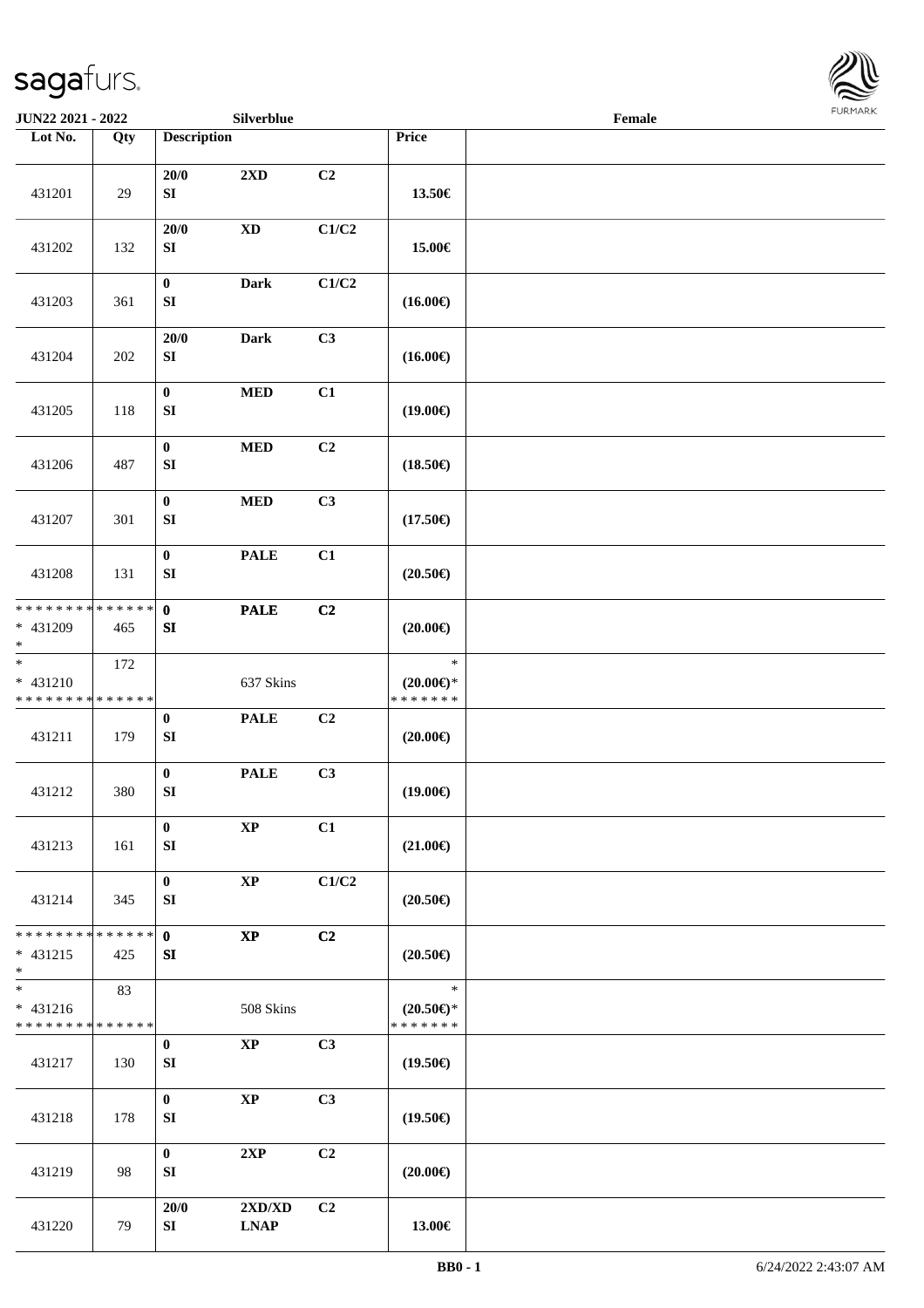

| JUN22 2021 - 2022                                            |     |                                      | Silverblue                                  |       |                                                | Female |  |
|--------------------------------------------------------------|-----|--------------------------------------|---------------------------------------------|-------|------------------------------------------------|--------|--|
| Lot No.                                                      | Qty | <b>Description</b>                   |                                             |       | Price                                          |        |  |
| 431221                                                       | 103 | $20/0$<br>${\bf S}{\bf I}$           | <b>Dark</b><br><b>LNAP</b>                  | C1/C2 | 15.00€                                         |        |  |
|                                                              |     | $\boldsymbol{0}$                     | <b>Dark</b>                                 | C1/C2 |                                                |        |  |
| 431222                                                       | 123 | ${\bf SI}$<br>20/0                   | <b>LNAP</b><br><b>Dark</b>                  | C3    | 15.50€                                         |        |  |
| 431223                                                       | 90  | SI                                   | <b>LNAP</b>                                 |       | 15.00€                                         |        |  |
| 431224                                                       | 171 | $20/0$<br>${\bf S}{\bf I}$           | $\bf MED$<br><b>LNAP</b>                    | C1/C2 | $(17.00\epsilon)$                              |        |  |
| 431225                                                       | 173 | $\pmb{0}$<br>SI                      | $\bf MED$<br><b>LNAP</b>                    | C1/C2 | $(16.00\epsilon)$                              |        |  |
| 431226                                                       | 168 | $20/0$<br>${\bf S}{\bf I}$           | $\bf MED$<br><b>LNAP</b>                    | C3    | $(16.00\epsilon)$                              |        |  |
| 431227                                                       | 182 | $\boldsymbol{0}$<br>${\bf S}{\bf I}$ | $\bf MED$<br><b>LNAP</b>                    | C3    | 15.50€                                         |        |  |
| 431228                                                       | 201 | 20/0<br>SI                           | <b>PALE</b><br><b>LNAP</b>                  | C1/C2 | $(18.50\epsilon)$                              |        |  |
| 431229                                                       | 172 | $\pmb{0}$<br>${\bf S}{\bf I}$        | <b>PALE</b><br><b>LNAP</b>                  | C1/C2 | $(17.50\in)$                                   |        |  |
| 431230                                                       | 152 | $20/0$<br>${\bf S}{\bf I}$           | $\ensuremath{\mathsf{PALE}}$<br><b>LNAP</b> | C3    | $(17.50\epsilon)$                              |        |  |
| 431231                                                       | 232 | $\pmb{0}$<br>${\bf S}{\bf I}$        | $\ensuremath{\mathsf{PALE}}$<br><b>LNAP</b> | C3    | $(16.50\epsilon)$                              |        |  |
| 431232                                                       | 122 | $20/0$<br>${\bf S}{\bf I}$           | XP/2XP<br>$\ensuremath{\text{L}N\!AP}$      | C1/C2 | $(18.50\epsilon)$                              |        |  |
| 431233                                                       | 118 | $\bf{0}$<br>SI                       | XP/2XP<br><b>LNAP</b>                       | C2    | $(17.50\epsilon)$                              |        |  |
| 431234                                                       | 108 | 20/0<br>SI                           | XP/2XP<br><b>LNAP</b>                       | C3    | $(17.50\epsilon)$                              |        |  |
| 431235                                                       | 239 | $\bf{0}$<br>$\mathbf{I}\mathbf{B}$   | $\mathbf{ALL}$<br><b>SPAR</b>               | C2    | 16.00€                                         |        |  |
| 431236                                                       | 191 | $\bf{0}$<br>IB                       | XD/DK<br><b>CHIP</b>                        | C2    | 14.50€                                         |        |  |
| * * * * * * * * * * * * * *                                  |     | $\mathbf{0}$                         | MED/PAL C2                                  |       |                                                |        |  |
| * 431237<br>$*$                                              | 465 | $\mathbf{I}$                         | <b>CHIP</b>                                 |       | $(16.00\epsilon)$                              |        |  |
| $\ast$<br>* 431238<br>$\ast$                                 | 440 |                                      | 2                                           |       | $\ast$<br>$(16.00\epsilon)$ *<br>$\ast$        |        |  |
| $\overline{\ast}$<br>* 431239<br>* * * * * * * * * * * * * * | 91  |                                      | 996 Skins                                   |       | $\ast$<br>$(16.00\epsilon)$ *<br>* * * * * * * |        |  |
|                                                              |     | $\bf{0}$                             | XP/2XP                                      | C2    |                                                |        |  |
| 431240                                                       | 410 | $\mathbf{I}\mathbf{B}$               | <b>CHIP</b>                                 |       | $(16.00\epsilon)$                              |        |  |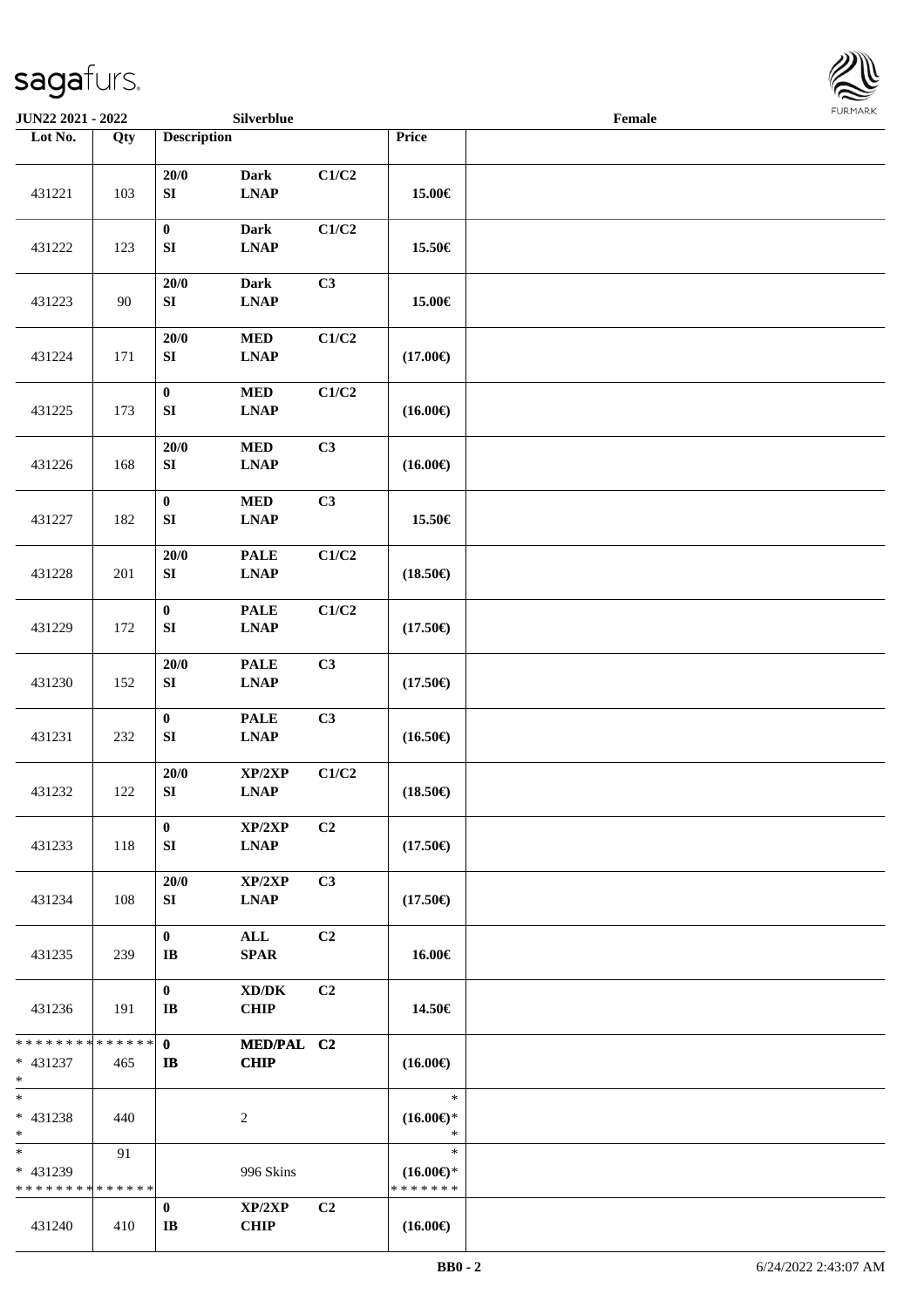

| JUN22 2021 - 2022                                                   |     |                                      | Silverblue                                  |                                                              |                                                | Female | <b>FURMARK</b> |
|---------------------------------------------------------------------|-----|--------------------------------------|---------------------------------------------|--------------------------------------------------------------|------------------------------------------------|--------|----------------|
| Lot No.                                                             | Qty | <b>Description</b>                   |                                             |                                                              | Price                                          |        |                |
| 431241                                                              | 102 | $\bf{0}$<br>$\bf I\bf B$             | $\bold{X}\bold{D}/\bold{D}\bold{K}$<br>CHIP | C2<br><b>LNAP</b>                                            | 13.50€                                         |        |                |
| 431242                                                              | 420 | $\bf{0}$<br>$\bf I\bf B$             | <b>MED/PAL</b><br>CHIP                      | C <sub>2</sub><br>$\mathbf{L}\mathbf{N}\mathbf{A}\mathbf{P}$ | 15.00€                                         |        |                |
| 431243                                                              | 113 | $\bf{0}$<br>$\mathbf{SAGA}$          | 2XD                                         | C1/C2                                                        | 15.50€                                         |        |                |
| 431244                                                              | 48  | $\mathbf{0}$<br><b>SAGA</b>          | 2XD                                         | C3                                                           | 15.50€                                         |        |                |
| 431245                                                              | 295 | $\bf{0}$<br>$\mathbf{SAGA}$          | $\mathbf{X}\mathbf{D}$                      | C1/C2                                                        | $(16.00\textnormal{\textcircled{\textsf{F}}})$ |        |                |
| 431246                                                              | 167 | $20/0$<br>$\mathbf{SR}/\mathbf{S}$   | $\mathbf{X}\mathbf{D}$                      | C3                                                           | 15.50€                                         |        |                |
| 431247                                                              | 233 | $\bf{0}$<br><b>SAGA</b>              | <b>Dark</b>                                 | C1                                                           | $(19.00\epsilon)$                              |        |                |
| * * * * * * * * * * * * * *<br>* 431248<br>$\ast$                   | 445 | $\mathbf{0}$<br><b>SAGA</b>          | <b>Dark</b>                                 | C <sub>2</sub>                                               | $(18.50\epsilon)$                              |        |                |
| $\overline{\phantom{0}}$<br>$* 431249$<br>$\ast$                    | 420 |                                      | $\sqrt{2}$                                  |                                                              | $\ast$<br>$(18.50\epsilon)$ *<br>$\ast$        |        |                |
| $\overline{\phantom{a}}$<br>* 431250<br>* * * * * * * * * * * * * * | 54  |                                      | 919 Skins                                   |                                                              | $\ast$<br>$(18.50\epsilon)$ *<br>* * * * * * * |        |                |
| 431251                                                              | 426 | $\bf{0}$<br>$\mathbf{SR}/\mathbf{S}$ | <b>Dark</b>                                 | C3                                                           | $(17.50\epsilon)$                              |        |                |
| 431252                                                              | 379 | $\bf{0}$<br><b>SAGA</b>              | <b>Dark</b>                                 | C3                                                           | $(17.50\epsilon)$                              |        |                |
| * * * * * * * * * * * * * * *<br>$* 431253$<br>$\ast$               | 425 | $\mathbf{0}$<br><b>SAGA</b>          | <b>MED</b>                                  | C1                                                           | $(21.00\epsilon)$                              |        |                |
| $*$<br>$* 431254$<br>* * * * * * * * * * * * * *                    | 67  |                                      | 492 Skins                                   |                                                              | $\ast$<br>$(21.00\epsilon)$ *<br>* * * * * * * |        |                |
| * * * * * * * * * * * * * *<br>$* 431255$<br>$\ast$                 | 445 | $\mathbf{0}$<br><b>SAGA</b>          | <b>MED</b>                                  | C2                                                           | $(20.50\epsilon)$                              |        |                |
| $\overline{\ast}$<br>* 431256<br>$*$                                | 420 |                                      | $\overline{2}$                              |                                                              | $\ast$<br>$(20.50 \in )^*$<br>$\ast$           |        |                |
| $\ast$<br>$* 431257$<br>$\ast$                                      | 420 |                                      | 3                                           |                                                              | $\ast$<br>$(20.50 \in )^*$<br>$\ast$           |        |                |
| $\ast$<br>* 431258<br>$\ast$                                        | 420 |                                      | 4                                           |                                                              | $\ast$<br>$(20.50\epsilon)$ *<br>$\ast$        |        |                |
| $\ast$<br>* 431259<br>* * * * * * * * * * * * * *                   | 247 |                                      | 1952 Skins                                  |                                                              | $\ast$<br>$(20.50\epsilon)$ *<br>* * * * * * * |        |                |
| 431260                                                              | 445 | $\mathbf{0}$<br><b>SAGA</b>          | <b>MED</b>                                  | C2                                                           | $(20.50\epsilon)$                              |        |                |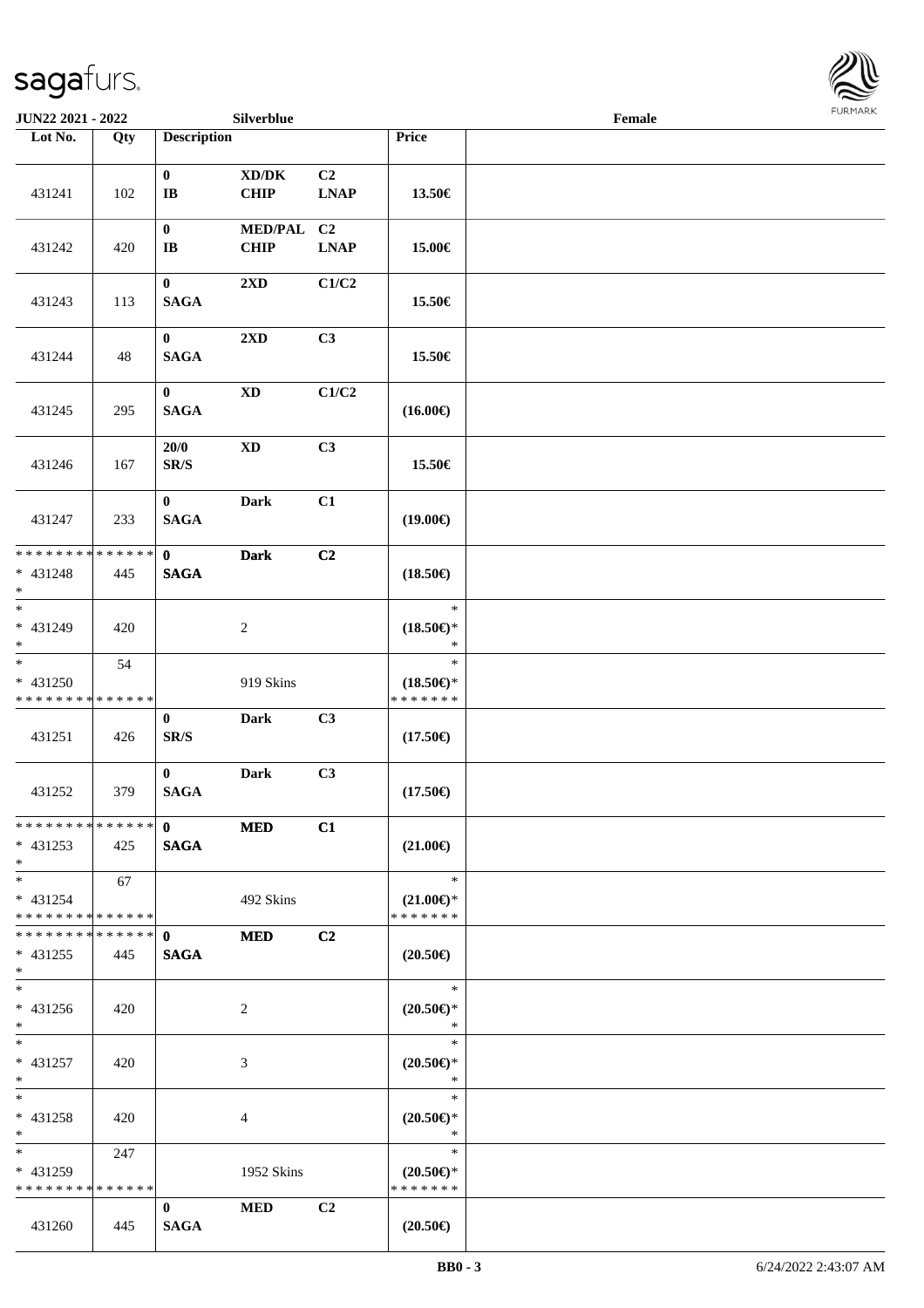

| <b>JUN22 2021 - 2022</b>                |     |                             | Silverblue     |    |                                      | Female |  |
|-----------------------------------------|-----|-----------------------------|----------------|----|--------------------------------------|--------|--|
| Lot No.                                 | Qty | <b>Description</b>          |                |    | Price                                |        |  |
|                                         |     |                             |                |    |                                      |        |  |
| ******** <mark>******</mark>            |     | $\mathbf{0}$                | <b>MED</b>     | C3 |                                      |        |  |
| * 431261                                | 445 | <b>SAGA</b>                 |                |    | $(19.50\epsilon)$                    |        |  |
| $*$<br>$*$                              |     |                             |                |    | $\ast$                               |        |  |
|                                         | 432 |                             |                |    |                                      |        |  |
| * 431262<br>* * * * * * * * * * * * * * |     |                             | 877 Skins      |    | $(19.50\epsilon)$ *<br>* * * * * * * |        |  |
| * * * * * * * * * * * * * * *           |     |                             |                |    |                                      |        |  |
|                                         |     | $\mathbf{0}$<br><b>SAGA</b> | <b>PALE</b>    | C1 |                                      |        |  |
| $* 431263$<br>$*$                       | 445 |                             |                |    | $(22.50\epsilon)$                    |        |  |
| $*$                                     | 369 |                             |                |    | $\ast$                               |        |  |
| * 431264                                |     |                             | 814 Skins      |    | $(22.50\epsilon)$ *                  |        |  |
| * * * * * * * * * * * * * *             |     |                             |                |    | * * * * * * *                        |        |  |
| * * * * * * * * * * * * * *             |     | $\mathbf{0}$                | <b>PALE</b>    | C2 |                                      |        |  |
| $* 431265$                              | 445 | <b>SAGA</b>                 |                |    | $(22.00\epsilon)$                    |        |  |
| $*$                                     |     |                             |                |    |                                      |        |  |
| $*$                                     |     |                             |                |    | $\ast$                               |        |  |
| $* 431266$                              | 420 |                             | $\overline{2}$ |    | $(22.00\epsilon)$ *                  |        |  |
| $*$                                     |     |                             |                |    | $\ast$                               |        |  |
| $*$                                     |     |                             |                |    | $\ast$                               |        |  |
| * 431267                                | 420 |                             | 3              |    | $(22.00\epsilon)$ *                  |        |  |
| $*$                                     |     |                             |                |    | $\ast$                               |        |  |
| $*$                                     |     |                             |                |    | $\ast$                               |        |  |
| $* 431268$                              | 420 |                             | 4              |    | $(22.00\epsilon)$ *                  |        |  |
| $*$                                     |     |                             |                |    | $\ast$                               |        |  |
| $\ast$                                  |     |                             |                |    | $\ast$                               |        |  |
| * 431269                                | 420 |                             | 5              |    | $(22.00\epsilon)$ *                  |        |  |
| $*$                                     |     |                             |                |    | $\ast$                               |        |  |
| $*$                                     |     |                             |                |    | $\ast$                               |        |  |
| $* 431270$                              | 420 |                             | 6              |    | $(22.00\epsilon)$ *                  |        |  |
| $*$                                     |     |                             |                |    | $\ast$                               |        |  |
| $*$                                     | 126 |                             |                |    | $\ast$                               |        |  |
| * 431271                                |     |                             | 2671 Skins     |    | $(22.00\epsilon)$ *                  |        |  |
| * * * * * * * * * * * * * *             |     |                             |                |    | * * * * * * *                        |        |  |
|                                         |     | $\bf{0}$                    | <b>PALE</b>    | C2 |                                      |        |  |
| 431272                                  | 331 | <b>SAGA</b>                 |                |    | $(22.00\epsilon)$                    |        |  |
|                                         |     |                             |                |    |                                      |        |  |
| * * * * * * * * * * * * * * *           |     | $\mathbf{0}$                | <b>PALE</b>    | C3 |                                      |        |  |
| $* 431273$                              | 445 | <b>SAGA</b>                 |                |    | $(21.00\epsilon)$                    |        |  |
| $*$<br>$*$                              |     |                             |                |    | $\ast$                               |        |  |
|                                         |     |                             |                |    |                                      |        |  |
| * 431274<br>$*$                         | 460 |                             | $\overline{2}$ |    | $(21.00\epsilon)$ *<br>$\ast$        |        |  |
| $*$                                     | 431 |                             |                |    | $\ast$                               |        |  |
| * 431275                                |     |                             | 1336 Skins     |    | $(21.00\epsilon)$ *                  |        |  |
| * * * * * * * * * * * * * *             |     |                             |                |    | * * * * * * *                        |        |  |
| * * * * * * * * * * * * * * *           |     | $\mathbf{0}$                | <b>PALE</b>    | C3 |                                      |        |  |
| $* 431276$                              | 445 | <b>SAGA</b>                 |                |    | $(21.00\epsilon)$                    |        |  |
| $*$ $*$                                 |     |                             |                |    |                                      |        |  |
| $*$ $*$                                 |     |                             |                |    | $\ast$                               |        |  |
| * 431277                                | 420 |                             | 2              |    | $(21.00\epsilon)$ *                  |        |  |
| $*$                                     |     |                             |                |    | $\ast$                               |        |  |
| $*$                                     |     |                             |                |    | $\ast$                               |        |  |
| $* 431278$                              | 420 |                             | 3              |    | $(21.00\epsilon)$ *                  |        |  |
| $*$                                     |     |                             |                |    | $\ast$                               |        |  |
| $*$ and $*$                             | 245 |                             |                |    | $\ast$                               |        |  |
| * 431279                                |     |                             | 1530 Skins     |    | $(21.00\epsilon)$ *                  |        |  |
| * * * * * * * * * * * * * *             |     |                             |                |    | * * * * * * *                        |        |  |
|                                         |     | $\mathbf{0}$                | $\bold{XP}$    | C1 |                                      |        |  |
| 431280                                  | 296 | <b>SAGA</b>                 |                |    | $(23.50\epsilon)$                    |        |  |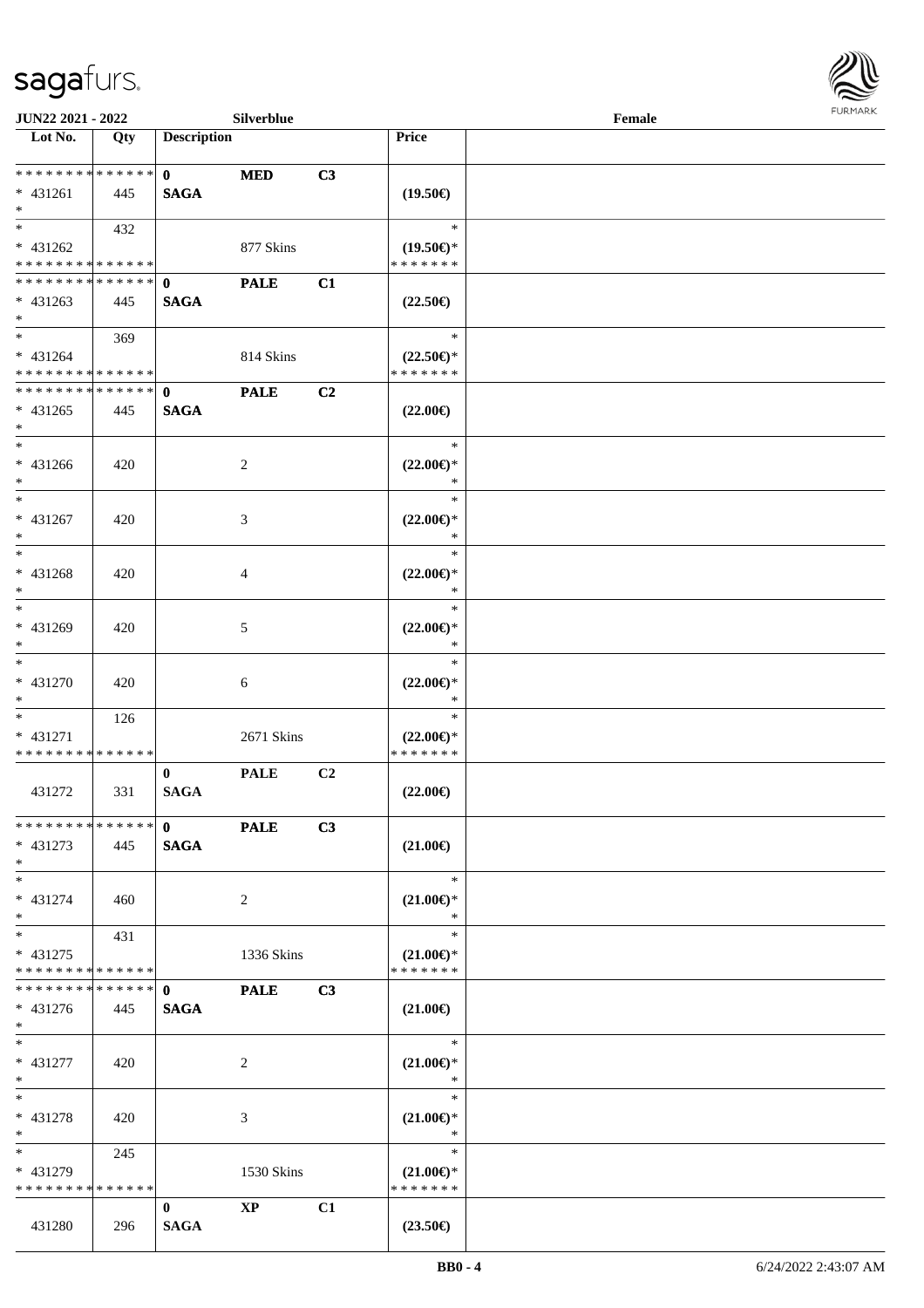

| <b>JUN22 2021 - 2022</b>                                         |     |                             | Silverblue                 |       |                                                | Female |  |
|------------------------------------------------------------------|-----|-----------------------------|----------------------------|-------|------------------------------------------------|--------|--|
| Lot No.                                                          | Qty | <b>Description</b>          |                            |       | Price                                          |        |  |
| * * * * * * * * <mark>* * * * * * *</mark><br>* 431281<br>$\ast$ | 445 | $\mathbf{0}$<br><b>SAGA</b> | <b>XP</b>                  | C2    | $(22.50\epsilon)$                              |        |  |
| $*$<br>* 431282<br>$*$                                           | 420 |                             | 2                          |       | $\ast$<br>22.50€*<br>$\ast$                    |        |  |
| * 431283<br>* * * * * * * * * * * * * *                          | 443 |                             | 1308 Skins                 |       | $\ast$<br>$(22.50\epsilon)$ *<br>* * * * * * * |        |  |
| * * * * * * * * * * * * * * *<br>* 431284<br>$*$                 | 445 | $\mathbf{0}$<br><b>SAGA</b> | $\mathbf{X}\mathbf{P}$     | C3    | $(22.00\epsilon)$                              |        |  |
| $*$<br>* 431285<br>* * * * * * * * * * * * * *                   | 162 |                             | 607 Skins                  |       | $\ast$<br>$(22.00\epsilon)$ *<br>* * * * * * * |        |  |
| 431286                                                           | 256 | $\mathbf{0}$<br><b>SAGA</b> | 2XP                        | C1    | $(22.50\epsilon)$                              |        |  |
| 431287                                                           | 360 | $\bf{0}$<br>SR/S            | 2XP                        | C1/C2 | $(22.50\epsilon)$                              |        |  |
| * * * * * * * * * * * * * * *<br>* 431288<br>$*$                 | 425 | $\mathbf{0}$<br><b>SAGA</b> | 2XP                        | C2    | $(22.00\epsilon)$                              |        |  |
| $*$<br>* 431289<br>* * * * * * * * <mark>* * * * * * *</mark>    | 83  |                             | 508 Skins                  |       | $\ast$<br>$(22.00\epsilon)$ *<br>* * * * * * * |        |  |
| 431290                                                           | 144 | $\bf{0}$<br>SR/S            | 2XP                        | C3    | $(21.50\epsilon)$                              |        |  |
| 431291                                                           | 164 | 20/0<br><b>SAGA</b>         | 2XD/XD<br><b>LNAP</b>      | C1/C2 | 16.00€                                         |        |  |
| 431292                                                           | 86  | 20/0<br><b>SAGA</b>         | 2XD/XD<br><b>LNAP</b>      | C3    | 15.50€                                         |        |  |
| 431293                                                           | 187 | $\bf{0}$<br><b>SAGA</b>     | <b>Dark</b><br><b>LNAP</b> | C1/C2 | 16.00€                                         |        |  |
| * * * * * * * * * * * * * * *<br>* 431294<br>$*$                 | 445 | $\mathbf{0}$<br><b>SAGA</b> | <b>Dark</b><br><b>LNAP</b> | C1/C2 | $(16.00\epsilon)$                              |        |  |
| $*$<br>* 431295<br>* * * * * * * * * * * * * *                   | 327 |                             | 772 Skins                  |       | $\ast$<br>$(16.00\epsilon)$ *<br>* * * * * * * |        |  |
| 431296                                                           | 194 | 20/0<br><b>SAGA</b>         | <b>Dark</b><br><b>LNAP</b> | C3    | $(16.00\epsilon)$                              |        |  |
| 431297                                                           | 431 | $\mathbf{0}$<br><b>SAGA</b> | <b>Dark</b><br><b>LNAP</b> | C3    | 15.50€                                         |        |  |
| 431298                                                           | 348 | $\mathbf{0}$<br><b>SAGA</b> | <b>MED</b><br><b>LNAP</b>  | C1/C2 | $(18.50\epsilon)$                              |        |  |
| 431299                                                           | 202 | $\mathbf{0}$<br><b>SAGA</b> | <b>MED</b><br><b>LNAP</b>  | C3    | $(17.50\epsilon)$                              |        |  |
| 431300                                                           | 372 | $\bf{0}$<br><b>SAGA</b>     | <b>PALE</b><br><b>LNAP</b> | C1/C2 | $(20.00\epsilon)$                              |        |  |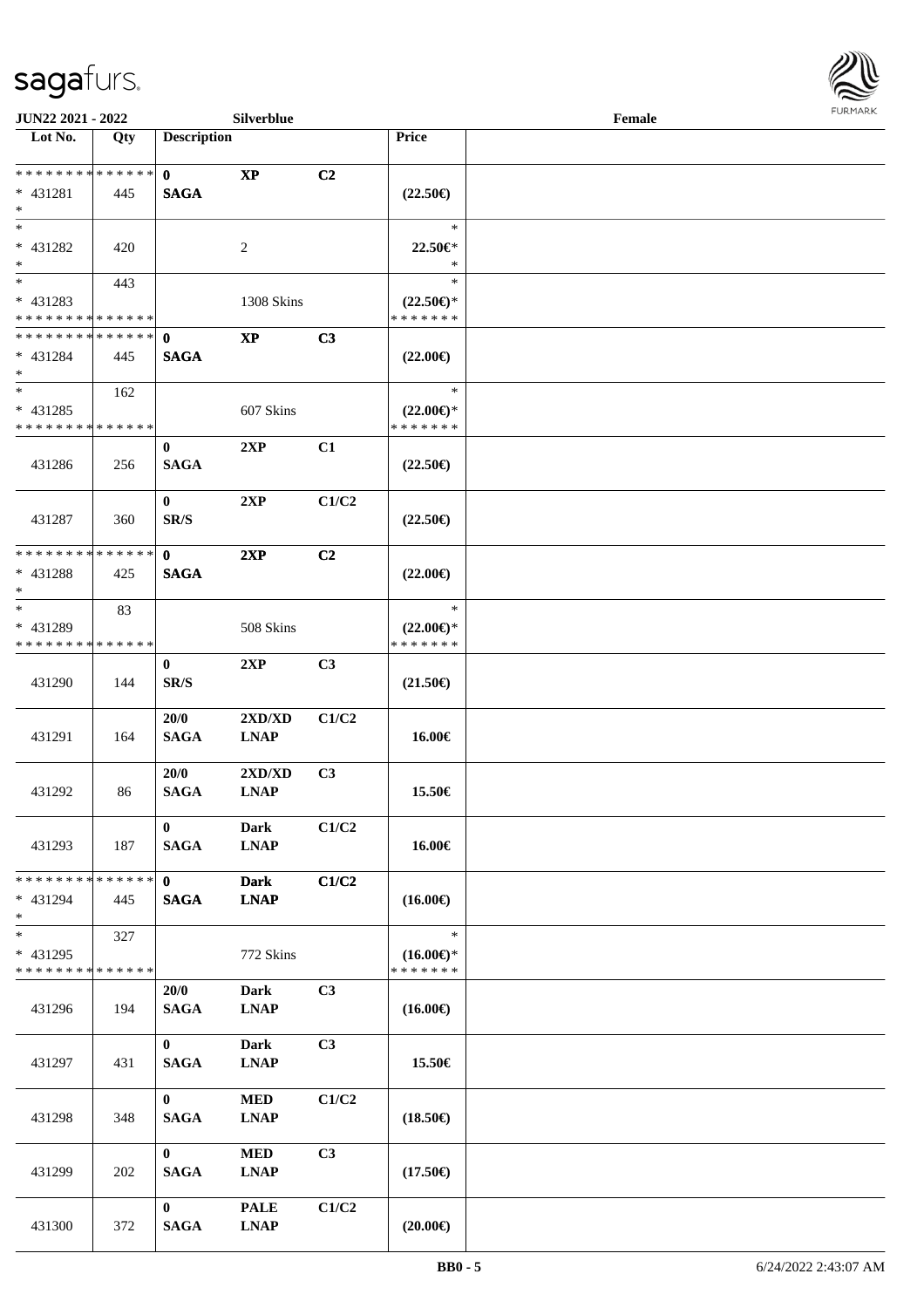\*



| JUN22 2021 - 2022                                                     |     |                         | Silverblue                   |                |                                    | Female |  |
|-----------------------------------------------------------------------|-----|-------------------------|------------------------------|----------------|------------------------------------|--------|--|
| Lot No.                                                               | Qty | <b>Description</b>      |                              |                | Price                              |        |  |
| 431301                                                                | 114 | $\bf{0}$<br><b>SAGA</b> | <b>PALE</b><br><b>LNAP</b>   | C1/C2          | $(20.00\epsilon)$                  |        |  |
| 431302                                                                | 228 | $\bf{0}$<br><b>SAGA</b> | <b>PALE</b><br><b>LNAP</b>   | C3             | 19.00€                             |        |  |
| 431303                                                                | 183 | $\bf{0}$<br><b>SAGA</b> | $\mathbf{XP}$<br><b>LNAP</b> | C1/C2          | $(20.50\epsilon)$                  |        |  |
| 431304                                                                | 171 | 20/0<br><b>SAGA</b>     | $\bold{XP}$<br><b>LNAP</b>   | C3             | $(20.00\epsilon)$                  |        |  |
| 431305                                                                | 171 | $\bf{0}$<br><b>SAGA</b> | $\mathbf{XP}$<br><b>LNAP</b> | C3             | $(19.50\epsilon)$                  |        |  |
| 431306                                                                | 189 | $\bf{0}$<br><b>SAGA</b> | XP/2XP<br><b>LNAP</b>        | C2             | $(20.50\epsilon)$                  |        |  |
| 431307                                                                | 87  | 20/0<br><b>SAGA</b>     | 2XP<br><b>LNAP</b>           | C <sub>2</sub> | $(20.50\epsilon)$                  |        |  |
| 431308                                                                | 414 | $\bf{0}$<br>IA          | ALL<br><b>SPAR</b>           | C2             | 17.50€                             |        |  |
| * * * * * * * * * * * * * * *<br>* 431309<br>$*$                      | 445 | $\mathbf{0}$<br>IA      | XD/DK<br><b>CHIP</b>         | C2             | 15.50€                             |        |  |
| $\overline{\phantom{0}}$<br>$* 431310$<br>* * * * * * * * * * * * * * | 217 |                         | 662 Skins                    |                | $\ast$<br>15.50€*<br>* * * * * * * |        |  |
| * * * * * * * * * * * * * * *<br>$* 431311$<br>$*$                    | 445 | $\mathbf 0$<br>IA       | MED/PAL C2<br><b>CHIP</b>    |                | 17.50€                             |        |  |
| $*$<br>$* 431312$<br>$*$                                              | 420 |                         | $\overline{2}$               |                | $\ast$<br>17.50€*<br>$\ast$        |        |  |
| $\ast$<br>* 431313<br>$*$                                             | 420 |                         | 3                            |                | $\ast$<br>17.50€*<br>$\ast$        |        |  |
| $*$<br>* 431314<br>$*$                                                | 420 |                         | 4                            |                | $\ast$<br>17.50€*<br>$\ast$        |        |  |
| $*$<br>$* 431315$<br>$*$                                              | 420 |                         | 5                            |                | $\ast$<br>17.50€*<br>$\ast$        |        |  |
| $*$<br>* 431316<br>$*$                                                | 420 |                         | 6                            |                | $\ast$<br>17.50€*<br>$\ast$        |        |  |
| $*$<br>* 431317<br>$*$                                                | 420 |                         | 7                            |                | $\ast$<br>17.50€*<br>$\ast$        |        |  |
| $*$ $-$<br>$* 431318$<br>* * * * * * * * * * * * * *                  | 442 |                         | 3407 Skins                   |                | $\ast$<br>17.50€*<br>* * * * * * * |        |  |
| * * * * * * * * * * * * * * *<br>$* 431319$<br>$*$                    | 445 | $\mathbf{0}$<br>IA      | MED/PAL C2<br><b>CHIP</b>    |                | $(18.00\epsilon)$                  |        |  |
| $*$<br>* 431320<br>$*$                                                | 420 |                         | $\overline{c}$               |                | $\ast$<br>$(18.00\epsilon)$ *<br>* |        |  |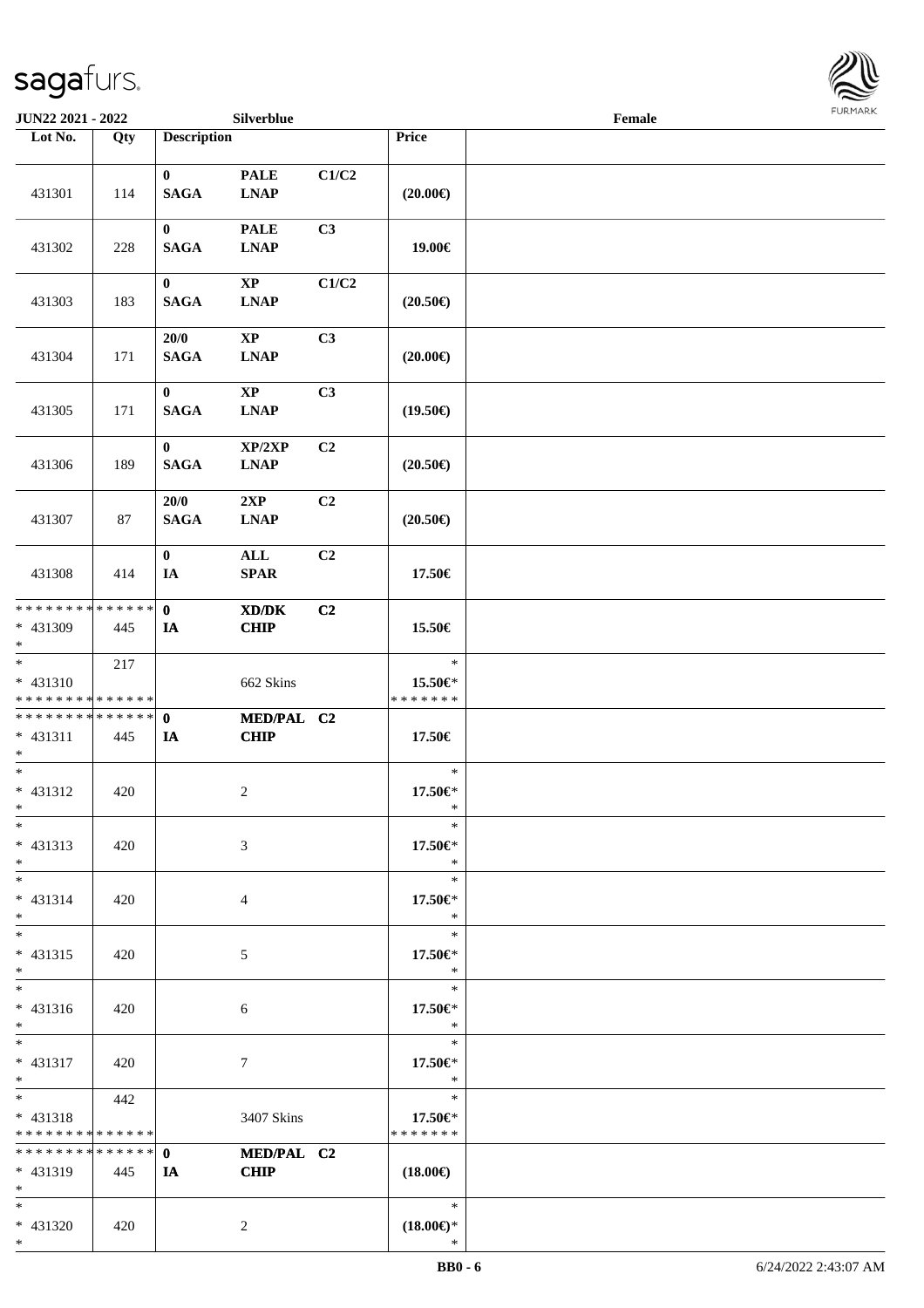

| JUN22 2021 - 2022                                    |     |                             | Silverblue                                                 |                               |                                                | Female |  |
|------------------------------------------------------|-----|-----------------------------|------------------------------------------------------------|-------------------------------|------------------------------------------------|--------|--|
| Lot No.                                              | Qty | <b>Description</b>          |                                                            |                               | Price                                          |        |  |
| $*$                                                  |     | $\mathbf{0}$                | MED/PAL C2                                                 |                               | $\ast$                                         |        |  |
| * 431321<br>$\ast$                                   | 420 | IA                          | <b>CHIP</b>                                                |                               | $(18.00\epsilon)$ *<br>∗                       |        |  |
| $*$<br>* 431322<br>$*$                               | 420 |                             | 4                                                          |                               | $\ast$<br>$(18.00\epsilon)$ *<br>*             |        |  |
| * 431323<br>$*$                                      | 420 |                             | 5                                                          |                               | $\ast$<br>$(18.00\epsilon)$ *<br>$\ast$        |        |  |
| $*$<br>$* 431324$<br>$*$                             | 420 |                             | 6                                                          |                               | $\ast$<br>$(18.00\in)\!\!^*$<br>$\ast$         |        |  |
| $*$<br>* 431325<br>$*$                               | 420 |                             | $\tau$                                                     |                               | $\ast$<br>$(18.00\epsilon)$ *<br>$\ast$        |        |  |
| $*$<br>$* 431326$<br>* * * * * * * * * * * * * *     | 258 |                             | 3223 Skins                                                 |                               | $\ast$<br>$(18.00\epsilon)$ *<br>* * * * * * * |        |  |
| * * * * * * * * * * * * * * *<br>* 431327<br>$*$     | 444 | $\mathbf{0}$<br>IA          | XP/2XP<br><b>CHIP</b>                                      | C <sub>2</sub>                | 18.50€                                         |        |  |
| * 431328<br>$*$                                      | 420 |                             | 2                                                          |                               | $\ast$<br>18.50€*<br>$\ast$                    |        |  |
| $*$<br>* 431329<br>* * * * * * * * * * * * * *       | 241 |                             | 1105 Skins                                                 |                               | $\ast$<br>18.50€*<br>* * * * * * *             |        |  |
| * * * * * * * * * * * * * * *<br>* 431330<br>$*$     | 445 | $\mathbf{0}$<br>IA          | $\mathbf{X}\mathbf{D}/\mathbf{D}\mathbf{K}$<br><b>CHIP</b> | C <sub>2</sub><br><b>LNAP</b> | 15.50€                                         |        |  |
| $*$<br>* 431331<br>* * * * * * * * * * * * * *       | 58  |                             | 503 Skins                                                  |                               | $\ast$<br>15.50€*<br>*******                   |        |  |
| * * * * * * * * * * * * * * *<br>* 431332<br>$*$ $*$ | 445 | $\mathbf{0}$<br>IA          | MED/PAL C2<br><b>CHIP</b>                                  | <b>LNAP</b>                   | $(16.00\epsilon)$                              |        |  |
| $\ast$<br>* 431333<br>$*$                            | 419 |                             | $\sqrt{2}$                                                 |                               | $\ast$<br>$(16.00\epsilon)$ *<br>$\ast$        |        |  |
| $\overline{\ }$<br>* 431334<br>$*$                   | 420 |                             | 3                                                          |                               | $\ast$<br>$(16.00\epsilon)$ *<br>$\ast$        |        |  |
| $*$<br>* 431335<br>* * * * * * * * * * * * * *       | 194 |                             | 1478 Skins                                                 |                               | $\ast$<br>$(16.00\epsilon)$ *<br>* * * * * * * |        |  |
| 431336                                               | 347 | $\mathbf{0}$<br>IA          | XP/2XP<br><b>CHIP</b>                                      | C <sub>2</sub><br><b>LNAP</b> | 16.00€                                         |        |  |
| 431337                                               | 290 | $\mathbf{0}$<br><b>SROY</b> | <b>Dark</b>                                                | C1/C2                         | $(19.00\epsilon)$                              |        |  |
| 431338                                               | 416 | $\mathbf{0}$<br><b>SROY</b> | <b>Dark</b>                                                | C2                            | 19.00€                                         |        |  |
| 431339                                               | 213 | $\mathbf{0}$<br><b>SROY</b> | <b>Dark</b>                                                | C3                            | $(18.00\epsilon)$                              |        |  |
| 431340                                               | 128 | $\mathbf{0}$<br><b>SROY</b> | <b>MED</b>                                                 | C1                            | $(22.00\epsilon)$                              |        |  |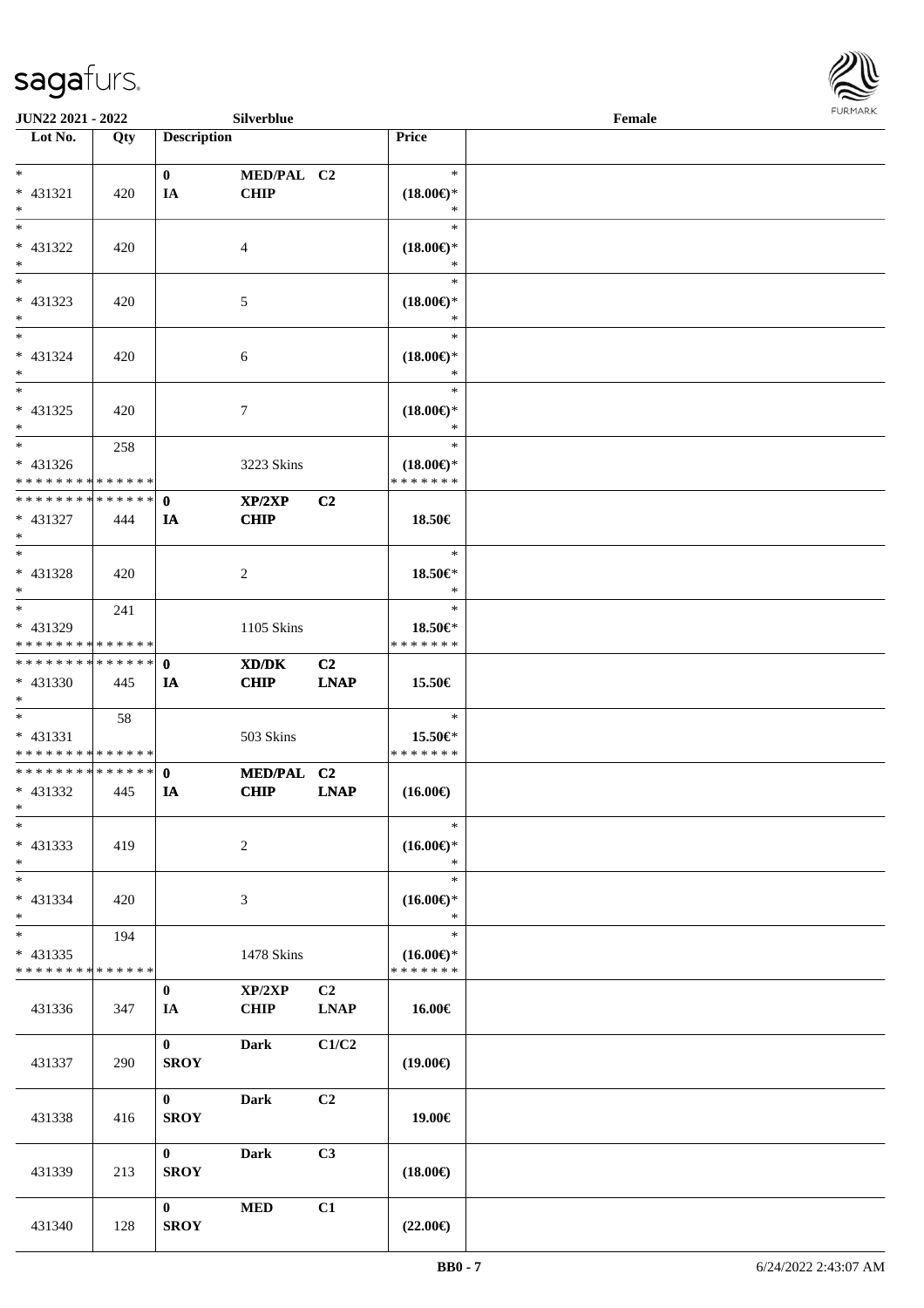

| <b>JUN22 2021 - 2022</b>                                        |     |                             | Silverblue             |                |                                                | Female |  |
|-----------------------------------------------------------------|-----|-----------------------------|------------------------|----------------|------------------------------------------------|--------|--|
| Lot No.                                                         | Qty | <b>Description</b>          |                        |                | Price                                          |        |  |
| ******** <mark>******</mark><br>$* 431341$<br>$*$               | 425 | $\mathbf{0}$<br><b>SROY</b> | <b>MED</b>             | C1             | $(22.00\epsilon)$                              |        |  |
| $*$<br>$* 431342$<br>$*$                                        | 400 |                             | 2                      |                | $\ast$<br>$(22.00\epsilon)$ *<br>∗             |        |  |
| * 431343<br>* * * * * * * * * * * * * *                         | 159 |                             | 984 Skins              |                | $\ast$<br>$(22.00\epsilon)$ *<br>* * * * * * * |        |  |
| * * * * * * * * * * * * * *<br>$* 431344$<br>$*$                | 425 | $\mathbf{0}$<br><b>SROY</b> | <b>MED</b>             | C <sub>2</sub> | $(21.50\epsilon)$                              |        |  |
| $*$<br>$* 431345$<br>* * * * * * * * * * * * * *                | 57  |                             | 482 Skins              |                | $\ast$<br>$(21.50\epsilon)$ *<br>* * * * * * * |        |  |
| 431346                                                          | 125 | $\bf{0}$<br><b>SROY</b>     | <b>MED</b>             | C <sub>3</sub> | $(20.50\epsilon)$                              |        |  |
| 431347                                                          | 246 | $\mathbf{0}$<br><b>SROY</b> | <b>PALE</b>            | C1             | $(23.50\epsilon)$                              |        |  |
| * * * * * * * * * * * * * *<br>$* 431348$<br>$*$                | 465 | $\mathbf{0}$<br><b>SROY</b> | <b>PALE</b>            | C <sub>2</sub> | 22.50€                                         |        |  |
| $\ast$<br>* 431349<br>* * * * * * * * * * * * * *               | 195 |                             | 660 Skins              |                | $\ast$<br>22.50€*<br>* * * * * * *             |        |  |
| 431350                                                          | 217 | $\bf{0}$<br><b>SROY</b>     | <b>PALE</b>            | C3             | $(22.00\epsilon)$                              |        |  |
| * * * * * * * * * * * * * * *<br>$* 431351$<br>$*$              | 425 | $\mathbf{0}$<br><b>SROY</b> | $\bold{XP}$            | C1             | 24.00€                                         |        |  |
| $*$<br>* 431352<br>* * * * * * * * * * * * * *                  | 422 |                             | 847 Skins              |                | $\ast$<br>$(24.00\epsilon)$ *<br>*******       |        |  |
| 431353                                                          | 430 | $\bf{0}$<br><b>SROY</b>     | $\mathbf{X}\mathbf{P}$ | C1/C2          | 23.50€                                         |        |  |
| * * * * * * * * <mark>* * * * * * *</mark><br>$* 431354$<br>$*$ | 425 | $\mathbf{0}$<br><b>SROY</b> | $\mathbf{X}\mathbf{P}$ | C <sub>2</sub> | 23.50€                                         |        |  |
| $*$<br>$* 431355$<br>$*$                                        | 400 |                             | 2                      |                | $\ast$<br>23.50€*<br>$\ast$                    |        |  |
| $\overline{\ast}$<br>* 431356<br>$*$                            | 400 |                             | 3                      |                | $\ast$<br>$(23.50\epsilon)$ *<br>$\ast$        |        |  |
| $*$<br>$* 431357$<br>$*$ $-$                                    | 380 |                             | 4                      |                | $\ast$<br>$(23.50\epsilon)$ *<br>$\ast$        |        |  |
| $*$ $-$<br>* 431358<br>* * * * * * * * * * * * * *              | 72  |                             | 1677 Skins             |                | $\ast$<br>$(23.50\epsilon)$ *<br>* * * * * * * |        |  |
| 431359                                                          | 90  | $\bf{0}$<br><b>SROY</b>     | $\mathbf{X}\mathbf{P}$ | C3             | $(22.50\epsilon)$                              |        |  |
| 431360                                                          | 145 | $\mathbf{0}$<br><b>SROY</b> | 2XP                    | C1             | $(23.50\epsilon)$                              |        |  |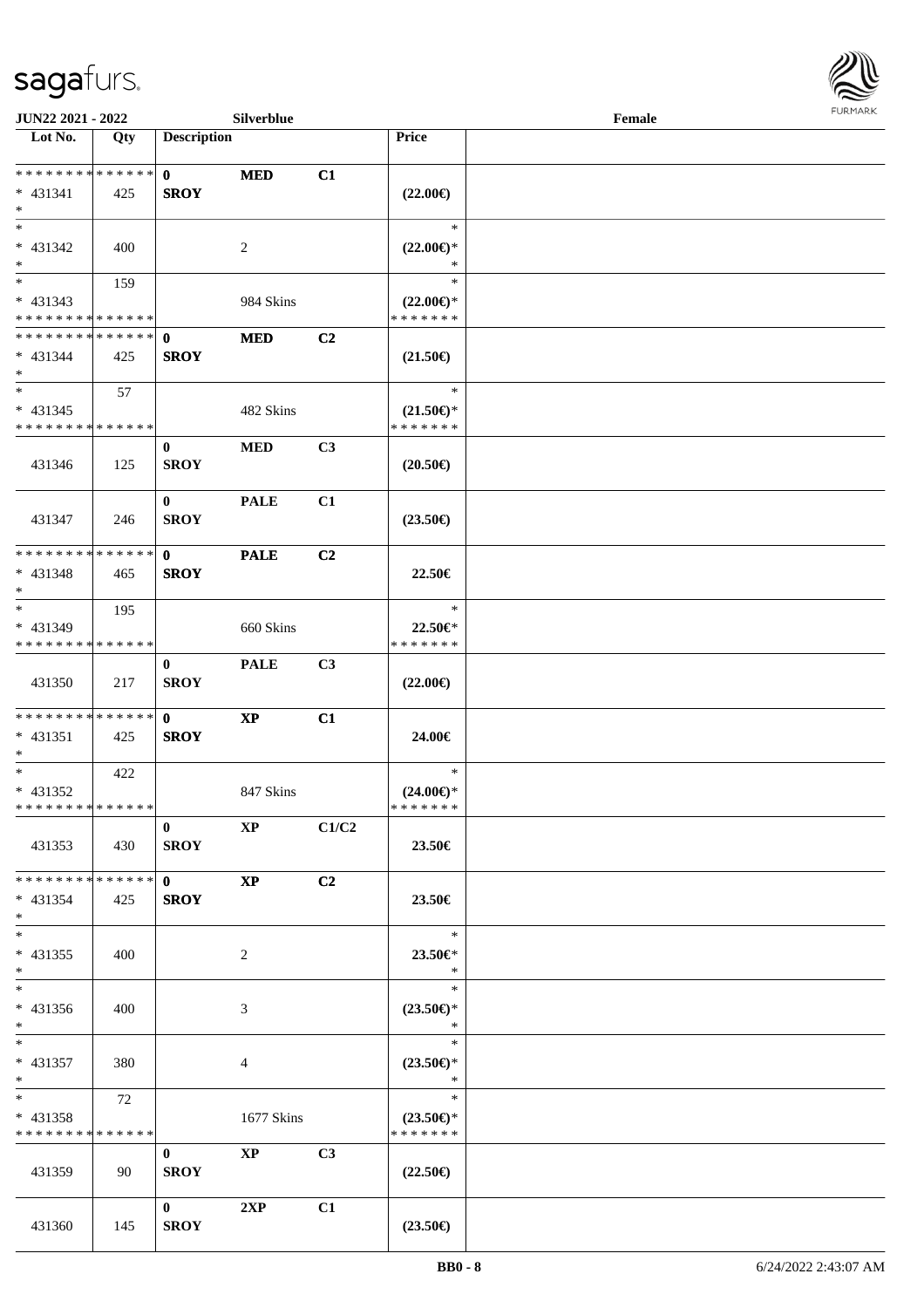

| JUN22 2021 - 2022                                      |     |                                  | Silverblue                       |       |                                                | Female |  |
|--------------------------------------------------------|-----|----------------------------------|----------------------------------|-------|------------------------------------------------|--------|--|
| Lot No.                                                | Qty | <b>Description</b>               |                                  |       | Price                                          |        |  |
| 431401                                                 | 360 | $\mathbf{1}$<br>${\bf SI}$       | $2{\bf X}{\bf D}/{\bf X}{\bf D}$ | C1/C2 | 12.50€                                         |        |  |
| 431402                                                 | 121 | 0/1<br>${\bf SI}$                | <b>XD</b>                        | C3    | 12.50€                                         |        |  |
| 431403                                                 | 173 | $\mathbf{1}$<br>${\bf SI}$       | <b>Dark</b>                      | C1    | 14.00€                                         |        |  |
| **************<br>$* 431404$<br>$*$                    | 505 | $\mathbf{1}$<br>SI               | <b>Dark</b>                      | C2    | 14.00€                                         |        |  |
| $\ast$<br>$* 431405$<br>* * * * * * * * * * * * * *    | 112 |                                  | 617 Skins                        |       | $\ast$<br>14.00€*<br>* * * * * * *             |        |  |
| 431406                                                 | 257 | $\mathbf{1}$<br>${\bf SI}$       | <b>Dark</b>                      | C3    | 13.50€                                         |        |  |
| 431407                                                 | 305 | $\mathbf{1}$<br>SI               | $\bf MED$                        | C1    | $(15.00\epsilon)$                              |        |  |
| 431408                                                 | 405 | $\mathbf{1}$<br>SI               | $\bf MED$                        | C1    | $(15.00\epsilon)$                              |        |  |
| * * * * * * * * * * * * * * *<br>* 431409<br>$*$       | 505 | $\mathbf{1}$<br>${\bf S}{\bf I}$ | <b>MED</b>                       | C2    | $(14.50\epsilon)$                              |        |  |
| $\ast$<br>$* 431410$<br>$*$                            | 480 |                                  | $\sqrt{2}$                       |       | $\ast$<br>$(14.50\epsilon)$ *<br>$\ast$        |        |  |
| $*$<br>$* 431411$<br>* * * * * * * * * * * * * *       | 147 |                                  | 1132 Skins                       |       | $\ast$<br>$(14.50\epsilon)$ *<br>* * * * * * * |        |  |
| **************<br>* 431412<br>$*$                      | 505 | $\mathbf{1}$<br>SI               | <b>MED</b>                       | C2    | $(14.50\epsilon)$                              |        |  |
| $\ast$<br>$* 431413$<br>$*$                            | 480 |                                  | 2                                |       | $\ast$<br>$(14.50\epsilon)$ *<br>$\ast$        |        |  |
| $*$<br>$* 431414$<br>* * * * * * * * * * * * * *       | 393 |                                  | 1378 Skins                       |       | $\ast$<br>$(14.50\epsilon)$ *<br>* * * * * * * |        |  |
| 431415                                                 | 536 | $\mathbf{1}$<br>SI               | <b>MED</b>                       | C3    | 13.50€                                         |        |  |
| * * * * * * * * * * * * * * *<br>$* 431416$<br>$*$ $-$ | 505 | $\mathbf{1}$<br>SI               | <b>MED</b>                       | C3    | 13.50€                                         |        |  |
| $*$ $*$<br>$* 431417$<br>* * * * * * * * * * * * * *   | 350 |                                  | 855 Skins                        |       | $\ast$<br>13.50€*<br>* * * * * * *             |        |  |
| 431418                                                 | 337 | $\mathbf{1}$<br>${\bf SI}$       | <b>PALE</b>                      | C1    | $(16.50\epsilon)$                              |        |  |
| 431419                                                 | 424 | $\mathbf{1}$<br>SI               | <b>PALE</b>                      | C1    | $(16.50\epsilon)$                              |        |  |
| * * * * * * * * * * * * * * *<br>* 431420<br>$*$       | 505 | $\mathbf{1}$<br>SI               | <b>PALE</b>                      | C2    | $(16.00\epsilon)$                              |        |  |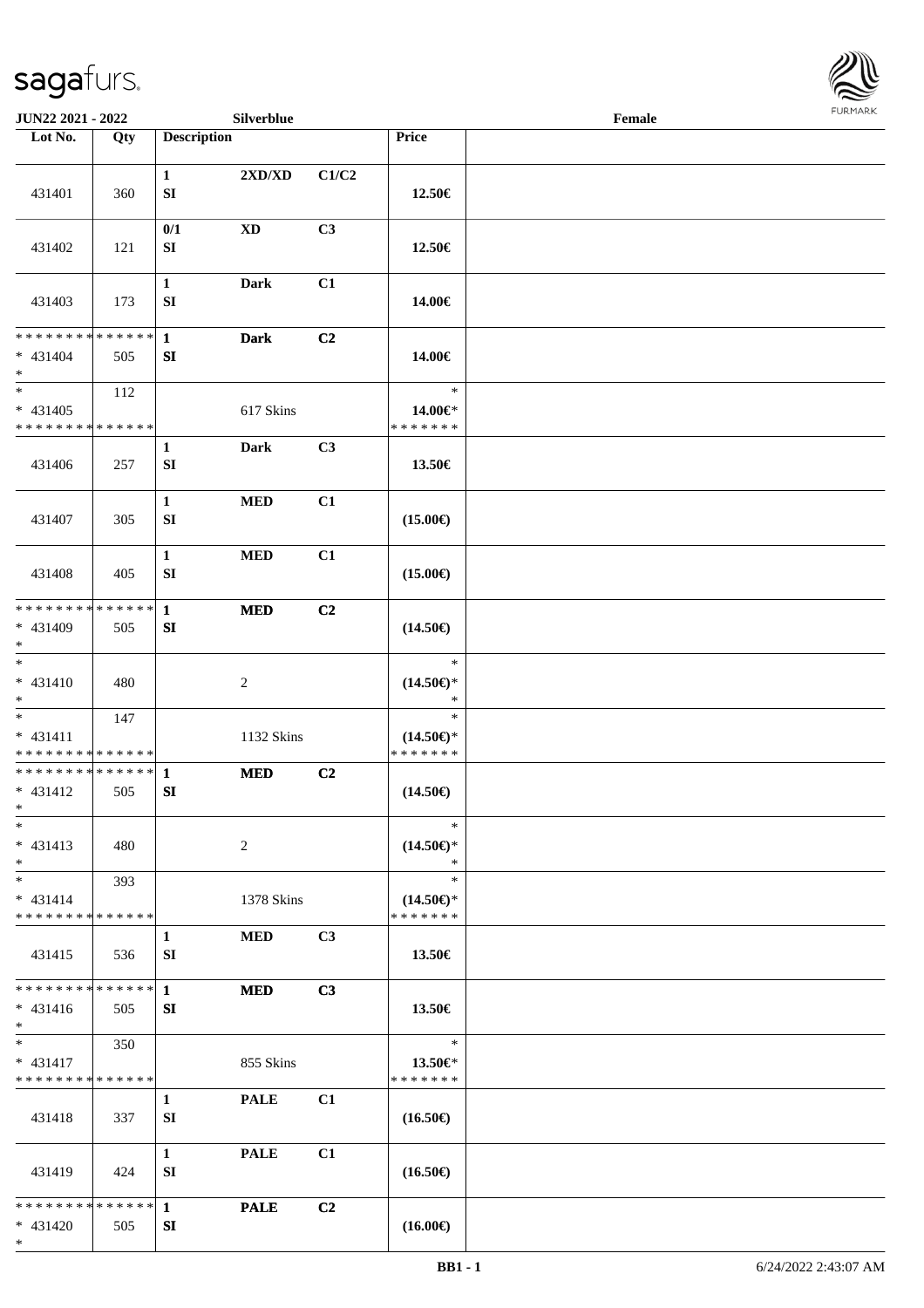

| <b>JUN22 2021 - 2022</b>                   |     |                    | Silverblue                       |                |                          | Female |  |
|--------------------------------------------|-----|--------------------|----------------------------------|----------------|--------------------------|--------|--|
| Lot No.                                    | Qty | <b>Description</b> |                                  |                | <b>Price</b>             |        |  |
| $*$                                        |     |                    |                                  |                | $\ast$                   |        |  |
| * 431421                                   |     | $\mathbf{1}$       | <b>PALE</b>                      | C2             |                          |        |  |
| $*$                                        | 480 | SI                 |                                  |                | $(16.00\epsilon)$ *<br>∗ |        |  |
|                                            | 74  |                    |                                  |                | $\ast$                   |        |  |
| * 431422                                   |     |                    | 1059 Skins                       |                | $(16.00\epsilon)$ *      |        |  |
| * * * * * * * * * * * * * *                |     |                    |                                  |                | * * * * * * *            |        |  |
| * * * * * * * * * * * * * * *              |     | 1                  | <b>PALE</b>                      | C2             |                          |        |  |
| $* 431423$                                 | 505 | SI                 |                                  |                | $(16.00\epsilon)$        |        |  |
| $*$                                        |     |                    |                                  |                |                          |        |  |
| $*$                                        |     |                    |                                  |                | $\ast$                   |        |  |
| $* 431424$                                 | 480 |                    | 2                                |                | $(16.00\epsilon)$ *      |        |  |
| $*$                                        |     |                    |                                  |                | $\ast$                   |        |  |
| $*$                                        | 491 |                    |                                  |                | $\ast$                   |        |  |
| $* 431425$                                 |     |                    | 1476 Skins                       |                | $(16.00\epsilon)$ *      |        |  |
| * * * * * * * * * * * * * *                |     |                    |                                  |                | * * * * * * *            |        |  |
| * * * * * * * * * * * * * * *              |     | $\mathbf{1}$       | <b>PALE</b>                      | C3             |                          |        |  |
| $* 431426$                                 | 505 | SI                 |                                  |                | $(15.00\epsilon)$        |        |  |
| $*$                                        |     |                    |                                  |                |                          |        |  |
|                                            | 58  |                    |                                  |                | $\ast$                   |        |  |
| * 431427                                   |     |                    | 563 Skins                        |                | $(15.00\epsilon)$ *      |        |  |
| * * * * * * * * * * * * * *                |     |                    |                                  |                | * * * * * * *            |        |  |
| * * * * * * * * * * * * * * <mark>*</mark> |     | 1                  | <b>PALE</b>                      | C3             |                          |        |  |
| * 431428                                   | 505 | SI                 |                                  |                | $(15.00\epsilon)$        |        |  |
| $\ast$                                     |     |                    |                                  |                |                          |        |  |
| $*$                                        | 445 |                    |                                  |                | $\ast$                   |        |  |
| * 431429                                   |     |                    | 950 Skins                        |                | $(15.00\epsilon)$ *      |        |  |
| * * * * * * * * * * * * * *                |     |                    |                                  |                | * * * * * * *            |        |  |
|                                            |     | $\mathbf{1}$       | <b>XP</b>                        | C1             |                          |        |  |
| 431430                                     | 198 | SI                 |                                  |                | $(17.50\epsilon)$        |        |  |
|                                            |     |                    |                                  |                |                          |        |  |
|                                            |     | $\mathbf{1}$       | $\mathbf{XP}$                    | C1/C2          |                          |        |  |
| 431431                                     | 470 | SI                 |                                  |                | $(17.00\epsilon)$        |        |  |
| * * * * * * * * <mark>* * * * * * *</mark> |     |                    |                                  |                |                          |        |  |
|                                            |     | $\mathbf{1}$       | <b>XP</b>                        | C2             |                          |        |  |
| $* 431432$<br>$*$ $\qquad$                 | 505 | SI                 |                                  |                | $(17.00\epsilon)$        |        |  |
| $\ast$                                     | 160 |                    |                                  |                | $\ast$                   |        |  |
| $* 431433$                                 |     |                    | 665 Skins                        |                | $(17.00\epsilon)$ *      |        |  |
| * * * * * * * * * * * * * *                |     |                    |                                  |                | * * * * * * *            |        |  |
|                                            |     | $\mathbf{1}$       | $\bold{XP}$                      | C3             |                          |        |  |
| 431434                                     | 174 | SI                 |                                  |                | $(16.00\epsilon)$        |        |  |
|                                            |     |                    |                                  |                |                          |        |  |
|                                            |     | $\mathbf{1}$       | $\bold{XP}$                      | C <sub>3</sub> |                          |        |  |
| 431435                                     | 300 | SI                 |                                  |                | $(16.00\epsilon)$        |        |  |
|                                            |     |                    |                                  |                |                          |        |  |
|                                            |     | $\mathbf{1}$       | 2XP                              | C1/C2          |                          |        |  |
| 431436                                     | 124 | ${\bf S}{\bf I}$   |                                  |                | $(16.00\epsilon)$        |        |  |
|                                            |     |                    |                                  |                |                          |        |  |
|                                            |     | $\mathbf{1}$       | 2XP                              | C2             |                          |        |  |
| 431437                                     | 81  | ${\bf S}{\bf I}$   |                                  |                | 14.50€                   |        |  |
|                                            |     |                    |                                  |                |                          |        |  |
|                                            |     | $\mathbf{1}$       | $2{\bf X}{\bf D}/{\bf X}{\bf D}$ | C <sub>2</sub> |                          |        |  |
| 431438                                     | 167 | SI                 | <b>LNAP</b>                      |                | 12.50€                   |        |  |
|                                            |     |                    |                                  |                |                          |        |  |
|                                            |     | $\mathbf{1}$       | <b>Dark</b>                      | C1/C2          |                          |        |  |
| 431439                                     | 258 | ${\bf S}{\bf I}$   | <b>LNAP</b>                      |                | 12.50€                   |        |  |
|                                            |     |                    |                                  |                |                          |        |  |
|                                            |     | $\mathbf{1}$       | <b>Dark</b>                      | C3             |                          |        |  |
| 431440                                     | 97  | ${\bf SI}$         | <b>LNAP</b>                      |                | $12.50\in$               |        |  |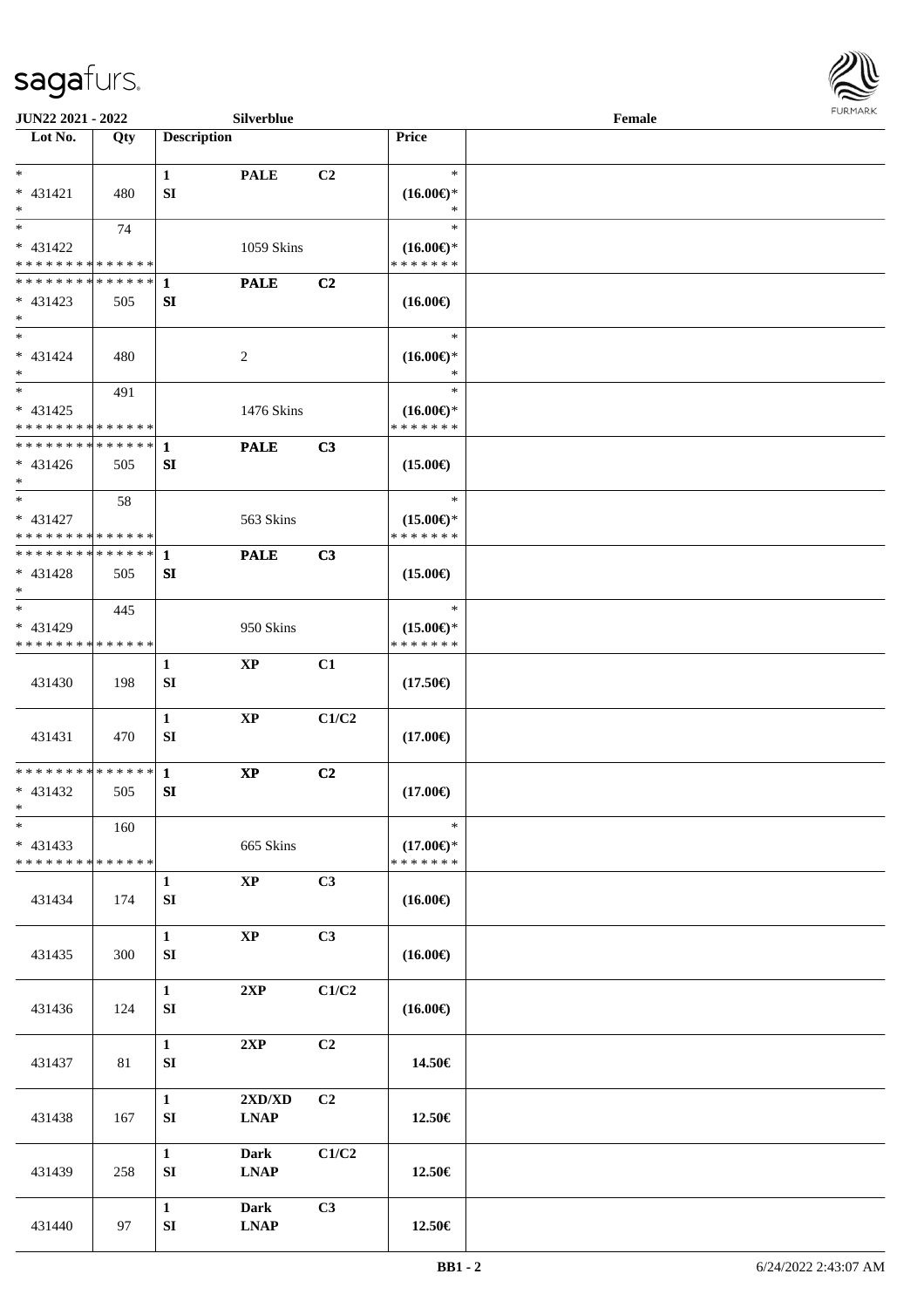

| JUN22 2021 - 2022                                                     |     |                                  | Silverblue                                                |                |                                                | Female |  |
|-----------------------------------------------------------------------|-----|----------------------------------|-----------------------------------------------------------|----------------|------------------------------------------------|--------|--|
| Lot No.                                                               | Qty | <b>Description</b>               |                                                           |                | Price                                          |        |  |
| 431441                                                                | 343 | $\mathbf{1}$<br>${\bf S}{\bf I}$ | $\bf MED$<br><b>LNAP</b>                                  | C1/C2          | 13.00€                                         |        |  |
| * * * * * * * * * * * * * *<br>$* 431442$<br>$\ast$                   | 505 | $\mathbf{1}$<br>${\bf SI}$       | <b>MED</b><br><b>LNAP</b>                                 | C1/C2          | 13.00€                                         |        |  |
| $\overline{\phantom{0}}$<br>$* 431443$<br>* * * * * * * * * * * * * * | 99  |                                  | 604 Skins                                                 |                | $\ast$<br>13.00€*<br>* * * * * * *             |        |  |
| 431444                                                                | 376 | 1<br>SI                          | $\bf MED$<br><b>LNAP</b>                                  | C1/C2          | 13.00€                                         |        |  |
| 431445                                                                | 217 | $\mathbf{1}$<br>SI               | $\bf MED$<br><b>LNAP</b>                                  | C3             | 13.00€                                         |        |  |
| 431446                                                                | 435 | $\mathbf{1}$<br>${\bf SI}$       | $\bf MED$<br><b>LNAP</b>                                  | C3             | 13.00€                                         |        |  |
| 431447                                                                | 265 | $\mathbf{1}$<br>${\bf SI}$       | <b>PALE</b><br><b>LNAP</b>                                | C1/C2          | $(14.50\epsilon)$                              |        |  |
| 431448                                                                | 499 | $\mathbf{1}$<br>SI               | <b>PALE</b><br><b>LNAP</b>                                | C1/C2          | $(14.50\epsilon)$                              |        |  |
| 431449                                                                | 276 | $\mathbf{1}$<br>${\bf S}{\bf I}$ | <b>PALE</b><br><b>LNAP</b>                                | C1/C2          | $(14.50\epsilon)$                              |        |  |
| 431450                                                                | 222 | $\mathbf{1}$<br>${\bf S}{\bf I}$ | <b>PALE</b><br><b>LNAP</b>                                | C3             | 13.50€                                         |        |  |
| 431451                                                                | 399 | $\mathbf{1}$<br>${\bf S}{\bf I}$ | <b>PALE</b><br><b>LNAP</b>                                | C3             | 13.50€                                         |        |  |
| 431452                                                                | 297 | $\mathbf{1}$<br>${\bf S}{\bf I}$ | <b>PALE</b><br>$\mathbf{L}\mathbf{N}\mathbf{A}\mathbf{P}$ | C3             | 13.00€                                         |        |  |
| 431453                                                                | 123 | $\mathbf{1}$<br>SI               | $\mathbf{X}\mathbf{P}$<br><b>LNAP</b>                     | C1/C2          | $(15.50\epsilon)$                              |        |  |
| 431454                                                                | 150 | $\mathbf{1}$<br>SI               | XP/2XP<br><b>LNAP</b>                                     | C <sub>2</sub> | $(15.00\epsilon)$                              |        |  |
| 431455                                                                | 167 | $\mathbf{1}$<br>SI               | XP/2XP<br><b>LNAP</b>                                     | C <sub>2</sub> | $(15.00\epsilon)$                              |        |  |
| * * * * * * * * * * * * * * *<br>$* 431456$<br>$*$                    | 480 | $\mathbf{1}$<br>$\mathbf{I}$     | <b>ALL</b><br><b>SPAR</b>                                 | C2             | 13.00€                                         |        |  |
| $*$<br>$* 431457$<br>* * * * * * * * * * * * * *                      | 86  |                                  | 566 Skins                                                 |                | $\ast$<br>12.50€*<br>* * * * * * *             |        |  |
| 431458                                                                | 460 | $\mathbf{1}$<br>$\bf{IB}$        | XD/DK<br><b>CHIP</b>                                      | C <sub>2</sub> | 12.50€                                         |        |  |
| **************<br>$* 431459$<br>$*$                                   | 505 | $\mathbf{1}$<br>$\mathbf{I}$     | MED/PAL C2<br><b>CHIP</b>                                 |                | $(13.00\epsilon)$                              |        |  |
| $*$<br>$* 431460$<br>* * * * * * * * * * * * * *                      | 259 |                                  | 764 Skins                                                 |                | $\ast$<br>$(13.00\epsilon)$ *<br>* * * * * * * |        |  |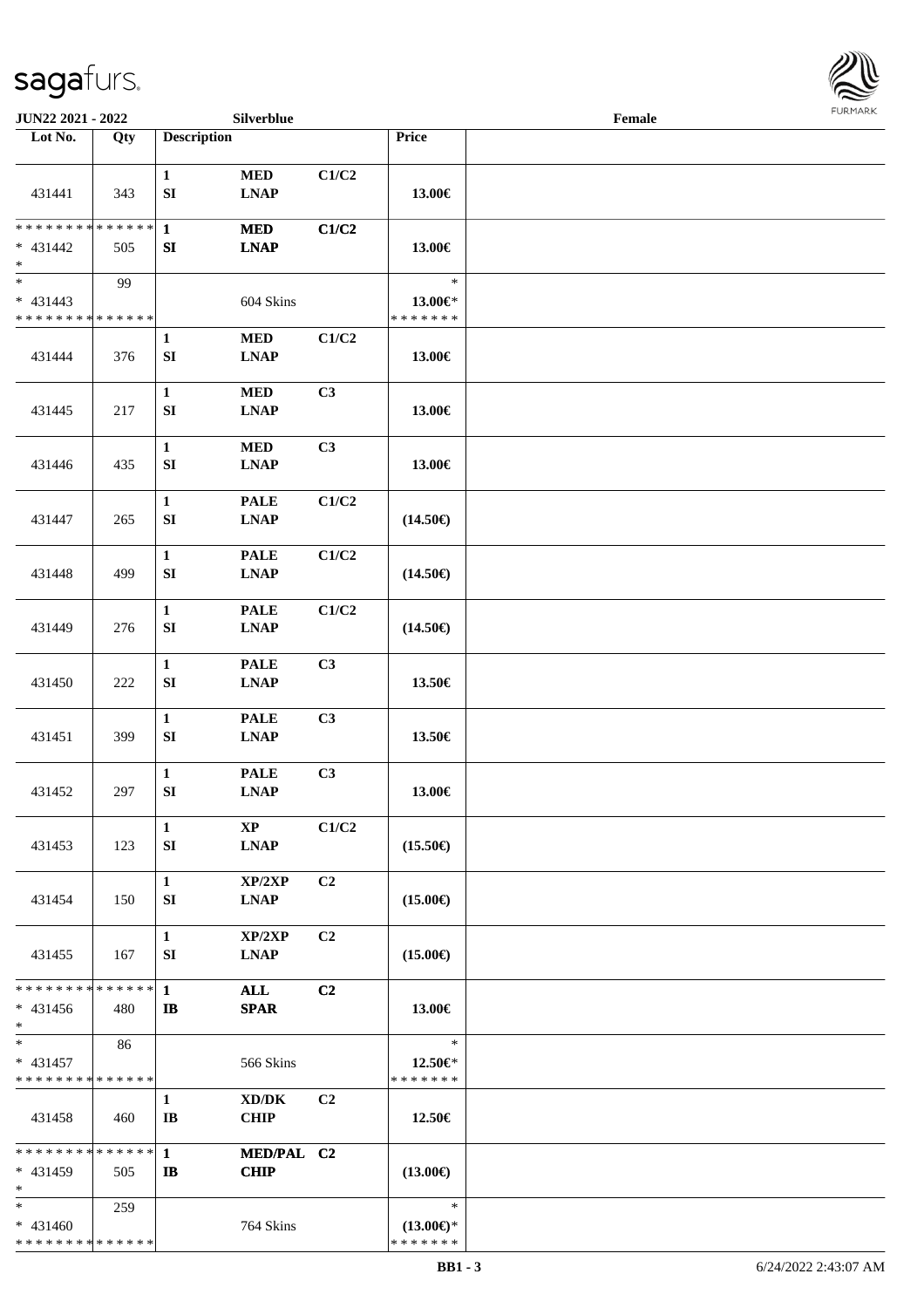

| JUN22 2021 - 2022                         |     |                       | Silverblue             |                |                          | Female |  |
|-------------------------------------------|-----|-----------------------|------------------------|----------------|--------------------------|--------|--|
| Lot No.                                   | Qty | <b>Description</b>    |                        |                | Price                    |        |  |
|                                           |     |                       |                        |                |                          |        |  |
|                                           |     | $\mathbf{1}$          | XP/2XP                 | C2             |                          |        |  |
| 431461                                    | 128 | $\mathbf{I}$ <b>B</b> | <b>CHIP</b>            |                | 13.50€                   |        |  |
|                                           |     |                       |                        |                |                          |        |  |
| * * * * * * * * * * * * * * *             |     | $\mathbf{1}$          | XD/DK                  | C <sub>2</sub> |                          |        |  |
| $* 431462$                                | 485 | $\mathbf{I}$          | <b>CHIP</b>            | <b>LNAP</b>    | 12.50€                   |        |  |
| $\ast$                                    |     |                       |                        |                |                          |        |  |
| $\overline{\phantom{0}}$                  | 80  |                       |                        |                | $\ast$                   |        |  |
| $* 431463$                                |     |                       | 565 Skins              |                | 12.00€*                  |        |  |
| * * * * * * * * * * * * * *               |     |                       |                        |                | * * * * * * *            |        |  |
| **************                            |     | 1                     | MED/PAL C2             |                |                          |        |  |
| $* 431464$                                | 505 | $\mathbf{I}$          | <b>CHIP</b>            | <b>LNAP</b>    | 12.50€                   |        |  |
| $\ast$                                    |     |                       |                        |                |                          |        |  |
| $\ast$                                    | 287 |                       |                        |                | $\ast$                   |        |  |
| $* 431465$                                |     |                       | 792 Skins              |                | 12.50€*                  |        |  |
| * * * * * * * * * * * * * *               |     |                       |                        |                | * * * * * * *            |        |  |
|                                           |     | $\mathbf{1}$          | XP/2XP                 | C <sub>2</sub> |                          |        |  |
| 431466                                    | 166 | $\bf{IB}$             | <b>CHIP</b>            | <b>LNAP</b>    | 13.00€                   |        |  |
|                                           |     |                       |                        |                |                          |        |  |
|                                           |     | $\mathbf{1}$          | 2XD                    | C1/C2          |                          |        |  |
| 431467                                    | 247 | SR/S                  |                        |                | 13.00€                   |        |  |
|                                           |     |                       |                        |                |                          |        |  |
|                                           |     | $\mathbf{1}$          | <b>XD</b>              | C1             |                          |        |  |
| 431468                                    | 137 | <b>SAGA</b>           |                        |                | 13.00€                   |        |  |
|                                           |     |                       |                        |                |                          |        |  |
| * * * * * * * * * * * * * * *             |     | 1                     | $\mathbf{X}\mathbf{D}$ | C2             |                          |        |  |
| * 431469                                  | 505 | <b>SAGA</b>           |                        |                | 13.00€                   |        |  |
| $\ast$                                    |     |                       |                        |                |                          |        |  |
| $\ast$                                    | 95  |                       |                        |                | $\ast$                   |        |  |
| $* 431470$                                |     |                       | 600 Skins              |                | 13.00€*                  |        |  |
| * * * * * * * * * * * * * *               |     |                       |                        |                | * * * * * * *            |        |  |
|                                           |     | $\mathbf{1}$          | 2XD/XD                 | C3             |                          |        |  |
| 431471                                    | 310 | SR/S                  |                        |                | 13.00€                   |        |  |
|                                           |     |                       |                        |                |                          |        |  |
|                                           |     | $\mathbf{1}$          | Dark                   | C1             |                          |        |  |
| 431472                                    | 421 | <b>SAGA</b>           |                        |                | 14.50€                   |        |  |
|                                           |     |                       |                        |                |                          |        |  |
|                                           |     |                       | <b>Dark</b>            | C <sub>2</sub> |                          |        |  |
| $* 431473$                                | 485 | <b>SAGA</b>           |                        |                | 14.00€                   |        |  |
| $*$                                       |     |                       |                        |                |                          |        |  |
| $*$                                       |     |                       |                        |                | $\ast$                   |        |  |
| $* 431474$                                | 460 |                       | 2                      |                | 14.00€*                  |        |  |
| $*$<br>$*$                                |     |                       |                        |                | $\ast$                   |        |  |
|                                           |     |                       |                        |                | $\ast$                   |        |  |
| $* 431475$                                | 460 |                       | 3                      |                | 14.00€*<br>$\ast$        |        |  |
| $*$<br>$\ast$                             |     |                       |                        |                | $\ast$                   |        |  |
|                                           | 221 |                       |                        |                |                          |        |  |
| $* 431476$<br>* * * * * * * * * * * * * * |     |                       | 1626 Skins             |                | 14.00€*<br>* * * * * * * |        |  |
| ******** <mark>******</mark> 1            |     |                       |                        | C <sub>3</sub> |                          |        |  |
| $* 431477$                                | 485 | <b>SAGA</b>           | <b>Dark</b>            |                |                          |        |  |
| $*$ $-$                                   |     |                       |                        |                | 13.50€                   |        |  |
| $*$                                       | 287 |                       |                        |                | $\ast$                   |        |  |
| $* 431478$                                |     |                       | 772 Skins              |                | 13.50 $\in$ *            |        |  |
| * * * * * * * * * * * * * * *             |     |                       |                        |                | * * * * * * *            |        |  |
| * * * * * * * * * * * * * * *             |     | $\mathbf{1}$          | <b>MED</b>             | C1             |                          |        |  |
| $* 431479$                                | 485 | <b>SAGA</b>           |                        |                |                          |        |  |
| $*$                                       |     |                       |                        |                | 16.50€                   |        |  |
| $*$ and $*$                               | 273 |                       |                        |                | $\ast$                   |        |  |
| $* 431480$                                |     |                       | 758 Skins              |                | $(16.50\epsilon)$ *      |        |  |
| * * * * * * * * * * * * * *               |     |                       |                        |                | * * * * * * *            |        |  |
|                                           |     |                       |                        |                |                          |        |  |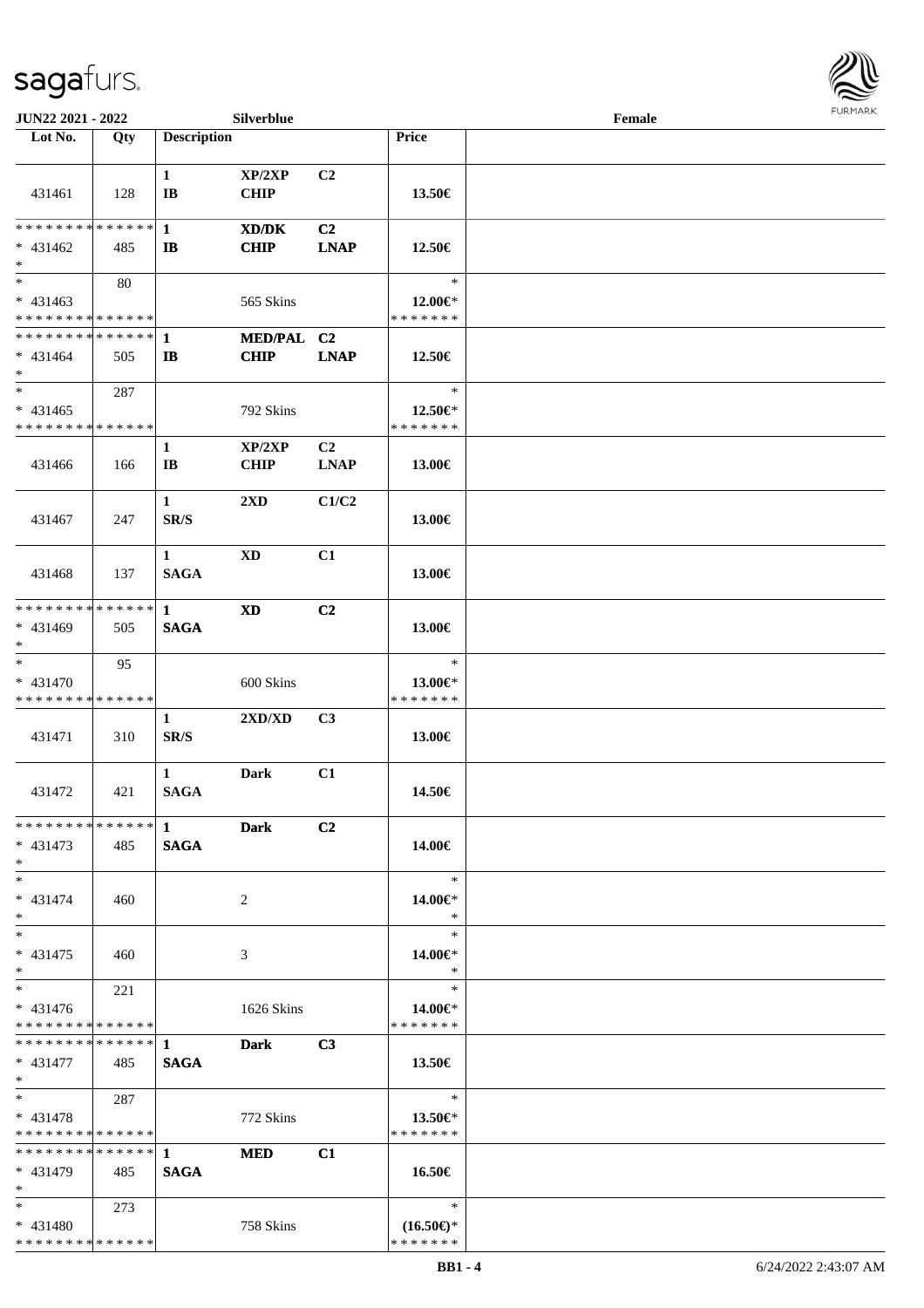\* \* \* \* \* \* \* \* <mark>\* \* \* \* \* \* \*</mark>



| JUN22 2021 - 2022                                             |     |                             | Silverblue     |    |                                                | Female | <b>FURMARK</b> |
|---------------------------------------------------------------|-----|-----------------------------|----------------|----|------------------------------------------------|--------|----------------|
| Lot No.                                                       | Qty | <b>Description</b>          |                |    | Price                                          |        |                |
| * * * * * * * * <mark>* * * * * * *</mark><br>* 431481<br>$*$ | 485 | $\mathbf{1}$<br><b>SAGA</b> | <b>MED</b>     | C2 | 16.00€                                         |        |                |
| $*$<br>* 431482<br>$*$                                        | 460 |                             | 2              |    | $\ast$<br>$16.00 \in$<br>$\ast$                |        |                |
| $\overline{\phantom{0}}$<br>$* 431483$<br>$*$                 | 460 |                             | 3              |    | $\ast$<br>$16.00 \in$ *<br>$\ast$              |        |                |
| $*$<br>* 431484<br>$*$                                        | 460 |                             | 4              |    | $\ast$<br>$16.00 \in$<br>$\ast$                |        |                |
| $*$<br>$* 431485$<br>$*$                                      | 460 |                             | $\mathfrak{S}$ |    | $\ast$<br>16.00€*<br>$\ast$                    |        |                |
| $*$<br>* 431486<br>$*$                                        | 460 |                             | 6              |    | $\ast$<br>$16.00 \in$<br>$\ast$                |        |                |
| $*$<br>* 431487<br>* * * * * * * * * * * * * *                | 96  |                             | 2881 Skins     |    | $\ast$<br>16.00€*<br>* * * * * * *             |        |                |
| * * * * * * * * * * * * * * *<br>* 431488<br>$*$              | 460 | 1<br><b>SAGA</b>            | <b>MED</b>     | C2 | 17.00€                                         |        |                |
| $\overline{\phantom{0}}$<br>* 431489<br>$*$                   | 460 |                             | 2              |    | $\ast$<br>$(17.00\epsilon)$ *<br>$\ast$        |        |                |
| $*$<br>* 431490<br>* * * * * * * * * * * * * *                | 460 |                             | 1380 Skins     |    | $\ast$<br>$(17.00\epsilon)$ *<br>* * * * * * * |        |                |
| * * * * * * * * * * * * * *<br>* 431491<br>$*$                | 485 | $\mathbf{1}$<br><b>SAGA</b> | <b>MED</b>     | C3 | $(15.00\epsilon)$                              |        |                |
| $*$<br>* 431492<br>$\ast$                                     | 460 |                             | 2              |    | $\ast$<br>$(15.00\epsilon)$ *<br>$\ast$        |        |                |
| $\ast$<br>* 431493<br>* * * * * * * * * * * * * *             | 464 |                             | 1409 Skins     |    | $\ast$<br>$(15.00\epsilon)$ *<br>* * * * * * * |        |                |
| * * * * * * * * * * * * * * *<br>* 431494<br>$*$              | 485 | 1<br><b>SAGA</b>            | <b>MED</b>     | C3 | $(15.00\epsilon)$                              |        |                |
| $\overline{\phantom{0}}$<br>$* 431495$<br>$*$                 | 460 |                             | 2              |    | $\ast$<br>$(15.00\epsilon)$ *<br>$\ast$        |        |                |
| $\overline{\ast}$<br>* 431496<br>$*$                          | 460 |                             | 3              |    | $\ast$<br>$(15.00\epsilon)$ *<br>$\ast$        |        |                |
| $*$<br>$* 431497$<br>$*$                                      | 460 |                             | 4              |    | $\ast$<br>$(15.00\epsilon)$ *<br>$\ast$        |        |                |
| $*$<br>* 431498<br>* * * * * * * * * * * * * *                | 253 |                             | 2118 Skins     |    | $\ast$<br>$(15.00\epsilon)$ *<br>* * * * * * * |        |                |
| * * * * * * * * * * * * * * *<br>* 431499<br>$*$              | 525 | $\mathbf{1}$<br><b>SAGA</b> | <b>PALE</b>    | C1 | $(18.00\epsilon)$                              |        |                |
| $*$<br>* 431500                                               | 184 |                             | 709 Skins      |    | $\ast$<br>$(18.00\epsilon)$ *                  |        |                |

\* \* \* \* \* \* \*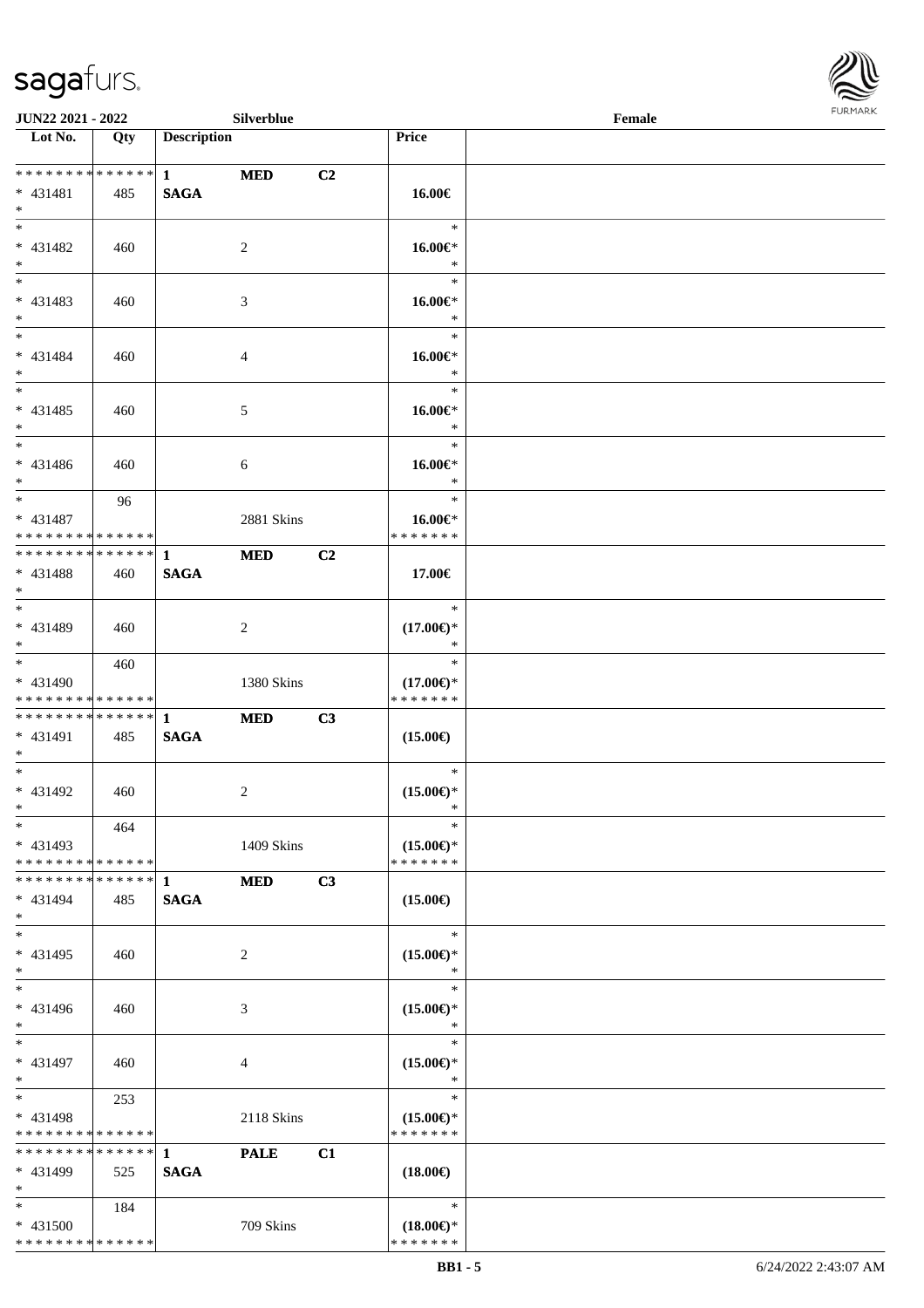

| <b>JUN22 2021 - 2022</b>                                 |                   |                    | <b>Silverblue</b> |    |                                      | Female |  |
|----------------------------------------------------------|-------------------|--------------------|-------------------|----|--------------------------------------|--------|--|
| Lot No.                                                  | Qty               | <b>Description</b> |                   |    | Price                                |        |  |
|                                                          |                   |                    |                   |    |                                      |        |  |
|                                                          |                   | $1 \quad \cdots$   | <b>PALE</b>       | C1 |                                      |        |  |
| * 431501                                                 | 460               | <b>SAGA</b>        |                   |    | $(18.00\epsilon)$                    |        |  |
| $*$<br>$\overline{\ast}$                                 |                   |                    |                   |    |                                      |        |  |
|                                                          |                   |                    |                   |    | $\ast$                               |        |  |
| * 431502                                                 | 460               |                    | 2                 |    | 18.00€*                              |        |  |
| $*$<br>$\overline{\mathbf{r}}$                           |                   |                    |                   |    | $\ast$                               |        |  |
|                                                          | 300               |                    |                   |    | $\ast$                               |        |  |
| * 431503                                                 |                   |                    | 1220 Skins        |    | $(18.00\epsilon)$ *                  |        |  |
| * * * * * * * * <mark>* * * * * * *</mark>               |                   |                    |                   |    | * * * * * * *                        |        |  |
| * * * * * * * * * * * * * * <mark>*</mark>               |                   | $\mathbf{1}$       | <b>PALE</b>       | C2 |                                      |        |  |
| * 431504                                                 | 485               | <b>SAGA</b>        |                   |    | $(17.50\epsilon)$                    |        |  |
| $*$                                                      |                   |                    |                   |    |                                      |        |  |
| $\ast$                                                   |                   |                    |                   |    | $\ast$                               |        |  |
| * 431505                                                 | 460               |                    | 2                 |    | 17.50€*                              |        |  |
| $\ast$                                                   |                   |                    |                   |    | $\ast$                               |        |  |
| $\ast$                                                   |                   |                    |                   |    | $\ast$                               |        |  |
| * 431506                                                 | 460               |                    | 3                 |    | 17.50€*                              |        |  |
| $\ast$<br>$\overline{\ast}$                              |                   |                    |                   |    | $\ast$                               |        |  |
|                                                          |                   |                    |                   |    | $\ast$                               |        |  |
| * 431507                                                 | 460               |                    | $\overline{4}$    |    | $(17.50\epsilon)$ *                  |        |  |
| $\ast$<br>$\ast$                                         |                   |                    |                   |    | $\ast$                               |        |  |
|                                                          |                   |                    |                   |    | $\ast$                               |        |  |
| * 431508                                                 | 480               |                    | 5                 |    | $(17.50\epsilon)$ *                  |        |  |
| $\ast$<br>$*$                                            |                   |                    |                   |    | ∗                                    |        |  |
|                                                          |                   |                    |                   |    | $\ast$                               |        |  |
| * 431509                                                 | 480               |                    | 6                 |    | $(17.50\epsilon)$ *                  |        |  |
| $\ast$<br>$*$                                            |                   |                    |                   |    | $\ast$                               |        |  |
|                                                          | 192               |                    |                   |    | $\ast$                               |        |  |
| $* 431510$                                               |                   |                    | 3017 Skins        |    | $(17.50\epsilon)$ *                  |        |  |
| * * * * * * * * <mark>* * * * * * *</mark>               |                   |                    |                   |    | * * * * * * *                        |        |  |
|                                                          |                   |                    | <b>PALE</b>       | C3 |                                      |        |  |
| $* 431511$                                               | 485               | <b>SAGA</b>        |                   |    | $(16.50\epsilon)$                    |        |  |
| $*$                                                      |                   |                    |                   |    |                                      |        |  |
| $\ddot{x}$                                               |                   |                    |                   |    | $\ast$                               |        |  |
| * 431512                                                 | 460               |                    | 2                 |    | $(16.50\epsilon)$ *                  |        |  |
| $*$ $-$                                                  |                   |                    |                   |    | $\ast$                               |        |  |
| $\ast$                                                   |                   |                    |                   |    | $\ast$                               |        |  |
| * 431513                                                 | 460               |                    | 3                 |    | $(16.50\epsilon)$ *                  |        |  |
| $\ast$                                                   |                   |                    |                   |    | $\ast$                               |        |  |
| $*$ $-$                                                  | 248               |                    |                   |    | $\ast$                               |        |  |
| $* 431514$<br>* * * * * * * * <mark>* * * * * * *</mark> |                   |                    | 1653 Skins        |    | $(16.50\epsilon)$ *<br>* * * * * * * |        |  |
| * * * * * * * *                                          | $*$ * * * * * $1$ |                    |                   |    |                                      |        |  |
|                                                          |                   |                    | <b>PALE</b>       | C3 |                                      |        |  |
| $* 431515$<br>$\ast$                                     | 460               | <b>SAGA</b>        |                   |    | $(16.50\epsilon)$                    |        |  |
| $\ast$                                                   |                   |                    |                   |    | $\ast$                               |        |  |
| $* 431516$                                               |                   |                    |                   |    |                                      |        |  |
| $*$                                                      | 460               |                    | 2                 |    | $(16.50\epsilon)$ *<br>$\ast$        |        |  |
| $\overline{\ast}$                                        | 151               |                    |                   |    | $\ast$                               |        |  |
| $* 431517$                                               |                   |                    | 1071 Skins        |    | $(16.50\epsilon)$ *                  |        |  |
| * * * * * * * * <mark>* * * * * *</mark>                 |                   |                    |                   |    | * * * * * * *                        |        |  |
| * * * * * * * *                                          | ****** 1          |                    | <b>PALE</b>       | C3 |                                      |        |  |
| $* 431518$                                               | 485               | <b>SAGA</b>        |                   |    | $(16.50\epsilon)$                    |        |  |
| $\ast$                                                   |                   |                    |                   |    |                                      |        |  |
| $\overline{\ast}$                                        | 460               |                    |                   |    | $\ast$                               |        |  |
| * 431519                                                 |                   |                    | 945 Skins         |    | $(16.50\epsilon)$ *                  |        |  |
| * * * * * * * * * * * * * *                              |                   |                    |                   |    | * * * * * * *                        |        |  |
|                                                          |                   | 1                  | XP                | C1 |                                      |        |  |
| 431520                                                   | 290               | <b>SAGA</b>        |                   |    | $(19.00\epsilon)$                    |        |  |
|                                                          |                   |                    |                   |    |                                      |        |  |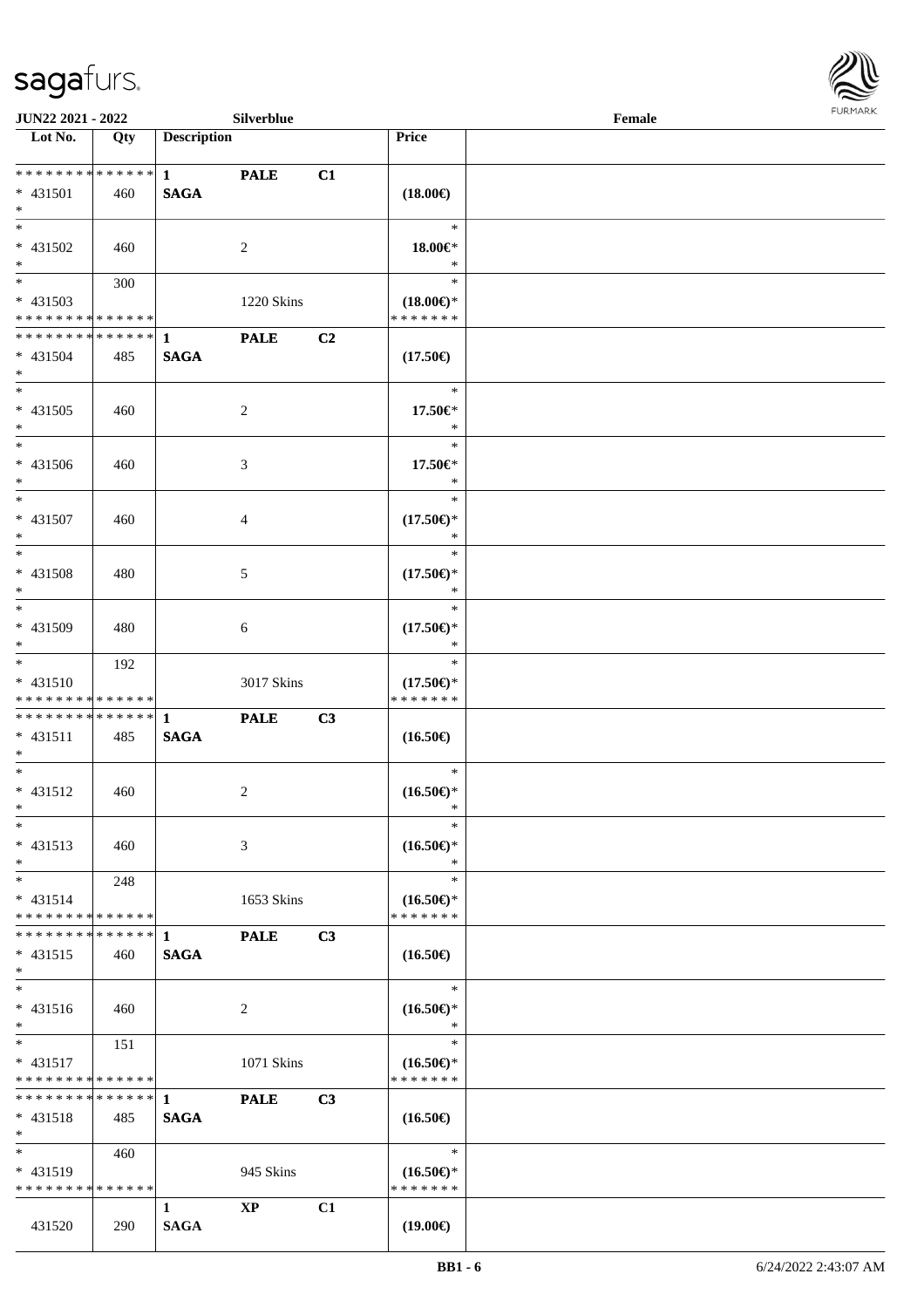

|                                                                     | JUN22 2021 - 2022<br>Silverblue |                             |                        |                |                                                                              | Female | FURMARK |
|---------------------------------------------------------------------|---------------------------------|-----------------------------|------------------------|----------------|------------------------------------------------------------------------------|--------|---------|
| $\overline{\text{Lot No.}}$                                         | Qty                             | <b>Description</b>          |                        |                | Price                                                                        |        |         |
| * * * * * * * * <mark>* * * * * * *</mark><br>* 431521<br>$*$       | 485                             | $\mathbf{1}$<br><b>SAGA</b> | $\mathbf{X}\mathbf{P}$ | C1             | $(19.00\epsilon)$                                                            |        |         |
| $*$<br>* 431522<br>$*$                                              | 460                             |                             | 2                      |                | $\ast$<br>$(19.00\epsilon)$ *<br>$\ast$                                      |        |         |
| $\overline{\phantom{0}}$<br>* 431523<br>* * * * * * * * * * * * * * | 59                              |                             | 1004 Skins             |                | $\ast$<br>$(19.00\epsilon)$ *<br>* * * * * * *                               |        |         |
| * 431524<br>$*$                                                     | 485                             | <b>SAGA</b>                 | <b>XP</b>              | C2             | $(18.50\epsilon)$                                                            |        |         |
| $*$<br>$* 431525$<br>$*$                                            | 440                             |                             | 2                      |                | $\ast$<br>$(18.50\epsilon)$ *<br>$\ast$                                      |        |         |
| $*$<br>* 431526<br>* * * * * * * * * * * * * *                      | 71                              |                             | 996 Skins              |                | $\ast$<br>$(18.50\mathnormal{\in}\mathcal{)^{\! \! \circ}}$<br>* * * * * * * |        |         |
| * * * * * * * * * * * * * * *<br>* 431527<br>$*$                    | 485                             | 1<br><b>SAGA</b>            | <b>XP</b>              | C2             | $(18.50\epsilon)$                                                            |        |         |
| $*$<br>$* 431528$<br>$*$                                            | 460                             |                             | 2                      |                | $\ast$<br>$(18.50\epsilon)$ *<br>$\ast$                                      |        |         |
| $\overline{\phantom{0}}$<br>* 431529<br>$*$                         | 460                             |                             | 3                      |                | $\ast$<br>$(18.50\epsilon)$ *<br>$\ast$                                      |        |         |
| $*$<br>* 431530<br>$*$                                              | 460                             |                             | 4                      |                | $\ast$<br>$(18.50\epsilon)$ *<br>$\ast$                                      |        |         |
| $*$<br>* 431531<br>$\ast$                                           | 460                             |                             | 5                      |                | $\ast$<br>$(18.50\epsilon)$ *<br>$\ast$                                      |        |         |
| $\overline{\phantom{0}}$<br>* 431532<br>* * * * * * * * * * * * * * | 264                             |                             | 2589 Skins             |                | $\ast$<br>$(18.50\epsilon)$ *<br>* * * * * * *                               |        |         |
| * * * * * * * * * * * * * * *<br>* 431533<br>$*$                    | 485                             | -1<br><b>SAGA</b>           | <b>XP</b>              | C3             | $(17.50\epsilon)$                                                            |        |         |
| $*$<br>* 431534<br>$*$                                              | 450                             |                             | 2                      |                | $\ast$<br>$(17.50\epsilon)$ *<br>∗                                           |        |         |
| $\ast$<br>$* 431535$<br>* * * * * * * * * * * * * *                 | 69                              |                             | 1004 Skins             |                | $\ast$<br>$(17.50\epsilon)$ *<br>* * * * * * *                               |        |         |
| 431536                                                              | 208                             | $\mathbf{1}$<br>SR/S        | 2XP                    | C1/C2          | $(17.50\epsilon)$                                                            |        |         |
| 431537                                                              | 482                             | $\mathbf{1}$<br><b>SAGA</b> | 2XP                    | C1/C2          | $(17.50\epsilon)$                                                            |        |         |
| * * * * * * * *<br>$* 431538$<br>$*$                                | * * * * * *<br>465              | $\mathbf{1}$<br><b>SAGA</b> | XP/2XP                 | C <sub>3</sub> | $(16.50\epsilon)$                                                            |        |         |
| $\ast$<br>* 431539<br>* * * * * * * * * * * * * *                   | 62                              |                             | 527 Skins              |                | $\ast$<br>$(16.50\epsilon)$ *<br>* * * * * * *                               |        |         |
| 431540                                                              | 156                             | 1<br><b>SAGA</b>            | 2XP                    | C <sub>3</sub> | $(16.00\epsilon)$                                                            |        |         |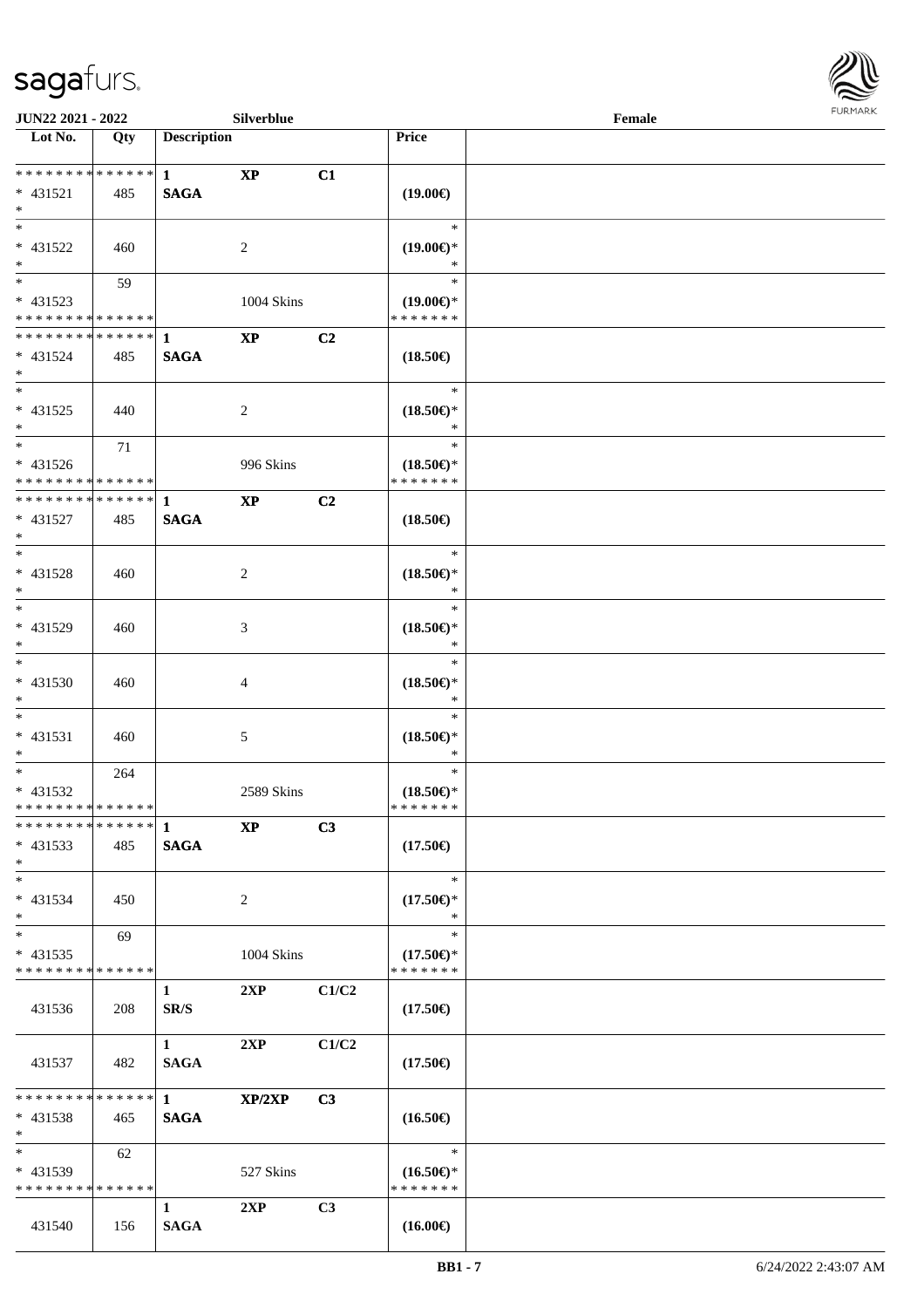

| <b>JUN22 2021 - 2022</b>                                            |     |                             | Silverblue                             |                |                                                | Female |  |
|---------------------------------------------------------------------|-----|-----------------------------|----------------------------------------|----------------|------------------------------------------------|--------|--|
| Lot No.                                                             | Qty | <b>Description</b>          |                                        |                | <b>Price</b>                                   |        |  |
| 431541                                                              | 91  | $\mathbf{1}$<br><b>SAGA</b> | $2\mathbf{X}\mathbf{D}$<br><b>LNAP</b> | C1/C2          | 13.00€                                         |        |  |
| 431542                                                              | 270 | $\mathbf{1}$<br><b>SAGA</b> | <b>XD</b><br><b>LNAP</b>               | C1/C2          | 13.00€                                         |        |  |
| 431543                                                              | 203 | $\mathbf{1}$<br><b>SAGA</b> | 2XD/XD<br><b>LNAP</b>                  | C3             | 13.00€                                         |        |  |
| * * * * * * * * * * * * * *<br>$* 431544$<br>$*$                    | 465 | $\mathbf 1$<br><b>SAGA</b>  | <b>Dark</b><br><b>LNAP</b>             | C1/C2          | 13.50€                                         |        |  |
| $*$<br>$* 431545$<br>* * * * * * * * * * * * * *                    | 61  |                             | 526 Skins                              |                | $\ast$<br>13.50€*<br>* * * * * * *             |        |  |
| 431546                                                              | 266 | $\mathbf{1}$<br><b>SAGA</b> | Dark<br><b>LNAP</b>                    | C <sub>3</sub> | 13.00€                                         |        |  |
| * * * * * * * * * * * * * *<br>$* 431547$<br>$*$                    | 485 | $\mathbf{1}$<br><b>SAGA</b> | <b>MED</b><br><b>LNAP</b>              | C1/C2          | 14.50€                                         |        |  |
| $*$<br>$* 431548$<br>* * * * * * * * * * * * * *                    | 239 |                             | 724 Skins                              |                | $\ast$<br>14.50€*<br>* * * * * * *             |        |  |
| 431549                                                              | 441 | 1<br><b>SAGA</b>            | <b>MED</b><br><b>LNAP</b>              | C <sub>3</sub> | 13.50€                                         |        |  |
| * * * * * * * * * * * * * *<br>$* 431550$<br>$*$                    | 485 | $\mathbf{1}$<br><b>SAGA</b> | <b>MED</b><br><b>LNAP</b>              | C3             | 13.50€                                         |        |  |
| $*$<br>$* 431551$<br>* * * * * * * * * * * * * *                    | 177 |                             | 662 Skins                              |                | $\ast$<br>13.50€*<br>* * * * * * *             |        |  |
| **************<br>$* 431552$<br>$*$                                 | 505 | $\mathbf{1}$<br><b>SAGA</b> | <b>PALE</b><br><b>LNAP</b>             | C1/C2          | $(16.00\epsilon)$                              |        |  |
| $\ast$<br>$* 431553$<br>* * * * * * * * * * * * * *                 | 114 |                             | 619 Skins                              |                | $\ast$<br>$(16.00\epsilon)$ *<br>* * * * * * * |        |  |
| 431554                                                              | 430 | $\mathbf{1}$<br><b>SAGA</b> | <b>PALE</b><br><b>LNAP</b>             | C3             | $(15.00\epsilon)$                              |        |  |
| * * * * * * * * * * * * * *<br>$* 431555$<br>$*$                    | 465 | $\mathbf{1}$<br><b>SAGA</b> | <b>PALE</b><br><b>LNAP</b>             | C3             | $(15.00\epsilon)$                              |        |  |
| $\overline{\phantom{0}}$<br>* 431556<br>* * * * * * * * * * * * * * | 167 |                             | 632 Skins                              |                | $\ast$<br>$(15.00\epsilon)$ *<br>* * * * * * * |        |  |
| 431557                                                              | 210 | $\mathbf{1}$<br><b>SAGA</b> | $\mathbf{X}\mathbf{P}$<br><b>LNAP</b>  | C1/C2          | $(17.00\epsilon)$                              |        |  |
| 431558                                                              | 167 | 1<br><b>SAGA</b>            | $\mathbf{X}\mathbf{P}$<br><b>LNAP</b>  | C <sub>3</sub> | $(16.00\epsilon)$                              |        |  |
| 431559                                                              | 216 | $\mathbf{1}$<br><b>SAGA</b> | XP/2XP<br><b>LNAP</b>                  | C1/C2          | $(16.50\epsilon)$                              |        |  |
| 431560                                                              | 114 | $\mathbf{1}$<br><b>SAGA</b> | XP/2XP<br><b>LNAP</b>                  | C1/C2          | $(16.50\epsilon)$                              |        |  |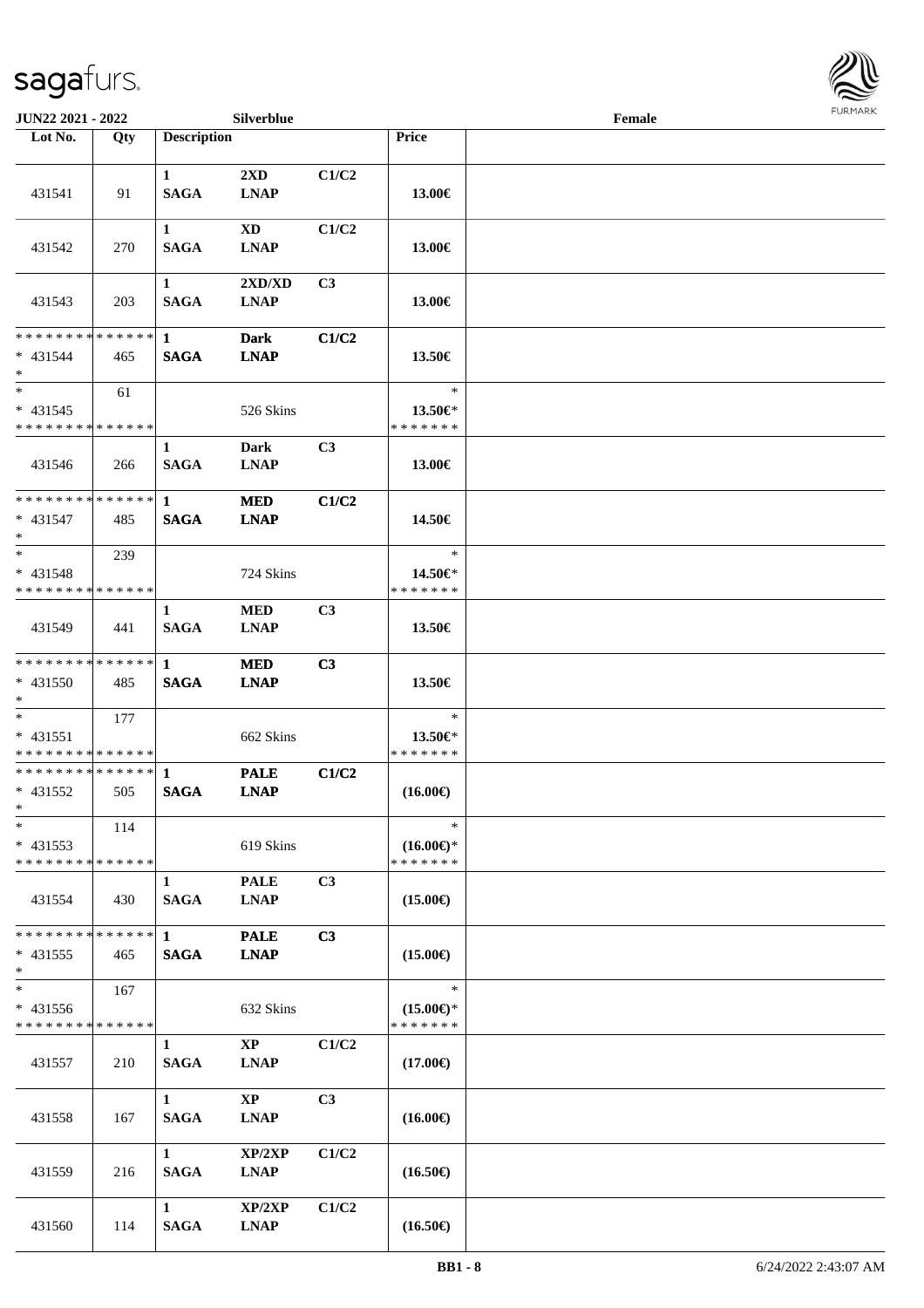

| <b>JUN22 2021 - 2022</b>                           |     |                             | Silverblue                |                   |                                                | Female |  |
|----------------------------------------------------|-----|-----------------------------|---------------------------|-------------------|------------------------------------------------|--------|--|
| Lot No.                                            | Qty | <b>Description</b>          |                           |                   | Price                                          |        |  |
| 431561                                             | 161 | $\mathbf{1}$<br><b>SAGA</b> | XP/2XP<br><b>LNAP</b>     | C3                | $(15.50\epsilon)$                              |        |  |
| * * * * * * * * * * * * * * *<br>* 431562<br>$*$   | 485 | $\mathbf{1}$<br>IA          | <b>ALL</b><br><b>SPAR</b> | C2                | 14.00€                                         |        |  |
| * 431563<br>$*$                                    | 460 |                             | 2                         |                   | $\ast$<br>14.50€*<br>$\ast$                    |        |  |
| $*$<br>* 431564<br>$*$                             | 460 |                             | 3                         |                   | $\ast$<br>14.50€*<br>$\ast$                    |        |  |
| $\overline{\phantom{0}}$<br>$* 431565$<br>$*$      | 460 |                             | 4                         |                   | $\ast$<br>14.00€*<br>$\ast$                    |        |  |
| $*$<br>$* 431566$<br>* * * * * * * * * * * * * *   | 286 |                             | 2151 Skins                |                   | $\ast$<br>14.00€*<br>* * * * * * *             |        |  |
| * * * * * * * * * * * * * * *<br>* 431567<br>$*$   | 486 | 1<br>IA                     | XD/DK<br><b>CHIP</b>      | C2                | 13.50€                                         |        |  |
| $*$<br>* 431568<br>$*$                             | 460 |                             | 2                         |                   | $\ast$<br>13.50€*<br>$\ast$                    |        |  |
| $*$<br>* 431569<br>* * * * * * * * * * * * * *     | 397 |                             | 1343 Skins                |                   | $\ast$<br>13.50€*<br>* * * * * * *             |        |  |
| * * * * * * * * * * * * * * *<br>* 431570<br>$*$   | 485 | 1<br>IA                     | MED/PAL C2<br><b>CHIP</b> |                   | 14.50€                                         |        |  |
| $*$<br>* 431571<br>$*$                             | 460 |                             | $\overline{c}$            |                   | $\ast$<br>14.50€*<br>$\ast$                    |        |  |
| $*$<br>$* 431572$<br>$*$                           | 460 |                             | 3                         |                   | $\ast$<br>14.50€*<br>$\ast$                    |        |  |
| $\ast$<br>* 431573<br>$*$                          | 460 |                             | 4                         |                   | $\ast$<br>14.50€*<br>$\ast$                    |        |  |
| $*$<br>* 431574<br>$*$                             | 460 |                             | 5                         |                   | $\ast$<br>14.50€*<br>$\ast$                    |        |  |
| $*$<br>* 431575<br>$*$                             | 460 |                             | 6                         |                   | $\ast$<br>14.50€*<br>$\ast$                    |        |  |
| $*$<br>* 431576<br>* * * * * * * * * * * * * *     | 96  |                             | 2881 Skins                |                   | $\ast$<br>14.50€*<br>* * * * * * *             |        |  |
| * * * * * * * * * * * * * * *<br>$* 431577$<br>$*$ | 485 | 1<br>IA                     | XP/2XP<br><b>CHIP</b>     | C2                | $(15.00\epsilon)$                              |        |  |
| $*$<br>* 431578<br>* * * * * * * * * * * * * *     | 85  |                             | 570 Skins                 |                   | $\ast$<br>$(15.00\epsilon)$ *<br>* * * * * * * |        |  |
| 431579                                             | 457 | $\mathbf{1}$<br>IA          | XD/DK<br><b>CHIP</b>      | C2<br><b>LNAP</b> | 12.50€                                         |        |  |
| 431580                                             | 494 | $\mathbf{1}$<br>IA          | MED/PAL C2<br><b>CHIP</b> | <b>LNAP</b>       | 13.50€                                         |        |  |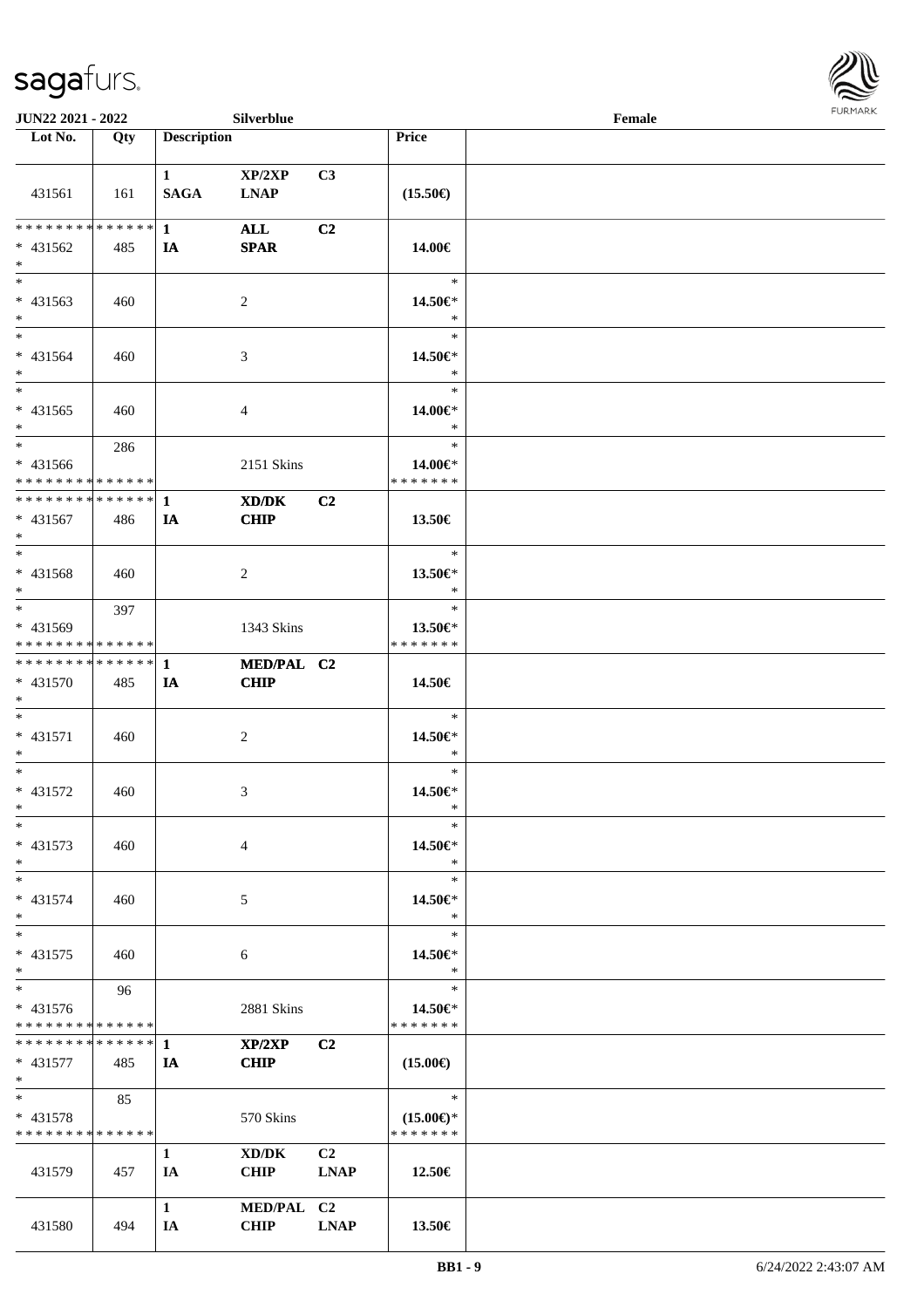

| JUN22 2021 - 2022                                      |     |                                       | Silverblue             |       |                                    | Female |  |
|--------------------------------------------------------|-----|---------------------------------------|------------------------|-------|------------------------------------|--------|--|
| Lot No.                                                | Qty | <b>Description</b>                    |                        |       | Price                              |        |  |
| 431581                                                 | 132 | $\mathbf{1}$<br><b>SROY</b>           | <b>XD</b>              | C1/C2 | 13.50€                             |        |  |
| 431582                                                 | 107 | $\mathbf{1}$<br><b>SROY</b>           | <b>Dark</b>            | C1    | 15.00€                             |        |  |
| 431583                                                 | 317 | $\mathbf{1}$<br><b>SROY</b>           | Dark                   | C2    | 14.50€                             |        |  |
| 431584                                                 | 91  | $\mathbf{1}$<br><b>SROY</b>           | Dark                   | C3    | 14.50€                             |        |  |
| 431585                                                 | 210 | $\mathbf{1}$<br><b>SROY</b>           | $\bf MED$              | C1    | 17.50€                             |        |  |
| * * * * * * * * * * * * * *<br>$* 431586$<br>$*$       | 465 | $\mathbf{1}$<br><b>SROY</b>           | $\bf MED$              | C2    | 17.50€                             |        |  |
| $\ast$<br>* 431587<br>* * * * * * * * * * * * * *      | 169 |                                       | 634 Skins              |       | $\ast$<br>17.00€*<br>* * * * * * * |        |  |
| 431588                                                 | 237 | $\mathbf{1}$<br><b>SROY</b>           | $\bf MED$              | C3    | 16.00€                             |        |  |
| 431589                                                 | 255 | $\mathbf{1}$<br><b>SROY</b>           | <b>PALE</b>            | C1    | 19.00€                             |        |  |
| * * * * * * * * * * * * * *<br>* 431590<br>$*$         | 465 | $\mathbf{1}$<br><b>SROY</b>           | <b>PALE</b>            | C2    | 18.50€                             |        |  |
| $*$<br>* 431591<br>* * * * * * * * * * * * * *         | 371 |                                       | 836 Skins              |       | $\ast$<br>18.50€*<br>* * * * * * * |        |  |
| 431592                                                 | 320 | $\mathbf{1}$<br><b>SROY</b>           | <b>PALE</b>            | C3    | $(17.50\epsilon)$                  |        |  |
| 431593                                                 | 102 | $\mathbf{1}$<br><b>SROY</b>           | $\mathbf{X}\mathbf{P}$ | C1    | $(19.50\epsilon)$                  |        |  |
| 431594                                                 | 297 | $1 \quad \blacksquare$<br><b>SROY</b> | $\mathbf{X}\mathbf{P}$ | C1    | 19.50€                             |        |  |
| 431595                                                 | 166 | $1 \quad \blacksquare$<br><b>SROY</b> | <b>XP</b>              | C1/C2 | $(19.00\epsilon)$                  |        |  |
| 431596                                                 | 314 | $1 \quad \blacksquare$<br><b>SROY</b> | $\bold{XP}$            | C2    | 19.00€                             |        |  |
| * 431597<br>$*$ $*$                                    | 465 | <b>SROY</b>                           | $\mathbf{X}\mathbf{P}$ | C2    | 19.00€                             |        |  |
| $*$ and $*$<br>* 431598<br>* * * * * * * * * * * * * * | 180 |                                       | 645 Skins              |       | $\ast$<br>19.00€*<br>* * * * * * * |        |  |
| 431599                                                 | 108 | $\mathbf{1}$<br><b>SROY</b>           | $\mathbf{X}\mathbf{P}$ | C3    | $(18.00\epsilon)$                  |        |  |
| 431600                                                 | 164 | $\mathbf{1}$<br><b>SROY</b>           | $\mathbf{X}\mathbf{P}$ | C3    | $(18.00\epsilon)$                  |        |  |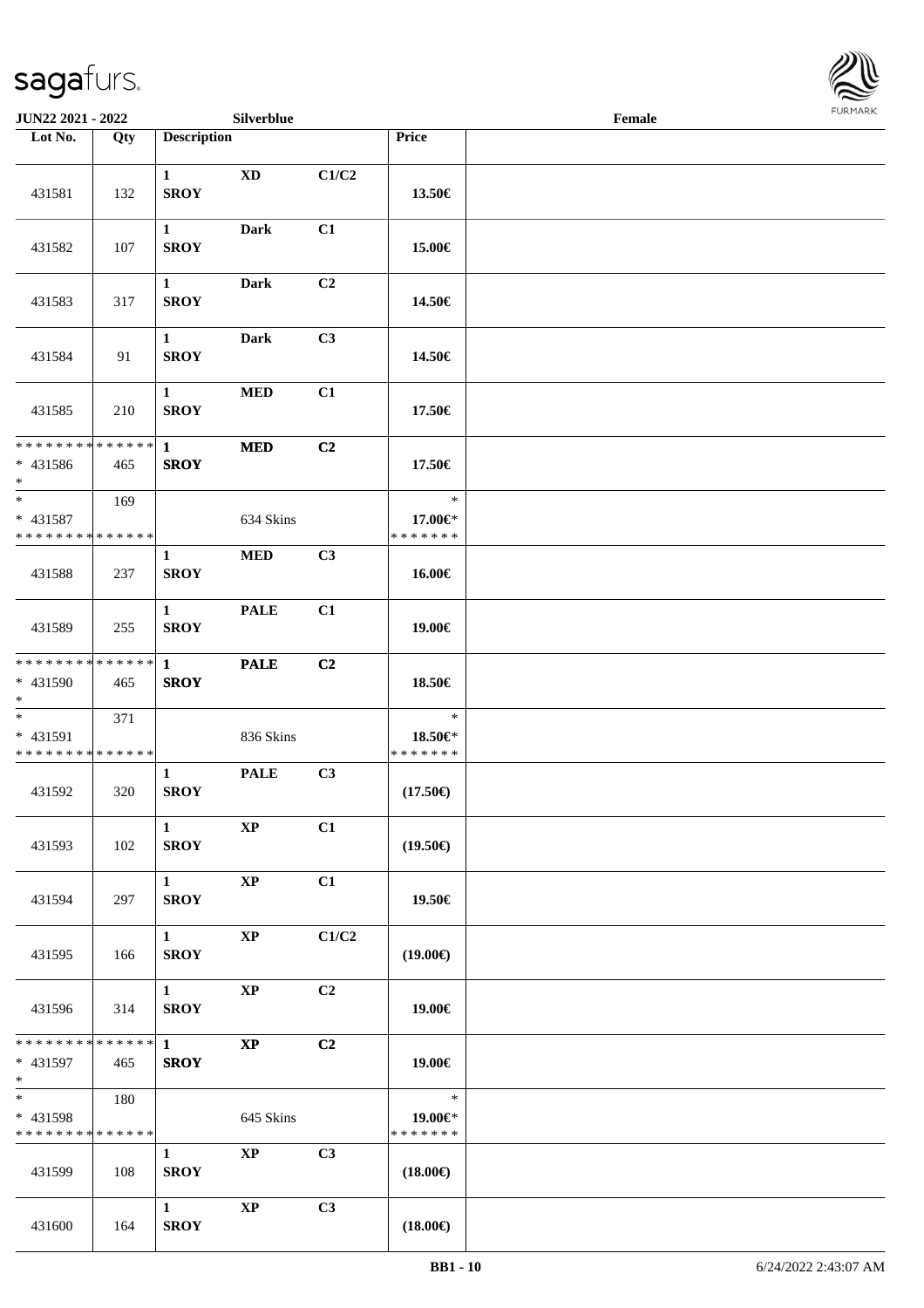



| <b>JUN22 2021 - 2022</b> |     | Silverblue         |     |       |                   | Female | <b>FURMARK</b> |
|--------------------------|-----|--------------------|-----|-------|-------------------|--------|----------------|
| Lot No.                  | Qty | <b>Description</b> |     |       | Price             |        |                |
| 431601                   | 195 | <b>SROY</b>        | 2XP | C1/C2 | $(18.50\epsilon)$ |        |                |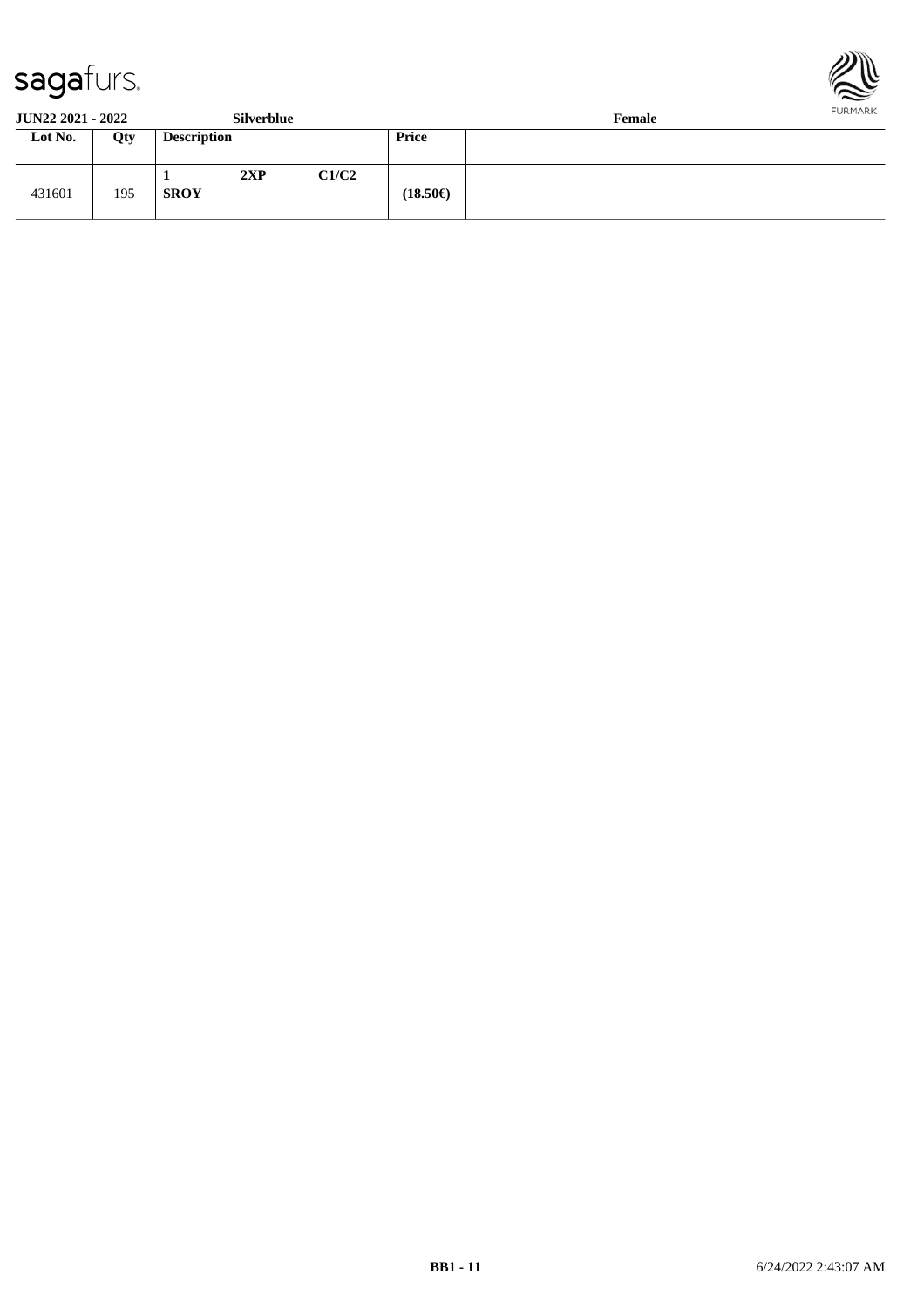\*



| <b>JUN22 2021 - 2022</b>                                        |     |                            | Silverblue                       |                |                                          | Female |  |
|-----------------------------------------------------------------|-----|----------------------------|----------------------------------|----------------|------------------------------------------|--------|--|
| Lot No.                                                         | Qty | <b>Description</b>         |                                  |                | Price                                    |        |  |
| 431661                                                          | 189 | $\mathbf{2}$<br>SI         | 2XD                              | C1/C2          | 10.50€                                   |        |  |
| 431662                                                          | 158 | $\boldsymbol{2}$<br>SI     | $\mathbf{X}\mathbf{D}$           | C1             | 10.50€                                   |        |  |
| * * * * * * * * * * * * * *                                     |     |                            |                                  |                |                                          |        |  |
| $* 431663$<br>$*$                                               | 505 | $\mathbf{2}$<br>${\bf SI}$ | <b>XD</b>                        | C2             | 10.50€                                   |        |  |
| $*$<br>* 431664<br>* * * * * * * * * * * * * *                  | 193 |                            | 698 Skins                        |                | $\ast$<br>$10.50 \in$ *<br>* * * * * * * |        |  |
| 431665                                                          | 293 | $\boldsymbol{2}$<br>SI     | $2{\bf X}{\bf D}/{\bf X}{\bf D}$ | C3             | 10.50€                                   |        |  |
| 431666                                                          | 400 | $\mathbf 2$<br>${\bf SI}$  | <b>Dark</b>                      | C1             | 11.50€                                   |        |  |
| * * * * * * * * * * * * * *<br>* 431667<br>$*$                  | 505 | $\mathbf{2}$<br>${\bf SI}$ | <b>Dark</b>                      | C <sub>2</sub> | 11.50€                                   |        |  |
| $*$<br>* 431668<br>$*$                                          | 480 |                            | 2                                |                | $\ast$<br>11.50€*<br>$\ast$              |        |  |
| $*$<br>* 431669<br>$*$                                          | 480 |                            | 3                                |                | $\ast$<br>11.50€*<br>$\ast$              |        |  |
| $*$<br>* 431670<br>* * * * * * * * * * * * * *                  | 286 |                            | 1751 Skins                       |                | $\ast$<br>11.50€*<br>* * * * * * *       |        |  |
| * * * * * * * * * * * * * * *<br>* 431671<br>$*$                | 505 | $\overline{2}$<br>SI       | <b>Dark</b>                      | C3             | 11.00€                                   |        |  |
| * 431672<br>* * * * * * * * * * * * * *                         | 447 |                            | 952 Skins                        |                | $\ast$<br>$11.00 \in$<br>* * * * * * *   |        |  |
| 431673                                                          | 502 | $\overline{2}$<br>SI       | <b>MED</b>                       | C1             | 12.00€                                   |        |  |
| * * * * * * * * <mark>* * * * * * *</mark><br>$* 431674$<br>$*$ | 505 | $\overline{2}$<br>SI       | <b>MED</b>                       | C <sub>2</sub> | 12.00€                                   |        |  |
| $*$<br>$* 431675$<br>$*$                                        | 480 |                            | 2                                |                | $\ast$<br>$12.00 \in$ *<br>$\ast$        |        |  |
| $*$<br>* 431676<br>$*$                                          | 480 |                            | 3                                |                | $\ast$<br>12.00€*<br>$\ast$              |        |  |
| $*$ $*$<br>* 431677<br>$*$ $*$                                  | 480 |                            | 4                                |                | $\ast$<br>12.00€*<br>$\ast$              |        |  |
| $*$<br>$* 431678$<br>$*$ $-$                                    | 500 |                            | 5                                |                | $\ast$<br>12.00 $\in$ *<br>$\ast$        |        |  |
| $*$ and $*$<br>* 431679<br>* * * * * * * * * * * * * *          | 223 |                            | 2668 Skins                       |                | $\ast$<br>12.00 $\in$ *<br>* * * * * * * |        |  |
| * * * * * * * * * * * * * * *                                   |     | $\overline{2}$             | <b>MED</b>                       | C3             |                                          |        |  |
| * 431680                                                        | 515 | SI                         |                                  |                | 11.50€                                   |        |  |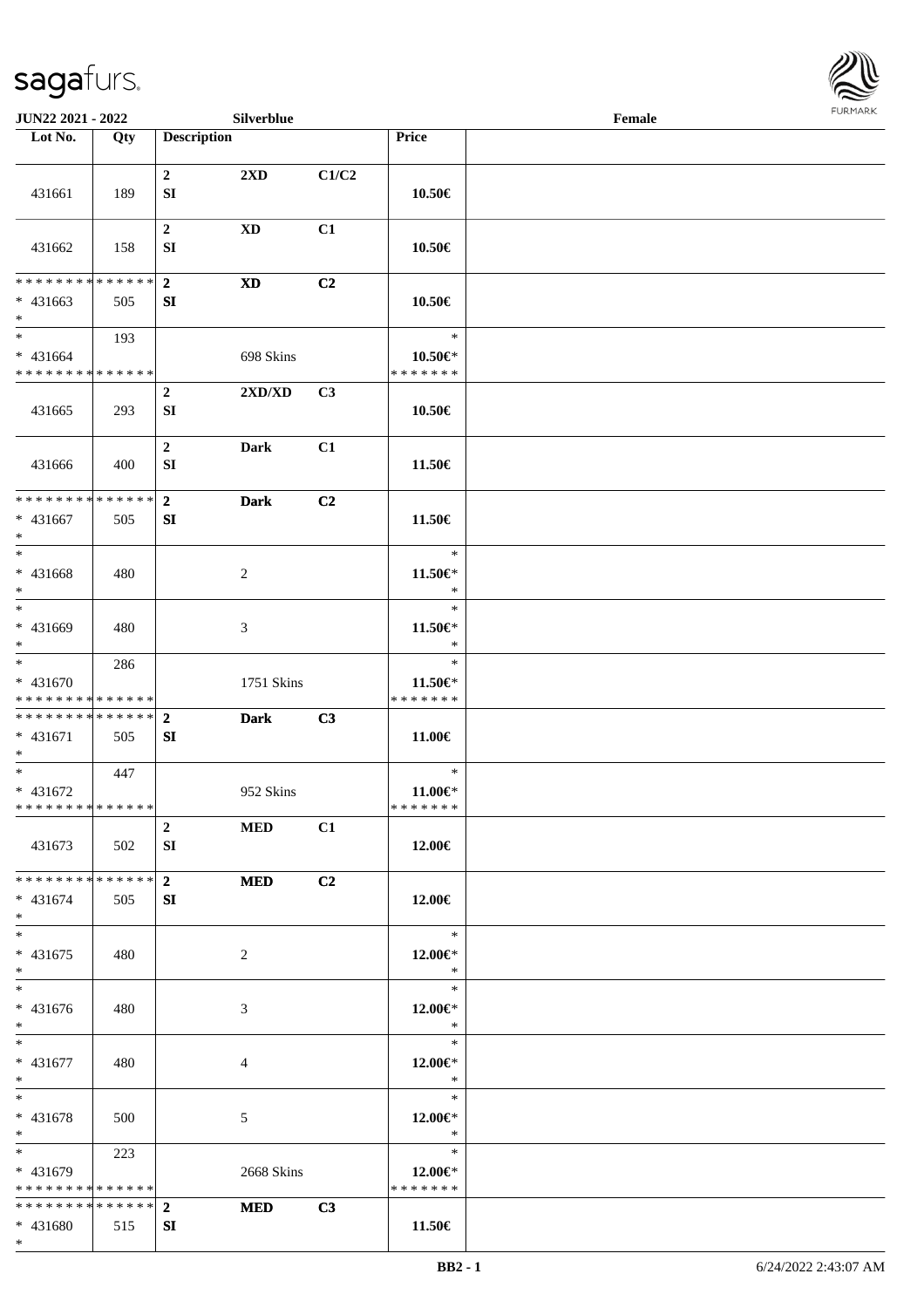

| <b>JUN22 2021 - 2022</b>                            |     |                        | Silverblue                                      |                |                                                | Female |  |
|-----------------------------------------------------|-----|------------------------|-------------------------------------------------|----------------|------------------------------------------------|--------|--|
| Lot No.                                             | Qty | <b>Description</b>     |                                                 |                | Price                                          |        |  |
| $*$<br>* 431681                                     | 490 | $\overline{2}$<br>SI   | <b>MED</b>                                      | C3             | $\ast$<br>11.50€*                              |        |  |
| $*$                                                 |     |                        |                                                 |                | $\ast$<br>$\ast$                               |        |  |
| * 431682<br>$\ast$                                  | 490 |                        | 3                                               |                | $11.50 \in$<br>$\ast$                          |        |  |
| * 431683<br>* * * * * * * * * * * * * *             | 102 |                        | 1597 Skins                                      |                | $\ast$<br>11.50€*                              |        |  |
|                                                     |     |                        |                                                 |                | * * * * * * *                                  |        |  |
| 431684                                              | 457 | $\overline{2}$<br>SI   | <b>PALE</b>                                     | C1             | $(13.50\epsilon)$                              |        |  |
| * * * * * * * * * * * * * * *                       |     | $\overline{2}$         | <b>PALE</b>                                     | C <sub>2</sub> |                                                |        |  |
| $* 431685$<br>$*$                                   | 505 | SI                     |                                                 |                | $(13.00\epsilon)$                              |        |  |
| $*$<br>* 431686<br>$*$                              | 480 |                        | 2                                               |                | $\ast$<br>$(13.00\epsilon)$ *<br>$\ast$        |        |  |
| $*$<br>* 431687<br>$\ast$                           | 480 |                        | 3                                               |                | $\ast$<br>$(13.00\epsilon)$ *<br>$\ast$        |        |  |
| * 431688<br>$*$                                     | 480 |                        | 4                                               |                | $\ast$<br>$(13.00\epsilon)$ *<br>$\ast$        |        |  |
| $*$<br>* 431689<br>* * * * * * * * * * * * * *      | 290 |                        | 2235 Skins                                      |                | $\ast$<br>$(13.00\epsilon)$ *<br>* * * * * * * |        |  |
| * * * * * * * * * * * * * * *                       |     | $\overline{2}$         | <b>PALE</b>                                     | C3             |                                                |        |  |
| * 431690<br>$*$                                     | 505 | SI                     |                                                 |                | 12.00€                                         |        |  |
| $*$<br>* 431691<br>$*$                              | 480 |                        | $\overline{c}$                                  |                | $\ast$<br>12.00€*<br>$\ast$                    |        |  |
| $*$<br>* 431692<br>$*$                              | 440 |                        | 3                                               |                | $\ast$<br>$12.50 \in$ *<br>$\ast$              |        |  |
| $\ast$<br>$* 431693$<br>* * * * * * * * * * * * * * | 79  |                        | 1504 Skins                                      |                | $\ast$<br>12.00€*<br>* * * * * * *             |        |  |
| 431694                                              | 104 | $\overline{2}$<br>SI   | XP/2XP                                          | C1             | $(14.00\epsilon)$                              |        |  |
| * * * * * * * * * * * * * * *<br>$* 431695$<br>$*$  | 505 | $\overline{2}$<br>SI   | XP/2XP                                          | C2             | $(13.50\epsilon)$                              |        |  |
|                                                     | 178 |                        |                                                 |                | $\ast$                                         |        |  |
| * 431696<br>* * * * * * * * * * * * * *             |     |                        | 683 Skins                                       |                | $(13.50\epsilon)$ *<br>* * * * * * *           |        |  |
| 431697                                              | 197 | $\overline{2}$<br>SI   | XP/2XP                                          | C3             | 12.00€                                         |        |  |
| 431698                                              | 308 | $\overline{2}$<br>SI   | 2XD/XD<br><b>LNAP</b>                           | C1/C2          | 10.00€                                         |        |  |
| 431699                                              | 113 | $\overline{2}$<br>SI   | $2{\bf X}{\bf D}/{\bf X}{\bf D}$<br><b>LNAP</b> | C3             | $9.50 \in$                                     |        |  |
| 431700                                              | 500 | $\boldsymbol{2}$<br>SI | Dark<br><b>LNAP</b>                             | C1/C2          | 10.50€                                         |        |  |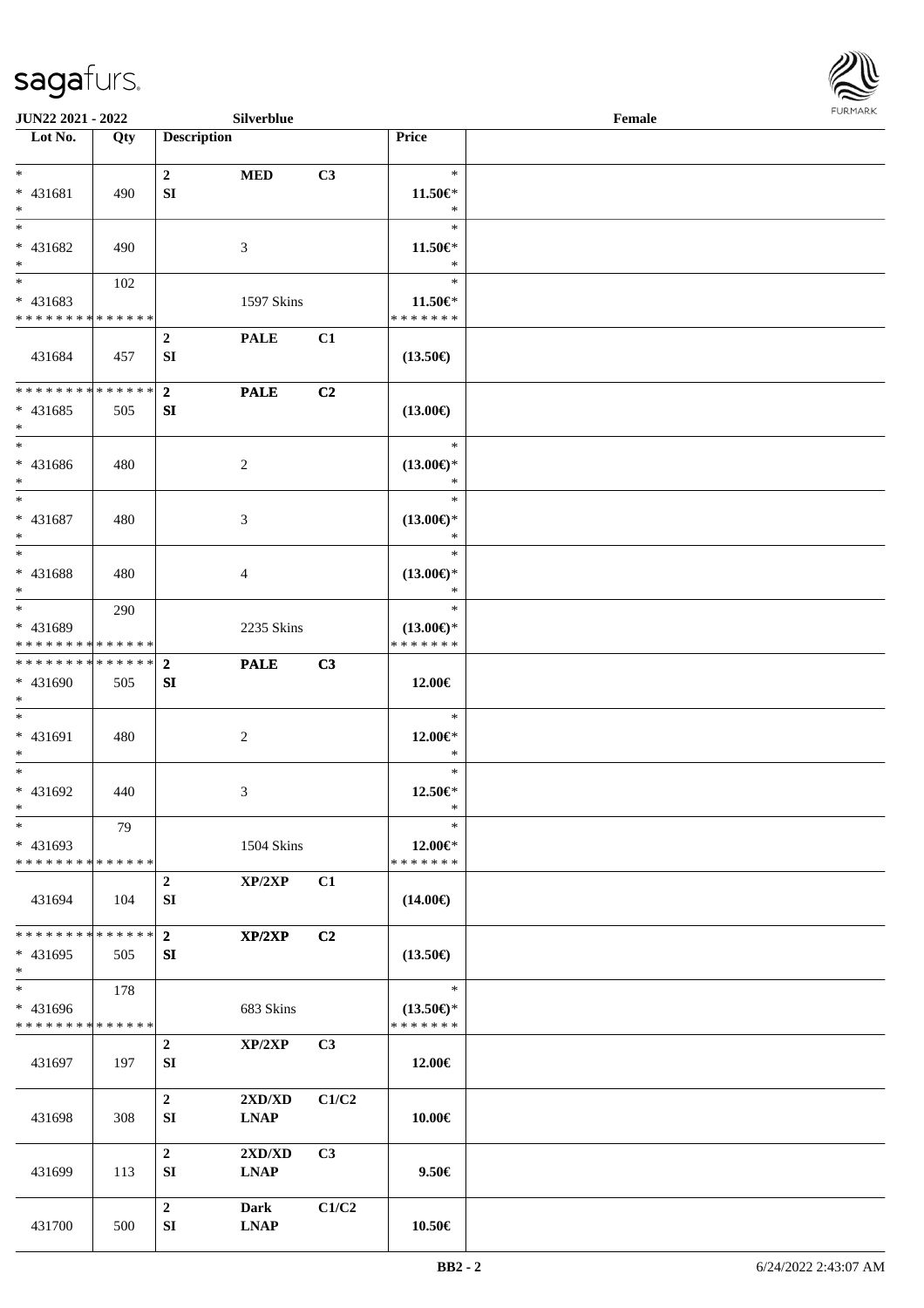

| <b>JUN22 2021 - 2022</b>                                        |       |                                                  | Silverblue                 |                |                                          | Female |  |
|-----------------------------------------------------------------|-------|--------------------------------------------------|----------------------------|----------------|------------------------------------------|--------|--|
| Lot No.                                                         | Qty   | <b>Description</b>                               |                            |                | Price                                    |        |  |
| 431701                                                          | 267   | $\mathbf 2$<br>${\bf SI}$                        | <b>Dark</b><br><b>LNAP</b> | C3             | 10.00€                                   |        |  |
| 431702                                                          | 189   | $\boldsymbol{2}$<br>${\bf SI}$                   | <b>MED</b><br><b>LNAP</b>  | C1/C2          | 10.50€                                   |        |  |
| 431703                                                          | 397   | $\boldsymbol{2}$<br>${\bf S}{\bf I}$             | $\bf MED$<br><b>LNAP</b>   | C3             | 10.00€                                   |        |  |
| 431704                                                          | 379   | $\boldsymbol{2}$<br>${\bf SI}$                   | <b>PALE</b><br><b>LNAP</b> | C1/C2          | 11.50€                                   |        |  |
| 431705                                                          | 278   | $\boldsymbol{2}$<br>SI                           | <b>PALE</b><br><b>LNAP</b> | C3             | 10.50€                                   |        |  |
| 431706                                                          | 215   | $\boldsymbol{2}$<br>${\bf SI}$                   | PAL/XP<br><b>LNAP</b>      | C1/C2          | 12.00€                                   |        |  |
| 431707                                                          | 171   | $\boldsymbol{2}$<br>${\bf SI}$                   | PAL/XP<br><b>LNAP</b>      | C3             | 11.00€                                   |        |  |
| 431708                                                          | 138   | $\mathbf 2$<br>${\bf SI}$                        | $\bold{XP}$<br><b>LNAP</b> | C2             | 11.00€                                   |        |  |
| * * * * * * * * * * * * * *<br>* 431709<br>$\ast$               | 505   | $\boldsymbol{2}$<br>$\mathbf{I}$                 | <b>ALL</b><br><b>SPAR</b>  | C2             | 11.50€                                   |        |  |
| $\overline{\ast}$<br>* 431710<br>$*$                            | 480   |                                                  | $\boldsymbol{2}$           |                | $\ast$<br>$11.50 \text{E}^*$<br>$\ast$   |        |  |
| $*$<br>* 431711<br>* * * * * * * * * * * * * *                  | 120   |                                                  | 1105 Skins                 |                | $\ast$<br>11.50€*<br>* * * * * * *       |        |  |
| 431712                                                          | 302   | $\boldsymbol{2}$<br><b>SAGA</b>                  | 2XD                        | C1/C2          | 11.00€                                   |        |  |
| 431713                                                          | 307   | $2^{\circ}$<br><b>SAGA</b>                       | XD                         | C1             | 11.50€                                   |        |  |
| * * * * * * * * <mark>* * * * * * *</mark><br>$* 431714$<br>$*$ | 485   | $2^{\circ}$<br><b>SAGA</b>                       | <b>XD</b>                  | C2             | 11.50€                                   |        |  |
| $*$<br>* 431715<br>* * * * * * * * * * * * * * *                | 447   |                                                  | 932 Skins                  |                | $\ast$<br>$11.50 \in$ *<br>* * * * * * * |        |  |
| 431716                                                          | 312   | $\overline{\mathbf{2}}$<br><b>SAGA</b>           | 2XD/XD                     | C <sub>3</sub> | 11.00€                                   |        |  |
| * * * * * * * * <mark>* * * * * * *</mark><br>$* 431717$<br>$*$ | 485   | $\overline{\mathbf{2}}$<br><b>SAGA</b>           | <b>Dark</b>                | C1             | 12.00€                                   |        |  |
| $*$ $*$<br>$* 431718$<br>* * * * * * * * * * * * * * *          | 414   |                                                  | 899 Skins                  |                | $\ast$<br>12.00€*<br>* * * * * * *       |        |  |
| * * * * * * * * * * * * * * *<br>* 431719<br>$*$                | - 485 | $\overline{2}$ and $\overline{2}$<br><b>SAGA</b> | <b>Dark</b>                | C2             | 12.00€                                   |        |  |
| $*$<br>* 431720<br>$*$                                          | 460   |                                                  | 2                          |                | $\ast$<br>12.00€*<br>$\ast$              |        |  |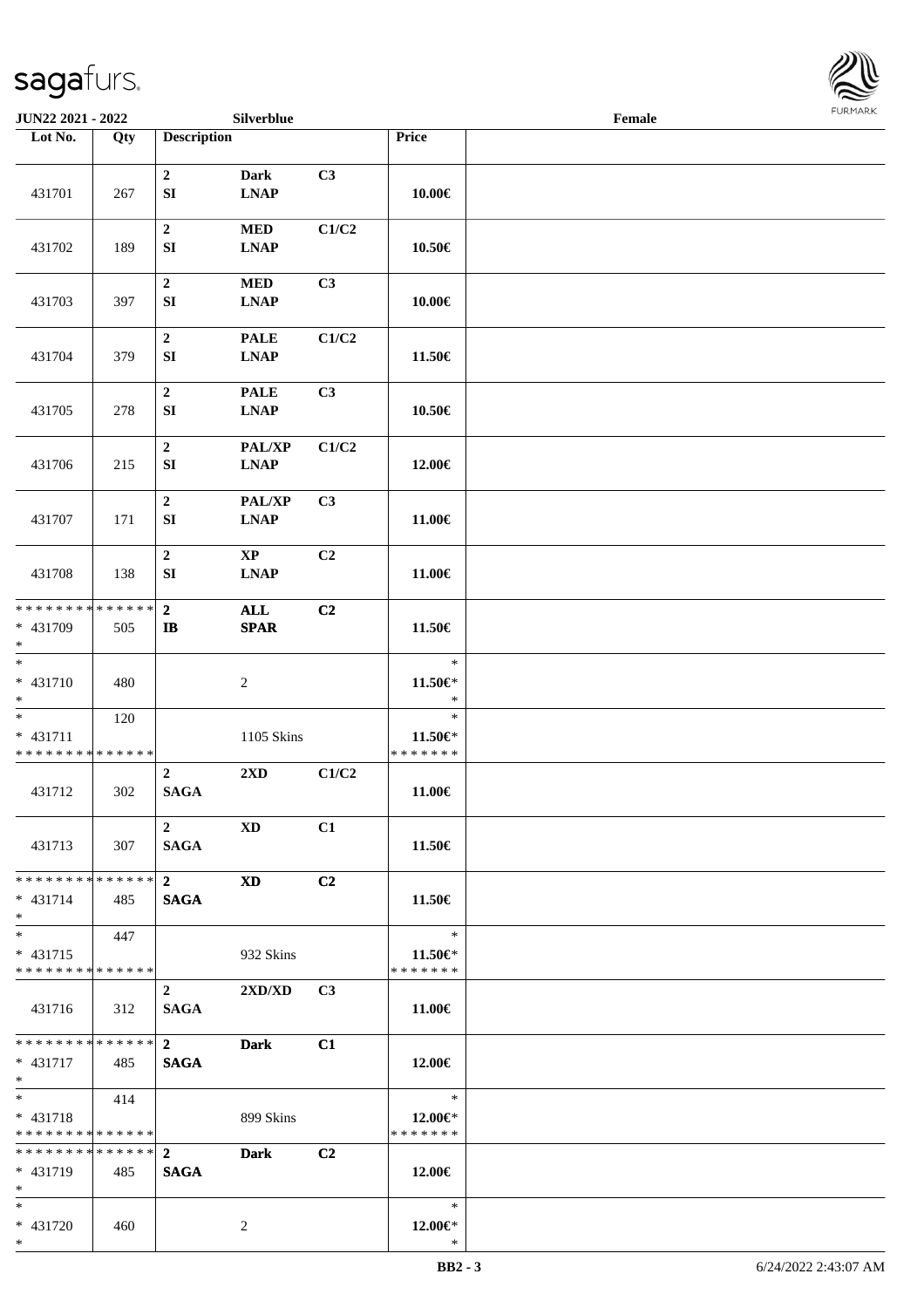\*



| <b>JUN22 2021 - 2022</b>                   |     |                         | Silverblue     |                |                          | Female |  |
|--------------------------------------------|-----|-------------------------|----------------|----------------|--------------------------|--------|--|
| Lot No.                                    | Qty | <b>Description</b>      |                |                | Price                    |        |  |
|                                            |     |                         |                |                |                          |        |  |
| $*$                                        |     | $\overline{\mathbf{2}}$ | Dark           | C <sub>2</sub> | $\ast$                   |        |  |
| * 431721<br>$*$                            | 460 | <b>SAGA</b>             |                |                | 12.00€*<br>$\ast$        |        |  |
| $\overline{\phantom{0}}$                   |     |                         |                |                | $\ast$                   |        |  |
|                                            |     |                         |                |                |                          |        |  |
| * 431722<br>$*$                            | 460 |                         | 4              |                | 12.00€*<br>$\ast$        |        |  |
| $\overline{\ast}$                          |     |                         |                |                | $\ast$                   |        |  |
|                                            |     |                         |                |                |                          |        |  |
| * 431723<br>$*$                            | 460 |                         | 5              |                | 12.00€*<br>$\ast$        |        |  |
| $*$                                        |     |                         |                |                | $\ast$                   |        |  |
|                                            | 163 |                         |                |                |                          |        |  |
| * 431724<br>* * * * * * * * * * * * * *    |     |                         | 2488 Skins     |                | 12.00€*<br>* * * * * * * |        |  |
| * * * * * * * * * * * * * * <mark>*</mark> |     | $\overline{2}$          |                |                |                          |        |  |
|                                            |     |                         | <b>Dark</b>    | C3             |                          |        |  |
| * 431725<br>$*$                            | 485 | <b>SAGA</b>             |                |                | 11.50€                   |        |  |
| $\overline{\ast}$                          |     |                         |                |                | $\ast$                   |        |  |
| $* 431726$                                 |     |                         |                |                |                          |        |  |
| $*$                                        | 460 |                         | $\overline{2}$ |                | 11.50€*<br>$\ast$        |        |  |
|                                            |     |                         |                |                | $\ast$                   |        |  |
| * 431727                                   | 110 |                         | 1055 Skins     |                |                          |        |  |
| * * * * * * * * <mark>* * * * * * *</mark> |     |                         |                |                | 12.00€*<br>* * * * * * * |        |  |
| ************** 2                           |     |                         | <b>MED</b>     | C1             |                          |        |  |
| * 431728                                   |     |                         |                |                | $(13.50\epsilon)$        |        |  |
| $*$                                        | 485 | <b>SAGA</b>             |                |                |                          |        |  |
| $\overline{\ast}$                          |     |                         |                |                | $\ast$                   |        |  |
| * 431729                                   | 460 |                         | $\overline{2}$ |                | $(13.50\epsilon)$ *      |        |  |
| $*$                                        |     |                         |                |                | $\ast$                   |        |  |
| $*$                                        | 299 |                         |                |                | $\ast$                   |        |  |
| * 431730                                   |     |                         | 1244 Skins     |                | $(13.50\epsilon)$ *      |        |  |
| * * * * * * * * * * * * * *                |     |                         |                |                | * * * * * * *            |        |  |
|                                            |     |                         | <b>MED</b>     | C2             |                          |        |  |
| $* 431731$                                 | 485 | <b>SAGA</b>             |                |                | $(13.00\epsilon)$        |        |  |
| $*$                                        |     |                         |                |                |                          |        |  |
| $*$                                        |     |                         |                |                | $\ast$                   |        |  |
| * 431732                                   | 460 |                         | 2              |                | $(13.00\epsilon)$ *      |        |  |
| $*$ $*$                                    |     |                         |                |                | *                        |        |  |
| $*$                                        |     |                         |                |                | $\ast$                   |        |  |
| * 431733                                   | 460 |                         | 3              |                | 13.00€*                  |        |  |
| $*$                                        |     |                         |                |                | $\ast$                   |        |  |
| $*$                                        |     |                         |                |                | $\ast$                   |        |  |
| * 431734                                   | 460 |                         | 4              |                | $(13.00\epsilon)$ *      |        |  |
| $*$                                        |     |                         |                |                | $\ast$                   |        |  |
| $*$                                        |     |                         |                |                | $\ast$                   |        |  |
| * 431735                                   | 460 |                         | 5              |                | $(13.00\epsilon)$ *      |        |  |
| $*$                                        |     |                         |                |                | $\ast$                   |        |  |
| $*$                                        |     |                         |                |                | $\ast$                   |        |  |
| * 431736                                   | 460 |                         | 6              |                | $(13.00\epsilon)$ *      |        |  |
| $*$                                        |     |                         |                |                | $\ast$                   |        |  |
| $*$ $-$                                    |     |                         |                |                | $\ast$                   |        |  |
| * 431737                                   | 460 |                         | $\tau$         |                | 13.00€*                  |        |  |
| $*$                                        |     |                         |                |                | $\ast$                   |        |  |
| $*$                                        |     |                         |                |                | $\ast$                   |        |  |
| * 431738                                   | 460 |                         | 8              |                | 13.00€*                  |        |  |
| $*$                                        |     |                         |                |                | $\ast$                   |        |  |
| $*$ and $*$                                | 324 |                         |                |                | $\ast$                   |        |  |
| * 431739                                   |     |                         | 4029 Skins     |                | $(13.00€)$ *             |        |  |
| * * * * * * * * <mark>* * * * * *</mark>   |     |                         |                |                | * * * * * * *            |        |  |
| * * * * * * * * * * * * * * *              |     | $\mathbf{2}$            | <b>MED</b>     | C3             |                          |        |  |
| * 431740                                   | 485 | <b>SAGA</b>             |                |                | 12.00€                   |        |  |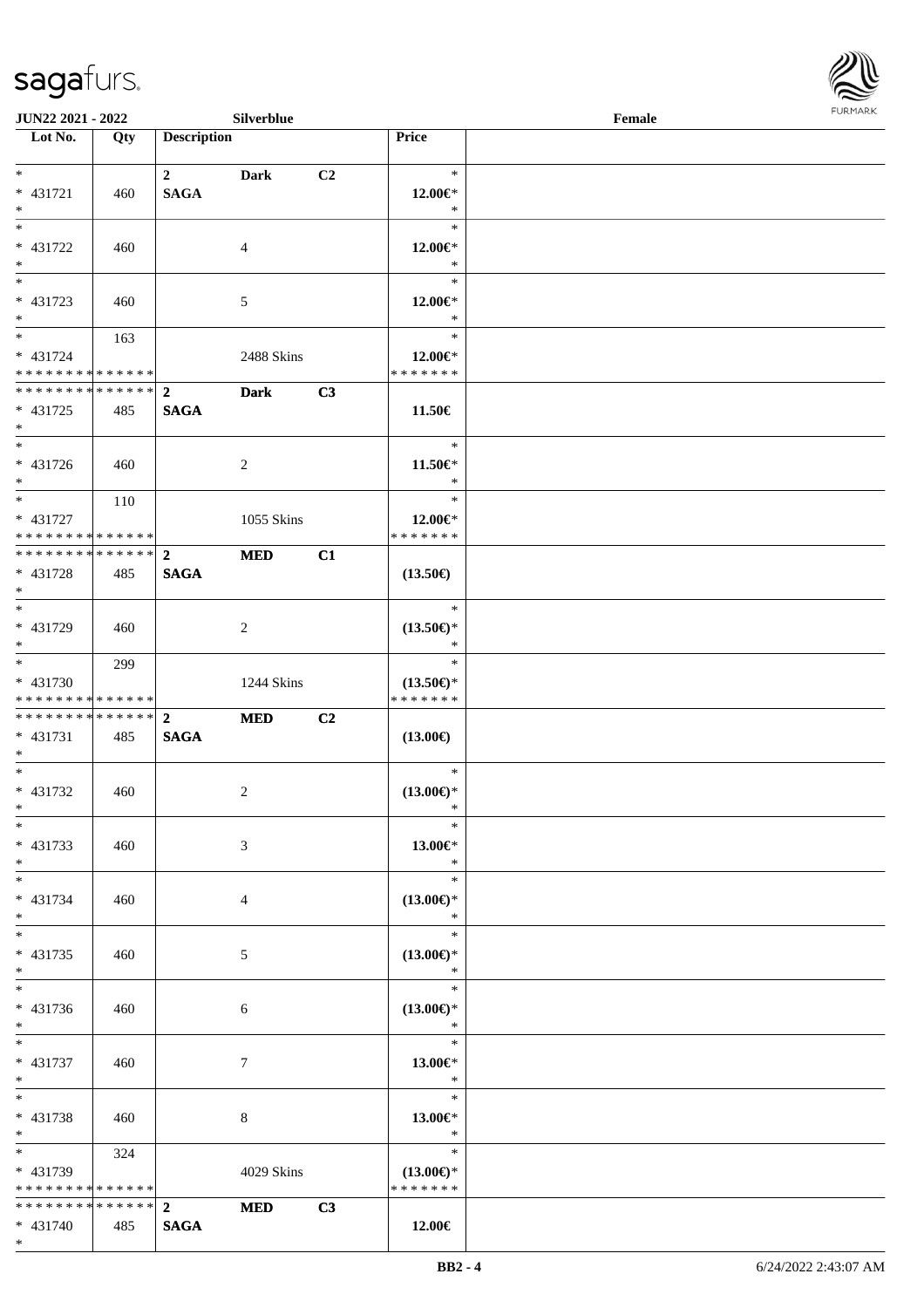

| <b>JUN22 2021 - 2022</b>                  |     |                    | Silverblue             |    |                               | Female |  |
|-------------------------------------------|-----|--------------------|------------------------|----|-------------------------------|--------|--|
| Lot No.                                   | Qty | <b>Description</b> |                        |    | Price                         |        |  |
|                                           |     |                    |                        |    |                               |        |  |
| $*$                                       |     | $\overline{2}$     | <b>MED</b>             | C3 | $\ast$                        |        |  |
| * 431741                                  | 460 | <b>SAGA</b>        |                        |    | $12.00 \in$ *                 |        |  |
| $*$                                       |     |                    |                        |    | $\ast$<br>$\ast$              |        |  |
|                                           |     |                    |                        |    |                               |        |  |
| * 431742<br>$\ast$                        | 460 |                    | 3                      |    | 12.00€*<br>$\ast$             |        |  |
| $\overline{\ast}$                         |     |                    |                        |    | $\ast$                        |        |  |
|                                           | 350 |                    |                        |    |                               |        |  |
| $* 431743$<br>* * * * * * * * * * * * * * |     |                    | 1755 Skins             |    | 12.00€*<br>* * * * * * *      |        |  |
| ******** <mark>******</mark>              |     | $\overline{2}$     |                        |    |                               |        |  |
| $* 431744$                                | 485 | <b>SAGA</b>        | <b>PALE</b>            | C1 | $(15.00\epsilon)$             |        |  |
| $*$                                       |     |                    |                        |    |                               |        |  |
|                                           | 493 |                    |                        |    | $\ast$                        |        |  |
| $* 431745$                                |     |                    | 978 Skins              |    | $(15.00\epsilon)$ *           |        |  |
| * * * * * * * * * * * * * * *             |     |                    |                        |    | * * * * * * *                 |        |  |
| * * * * * * * * * * * * * * *             |     | $\mathbf{2}$       | <b>PALE</b>            | C2 |                               |        |  |
| $* 431746$                                | 485 | <b>SAGA</b>        |                        |    | $(14.50\epsilon)$             |        |  |
| $*$                                       |     |                    |                        |    |                               |        |  |
| $\overline{\phantom{0}}$                  |     |                    |                        |    | $\ast$                        |        |  |
| * 431747                                  | 460 |                    | 2                      |    | $(14.50\epsilon)$ *           |        |  |
| $\ast$                                    |     |                    |                        |    | $\ast$                        |        |  |
|                                           |     |                    |                        |    | $\ast$                        |        |  |
| * 431748                                  | 460 |                    | 3                      |    | $(14.50\epsilon)$ *           |        |  |
| $*$                                       |     |                    |                        |    | $\ast$                        |        |  |
|                                           |     |                    |                        |    | $\ast$                        |        |  |
| * 431749                                  | 460 |                    | 4                      |    | $(14.50\epsilon)$ *           |        |  |
| $*$                                       |     |                    |                        |    | $\ast$                        |        |  |
| $*$                                       |     |                    |                        |    | $\ast$                        |        |  |
| * 431750                                  | 460 |                    | 5                      |    | $(14.50\epsilon)$ *           |        |  |
| $*$                                       |     |                    |                        |    | $\ast$                        |        |  |
| $*$                                       |     |                    |                        |    | $\ast$                        |        |  |
| * 431751                                  | 460 |                    | 6                      |    | $(14.50\epsilon)$ *           |        |  |
| $*$                                       |     |                    |                        |    | $\ast$                        |        |  |
| $*$                                       |     |                    |                        |    | $\ast$                        |        |  |
| * 431752                                  | 460 |                    | $\tau$                 |    | $(14.50\epsilon)$ *           |        |  |
| $*$ $-$                                   |     |                    |                        |    | $\ast$                        |        |  |
| $*$                                       | 472 |                    |                        |    | $\ast$                        |        |  |
| $* 431753$                                |     |                    | 3717 Skins             |    | $(14.50\epsilon)$ *           |        |  |
| * * * * * * * * * * * * * * *             |     |                    |                        |    | * * * * * * *                 |        |  |
|                                           |     |                    | <b>PALE</b>            | C3 |                               |        |  |
| $* 431754$                                | 485 | <b>SAGA</b>        |                        |    | $(13.50\epsilon)$             |        |  |
| $*$                                       |     |                    |                        |    |                               |        |  |
| $*$                                       |     |                    |                        |    | $\ast$                        |        |  |
| * 431755                                  | 460 |                    | 2                      |    | $(13.50\epsilon)$ *           |        |  |
| $*$                                       |     |                    |                        |    | $\ast$                        |        |  |
| $*$                                       |     |                    |                        |    | $\ast$                        |        |  |
| * 431756                                  | 460 |                    | 3                      |    | $(13.50\epsilon)$ *           |        |  |
| $*$                                       |     |                    |                        |    | $\ast$                        |        |  |
| $*$ $*$                                   | 294 |                    |                        |    | $\ast$                        |        |  |
| * 431757                                  |     |                    | 1699 Skins             |    | $(13.50\epsilon)$ *           |        |  |
| * * * * * * * * * * * * * * *             |     |                    |                        |    | * * * * * * *                 |        |  |
|                                           |     | $\overline{2}$     | $\mathbf{X}\mathbf{P}$ | C1 |                               |        |  |
| 431758                                    | 306 | <b>SAGA</b>        |                        |    | $(16.00\epsilon)$             |        |  |
| * * * * * * * * * * * * * * *             |     |                    |                        |    |                               |        |  |
|                                           |     | $2^{\circ}$        | <b>XP</b>              | C2 |                               |        |  |
| * 431759<br>$*$                           | 485 | <b>SAGA</b>        |                        |    | $(15.50\epsilon)$             |        |  |
| $*$                                       |     |                    |                        |    | $\ast$                        |        |  |
|                                           |     |                    |                        |    |                               |        |  |
| * 431760<br>$*$                           | 460 |                    | 2                      |    | $(15.50\epsilon)$ *<br>$\ast$ |        |  |
|                                           |     |                    |                        |    |                               |        |  |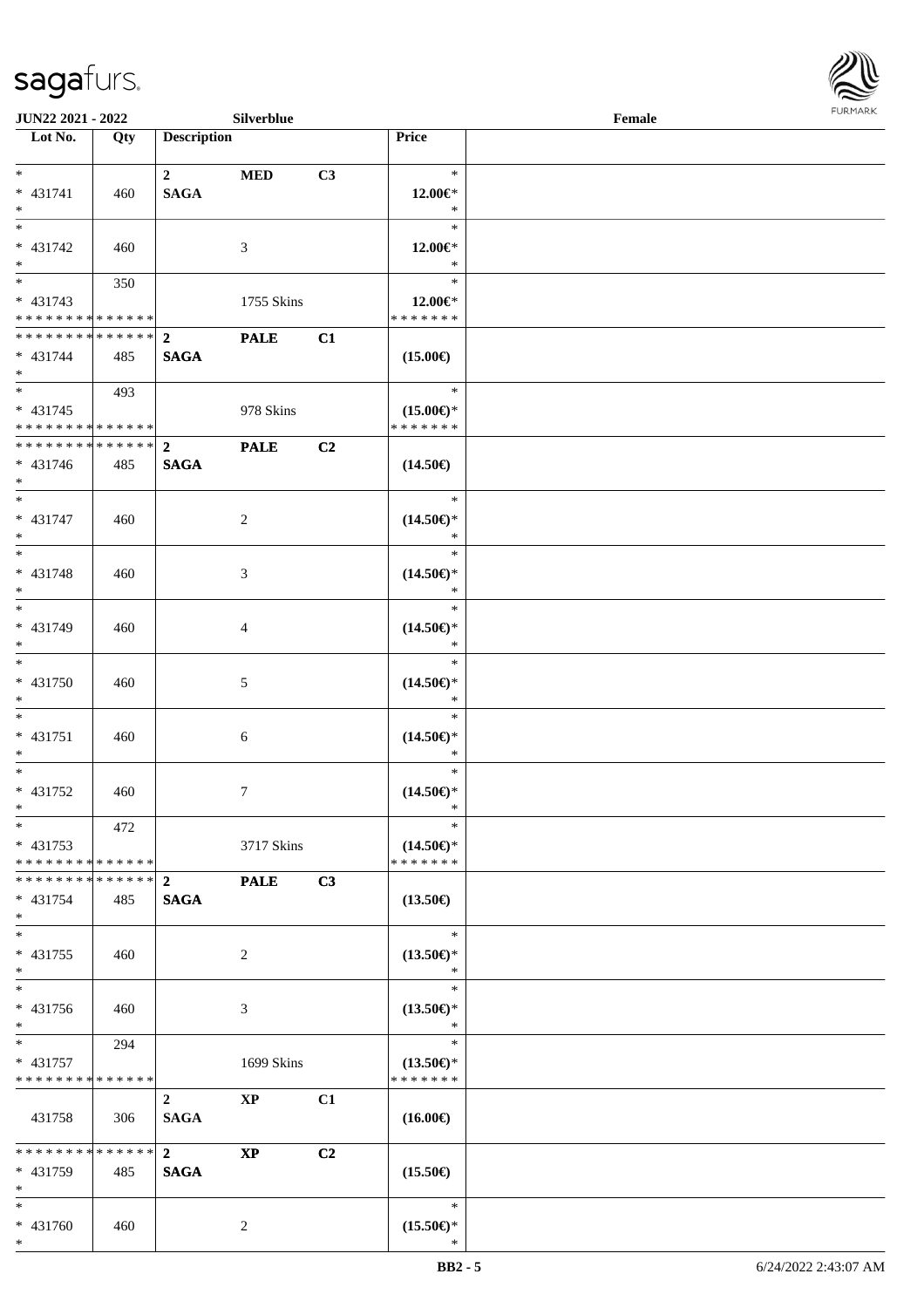

| JUN22 2021 - 2022                                      |     |                                 | Silverblue                                      |                |                                                | Female |  |
|--------------------------------------------------------|-----|---------------------------------|-------------------------------------------------|----------------|------------------------------------------------|--------|--|
| Lot No.                                                | Qty | <b>Description</b>              |                                                 |                | Price                                          |        |  |
| $*$<br>$* 431761$<br>* * * * * * * * * * * * * *       | 118 | $\mathbf{2}$<br><b>SAGA</b>     | $\bold{XP}$                                     | C <sub>2</sub> | $\ast$<br>$(15.50\epsilon)$ *<br>* * * * * * * |        |  |
| 431762                                                 | 208 | $\mathbf{2}$<br><b>SAGA</b>     | 2XP                                             | C1/C2          | $(14.50\epsilon)$                              |        |  |
| * * * * * * * * * * * * * *<br>$* 431763$<br>$*$       | 485 | $\overline{2}$<br><b>SAGA</b>   | XP/2XP                                          | C3             | $(14.00\epsilon)$                              |        |  |
| $*$<br>* 431764<br>* * * * * * * * * * * * * *         | 59  |                                 | 544 Skins                                       |                | $\ast$<br>$(14.00\epsilon)$ *<br>* * * * * * * |        |  |
| 431765                                                 | 263 | $\mathbf 2$<br><b>SAGA</b>      | $2{\bf X}{\bf D}/{\bf X}{\bf D}$<br><b>LNAP</b> | C1/C2          | 10.50€                                         |        |  |
| 431766                                                 | 89  | $\mathbf{2}$<br><b>SAGA</b>     | 2XD/XD<br><b>LNAP</b>                           | C3             | 10.50€                                         |        |  |
| 431767                                                 | 473 | $\overline{2}$<br><b>SAGA</b>   | Dark<br><b>LNAP</b>                             | C1/C2          | 12.50€                                         |        |  |
| 431768                                                 | 232 | $\overline{2}$<br><b>SAGA</b>   | Dark<br><b>LNAP</b>                             | C3             | 12.00€                                         |        |  |
| * * * * * * * * * * * * * *<br>* 431769<br>$*$         | 485 | $\mathbf{2}$<br><b>SAGA</b>     | <b>MED</b><br><b>LNAP</b>                       | C1/C2          | 12.50€                                         |        |  |
| $*$<br>* 431770<br>* * * * * * * * * * * * * *         | 54  |                                 | 539 Skins                                       |                | $\ast$<br>$12.00 \in$ *<br>* * * * * * *       |        |  |
| 431771                                                 | 328 | $\boldsymbol{2}$<br><b>SAGA</b> | $\bf MED$<br><b>LNAP</b>                        | C <sub>3</sub> | 12.00€                                         |        |  |
| 431772                                                 | 395 | $\overline{2}$<br><b>SAGA</b>   | <b>PALE</b><br><b>LNAP</b>                      | C1/C2          | $(13.00\epsilon)$                              |        |  |
| 431773                                                 | 326 | $\overline{2}$<br>SAGA          | <b>PALE</b><br><b>LNAP</b>                      | C3             | 12.00€                                         |        |  |
| 431774                                                 | 220 | $\overline{2}$<br><b>SAGA</b>   | <b>PAL/XP</b><br><b>LNAP</b>                    | C <sub>2</sub> | $(13.50\epsilon)$                              |        |  |
| 431775                                                 | 139 | $\overline{2}$<br><b>SAGA</b>   | XP/2XP<br><b>LNAP</b>                           | C <sub>2</sub> | $(13.00\epsilon)$                              |        |  |
| * * * * * * * * * * * * * * *<br>$* 431776$<br>$*$ $*$ | 485 | $2^{\circ}$<br>IA               | ALL<br><b>SPAR</b>                              | C2             | 12.00€                                         |        |  |
| $*$<br>$* 431777$<br>$*$                               | 460 |                                 | 2                                               |                | $\ast$<br>12.00€*<br>$\ast$                    |        |  |
| $*$ $*$<br>* 431778<br>* * * * * * * * * * * * * *     | 289 |                                 | 1234 Skins                                      |                | $\ast$<br>12.00€*<br>* * * * * * *             |        |  |
| 431779                                                 | 132 | $\overline{2}$<br><b>SROY</b>   | <b>XD</b>                                       | C1/C2          | 12.00€                                         |        |  |
| 431780                                                 | 95  | $\overline{2}$<br><b>SROY</b>   | Dark                                            | C1             | 12.00€                                         |        |  |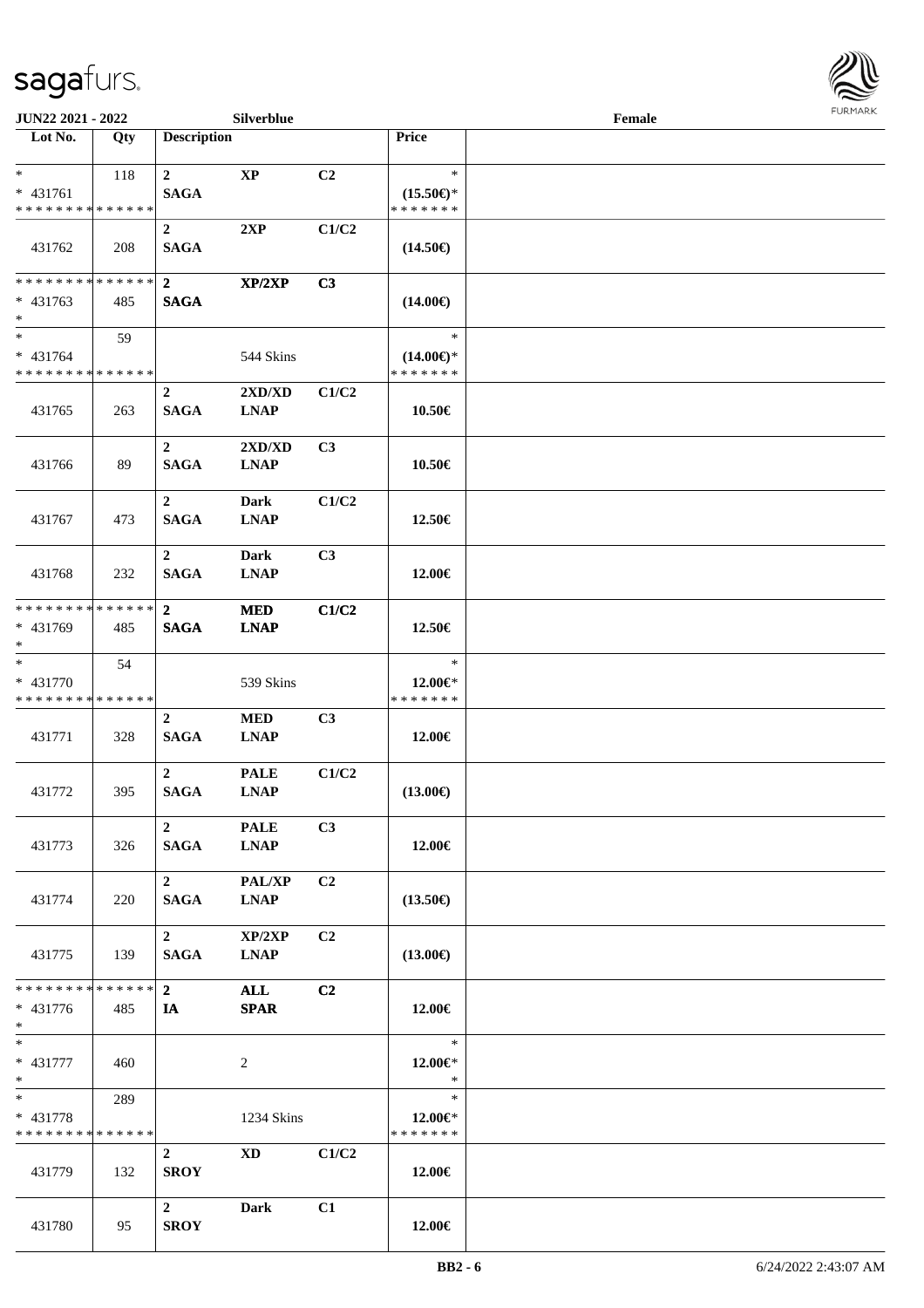

| <b>JUN22 2021 - 2022</b> |     |                               | Silverblue    |                |                   | Female |  |  |
|--------------------------|-----|-------------------------------|---------------|----------------|-------------------|--------|--|--|
| Lot No.                  | Qty | <b>Description</b>            |               |                | <b>Price</b>      |        |  |  |
| 431781                   | 260 | $\overline{2}$<br><b>SROY</b> | <b>Dark</b>   | C <sub>2</sub> | 12.00€            |        |  |  |
| 431782                   | 224 | $\overline{2}$<br><b>SROY</b> | <b>MED</b>    | C1/C2          | $(14.00\epsilon)$ |        |  |  |
| 431783                   | 166 | $\overline{2}$<br><b>SROY</b> | <b>MED</b>    | C3             | $(13.00\epsilon)$ |        |  |  |
| 431784                   | 207 | $\overline{2}$<br><b>SROY</b> | <b>PALE</b>   | C1/C2          | $(15.50\epsilon)$ |        |  |  |
| 431785                   | 157 | $\overline{2}$<br><b>SROY</b> | <b>PALE</b>   | C3             | $(14.50\epsilon)$ |        |  |  |
| 431786                   | 197 | $\overline{2}$<br><b>SROY</b> | $\mathbf{XP}$ | C1/C2          | $(16.00\epsilon)$ |        |  |  |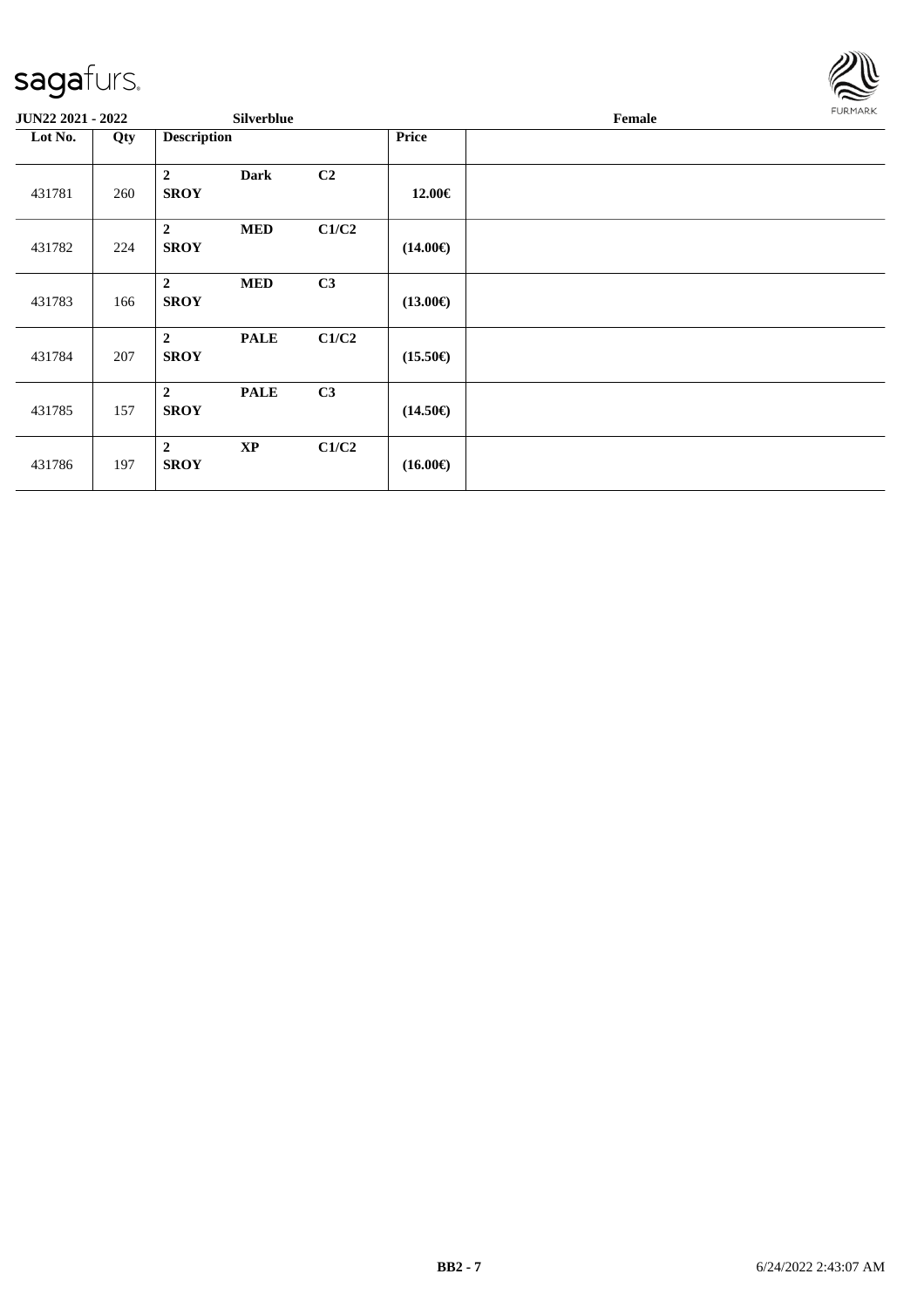

| <b>JUN22 2021 - 2022</b>                                            |     |                                | <b>Silverblue Velvet</b>               |                   |                                    | Female |  |
|---------------------------------------------------------------------|-----|--------------------------------|----------------------------------------|-------------------|------------------------------------|--------|--|
| Lot No.                                                             | Qty | <b>Description</b>             |                                        |                   | <b>Price</b>                       |        |  |
| 431841                                                              | 83  | 30<br>${\bf S}{\bf I}$         | $\bf MED$<br><b>VELV1</b>              | C1/C2             | 23.00€                             |        |  |
| 431842                                                              | 268 | 30<br>${\bf S}{\bf I}$         | <b>PALE</b><br><b>VELV1</b>            | C1/C2             | 24.00€                             |        |  |
| 431843                                                              | 107 | 30<br>${\bf S}{\bf I}$         | <b>PALE</b><br><b>VELV1</b>            | C3                | 23.00€                             |        |  |
| 431844                                                              | 347 | 30<br>${\bf S}{\bf I}$         | $\bold{XP}$<br><b>VELV1</b>            | C1/C2             | 25.00€                             |        |  |
| 431845                                                              | 108 | 30<br>${\bf S}{\bf I}$         | $\bold{XP}$<br><b>VELV1</b>            | C3                | 23.50€                             |        |  |
| 431846                                                              | 126 | 30<br>${\bf S}{\bf I}$         | 2XP<br><b>VELV1</b>                    | C1/C2             | 24.50€                             |        |  |
| 431847                                                              | 110 | 30<br>${\bf S}{\bf I}$         | <b>PALE</b><br>VELV2                   | C1/C2             | 26.00€                             |        |  |
| 431848                                                              | 138 | 30<br>${\bf S}{\bf I}$         | $\mathbf{XP}$<br>VELV2                 | C2                | 26.00€                             |        |  |
| 431849                                                              | 104 | 30<br>${\bf S}{\bf I}$         | 2XP<br>VELV2                           | C1/C2             | 27.00€                             |        |  |
| 431850                                                              | 240 | 30<br>$\bf IB$                 | MED/PAL C2<br><b>VELV1</b>             | CHIP              | 22.50€                             |        |  |
| 431851                                                              | 312 | 30<br>$\bf IB$                 | XP/2XP<br><b>VELV1</b>                 | C2<br><b>CHIP</b> | 24.00€                             |        |  |
| 431852                                                              | 114 | 30<br><b>SAGA</b>              | $\bf MED$<br><b>VELV1</b>              | C1/C2             | 24.00€                             |        |  |
| 431853                                                              | 148 | 30<br><b>SAGA</b>              | <b>PALE</b><br><b>VELV1</b>            | C1                | 25.50€                             |        |  |
| 431854                                                              | 315 | 30<br>SAGA                     | <b>PALE</b><br><b>VELV1</b>            | C <sub>2</sub>    | 25.00€                             |        |  |
| 431855                                                              | 143 | 30 <sup>1</sup><br><b>SAGA</b> | <b>PALE</b><br><b>VELV1</b>            | C3                | 24.00€                             |        |  |
| 431856                                                              | 167 | 30<br><b>SAGA</b>              | $\mathbf{XP}$<br><b>VELV1</b>          | C1                | 26.50€                             |        |  |
| * * * * * * * * <mark>* * * * * * *</mark><br>$* 431857$<br>$*$ $-$ | 405 | 30<br><b>SAGA</b>              | $\mathbf{X}\mathbf{P}$<br><b>VELV1</b> | C2                | 27.00€                             |        |  |
| $*$ $*$<br>* 431858<br>* * * * * * * * * * * * * *                  | 79  |                                | 484 Skins                              |                   | $\ast$<br>26.00€*<br>* * * * * * * |        |  |
| 431859                                                              | 138 | 30<br><b>SAGA</b>              | $\mathbf{XP}$<br><b>VELV1</b>          | C <sub>3</sub>    | 25.00€                             |        |  |
| 431860                                                              | 101 | 30<br><b>SAGA</b>              | 2XP<br><b>VELV1</b>                    | C1                | 27.50€                             |        |  |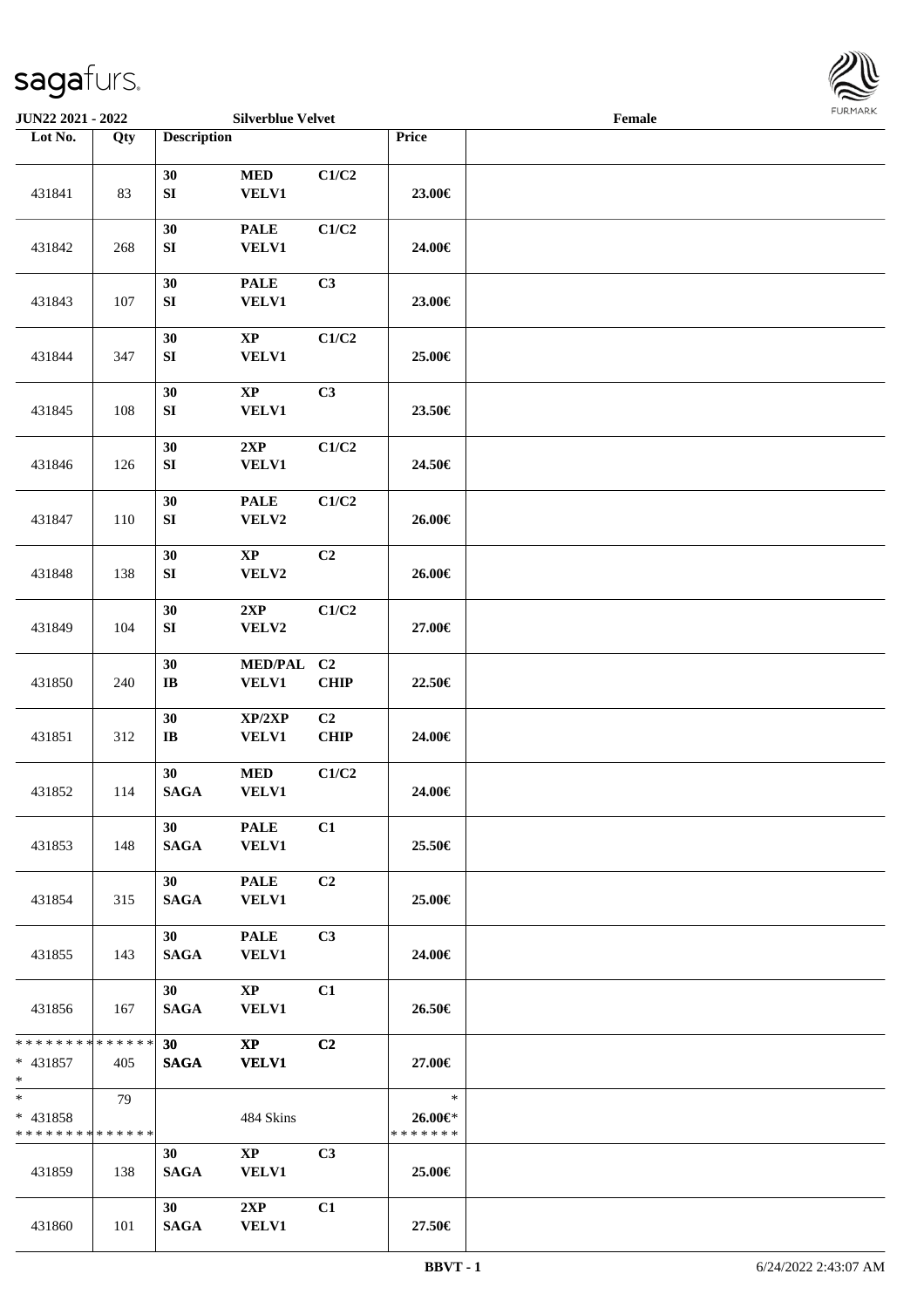

| <b>JUN22 2021 - 2022</b>                                        |     |                    | <b>Silverblue Velvet</b>        |                               |                                    | Female | FURMARK |
|-----------------------------------------------------------------|-----|--------------------|---------------------------------|-------------------------------|------------------------------------|--------|---------|
| Lot No.                                                         | Qty | <b>Description</b> |                                 |                               | Price                              |        |         |
| 431861                                                          | 169 | 30<br><b>SAGA</b>  | 2XP<br><b>VELV1</b>             | C <sub>2</sub>                | 27.50€                             |        |         |
| 431862                                                          | 109 | 30<br><b>SAGA</b>  | $\mathbf{X}\mathbf{P}$<br>VELV2 | C1                            | 29.50€                             |        |         |
| 431863                                                          | 167 | 30<br><b>SAGA</b>  | $\mathbf{XP}$<br>VELV2          | C2                            | 28.50€                             |        |         |
| 431864                                                          | 101 | 30<br><b>SAGA</b>  | 2XP<br>VELV2                    | C <sub>2</sub>                | 28.50€                             |        |         |
| * * * * * * * * * * * * * * *<br>* 431865<br>$\ast$             | 405 | 30<br>IA           | MED/PAL C2<br><b>VELV1</b>      | <b>CHIP</b>                   | 24.00€                             |        |         |
| $*$ $-$<br>* 431866<br>* * * * * * * * <mark>* * * * * *</mark> | 107 |                    | 512 Skins                       |                               | $\ast$<br>24.00€*<br>* * * * * * * |        |         |
| * * * * * * * * * * * * * * *<br>* 431867<br>$\ast$             | 405 | 30<br>IA           | XP/2XP<br><b>VELV1</b>          | C2<br><b>CHIP</b>             | 25.50€                             |        |         |
| $\ast$<br>* 431868<br>* * * * * * * * * * * * * *               | 389 |                    | 794 Skins                       |                               | $\ast$<br>25.50€*<br>* * * * * * * |        |         |
| 431869                                                          | 203 | 30<br>IA           | MED/PAL C2<br>VELV2             | <b>CHIP</b>                   | 25.00€                             |        |         |
| * * * * * * * * <mark>* * * * * *</mark><br>$* 431870$<br>$*$   | 405 | 30<br>IA           | XP/2XP<br>VELV2                 | C <sub>2</sub><br><b>CHIP</b> | 26.50€                             |        |         |
| $*$<br>* 431871<br>* * * * * * * * <mark>* * * * * *</mark>     | 96  |                    | 501 Skins                       |                               | $\ast$<br>26.00€*<br>* * * * * * * |        |         |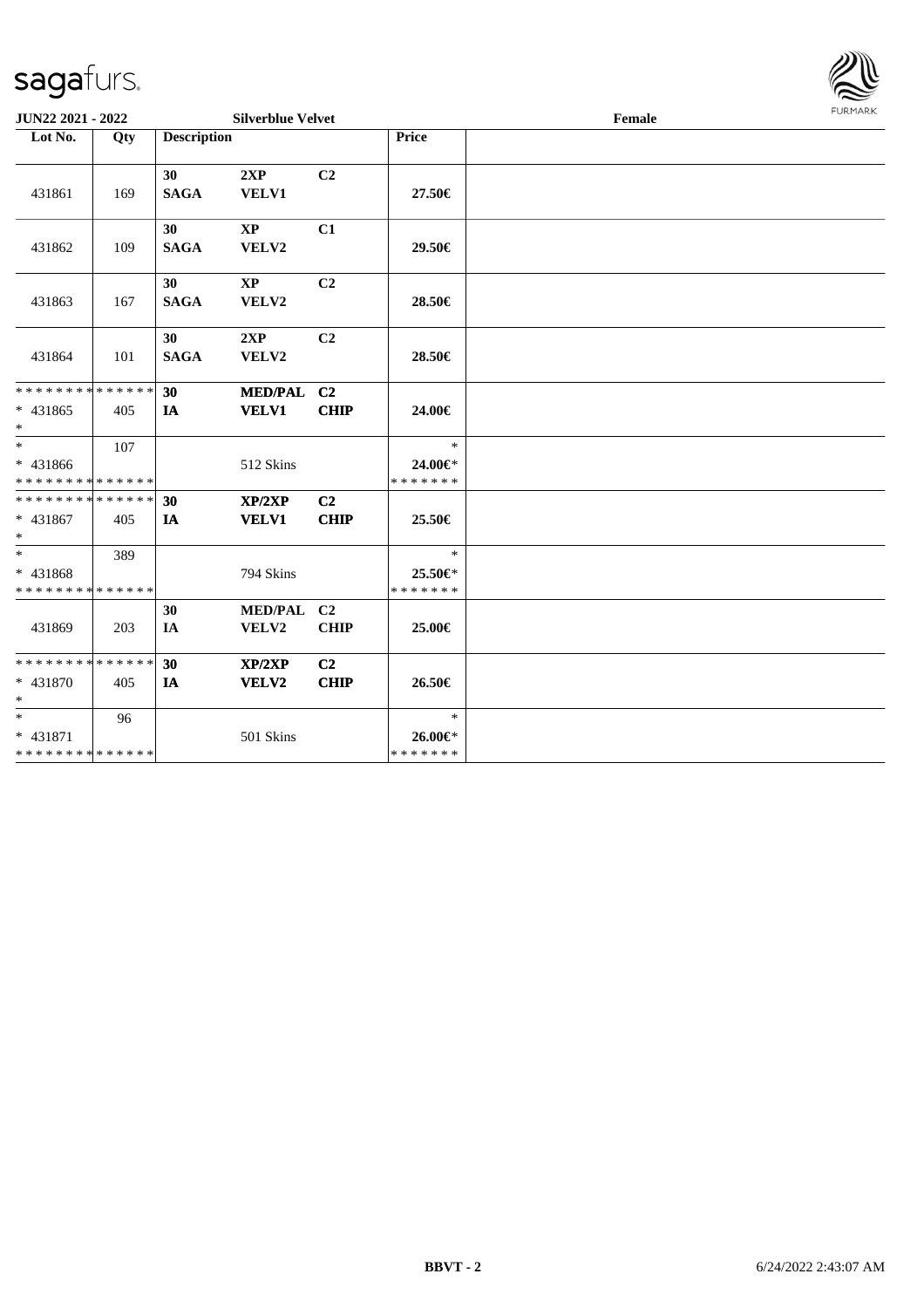

| JUN22 2021 - 2022                                 |     |                        | <b>Silverblue Velvet</b>                   |       |                                          | Female | 1.91111111 |
|---------------------------------------------------|-----|------------------------|--------------------------------------------|-------|------------------------------------------|--------|------------|
| Lot No.                                           | Qty | <b>Description</b>     |                                            |       | Price                                    |        |            |
| 431921                                            | 119 | 30/20<br>SI            | <b>Dark</b><br><b>VELV1</b>                | C1/C2 | $20.00 \in$                              |        |            |
| 431922                                            | 35  | 30/20<br>SI            | <b>Dark</b><br><b>VELV1</b>                | C3    | 19.50€                                   |        |            |
| 431923                                            | 92  | 20<br>SI               | <b>MED</b><br><b>VELV1</b>                 | C1    | 21.00€                                   |        |            |
| 431924                                            | 265 | $20\,$<br>SI           | <b>MED</b><br><b>VELV1</b>                 | C2    | 21.50€                                   |        |            |
| 431925                                            | 187 | 30/20<br>${\bf SI}$    | <b>MED</b><br><b>VELV1</b>                 | C3    | 20.50€                                   |        |            |
| 431926                                            | 145 | 20<br>SI               | <b>PALE</b><br>VELV1                       | C1    | $(22.00\epsilon)$                        |        |            |
| * * * * * * * * * * * * * *<br>* 431927<br>$*$    | 425 | 20<br>SI               | <b>PALE</b><br><b>VELV1</b>                | C2    | 21.50€                                   |        |            |
| $\ast$<br>* 431928<br>* * * * * * * * * * * * * * | 213 |                        | 638 Skins                                  |       | $\ast$<br>21.50€*<br>* * * * * * *       |        |            |
| 431929                                            | 288 | 20<br>SI               | <b>PALE</b><br><b>VELV1</b>                | C3    | 21.00€                                   |        |            |
| 431930                                            | 144 | $20\,$<br>SI           | $\mathbf{X}\mathbf{P}$<br><b>VELV1</b>     | C1    | 22.50€                                   |        |            |
| * * * * * * * * * * * * * *<br>* 431931<br>$*$    | 445 | 20<br>SI               | $\boldsymbol{\mathrm{XP}}$<br><b>VELV1</b> | C2    | 22.00€                                   |        |            |
| $*$<br>* 431932<br>* * * * * * * * * * * * * * *  | 57  |                        | 502 Skins                                  |       | $\ast$<br>$(22.00\epsilon)$ *<br>******* |        |            |
| 431933                                            | 353 | 20<br>${\bf S}{\bf I}$ | $\mathbf{XP}$<br><b>VELV1</b>              | C3    | 21.50€                                   |        |            |
| 431934                                            | 175 | 20<br>SI               | 2XP<br><b>VELV1</b>                        | C1/C2 | 22.50€                                   |        |            |
| 431935                                            | 194 | 30/20<br>SI            | 2XP<br><b>VELV1</b>                        | C3    | 22.00€                                   |        |            |
| 431936                                            | 162 | 20<br>SI               | <b>PALE</b><br>VELV2                       | C1/C2 | 23.00€                                   |        |            |
| 431937                                            | 116 | 30/20<br>SI            | <b>PALE</b><br>VELV2                       | C3    | 22.00€                                   |        |            |
| 431938                                            | 136 | 30/20<br>SI            | $\mathbf{X}\mathbf{P}$<br>VELV2            | C1    | 23.50€                                   |        |            |
| 431939                                            | 198 | 20<br>SI               | $\mathbf{X}\mathbf{P}$<br>VELV2            | C2    | 23.50€                                   |        |            |
| 431940                                            | 212 | 30/20<br>SI            | $\mathbf{X}\mathbf{P}$<br>VELV2            | C3    | 22.50€                                   |        |            |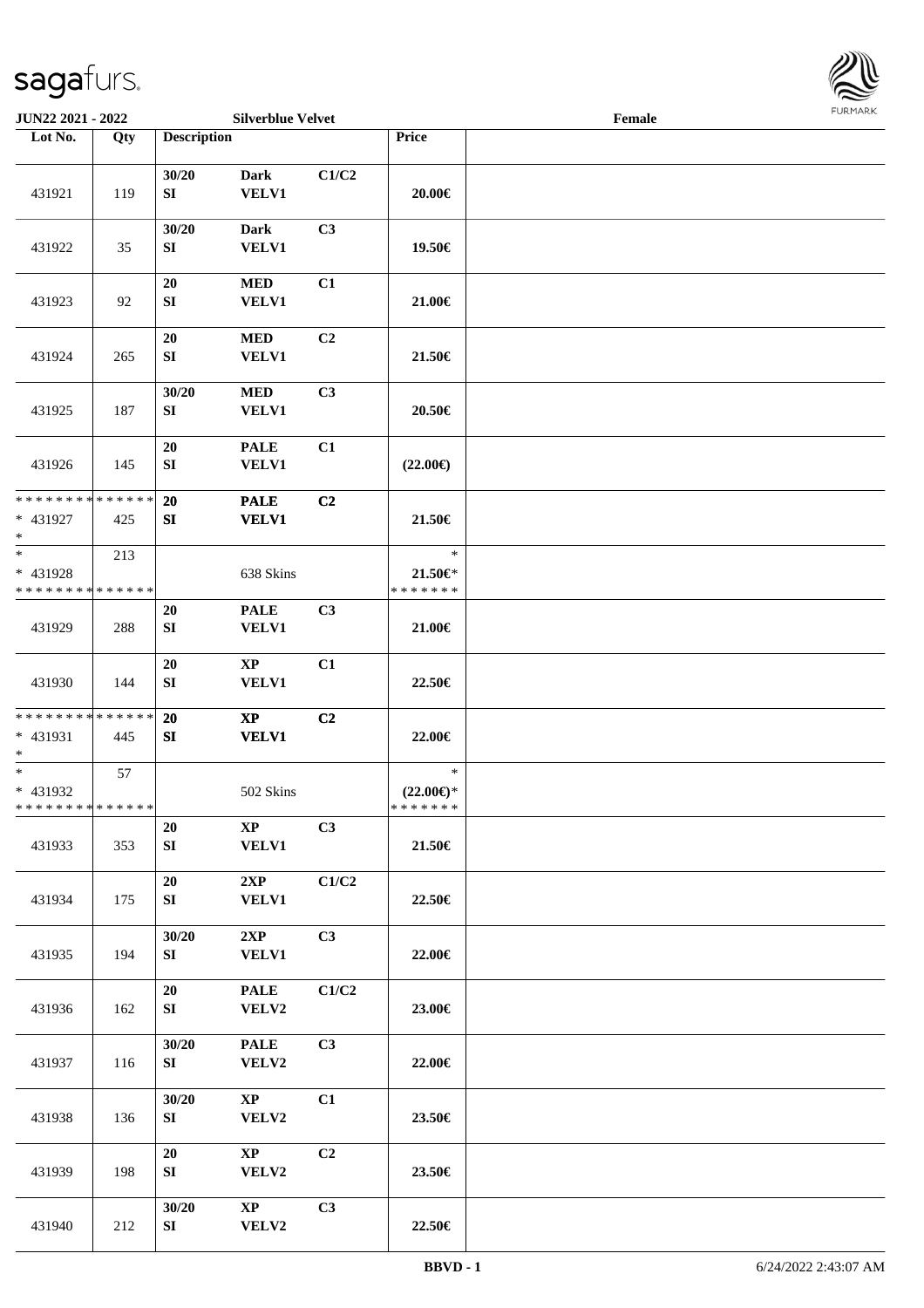

| JUN22 2021 - 2022                                  |     |                                   | <b>Silverblue Velvet</b>                            |                               |                                    | Female |  |
|----------------------------------------------------|-----|-----------------------------------|-----------------------------------------------------|-------------------------------|------------------------------------|--------|--|
| Lot No.                                            | Qty | <b>Description</b>                |                                                     |                               | Price                              |        |  |
|                                                    |     |                                   |                                                     |                               |                                    |        |  |
| 431941                                             | 129 | 20<br>${\bf SI}$                  | 2XP<br>${\bf VELV2}$                                | C1/C2                         | 25.00€                             |        |  |
| 431942                                             | 96  | 20<br>$\mathbf{I}\mathbf{B}$      | $\bold{X}\bold{D}/\bold{D}\bold{K}$<br><b>VELV1</b> | C <sub>2</sub><br><b>CHIP</b> | 18.00€                             |        |  |
| * * * * * * * * * * * * * *                        |     | 20                                |                                                     | C <sub>2</sub>                |                                    |        |  |
| $* 431943$<br>$\ast$                               | 445 | $\mathbf{I}$                      | <b>MED/PAL</b><br><b>VELV1</b>                      | <b>CHIP</b>                   | 21.50€                             |        |  |
| $\ast$                                             | 288 |                                   |                                                     |                               | $\ast$                             |        |  |
| * 431944                                           |     |                                   | 733 Skins                                           |                               | 21.50€*                            |        |  |
| * * * * * * * * * * * * * *                        |     |                                   |                                                     |                               | * * * * * * *                      |        |  |
| * * * * * * * * * * * * * *                        |     | 20                                | XP/2XP                                              | C <sub>2</sub>                |                                    |        |  |
| * 431945<br>$\ast$                                 | 445 | $\mathbf{I}$                      | <b>VELV1</b>                                        | <b>CHIP</b>                   | 22.50€                             |        |  |
| $\ast$                                             | 184 |                                   |                                                     |                               | $\ast$                             |        |  |
| * 431946                                           |     |                                   | 629 Skins                                           |                               | 22.50€*                            |        |  |
| * * * * * * * * * * * * * *                        |     |                                   |                                                     |                               | * * * * * * *                      |        |  |
| 431947                                             | 252 | 30/20<br>$\mathbf{SR}/\mathbf{S}$ | <b>Dark</b><br><b>VELV1</b>                         | C1/C2                         | 21.00€                             |        |  |
| 431948                                             | 84  | 30/20<br>SR/S                     | <b>Dark</b><br><b>VELV1</b>                         | C3                            | 20.50€                             |        |  |
| 431949                                             | 182 | 20<br><b>SAGA</b>                 | <b>MED</b><br>VELV1                                 | C1                            | 22.50€                             |        |  |
| * * * * * * * * * * * * * *                        |     | 20                                | <b>MED</b>                                          | C2                            |                                    |        |  |
| * 431950<br>$\ast$                                 | 425 | <b>SAGA</b>                       | <b>VELV1</b>                                        |                               | 22.50€                             |        |  |
| $\ast$                                             | 135 |                                   |                                                     |                               | $\ast$                             |        |  |
| * 431951                                           |     |                                   | 560 Skins                                           |                               | 22.50€*                            |        |  |
| * * * * * * * * * * * * * *                        |     |                                   |                                                     |                               | * * * * * * *                      |        |  |
| 431952                                             | 332 | 30/20<br><b>SAGA</b>              | $\bf MED$<br>VELV1                                  | C3                            | 22.50€                             |        |  |
| * * * * * * * * * * * * * * *<br>$* 431953$<br>$*$ | 425 | 20 PALE<br><b>SAGA</b>            | <b>VELV1</b>                                        | C1                            | 24.00€                             |        |  |
| $*$<br>$* 431954$<br>* * * * * * * * * * * * * *   | 185 |                                   | 610 Skins                                           |                               | $\ast$<br>24.00€*<br>* * * * * * * |        |  |
| * * * * * * * * * * * * * * *                      |     | 20                                | <b>PALE</b>                                         | C <sub>2</sub>                |                                    |        |  |
| $* 431955$<br>$*$                                  | 425 | <b>SAGA</b>                       | <b>VELV1</b>                                        |                               | $(23.50\epsilon)$                  |        |  |
| $\ast$<br>* 431956<br>$*$                          | 400 |                                   | 2                                                   |                               | $\ast$<br>23.50€*<br>$\ast$        |        |  |
| $*$<br>* 431957<br>$*$                             | 420 |                                   | 3                                                   |                               | $\ast$<br>23.50€*<br>$\ast$        |        |  |
| $*$<br>* 431958<br>* * * * * * * * * * * * * *     | 166 |                                   | 1411 Skins                                          |                               | $\ast$<br>23.50€*<br>* * * * * * * |        |  |
| * * * * * * * * * * * * * *<br>* 431959<br>$*$     | 425 | 20<br><b>SAGA</b>                 | <b>PALE</b><br><b>VELV1</b>                         | C3                            | 22.50€                             |        |  |
| $*$ $*$<br>* 431960<br>* * * * * * * * * * * * * * | 186 |                                   | 611 Skins                                           |                               | $\ast$<br>22.50€*<br>* * * * * * * |        |  |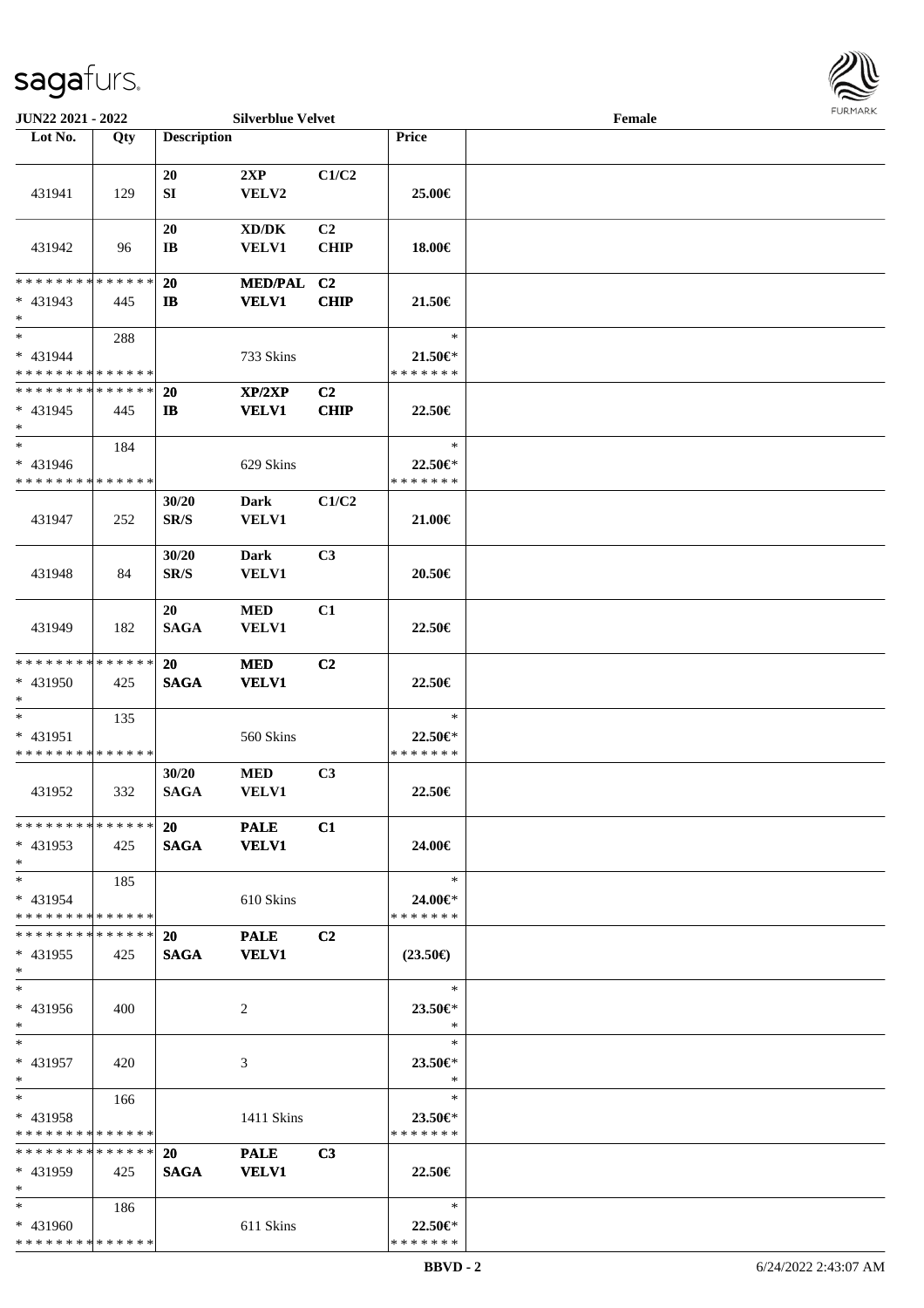

| JUN22 2021 - 2022                                |     |                                   | <b>Silverblue Velvet</b>               |                |                                                | Female | FURMARK |
|--------------------------------------------------|-----|-----------------------------------|----------------------------------------|----------------|------------------------------------------------|--------|---------|
| Lot No.                                          | Qty | <b>Description</b>                |                                        |                | Price                                          |        |         |
| 431961                                           | 415 | 20<br><b>SAGA</b>                 | $\mathbf{X}\mathbf{P}$<br><b>VELV1</b> | C1             | 25.00€                                         |        |         |
| * * * * * * * * * * * * * *<br>* 431962<br>$*$   | 425 | 20<br><b>SAGA</b>                 | $\bold{XP}$<br><b>VELV1</b>            | C <sub>2</sub> | 25.00€                                         |        |         |
| $*$<br>* 431963<br>$*$                           | 400 |                                   | 2                                      |                | $\ast$<br>25.00€*<br>$\ast$                    |        |         |
| $*$<br>* 431964<br>$*$                           | 400 |                                   | 3                                      |                | $\ast$<br>25.00€*<br>∗                         |        |         |
| $*$<br>* 431965<br>* * * * * * * * * * * * * *   | 74  |                                   | 1299 Skins                             |                | $\ast$<br>24.00€*<br>* * * * * * *             |        |         |
| * * * * * * * * * * * * * * *<br>* 431966<br>$*$ | 425 | <b>20</b><br><b>SAGA</b>          | $\mathbf{X}\mathbf{P}$<br><b>VELV1</b> | C3             | $(23.50\epsilon)$                              |        |         |
| $*$<br>* 431967<br>* * * * * * * * * * * * * *   | 114 |                                   | 539 Skins                              |                | $\ast$<br>$(23.50\epsilon)$ *<br>* * * * * * * |        |         |
| 431968                                           | 99  | 20<br><b>SAGA</b>                 | 2XP<br><b>VELV1</b>                    | C1             | 25.00€                                         |        |         |
| 431969                                           | 279 | 20<br><b>SAGA</b>                 | 2XP<br><b>VELV1</b>                    | C <sub>2</sub> | 24.50€                                         |        |         |
| 431970                                           | 255 | 30/20<br><b>SAGA</b>              | 2XP<br><b>VELV1</b>                    | C3             | 24.00€                                         |        |         |
| 431971                                           | 240 | 30/20<br><b>SAGA</b>              | <b>MED</b><br>VELV2                    | C1/C2          | 23.50€                                         |        |         |
| 431972                                           | 91  | 30/20<br>$\mathbf{SR}/\mathbf{S}$ | <b>MED</b><br>VELV2                    | C <sub>3</sub> | 23.50€                                         |        |         |
| 431973                                           | 216 | 30/20<br><b>SAGA</b>              | <b>PALE</b><br>VELV2                   | C1             | 25.50€                                         |        |         |
| * * * * * * * * * * * * * *<br>* 431974<br>$*$   | 425 | 30/20<br><b>SAGA</b>              | <b>PALE</b><br>VELV2                   | C <sub>2</sub> | 25.50€                                         |        |         |
| $*$<br>* 431975<br>* * * * * * * * * * * * * * * | 126 |                                   | 551 Skins                              |                | $\ast$<br>25.50€*<br>* * * * * * *             |        |         |
| 431976                                           | 254 | 30/20<br>SR/S                     | <b>PALE</b><br><b>VELV2</b>            | C3             | 24.00€                                         |        |         |
| 431977                                           | 314 | 20<br><b>SAGA</b>                 | $\mathbf{X}\mathbf{P}$<br><b>VELV2</b> | C1             | 26.50€                                         |        |         |
| * * * * * * * * * * * * * * *<br>* 431978<br>$*$ | 425 | <b>20</b><br><b>SAGA</b>          | $\bold{X}\bold{P}$<br><b>VELV2</b>     | C <sub>2</sub> | 26.50€                                         |        |         |
| $*$<br>* 431979<br>* * * * * * * * * * * * * *   | 204 |                                   | 629 Skins                              |                | $\ast$<br>26.50€*<br>* * * * * * *             |        |         |
| 431980                                           | 298 | 30/20<br>SR/S                     | $\mathbf{X}\mathbf{P}$<br>VELV2        | C <sub>3</sub> | 25.00€                                         |        |         |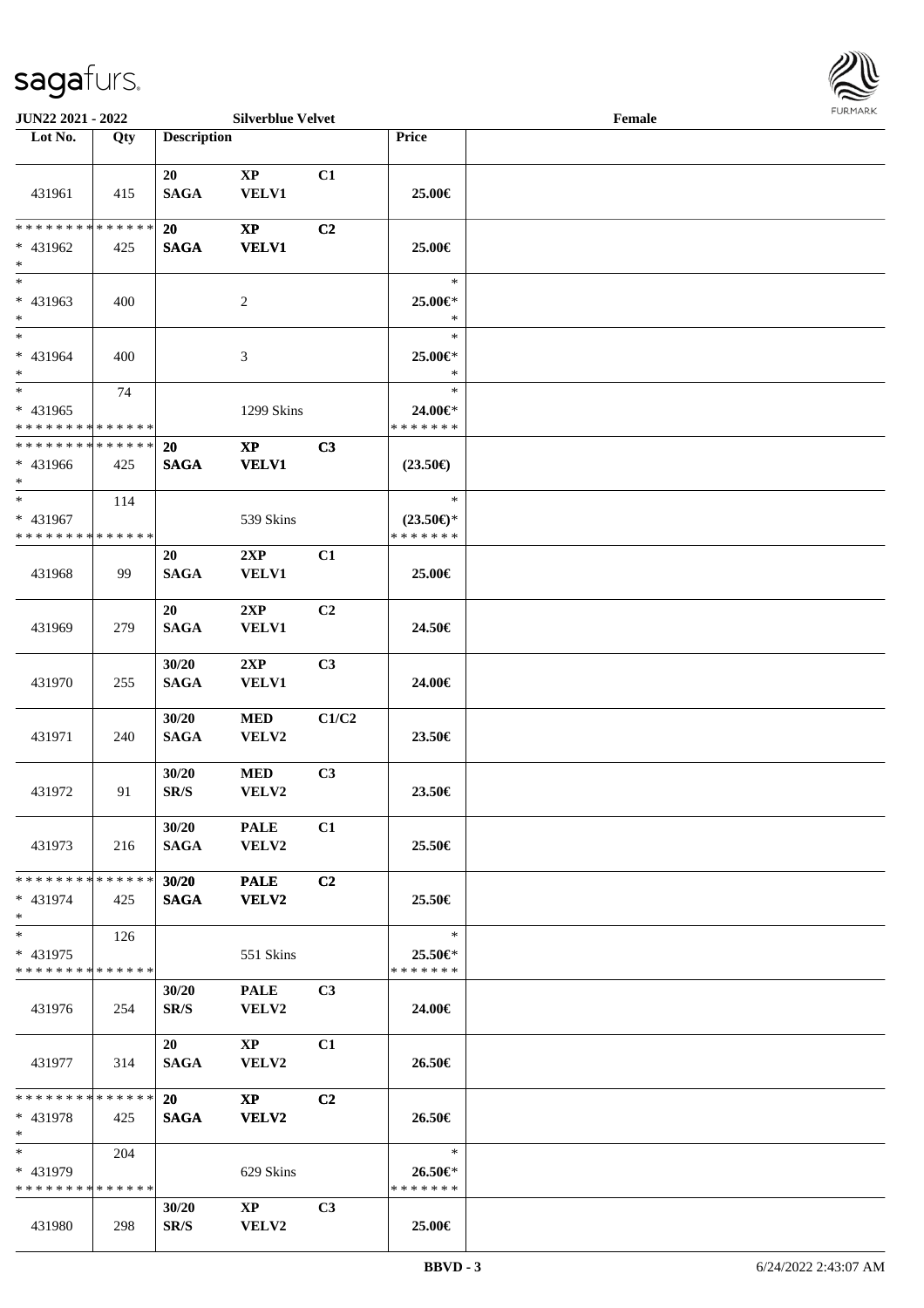

| JUN22 2021 - 2022            |     |                          | <b>Silverblue Velvet</b>            |                |               | Female |  |
|------------------------------|-----|--------------------------|-------------------------------------|----------------|---------------|--------|--|
| Lot No.                      | Qty | <b>Description</b>       |                                     |                | Price         |        |  |
|                              |     |                          |                                     |                |               |        |  |
|                              |     | 30/20                    | 2XP                                 | C1             |               |        |  |
| 431981                       | 151 | <b>SAGA</b>              | VELV2                               |                | 28.00€        |        |  |
|                              |     |                          |                                     |                |               |        |  |
|                              |     | 20                       | 2XP                                 | C2             |               |        |  |
| 431982                       | 251 | <b>SAGA</b>              | VELV2                               |                | 26.50€        |        |  |
|                              |     |                          |                                     |                |               |        |  |
|                              |     | 30/20                    | 2XP                                 | C <sub>3</sub> |               |        |  |
| 431983                       | 105 | $\mathbf{SR}/\mathbf{S}$ | VELV2                               |                | 24.00€        |        |  |
|                              |     |                          |                                     |                |               |        |  |
| * * * * * * * * * * * * * *  |     | 20                       | ALL                                 | C <sub>2</sub> |               |        |  |
| * 431984                     | 425 | <b>SAGA</b>              | <b>VELV2</b>                        | <b>OPEN</b>    | 21.00€        |        |  |
| $\ast$                       |     |                          |                                     |                |               |        |  |
| $\ast$                       | 86  |                          |                                     |                | $\ast$        |        |  |
| * 431985                     |     |                          | 511 Skins                           |                | $21.00 \in$   |        |  |
| * * * * * * * * * * * * * *  |     |                          |                                     |                | * * * * * * * |        |  |
|                              |     |                          | $\bold{X}\bold{D}/\bold{D}\bold{K}$ | C2             |               |        |  |
|                              |     | 20                       |                                     |                |               |        |  |
| 431986                       | 199 | IA                       | <b>VELV1</b>                        | CHIP           | 19.50€        |        |  |
| ******** <mark>******</mark> |     | 20                       |                                     |                |               |        |  |
|                              |     |                          | <b>MED/PAL</b>                      | C <sub>2</sub> |               |        |  |
| * 431987                     | 425 | IA                       | <b>VELV1</b>                        | <b>CHIP</b>    | 22.00€        |        |  |
| $\ast$<br>$\ast$             |     |                          |                                     |                | $\ast$        |        |  |
|                              |     |                          |                                     |                |               |        |  |
| * 431988                     | 400 |                          | $\overline{c}$                      |                | 22.00€*       |        |  |
| $\ast$                       |     |                          |                                     |                | $\ast$        |        |  |
| $\ast$                       |     |                          |                                     |                | $\ast$        |        |  |
| * 431989                     | 400 |                          | 3                                   |                | 22.00€*       |        |  |
| $\ast$                       |     |                          |                                     |                | $\ast$        |        |  |
| $\overline{\ast}$            |     |                          |                                     |                | $\ast$        |        |  |
| * 431990                     | 400 |                          | $\overline{4}$                      |                | 22.00€*       |        |  |
| $\ast$                       |     |                          |                                     |                | $\ast$        |        |  |
| $\ast$                       | 49  |                          |                                     |                | $\ast$        |        |  |
| * 431991                     |     |                          | 1674 Skins                          |                | $21.50 \in$   |        |  |
| ******** <mark>******</mark> |     |                          |                                     |                | * * * * * * * |        |  |
| * * * * * * * * * * * * * *  |     | <b>20</b>                | XP/2XP                              | C2             |               |        |  |
| * 431992                     | 425 | IA                       | <b>VELV1</b>                        | <b>CHIP</b>    | 23.50€        |        |  |
| $*$                          |     |                          |                                     |                |               |        |  |
| $*$                          |     |                          |                                     |                | $\ast$        |        |  |
| $* 431993$                   | 400 |                          | 2                                   |                | 23.50€*       |        |  |
| $*$                          |     |                          |                                     |                | $\ast$        |        |  |
| $*$                          | 374 |                          |                                     |                | $\ast$        |        |  |
| $* 431994$                   |     |                          | 1199 Skins                          |                | 23.50€*       |        |  |
| * * * * * * * * * * * * * *  |     |                          |                                     |                | * * * * * * * |        |  |
| * * * * * * * * * * * * * *  |     | <b>20</b>                | MED/PAL C2                          |                |               |        |  |
| $* 431995$                   | 425 | IA                       | <b>VELV2</b>                        | <b>CHIP</b>    | 24.00€        |        |  |
| $*$                          |     |                          |                                     |                |               |        |  |
| $*$                          | 240 |                          |                                     |                | $\ast$        |        |  |
| $* 431996$                   |     |                          | 665 Skins                           |                | 24.00€*       |        |  |
| * * * * * * * * * * * * * *  |     |                          |                                     |                | * * * * * * * |        |  |
| * * * * * * * * * * * * * *  |     | 20                       | XP/2XP                              | C2             |               |        |  |
| * 431997                     | 425 | IA                       | <b>VELV2</b>                        | <b>CHIP</b>    | 25.00€        |        |  |
| $*$                          |     |                          |                                     |                |               |        |  |
| $\ast$                       |     |                          |                                     |                | $\ast$        |        |  |
| * 431998                     | 400 |                          | 2                                   |                | 25.00€*       |        |  |
| $*$                          |     |                          |                                     |                | $\ast$        |        |  |
| $*$                          | 71  |                          |                                     |                | $\ast$        |        |  |
| * 431999                     |     |                          | 896 Skins                           |                | 24.50€*       |        |  |
| * * * * * * * * * * * * * *  |     |                          |                                     |                | * * * * * * * |        |  |
|                              |     | 20                       | <b>MED</b>                          | C1/C2          |               |        |  |
| 432000                       | 253 | <b>SROY</b>              | <b>VELV1</b>                        |                | 23.00€        |        |  |
|                              |     |                          |                                     |                |               |        |  |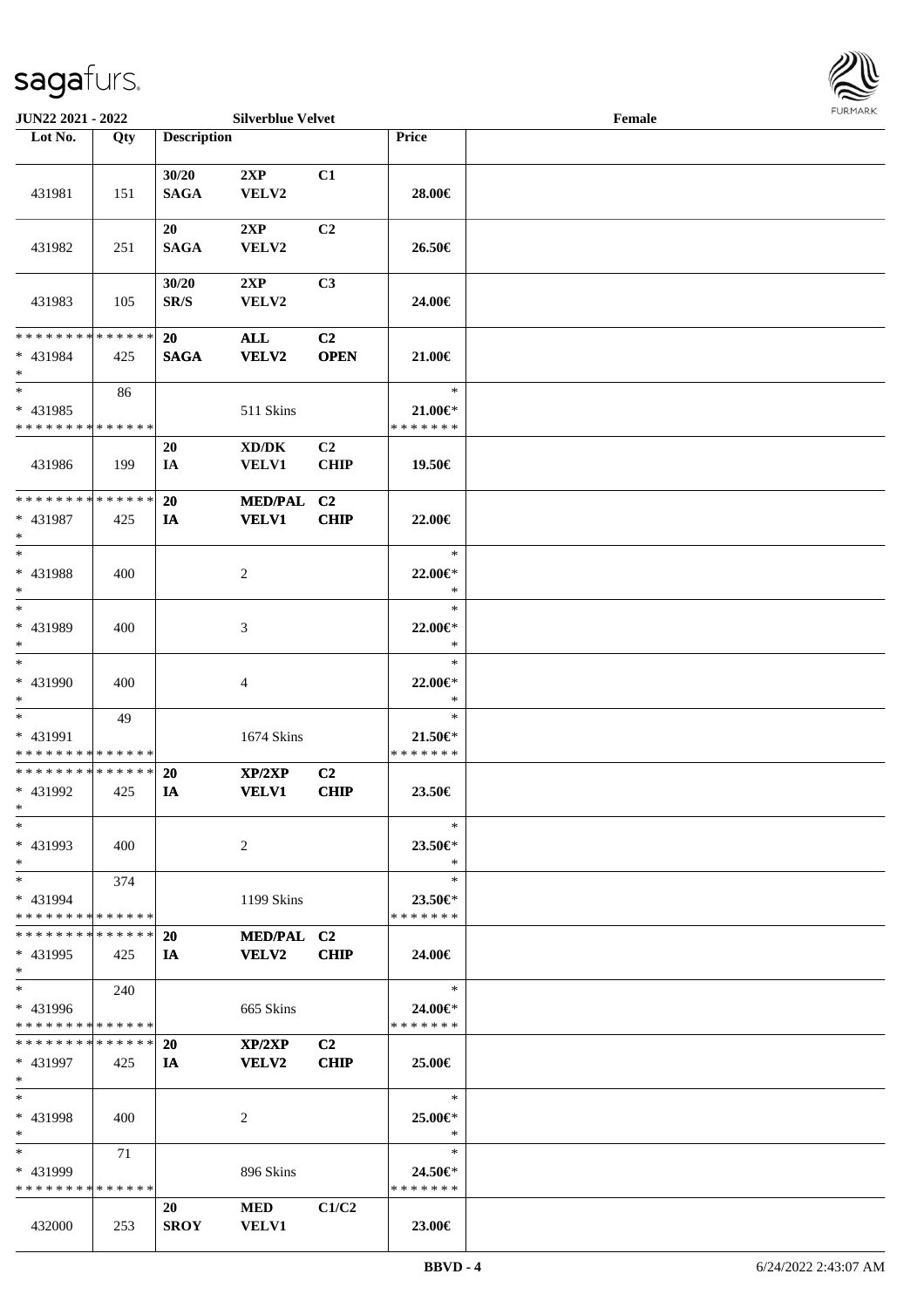

| JUN22 2021 - 2022                                |     |                      | <b>Silverblue Velvet</b>               |       |                                    | Female |  |  |  |
|--------------------------------------------------|-----|----------------------|----------------------------------------|-------|------------------------------------|--------|--|--|--|
| Lot No.                                          | Qty | <b>Description</b>   |                                        |       | <b>Price</b>                       |        |  |  |  |
| 432001                                           | 199 | 20<br><b>SROY</b>    | <b>PALE</b><br>VELV1                   | C1    | $(25.00\epsilon)$                  |        |  |  |  |
| * * * * * * * * * * * * * *<br>$* 432002$<br>$*$ | 405 | 20<br><b>SROY</b>    | <b>PALE</b><br><b>VELV1</b>            | C2    | 24.00€                             |        |  |  |  |
| $*$<br>* 432003<br>* * * * * * * * * * * * * *   | 180 |                      | 585 Skins                              |       | $\ast$<br>24.00€*<br>* * * * * * * |        |  |  |  |
| 432004                                           | 226 | 20<br><b>SROY</b>    | <b>PALE</b><br><b>VELV1</b>            | C3    | $(23.50\epsilon)$                  |        |  |  |  |
| 432005                                           | 197 | 30/20<br><b>SROY</b> | $\bold{XP}$<br><b>VELV1</b>            | C1    | 26.00€                             |        |  |  |  |
| * * * * * * * * * * * * * *<br>* 432006<br>$*$   | 405 | 30/20<br><b>SROY</b> | $\mathbf{X}\mathbf{P}$<br><b>VELV1</b> | C2    | 25.50€                             |        |  |  |  |
| $*$<br>* 432007<br>* * * * * * * * * * * * * *   | 142 |                      | 547 Skins                              |       | $\ast$<br>25.50€*<br>* * * * * * * |        |  |  |  |
| 432008                                           | 154 | 30/20<br><b>SROY</b> | $\mathbf{X}\mathbf{P}$<br>VELV1        | C3    | $(25.00\epsilon)$                  |        |  |  |  |
| 432009                                           | 187 | 30/20<br><b>SROY</b> | $2{\bf XP}$<br>VELV1                   | C1/C2 | 25.50€                             |        |  |  |  |
| 432010                                           | 228 | 30/20<br><b>SROY</b> | <b>PALE</b><br>VELV2                   | C1/C2 | 26.50€                             |        |  |  |  |
| 432011                                           | 109 | 30/20<br><b>SROY</b> | $\bold{XP}$<br>VELV2                   | C1    | 28.50€                             |        |  |  |  |
| 432012                                           | 272 | 30/20<br><b>SROY</b> | $\mathbf{X}\mathbf{P}$<br>VELV2        | C2    | 28.00€                             |        |  |  |  |
| 432013                                           | 169 | 30/20<br><b>SROY</b> | 2XP<br>VELV2                           | C1/C2 | 28.50€                             |        |  |  |  |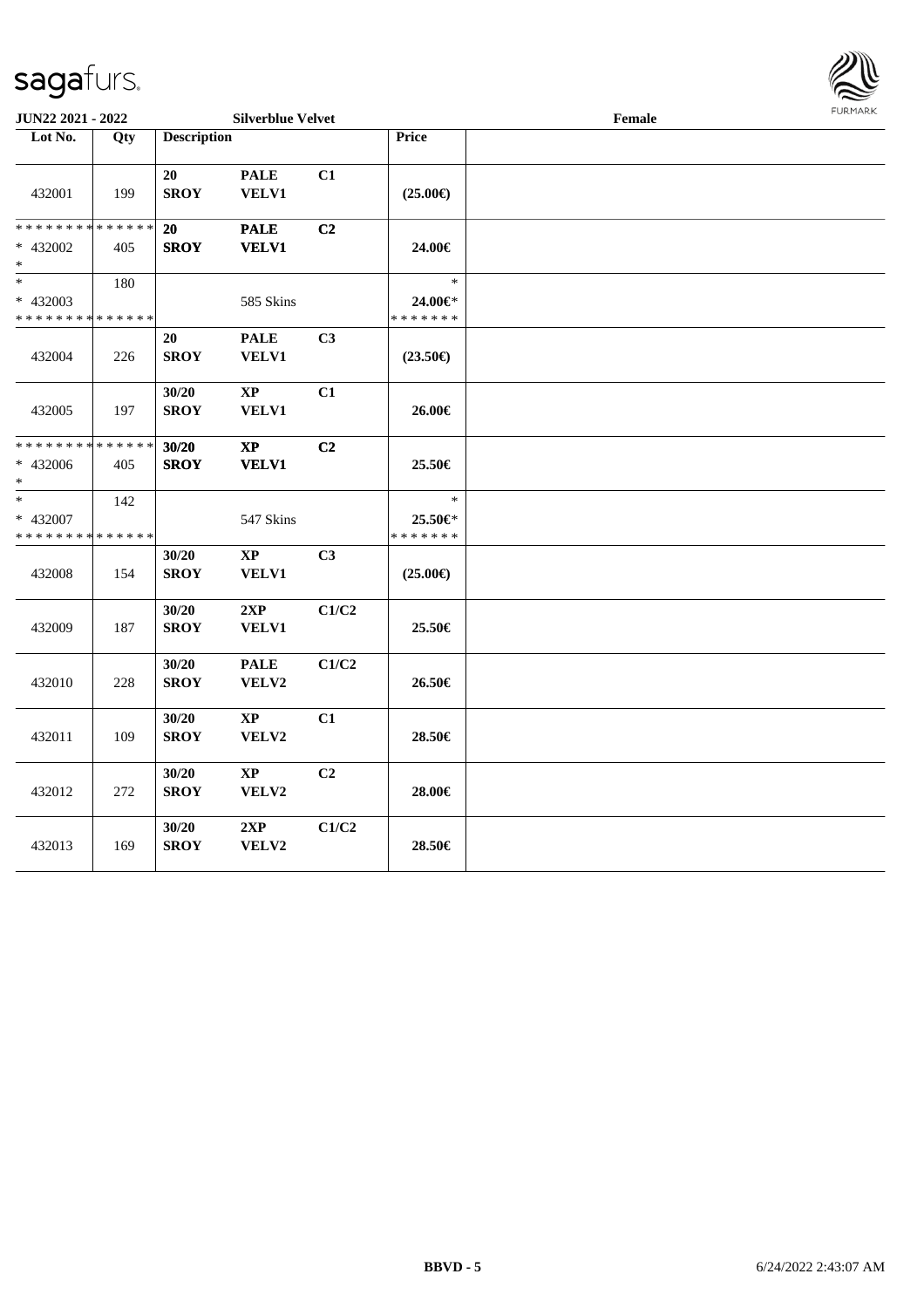

| JUN22 2021 - 2022                                  |     |                              | <b>Silverblue Velvet</b>               |                |                                                | Female |  |
|----------------------------------------------------|-----|------------------------------|----------------------------------------|----------------|------------------------------------------------|--------|--|
| Lot No.                                            | Qty | <b>Description</b>           |                                        |                | Price                                          |        |  |
| 432061                                             | 36  | 20/0<br>SI                   | 2XD<br><b>VELV1</b>                    | C2             | 15.50€                                         |        |  |
| 432062                                             | 121 | 20/0<br>SI                   | $\mathbf{X}\mathbf{D}$<br>VELV1        | C2             | 16.50€                                         |        |  |
| 432063                                             | 297 | $\boldsymbol{0}$<br>SI       | <b>Dark</b><br>VELV1                   | C1/C2          | 17.00€                                         |        |  |
| 432064                                             | 127 | $\bf{0}$<br>${\bf S}{\bf I}$ | <b>Dark</b><br>VELV1                   | C3             | 16.50€                                         |        |  |
| 432065                                             | 134 | $\bf{0}$<br>SI               | $\bf MED$<br>VELV1                     | C1             | $(19.00\epsilon)$                              |        |  |
| * * * * * * * * * * * * * *<br>* 432066<br>$*$     | 465 | $\mathbf 0$<br>SI            | <b>MED</b><br><b>VELV1</b>             | C2             | $(18.50\epsilon)$                              |        |  |
| $\ast$<br>* 432067<br>* * * * * * * * * * * * * *  | 110 |                              | 575 Skins                              |                | $\ast$<br>$(18.50\epsilon)$ *<br>* * * * * * * |        |  |
| 432068                                             | 320 | $\bf{0}$<br>SI               | $\bf MED$<br>VELV1                     | C3             | 17.50€                                         |        |  |
| 432069                                             | 349 | $\pmb{0}$<br>SI              | <b>PALE</b><br>VELV1                   | C1             | $(20.50\epsilon)$                              |        |  |
| * * * * * * * * * * * * * *<br>* 432070<br>$*$     | 465 | $\mathbf{0}$<br>SI           | <b>PALE</b><br><b>VELV1</b>            | C <sub>2</sub> | 20.00€                                         |        |  |
| $\ast$<br>$* 432071$<br>$*$                        | 440 |                              | $\sqrt{2}$                             |                | $\ast$<br>$20.00 \in$ *<br>$\ast$              |        |  |
| $\ast$<br>* 432072<br>* * * * * * * * * * * * * *  | 62  |                              | 967 Skins                              |                | $\ast$<br>$20.00 \in$ *<br>* * * * * * *       |        |  |
| * * * * * * * * * * * * * * *<br>* 432073<br>$*$   | 445 | $\mathbf{0}$<br>SI           | <b>PALE</b><br><b>VELV1</b>            | C3             | $(19.00\epsilon)$                              |        |  |
| $*$<br>* 432074<br>* * * * * * * * * * * * * *     | 85  |                              | 530 Skins                              |                | $\ast$<br>$(19.00\epsilon)$ *<br>* * * * * * * |        |  |
| 432075                                             | 198 | $\bf{0}$<br>SI               | $\mathbf{X}\mathbf{P}$<br><b>VELV1</b> | C1             | $(21.00\epsilon)$                              |        |  |
| * * * * * * * * * * * * * *<br>* 432076<br>$*$     | 465 | $\mathbf{0}$<br>SI           | $\mathbf{X}\mathbf{P}$<br><b>VELV1</b> | C2             | 20.50€                                         |        |  |
| $*$ $*$<br>* 432077<br>* * * * * * * * * * * * * * | 261 |                              | 726 Skins                              |                | $\ast$<br>20.50€*<br>* * * * * * *             |        |  |
| 432078                                             | 359 | $\bf{0}$<br>SI               | $\mathbf{X}\mathbf{P}$<br>VELV1        | C <sub>3</sub> | $(19.50\epsilon)$                              |        |  |
| 432079                                             | 164 | $\bf{0}$<br>SI               | 2XP<br><b>VELV1</b>                    | C1/C2          | 20.00€                                         |        |  |
| 432080                                             | 147 | $\bf{0}$<br>SI               | 2XP<br><b>VELV1</b>                    | C3             | 19.00€                                         |        |  |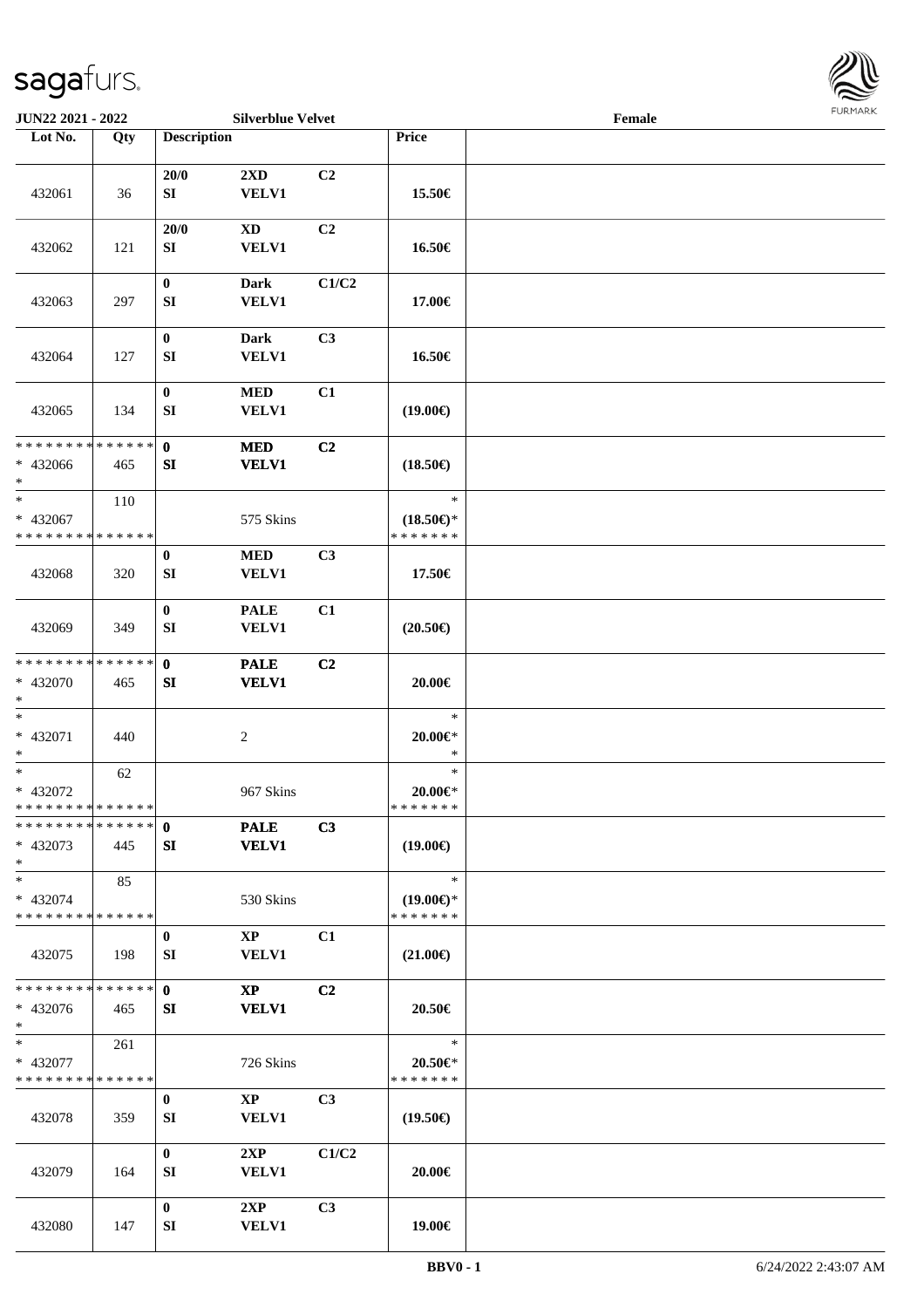

| JUN22 2021 - 2022                                      |     |                              | <b>Silverblue Velvet</b>                                                                                                                                                                                                                       |                               |                                    | Female |  |
|--------------------------------------------------------|-----|------------------------------|------------------------------------------------------------------------------------------------------------------------------------------------------------------------------------------------------------------------------------------------|-------------------------------|------------------------------------|--------|--|
| Lot No.                                                | Qty | <b>Description</b>           |                                                                                                                                                                                                                                                |                               | Price                              |        |  |
| 432081                                                 | 154 | $\bf{0}$<br>${\bf S}{\bf I}$ | <b>MED</b><br>VELV2                                                                                                                                                                                                                            | C1/C2                         | 19.00€                             |        |  |
| 432082                                                 | 115 | $\bf{0}$<br>SI               | <b>PALE</b><br>VELV2                                                                                                                                                                                                                           | C1                            | $(21.00\epsilon)$                  |        |  |
| 432083                                                 | 403 | $\boldsymbol{0}$<br>SI       | <b>PALE</b><br>VELV2                                                                                                                                                                                                                           | C <sub>2</sub>                | $(20.50\epsilon)$                  |        |  |
| 432084                                                 | 168 | $\boldsymbol{0}$<br>SI       | <b>PALE</b><br>VELV2                                                                                                                                                                                                                           | C3                            | 19.50€                             |        |  |
| 432085                                                 | 160 | $\boldsymbol{0}$<br>SI       | $\mathbf{X}\mathbf{P}$<br>VELV2                                                                                                                                                                                                                | C1                            | $(22.00\epsilon)$                  |        |  |
| 432086                                                 | 492 | $\boldsymbol{0}$<br>SI       | $\bold{XP}$<br>VELV2                                                                                                                                                                                                                           | C2                            | $(21.50\epsilon)$                  |        |  |
| 432087                                                 | 172 | $\bf{0}$<br>${\bf SI}$       | $\bold{XP}$<br>VELV2                                                                                                                                                                                                                           | C3                            | $(20.50\epsilon)$                  |        |  |
| 432088                                                 | 238 | $\boldsymbol{0}$<br>SI       | 2XP<br>VELV2                                                                                                                                                                                                                                   | C1/C2                         | 21.00€                             |        |  |
| 432089                                                 | 240 | $\pmb{0}$<br>$\bf I\bf B$    | $\bold{X}\bold{D}/\bold{D}\bold{K}$<br><b>VELV1</b>                                                                                                                                                                                            | C2<br><b>CHIP</b>             | 16.50€                             |        |  |
| * * * * * * * * * * * * * *<br>* 432090<br>$*$         | 465 | $\mathbf{0}$<br>$\mathbf{I}$ | <b>MED/PAL</b><br><b>VELV1</b>                                                                                                                                                                                                                 | C <sub>2</sub><br><b>CHIP</b> | 19.00€                             |        |  |
| $\ast$<br>* 432091<br>$*$                              | 440 |                              | $\overline{c}$                                                                                                                                                                                                                                 |                               | $\ast$<br>$19.00 \in$ *<br>$\ast$  |        |  |
| $*$<br>$* 432092$<br>$*$                               | 440 |                              | 3                                                                                                                                                                                                                                              |                               | $\ast$<br>19.00€*<br>$\ast$        |        |  |
| $*$<br>* 432093<br>$*$                                 | 440 |                              | 4                                                                                                                                                                                                                                              |                               | $\ast$<br>19.00€*<br>$\ast$        |        |  |
| $*$<br>* 432094<br>* * * * * * * * * * * * * * *       | 77  |                              | 1862 Skins                                                                                                                                                                                                                                     |                               | $\ast$<br>18.00€*<br>* * * * * * * |        |  |
| * * * * * * * * * * * * * * *<br>* 432095<br>$*$       | 465 | $\mathbf{0}$<br>IB           | XP/2XP<br><b>VELV1</b>                                                                                                                                                                                                                         | C2<br><b>CHIP</b>             | 18.50€                             |        |  |
| $*$<br>* 432096<br>$*$                                 | 440 |                              | 2                                                                                                                                                                                                                                              |                               | $\ast$<br>19.00€*<br>$\ast$        |        |  |
| $*$<br>$* 432097$<br>$*$                               | 440 |                              | 3                                                                                                                                                                                                                                              |                               | $\ast$<br>19.00€*<br>$\ast$        |        |  |
| $*$ and $*$<br>* 432098<br>* * * * * * * * * * * * * * | 227 |                              | 1572 Skins                                                                                                                                                                                                                                     |                               | $\ast$<br>18.50€*<br>* * * * * * * |        |  |
| 432099                                                 | 291 | 20/0<br>SR/S                 | XD and the set of the set of the set of the set of the set of the set of the set of the set of the set of the set of the set of the set of the set of the set of the set of the set of the set of the set of the set of the se<br><b>VELV1</b> | C1/C2                         | 17.50€                             |        |  |
| 432100                                                 | 99  | $\mathbf{0}$<br>SR/S         | $\mathbf{X}\mathbf{D}$<br><b>VELV1</b>                                                                                                                                                                                                         | C3                            | 16.50€                             |        |  |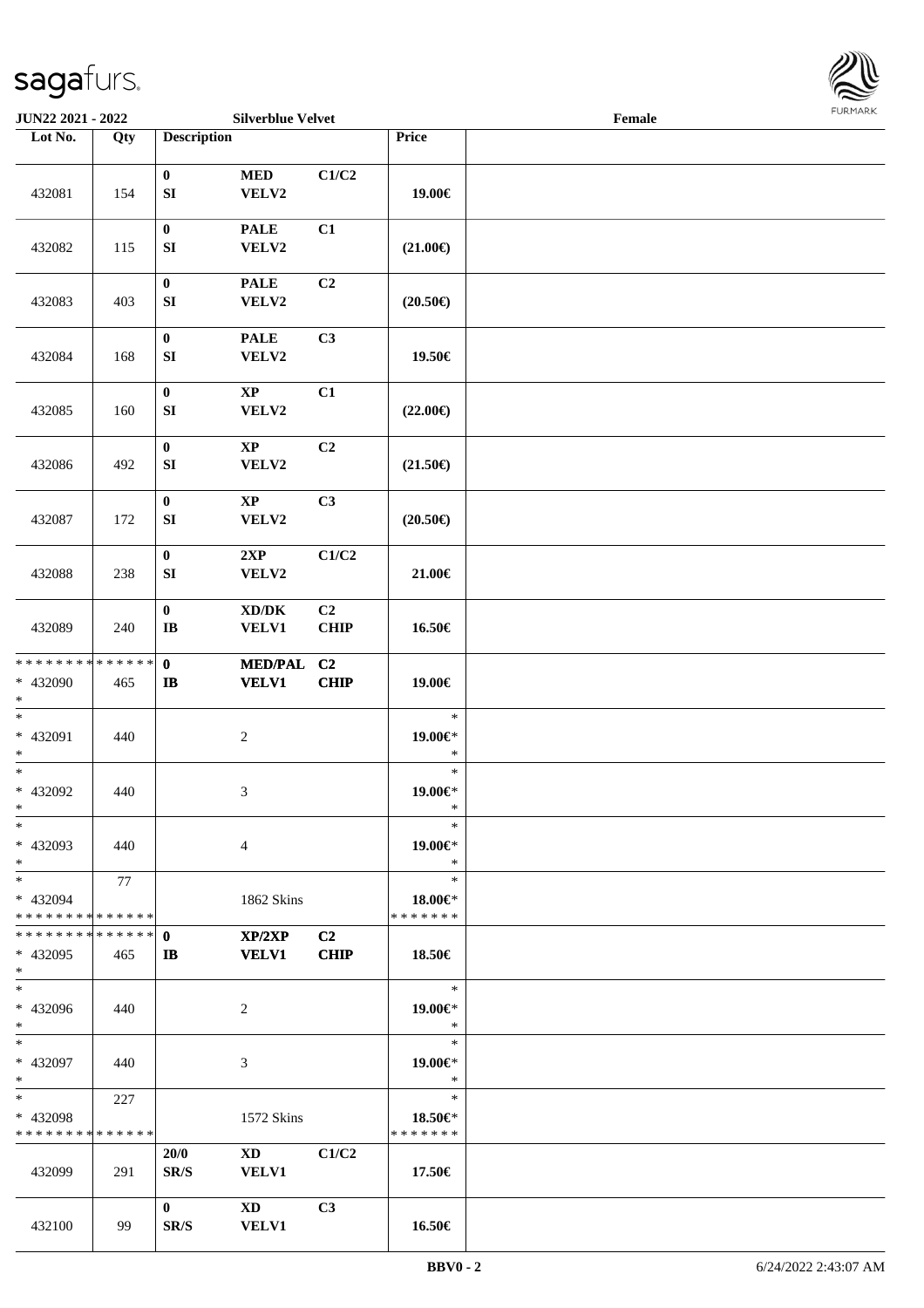

| JUN22 2021 - 2022                                                     |                    |                             | <b>Silverblue Velvet</b>    |                |                                                | Female |  |
|-----------------------------------------------------------------------|--------------------|-----------------------------|-----------------------------|----------------|------------------------------------------------|--------|--|
| Lot No.                                                               | Qty                | <b>Description</b>          |                             |                | Price                                          |        |  |
| 432101                                                                | 222                | $\bf{0}$<br><b>SAGA</b>     | <b>Dark</b><br><b>VELV1</b> | C1             | $(19.00\epsilon)$                              |        |  |
| * * * * * * * *<br>* 432102<br>$*$                                    | * * * * * *<br>445 | $\mathbf{0}$<br><b>SAGA</b> | <b>Dark</b><br><b>VELV1</b> | C <sub>2</sub> | $(18.50\epsilon)$                              |        |  |
| $\overline{\phantom{0}}$<br>$* 432103$<br>* * * * * * * * * * * * * * | 167                |                             | 612 Skins                   |                | $\ast$<br>$(18.50\epsilon)$ *<br>* * * * * * * |        |  |
| 432104                                                                | 280                | $\bf{0}$<br><b>SAGA</b>     | <b>Dark</b><br><b>VELV1</b> | C3             | 17.00€                                         |        |  |
| * * * * * * * * * * * * * *<br>$* 432105$<br>$*$                      | 445                | $\mathbf{0}$<br><b>SAGA</b> | <b>MED</b><br><b>VELV1</b>  | C1             | $(21.00\epsilon)$                              |        |  |
| $*$<br>$* 432106$<br>* * * * * * * * * * * * * *                      | 135                |                             | 580 Skins                   |                | $\ast$<br>$(21.00\epsilon)$ *<br>* * * * * * * |        |  |
| * * * * * * * * * * * * * *<br>* 432107<br>$*$                        | 445                | $\mathbf{0}$<br><b>SAGA</b> | <b>MED</b><br><b>VELV1</b>  | C <sub>2</sub> | 20.50€                                         |        |  |
| $*$<br>$* 432108$<br>$*$                                              | 420                |                             | 2                           |                | $\ast$<br>$(20.50\epsilon)$ *<br>∗             |        |  |
| $*$<br>* 432109<br>$*$                                                | 420                |                             | 3                           |                | $\ast$<br>$(20.50\epsilon)$ *<br>*             |        |  |
| $\ast$<br>$* 432110$<br>$*$                                           | 420                |                             | 4                           |                | $\ast$<br>$(20.50\epsilon)$ *<br>$\ast$        |        |  |
| $*$<br>$* 432111$<br>* * * * * * * * * * * * * *                      | 354                |                             | 2059 Skins                  |                | $\ast$<br>$(20.50 \in )^*$<br>* * * * * * *    |        |  |
| * * * * * * * * * * * * * * *<br>* 432112<br>$*$ $*$                  | 445                | $\mathbf{0}$<br><b>SAGA</b> | <b>MED</b><br><b>VELV1</b>  | C3             | 19.50€                                         |        |  |
| $*$<br>$* 432113$<br>* * * * * * * * * * * * * * *                    | 383                |                             | 828 Skins                   |                | $\ast$<br>19.50€*<br>* * * * * * *             |        |  |
| * * * * * * * * * * * * * * *<br>$* 432114$<br>$*$                    | 445                | $\mathbf{0}$<br><b>SAGA</b> | <b>PALE</b><br><b>VELV1</b> | C1             | $(22.50\epsilon)$                              |        |  |
| $*$<br>$* 432115$<br>$*$                                              | 420                |                             | 2                           |                | $\ast$<br>$(22.50 \in )^*$<br>$\ast$           |        |  |
| $*$ $-$<br>$* 432116$<br>* * * * * * * * * * * * * *                  | 229                |                             | 1094 Skins                  |                | $\ast$<br>$(22.50 \in )^*$<br>* * * * * * *    |        |  |
| * * * * * * * * * * * * * * *<br>$* 432117$<br>$*$ $*$                | 445                | $\mathbf{0}$<br><b>SAGA</b> | <b>PALE</b><br><b>VELV1</b> | C <sub>2</sub> | 22.00€                                         |        |  |
| $*$<br>* 432118<br>$*$                                                | 420                |                             | 2                           |                | $\ast$<br>22.00€*<br>$\ast$                    |        |  |
| $*$<br>* 432119<br>$*$                                                | 420                |                             | 3                           |                | $\ast$<br>22.00€*<br>$\ast$                    |        |  |
| $*$<br>* 432120<br>$*$                                                | 420                |                             | 4                           |                | $\ast$<br>22.00€*<br>$\ast$                    |        |  |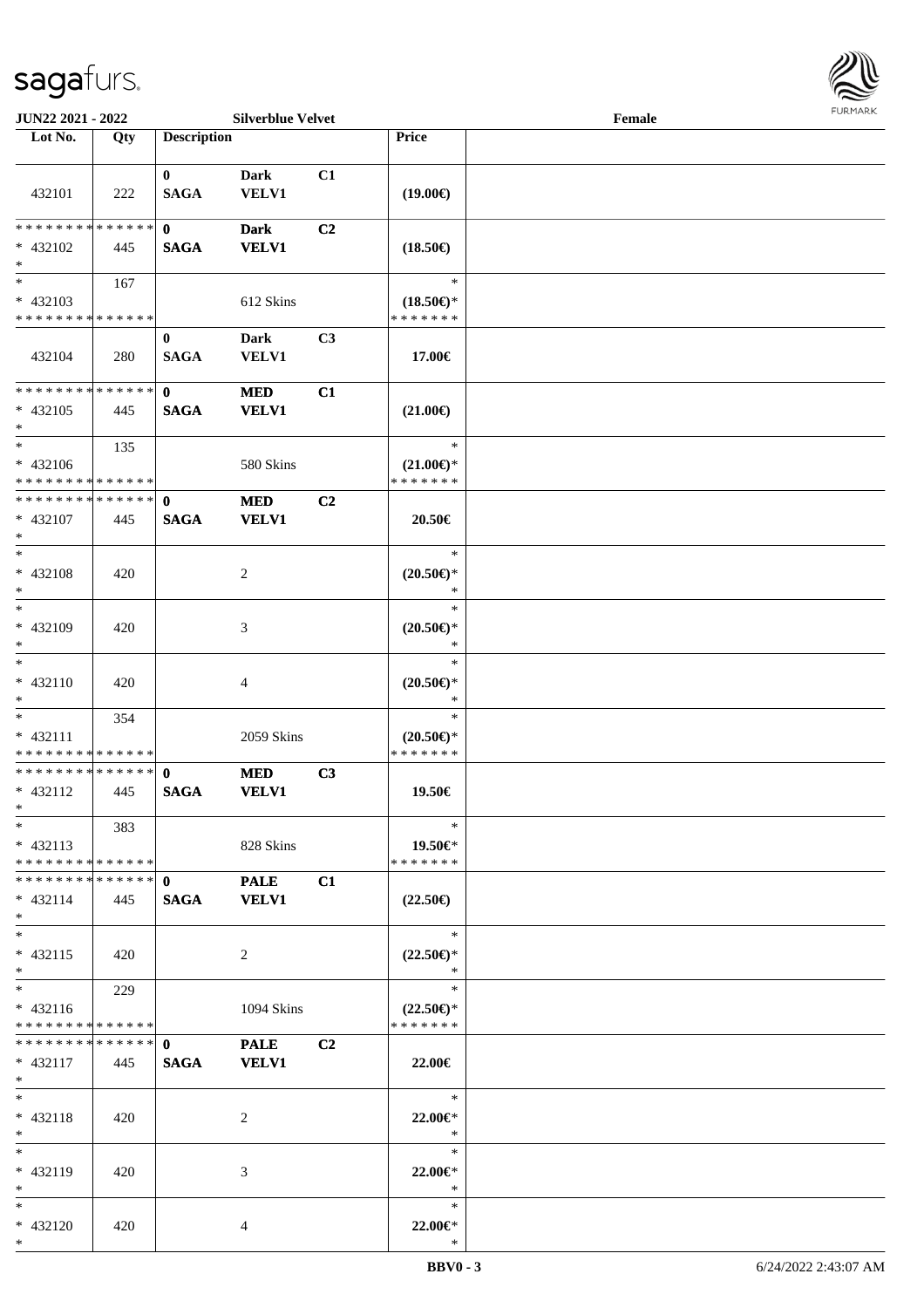

| <b>JUN22 2021 - 2022</b>                   |     |                               | <b>Silverblue Velvet</b> |                |                          | Female |  |
|--------------------------------------------|-----|-------------------------------|--------------------------|----------------|--------------------------|--------|--|
| Lot No.                                    | Qty | <b>Description</b>            |                          |                | Price                    |        |  |
|                                            |     |                               |                          |                |                          |        |  |
| $*$                                        |     | $\mathbf{0}$                  | <b>PALE</b>              | C2             | $\ast$                   |        |  |
| $* 432121$                                 | 420 | <b>SAGA</b>                   | VELV1                    |                | 22.00€*                  |        |  |
| $*$                                        |     |                               |                          |                | $\ast$                   |        |  |
| $*$                                        |     |                               |                          |                | $\ast$                   |        |  |
| * 432122                                   | 420 |                               | 6                        |                | $(22.00\epsilon)$ *      |        |  |
| $\ast$                                     |     |                               |                          |                | $\ast$                   |        |  |
| $\overline{\phantom{0}}$                   |     |                               |                          |                | $\ast$                   |        |  |
| * 432123                                   | 420 |                               | $\tau$                   |                | $(22.00\epsilon)$ *      |        |  |
| $*$                                        |     |                               |                          |                | $\ast$                   |        |  |
| $\overline{\ast}$                          |     |                               |                          |                | $\ast$                   |        |  |
| $* 432124$                                 | 420 |                               | $\,8\,$                  |                | $(22.00\epsilon)$ *      |        |  |
| $*$                                        |     |                               |                          |                | $\ast$                   |        |  |
| $*$                                        |     |                               |                          |                | $\ast$                   |        |  |
| $* 432125$                                 | 420 |                               | 9                        |                | $(22.00\epsilon)$ *      |        |  |
| $*$                                        |     |                               |                          |                | $\ast$                   |        |  |
| $\overline{\phantom{0}}$                   | 438 |                               |                          |                | $\ast$                   |        |  |
| $* 432126$                                 |     |                               | 4243 Skins               |                | $(22.00\epsilon)$ *      |        |  |
| * * * * * * * * <mark>* * * * * * *</mark> |     |                               |                          |                | * * * * * * *            |        |  |
| ******** <mark>******</mark>               |     | $\mathbf 0$                   | <b>PALE</b>              | C3             |                          |        |  |
| $* 432127$                                 | 445 | <b>SAGA</b>                   | <b>VELV1</b>             |                | $(21.00\epsilon)$        |        |  |
| $*$                                        |     |                               |                          |                |                          |        |  |
| $*$                                        |     |                               |                          |                | $\ast$                   |        |  |
| * 432128                                   | 420 |                               | 2                        |                | $(21.00\epsilon)$ *      |        |  |
| $*$                                        |     |                               |                          |                | $\ast$                   |        |  |
| $*$                                        |     |                               |                          |                | $\ast$                   |        |  |
| $* 432129$                                 | 420 |                               | 3                        |                | $(21.00\epsilon)$ *      |        |  |
| $*$                                        |     |                               |                          |                | *                        |        |  |
| $\overline{\ }$                            |     |                               |                          |                | $\ast$                   |        |  |
| $* 432130$                                 | 420 |                               | $\overline{4}$           |                | $21.00 \in$              |        |  |
| $*$                                        |     |                               |                          |                | $\ast$                   |        |  |
| $*$                                        | 330 |                               |                          |                | $\ast$                   |        |  |
| * 432131                                   |     |                               | 2035 Skins               |                | $21.00 \in$              |        |  |
| * * * * * * * * * * * * * *                |     |                               |                          |                | * * * * * * *            |        |  |
| * * * * * * * * * * * * * * *              |     | $\mathbf{0}$                  | $\mathbf{X}\mathbf{P}$   | C1             |                          |        |  |
| * 432132                                   | 445 | <b>SAGA</b>                   | <b>VELV1</b>             |                | 23.50€                   |        |  |
| $*$ $*$                                    |     |                               |                          |                |                          |        |  |
| $*$                                        | 282 |                               |                          |                | $\ast$                   |        |  |
| $* 432133$                                 |     |                               | 727 Skins                |                | $23.50\mathrm{e}$ *      |        |  |
| * * * * * * * * * * * * * * *              |     |                               |                          |                | * * * * * * *            |        |  |
| * * * * * * * * * * * * * * *              |     | $\mathbf{0}$ and $\mathbf{0}$ | $\mathbf{X}\mathbf{P}$   | C <sub>2</sub> |                          |        |  |
| $* 432134$                                 | 445 |                               | SAGA VELV1               |                | 22.50€                   |        |  |
| $*$                                        |     |                               |                          |                |                          |        |  |
| $*$                                        |     |                               |                          |                | $*$                      |        |  |
| $* 432135$                                 | 420 |                               | $\overline{2}$           |                | 22.50€*                  |        |  |
| $*$                                        |     |                               |                          |                | $\ast$                   |        |  |
| $*$                                        |     |                               |                          |                | $\ast$                   |        |  |
| $* 432136$                                 | 420 |                               | 3                        |                | 22.50€*                  |        |  |
| $*$                                        |     |                               |                          |                | $\ast$                   |        |  |
| $*$                                        |     |                               |                          |                | $\ast$                   |        |  |
| * 432137                                   | 420 |                               | 4                        |                | 22.50€*                  |        |  |
| $*$ $*$                                    |     |                               |                          |                | $\ast$                   |        |  |
| $*$                                        |     |                               |                          |                | $\ast$                   |        |  |
| * 432138                                   | 420 |                               | 5                        |                | $22.50 \in$<br>$*$       |        |  |
| $*$ $-$<br>$*$ $-$                         |     |                               |                          |                | $\ast$                   |        |  |
|                                            |     |                               |                          |                |                          |        |  |
| * 432139                                   | 420 |                               | 6                        |                | 22.50€*                  |        |  |
| $*$ $*$                                    |     |                               |                          |                | $\ast$<br>$\ast$         |        |  |
| $*$ and $*$                                | 238 |                               |                          |                |                          |        |  |
| $* 432140$<br>* * * * * * * * * * * * * *  |     |                               | 2783 Skins               |                | 22.50€*<br>* * * * * * * |        |  |
|                                            |     |                               |                          |                |                          |        |  |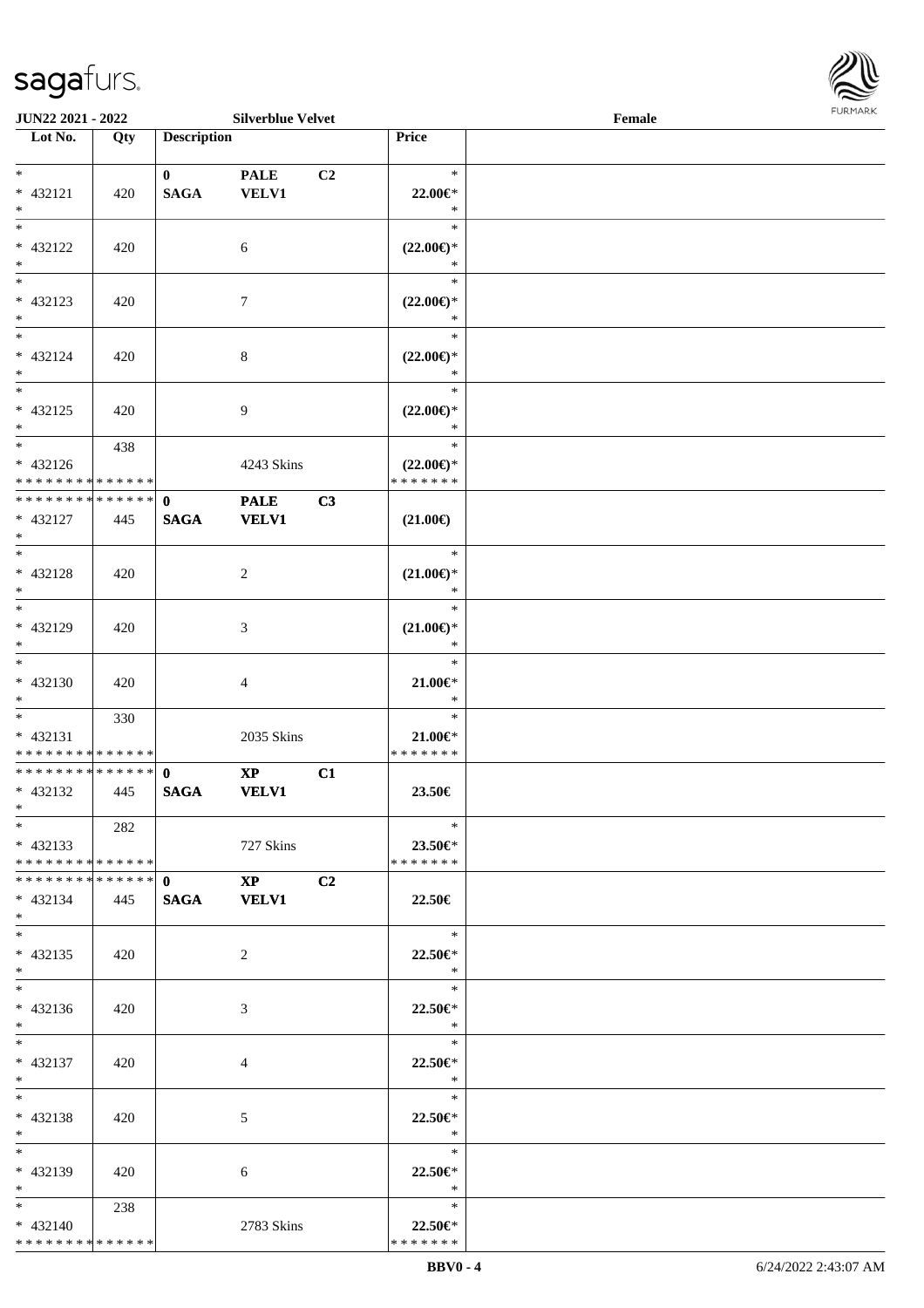

| JUN22 2021 - 2022                                                     |     |                                  | <b>Silverblue Velvet</b>               |                |                                                | Female |  |
|-----------------------------------------------------------------------|-----|----------------------------------|----------------------------------------|----------------|------------------------------------------------|--------|--|
| Lot No.                                                               | Qty | <b>Description</b>               |                                        |                | Price                                          |        |  |
| ******** <mark>******</mark><br>$* 432141$<br>$\ast$                  | 445 | $\mathbf{0}$<br><b>SAGA</b>      | $\mathbf{X}\mathbf{P}$<br><b>VELV1</b> | C3             | $(22.00\epsilon)$                              |        |  |
| $*$<br>* 432142<br>$\ast$                                             | 420 |                                  | 2                                      |                | $\ast$<br>$(22.00\epsilon)$ *<br>$\ast$        |        |  |
| $\overline{\phantom{0}}$<br>$* 432143$<br>* * * * * * * * * * * * * * | 304 |                                  | 1169 Skins                             |                | $\ast$<br>$(22.00\epsilon)$ *<br>* * * * * * * |        |  |
| 432144                                                                | 93  | $\bf{0}$<br><b>SAGA</b>          | 2XP<br><b>VELV1</b>                    | C1             | $(22.50\epsilon)$                              |        |  |
| * * * * * * * * * * * * * *<br>$* 432145$<br>$*$                      | 445 | $\mathbf 0$<br><b>SAGA</b>       | 2XP<br><b>VELV1</b>                    | C <sub>2</sub> | 22.00€                                         |        |  |
| $\ast$<br>$* 432146$<br>* * * * * * * * * * * * * *                   | 66  |                                  | 511 Skins                              |                | $\ast$<br>22.00€*<br>* * * * * * *             |        |  |
| 432147                                                                | 253 | $\bf{0}$<br><b>SAGA</b>          | 2XP<br><b>VELV1</b>                    | C3             | $(21.00\epsilon)$                              |        |  |
| 432148                                                                | 93  | 20/0<br><b>SAGA</b>              | 2XD<br>VELV2                           | C2             | 19.00€                                         |        |  |
| 432149                                                                | 55  | $\bf{0}$<br><b>SAGA</b>          | <b>XD</b><br>VELV2                     | C2             | 18.00€                                         |        |  |
| 432150                                                                | 251 | 20/0<br>$\mathbf{SR}/\mathbf{S}$ | <b>Dark</b><br>VELV2                   | C1/C2          | 20.00€                                         |        |  |
| 432151                                                                | 49  | 20/0<br>SR/S                     | <b>Dark</b><br>VELV2                   | C3             | 19.50€                                         |        |  |
| 432152                                                                | 215 | $\mathbf{0}$<br><b>SAGA</b>      | $\bf MED$<br>VELV2                     | C1             | $(22.00\epsilon)$                              |        |  |
| 432153                                                                | 437 | $\mathbf{0}$<br><b>SAGA</b>      | <b>MED</b><br><b>VELV2</b>             | C2             | 21.50€                                         |        |  |
| 432154                                                                | 134 | $\mathbf{0}$<br>SR/S             | <b>MED</b><br>VELV2                    | C3             | 20.50€                                         |        |  |
| * * * * * * * * * * * * * * *<br>$* 432155$<br>$*$                    | 445 | $\mathbf{0}$<br><b>SAGA</b>      | <b>PALE</b><br><b>VELV2</b>            | C1             | $(23.50\epsilon)$                              |        |  |
| $*$<br>$* 432156$<br>* * * * * * * * * * * * * *                      | 376 |                                  | 821 Skins                              |                | $\ast$<br>$(23.50\epsilon)$ *<br>* * * * * * * |        |  |
| **************<br>$* 432157$<br>$*$ $-$                               | 445 | $\mathbf{0}$<br><b>SAGA</b>      | <b>PALE</b><br><b>VELV2</b>            | C <sub>2</sub> | 22.50€                                         |        |  |
| $*$<br>* 432158<br>$*$                                                | 440 |                                  | 2                                      |                | $\ast$<br>22.50€*<br>$\ast$                    |        |  |
| $*$ and $*$<br>$* 432159$<br>* * * * * * * * * * * * * *              | 446 |                                  | 1331 Skins                             |                | $\ast$<br>22.50€*<br>* * * * * * *             |        |  |
| 432160                                                                | 455 | $\bf{0}$<br>SR/S                 | <b>PALE</b><br><b>VELV2</b>            | C3             | $(22.00\epsilon)$                              |        |  |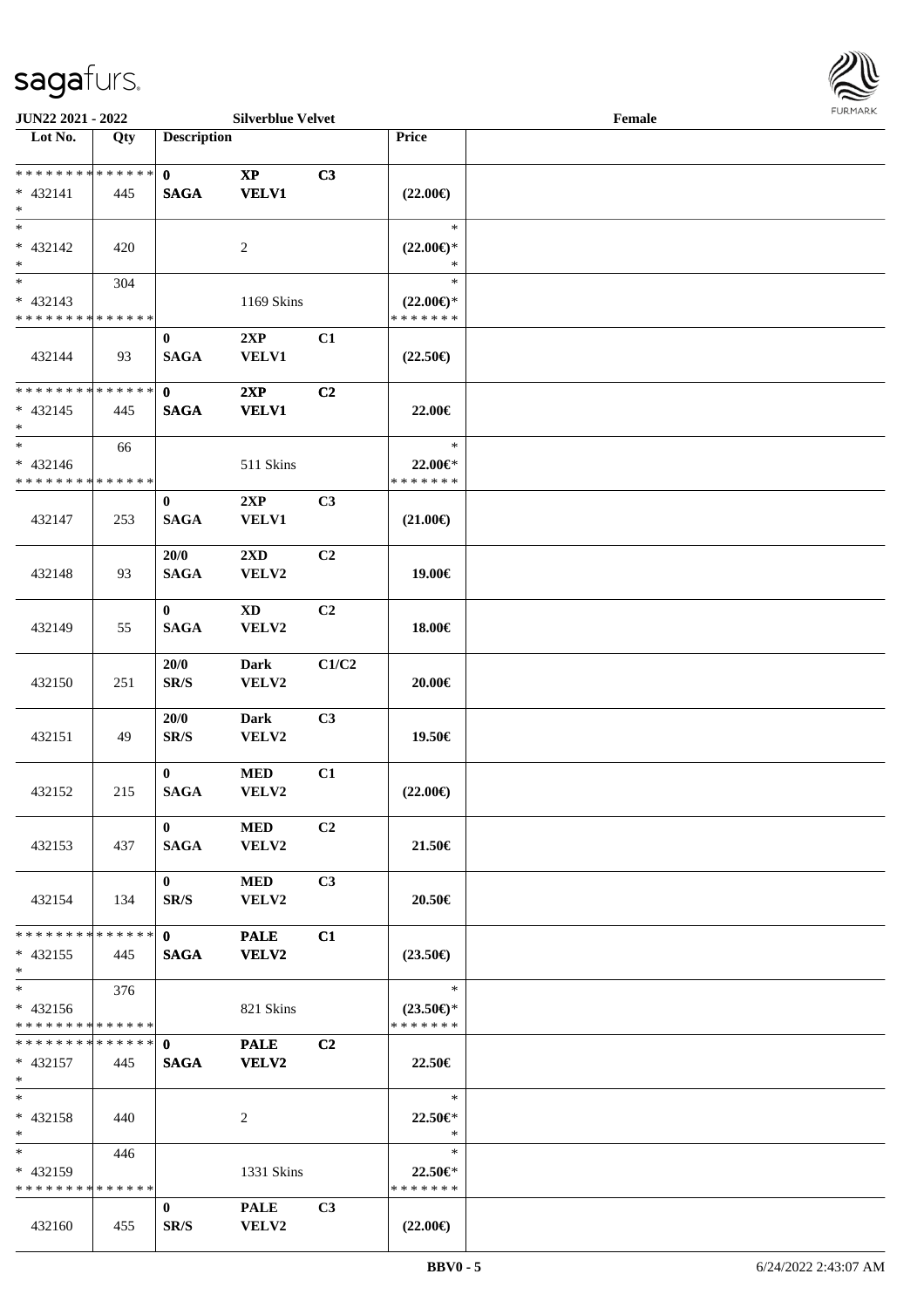

| JUN22 2021 - 2022                |     |                    | <b>Silverblue Velvet</b> |                |                   | Female | 1.91111111 |
|----------------------------------|-----|--------------------|--------------------------|----------------|-------------------|--------|------------|
| $\overline{\phantom{1}}$ Lot No. | Qty | <b>Description</b> |                          |                | Price             |        |            |
|                                  |     |                    |                          |                |                   |        |            |
| **************                   |     | $\mathbf{0}$       | $\mathbf{XP}$            | C1             |                   |        |            |
| $* 432161$                       | 445 | <b>SAGA</b>        | <b>VELV2</b>             |                | 24.50€            |        |            |
| $\ast$                           |     |                    |                          |                |                   |        |            |
| $\overline{\phantom{a}^*}$       | 388 |                    |                          |                | $\ast$            |        |            |
| * 432162                         |     |                    | 833 Skins                |                | 24.50€*           |        |            |
| * * * * * * * * * * * * * *      |     |                    |                          |                | * * * * * * *     |        |            |
| * * * * * * * * * * * * * * *    |     | $\mathbf{0}$       | $\mathbf{X}\mathbf{P}$   | C2             |                   |        |            |
| $* 432163$                       | 445 | <b>SAGA</b>        | VELV2                    |                | 23.50€            |        |            |
| $\ast$                           |     |                    |                          |                |                   |        |            |
| $\overline{\phantom{0}}$         |     |                    |                          |                | $\ast$            |        |            |
| $* 432164$                       | 420 |                    | $\overline{2}$           |                | 23.50€*           |        |            |
| $\ast$                           |     |                    |                          |                | $\ast$            |        |            |
| $\overline{\phantom{0}}$         |     |                    |                          |                | $\ast$            |        |            |
| $* 432165$                       | 420 |                    | $\mathfrak{Z}$           |                | 23.50€*           |        |            |
| $\ast$                           |     |                    |                          |                | $\ast$            |        |            |
| $\ast$                           | 348 |                    |                          |                | $\ast$            |        |            |
| $* 432166$                       |     |                    | 1633 Skins               |                | 23.50€*           |        |            |
| * * * * * * * * * * * * * *      |     |                    |                          |                | * * * * * * *     |        |            |
|                                  |     | $\bf{0}$           | $\mathbf{XP}$            | C <sub>3</sub> |                   |        |            |
| 432167                           | 479 | SR/S               | VELV2                    |                | $(22.50\epsilon)$ |        |            |
|                                  |     |                    |                          |                |                   |        |            |
|                                  |     | $\mathbf{0}$       | 2XP                      | C1             |                   |        |            |
| 432168                           | 236 | <b>SAGA</b>        | VELV2                    |                | 25.00€            |        |            |
|                                  |     |                    |                          |                |                   |        |            |
|                                  |     | $\mathbf{0}$       | 2XP                      | C2             |                   |        |            |
| 432169                           | 460 | <b>SAGA</b>        | VELV2                    |                | 23.00€            |        |            |
|                                  |     |                    |                          |                |                   |        |            |
|                                  |     | $\bf{0}$           | 2XP                      | C3             |                   |        |            |
| 432170                           | 101 | <b>SAGA</b>        | VELV2                    |                | $(22.00\epsilon)$ |        |            |
|                                  |     |                    |                          |                |                   |        |            |
|                                  |     | $\bf{0}$           | $\mathbf{ALL}$           | C2             |                   |        |            |
| 432171                           | 466 | <b>SAGA</b>        | VELV2                    | <b>OPEN</b>    | 18.00€            |        |            |
|                                  |     |                    |                          |                |                   |        |            |
| **************                   |     | $\mathbf{0}$       | XD/DK                    | C <sub>2</sub> |                   |        |            |
| * 432172                         | 445 | IA                 | <b>VELV1</b>             | CHIP           | 17.50€            |        |            |
| $*$ $-$                          |     |                    |                          |                |                   |        |            |
| $*$                              | 94  |                    |                          |                | $\ast$            |        |            |
| $* 432173$                       |     |                    | 539 Skins                |                | 17.50€*           |        |            |
| * * * * * * * * * * * * * * *    |     |                    |                          |                | * * * * * * *     |        |            |
| * * * * * * * * * * * * * * *    |     | $\mathbf{0}$       | MED/PAL C2               |                |                   |        |            |
| $* 432174$                       | 445 | <b>IA</b>          | <b>VELV1</b>             | <b>CHIP</b>    | 18.50€            |        |            |
| $*$                              |     |                    |                          |                |                   |        |            |
| $*$                              |     |                    |                          |                | $\ast$            |        |            |
| $* 432175$                       | 420 |                    | $\overline{2}$           |                | 19.00€*           |        |            |
| $*$                              |     |                    |                          |                | $\ast$            |        |            |
| $*$                              |     |                    |                          |                | $\ast$            |        |            |
| * 432176                         | 420 |                    | 3                        |                | 19.00€*           |        |            |
| $*$                              |     |                    |                          |                | $\ast$            |        |            |
| $*$                              |     |                    |                          |                | $\ast$            |        |            |
| * 432177                         | 420 |                    | 4                        |                | 19.00€*           |        |            |
| $*$                              |     |                    |                          |                | $\ast$            |        |            |
| $*$                              |     |                    |                          |                | $\ast$            |        |            |
| * 432178                         | 420 |                    | 5                        |                | 19.00€*           |        |            |
| $*$ $*$                          |     |                    |                          |                | $\rightarrow$     |        |            |
| $*$                              |     |                    |                          |                | $\ast$            |        |            |
| * 432179                         | 420 |                    | 6                        |                | 19.00€*           |        |            |
| $*$ $-$                          |     |                    |                          |                | $\ast$            |        |            |
| $*$                              |     |                    |                          |                | $\ast$            |        |            |
| * 432180                         | 420 |                    | $\tau$                   |                | 19.00€*           |        |            |
| $*$                              |     |                    |                          |                | $\ast$            |        |            |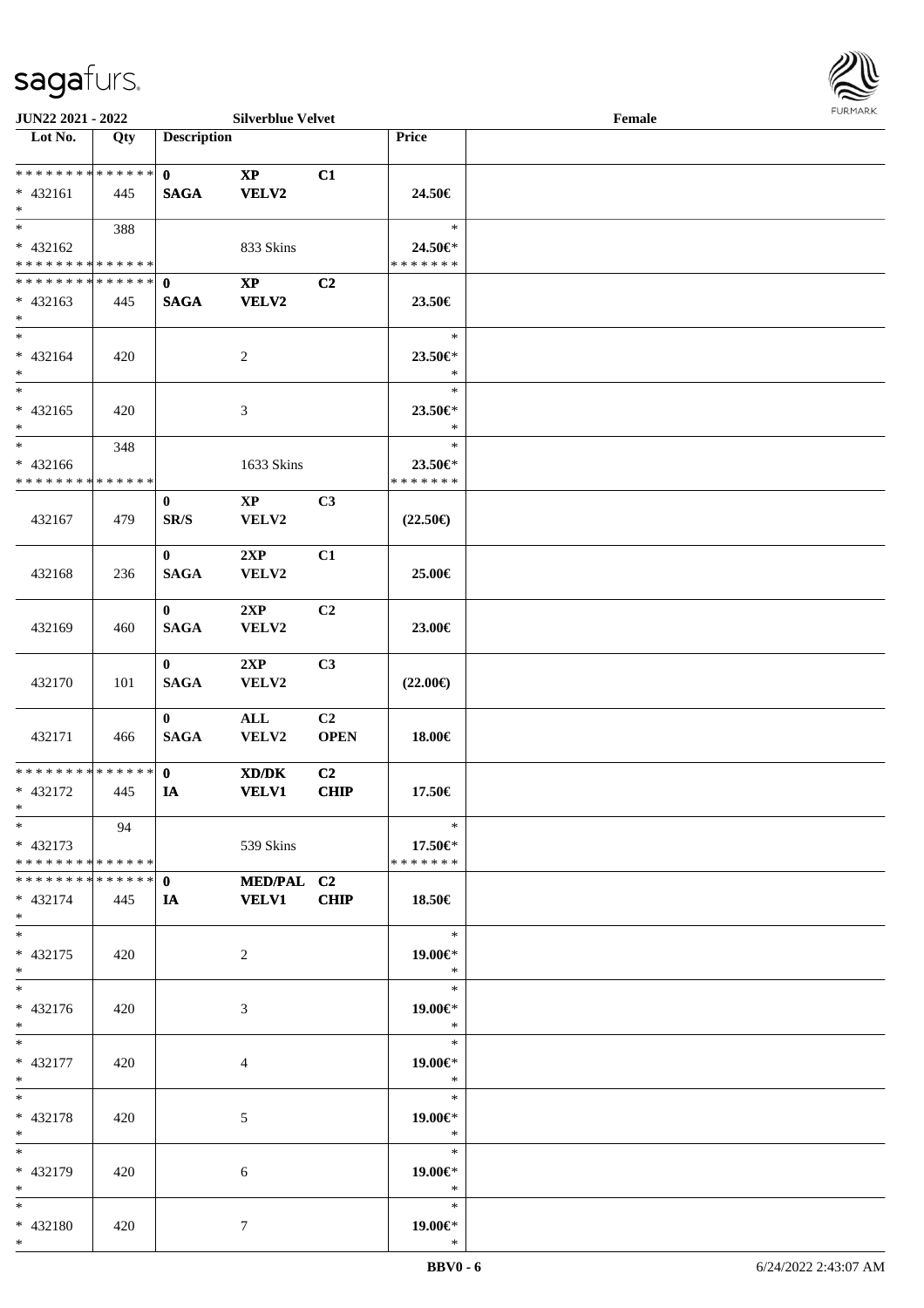

| <b>JUN22 2021 - 2022</b>                   |       |                    | <b>Silverblue Velvet</b> |                |                              | Female |  |
|--------------------------------------------|-------|--------------------|--------------------------|----------------|------------------------------|--------|--|
| Lot No.                                    | Qty   | <b>Description</b> |                          |                | Price                        |        |  |
|                                            |       |                    |                          |                |                              |        |  |
| $*$                                        |       | $\mathbf{0}$       | MED/PAL C2               |                | $\ast$                       |        |  |
| * 432181                                   | 420   | IA                 | <b>VELV1</b>             | <b>CHIP</b>    | 19.00€*                      |        |  |
| $*$                                        |       |                    |                          |                | $\ast$                       |        |  |
| $*$                                        |       |                    |                          |                | $\ast$                       |        |  |
| * 432182                                   | 420   |                    | 9                        |                | 19.00€*                      |        |  |
| $*$                                        |       |                    |                          |                | $\ast$                       |        |  |
|                                            | 427   |                    |                          |                | $\ast$                       |        |  |
| * 432183                                   |       |                    | 4232 Skins               |                | 18.50€*                      |        |  |
| * * * * * * * * * * * * * *                |       |                    |                          |                | * * * * * * *                |        |  |
| * * * * * * * * * * * * * * <mark>*</mark> |       | $\mathbf{0}$       | XP/2XP                   | C <sub>2</sub> |                              |        |  |
| * 432184                                   | 445   | IA                 | <b>VELV1</b>             | <b>CHIP</b>    | 20.00€                       |        |  |
| $*$                                        |       |                    |                          |                |                              |        |  |
| $*$                                        |       |                    |                          |                | $\ast$                       |        |  |
| * 432185                                   | 420   |                    | 2                        |                | $20.00 \in$ *                |        |  |
| $*$                                        |       |                    |                          |                | $\ast$                       |        |  |
| $*$                                        |       |                    |                          |                | $\ast$                       |        |  |
|                                            |       |                    |                          |                |                              |        |  |
| * 432186                                   | 420   |                    | 3                        |                | $20.00 \in$ *<br>$\ast$      |        |  |
| $*$                                        |       |                    |                          |                |                              |        |  |
| $*$                                        |       |                    |                          |                | $\ast$                       |        |  |
| * 432187                                   | 420   |                    | $\overline{4}$           |                | $20.00 \in$                  |        |  |
| $*$                                        |       |                    |                          |                | $\ast$                       |        |  |
| $*$                                        | 357   |                    |                          |                | $\ast$                       |        |  |
| * 432188                                   |       |                    | 2062 Skins               |                | $20.00 \in$ *                |        |  |
| * * * * * * * * <mark>* * * * * *</mark>   |       |                    |                          |                | * * * * * * *                |        |  |
|                                            |       | $\mathbf{0}$       | XD/DK                    | C <sub>2</sub> |                              |        |  |
| 432189                                     | 70    | IA                 | VELV2                    | <b>CHIP</b>    | 17.50€                       |        |  |
|                                            |       |                    |                          |                |                              |        |  |
| * * * * * * * * <mark>* * * * * * *</mark> |       | $\mathbf{0}$       | MED/PAL C2               |                |                              |        |  |
| * 432190                                   | 445   | IA                 | <b>VELV2</b>             | <b>CHIP</b>    | 20.50€                       |        |  |
| $*$                                        |       |                    |                          |                |                              |        |  |
| $*$                                        |       |                    |                          |                | $\ast$                       |        |  |
| * 432191                                   | 420   |                    | 2                        |                | $20.00 \in$ *                |        |  |
| $*$                                        |       |                    |                          |                | $\ast$                       |        |  |
| $*$                                        |       |                    |                          |                | $\ast$                       |        |  |
| * 432192                                   | 400   |                    | 3                        |                | $20.00 \in$ *                |        |  |
| $*$ $\qquad$                               |       |                    |                          |                | $\ast$                       |        |  |
| $*$                                        | 60    |                    |                          |                | $\ast$                       |        |  |
| * 432193                                   |       |                    | 1325 Skins               |                | 20.00€*                      |        |  |
| * * * * * * * * * * * * * * *              |       |                    |                          |                | * * * * * * *                |        |  |
| * * * * * * * * * * * * * * <mark>*</mark> |       | $\mathbf{0}$       | XP/2XP                   | C2             |                              |        |  |
| * 432194                                   | - 445 | <b>IA</b>          | <b>VELV2</b>             | <b>CHIP</b>    | 22.00€                       |        |  |
| $*$                                        |       |                    |                          |                |                              |        |  |
| $*$                                        |       |                    |                          |                | $\ast$                       |        |  |
| * 432195                                   | 420   |                    | 2                        |                | 22.00€*                      |        |  |
| $*$                                        |       |                    |                          |                | $\ast$                       |        |  |
| $*$                                        |       |                    |                          |                | $\ast$                       |        |  |
|                                            |       |                    |                          |                |                              |        |  |
| * 432196<br>$*$                            | 420   |                    | 3                        |                | 22.00€*<br>$\ast$            |        |  |
| $\ddot{x}$                                 |       |                    |                          |                | $\ast$                       |        |  |
|                                            | 166   |                    |                          |                |                              |        |  |
| * 432197<br>* * * * * * * * * * * * * * *  |       |                    | 1451 Skins               |                | $21.50 \in$<br>* * * * * * * |        |  |
|                                            |       |                    |                          |                |                              |        |  |
|                                            |       | $\mathbf{0}$       | <b>Dark</b>              | C1/C2          |                              |        |  |
| 432198                                     | 275   | <b>SROY</b>        | <b>VELV1</b>             |                | 19.50€                       |        |  |
|                                            |       |                    |                          |                |                              |        |  |
|                                            |       | $\mathbf{0}$       | <b>Dark</b>              | C <sub>3</sub> |                              |        |  |
| 432199                                     | 99    | <b>SROY</b>        | <b>VELV1</b>             |                | 18.50€                       |        |  |
|                                            |       |                    |                          |                |                              |        |  |
|                                            |       | $\mathbf{0}$       | MED                      | C1             |                              |        |  |
| 432200                                     | 273   | <b>SROY</b>        | <b>VELV1</b>             |                | 22.00€                       |        |  |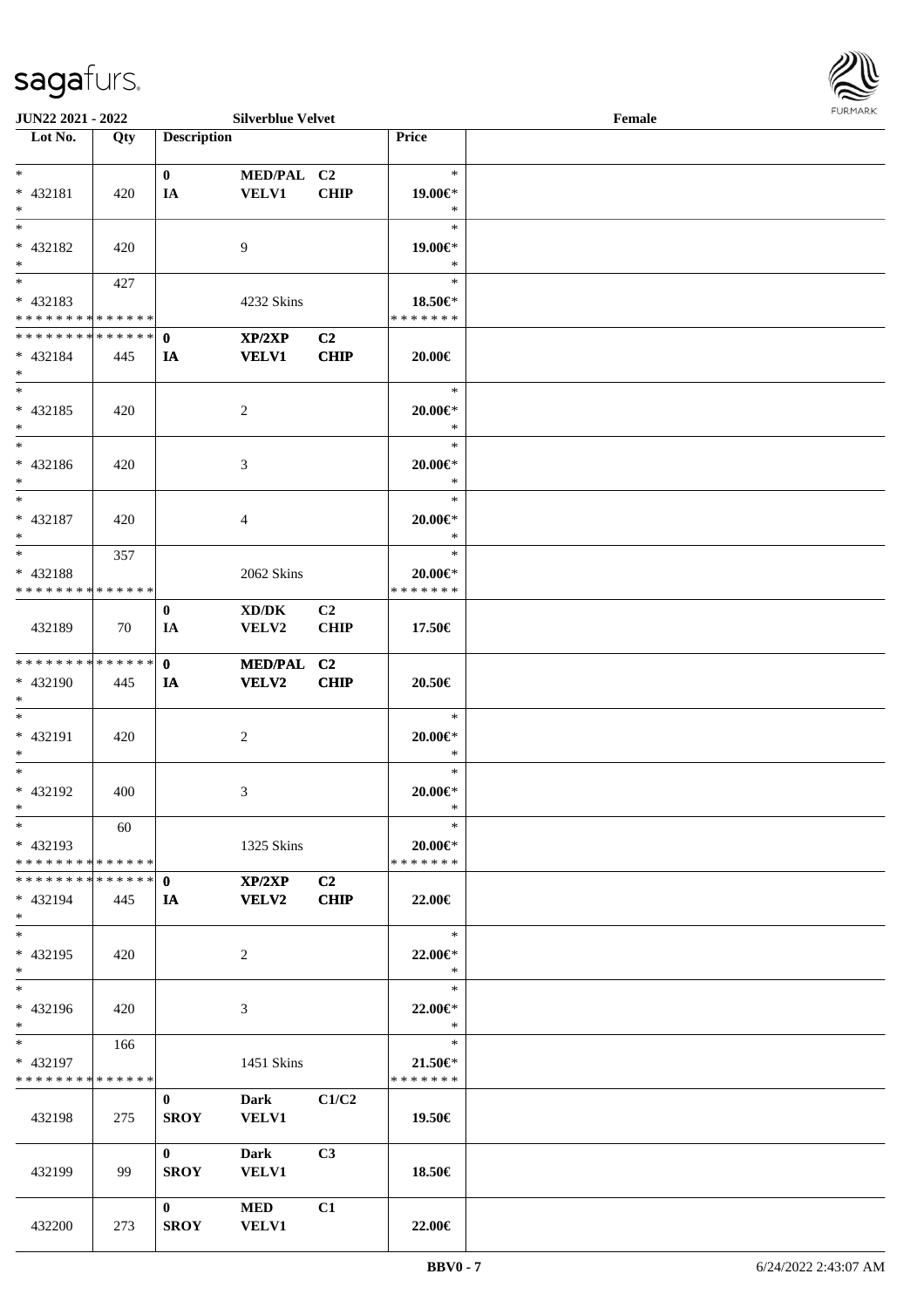

| <b>JUN22 2021 - 2022</b>      |     |                    | <b>Silverblue Velvet</b> |                |               | Female |  |
|-------------------------------|-----|--------------------|--------------------------|----------------|---------------|--------|--|
| Lot No.                       | Qty | <b>Description</b> |                          |                | <b>Price</b>  |        |  |
|                               |     |                    |                          |                |               |        |  |
| * * * * * * * * * * * * * *   |     | $\mathbf{0}$       | <b>MED</b>               | C2             |               |        |  |
| * 432201                      | 425 | <b>SROY</b>        | <b>VELV1</b>             |                | 21.50€        |        |  |
| $*$                           |     |                    |                          |                |               |        |  |
| $*$                           | 261 |                    |                          |                | $\ast$        |        |  |
| * 432202                      |     |                    | 686 Skins                |                | 21.50€*       |        |  |
| * * * * * * * * * * * * * *   |     |                    |                          |                | * * * * * * * |        |  |
|                               |     | $\bf{0}$           | <b>MED</b>               | C <sub>3</sub> |               |        |  |
| 432203                        | 219 | <b>SROY</b>        | <b>VELV1</b>             |                | 20.50€        |        |  |
|                               |     |                    |                          |                |               |        |  |
| * * * * * * * * * * * * * *   |     | $\mathbf{0}$       | <b>PALE</b>              | C1             |               |        |  |
| * 432204                      | 425 | <b>SROY</b>        | <b>VELV1</b>             |                | 23.50€        |        |  |
| $*$                           |     |                    |                          |                |               |        |  |
| $*$                           | 232 |                    |                          |                | $\ast$        |        |  |
| * 432205                      |     |                    | 657 Skins                |                | 23.50€*       |        |  |
| * * * * * * * * * * * * * *   |     |                    |                          |                | * * * * * * * |        |  |
| * * * * * * * * * * * * * *   |     | $\mathbf 0$        | <b>PALE</b>              | C <sub>2</sub> |               |        |  |
| * 432206                      | 425 | <b>SROY</b>        | <b>VELV1</b>             |                | 23.00€        |        |  |
| $*$                           |     |                    |                          |                |               |        |  |
| $*$                           |     |                    |                          |                | $\ast$        |        |  |
| $* 432207$                    | 400 |                    | 2                        |                | 23.50€*       |        |  |
| $*$                           |     |                    |                          |                | $\ast$        |        |  |
| $*$                           |     |                    |                          |                | $\ast$        |        |  |
| $* 432208$                    | 400 |                    | 3                        |                | 23.50€*       |        |  |
| $*$                           |     |                    |                          |                | $\ast$        |        |  |
| $*$                           | 239 |                    |                          |                | $\ast$        |        |  |
| * 432209                      |     |                    | 1464 Skins               |                | 22.50€*       |        |  |
| * * * * * * * * * * * * * *   |     |                    |                          |                | * * * * * * * |        |  |
| * * * * * * * * * * * * * *   |     | $\mathbf{0}$       | <b>PALE</b>              | C3             |               |        |  |
| * 432210                      | 425 | <b>SROY</b>        | <b>VELV1</b>             |                | 22.00€        |        |  |
| $*$                           |     |                    |                          |                |               |        |  |
| $*$                           | 96  |                    |                          |                | $\ast$        |        |  |
| * 432211                      |     |                    | 521 Skins                |                | 22.00€*       |        |  |
| * * * * * * * * * * * * * *   |     |                    |                          |                | * * * * * * * |        |  |
|                               |     | $\bf{0}$           | $\mathbf{X}\mathbf{P}$   | C1             |               |        |  |
| 432212                        | 293 | <b>SROY</b>        | VELV1                    |                | 25.50€        |        |  |
|                               |     |                    |                          |                |               |        |  |
| * * * * * * * * * * * * * * * |     | $\mathbf{0}$       | $\bold{XP}$              | C <sub>2</sub> |               |        |  |
| $* 432213$                    | 425 |                    | SROY VELV1               |                | 24.50€        |        |  |
| $*$                           |     |                    |                          |                |               |        |  |
| $*$                           |     |                    |                          |                | $\ast$        |        |  |
| * 432214                      | 400 |                    | $\overline{2}$           |                | 24.50€*       |        |  |
| $*$                           |     |                    |                          |                | $\ast$        |        |  |
| $*$ $*$                       | 117 |                    |                          |                | $\ast$        |        |  |
| $* 432215$                    |     |                    | 942 Skins                |                | 24.50€*       |        |  |
| * * * * * * * * * * * * * *   |     |                    |                          |                | * * * * * * * |        |  |
|                               |     | $\mathbf{0}$       | $\mathbf{X}\mathbf{P}$   | C <sub>3</sub> |               |        |  |
| 432216                        | 338 | <b>SROY</b>        | <b>VELV1</b>             |                | 22.50€        |        |  |
|                               |     |                    |                          |                |               |        |  |
|                               |     | $\mathbf{0}$       | 2XP                      | C1/C2          |               |        |  |
| 432217                        | 165 | <b>SROY</b>        | <b>VELV1</b>             |                | 22.50€        |        |  |
|                               |     |                    |                          |                |               |        |  |
|                               |     | $\mathbf{0}$       | 2XP                      | C3             |               |        |  |
| 432218                        | 72  | <b>SROY</b>        | <b>VELV1</b>             |                | 22.00€        |        |  |
|                               |     |                    |                          |                |               |        |  |
|                               |     | $\mathbf{0}$       | <b>MED</b>               | C1/C2          |               |        |  |
| 432219                        | 95  | <b>SROY</b>        | <b>VELV2</b>             |                | 22.50€        |        |  |
|                               |     |                    |                          |                |               |        |  |
|                               |     | $\mathbf{0}$       | <b>PALE</b>              | C1             |               |        |  |
| 432220                        | 123 | <b>SROY</b>        | VELV2                    |                | 24.00€        |        |  |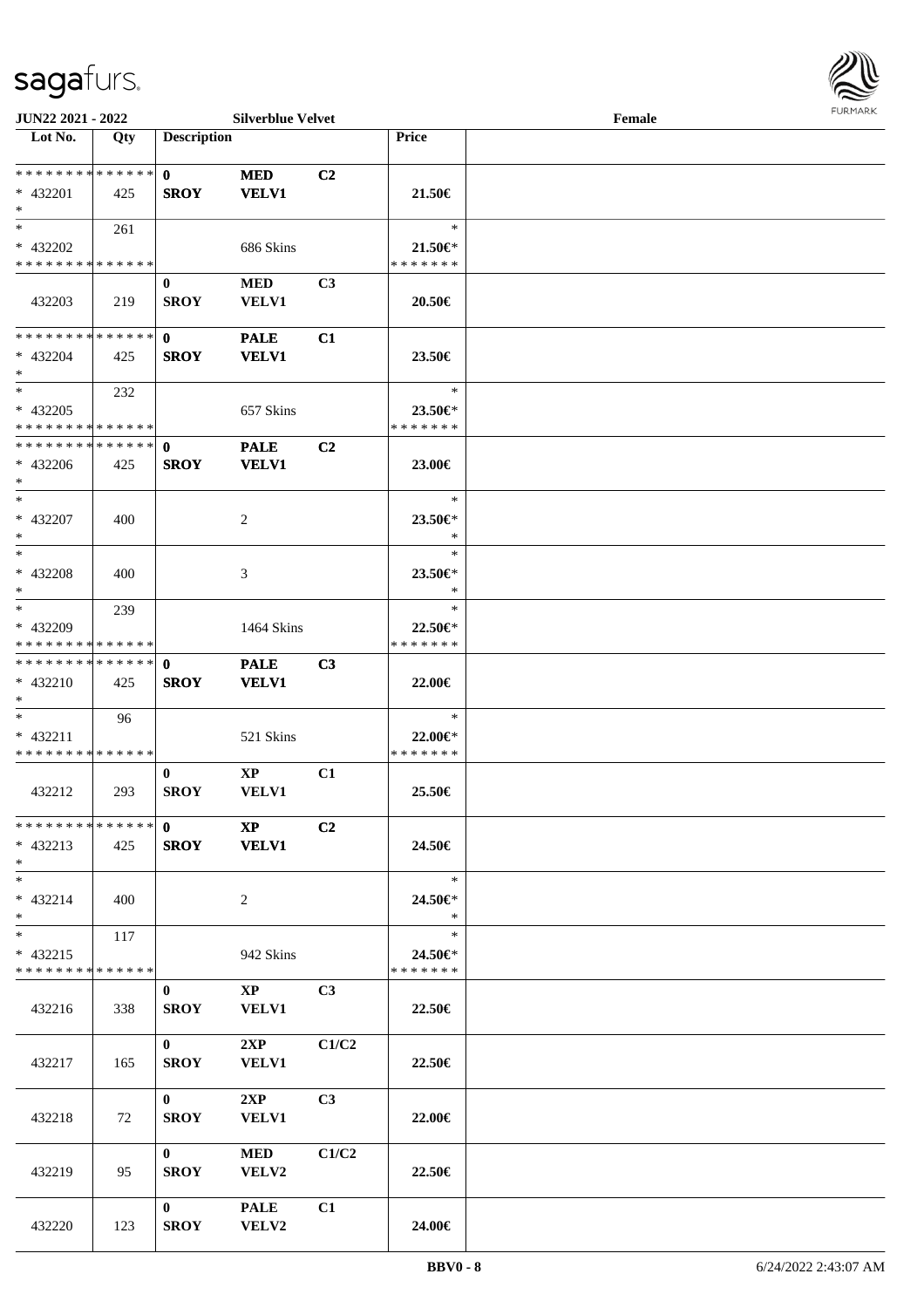

#### **JUN22 2021 - 2022 Silverblue Velvet Female Lot No. Qty Description Price** 432221 214 **0 PALE C2 SROY VELV2 23.50€** 432222 121 **0 XP C1 SROY VELV2 25.00€** 432223 242 **0 XP C2 SROY VELV2 24.00€** 432224 87 **0 2XP C1/C2 SROY VELV2 24.00€**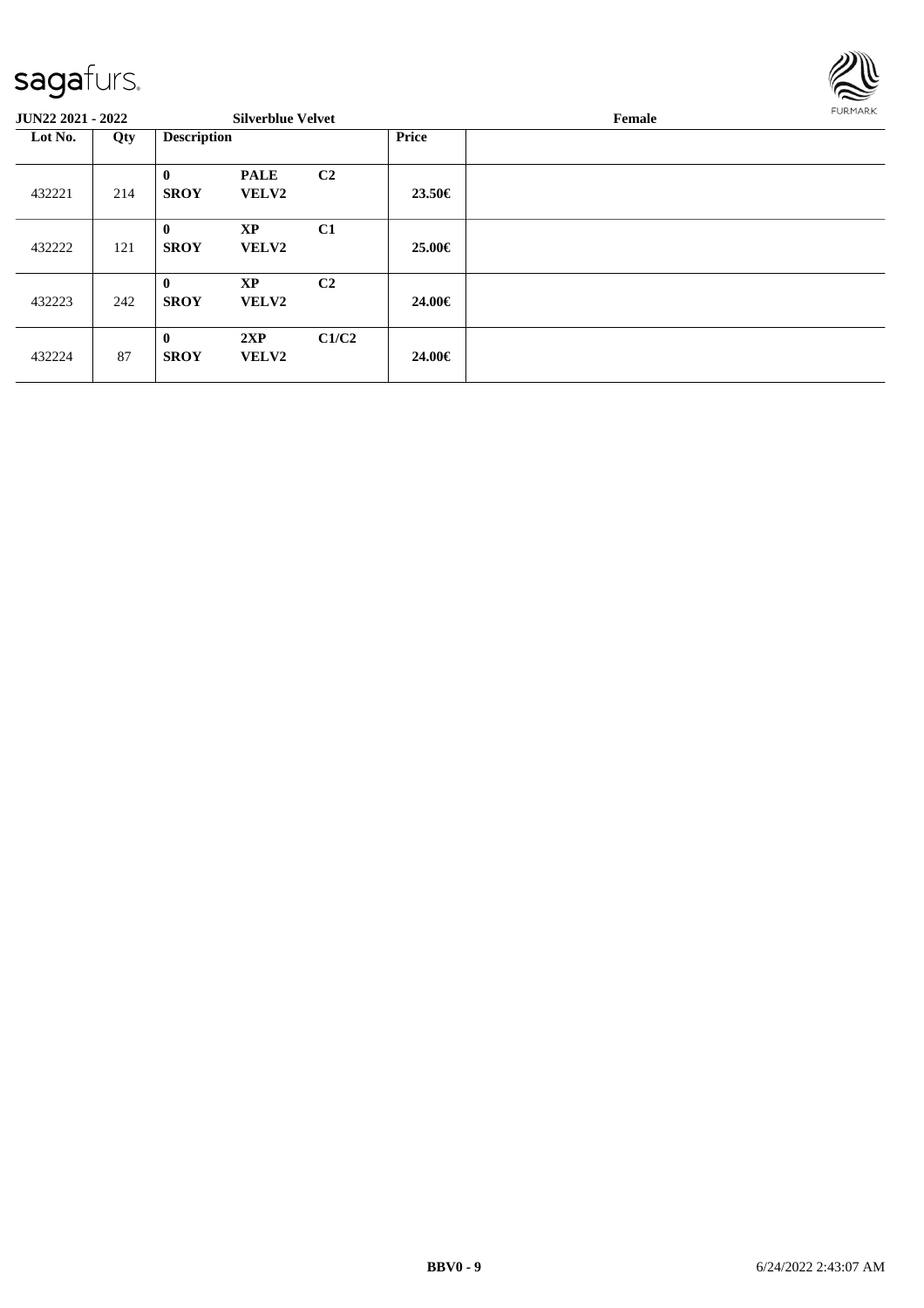

| JUN22 2021 - 2022                                                     |     |                    | <b>Silverblue Velvet</b>               |                |                                                | Female |  |
|-----------------------------------------------------------------------|-----|--------------------|----------------------------------------|----------------|------------------------------------------------|--------|--|
| Lot No.                                                               | Qty | <b>Description</b> |                                        |                | Price                                          |        |  |
| 432281                                                                | 407 | $\mathbf{1}$<br>SI | <b>MED</b><br>VELV1                    | C1             | 15.50€                                         |        |  |
| ******** <mark>******</mark><br>* 432282<br>$\ast$                    | 505 | $\mathbf{1}$<br>SI | <b>MED</b><br><b>VELV1</b>             | C <sub>2</sub> | 15.00€                                         |        |  |
| $\ast$<br>* 432283<br>$*$                                             | 480 |                    | $\overline{2}$                         |                | $\ast$<br>15.00€*<br>$\ast$                    |        |  |
| $\overline{\phantom{0}}$<br>* 432284<br>$*$                           | 480 |                    | 3                                      |                | $\ast$<br>15.00€*<br>$\ast$                    |        |  |
| $\overline{\phantom{0}}$<br>$* 432285$<br>* * * * * * * * * * * * * * | 36  |                    | 1501 Skins                             |                | $\ast$<br>15.00€*<br>* * * * * * *             |        |  |
| * * * * * * * * * * * * * * *<br>$* 432286$<br>$*$                    | 505 | $\mathbf{1}$<br>SI | <b>MED</b><br><b>VELV1</b>             | C3             | 15.00€                                         |        |  |
| $*$<br>* 432287<br>* * * * * * * * * * * * * *                        | 294 |                    | 799 Skins                              |                | $\ast$<br>14.50€*<br>* * * * * * *             |        |  |
| * * * * * * * * * * * * * * *<br>* 432288<br>$*$                      | 505 | 1<br>SI            | <b>PALE</b><br><b>VELV1</b>            | C2             | 16.00€                                         |        |  |
| $\overline{\ast}$<br>* 432289<br>$*$                                  | 480 |                    | $\overline{2}$                         |                | $\ast$<br>$16.00 \in$<br>$\ast$                |        |  |
| $\ast$<br>* 432290<br>$*$                                             | 480 |                    | 3                                      |                | $\ast$<br>16.00€*<br>$\ast$                    |        |  |
| $\ast$<br>* 432291<br>$*$                                             | 480 |                    | $\overline{4}$                         |                | $\ast$<br>$16.00 \in$ *<br>$\ast$              |        |  |
| $*$<br>* 432292<br>* * * * * * * * * * * * * *                        | 239 |                    | 2184 Skins                             |                | $\ast$<br>16.00€*<br>* * * * * * *             |        |  |
| **************<br>* 432293<br>$*$                                     | 505 | $\mathbf{1}$<br>SI | <b>PALE</b><br><b>VELV1</b>            | C3             | 15.50€                                         |        |  |
| $\ast$<br>* 432294<br>$*$                                             | 480 |                    | 2                                      |                | $\ast$<br>15.50€*<br>$\ast$                    |        |  |
| $*$<br>* 432295<br>* * * * * * * * * * * * * *                        | 235 |                    | 1220 Skins                             |                | $\ast$<br>15.50€*<br>* * * * * * *             |        |  |
| 432296                                                                | 380 | 1<br>SI            | $\mathbf{X}\mathbf{P}$<br>VELV1        | C1             | $(17.50\epsilon)$                              |        |  |
| **************<br>* 432297<br>$*$                                     | 505 | $\mathbf{1}$<br>SI | $\mathbf{X}\mathbf{P}$<br><b>VELV1</b> | C <sub>2</sub> | 17.00€                                         |        |  |
| $*$<br>* 432298<br>$*$                                                | 480 |                    | 2                                      |                | $\ast$<br>$(17.00\epsilon)$ *<br>$\ast$        |        |  |
| $*$ $*$<br>* 432299<br>* * * * * * * * * * * * * *                    | 286 |                    | 1271 Skins                             |                | $\ast$<br>$(17.00\epsilon)$ *<br>* * * * * * * |        |  |
| **************<br>* 432300<br>$*$                                     | 505 | $\mathbf{1}$<br>SI | $\mathbf{X}\mathbf{P}$<br><b>VELV1</b> | C3             | 16.00€                                         |        |  |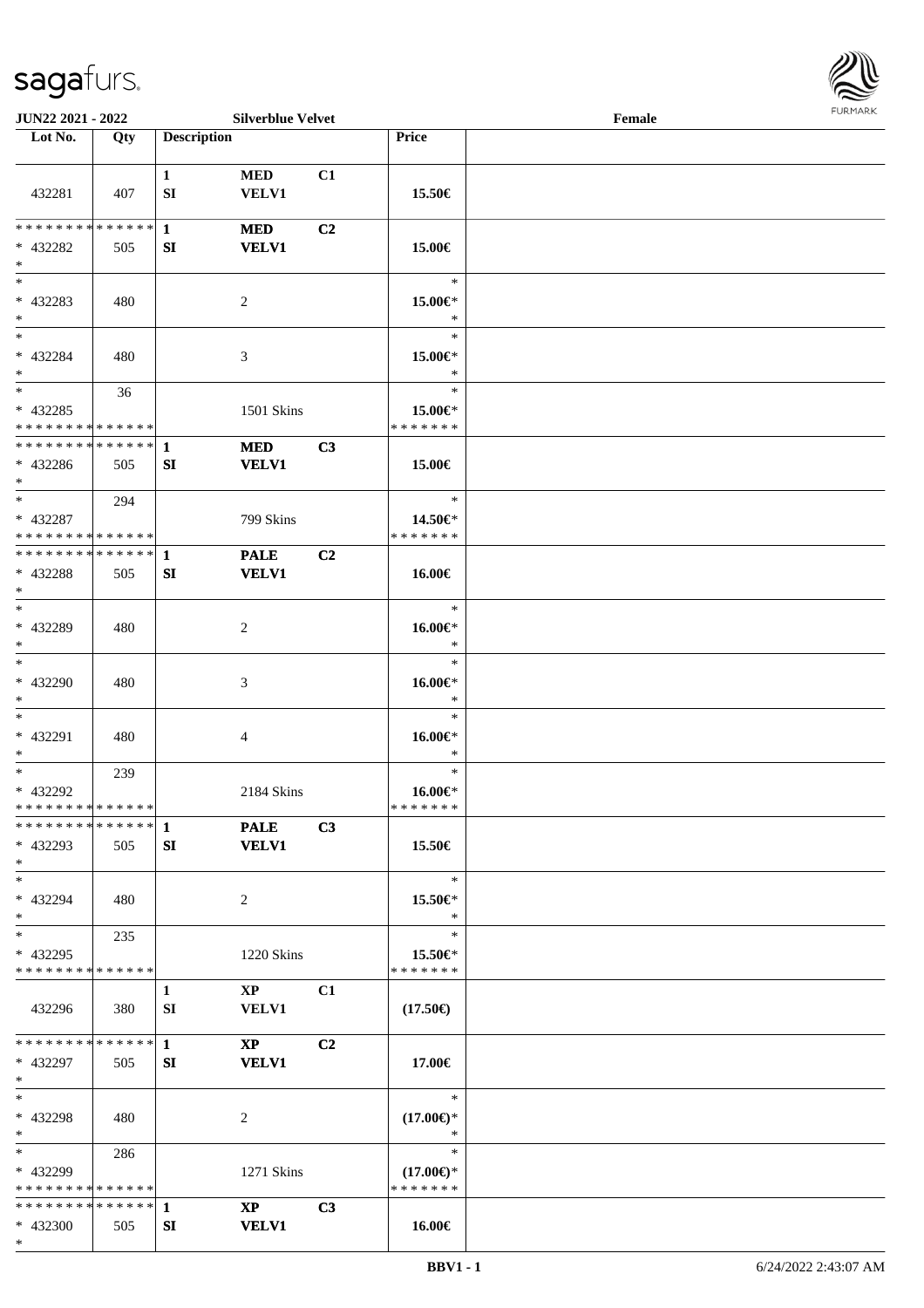

| JUN22 2021 - 2022             |     |                                       | <b>Silverblue Velvet</b>               |                |                     | Female |  |
|-------------------------------|-----|---------------------------------------|----------------------------------------|----------------|---------------------|--------|--|
| Lot No.                       | Qty | <b>Description</b>                    |                                        |                | Price               |        |  |
| $\ast$                        |     |                                       |                                        |                | $\ast$              |        |  |
| * 432301                      | 300 | $\mathbf{1}$<br>${\bf SI}$            | $\bold{XP}$<br><b>VELV1</b>            | C3             | $(16.00\epsilon)$ * |        |  |
| * * * * * * * * * * * * * *   |     |                                       |                                        |                | * * * * * * *       |        |  |
|                               |     | $\mathbf{1}$                          | 2XP                                    | C1/C2          |                     |        |  |
| 432302                        | 332 | SI                                    | <b>VELV1</b>                           |                | 16.00€              |        |  |
|                               |     |                                       |                                        |                |                     |        |  |
| 432303                        | 203 | $\mathbf{1}$<br>SI                    | Dark<br>VELV2                          | C1/C2          | 15.00€              |        |  |
|                               |     |                                       |                                        |                |                     |        |  |
|                               |     | $\mathbf{1}$                          | <b>MED</b>                             | C1             |                     |        |  |
| 432304                        | 127 | ${\bf SI}$                            | VELV2                                  |                | 16.00€              |        |  |
|                               |     |                                       |                                        |                |                     |        |  |
| 432305                        | 307 | $\mathbf{1}$<br>${\bf SI}$            | <b>MED</b><br>VELV2                    | C <sub>2</sub> | 16.00€              |        |  |
|                               |     |                                       |                                        |                |                     |        |  |
|                               |     | $\mathbf{1}$                          | <b>MED</b>                             | C3             |                     |        |  |
| 432306                        | 134 | ${\bf SI}$                            | VELV2                                  |                | 14.50€              |        |  |
|                               |     |                                       |                                        |                |                     |        |  |
| 432307                        | 284 | $\mathbf{1}$<br>${\bf SI}$            | <b>PALE</b><br>VELV2                   | C1             | $(17.50\epsilon)$   |        |  |
|                               |     |                                       |                                        |                |                     |        |  |
| * * * * * * * * * * * * * *   |     | $\mathbf{1}$                          | <b>PALE</b>                            | C <sub>2</sub> |                     |        |  |
| * 432308                      | 505 | SI                                    | VELV2                                  |                | $(17.00\epsilon)$   |        |  |
| $\ast$<br>$*$                 | 171 |                                       |                                        |                | $\ast$              |        |  |
| * 432309                      |     |                                       | 676 Skins                              |                | $(17.00\epsilon)$ * |        |  |
| * * * * * * * * * * * * * *   |     |                                       |                                        |                | * * * * * * *       |        |  |
|                               |     | 1                                     | <b>PALE</b>                            | C3             |                     |        |  |
| 432310                        | 271 | ${\bf SI}$                            | VELV2                                  |                | 16.00€              |        |  |
|                               |     | $\mathbf{1}$                          | $\mathbf{XP}$                          | C1             |                     |        |  |
| 432311                        | 274 | ${\bf SI}$                            | VELV2                                  |                | 18.00€              |        |  |
|                               |     |                                       |                                        |                |                     |        |  |
|                               |     | $\mathbf{1}$                          | $\bold{XP}$                            | C <sub>2</sub> |                     |        |  |
| 432312                        | 544 | ${\bf SI}$                            | VELV2                                  |                | $(17.50\epsilon)$   |        |  |
|                               |     | $\mathbf{1}$                          | $\mathbf{X}\mathbf{P}$                 | C3             |                     |        |  |
| 432313                        | 231 | SI                                    | <b>VELV2</b>                           |                | 16.50€              |        |  |
|                               |     |                                       |                                        |                |                     |        |  |
|                               |     | $\mathbf{1}$                          | 2XP                                    | C1/C2          |                     |        |  |
| 432314                        | 237 | SI                                    | <b>VELV2</b>                           |                | 18.00€              |        |  |
|                               |     | $1 \quad$                             | $\mathbf{X}\mathbf{D}$                 | C <sub>2</sub> |                     |        |  |
| 432315                        | 486 | <b>SAGA</b>                           | <b>VELV1</b>                           |                | 15.00€              |        |  |
|                               |     |                                       |                                        |                |                     |        |  |
| 432316                        | 217 | $1 \quad \blacksquare$<br><b>SAGA</b> | $\mathbf{X}\mathbf{D}$<br><b>VELV1</b> | C <sub>3</sub> | 14.50€              |        |  |
|                               |     |                                       |                                        |                |                     |        |  |
|                               |     |                                       | <b>MED</b>                             | C1             |                     |        |  |
| $* 432317$                    | 485 | <b>SAGA</b>                           | <b>VELV1</b>                           |                | 16.50€              |        |  |
| $*$ and $*$<br>$*$            |     |                                       |                                        |                | $\ast$              |        |  |
| * 432318                      | 460 |                                       | 2                                      |                | $(16.50\epsilon)$ * |        |  |
| $*$ $-$                       |     |                                       |                                        |                | $\ast$              |        |  |
|                               | 313 |                                       |                                        |                | $\ast$              |        |  |
| * 432319                      |     |                                       | 1258 Skins                             |                | $(16.50\epsilon)$ * |        |  |
| * * * * * * * * * * * * * * * |     |                                       | <b>MED</b>                             | C2             | * * * * * * *       |        |  |
| * 432320                      | 485 | <b>SAGA</b>                           | <b>VELV1</b>                           |                | 16.00€              |        |  |
| $*$                           |     |                                       |                                        |                |                     |        |  |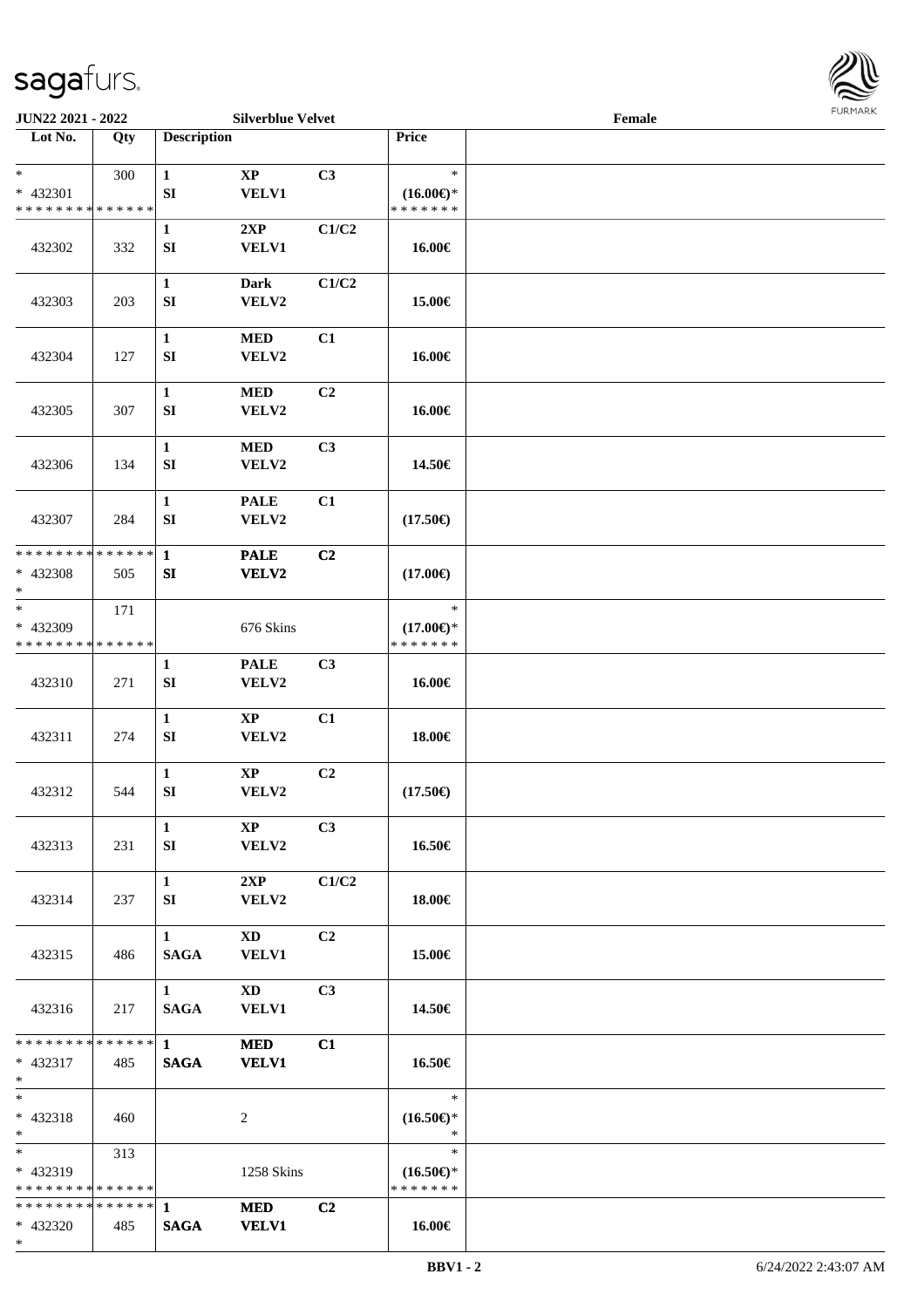\*



| <b>JUN22 2021 - 2022</b>                                      |           |                                  | <b>Silverblue Velvet</b>    |                |                                         | Female |  |
|---------------------------------------------------------------|-----------|----------------------------------|-----------------------------|----------------|-----------------------------------------|--------|--|
| Lot No.                                                       | Qty       | <b>Description</b>               |                             |                | <b>Price</b>                            |        |  |
| $*$<br>* 432321<br>$*$                                        | 460       | $\mathbf{1}$<br><b>SAGA</b>      | <b>MED</b><br><b>VELV1</b>  | C <sub>2</sub> | $\ast$<br>16.00€*<br>$\ast$             |        |  |
| $\overline{\mathbf{r}}$<br>* 432322<br>$*$                    | 460       |                                  | 3                           |                | $\ast$<br>$16.00 \in$<br>$\ast$         |        |  |
| * 432323<br>$\ast$<br>$\ddot{x}$                              | 460       |                                  | $\overline{4}$              |                | $\ast$<br>16.00€*<br>$\ast$             |        |  |
| * 432324<br>$*$<br>$\overline{\ast}$                          | 460       |                                  | $\mathfrak{S}$              |                | $\ast$<br>16.00€*<br>$\ast$<br>$\ast$   |        |  |
| $* 432325$<br>$*$<br>$\overline{\ }$                          | 460       |                                  | 6                           |                | $(16.00\epsilon)$ *<br>$\ast$<br>$\ast$ |        |  |
| * 432326<br>$*$                                               | 460       |                                  | $\tau$                      |                | $(16.00\epsilon)$ *<br>$\ast$<br>$\ast$ |        |  |
| * 432327<br>$*$<br>$\overline{\ast}$                          | 460       |                                  | 8                           |                | $(16.00\epsilon)$ *<br>$\ast$<br>$\ast$ |        |  |
| * 432328<br>$*$<br>$*$                                        | 460       |                                  | 9                           |                | $(16.00\epsilon)$ *<br>$\ast$<br>$\ast$ |        |  |
| * 432329<br>* * * * * * * * <mark>* * * * * *</mark> *        | 272       |                                  | 4437 Skins                  |                | $(16.00\epsilon)$ *<br>* * * * * * *    |        |  |
| * 432330<br>$*$<br>$\ddot{x}$                                 | 485       | <b>SAGA</b>                      | <b>MED</b><br><b>VELV1</b>  | C3             | 15.00€<br>$\ast$                        |        |  |
| $* 432331$<br>$*$<br>$\ddot{x}$                               | 460       |                                  | 2                           |                | 15.00€*<br>$\ast$<br>$\ast$             |        |  |
| * 432332<br>$*$ $-$<br>$\ast$                                 | 460       |                                  | 3                           |                | 15.00€*<br>$\ast$<br>$\ast$             |        |  |
| $* 432333$<br>$*$<br>$*$ $-$                                  | 460<br>58 |                                  | $\overline{4}$              |                | 15.00€*<br>$\ast$<br>$\ast$             |        |  |
| * 432334<br>* * * * * * * * <mark>* * * * * * *</mark>        |           |                                  | 1923 Skins<br><b>PALE</b>   | C1             | 15.00€*<br>* * * * * * *                |        |  |
| * 432335<br>$\ast$<br>$\ddot{x}$                              | 485       | <b>SAGA</b>                      | <b>VELV1</b>                |                | $18.00\in$<br>$\ast$                    |        |  |
| $* 432336$<br>$*$<br>$*$ $-$                                  | 460       |                                  | 2                           |                | $18.00 \in$<br>$\ast$<br>$\ast$         |        |  |
| * 432337<br>$*$<br>$*$ $-$                                    | 460       |                                  | 3                           |                | $18.00 \in$<br>$*$<br>$\ast$            |        |  |
| $* 432338$<br>* * * * * * * * <mark>* * * * * *</mark>        | 349       |                                  | 1754 Skins                  |                | 18.00€*<br>* * * * * * *                |        |  |
| * * * * * * * * * * * * * * <mark>*</mark><br>* 432339<br>$*$ | 485       | $1 \qquad \qquad$<br><b>SAGA</b> | <b>PALE</b><br><b>VELV1</b> | C <sub>2</sub> | 17.50€                                  |        |  |
| $*$<br>$* 432340$<br>$\ast$                                   | 460       |                                  | 2                           |                | $\ast$<br>$17.50 \in$<br>$\ast$         |        |  |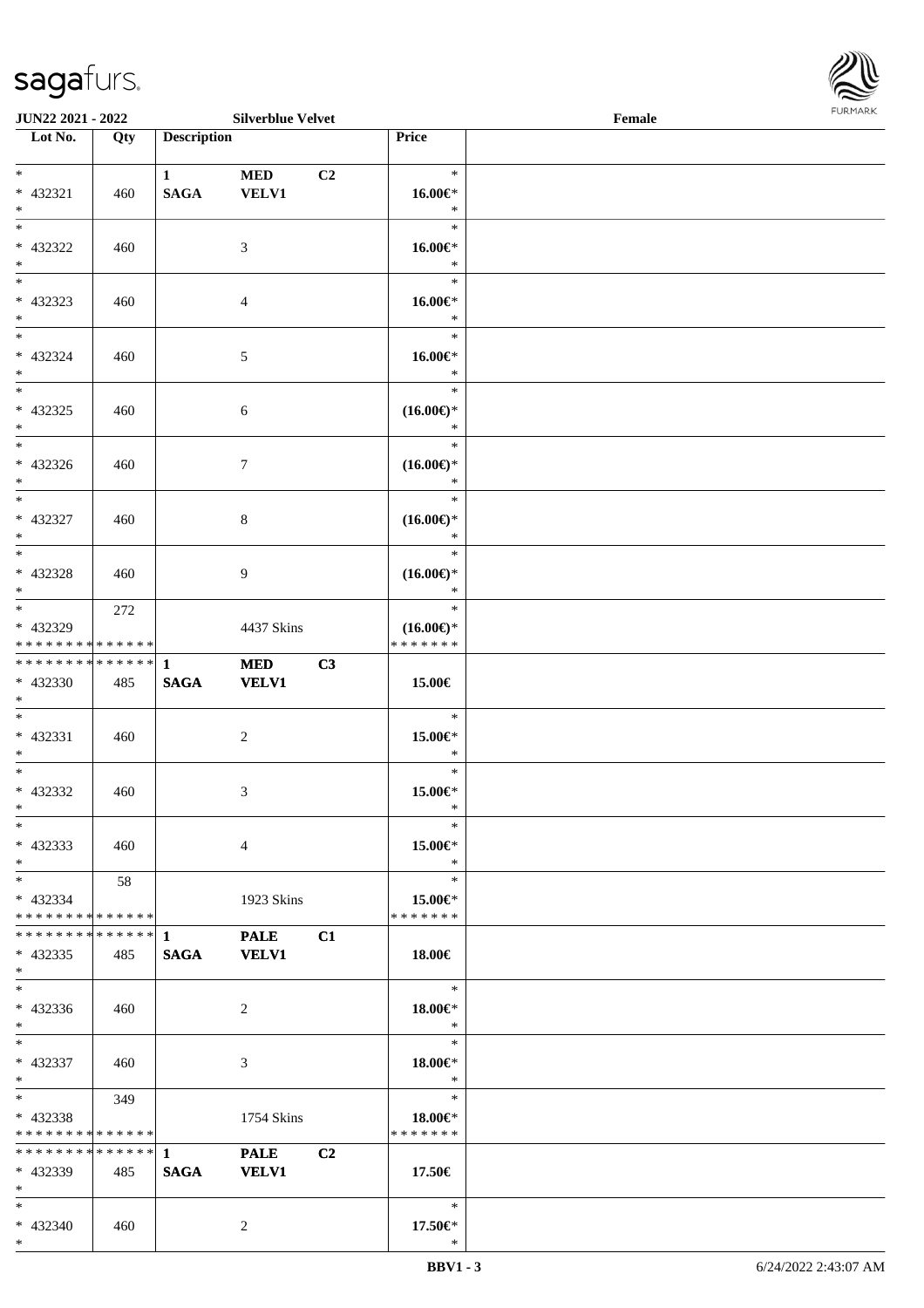

| <b>JUN22 2021 - 2022</b>      |     |                    | <b>Silverblue Velvet</b>      |                            | Female |  |
|-------------------------------|-----|--------------------|-------------------------------|----------------------------|--------|--|
| Lot No.                       | Qty | <b>Description</b> |                               | Price                      |        |  |
|                               |     |                    |                               |                            |        |  |
| $*$                           |     | $\mathbf{1}$       | <b>PALE</b><br>C <sub>2</sub> | $\ast$                     |        |  |
| * 432341                      | 460 | <b>SAGA</b>        | <b>VELV1</b>                  | 17.50€*                    |        |  |
| $*$                           |     |                    |                               | $\ast$                     |        |  |
|                               |     |                    |                               | $\ast$                     |        |  |
| * 432342                      | 460 |                    | $\overline{4}$                | 17.50€*                    |        |  |
| $*$                           |     |                    |                               | $\ast$                     |        |  |
| $\overline{\ast}$             |     |                    |                               | $\ast$                     |        |  |
| * 432343                      | 460 |                    | 5                             | 17.50€*                    |        |  |
| $*$                           |     |                    |                               | $\ast$                     |        |  |
| $*$                           |     |                    |                               | $\ast$                     |        |  |
| * 432344                      | 460 |                    | 6                             | 17.50€*                    |        |  |
| $*$                           |     |                    |                               | $\ast$                     |        |  |
|                               |     |                    |                               | $\ast$                     |        |  |
| $* 432345$                    | 460 |                    | $7\phantom{.0}$               | 17.50€*                    |        |  |
| $*$                           |     |                    |                               | $\ast$                     |        |  |
|                               |     |                    |                               | $\ast$                     |        |  |
| * 432346                      | 460 |                    | $8\,$                         | $(17.50\epsilon)$ *        |        |  |
| $*$                           |     |                    |                               | $\ast$                     |        |  |
| $*$                           | 152 |                    |                               | $\ast$                     |        |  |
| * 432347                      |     |                    | 3857 Skins                    | 17.50€*                    |        |  |
| * * * * * * * * * * * * * *   |     |                    |                               | * * * * * * *              |        |  |
| * * * * * * * * * * * * * *   |     |                    | <b>IDENTICAL</b>              |                            |        |  |
| * 432348                      | 485 |                    |                               | 17.50€                     |        |  |
| $*$                           |     |                    |                               |                            |        |  |
|                               |     |                    |                               | $\ast$                     |        |  |
| * 432349                      | 460 |                    | $\overline{c}$                | 17.50€*                    |        |  |
| $*$                           |     |                    |                               | $\ast$                     |        |  |
| $*$                           |     |                    |                               | $\ast$                     |        |  |
| $* 432350$                    | 460 |                    | 3                             | 17.50€*                    |        |  |
| $*$                           |     |                    |                               | $\ast$                     |        |  |
| $*$                           |     |                    |                               | $\ast$                     |        |  |
| $* 432351$                    | 460 |                    | 4                             | 17.50€*                    |        |  |
| $*$                           |     |                    |                               | $\ast$                     |        |  |
| $*$ $-$                       |     |                    |                               | $\ast$                     |        |  |
| * 432352                      | 460 |                    | $\mathfrak{S}$                | 17.50€*                    |        |  |
| $*$ $\qquad$                  |     |                    |                               | $\ast$                     |        |  |
| $*$                           | 429 |                    |                               | $\ast$                     |        |  |
| $*$ 432353                    |     |                    | 2754 Skins                    | 17.50 $\in$ *              |        |  |
| * * * * * * * * * * * * * * * |     |                    |                               | * * * * * * *              |        |  |
|                               |     |                    | *************** 1 PALE C3     |                            |        |  |
| * 432354                      | 485 |                    | SAGA VELV1                    | 16.50€                     |        |  |
| $*$ $-$                       |     |                    |                               |                            |        |  |
| $*$ $-$                       |     |                    |                               | $\overline{\phantom{0}}$ * |        |  |
| * 432355                      | 460 |                    | 2                             | 16.50€*                    |        |  |
| $*$                           |     |                    |                               | $\ast$                     |        |  |
|                               |     |                    |                               | $\overline{\phantom{0}}$   |        |  |
| $* 432356$                    | 460 |                    | 3                             | 16.50€*                    |        |  |
| $*$ $-$                       |     |                    |                               | $\ast$                     |        |  |
| $*$ $-$                       |     |                    |                               | $\ast$                     |        |  |
| * 432357                      | 460 |                    | $\overline{4}$                | 16.50€*                    |        |  |
| $*$ $-$                       |     |                    |                               | $\ast$                     |        |  |
| $*$ $-$                       |     |                    |                               | $\ast$                     |        |  |
| * 432358                      | 460 |                    | 5                             | $16.50 \in$                |        |  |
| $*$ $-$                       |     |                    |                               | $\ast$                     |        |  |
| $*$                           |     |                    |                               | $\ast$                     |        |  |
| * 432359                      | 460 |                    |                               |                            |        |  |
| $*$ $*$                       |     |                    | 6                             | 16.50 $\in$ *<br>$\ast$    |        |  |
| $*$ $*$                       |     |                    |                               | $\ast$                     |        |  |
| * 432360                      | 460 |                    | $\tau$                        | 16.50€*                    |        |  |
| $*$                           |     |                    |                               | $\ast$                     |        |  |
|                               |     |                    |                               |                            |        |  |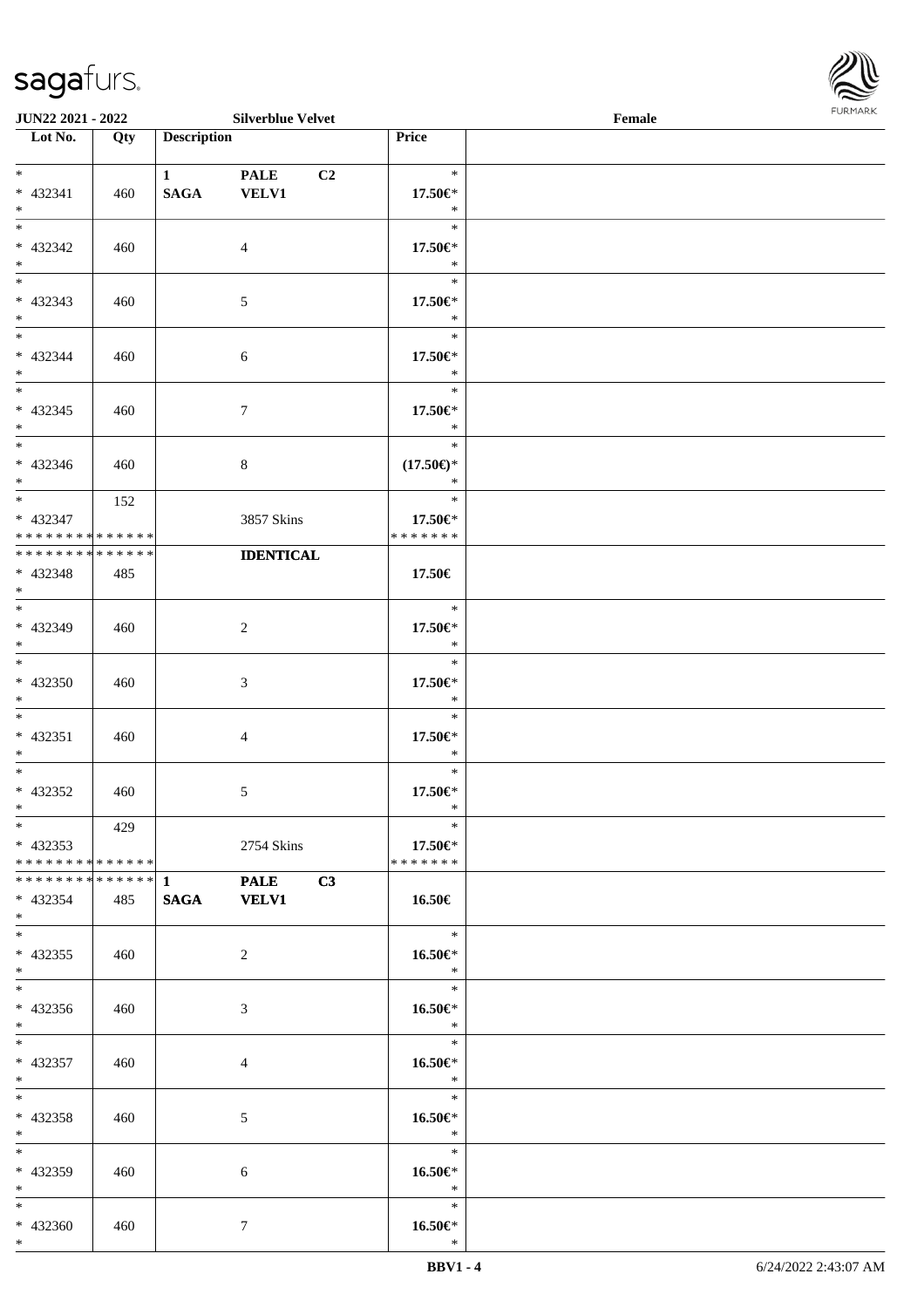

| <b>JUN22 2021 - 2022</b>      |     |                    | <b>Silverblue Velvet</b> |    |               | Female |  |
|-------------------------------|-----|--------------------|--------------------------|----|---------------|--------|--|
| Lot No.                       | Qty | <b>Description</b> |                          |    | Price         |        |  |
|                               |     |                    |                          |    |               |        |  |
| $*$ $*$                       | 325 | $1$ and $1$        | <b>PALE</b>              | C3 | $\ast$        |        |  |
| * 432361                      |     | <b>SAGA</b>        | <b>VELV1</b>             |    | 16.50€*       |        |  |
| * * * * * * * * * * * * * *   |     |                    |                          |    | * * * * * * * |        |  |
| * * * * * * * * * * * * * * * |     | $1$ and $1$        | $\mathbf{XP}$            | C1 |               |        |  |
|                               |     | <b>SAGA</b>        |                          |    |               |        |  |
| * 432362                      | 485 |                    | <b>VELV1</b>             |    | 19.00€        |        |  |
| $*$                           |     |                    |                          |    |               |        |  |
|                               |     |                    |                          |    | $\ast$        |        |  |
| $* 432363$                    | 460 |                    | $\overline{2}$           |    | 19.00€*       |        |  |
| $*$                           |     |                    |                          |    | $\ast$        |        |  |
| $*$                           | 359 |                    |                          |    | $\ast$        |        |  |
| $* 432364$                    |     |                    | 1304 Skins               |    | 19.00€*       |        |  |
| * * * * * * * * * * * * * * * |     |                    |                          |    | * * * * * * * |        |  |
| ******** <mark>******</mark>  |     | $\mathbf{1}$       | $\mathbf{X}\mathbf{P}$   | C2 |               |        |  |
| $* 432365$                    | 485 | <b>SAGA</b>        | <b>VELV1</b>             |    | 18.50€        |        |  |
| $*$                           |     |                    |                          |    |               |        |  |
| $*$                           |     |                    |                          |    | $\ast$        |        |  |
|                               |     |                    |                          |    |               |        |  |
| $* 432366$                    | 460 |                    | 2                        |    | 18.50€*       |        |  |
| $*$                           |     |                    |                          |    | $\ast$        |        |  |
|                               |     |                    |                          |    | $\ast$        |        |  |
| * 432367                      | 460 |                    | 3                        |    | 18.50€*       |        |  |
| $*$                           |     |                    |                          |    | $\ast$        |        |  |
| $\overline{\ast}$             |     |                    |                          |    | $\ast$        |        |  |
| * 432368                      | 460 |                    | 4                        |    | 18.50€*       |        |  |
| $*$                           |     |                    |                          |    | $\ast$        |        |  |
| $*$                           |     |                    |                          |    |               |        |  |
|                               |     |                    |                          |    | $\ast$        |        |  |
| * 432369                      | 460 |                    | 5                        |    | 18.50€*       |        |  |
| $*$                           |     |                    |                          |    | $\ast$        |        |  |
| $\overline{\ast}$             |     |                    |                          |    | $\ast$        |        |  |
| * 432370                      | 460 |                    | 6                        |    | 18.50€*       |        |  |
| $*$                           |     |                    |                          |    | $\ast$        |        |  |
| $*$                           |     |                    |                          |    | $\ast$        |        |  |
| $* 432371$                    | 460 |                    |                          |    | 19.00€*       |        |  |
|                               |     |                    | 7                        |    | $\ast$        |        |  |
| $*$                           |     |                    |                          |    |               |        |  |
| $*$                           |     |                    |                          |    | $\ast$        |        |  |
| * 432372                      | 460 |                    | 8                        |    | 19.00€*       |        |  |
| $*$                           |     |                    |                          |    | $\ast$        |        |  |
| $*$                           |     |                    |                          |    | $\ast$        |        |  |
| * 432373                      | 460 |                    | 9                        |    | 18.50€*       |        |  |
| $*$                           |     |                    |                          |    | $\ast$        |        |  |
| $*$ $*$                       | 448 |                    |                          |    | $\ast$        |        |  |
| * 432374                      |     |                    | 4613 Skins               |    | 18.50 $\in$ * |        |  |
| * * * * * * * * * * * * * * * |     |                    |                          |    | * * * * * * * |        |  |
|                               |     |                    |                          |    |               |        |  |
| ************** 1              |     |                    | $\mathbf{XP}$            | C3 |               |        |  |
| $* 432375$                    | 485 | <b>SAGA</b>        | <b>VELV1</b>             |    | 17.50€        |        |  |
| $*$                           |     |                    |                          |    |               |        |  |
| $*$                           |     |                    |                          |    | $\ast$        |        |  |
| $* 432376$                    | 460 |                    | 2                        |    | 17.50€*       |        |  |
| $*$                           |     |                    |                          |    | $*$           |        |  |
| $*$                           |     |                    |                          |    | $\ast$        |        |  |
| $* 432377$                    | 460 |                    | 3                        |    | 17.50€*       |        |  |
| $*$                           |     |                    |                          |    | $\ast$        |        |  |
|                               |     |                    |                          |    |               |        |  |
| $*$                           |     |                    |                          |    | $\ast$        |        |  |
| * 432378                      | 460 |                    | 4                        |    | 17.50€*       |        |  |
| $*$                           |     |                    |                          |    | $\ast$        |        |  |
| $*$                           |     |                    |                          |    | $\ast$        |        |  |
| * 432379                      | 460 |                    | 5                        |    | 17.50 $\in$ * |        |  |
| $*$ $*$                       |     |                    |                          |    | $\ast$        |        |  |
| $*$ $*$                       | 59  |                    |                          |    | $\ast$        |        |  |
| * 432380                      |     |                    | 2384 Skins               |    | 17.50€*       |        |  |
| * * * * * * * * * * * * * *   |     |                    |                          |    | * * * * * * * |        |  |
|                               |     |                    |                          |    |               |        |  |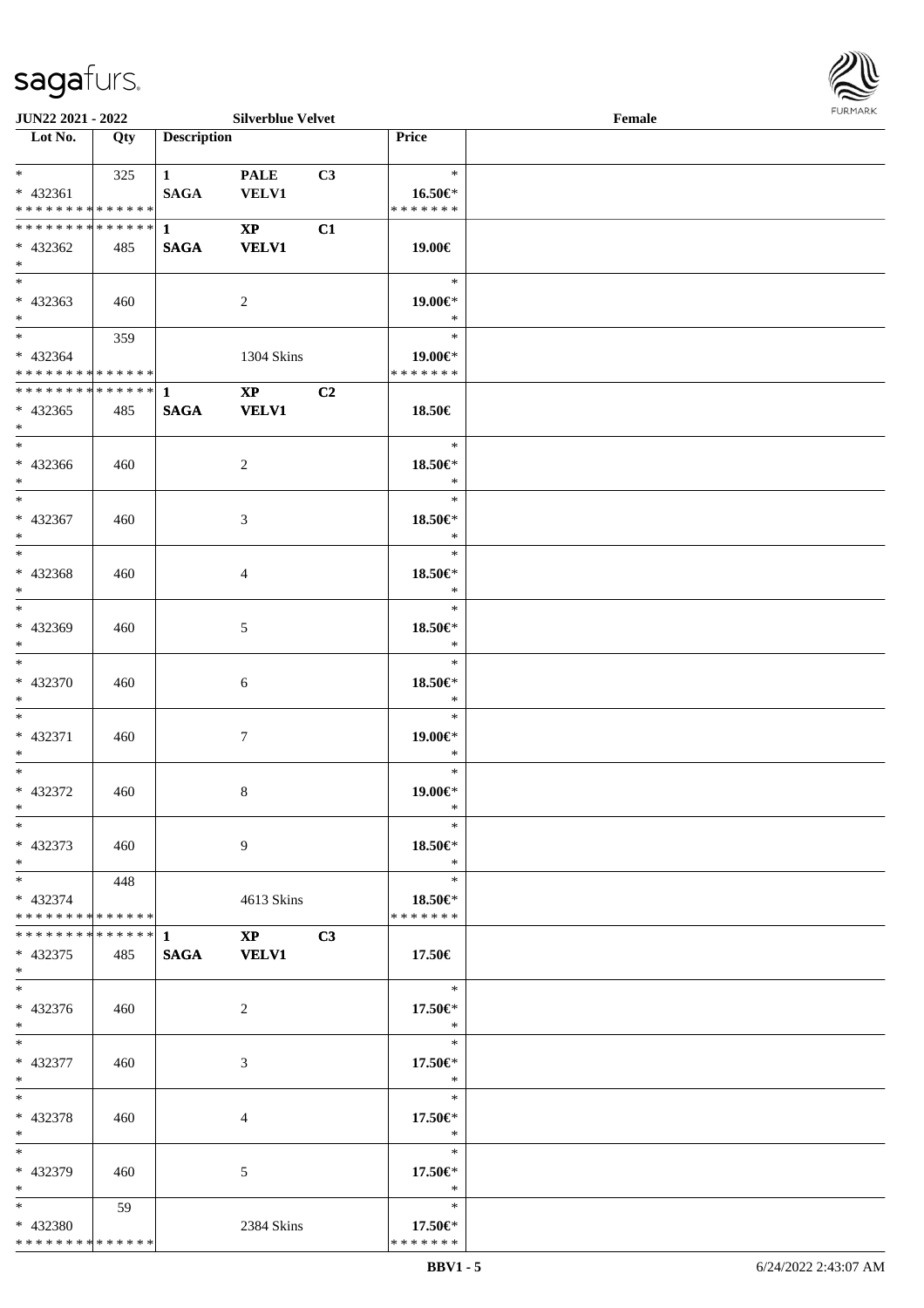

| JUN22 2021 - 2022                                  |     |                               | <b>Silverblue Velvet</b>    |                |                                                | Female | <b>FURMARK</b> |
|----------------------------------------------------|-----|-------------------------------|-----------------------------|----------------|------------------------------------------------|--------|----------------|
| $\overline{\text{Lot No.}}$                        | Qty | <b>Description</b>            |                             |                | Price                                          |        |                |
| 432381                                             | 240 | $\mathbf{1}$<br><b>SAGA</b>   | 2XP<br><b>VELV1</b>         | C1             | 18.50€                                         |        |                |
| ******** <mark>******</mark> 1<br>* 432382<br>$*$  | 485 | <b>SAGA</b>                   | 2XP<br><b>VELV1</b>         | C <sub>2</sub> | 18.50€                                         |        |                |
| $*$<br>* 432383<br>* * * * * * * * * * * * * *     | 460 |                               | 945 Skins                   |                | $\ast$<br>18.50€*<br>* * * * * * *             |        |                |
| **************<br>$* 432384$<br>$*$                | 465 | $\blacksquare$<br><b>SAGA</b> | 2XP<br><b>VELV1</b>         | C3             | 16.50€                                         |        |                |
| $*$<br>* 432385<br>* * * * * * * * * * * * * *     | 79  |                               | 544 Skins                   |                | $\ast$<br>16.50€*<br>* * * * * * *             |        |                |
| 432386                                             | 178 | $\mathbf{1}$<br><b>SAGA</b>   | <b>Dark</b><br>VELV2        | C1             | 16.00€                                         |        |                |
| 432387                                             | 383 | $\mathbf{1}$<br><b>SAGA</b>   | Dark<br>VELV2               | C2             | 16.00€                                         |        |                |
| * * * * * * * * * * * * * * *<br>$* 432388$<br>$*$ | 485 | $\mathbf{1}$<br><b>SAGA</b>   | <b>MED</b><br>VELV2         | C1             | $(17.50\epsilon)$                              |        |                |
| $*$<br>* 432389<br>* * * * * * * * * * * * * * *   | 92  |                               | 577 Skins                   |                | $\ast$<br>$(17.50\epsilon)$ *<br>* * * * * * * |        |                |
| * * * * * * * * * * * * * * *<br>* 432390<br>$*$   | 486 | $\mathbf 1$<br><b>SAGA</b>    | <b>MED</b><br><b>VELV2</b>  | C2             | 17.00€                                         |        |                |
| $*$<br>* 432391<br>$*$                             | 460 |                               | 2                           |                | $\ast$<br>17.00€*<br>$\ast$                    |        |                |
| $*$<br>* 432392<br>* * * * * * * * * * * * * *     | 113 |                               | 1059 Skins                  |                | $\ast$<br>17.00€*<br>* * * * * * *             |        |                |
| 432393                                             | 277 | $\mathbf{1}$<br><b>SAGA</b>   | <b>MED</b><br><b>VELV2</b>  | C <sub>3</sub> | 16.50€                                         |        |                |
| * * * * * * * * * * * * * * *<br>* 432394<br>$*$   | 485 | $\mathbf{1}$<br><b>SAGA</b>   | <b>PALE</b><br><b>VELV2</b> | C1             | $(19.00\epsilon)$                              |        |                |
| $*$<br>* 432395<br>$*$                             | 460 |                               | 2                           |                | $\ast$<br>19.00€*<br>$\ast$                    |        |                |
| $*$<br>* 432396<br>$*$                             | 460 |                               | 3                           |                | $\ast$<br>$(19.00\epsilon)$ *<br>$\ast$        |        |                |
| $*$<br>* 432397<br>* * * * * * * * * * * * * * *   | 52  |                               | 1457 Skins                  |                | $\ast$<br>$(19.00\epsilon)$ *<br>* * * * * * * |        |                |
| * 432398<br>$*$                                    | 485 | <b>SAGA</b>                   | <b>PALE</b><br><b>VELV2</b> | C2             | 18.50€                                         |        |                |
| $*$<br>* 432399<br>$*$                             | 460 |                               | 2                           |                | $\ast$<br>18.50€*<br>$\ast$                    |        |                |
| $*$<br>* 432400<br>$*$                             | 460 |                               | 3                           |                | $\ast$<br>18.50€*<br>$\ast$                    |        |                |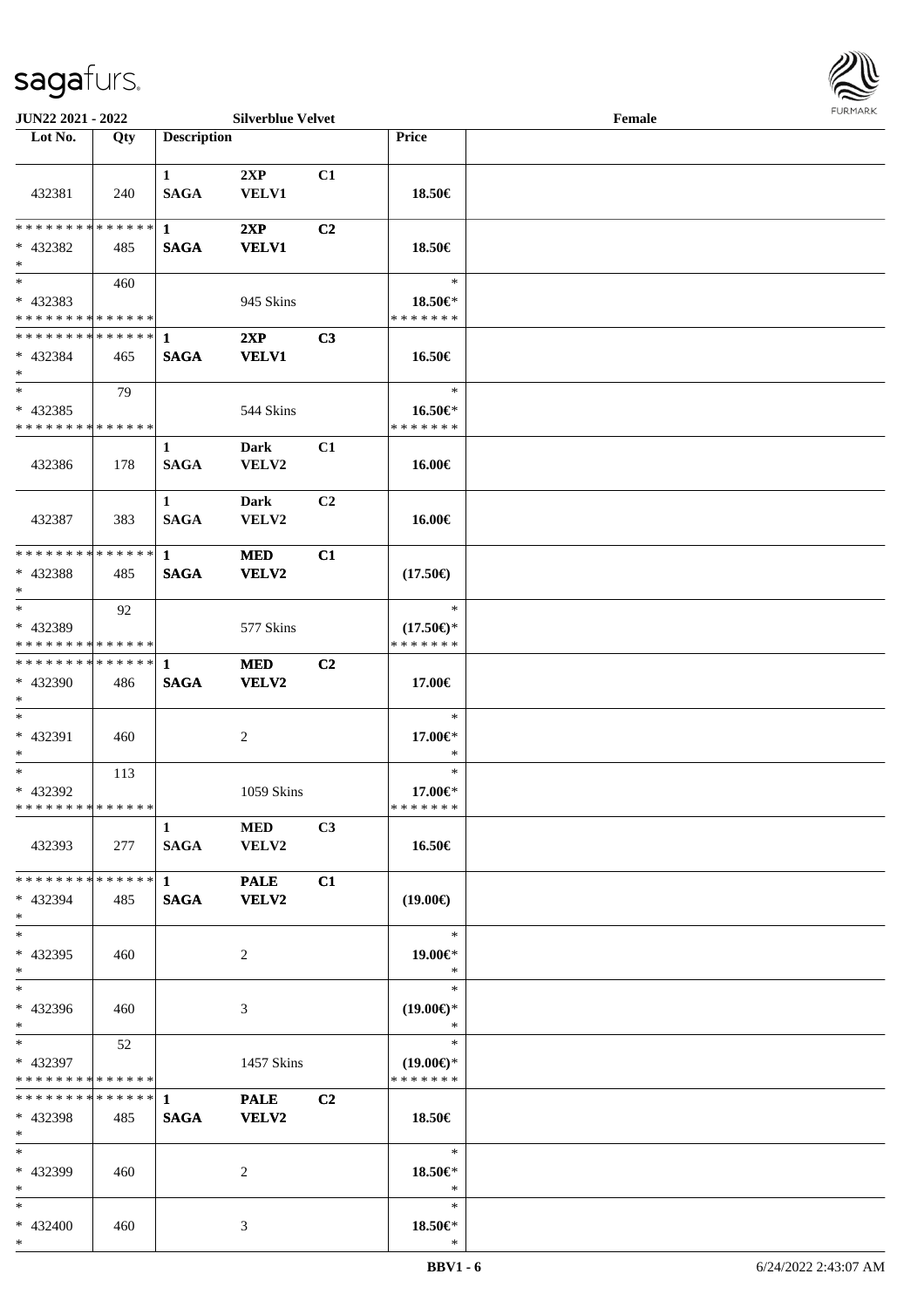

| <b>JUN22 2021 - 2022</b>                             |     |                    | <b>Silverblue Velvet</b> |                |                          | Female |  |
|------------------------------------------------------|-----|--------------------|--------------------------|----------------|--------------------------|--------|--|
| Lot No.                                              | Qty | <b>Description</b> |                          |                | Price                    |        |  |
|                                                      |     |                    |                          |                |                          |        |  |
| $*$                                                  |     | $\mathbf{1}$       | <b>PALE</b>              | C2             | $\ast$                   |        |  |
| * 432401                                             | 460 | <b>SAGA</b>        | VELV2                    |                | 18.50€*                  |        |  |
| $*$                                                  |     |                    |                          |                | $\ast$                   |        |  |
| $*$                                                  |     |                    |                          |                | $\ast$                   |        |  |
| * 432402                                             | 460 |                    | 5                        |                | 18.50€*                  |        |  |
| $*$                                                  |     |                    |                          |                | $\ast$                   |        |  |
|                                                      | 265 |                    |                          |                | $\ast$                   |        |  |
| * 432403                                             |     |                    | 2590 Skins               |                | 18.50€*                  |        |  |
| * * * * * * * * * * * * * *                          |     |                    |                          |                | * * * * * * *            |        |  |
| * * * * * * * * <mark>* * * * * * *</mark>           |     | 1                  | <b>PALE</b>              | C <sub>3</sub> |                          |        |  |
| * 432404                                             | 485 | <b>SAGA</b>        | VELV2                    |                | $(17.50\epsilon)$        |        |  |
| $*$                                                  |     |                    |                          |                |                          |        |  |
| $*$                                                  | 291 |                    |                          |                | $\ast$                   |        |  |
| * 432405                                             |     |                    | 776 Skins                |                | $(17.50\epsilon)$ *      |        |  |
| * * * * * * * * * * * * * * *                        |     |                    |                          |                | * * * * * * *            |        |  |
| * * * * * * * * * * * * * * *                        |     | $\mathbf 1$        | $\mathbf{X}\mathbf{P}$   | C1             |                          |        |  |
| $* 432406$                                           | 485 | <b>SAGA</b>        | VELV2                    |                | 19.50€                   |        |  |
| $*$                                                  |     |                    |                          |                |                          |        |  |
| $*$                                                  |     |                    |                          |                | $\ast$                   |        |  |
|                                                      |     |                    |                          |                |                          |        |  |
| * 432407<br>$*$                                      | 460 |                    | 2                        |                | 19.50€*<br>$\ast$        |        |  |
| $*$ $-$                                              |     |                    |                          |                | $\ast$                   |        |  |
|                                                      | 427 |                    |                          |                |                          |        |  |
| * 432408<br>* * * * * * * * <mark>* * * * * *</mark> |     |                    | 1372 Skins               |                | 19.50€*<br>* * * * * * * |        |  |
| ******** <mark>******</mark>                         |     |                    |                          |                |                          |        |  |
|                                                      |     | 1                  | $\bold{XP}$              | C <sub>2</sub> |                          |        |  |
| * 432409                                             | 485 | <b>SAGA</b>        | VELV2                    |                | 19.00€                   |        |  |
| $*$                                                  |     |                    |                          |                |                          |        |  |
| $*$                                                  |     |                    |                          |                | $\ast$                   |        |  |
| $* 432410$                                           | 460 |                    | 2                        |                | 19.00€*                  |        |  |
| $*$                                                  |     |                    |                          |                | $\ast$                   |        |  |
| $*$                                                  |     |                    |                          |                | $\ast$                   |        |  |
| $* 432411$                                           | 460 |                    | 3                        |                | 19.00€*                  |        |  |
| $\ast$                                               |     |                    |                          |                | $\ast$                   |        |  |
| $*$                                                  |     |                    |                          |                | $\ast$                   |        |  |
| * 432412                                             | 460 |                    | 4                        |                | 19.00€*                  |        |  |
| $*$ $-$                                              |     |                    |                          |                | $\ast$                   |        |  |
| $\ast$                                               |     |                    |                          |                | $\ast$                   |        |  |
| * 432413                                             | 460 |                    | 5                        |                | 19.00€*                  |        |  |
| $*$                                                  |     |                    |                          |                | $\ast$                   |        |  |
| $*$                                                  | 451 |                    |                          |                | $\ast$                   |        |  |
| $* 432414$                                           |     |                    | 2776 Skins               |                | 19.00€*                  |        |  |
| * * * * * * * * * * * * * * *                        |     |                    |                          |                | * * * * * * *            |        |  |
|                                                      |     |                    | $\mathbf{X} \mathbf{P}$  | C <sub>3</sub> |                          |        |  |
| $* 432415$                                           | 485 | <b>SAGA</b>        | <b>VELV2</b>             |                | $(18.00\epsilon)$        |        |  |
| $*$                                                  |     |                    |                          |                |                          |        |  |
| $*$ $-$                                              | 264 |                    |                          |                | $\ast$                   |        |  |
| $* 432416$                                           |     |                    | 749 Skins                |                | 18.00 $\in$ *            |        |  |
| * * * * * * * * * * * * * * *                        |     |                    |                          |                | * * * * * * *            |        |  |
|                                                      |     | 1                  | 2XP                      | C1             |                          |        |  |
| 432417                                               | 379 | <b>SAGA</b>        | <b>VELV2</b>             |                | 20.00€                   |        |  |
|                                                      |     |                    |                          |                |                          |        |  |
| * * * * * * * * * * * * * * <mark>*</mark>           |     | $1 \qquad \qquad$  | 2XP                      | C <sub>2</sub> |                          |        |  |
| $* 432418$                                           | 485 | <b>SAGA</b>        | <b>VELV2</b>             |                | 18.50€                   |        |  |
| $\ast$                                               |     |                    |                          |                |                          |        |  |
| $*$ and $*$                                          | 367 |                    |                          |                | $\ast$                   |        |  |
| $* 432419$                                           |     |                    | 852 Skins                |                | 18.50€*                  |        |  |
| * * * * * * * * * * * * * * *                        |     |                    |                          |                | * * * * * * *            |        |  |
|                                                      |     | $\mathbf{1}$       | 2XP                      | C <sub>3</sub> |                          |        |  |
| 432420                                               | 211 | SAGA               | VELV2                    |                | $(17.50\epsilon)$        |        |  |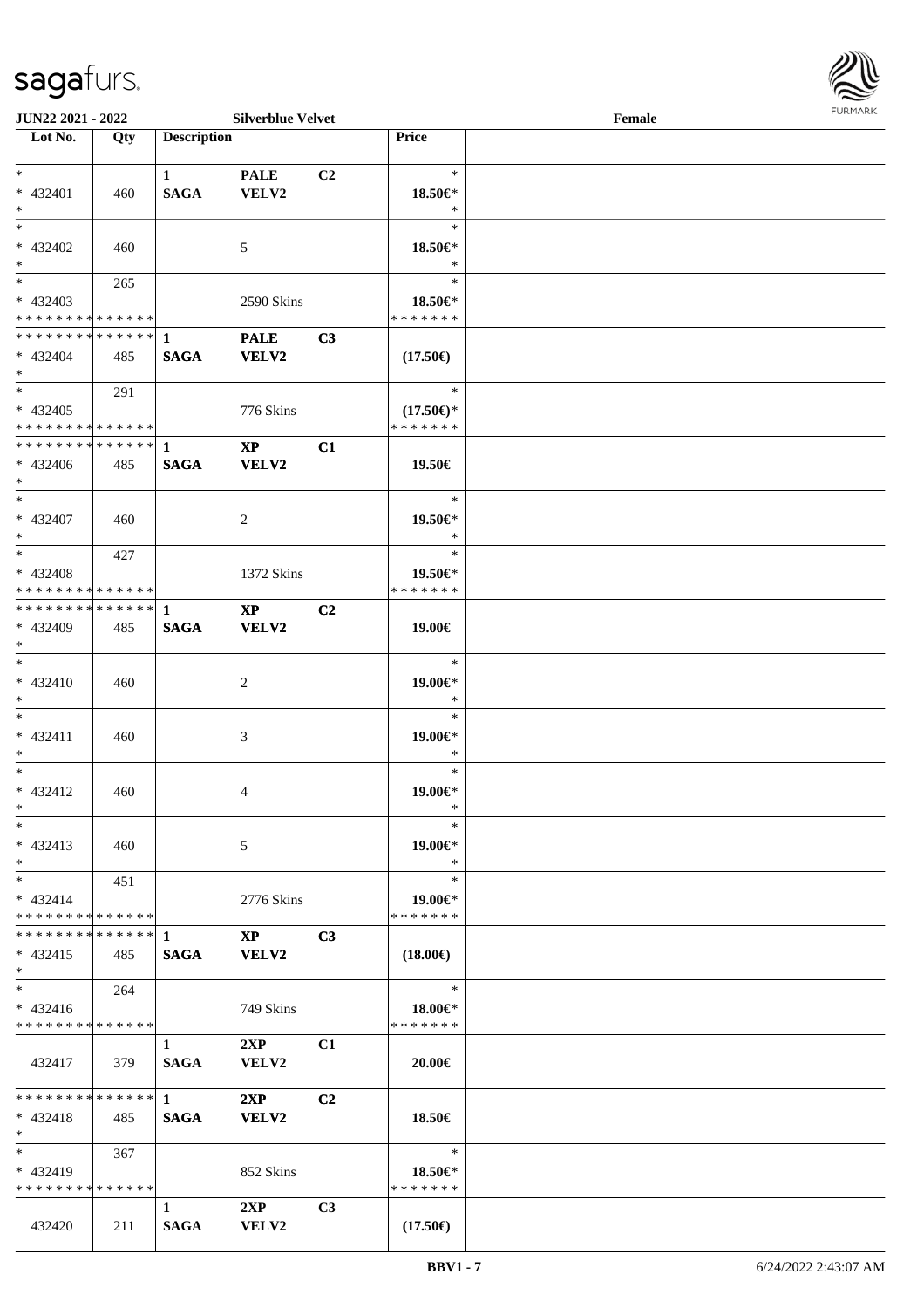

| JUN22 2021 - 2022                             |     |                    | <b>Silverblue Velvet</b>      |                |                          | Female |  |
|-----------------------------------------------|-----|--------------------|-------------------------------|----------------|--------------------------|--------|--|
| Lot No.                                       | Qty | <b>Description</b> |                               |                | <b>Price</b>             |        |  |
|                                               |     |                    |                               |                |                          |        |  |
| **************                                |     | $\mathbf{1}$       | <b>ALL</b>                    | C <sub>2</sub> |                          |        |  |
| $* 432421$<br>$*$                             | 485 | <b>SAGA</b>        | VELV2                         | <b>OPEN</b>    | 15.50€                   |        |  |
| $*$                                           | 264 |                    |                               |                | $\ast$                   |        |  |
| * 432422                                      |     |                    | 749 Skins                     |                | 15.50€*                  |        |  |
| * * * * * * * * * * * * * *                   |     |                    |                               |                | * * * * * * *            |        |  |
|                                               |     |                    | <b>MED</b>                    | C1             |                          |        |  |
| $* 432423$                                    | 465 | <b>SROY</b>        | <b>VELV1</b>                  |                | 18.50€                   |        |  |
| $*$                                           |     |                    |                               |                |                          |        |  |
| $*$                                           | 320 |                    |                               |                | $\ast$                   |        |  |
| * 432424                                      |     |                    | 785 Skins                     |                | 18.50€*                  |        |  |
| * * * * * * * * * * * * * *                   |     |                    |                               |                | * * * * * * *            |        |  |
| * * * * * * * * * * * * * * *                 |     | $\mathbf 1$        | <b>MED</b>                    | C2             |                          |        |  |
| $* 432425$                                    | 465 | <b>SROY</b>        | <b>VELV1</b>                  |                | 18.00€                   |        |  |
| $\ast$<br>$\ast$                              |     |                    |                               |                |                          |        |  |
|                                               |     |                    |                               |                | $\ast$                   |        |  |
| $* 432426$<br>$*$                             | 440 |                    | 2                             |                | 19.00€*<br>$\ast$        |        |  |
| $\ast$                                        |     |                    |                               |                | $\ast$                   |        |  |
| $* 432427$                                    | 440 |                    | 3                             |                | 19.00€*                  |        |  |
| $*$                                           |     |                    |                               |                | $\ast$                   |        |  |
| $\ast$                                        |     |                    |                               |                | $\ast$                   |        |  |
| * 432428                                      | 440 |                    | 4                             |                | 19.00€*                  |        |  |
| $*$                                           |     |                    |                               |                | $\ast$                   |        |  |
| $*$                                           | 170 |                    |                               |                | $\ast$                   |        |  |
| * 432429                                      |     |                    | 1955 Skins                    |                | 18.00€*                  |        |  |
| * * * * * * * * * * * * * *                   |     |                    |                               |                | * * * * * * *            |        |  |
| ************** 1                              |     |                    | <b>MED</b>                    | C3             |                          |        |  |
| $* 432430$                                    | 485 | <b>SROY</b>        | <b>VELV1</b>                  |                | 16.00€                   |        |  |
| $*$<br>$*$                                    |     |                    |                               |                | $\ast$                   |        |  |
| $* 432431$                                    | 188 |                    | 673 Skins                     |                | 16.00€*                  |        |  |
| * * * * * * * * * * * * * *                   |     |                    |                               |                | * * * * * * *            |        |  |
| ******** <mark>******</mark>                  |     | $\mathbf{1}$       | $\mathbf{X}\mathbf{P}$        | C1             |                          |        |  |
| $* 432432$                                    | 465 | <b>SROY</b>        | <b>VELV1</b>                  |                | 21.50€                   |        |  |
| $*$                                           |     |                    |                               |                |                          |        |  |
| $*$                                           | 336 |                    |                               |                | $\ast$                   |        |  |
| $* 432433$                                    |     |                    | 801 Skins                     |                | 21.50€*                  |        |  |
| **************                                |     |                    |                               |                | * * * * * * *            |        |  |
|                                               |     |                    | $\mathbf{X}\mathbf{P}$        | C <sub>2</sub> |                          |        |  |
| $* 432434$                                    | 465 | <b>SROY</b>        | <b>VELV1</b>                  |                | 21.50€                   |        |  |
| $*$<br>$*$                                    |     |                    |                               |                | $\ast$                   |        |  |
| $* 432435$                                    | 440 |                    | 2                             |                | $21.00 \in$              |        |  |
| $*$                                           |     |                    |                               |                | $\ast$                   |        |  |
| $*$                                           |     |                    |                               |                | $\ast$                   |        |  |
| $* 432436$                                    | 440 |                    | 3                             |                | $21.50 \in$              |        |  |
| $*$                                           |     |                    |                               |                | $\ast$                   |        |  |
| $*$                                           |     |                    |                               |                | $\ast$                   |        |  |
| * 432437                                      | 440 |                    | 4                             |                | $21.50 \in$              |        |  |
| $*$                                           |     |                    |                               |                | $\ast$                   |        |  |
| $*$ and $*$                                   | 456 |                    |                               |                | $\ast$                   |        |  |
| $* 432438$                                    |     |                    | 2241 Skins                    |                | 21.50€*<br>* * * * * * * |        |  |
| * * * * * * * * * * * * * *<br>************** |     | $\mathbf{1}$       |                               |                |                          |        |  |
| * 432439                                      |     | <b>SROY</b>        | $\mathbf{XP}$<br><b>VELV1</b> | C <sub>3</sub> | 18.00€                   |        |  |
| $*$                                           | 465 |                    |                               |                |                          |        |  |
| $*$ and $*$                                   | 361 |                    |                               |                | $\ast$                   |        |  |
| $* 432440$                                    |     |                    | 826 Skins                     |                | 18.00€*                  |        |  |
| * * * * * * * * * * * * * *                   |     |                    |                               |                | * * * * * * *            |        |  |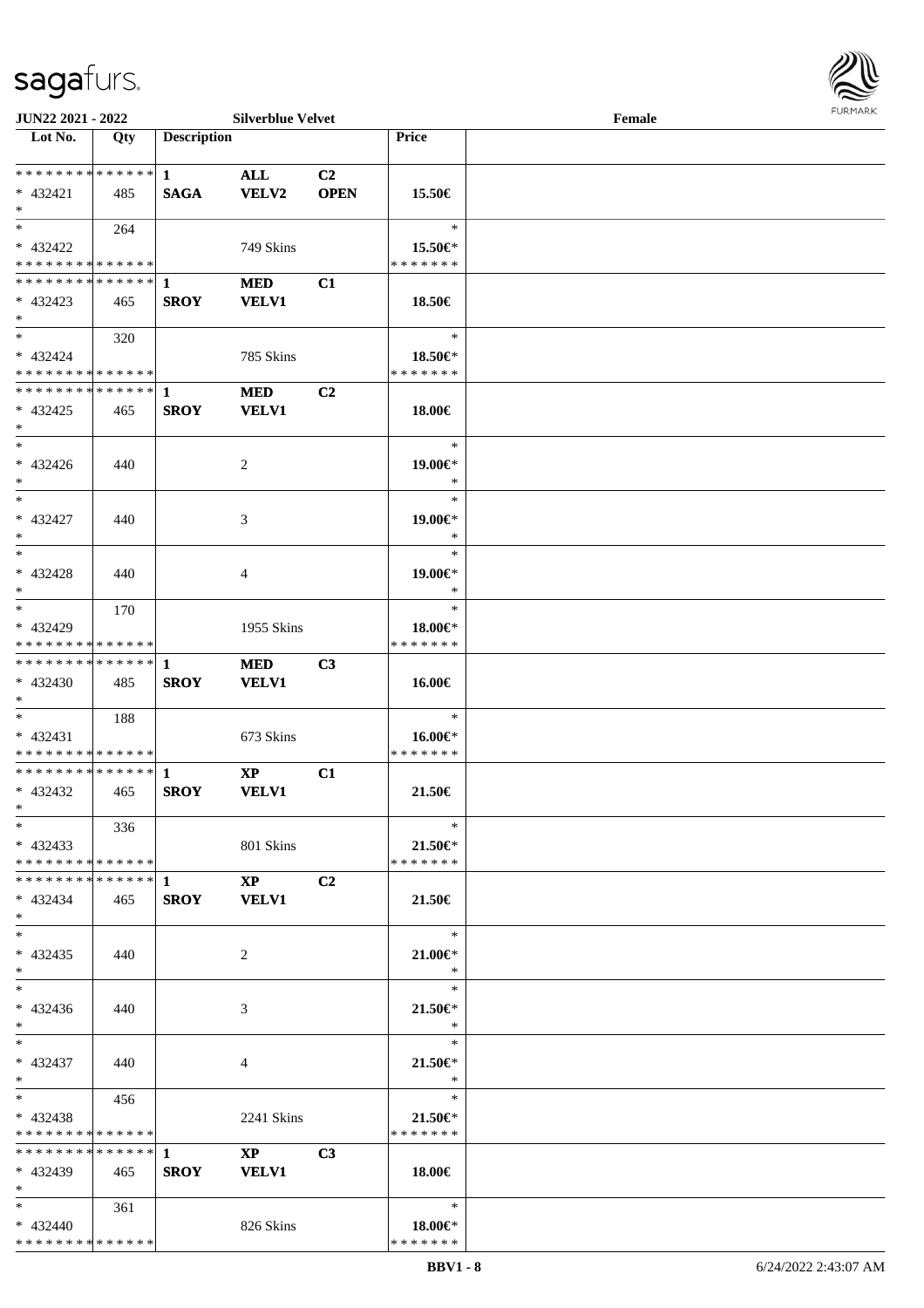

| JUN22 2021 - 2022                                       |       |                             | <b>Silverblue Velvet</b>               |                |                                    | Female |  |
|---------------------------------------------------------|-------|-----------------------------|----------------------------------------|----------------|------------------------------------|--------|--|
| Lot No.                                                 | Qty   | <b>Description</b>          |                                        |                | Price                              |        |  |
| 432441                                                  | 152   | $\mathbf{1}$<br><b>SROY</b> | 2XP<br>VELV1                           | C1             | 19.00€                             |        |  |
| 432442                                                  | 214   | $\mathbf{1}$<br><b>SROY</b> | 2XP<br><b>VELV1</b>                    | C3             | 17.50€                             |        |  |
| 432443                                                  | 237   | $\mathbf{1}$<br><b>SROY</b> | <b>Dark</b><br>VELV2                   | C1/C2          | 17.00€                             |        |  |
| 432444                                                  | 343   | $\mathbf{1}$<br><b>SROY</b> | <b>MED</b><br>VELV2                    | C1             | 18.50€                             |        |  |
| * * * * * * * * * * * * * * *<br>$* 432445$<br>$*$      | 465   | $\mathbf{1}$<br><b>SROY</b> | <b>MED</b><br>VELV2                    | C2             | 18.00€                             |        |  |
| $*$<br>$* 432446$<br>* * * * * * * * * * * * * *        | 142   |                             | 607 Skins                              |                | $\ast$<br>18.00€*<br>* * * * * * * |        |  |
| 432447                                                  | 139   | $\mathbf{1}$<br><b>SROY</b> | <b>MED</b><br>VELV2                    | C3             | 16.50€                             |        |  |
| * * * * * * * * * * * * * * *<br>$* 432448$<br>$*$      | 465   | $\mathbf{1}$<br><b>SROY</b> | <b>PALE</b><br>VELV2                   | C1             | 19.50€                             |        |  |
| $*$<br>* 432449<br>* * * * * * * * * * * * * *          | 394   |                             | 859 Skins                              |                | $\ast$<br>19.50€*<br>* * * * * * * |        |  |
| * * * * * * * * * * * * * * *<br>* 432450<br>$*$        | 440   | 1<br><b>SROY</b>            | <b>PALE</b><br>VELV2                   | C2             | 19.00€                             |        |  |
| $*$<br>* 432451<br>* * * * * * * * * * * * * *          | 234   |                             | 674 Skins                              |                | $\ast$<br>19.00€*<br>* * * * * * * |        |  |
| 432452                                                  | 385   | $\mathbf{1}$<br><b>SROY</b> | <b>PALE</b><br>VELV2                   | C3             | 18.00€                             |        |  |
| ******** <mark>*******</mark> 1 XP<br>$* 432453$<br>$*$ | - 465 |                             | SROY VELV2                             | C1             | 21.00€                             |        |  |
| $*$ $*$<br>* 432454<br>* * * * * * * * * * * * * * *    | 361   |                             | 826 Skins                              |                | $\ast$<br>21.00€*<br>* * * * * * * |        |  |
| $* 432455$<br>$*$                                       | - 465 | <b>SROY</b>                 | $\mathbf{X}\mathbf{P}$<br><b>VELV2</b> | C <sub>2</sub> | $20.00 \in$                        |        |  |
| $*$<br>$* 432456$<br>$*$                                | 440   |                             | 2                                      |                | $\ast$<br>$20.00 \in$ *<br>$\ast$  |        |  |
| $*$ $*$<br>* 432457<br>$*$                              | 440   |                             | 3                                      |                | $\ast$<br>$20.00 \in$ *<br>$\ast$  |        |  |
| $*$ and $*$<br>* 432458<br>* * * * * * * * * * * * * *  | 278   |                             | 1623 Skins                             |                | $\ast$<br>20.00€*<br>* * * * * * * |        |  |
| 432459                                                  | 394   | $\mathbf{1}$<br><b>SROY</b> | $\mathbf{XP}$<br>VELV2                 | C <sub>3</sub> | $(19.00\epsilon)$                  |        |  |
| 432460                                                  | 283   | $\mathbf{1}$<br><b>SROY</b> | 2XP<br><b>VELV2</b>                    | C1             | 20.50€                             |        |  |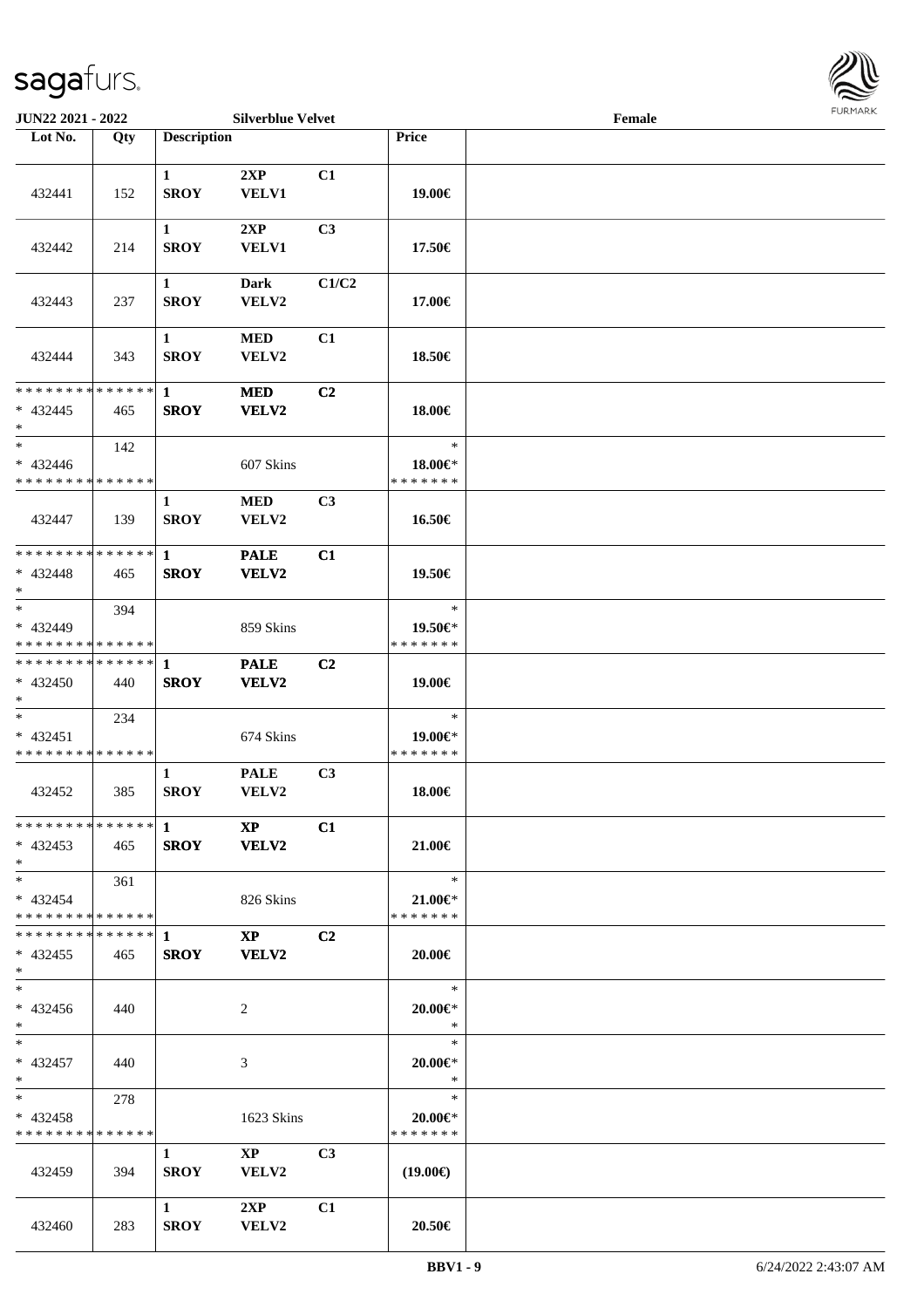

**JUN22 2021 - 2022 Silverblue Velvet Female**

| JUR <i>ee E</i> Vel - <i>EVel</i> |     |                    | <b>DITACTIONAL ACTACT</b> |    | т спіаге     |  |
|-----------------------------------|-----|--------------------|---------------------------|----|--------------|--|
| Lot No.                           | Qty | <b>Description</b> |                           |    | <b>Price</b> |  |
| 432461                            | 454 | <b>SROY</b>        | 2XP<br><b>VELV2</b>       | C2 | 20.00€       |  |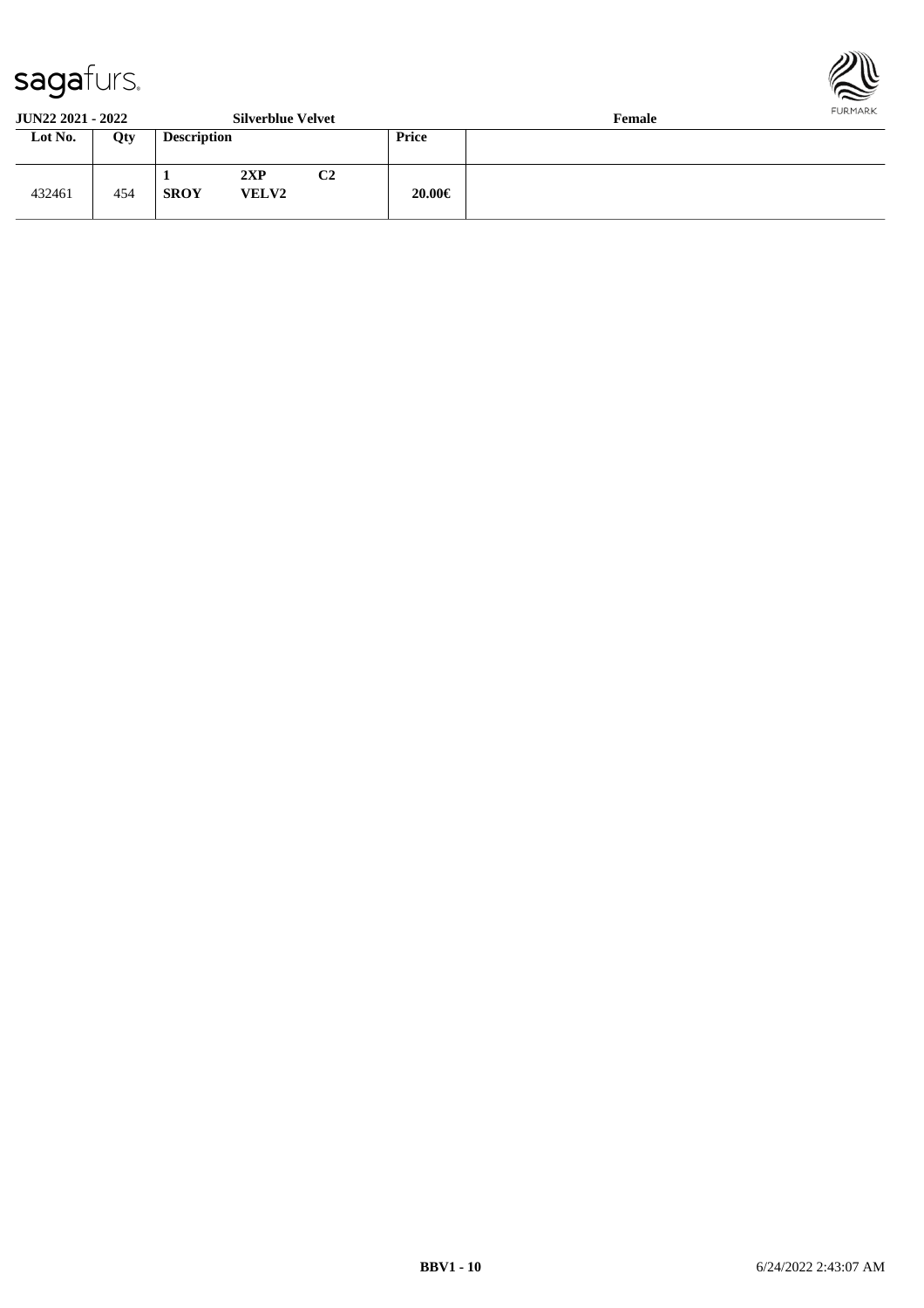

| JUN22 2021 - 2022                                                   |       |                              | <b>Silverblue Velvet</b>                         |       |                                          | Female |  |
|---------------------------------------------------------------------|-------|------------------------------|--------------------------------------------------|-------|------------------------------------------|--------|--|
| Lot No.                                                             | Qty   | <b>Description</b>           |                                                  |       | Price                                    |        |  |
| 432521                                                              | 311   | $\boldsymbol{2}$<br>SI       | $2{\bf X}{\bf D}/{\bf X}{\bf D}$<br><b>VELV1</b> | C1/C2 | 11.00€                                   |        |  |
| 432522                                                              | 264   | $\boldsymbol{2}$<br>SI       | 2XD/XD<br><b>VELV1</b>                           | C3    | 11.00€                                   |        |  |
| 432523                                                              | 158   | $\boldsymbol{2}$<br>SI       | <b>Dark</b><br><b>VELV1</b>                      | C1    | 12.00€                                   |        |  |
| * * * * * * * * * * * * * *<br>* 432524<br>$*$                      | 505   | $\overline{2}$<br>${\bf SI}$ | <b>Dark</b><br><b>VELV1</b>                      | C2    | 12.00€                                   |        |  |
| $\overline{\ast}$<br>$* 432525$<br>* * * * * * * * * * * * * *      | 340   |                              | 845 Skins                                        |       | $\ast$<br>$12.00 \in$ *<br>* * * * * * * |        |  |
| 432526                                                              | 451   | $\boldsymbol{2}$<br>SI       | <b>Dark</b><br><b>VELV1</b>                      | C3    | 11.50€                                   |        |  |
| 432527                                                              | 262   | $\mathbf 2$<br>SI            | $\bf MED$<br><b>VELV1</b>                        | C1    | 12.50€                                   |        |  |
| * * * * * * * * * * * * * *<br>* 432528<br>$*$                      | 505   | $\mathbf{2}$<br>${\bf SI}$   | <b>MED</b><br><b>VELV1</b>                       | C2    | 12.50€                                   |        |  |
| $*$<br>$* 432529$<br>$\ast$                                         | 480   |                              | $\overline{c}$                                   |       | $\ast$<br>12.50€*<br>$\ast$              |        |  |
| $\ast$<br>$* 432530$<br>$*$                                         | 480   |                              | 3                                                |       | $\ast$<br>12.50€*<br>$\ast$              |        |  |
| $\overline{\phantom{0}}$<br>* 432531<br>* * * * * * * * * * * * * * | 78    |                              | 1543 Skins                                       |       | $\ast$<br>12.50€*<br>* * * * * * *       |        |  |
| * * * * * * * * * * * * * *<br>* 432532<br>$*$ $-$                  | 505   | $\mathbf{2}$<br>SI           | <b>MED</b><br><b>VELV1</b>                       | C3    | 12.00€                                   |        |  |
| $*$<br>$* 432533$<br>$*$                                            | 460   |                              | 2                                                |       | $\ast$<br>$12.00 \in$ *<br>$\ast$        |        |  |
| $\ast$<br>* 432534<br>* * * * * * * * * * * * * *                   | 90    |                              | 1055 Skins                                       |       | $\ast$<br>12.00€*<br>* * * * * * *       |        |  |
| 432535                                                              | - 447 | $\boldsymbol{2}$<br>SI       | <b>PALE</b><br><b>VELV1</b>                      | C1    | 13.50€                                   |        |  |
| * * * * * * * * * * * * * *<br>* 432536<br>$*$                      | 505   | $\mathbf{2}$<br>SI           | <b>PALE</b><br><b>VELV1</b>                      | C2    | 13.00€                                   |        |  |
| $\ast$<br>* 432537<br>$*$                                           | 480   |                              | 2                                                |       | $\ast$<br>13.00€*<br>$\ast$              |        |  |
| $*$<br>$* 432538$<br>$*$                                            | 480   |                              | 3                                                |       | $\ast$<br>13.00€*<br>$\ast$              |        |  |
| $*$<br>* 432539<br>$*$                                              | 480   |                              | 4                                                |       | $\ast$<br>13.00€*<br>$\ast$              |        |  |
| $*$<br>* 432540<br>* * * * * * * * * * * * * *                      | 111   |                              | 2056 Skins                                       |       | $\ast$<br>13.00€*<br>* * * * * * *       |        |  |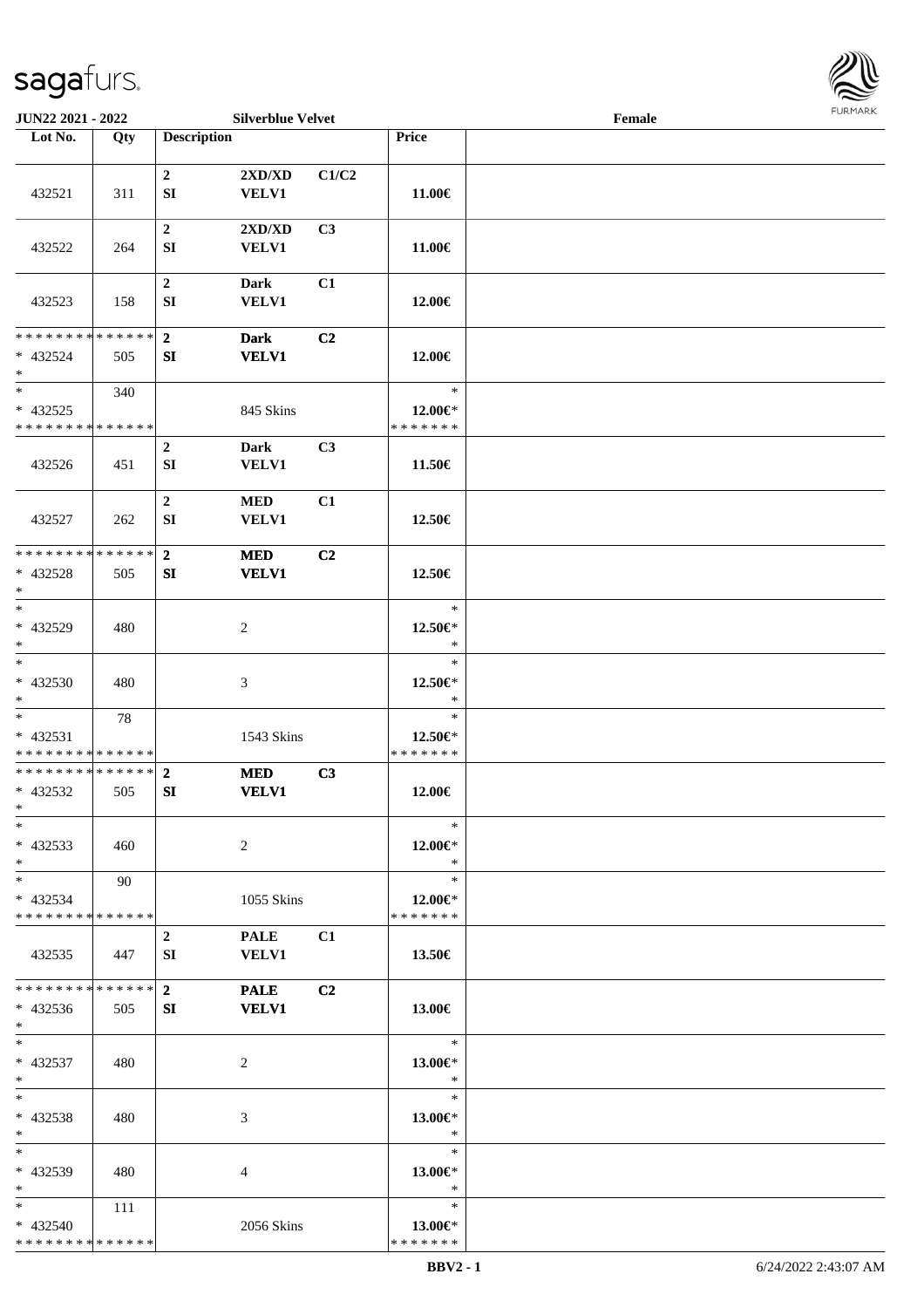\*



| JUN22 2021 - 2022                       |     |                    | <b>Silverblue Velvet</b> |                |                          | Female | 1.91111111 |
|-----------------------------------------|-----|--------------------|--------------------------|----------------|--------------------------|--------|------------|
| Lot No.                                 | Qty | <b>Description</b> |                          |                | Price                    |        |            |
|                                         |     |                    |                          |                |                          |        |            |
| ******** <mark>******</mark>            |     | $\overline{2}$     | <b>PALE</b>              | C3             |                          |        |            |
| * 432541<br>$*$                         | 505 | SI                 | <b>VELV1</b>             |                | 12.50€                   |        |            |
| $\overline{\ast}$                       |     |                    |                          |                | $\ast$                   |        |            |
| * 432542                                | 480 |                    | $\overline{c}$           |                | 12.50€*                  |        |            |
| $*$                                     |     |                    |                          |                | $\ast$                   |        |            |
| $*$                                     |     |                    |                          |                | $\ast$                   |        |            |
| * 432543                                | 480 |                    | 3                        |                | 12.50€*                  |        |            |
| $\ast$                                  |     |                    |                          |                | $\ast$                   |        |            |
| $\overline{\ast}$                       | 301 |                    |                          |                | $\ast$                   |        |            |
| $* 432544$                              |     |                    | 1766 Skins               |                | 12.50€*                  |        |            |
| * * * * * * * * * * * * * *             |     | $\overline{2}$     | $\bold{XP}$              |                | * * * * * * *            |        |            |
| 432545                                  | 181 | SI                 | <b>VELV1</b>             | C1             | $(14.50\epsilon)$        |        |            |
|                                         |     |                    |                          |                |                          |        |            |
|                                         |     | $\boldsymbol{2}$   | $\mathbf{XP}$            | C <sub>2</sub> |                          |        |            |
| 432546                                  | 468 | SI                 | <b>VELV1</b>             |                | $(14.00\epsilon)$        |        |            |
|                                         |     |                    |                          |                |                          |        |            |
| * * * * * * * * * * * * * *             |     | $\overline{2}$     | $\bold{XP}$              | C3             |                          |        |            |
| * 432547                                | 505 | SI                 | <b>VELV1</b>             |                | 13.00€                   |        |            |
| $*$<br>$\ast$                           |     |                    |                          |                | $\ast$                   |        |            |
| * 432548                                | 382 |                    | 887 Skins                |                | 13.00€*                  |        |            |
| * * * * * * * * * * * * * *             |     |                    |                          |                | * * * * * * *            |        |            |
|                                         |     | $\boldsymbol{2}$   | 2XP                      | C1/C2          |                          |        |            |
| 432549                                  | 162 | SI                 | <b>VELV1</b>             |                | 14.00€                   |        |            |
|                                         |     |                    |                          |                |                          |        |            |
|                                         |     | $\boldsymbol{2}$   | 2XP                      | C <sub>3</sub> |                          |        |            |
| 432550                                  | 134 | SI                 | VELV1                    |                | 13.00€                   |        |            |
|                                         |     | $\mathbf 2$        |                          | C1/C2          |                          |        |            |
| 432551                                  | 128 | SI                 | 2XD/XD<br>VELV2          |                | 11.50€                   |        |            |
|                                         |     |                    |                          |                |                          |        |            |
|                                         |     | $\boldsymbol{2}$   | <b>Dark</b>              | C1/C2          |                          |        |            |
| 432552                                  | 265 | SI                 | VELV2                    |                | 12.50€                   |        |            |
|                                         |     |                    |                          |                |                          |        |            |
|                                         |     | $\overline{2}$     | Dark                     | C3             |                          |        |            |
| 432553                                  | 149 | SI                 | VELV2                    |                | 12.50€                   |        |            |
|                                         |     | $\overline{2}$     | <b>MED</b>               | C1             |                          |        |            |
| 432554                                  | 94  | SI                 | VELV2                    |                | 13.50€                   |        |            |
|                                         |     |                    |                          |                |                          |        |            |
|                                         |     | $\boldsymbol{2}$   | <b>MED</b>               | C <sub>2</sub> |                          |        |            |
| 432555                                  | 476 | SI                 | <b>VELV2</b>             |                | 13.50€                   |        |            |
|                                         |     |                    |                          |                |                          |        |            |
|                                         |     | $\boldsymbol{2}$   | <b>MED</b>               | C <sub>3</sub> |                          |        |            |
| 432556                                  | 313 | SI                 | <b>VELV2</b>             |                | 13.00€                   |        |            |
|                                         |     | $\boldsymbol{2}$   | <b>PALE</b>              | C1/C2          |                          |        |            |
| 432557                                  | 231 | SI                 | VELV2                    |                | 14.00€                   |        |            |
|                                         |     |                    |                          |                |                          |        |            |
| * * * * * * * * * * * * * * *           |     | $\overline{2}$     | <b>PALE</b>              | C2             |                          |        |            |
| * 432558                                | 505 | SI                 | <b>VELV2</b>             |                | 14.00€                   |        |            |
| $*$                                     |     |                    |                          |                |                          |        |            |
| $*$ $-$                                 | 513 |                    |                          |                | $\ast$                   |        |            |
| * 432559<br>* * * * * * * * * * * * * * |     |                    | 1018 Skins               |                | 14.00€*<br>* * * * * * * |        |            |
| * * * * * * * * * * * * * * *           |     | $\overline{2}$     | <b>PALE</b>              | C3             |                          |        |            |
| * 432560                                | 505 | SI                 | VELV2                    |                | 13.50€                   |        |            |
|                                         |     |                    |                          |                |                          |        |            |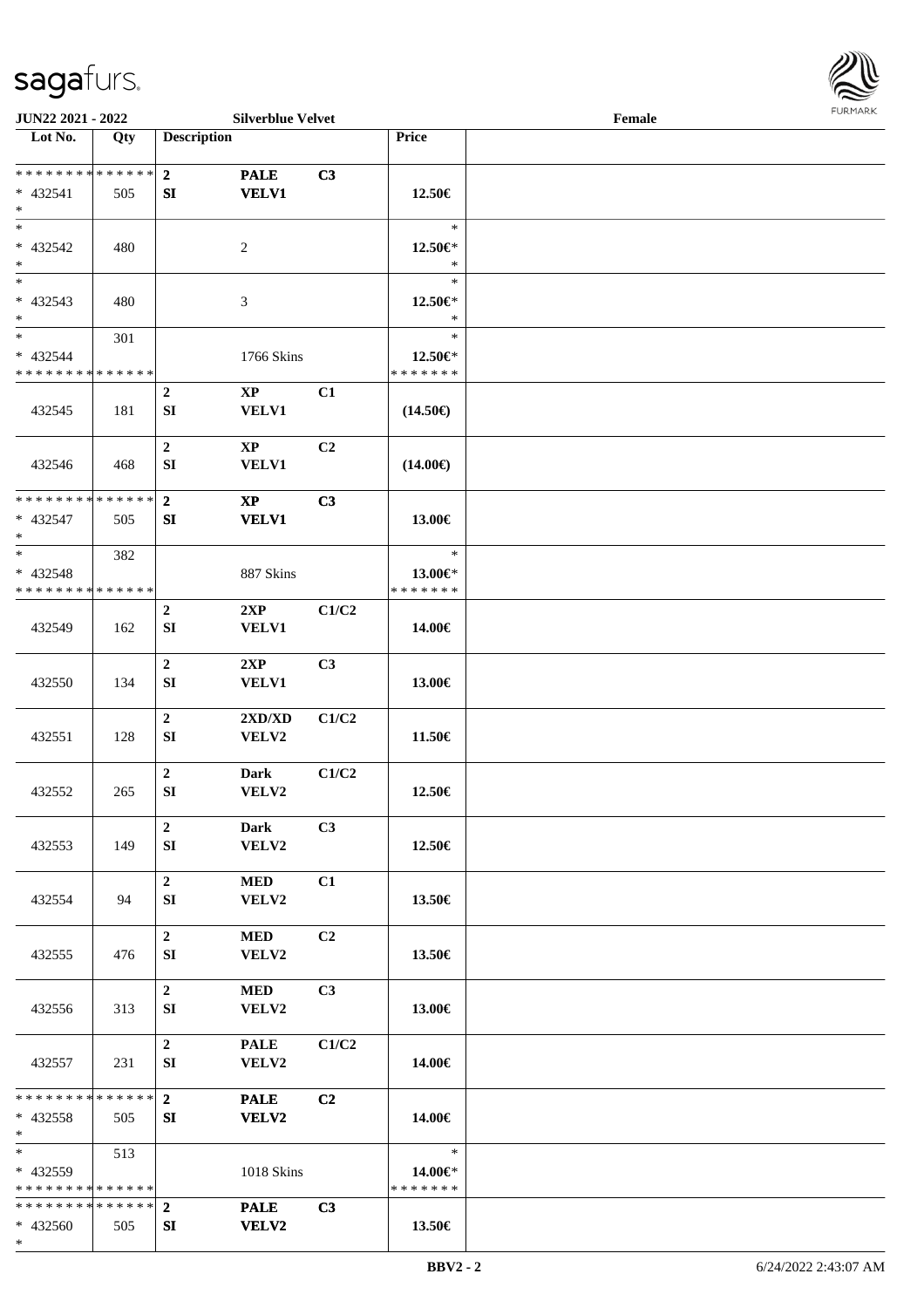

| JUN22 2021 - 2022                                            |     |                                | <b>Silverblue Velvet</b>                                                   |                   |                                    | Female |  |
|--------------------------------------------------------------|-----|--------------------------------|----------------------------------------------------------------------------|-------------------|------------------------------------|--------|--|
| Lot No.                                                      | Qty | <b>Description</b>             |                                                                            |                   | Price                              |        |  |
| $*$<br>$* 432561$<br>* * * * * * * * * * * * * *             | 126 | $\mathbf{2}$<br>SI             | <b>PALE</b><br>VELV2                                                       | C3                | $\ast$<br>13.50€*<br>* * * * * * * |        |  |
| 432562                                                       | 171 | $\boldsymbol{2}$<br>SI         | $\mathbf{X}\mathbf{P}$<br>VELV2                                            | C1/C2             | 14.50€                             |        |  |
| **************<br>$* 432563$<br>$\ast$                       | 505 | $\overline{2}$<br>SI           | $\mathbf{X}\mathbf{P}$<br><b>VELV2</b>                                     | C <sub>2</sub>    | 14.50€                             |        |  |
| $\overline{\ast}$<br>* 432564<br>* * * * * * * * * * * * * * | 358 |                                | 863 Skins                                                                  |                   | $\ast$<br>14.50€*<br>* * * * * * * |        |  |
| 432565                                                       | 524 | $\boldsymbol{2}$<br>SI         | $\mathbf{X}\mathbf{P}$<br>VELV2                                            | C3                | 14.00€                             |        |  |
| 432566                                                       | 305 | $\boldsymbol{2}$<br>SI         | 2XP<br>VELV2                                                               | C1/C2             | 14.50€                             |        |  |
| 432567                                                       | 132 | $\boldsymbol{2}$<br>SI         | 2XP<br>VELV2                                                               | C3                | 13.50€                             |        |  |
| * * * * * * * * * * * * * *<br>* 432568<br>$\ast$            | 505 | $\overline{2}$<br>$\mathbf{I}$ | $\boldsymbol{\text{X} \text{D} \text{/}\text{D} \text{K}}$<br><b>VELV1</b> | C2<br>CHIP        | 11.50€                             |        |  |
| $\ast$<br>* 432569<br>$\ast$                                 | 460 |                                | $\sqrt{2}$                                                                 |                   | $\ast$<br>11.50€*<br>$\ast$        |        |  |
| $\overline{\ast}$<br>* 432570<br>* * * * * * * * * * * * * * | 93  |                                | 1058 Skins                                                                 |                   | $\ast$<br>11.50€*<br>* * * * * * * |        |  |
| * * * * * * * * * * * * * * *<br>* 432571<br>$*$             | 505 | $\overline{2}$<br>$\mathbf{I}$ | MED/PAL C2<br><b>VELV1</b>                                                 | CHIP              | 12.50€                             |        |  |
| $\ast$<br>$* 432572$<br>$*$                                  | 480 |                                | $\sqrt{2}$                                                                 |                   | $\ast$<br>12.50€*<br>$\ast$        |        |  |
| $*$<br>$* 432573$<br>$*$                                     | 480 |                                | 3                                                                          |                   | $\ast$<br>12.00€*<br>$\ast$        |        |  |
| $\ast$<br>* 432574<br>$*$                                    | 480 |                                | 4                                                                          |                   | $\ast$<br>12.00€*<br>$\ast$        |        |  |
| $*$<br>* 432575<br>$*$                                       | 480 |                                | 5                                                                          |                   | $\ast$<br>12.00€*<br>$\ast$        |        |  |
| $*$<br>$* 432576$<br>$*$                                     | 480 |                                | 6                                                                          |                   | $\ast$<br>12.00€*<br>$\ast$        |        |  |
| $\ast$<br>* 432577<br>$*$ $-$                                | 480 |                                | $\tau$                                                                     |                   | $\ast$<br>12.00€*<br>$\ast$        |        |  |
| $\ddot{x}$<br>* 432578<br>* * * * * * * * * * * * * *        | 492 |                                | 3877 Skins                                                                 |                   | $\ast$<br>12.00€*<br>* * * * * * * |        |  |
| * * * * * * * * * * * * * *<br>* 432579<br>$*$ $-$           | 505 | $\mathbf{2}$<br>$\mathbf{I}$   | XP/2XP<br><b>VELV1</b>                                                     | C2<br><b>CHIP</b> | 12.50€                             |        |  |
| $*$<br>* 432580<br>$*$ $*$                                   | 480 |                                | $\overline{2}$                                                             |                   | $\ast$<br>12.50€*<br>$\ast$        |        |  |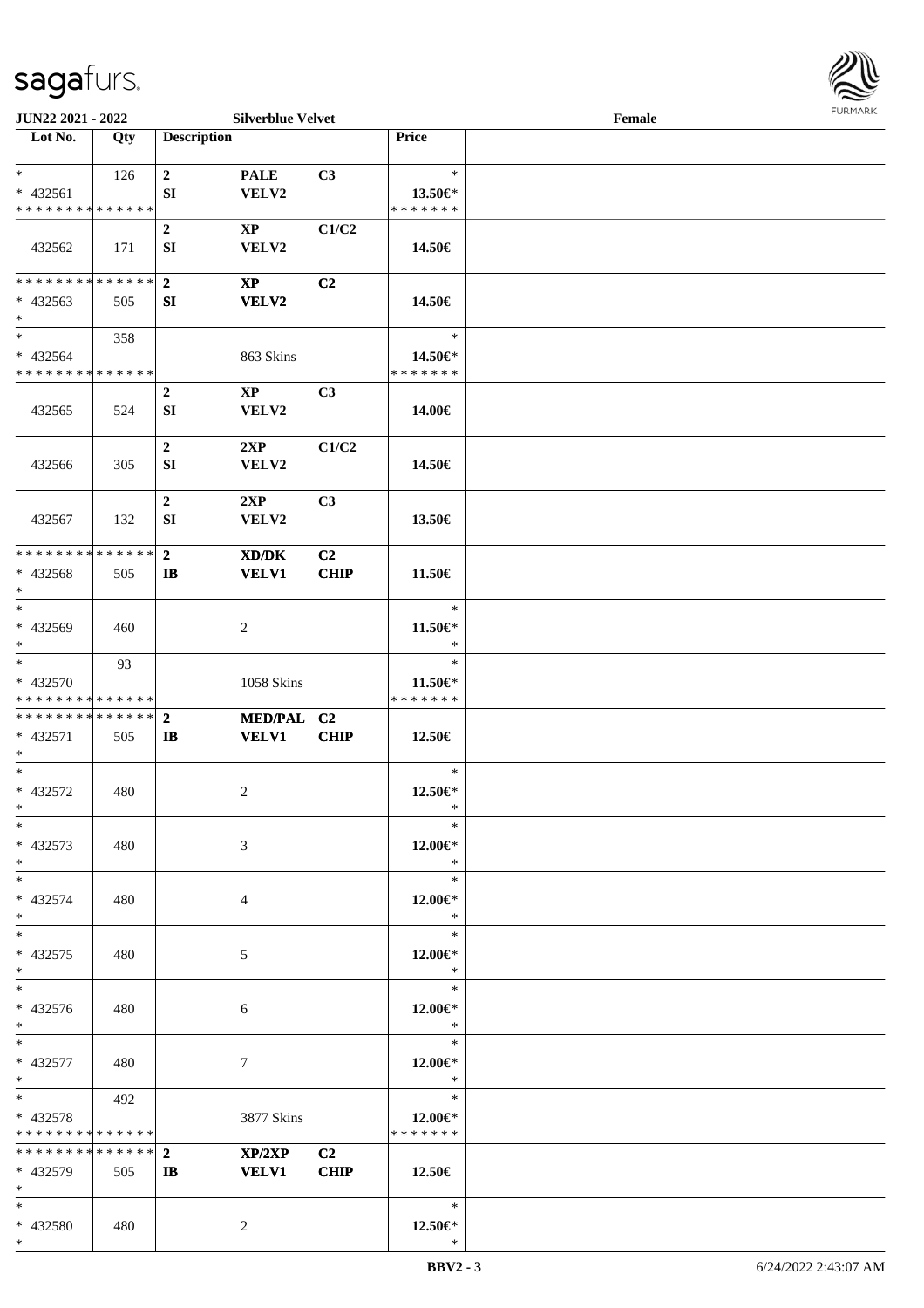

| <b>JUN22 2021 - 2022</b>      |     |                         | <b>Silverblue Velvet</b> |                |                          | Female |  |
|-------------------------------|-----|-------------------------|--------------------------|----------------|--------------------------|--------|--|
| Lot No.                       | Qty | <b>Description</b>      |                          |                | Price                    |        |  |
|                               |     |                         |                          |                |                          |        |  |
| $*$                           |     | $\mathbf{2}$            | XP/2XP                   | C <sub>2</sub> | $\ast$                   |        |  |
| * 432581                      | 480 | $\mathbf{I}$ <b>B</b>   | <b>VELV1</b>             | <b>CHIP</b>    | 12.50€*                  |        |  |
| $*$                           |     |                         |                          |                | $\ast$<br>$\ast$         |        |  |
|                               |     |                         |                          |                |                          |        |  |
| * 432582<br>$*$               | 480 |                         | 4                        |                | 12.50€*<br>$\ast$        |        |  |
|                               |     |                         |                          |                | $\ast$                   |        |  |
| * 432583                      | 213 |                         |                          |                |                          |        |  |
| * * * * * * * * * * * * * *   |     |                         | 2158 Skins               |                | 13.00€*<br>* * * * * * * |        |  |
|                               |     | $\mathbf{2}$            | $2\mathbf{X}\mathbf{D}$  | C1/C2          |                          |        |  |
| 432584                        | 124 | <b>SAGA</b>             | <b>VELV1</b>             |                | 12.00€                   |        |  |
|                               |     |                         |                          |                |                          |        |  |
|                               |     | $\mathbf{2}$            | $\mathbf{X}\mathbf{D}$   | C1             |                          |        |  |
| 432585                        | 123 | <b>SAGA</b>             | <b>VELV1</b>             |                | 12.50€                   |        |  |
|                               |     |                         |                          |                |                          |        |  |
|                               |     | $\overline{2}$          | $\mathbf{X}\mathbf{D}$   | C <sub>2</sub> |                          |        |  |
| 432586                        | 493 | <b>SAGA</b>             | <b>VELV1</b>             |                | 12.50€                   |        |  |
|                               |     |                         |                          |                |                          |        |  |
|                               |     | $\overline{2}$          | 2XD/XD                   | C3             |                          |        |  |
| 432587                        | 259 | <b>SAGA</b>             | <b>VELV1</b>             |                | 12.00€                   |        |  |
|                               |     |                         |                          |                |                          |        |  |
|                               |     | $\boldsymbol{2}$        | <b>Dark</b>              | C1             |                          |        |  |
| 432588                        | 343 | <b>SAGA</b>             | <b>VELV1</b>             |                | 13.00€                   |        |  |
|                               |     |                         |                          |                |                          |        |  |
| * * * * * * * * * * * * * * * |     | $\mathbf{2}$            | <b>Dark</b>              | C2             |                          |        |  |
| * 432589                      | 485 | <b>SAGA</b>             | <b>VELV1</b>             |                | 12.50€                   |        |  |
| $\ast$                        |     |                         |                          |                | $\ast$                   |        |  |
| * 432590                      | 460 |                         | 2                        |                | 13.00€*                  |        |  |
| $*$                           |     |                         |                          |                | $\ast$                   |        |  |
| $*$                           |     |                         |                          |                | $\ast$                   |        |  |
| * 432591                      | 460 |                         | 3                        |                | 13.00€*                  |        |  |
| $*$                           |     |                         |                          |                | $\ast$                   |        |  |
| $*$                           | 131 |                         |                          |                | $\ast$                   |        |  |
| * 432592                      |     |                         | 1536 Skins               |                | 12.50€*                  |        |  |
| * * * * * * * * * * * * * * * |     |                         |                          |                | *******                  |        |  |
|                               |     |                         | <b>Dark</b>              | C3             |                          |        |  |
| $* 432593$                    | 485 |                         | SAGA VELV1               |                | 13.00€                   |        |  |
| $*$                           |     |                         |                          |                |                          |        |  |
| $*$ $*$                       | 388 |                         |                          |                | $\ast$                   |        |  |
| * 432594                      |     |                         | 873 Skins                |                | 13.00 $\in$ *            |        |  |
| * * * * * * * * * * * * * * * |     |                         |                          |                | * * * * * * *            |        |  |
|                               |     | $\mathbf{2}$            | MED                      | C <sub>1</sub> |                          |        |  |
| 432595                        | 307 | SAGA                    | <b>VELV1</b>             |                | 13.50€                   |        |  |
| * * * * * * * * * * * * * * * |     | $\overline{\mathbf{2}}$ | <b>MED</b>               | C <sub>2</sub> |                          |        |  |
|                               |     |                         |                          |                |                          |        |  |
| * 432596<br>$*$ $*$           | 485 | <b>SAGA</b>             | <b>VELV1</b>             |                | 13.50€                   |        |  |
| $*$ $*$                       |     |                         |                          |                | $\ast$                   |        |  |
| * 432597                      | 460 |                         | 2                        |                | 13.50€*                  |        |  |
| $*$                           |     |                         |                          |                | $\ast$                   |        |  |
| $*$                           |     |                         |                          |                | $\ast$                   |        |  |
| * 432598                      | 460 |                         | 3                        |                | 13.50 $\in$ *            |        |  |
| $*$                           |     |                         |                          |                | $\ast$                   |        |  |
| $*$                           |     |                         |                          |                | $\ast$                   |        |  |
| * 432599                      | 460 |                         | 4                        |                | 13.50 $\in$ *            |        |  |
| $*$                           |     |                         |                          |                | $\ast$                   |        |  |
| $*$                           |     |                         |                          |                | $\ast$                   |        |  |
| * 432600                      | 460 |                         | 5                        |                | 13.50 $\in$ *            |        |  |
| $*$                           |     |                         |                          |                | $\ast$                   |        |  |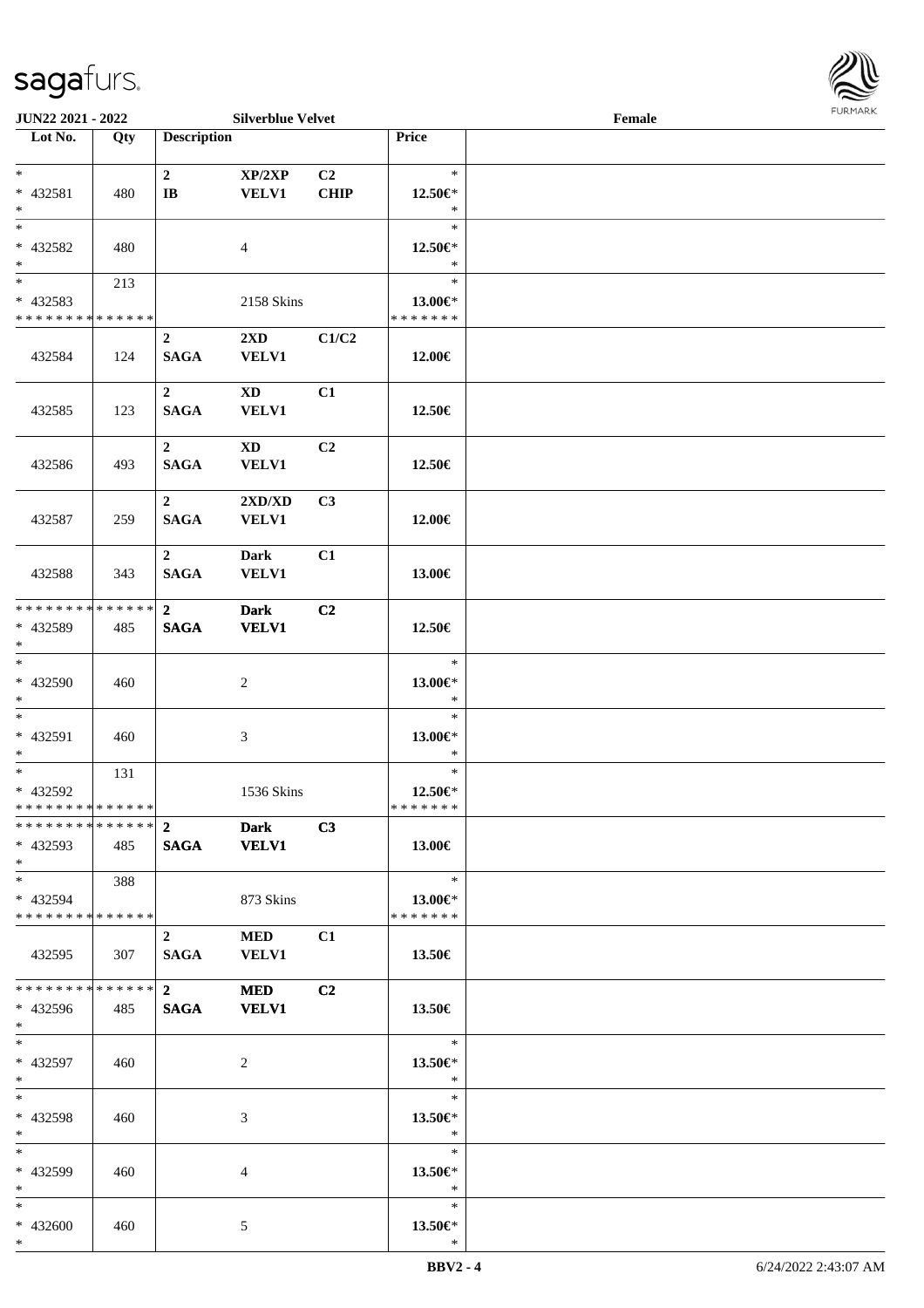

| <b>JUN22 2021 - 2022</b>                   |     |                    | <b>Silverblue Velvet</b> |                |                                      | Female |  |
|--------------------------------------------|-----|--------------------|--------------------------|----------------|--------------------------------------|--------|--|
| Lot No.                                    | Qty | <b>Description</b> |                          |                | Price                                |        |  |
|                                            |     |                    |                          |                |                                      |        |  |
| $*$                                        |     | $\overline{2}$     | MED                      | C <sub>2</sub> | $\ast$                               |        |  |
| * 432601                                   | 460 | <b>SAGA</b>        | <b>VELV1</b>             |                | 13.50 $\in$ *                        |        |  |
| $*$                                        |     |                    |                          |                | $\ast$                               |        |  |
| $\overline{\ast}$                          | 166 |                    |                          |                | $\ast$                               |        |  |
| * 432602                                   |     |                    | 2951 Skins               |                | 13.50 $\in$ *                        |        |  |
| * * * * * * * * <mark>* * * * * * *</mark> |     |                    |                          |                | * * * * * * *                        |        |  |
| **************                             |     | $\overline{2}$     | <b>MED</b>               | C3             |                                      |        |  |
| * 432603                                   | 484 | <b>SAGA</b>        | <b>VELV1</b>             |                | 13.00€                               |        |  |
| $*$                                        |     |                    |                          |                |                                      |        |  |
| $*$                                        |     |                    |                          |                | $\ast$                               |        |  |
| * 432604                                   | 460 |                    | 2                        |                | 13.00€*                              |        |  |
| $*$                                        |     |                    |                          |                | $\ast$                               |        |  |
| $*$                                        |     |                    |                          |                | $\ast$                               |        |  |
| $* 432605$                                 | 460 |                    | 3                        |                | 13.00€*                              |        |  |
| $*$                                        |     |                    |                          |                | $\ast$                               |        |  |
| $*$                                        |     |                    |                          |                | $\ast$                               |        |  |
| * 432606                                   | 460 |                    | $\overline{4}$           |                | 13.00€*                              |        |  |
| $*$                                        |     |                    |                          |                | $\ast$                               |        |  |
| $*$ $-$                                    | 182 |                    |                          |                | $\ast$                               |        |  |
| * 432607                                   |     |                    | 2046 Skins               |                | 13.00 $\in$ *                        |        |  |
| * * * * * * * * <mark>* * * * * *</mark>   |     |                    |                          |                | * * * * * * *                        |        |  |
| * * * * * * * * * * * * * * <mark>*</mark> |     | $\mathbf{2}$       | <b>PALE</b>              | C1             |                                      |        |  |
| * 432608                                   | 485 | <b>SAGA</b>        | <b>VELV1</b>             |                | $(15.00\epsilon)$                    |        |  |
| $*$                                        |     |                    |                          |                | $\ast$                               |        |  |
|                                            | 456 |                    |                          |                |                                      |        |  |
| * 432609<br>* * * * * * * * * * * * * *    |     |                    | 941 Skins                |                | $(15.00\epsilon)$ *<br>* * * * * * * |        |  |
| * * * * * * * * * * * * * * <mark>*</mark> |     |                    |                          |                |                                      |        |  |
|                                            |     | $\overline{2}$     | <b>PALE</b>              | C2             |                                      |        |  |
| $* 432610$<br>$*$                          | 485 | <b>SAGA</b>        | <b>VELV1</b>             |                | 14.50€                               |        |  |
| $*$                                        |     |                    |                          |                | $\ast$                               |        |  |
| $* 432611$                                 | 460 |                    |                          |                | 14.50€*                              |        |  |
| $*$                                        |     |                    | 2                        |                | $\ast$                               |        |  |
| $*$ $-$                                    |     |                    |                          |                | $\ast$                               |        |  |
| * 432612                                   | 460 |                    | 3                        |                | 14.50€*                              |        |  |
| $*$ $*$                                    |     |                    |                          |                | *                                    |        |  |
| $\ast$                                     |     |                    |                          |                | $\ast$                               |        |  |
| * 432613                                   | 460 |                    | $\overline{4}$           |                | 14.50€*                              |        |  |
| $*$                                        |     |                    |                          |                | $\ast$                               |        |  |
| $*$                                        |     |                    |                          |                | $\ast$                               |        |  |
| $* 432614$                                 | 460 |                    | 5                        |                | $(14.50\epsilon)$ *                  |        |  |
| $*$                                        |     |                    |                          |                | $\ast$                               |        |  |
| $*$                                        |     |                    |                          |                | $\ast$                               |        |  |
| * 432615                                   | 460 |                    | 6                        |                | $(14.50\epsilon)$ *                  |        |  |
| $*$                                        |     |                    |                          |                | $\ast$                               |        |  |
| $\overline{\ }$                            |     |                    |                          |                | $\ast$                               |        |  |
| * 432616                                   | 460 |                    | 7                        |                | $(14.50\epsilon)$ *                  |        |  |
| $*$                                        |     |                    |                          |                | $\ast$                               |        |  |
| $*$ $*$                                    |     |                    |                          |                | $\ast$                               |        |  |
| * 432617                                   | 460 |                    | 8                        |                | $(14.50\epsilon)$ *                  |        |  |
| $*$ $-$                                    |     |                    |                          |                | $\ast$                               |        |  |
| $*$ and $*$                                | 380 |                    |                          |                | $\ast$                               |        |  |
| * 432618                                   |     |                    | 4085 Skins               |                | $(14.50\epsilon)$ *                  |        |  |
| * * * * * * * * * * * * * *                |     |                    |                          |                | * * * * * * *                        |        |  |
|                                            |     | $\overline{2}$     | <b>PALE</b>              | C3             |                                      |        |  |
| 432619                                     | 363 | <b>SAGA</b>        | <b>VELV1</b>             |                | $(13.50\epsilon)$                    |        |  |
|                                            |     |                    |                          |                |                                      |        |  |
|                                            |     | $\mathbf{2}$       | $\mathbf{XP}$            | C1             |                                      |        |  |
| 432620                                     | 135 | <b>SAGA</b>        | <b>VELV1</b>             |                | $(16.00\epsilon)$                    |        |  |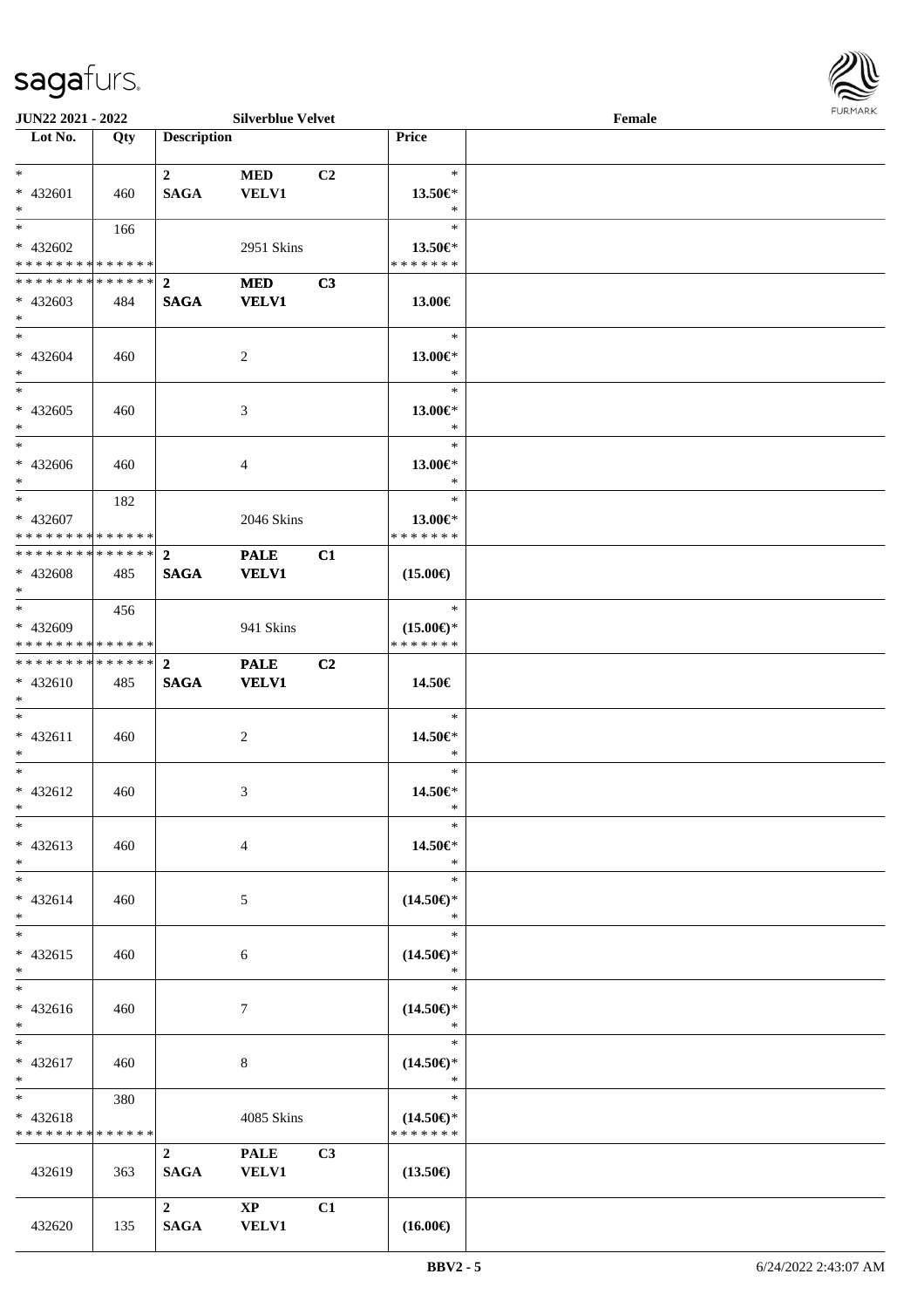

| <b>JUN22 2021 - 2022</b>                           |               |                                        | <b>Silverblue Velvet</b>               |                |                                                | Female |  |
|----------------------------------------------------|---------------|----------------------------------------|----------------------------------------|----------------|------------------------------------------------|--------|--|
| Lot No.                                            | Qty           | <b>Description</b>                     |                                        |                | Price                                          |        |  |
| 432621                                             | 474           | $\mathbf{2}$<br><b>SAGA</b>            | $\bold{XP}$<br><b>VELV1</b>            | C <sub>2</sub> | $(15.50\epsilon)$                              |        |  |
| * * * * * * * *<br>* 432622<br>$\ast$              | ******<br>485 | $\mathbf{2}$<br><b>SAGA</b>            | $\mathbf{X}\mathbf{P}$<br><b>VELV1</b> | C3             | $(14.50\epsilon)$                              |        |  |
| $\overline{\phantom{0}}$<br>* 432623<br>$*$        | 460           |                                        | $\overline{c}$                         |                | $\ast$<br>$(14.50\epsilon)$ *<br>*             |        |  |
| $*$<br>* 432624<br>* * * * * * * * * * * * * *     | 450           |                                        | 1395 Skins                             |                | $\ast$<br>$(14.50\epsilon)$ *<br>* * * * * * * |        |  |
| * * * * * * * * * * * * * *<br>$* 432625$<br>$*$   | 465           | $\boldsymbol{2}$<br>SR/S               | 2XP<br><b>VELV1</b>                    | C1/C2          | 14.50€                                         |        |  |
| $\ast$<br>* 432626<br>* * * * * * * * * * * * * *  | 65            |                                        | 530 Skins                              |                | $\ast$<br>14.50€*<br>* * * * * * *             |        |  |
| 432627                                             | 276           | $\overline{2}$<br><b>SAGA</b>          | XP/2XP<br><b>VELV1</b>                 | C3             | 13.50€                                         |        |  |
| 432628                                             | 275           | $\overline{2}$<br><b>SAGA</b>          | 2XP<br><b>VELV1</b>                    | C3             | 13.50€                                         |        |  |
| 432629                                             | 113           | $\boldsymbol{2}$<br><b>SAGA</b>        | 2XD/XD<br>VELV2                        | C2             | 12.00€                                         |        |  |
| 432630                                             | 353           | $\overline{2}$<br><b>SAGA</b>          | <b>Dark</b><br>VELV2                   | C1/C2          | 13.00€                                         |        |  |
| 432631                                             | 111           | $\overline{2}$<br><b>SAGA</b>          | <b>Dark</b><br>VELV2                   | C3             | 12.50€                                         |        |  |
| 432632                                             | 233           | $\mathbf{2}$<br><b>SAGA</b>            | $\bf MED$<br>VELV2                     | C1/C2          | 14.00€                                         |        |  |
| * * * * * * * * * * * * * * *<br>$* 432633$<br>$*$ | 485           | $\overline{2}$<br><b>SAGA</b>          | <b>MED</b><br><b>VELV2</b>             | C <sub>2</sub> | 14.00€                                         |        |  |
| $*$<br>$* 432634$<br>* * * * * * * * * * * * * * * | 149           |                                        | 634 Skins                              |                | $\ast$<br>13.50€*<br>* * * * * * *             |        |  |
| 432635                                             | 359           | $\overline{2}$<br><b>SAGA</b>          | <b>MED</b><br>VELV2                    | C <sub>3</sub> | 13.00€                                         |        |  |
| 432636                                             | 204           | $\overline{2}$<br><b>SAGA</b>          | <b>PALE</b><br>VELV2                   | C1             | $(16.00\epsilon)$                              |        |  |
| 432637                                             | 305           | $\overline{\mathbf{2}}$<br><b>SAGA</b> | <b>PALE</b><br>VELV2                   | C2             | $(15.50\epsilon)$                              |        |  |
| * * * * * * * * * * * * * * *<br>$* 432638$<br>$*$ | 485           | $\mathbf{2}$<br>SR/S                   | <b>PALE</b><br>VELV2                   | C3             | $(14.50\epsilon)$                              |        |  |
| $*$ $*$<br>* 432639<br>* * * * * * * * * * * * * * | 224           |                                        | 709 Skins                              |                | $\ast$<br>$(14.50\epsilon)$ *<br>* * * * * * * |        |  |
| 432640                                             | 289           | $\overline{2}$<br><b>SAGA</b>          | $\mathbf{X}\mathbf{P}$<br>VELV2        | C1             | $(16.50\epsilon)$                              |        |  |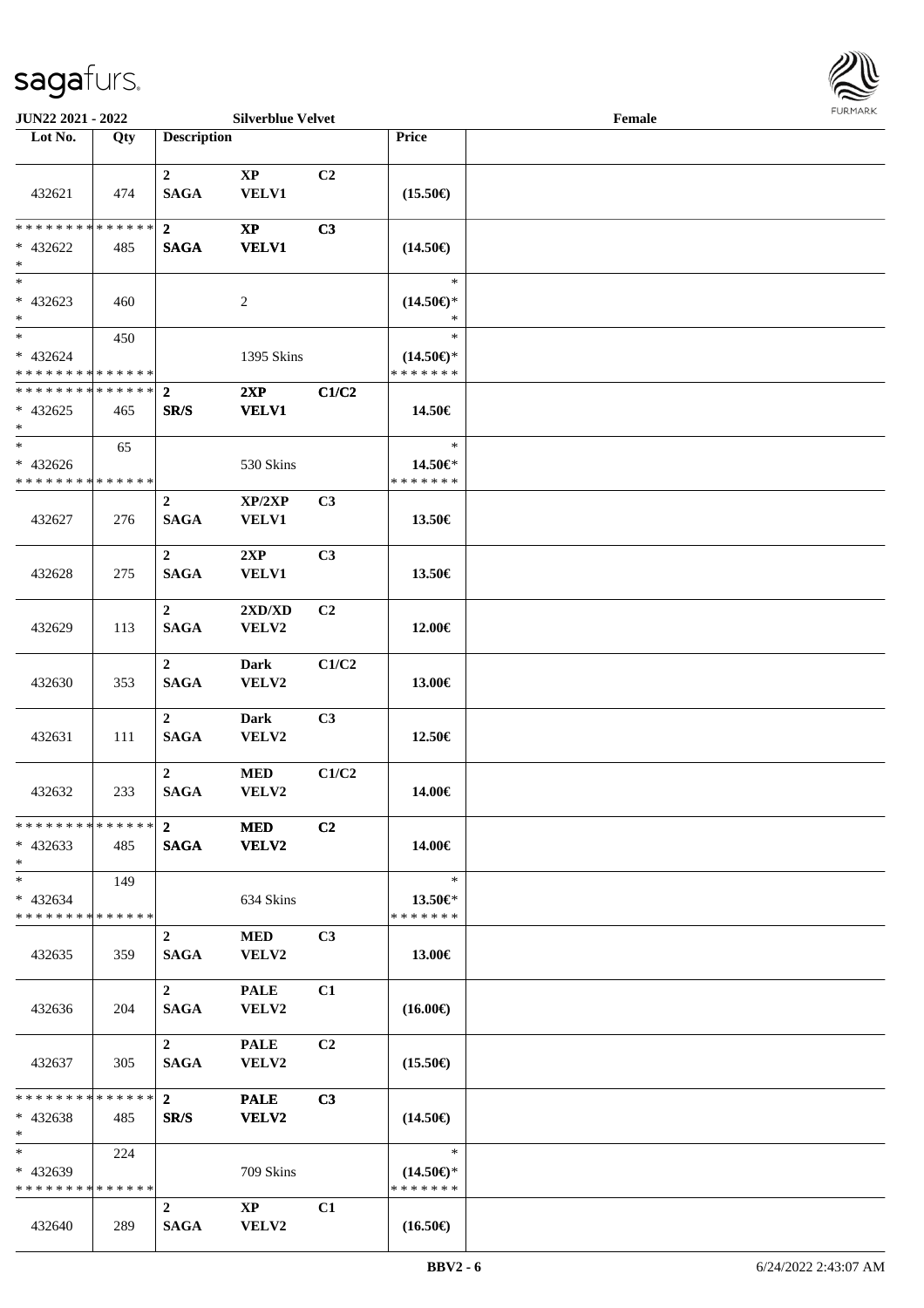

| <b>JUN22 2021 - 2022</b>                                              |     |                                 | <b>Silverblue Velvet</b>                 |                               |                                                | Female |  |
|-----------------------------------------------------------------------|-----|---------------------------------|------------------------------------------|-------------------------------|------------------------------------------------|--------|--|
| Lot No.                                                               | Qty | <b>Description</b>              |                                          |                               | Price                                          |        |  |
| ******** <mark>******</mark><br>$* 432641$<br>$*$                     | 485 | $\mathbf{2}$<br><b>SAGA</b>     | $\mathbf{XP}$<br>VELV2                   | C <sub>2</sub>                | $(16.00\epsilon)$                              |        |  |
| $*$<br>* 432642<br>$*$                                                | 460 |                                 | 2                                        |                               | $\ast$<br>16.00€*<br>$\ast$                    |        |  |
| $\overline{\phantom{0}}$<br>$* 432643$<br>* * * * * * * * * * * * * * | 116 |                                 | 1061 Skins                               |                               | $\ast$<br>16.00€*<br>* * * * * * *             |        |  |
| ******** <mark>******</mark><br>$* 432644$<br>$*$                     | 485 | $\overline{2}$<br><b>SAGA</b>   | $\bold{XP}$<br><b>VELV2</b>              | C3                            | $(15.00\epsilon)$                              |        |  |
| $*$<br>$* 432645$<br>* * * * * * * * * * * * * *                      | 205 |                                 | 690 Skins                                |                               | $\ast$<br>$(15.00\epsilon)$ *<br>* * * * * * * |        |  |
| 432646                                                                | 139 | $\boldsymbol{2}$<br><b>SAGA</b> | 2XP<br>VELV2                             | C1                            | $(16.00\epsilon)$                              |        |  |
| 432647                                                                | 278 | $\mathbf{2}$<br><b>SAGA</b>     | 2XP<br>VELV2                             | C <sub>2</sub>                | $(15.50\epsilon)$                              |        |  |
| 432648                                                                | 133 | $\overline{2}$<br><b>SAGA</b>   | 2XP<br>VELV2                             | C3                            | $(14.50\epsilon)$                              |        |  |
| 432649                                                                | 178 | $\mathbf 2$<br><b>SAGA</b>      | $\mathbf{ALL}$<br>VELV2                  | C2<br><b>OPEN</b>             | 13.00€                                         |        |  |
| * * * * * * * * * * * * * * *<br>* 432650<br>$*$                      | 485 | $\overline{2}$<br>IA            | XD/DK<br><b>VELV1</b>                    | C <sub>2</sub><br><b>CHIP</b> | 12.00€                                         |        |  |
| $*$<br>* 432651<br>$*$                                                | 460 |                                 | $\overline{c}$                           |                               | $\ast$<br>12.00€*<br>$\ast$                    |        |  |
| $*$<br>$* 432652$<br>* * * * * * * * * * * * * * *                    | 455 |                                 | 1400 Skins                               |                               | $\ast$<br>12.00€*<br>*******                   |        |  |
| $* 432653$<br>$*$                                                     | 485 |                                 | *************** 2 MED/PAL C2<br>IA VELV1 | <b>CHIP</b>                   | 13.00€                                         |        |  |
| $*$<br>* 432654<br>$*$                                                | 460 |                                 | $\overline{2}$                           |                               | $\ast$<br>13.00€*<br>$*$                       |        |  |
| $*$<br>$* 432655$<br>$*$                                              | 460 |                                 | 3                                        |                               | $\ast$<br>13.00€*<br>$\ast$                    |        |  |
| $*$<br>* 432656<br>$*$                                                | 460 |                                 | 4                                        |                               | $\ast$<br>13.00 $\in$ *<br>$\bullet$ $\bullet$ |        |  |
| $*$<br>* 432657<br>$*$ $-$                                            | 460 |                                 | 5                                        |                               | $\ast$<br>13.00€*<br>$\ast$                    |        |  |
| $*$<br>* 432658<br>$*$                                                | 460 |                                 | 6                                        |                               | $\ast$<br>13.00 $\in$ *<br>$\ast$              |        |  |
| $*$<br>* 432659<br>$*$ $*$                                            | 460 |                                 | 7                                        |                               | $\ast$<br>13.00 $\in$ *<br>$\ast$              |        |  |
| $*$<br>* 432660<br>$*$                                                | 460 |                                 | 8                                        |                               | $\ast$<br>13.00 $\in$ *<br>$\ast$              |        |  |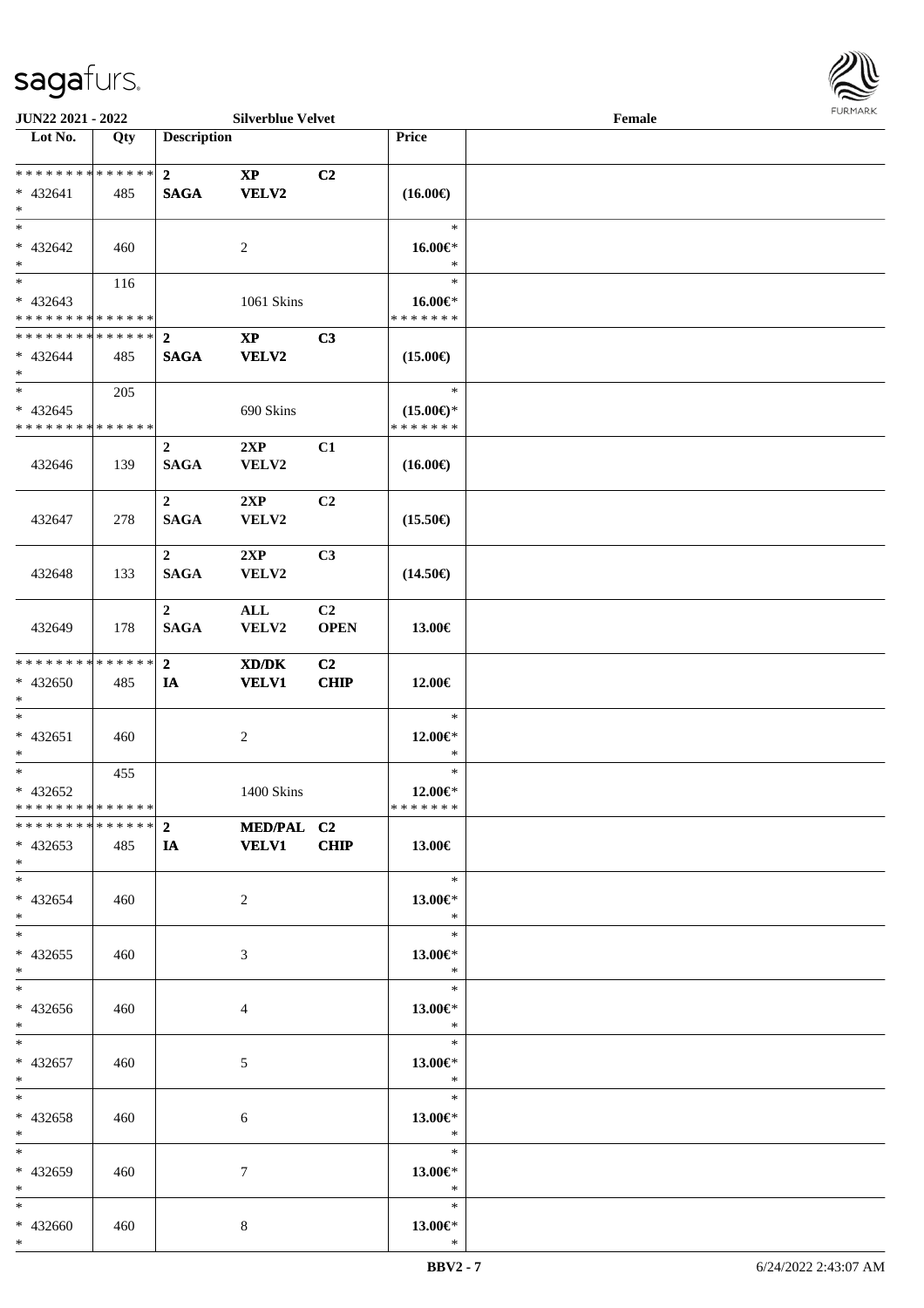

| <b>JUN22 2021 - 2022</b>                   |     |                    | <b>Silverblue Velvet</b> |                |               | Female |  |
|--------------------------------------------|-----|--------------------|--------------------------|----------------|---------------|--------|--|
| Lot No.                                    | Qty | <b>Description</b> |                          |                | Price         |        |  |
|                                            |     |                    |                          |                |               |        |  |
| $*$                                        |     | $\overline{2}$     | MED/PAL C2               |                | $\ast$        |        |  |
| * 432661                                   | 460 | IA                 | <b>VELV1</b>             | <b>CHIP</b>    | 13.50 $\in$ * |        |  |
| $*$                                        |     |                    |                          |                | $\ast$        |        |  |
| $*$                                        |     |                    |                          |                | $\ast$        |        |  |
|                                            |     |                    |                          |                |               |        |  |
| * 432662                                   | 460 |                    | 10                       |                | 13.50 $\in$ * |        |  |
| $*$                                        |     |                    |                          |                | $\ast$        |        |  |
|                                            |     |                    |                          |                | $\ast$        |        |  |
| * 432663                                   | 460 |                    | 11                       |                | 13.50€*       |        |  |
| $*$                                        |     |                    |                          |                | $\ast$        |        |  |
| $*$                                        | 499 |                    |                          |                | $\ast$        |        |  |
| * 432664                                   |     |                    | 5584 Skins               |                | 13.50 $\in$ * |        |  |
| * * * * * * * * <mark>* * * * * *</mark>   |     |                    |                          |                | * * * * * * * |        |  |
| * * * * * * * * <mark>* * * * * * *</mark> |     | $\overline{2}$     | XP/2XP                   | C2             |               |        |  |
|                                            |     |                    |                          |                |               |        |  |
| $* 432665$                                 | 485 | IA                 | <b>VELV1</b>             | <b>CHIP</b>    | 13.50€        |        |  |
| $\ast$                                     |     |                    |                          |                |               |        |  |
| $*$                                        |     |                    |                          |                | $\ast$        |        |  |
| * 432666                                   | 460 |                    | 2                        |                | 13.50€*       |        |  |
| $*$                                        |     |                    |                          |                | $\ast$        |        |  |
| $*$                                        |     |                    |                          |                | $\ast$        |        |  |
| $* 432667$                                 | 460 |                    | 3                        |                | 14.00€*       |        |  |
| $*$                                        |     |                    |                          |                | $\ast$        |        |  |
| $*$                                        |     |                    |                          |                | $\ast$        |        |  |
|                                            |     |                    |                          |                |               |        |  |
| * 432668                                   | 460 |                    | 4                        |                | 14.00€*       |        |  |
| $*$                                        |     |                    |                          |                | $\ast$        |        |  |
| $\overline{\ast}$                          | 337 |                    |                          |                | $\ast$        |        |  |
| * 432669                                   |     |                    | 2202 Skins               |                | 14.00€*       |        |  |
| * * * * * * * * * * * * * *                |     |                    |                          |                | * * * * * * * |        |  |
|                                            |     | $\overline{2}$     | XD/DK                    | C2             |               |        |  |
| 432670                                     | 123 | IA                 | VELV2                    | <b>CHIP</b>    | 12.00€        |        |  |
|                                            |     |                    |                          |                |               |        |  |
| * * * * * * * * * * * * * * *              |     | $\overline{2}$     | MED/PAL C2               |                |               |        |  |
| * 432671                                   | 485 |                    | <b>VELV2</b>             | <b>CHIP</b>    |               |        |  |
| $*$                                        |     | IA                 |                          |                | 14.00€        |        |  |
| $*$                                        |     |                    |                          |                | $\ast$        |        |  |
|                                            |     |                    |                          |                |               |        |  |
| * 432672                                   | 460 |                    | 2                        |                | 14.00€*       |        |  |
| $*$ $-$                                    |     |                    |                          |                | $\ast$        |        |  |
| $*$                                        | 171 |                    |                          |                | $\ast$        |        |  |
| $* 432673$                                 |     |                    | 1116 Skins               |                | 14.00€*       |        |  |
| * * * * * * * * * * * * * * *              |     |                    |                          |                | * * * * * * * |        |  |
|                                            |     |                    | XP/2XP                   | C2             |               |        |  |
| * 432674                                   | 485 | IA                 | <b>VELV2</b>             | <b>CHIP</b>    | 14.50€        |        |  |
| $\ast$                                     |     |                    |                          |                |               |        |  |
| $*$                                        |     |                    |                          |                | $\ast$        |        |  |
|                                            |     |                    |                          |                |               |        |  |
| * 432675                                   | 460 |                    | 2                        |                | 14.50€*       |        |  |
| $*$                                        |     |                    |                          |                | $\ast$        |        |  |
|                                            | 119 |                    |                          |                | $\ast$        |        |  |
| $* 432676$                                 |     |                    | 1064 Skins               |                | 14.50€*       |        |  |
| * * * * * * * * * * * * * * *              |     |                    |                          |                | *******       |        |  |
|                                            |     | $2^{\circ}$        | <b>Dark</b>              | C1/C2          |               |        |  |
| 432677                                     | 249 | <b>SROY</b>        | <b>VELV1</b>             |                | 13.00€        |        |  |
|                                            |     |                    |                          |                |               |        |  |
|                                            |     | $\overline{2}$     | <b>MED</b>               | C1/C2          |               |        |  |
| 432678                                     | 268 | <b>SROY</b>        | <b>VELV1</b>             |                | 14.00€        |        |  |
|                                            |     |                    |                          |                |               |        |  |
|                                            |     |                    |                          |                |               |        |  |
|                                            |     | $\mathbf{2}$       | MED                      | C <sub>2</sub> |               |        |  |
| 432679                                     | 415 | <b>SROY</b>        | <b>VELV1</b>             |                | 14.00€        |        |  |
|                                            |     |                    |                          |                |               |        |  |
|                                            |     | $2^{\circ}$        | <b>MED</b>               | C3             |               |        |  |
| 432680                                     | 216 | <b>SROY</b>        | <b>VELV1</b>             |                | 13.50€        |        |  |